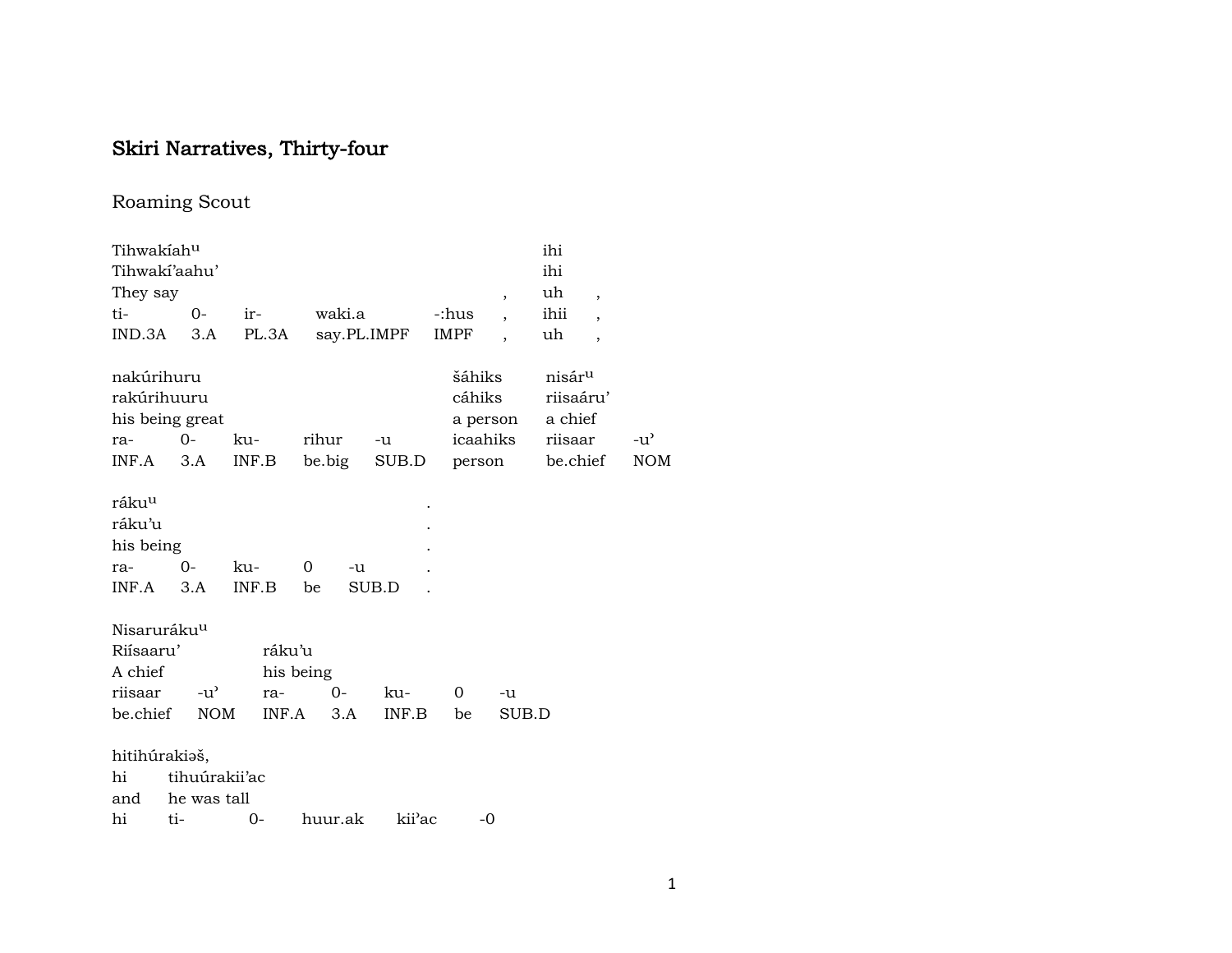#### PERF and IND.3A 3.A be.so.tall be.long

| hitírihu <sup>u</sup> |                  |     |           |                          | ٠         |
|-----------------------|------------------|-----|-----------|--------------------------|-----------|
| hi                    | tírihu'u         |     |           |                          | $\bullet$ |
|                       | and he was large |     | $\bullet$ |                          |           |
| hi                    | $ti-$            | ິດ- | rihur     | $\overline{\phantom{a}}$ |           |
|                       | and IND.3A 3.A   |     | be.big    | EX                       |           |

#### Hiwihirurikutísa<sup>a</sup>

|           | Hi wihiru | rikutiísa'a |                              |                                              |  |
|-----------|-----------|-------------|------------------------------|----------------------------------------------|--|
| And there |           |             | that one was named           |                                              |  |
|           |           |             | hi wii- hiruu riku- ti-   0- | asar                                         |  |
|           |           |             |                              | and now there that is IND.3A 3.A be named EX |  |

| sískatapi | $n_{\rm ka}$ a | tírihu <sup>u</sup> |        |        |    |           |
|-----------|----------------|---------------------|--------|--------|----|-----------|
| Sískatapi | Iíka'a         | tírihu'u            |        |        |    | $\bullet$ |
| Siskatapi | Oh my          | he was large        |        |        |    |           |
| siskatapi | iika'a         | $t_{1-}$            | $()$ - | rihur  |    |           |
| Siskatapi | oh.my          | $IND.3A$ $3.A$      |        | be big | EX |           |

#### atipətəti

| Atípat      |                                                      | tátii       |       |        |  |  |  |  |  |  |  |  |
|-------------|------------------------------------------------------|-------------|-------|--------|--|--|--|--|--|--|--|--|
| Grandfather |                                                      | he was mine |       |        |  |  |  |  |  |  |  |  |
| ati-        | paak                                                 | ta-         | $+ -$ | $ir -$ |  |  |  |  |  |  |  |  |
|             | 1. POSS grandfather IND. 1/2A 1.A POSS. 1/2A be PERF |             |       |        |  |  |  |  |  |  |  |  |

ta'

ati^s  $\overline{\phantom{a}}$ 

- Atí'as  $\ddot{\phantom{a}}$
- My father  $\ddot{\phantom{a}}$
- atias  $\bullet$
- father 1.POSS  $\bullet$

#### hiástita

hi'aásti'

 $\,$  ,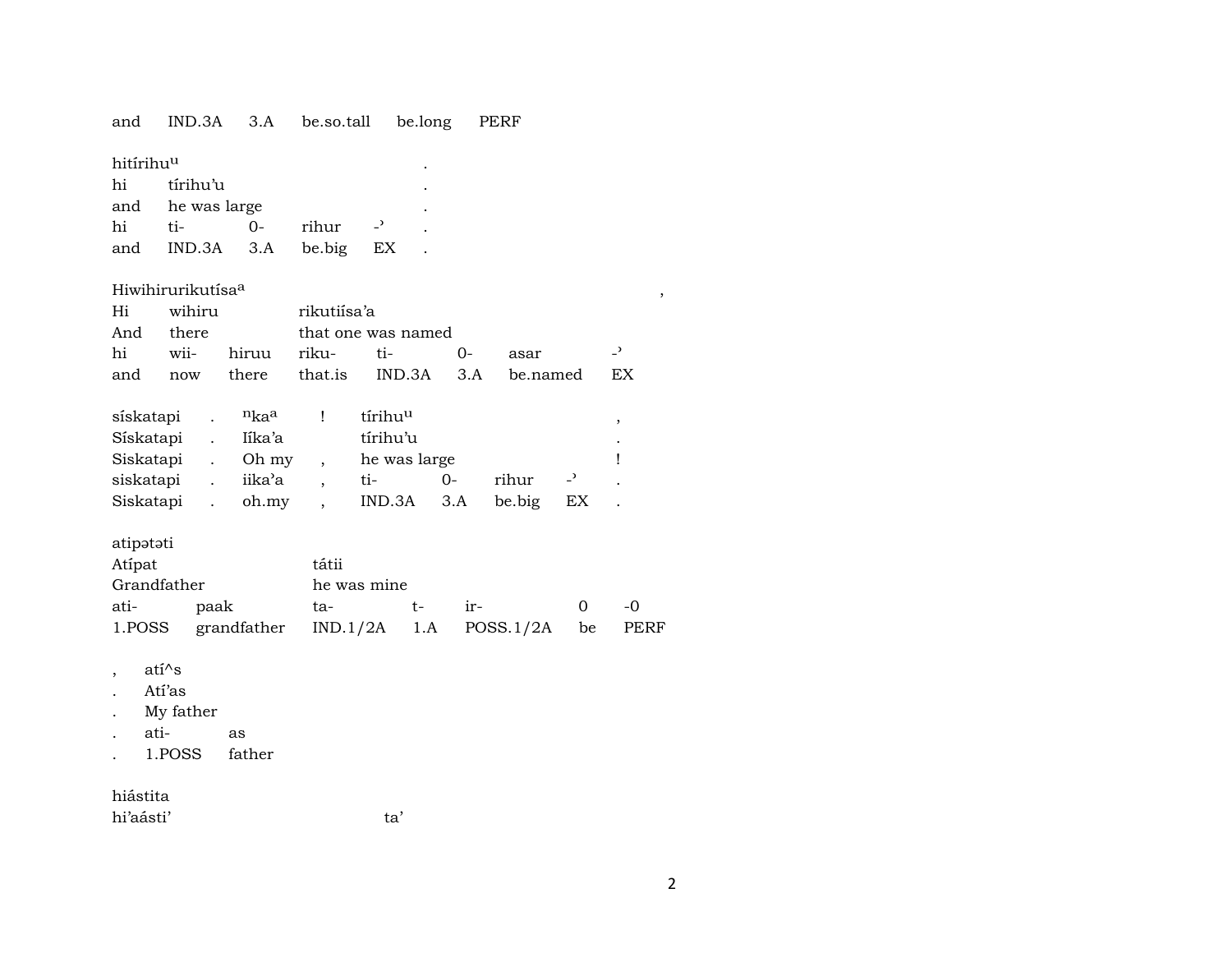|                                               | his father<br>he was his child        |                                                                        |                                                   |                          |                                                |                   |                |             |             |
|-----------------------------------------------|---------------------------------------|------------------------------------------------------------------------|---------------------------------------------------|--------------------------|------------------------------------------------|-------------------|----------------|-------------|-------------|
| i-                                            |                                       | as                                                                     | $-ri^2$                                           |                          | ti-                                            | $O -$             | $a-$           | 0           | $-0$        |
|                                               | 3.POSS.A                              | father                                                                 | 3.POSS.B                                          |                          | IND.3A                                         | 3.A               | POSS.3A        | be          | PERF        |
|                                               | Pirášahuru<br>piira.caahuur<br>nephew | Piirácaahuuru'<br>A brother's child (nephew)                           | $-u$ <sup><math>\prime</math></sup><br><b>NOM</b> |                          | atías<br>atí'as<br>my father<br>ati-<br>1.POSS | as<br>father      |                |             |             |
| ti̇̃hu                                        |                                       |                                                                        |                                                   | $\overline{\phantom{a}}$ | iatípatn                                       |                   |                |             |             |
| tiíhu'                                        |                                       |                                                                        |                                                   |                          | $\mathbf{i}$                                   | atípat            |                |             |             |
| he was                                        |                                       |                                                                        |                                                   |                          | and                                            |                   | my grandfather |             |             |
| ti-                                           | $0-$                                  | 0                                                                      | -:hus                                             |                          | $\mathbf{i}$                                   | ati-              | paak           |             |             |
| IND.3A                                        |                                       | 3.A<br>be                                                              | <b>IMPF</b>                                       |                          | and                                            | 1.POSS            |                | grandfather |             |
| niti <sup>i</sup><br>riítii'i<br>rii-<br>ASSR | he was mine<br>$t-$<br>1.A            | ir-                                                                    | POSS.1/2A                                         | $\Omega$<br>be           | $\overline{a}$<br>EX                           |                   |                |             |             |
|                                               |                                       |                                                                        |                                                   |                          |                                                |                   |                |             |             |
|                                               | Hiwihiruriku                          |                                                                        |                                                   |                          |                                                |                   |                |             | Náwa        |
| Hi                                            | wihiru                                |                                                                        | riíku                                             |                          |                                                |                   |                |             | Ráwa        |
| And<br>hi                                     | there<br>wii-                         |                                                                        | he lived<br>ri-                                   |                          | $0-$                                           |                   | $-0$           |             | <b>Now</b>  |
| and                                           | now                                   | hiruu<br>there                                                         |                                                   | CONT.3A                  | 3.A                                            | kus<br>be sitting | PERF           |             | rawa<br>now |
|                                               |                                       |                                                                        |                                                   |                          |                                                |                   |                |             |             |
| $\cdot$                                       |                                       | kukakiráitusk <sup>u</sup><br>kukaakiraa'iitusku<br>there was no story |                                                   |                          |                                                |                   |                |             |             |
|                                               | ku-                                   | kaaki-                                                                 |                                                   | 0-                       | raa.iit.us-                                    | kus               |                | -0          |             |
|                                               | <b>INDF</b>                           | NEG.IND.3A                                                             |                                                   | 3.A                      | story                                          |                   | be.sitting     | PERF        |             |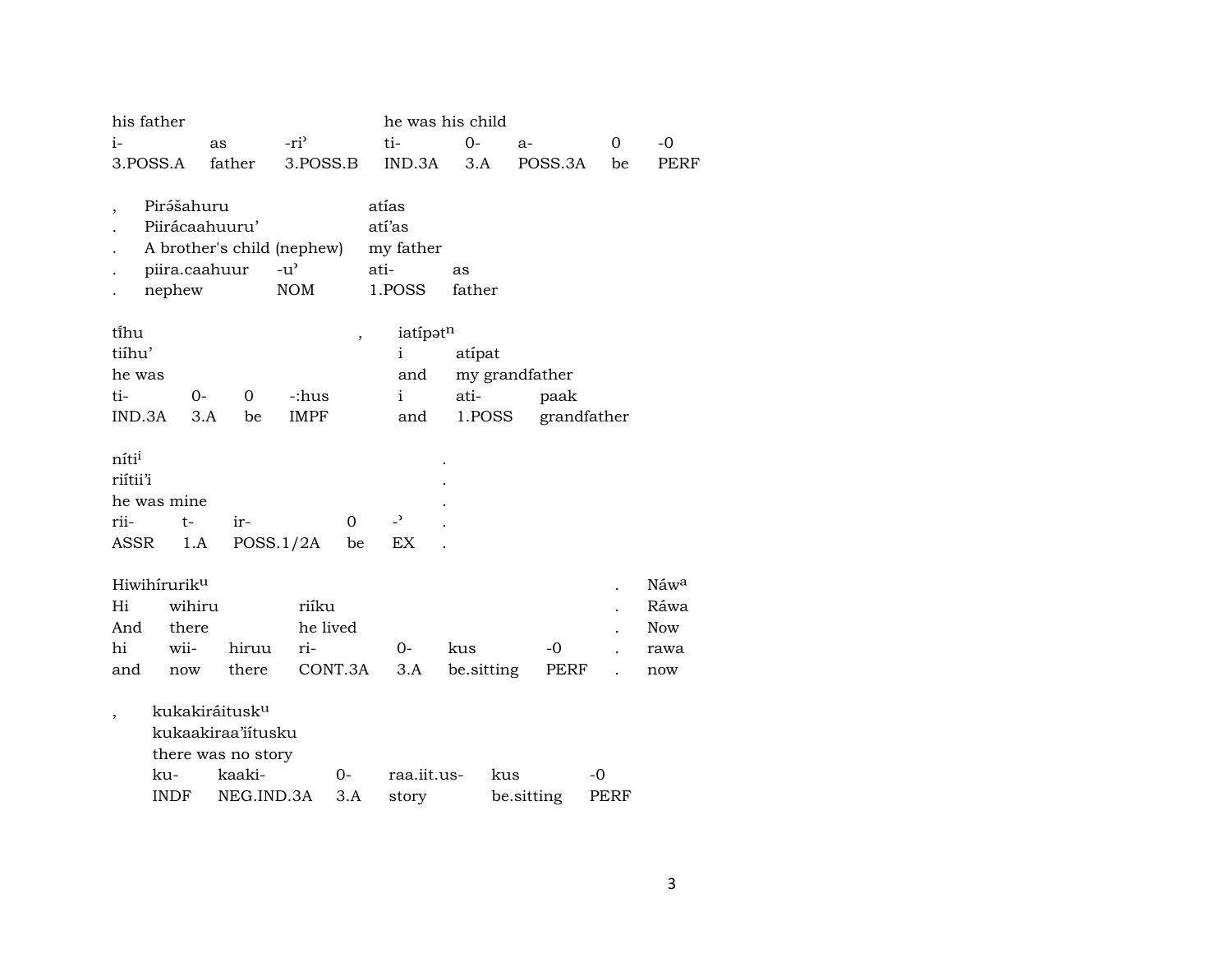| kíriku                                      |                                       |                                        | kišitihwakíah <sup>u</sup>                            |                                                                                   |         |                       |       |                    |                |                                                               |  |
|---------------------------------------------|---------------------------------------|----------------------------------------|-------------------------------------------------------|-----------------------------------------------------------------------------------|---------|-----------------------|-------|--------------------|----------------|---------------------------------------------------------------|--|
| kíriku'                                     |                                       |                                        | kici                                                  | tihwakí'aahu'                                                                     |         |                       |       |                    |                |                                                               |  |
|                                             | of any kind                           |                                        | but                                                   | they said                                                                         |         |                       |       |                    |                |                                                               |  |
|                                             | kirikuu                               |                                        | kici                                                  | ti-                                                                               | $O -$   | ir-                   |       | waki.a             |                | -:hus                                                         |  |
|                                             | anything                              |                                        | but                                                   | IND.3A                                                                            | 3.A     |                       | PL.3A | say.PL.IMPF        |                | <b>IMPF</b>                                                   |  |
| $\mathcal{C}$<br>$\epsilon$<br>"<br>11<br>н | ti-<br>IND.3A                         | Tihkírawa<br>Tihkíraawa'<br>He is sick | $O -$<br>3.A                                          | ir-<br><b>OBV</b>                                                                 | be sick | kiraawaahc            |       | -0<br>PERF         |                | sískatapi<br>Sískatapi<br>Siskatapi<br>siskatapi<br>Siskatapi |  |
| $^{\prime}$<br>п<br>п<br>П                  | ti-                                   | IND.3A                                 | Tiraitustarišáhkasa<br>$0 -$<br>3.A                   | Tiraa'iitustaaricaáhkasa<br>Word was all over the village<br>raa.iit.us-<br>story |         | raar-<br>PL           |       | icahka-<br>village | sa<br>be.lying | -0<br><b>PERF</b>                                             |  |
| ii-<br>when                                 | irihkírawa<br>irihkíraawa             | when he was sick<br>ra-<br><b>ABS</b>  | $O -$<br>3.A                                          | ir-<br><b>OBV</b>                                                                 |         | kiraawaahc<br>be.sick |       | -0<br>SUB.4        |                |                                                               |  |
| Raárit<br>raarit<br>really                  | Really                                | Naritkarətiraita<br>ka-<br>NEG         | karatiraá'iita<br>I did not know<br>ra-<br><b>ABS</b> | $t-$<br>1.A                                                                       | ir-     | PREV.1/2A             |       | raa.iita<br>know   | -0<br>PERF     | $\,$                                                          |  |
| ra-                                         | nakuhúkat <sup>a</sup><br>rakuhuúkata | 0-                                     | when he came inside<br>ku-                            | huuk-                                                                             |         | at                    | -a    |                    |                |                                                               |  |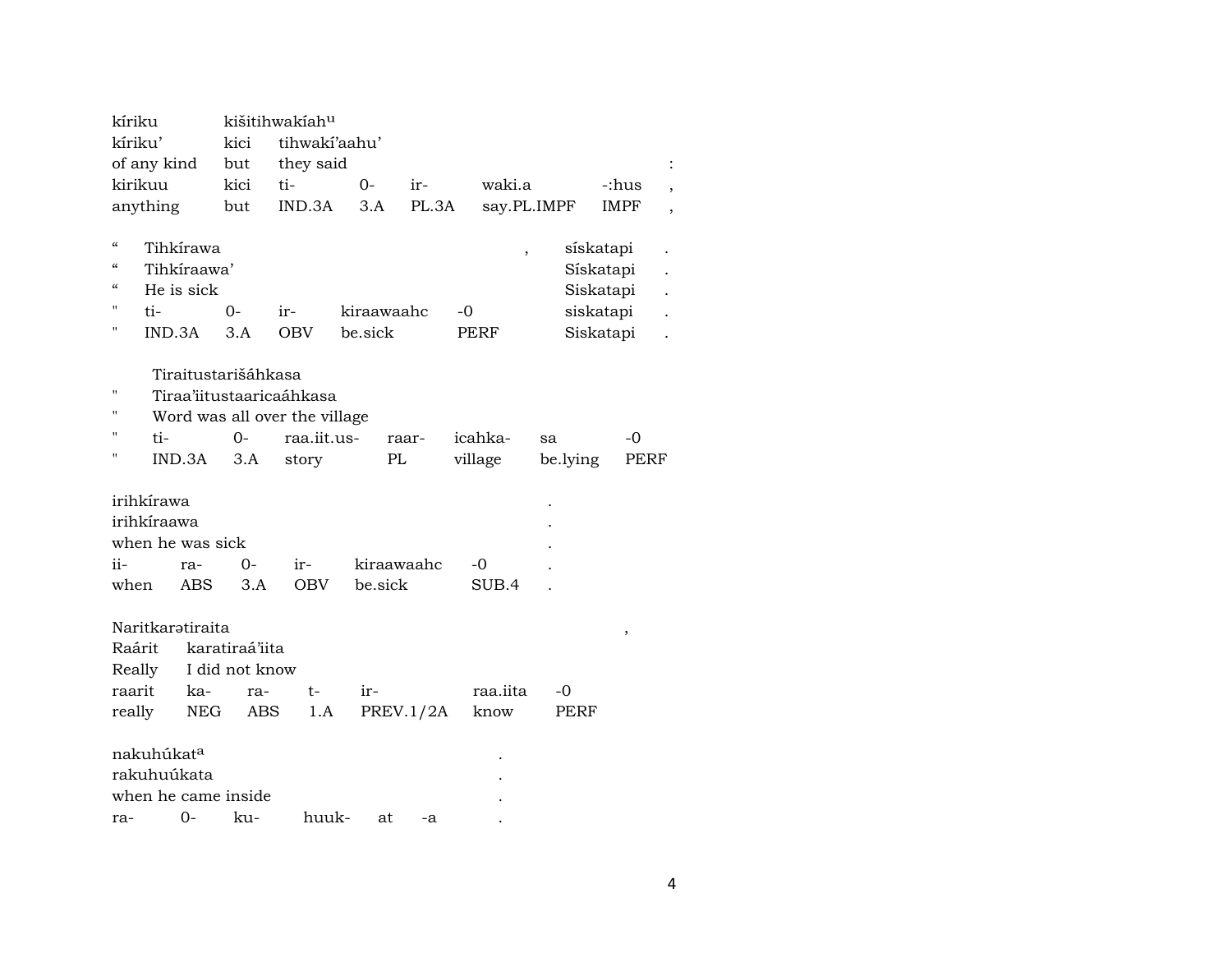| INF.A                  | $3.A$                      | INF.B       | into                               | go                   | SUB.1       | $\ddot{\phantom{a}}$     |                                        |                     |       |             |       |                     |                 |
|------------------------|----------------------------|-------------|------------------------------------|----------------------|-------------|--------------------------|----------------------------------------|---------------------|-------|-------------|-------|---------------------|-----------------|
|                        | Kišiširutatrarurakusispari |             |                                    |                      |             |                          |                                        |                     |       |             |       |                     |                 |
| Kici                   | ciru                       |             | tat                                |                      |             |                          |                                        | raaruurakukusispari |       |             |       |                     |                 |
| But yet                | yet                        |             | I was                              |                      |             |                          |                                        | to be just playing  |       |             |       |                     |                 |
| kici                   | ciruu                      |             | ta-                                | $t-$                 | 0           | $-0$                     | raa-                                   | ruu-                | ra-   | $0-$        | ku-   | kusis.warii         | -hus            |
| but                    | yet                        |             | IND.1/2A                           | 1.A                  | be          | <b>PERF</b>              | just                                   | then                | INF.A | 3.A         | INF.B | play.around.outside | <b>IMPF.SUB</b> |
| ukáhkatn               |                            |             |                                    |                      |             |                          |                                        |                     |       |             |       |                     |                 |
| uukaáhkat              |                            |             |                                    |                      |             |                          |                                        |                     |       |             |       |                     |                 |
| outside                |                            |             |                                    |                      |             |                          |                                        |                     |       |             |       |                     |                 |
| uukaahkat              |                            |             |                                    |                      |             |                          |                                        |                     |       |             |       |                     |                 |
| outside                |                            |             |                                    |                      |             |                          |                                        |                     |       |             |       |                     |                 |
|                        |                            |             |                                    |                      |             |                          |                                        |                     |       |             |       |                     |                 |
|                        | Iriwikukuhátihuratn        |             |                                    |                      |             |                          |                                        |                     |       |             |       |                     |                 |
|                        | Iriwikukuuhátiihuurat      |             |                                    |                      |             |                          |                                        |                     |       |             |       |                     |                 |
|                        |                            |             | I was about the height of this one |                      |             |                          |                                        |                     |       |             |       |                     |                 |
| irii-                  | wii-                       | ku-         | kuur-                              | ra-                  | $t-$        | ir-                      |                                        | huur.ak             | $-0$  |             |       |                     |                 |
| that                   | now                        | <b>INDF</b> | <b>DUB</b>                         | $\operatorname{ABS}$ | 1.A         |                          | <b>PREV.1/2A</b>                       | be.so.tall          |       | <b>PERF</b> |       |                     |                 |
|                        |                            |             |                                    |                      |             |                          |                                        |                     |       |             |       |                     |                 |
| takatírak <sup>u</sup> |                            |             |                                    |                      |             |                          |                                        |                     |       |             |       |                     |                 |
| Taáka                  |                            | tíraaku     |                                    |                      |             |                          |                                        |                     |       |             |       |                     |                 |
| Whitey                 |                            | this one    |                                    |                      |             |                          |                                        |                     |       |             |       |                     |                 |
| taakaar                | tii-                       | ra-         | $0-$                               | kus                  |             | $-0$                     |                                        |                     |       |             |       |                     |                 |
| be.white               | this                       |             | <b>ABS</b><br>3.A                  |                      | be.sitting  | SUB.4                    |                                        |                     |       |             |       |                     |                 |
| Aríhwaki               |                            |             |                                    |                      |             | $\,$                     | $\boldsymbol{\zeta}\boldsymbol{\zeta}$ |                     |       |             |       |                     |                 |
| A                      | ríhwaki'                   |             |                                    |                      |             |                          | $\boldsymbol{\zeta}\boldsymbol{\zeta}$ |                     |       |             |       |                     |                 |
| And                    | they said                  |             |                                    |                      |             | $\ddot{\cdot}$           | $\boldsymbol{\zeta}\boldsymbol{\zeta}$ |                     |       |             |       |                     |                 |
| a                      | ra-                        | $0-$        | ir-                                | waki                 | $-0$        | $\overline{\phantom{a}}$ | $^{\prime\prime}$                      |                     |       |             |       |                     |                 |
| and                    | <b>ABS</b>                 | 3.A         | PL.3A                              | say.PL               | <b>PERF</b> | $\overline{\phantom{a}}$ | $\pmb{\mathsf{H}}$                     |                     |       |             |       |                     |                 |
| Witikutn               |                            |             |                                    |                      |             | sískatapi                |                                        |                     |       |             |       |                     |                 |
|                        |                            |             |                                    |                      |             |                          | $\,$                                   |                     |       |             |       |                     |                 |

Wítikut Sískatapi .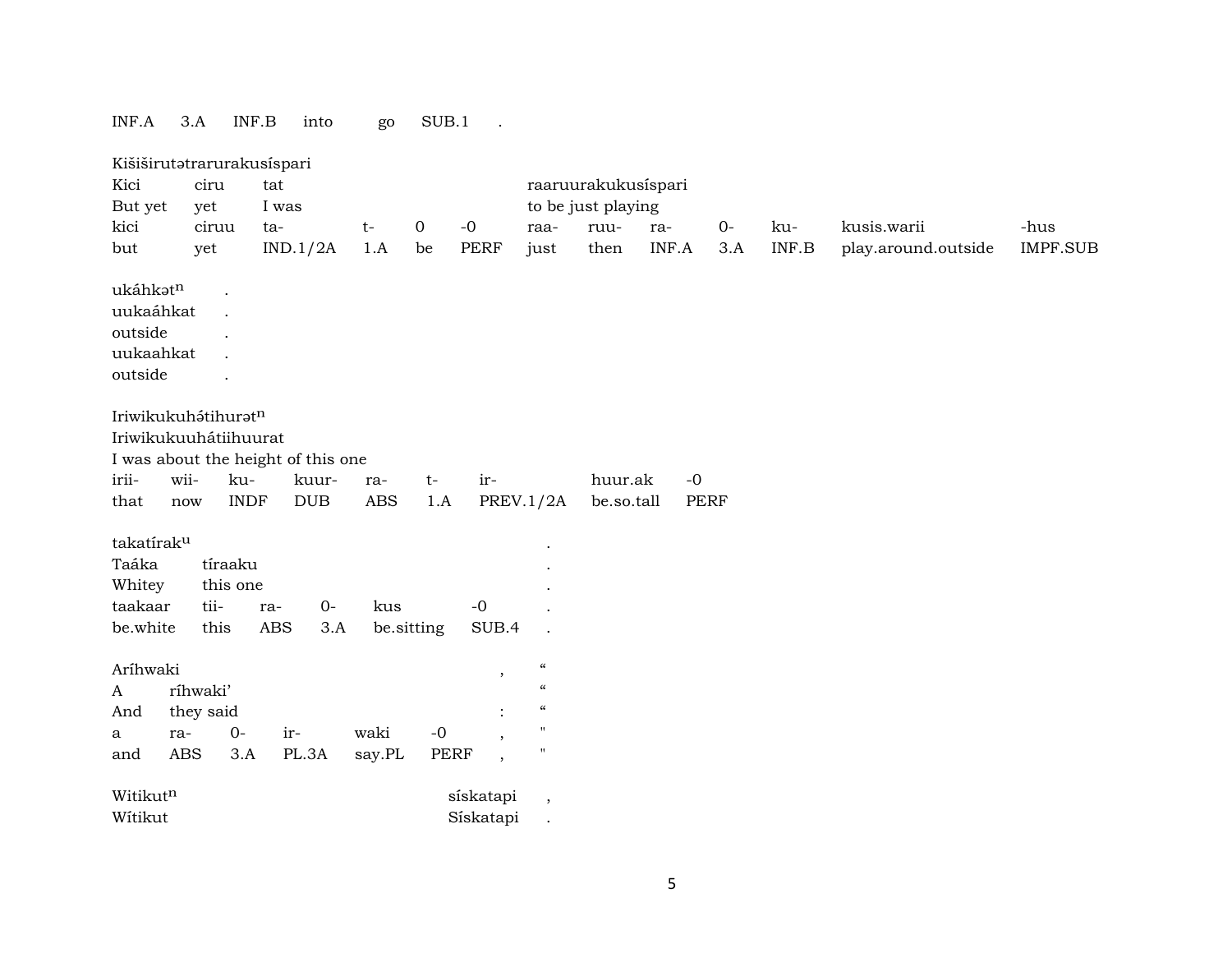| He has died             |                  |         |      |             |       | Siskatapi   |                      |                  |     |                          |      |
|-------------------------|------------------|---------|------|-------------|-------|-------------|----------------------|------------------|-----|--------------------------|------|
| wi-                     | ti-              | $O-$    | kuut | -0          |       | siskatapi   | $\ddot{\phantom{0}}$ |                  |     |                          |      |
| <b>QUOT</b>             | IND.3A           | 3.P     | die  | <b>PERF</b> |       | Siskatapi   | $\ddot{\phantom{0}}$ |                  |     |                          |      |
| wiwitikət <sup>n</sup>  |                  |         |      |             |       |             | $\pmb{\mathsf{H}}$   | Náw <sup>a</sup> |     | $\overline{ }$           |      |
| Wiwitikut               |                  |         |      |             |       |             | $\pmb{\mathsf{H}}$   | Ráwa             |     |                          |      |
| He has died             |                  |         |      |             |       |             | 11                   | <b>Now</b>       |     | $\overline{ }$           |      |
| wii-                    | wi-              | ti-     | 0-   | kuut        | -0    |             | 11                   | rawa             |     | $\overline{ }$           |      |
| now                     | QUOT             | IND.3A  | 3.P  | die         |       | PERF        | 11                   | now              |     | $\overline{\phantom{a}}$ |      |
| hikuruhíši <sup>a</sup> |                  |         |      |             |       |             |                      |                  |     |                          |      |
| hi                      | kuruuhiíci'a     |         |      |             |       |             |                      |                  |     |                          |      |
| and                     | then they did it |         |      |             |       |             |                      |                  |     |                          |      |
| hi                      | kuruur-          | ri-     |      | 0-          | ir-   | ut-         | i-                   |                  | aar |                          | $-0$ |
| and                     | <b>DUB</b>       | CONT.3A |      | 3.A         | PL.3A | <b>PREV</b> | <b>SEQ</b>           |                  | do  |                          | PERF |
|                         |                  |         |      |             |       |             |                      |                  |     |                          |      |

| asikuhíštaripap <sup>u</sup> |                      |  |         |  |                            |      |            |             |       |  |
|------------------------------|----------------------|--|---------|--|----------------------------|------|------------|-------------|-------|--|
|                              | a sikuuhictariipaapu |  |         |  |                            |      |            |             |       |  |
|                              | and they tied him up |  |         |  |                            |      |            |             |       |  |
|                              |                      |  |         |  | a si- kuur- ra- 0- ir- ut- |      | tariik.wuh | -waa        | $-()$ |  |
| and                          | DU DUB               |  | ABS 3.A |  | PL.3A                      | PREV | tie.       | <b>DIST</b> | PERF  |  |

. Kurihíši<sup>a</sup>

,

- . Kuruuhiíci'a
- . Then they did it

| kuruur- |                               |  |  | aar | $-()$ |
|---------|-------------------------------|--|--|-----|-------|
|         | CONT.3A 3.A PL.3A PREV SEO do |  |  |     | PERF  |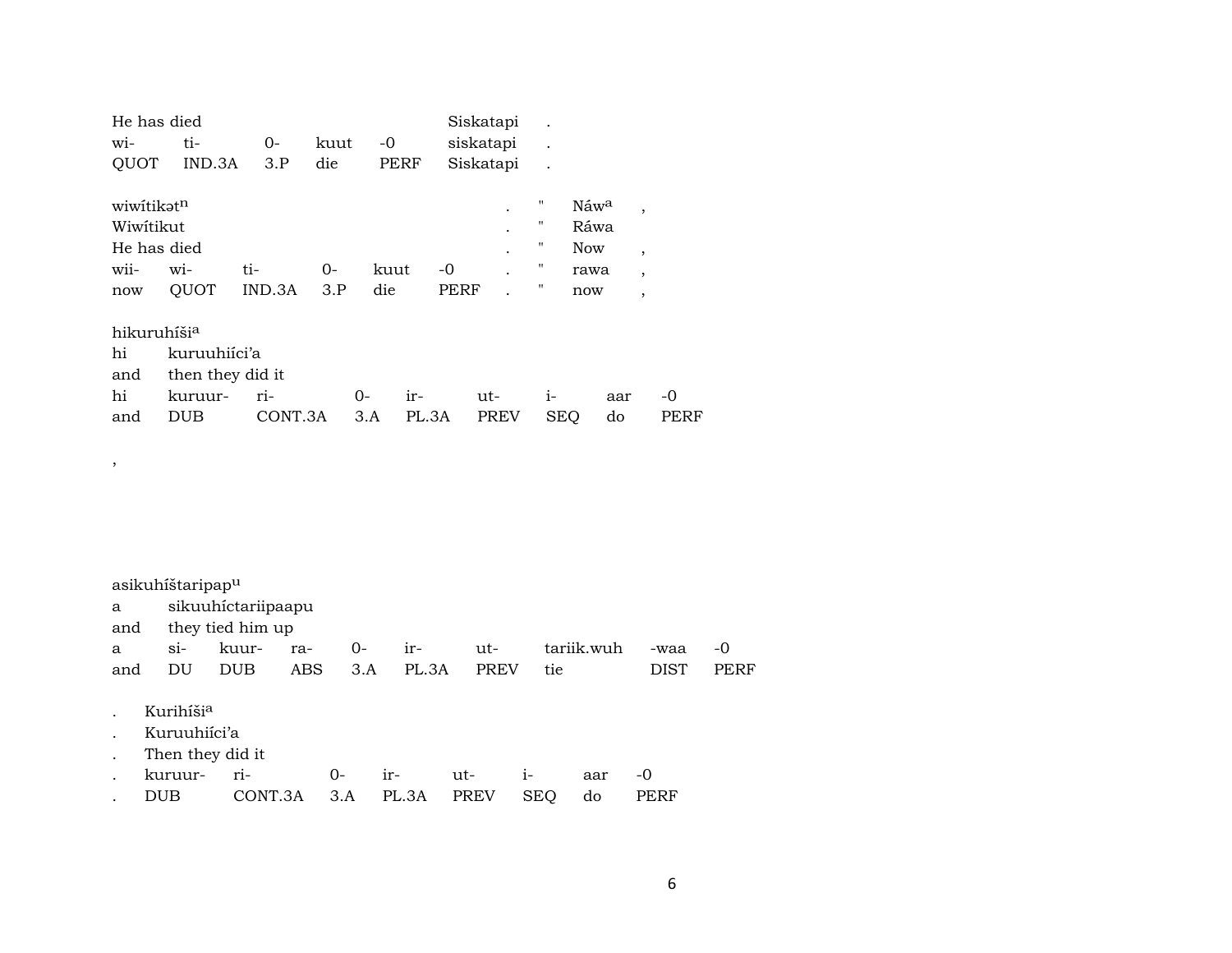| arús <sup>a</sup> |  |
|-------------------|--|
| aruúsa'           |  |
| a horse           |  |
| aruusaa           |  |
| horse             |  |

,

arusakuhištahahkatárikit $^{\rm n}$ 

| aruúsa' | kuuhictaahaahkataárikit |                 |      |                    |     |          |                                             |      |      |      |  |  |  |
|---------|-------------------------|-----------------|------|--------------------|-----|----------|---------------------------------------------|------|------|------|--|--|--|
| a horse |                         | they saddled it |      |                    |     |          |                                             |      |      |      |  |  |  |
| aruusaa | kuur-                   | ra-             | $O-$ | $ir-$              | ut- | taahaar- | kata-                                       | arik | -ihk | -0   |  |  |  |
| horse   | <b>DUB</b>              |                 |      | ABS 3.A PL.3A PREV |     | bundle   | against.a.vertical.surface be.standing CAUS |      |      | PERF |  |  |  |

|     |                | hisikuruhirišawétka <sup>i</sup> |       |                          |    |                                        |       |                |      |
|-----|----------------|----------------------------------|-------|--------------------------|----|----------------------------------------|-------|----------------|------|
| hi  |                | sikuruuhiriicawátka'i            |       |                          |    |                                        |       |                |      |
| and |                |                                  |       | then they put him across |    |                                        |       |                |      |
| hi  | $\sin$         | kuruur-                          |       | ri-                      | 0- | ir-                                    |       | icawat.ka.jir  | -0   |
| and | DU             | <b>DUB</b>                       |       | CONT.3A                  |    | $3.A$ PL.3A                            |       | drape.over     | PERF |
|     |                |                                  |       |                          |    |                                        |       |                |      |
|     | Karatiráita    |                                  |       |                          |    |                                        |       | ,              |      |
|     | Karatiraá'iita |                                  |       |                          |    |                                        |       |                |      |
|     |                | I did not know                   |       |                          |    |                                        |       |                |      |
|     | ka-            | ra-                              | t-    | ir-                      |    | raa.iita                               | -0    |                |      |
|     | NEG            | ABS                              | 1.A   | PREV.1/2A                |    | know                                   | PERF  |                |      |
|     |                |                                  |       |                          |    |                                        |       |                |      |
|     | hírihwaki      |                                  |       |                          |    | "                                      | Hãa   |                |      |
| hi  |                | ríhwaki'                         |       |                          |    | "                                      | Haa'a |                |      |
| and |                | they said:                       |       |                          |    | $\boldsymbol{\zeta}\boldsymbol{\zeta}$ | Ha    | $\cdot$        |      |
| hi  | ra-            | 0-                               | $ir-$ | waki                     | -0 | "                                      | haa'a | $\overline{ }$ |      |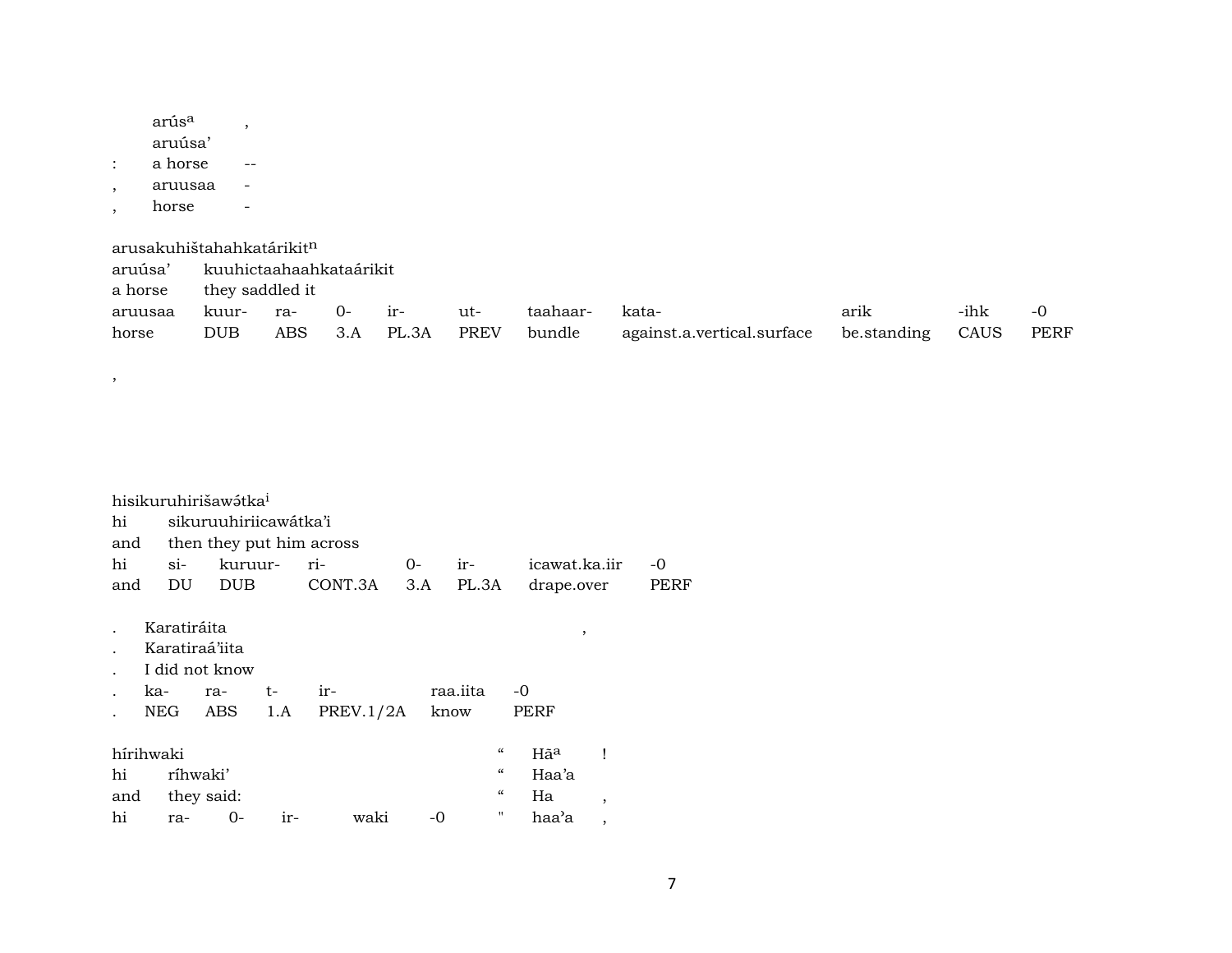| and                  | ABS                             | 3.A                        | PL.3A                  | say.PL | PERF      | π          | ha    | $\,$ |                            |    |      |  |
|----------------------|---------------------------------|----------------------------|------------------------|--------|-----------|------------|-------|------|----------------------------|----|------|--|
|                      | hiruwisiririkátaatn             |                            |                        |        |           |            |       |      |                            |    |      |  |
| hiru                 |                                 | wisiriirikáta'at           |                        |        |           |            |       |      |                            |    |      |  |
| there                |                                 |                            | they are taking him up |        |           |            |       |      |                            |    |      |  |
| hiruu                | wii-                            | $si-$                      | ra-                    | $O -$  | ir-       | ri-        | kata- |      |                            | at | $-0$ |  |
| there                | now                             | $\mathop{\rm DU}\nolimits$ | <b>ABS</b>             | 3.A    | PL.3A     | PORT       |       |      | against.a.vertical.surface | go | PERF |  |
|                      |                                 |                            |                        |        |           |            |       |      |                            |    |      |  |
| $\pmb{\mathsf{H}}$   |                                 |                            |                        |        |           |            |       |      |                            |    |      |  |
| $\pmb{\mathsf{H}}$   |                                 |                            |                        |        |           |            |       |      |                            |    |      |  |
| $\pmb{\mathsf{H}}$   |                                 |                            |                        |        |           |            |       |      |                            |    |      |  |
| $\pmb{\mathsf{H}}$   |                                 |                            |                        |        |           |            |       |      |                            |    |      |  |
| $\pmb{\mathsf{H}}$   |                                 |                            |                        |        |           |            |       |      |                            |    |      |  |
|                      |                                 |                            |                        |        |           |            |       |      |                            |    |      |  |
| Náwa                 |                                 |                            |                        |        |           |            |       |      |                            |    |      |  |
| Ráwa                 |                                 |                            |                        |        |           |            |       |      |                            |    |      |  |
| <b>Now</b>           |                                 |                            |                        |        |           |            |       |      |                            |    |      |  |
|                      |                                 |                            |                        |        |           |            |       |      |                            |    |      |  |
| rawa                 |                                 |                            |                        |        |           |            |       |      |                            |    |      |  |
| now                  |                                 |                            |                        |        |           |            |       |      |                            |    |      |  |
| wisiriratn           |                                 |                            |                        |        |           |            |       |      |                            |    |      |  |
| wisiriirat           |                                 |                            |                        |        |           |            |       |      | $\, ,$                     |    |      |  |
|                      |                                 |                            |                        |        |           |            |       |      |                            |    |      |  |
|                      | they took him                   |                            |                        |        |           |            |       |      | $\,$                       |    |      |  |
| wii-                 | $si-$                           | $0-$                       | ri-                    | $0-$   | ir-       | ra-        | at    | $-0$ |                            |    |      |  |
| $\operatorname{now}$ | DU                              | 3.A                        | CONT.3A                | 3.A    | PL.3A     | PORT       | go    | PERF | $\cdot$                    |    |      |  |
|                      |                                 |                            |                        |        |           |            |       |      |                            |    |      |  |
|                      | hirurititaráhkis^tn             |                            |                        |        |           |            |       |      |                            |    |      |  |
| hiru                 |                                 | riititaráhkisat            |                        |        |           |            |       |      |                            |    |      |  |
| then                 | I ran                           |                            |                        |        |           |            |       |      |                            |    |      |  |
| hiruu                | rii-                            | $t-$                       | $i-$                   |        | tarahkis- | $-0$<br>at |       |      |                            |    |      |  |
| then                 | ASSR                            | 1.A                        | <b>SEQ</b>             |        | be.strong | PERF<br>go |       |      |                            |    |      |  |
|                      |                                 |                            |                        |        |           |            |       |      |                            |    |      |  |
|                      | Turišahikstaríruhs <sup>i</sup> |                            |                        |        |           |            |       |      |                            |    |      |  |
|                      | Tuuricahikstaaríruhci'          |                            |                        |        |           |            |       |      |                            |    |      |  |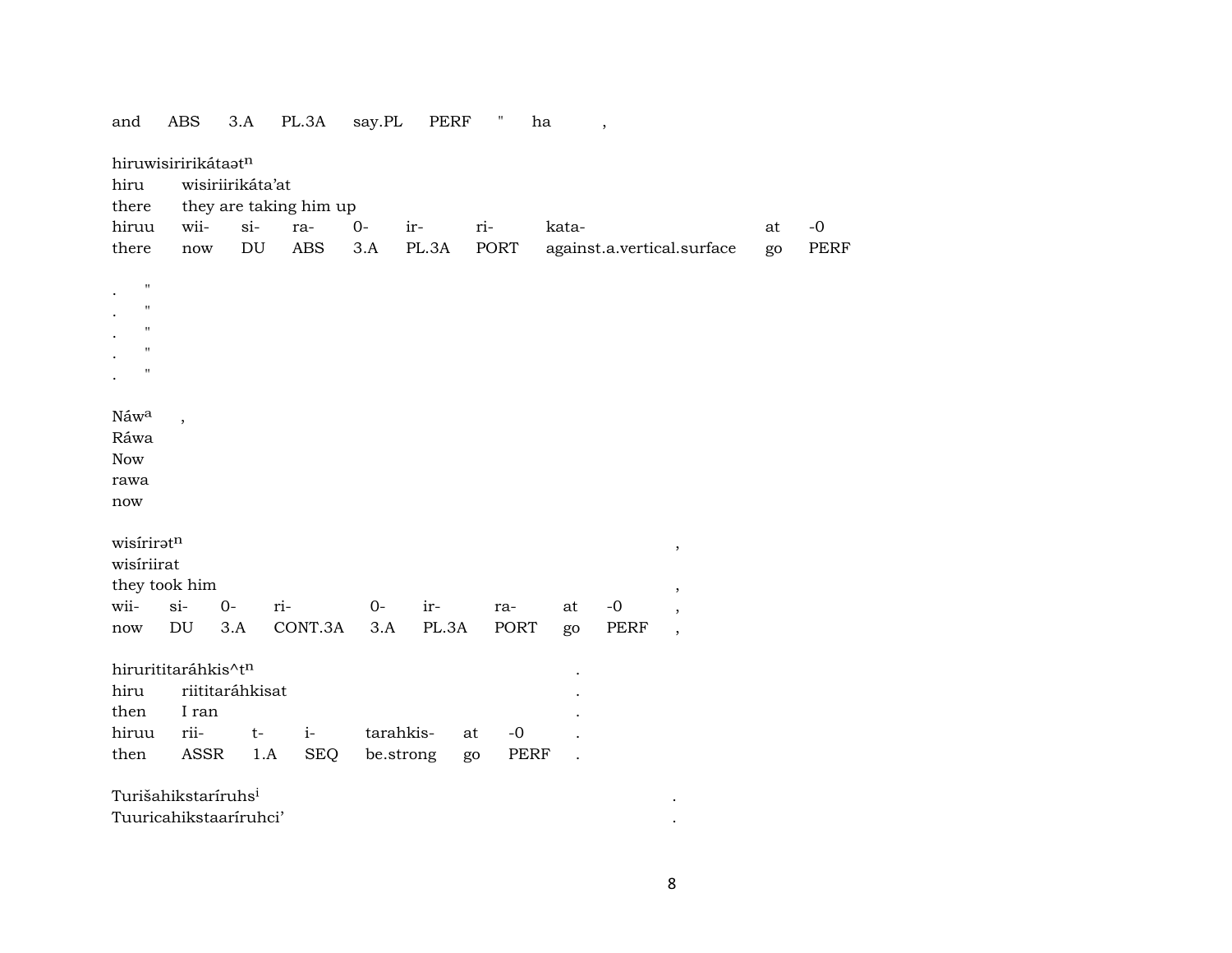| There were many people                                                                  |            |                                                       |      |                                                              |        |                          |          |         |                                    |         |             |             |             |        |            |
|-----------------------------------------------------------------------------------------|------------|-------------------------------------------------------|------|--------------------------------------------------------------|--------|--------------------------|----------|---------|------------------------------------|---------|-------------|-------------|-------------|--------|------------|
| ti-                                                                                     |            | $0 -$                                                 | uur- |                                                              |        | icaahiks-                |          | raar-   |                                    | riruhci |             |             | -0          |        |            |
| IND.3A                                                                                  |            | 3.A                                                   |      | PREV                                                         | person |                          | PL       |         |                                    |         | be.numerous |             | PERF        |        |            |
| Kukarawitiwakahusuku<br>Kukarawitiiwaakahúsuuku'<br>He did not say anything             |            |                                                       |      |                                                              |        |                          |          |         |                                    |         |             |             |             |        |            |
| ku-                                                                                     |            | kara-                                                 | wi-  |                                                              | ti-    |                          | $O -$    | $i-$    |                                    |         | waaka       |             | -:hus       |        | -uuku      |
| <b>INDF</b>                                                                             | <b>NEG</b> |                                                       |      | QUOT                                                         |        | IND.3A                   | 3.A      |         | SEQ                                |         | say.IMPF    |             | <b>IMPF</b> |        | <b>HAB</b> |
|                                                                                         |            |                                                       |      |                                                              |        |                          |          |         |                                    |         |             |             |             |        |            |
|                                                                                         | ra-        | nihkukírawa<br>rihkukíraawa<br>when he was sick<br>0- |      | $ir-$                                                        |        | ku-<br>INF.B             |          |         | kiraawaahc                         |         | -0          |             |             |        |            |
|                                                                                         | INF.A      | 3.A                                                   |      | <b>OBV</b>                                                   |        |                          |          | be sick |                                    |         | SUB.4       |             |             |        |            |
| Irári<br>Iraári'<br><b>Brother</b><br>$i-$<br>3.POSS.A                                  |            | -raar-                                                |      | same.sex.sibling                                             |        | -ri'                     | 3.POSS.B |         | $\, ,$<br>$\overline{\phantom{a}}$ |         |             |             |             |        |            |
| kukarawítiwakahúsuk <sup>u</sup><br>kukarawitiiwaakahúsuuku'<br>he did not say anything |            |                                                       |      |                                                              |        |                          |          |         |                                    |         |             |             |             |        |            |
| ku-                                                                                     |            | kara-                                                 | wi-  |                                                              | ti-    |                          | $0-$     | $i-$    |                                    |         | waaka       |             | -:hus       |        | -uuku      |
| INDF                                                                                    | NEG        |                                                       |      | QUOT                                                         |        | IND.3A                   | 3.A      |         | SEQ                                |         | say.IMPF    |             | <b>IMPF</b> |        | <b>HAB</b> |
| Kici<br>But<br>kici                                                                     |            | ciru<br>still<br>ciruu                                |      | Kišiširukuhawawáktik <sup>u</sup><br>he was talking<br>kuur- |        | kuuhawaawáktiiku'<br>ra- | $0-$     |         | waa.wak.tik                        |         |             | -:hus       |             | $\, ,$ |            |
| but                                                                                     |            | yet                                                   |      | <b>DUB</b>                                                   |        | ABS                      | 3.A      |         | talk                               |         |             | <b>IMPF</b> |             |        |            |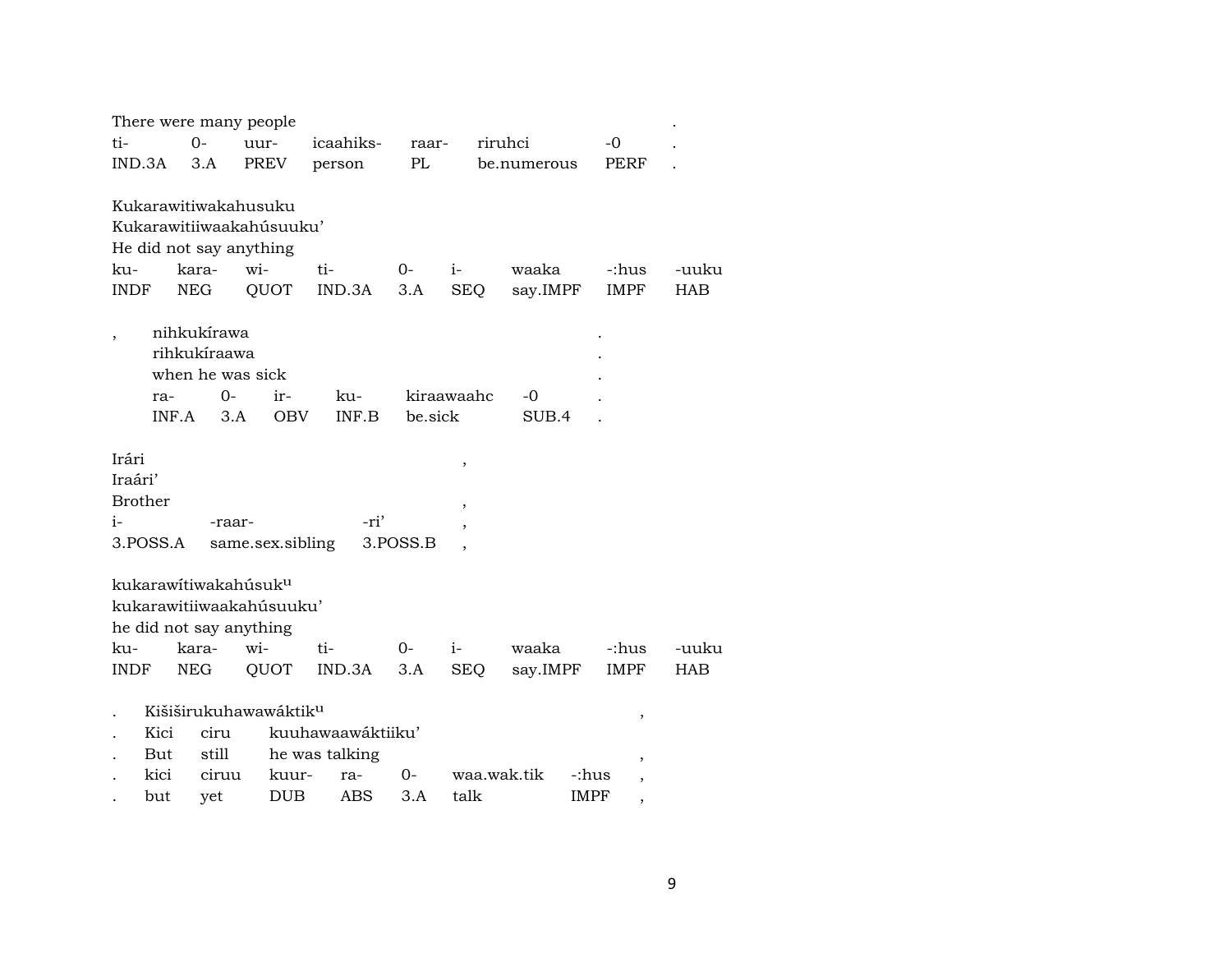| ihi       |                                     | nakutaráhkis <sup>u</sup> |                 |              |           |              |               |                 |    |
|-----------|-------------------------------------|---------------------------|-----------------|--------------|-----------|--------------|---------------|-----------------|----|
| ihi       |                                     | rakutaráhkiisu            |                 |              |           |              |               |                 |    |
| uh        |                                     | when he was strong        |                 |              |           |              | ,             |                 |    |
| ihii      |                                     | ra-                       | $O -$           | ku-          | tarahkis  | -u           |               |                 |    |
| uh        |                                     | INF.A                     | 3.A             | INF.B        | be.strong | SUB.D        |               |                 |    |
|           | hiwititarawikirikaatn               |                           |                 |              |           |              | $\,$          |                 |    |
| hi        |                                     | wititaarawikirikaá'at     |                 |              |           |              |               |                 |    |
| and       |                                     | he would think of himself |                 |              |           |              |               |                 |    |
| hi        | witi-                               | ti-                       |                 | $0-$<br>ar-  | awi-      | kirik.kaa.at | $-0$          |                 |    |
| and       | <b>REFL</b>                         | IND.3A                    |                 | EV<br>3.A    | image     | examine      | <b>PERF</b>   |                 |    |
|           | hítarutapawáktik <sup>u</sup>       |                           |                 |              |           |              |               |                 |    |
| hi        |                                     | taruutapaawáktiiku'       |                 |              |           |              |               |                 |    |
| and       |                                     | he was talking to them    |                 |              |           |              |               |                 |    |
| hi        | ti-                                 | $0-$                      | ar-             | ut-          | ak-       | waa.wak.tik  | -:hus         |                 |    |
| and       | IND.3A                              | 3.A                       | ${\rm EV}$      | <b>BEN</b>   | PL.AN.3P  | talk         | <b>IMPF</b>   |                 |    |
|           | irirahkutakíšisu                    |                           |                 |              |           |              |               |                 |    |
|           | iriiraahkuutaakicisu                |                           |                 |              |           |              |               |                 |    |
|           | those he was related to             |                           |                 |              |           |              |               |                 |    |
| irii-     | ra-                                 | $0-$                      | ar-             | ku-          | ut-       | ak-          | icis          | -hus            |    |
| that      | INF.A                               | 3.A                       | EV              | INF.B        | PREV      | PL.AN.3P     | be.related.to | <b>IMPF.SUB</b> |    |
| $\bullet$ |                                     |                           |                 |              |           |              |               |                 |    |
|           |                                     |                           |                 |              |           |              |               |                 |    |
|           |                                     |                           |                 |              |           |              |               |                 |    |
|           |                                     |                           |                 |              |           |              |               |                 |    |
|           |                                     |                           |                 |              |           |              |               |                 |    |
|           |                                     |                           |                 |              |           |              |               |                 |    |
|           | Piraurakurúhwih^tn                  |                           |                 |              |           |              |               |                 |    |
| Piíra'u'  |                                     |                           | raakurúhwihat   |              |           |              |               |                 |    |
| Children  |                                     |                           | the ones he had |              |           |              |               |                 |    |
| piira     | $-u$ <sup><math>\prime</math></sup> | ra-                       |                 | $0-$<br>$a-$ |           | ku-<br>ri-   | uur-          | wi.hak          | -0 |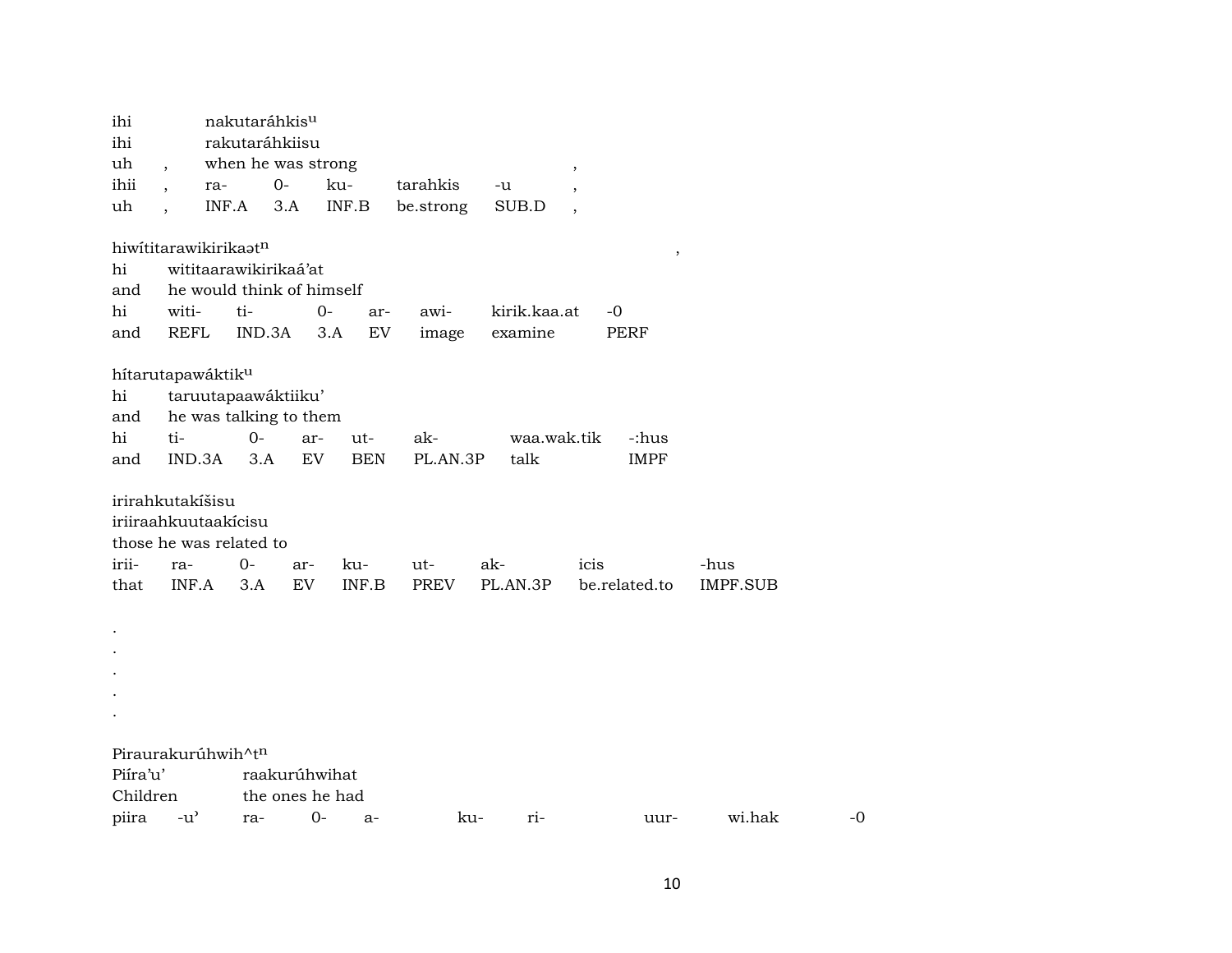| child                        | <b>NOM</b>                                                                                             |               | INF.A                                                                                                        | 3.A                                         | POSS.3A           |                    | INF.B                    |                      | PHYS.POSS                                                                                          | POSS.A                                                                              | be.sitting.PL          |              | SUB.4                                  |                                                 |
|------------------------------|--------------------------------------------------------------------------------------------------------|---------------|--------------------------------------------------------------------------------------------------------------|---------------------------------------------|-------------------|--------------------|--------------------------|----------------------|----------------------------------------------------------------------------------------------------|-------------------------------------------------------------------------------------|------------------------|--------------|----------------------------------------|-------------------------------------------------|
| $\overline{\phantom{a}}$     | hítahwaku<br>hi<br>and<br>hi<br>and                                                                    | ti-<br>IND.3A | taahwáku'<br>he would say<br>$0-$<br>3.A                                                                     | ar-<br>EV                                   | waka'u<br>say     |                    | $-0$<br><b>PERF</b>      |                      | $\mathcal{C}\mathcal{C}$<br>$\boldsymbol{\zeta}\boldsymbol{\zeta}$<br>$\epsilon\epsilon$<br>Ħ<br>Ħ |                                                                                     |                        |              |                                        |                                                 |
| $si-$<br>DU                  | ra-<br>INF>A                                                                                           | $O -$         | Sirihkutatarašikstawipíra <sup>u</sup><br>Sirihkuutattaaracíkstawi<br>You must watch over them<br>ir-<br>3.A | ku-<br><b>OBV</b>                           | INF.B             | ut-<br><b>PREV</b> | ak-<br>PL.AN.3P          |                      | raar-<br>PL.INDV.A                                                                                 |                                                                                     | aciks.ta<br>watch.over | -wi<br>SUB.L | piíra'u'<br>children<br>piira<br>child | $-u$ <sup><math>\sim</math></sup><br><b>NOM</b> |
|                              |                                                                                                        |               |                                                                                                              |                                             |                   |                    |                          |                      |                                                                                                    |                                                                                     |                        |              |                                        |                                                 |
|                              | Witatarakurawáhist <sup>a</sup><br>Witataraakuraawaáhista                                              |               |                                                                                                              | Now I am going to leave you behind          |                   |                    |                          |                      |                                                                                                    |                                                                                     |                        |              |                                        |                                                 |
| wii-<br>$\operatorname{now}$ | ta-                                                                                                    | IND.1/2A      | $t-$<br>1.A                                                                                                  | $a-$<br>2.P                                 | rak-<br>$1/2$ .PL |                    | huraawaa<br>leave.behind |                      | -his<br>PERF                                                                                       | -ta<br><b>INT</b>                                                                   |                        |              |                                        |                                                 |
| $\overline{\phantom{a}}$     | $\pmb{\mathsf{H}}$<br>$\mathbf H$<br>$\mathbf{H}$<br>$\pmb{\mathsf{H}}$<br>riku-<br>$\pmb{\mathsf{H}}$ | that.is       | nikuwitiwákahu<br>Rikuwitiwákaahu'<br>wi-<br>QUOT                                                            | That is what he was saying<br>ti-<br>IND.3A | $0-$<br>3.A       |                    | waka<br>say.IMPF         | -:hus<br><b>IMPF</b> |                                                                                                    | $\boldsymbol{\mathcal{C}}$<br>$\boldsymbol{\mathcal{C}}$<br>$\pmb{\mathsf{H}}$<br>" |                        |              |                                        |                                                 |

Pirauwitatutatahurawáhist<sup>a</sup>

Piíra'u' witatuutattahuraawaáhista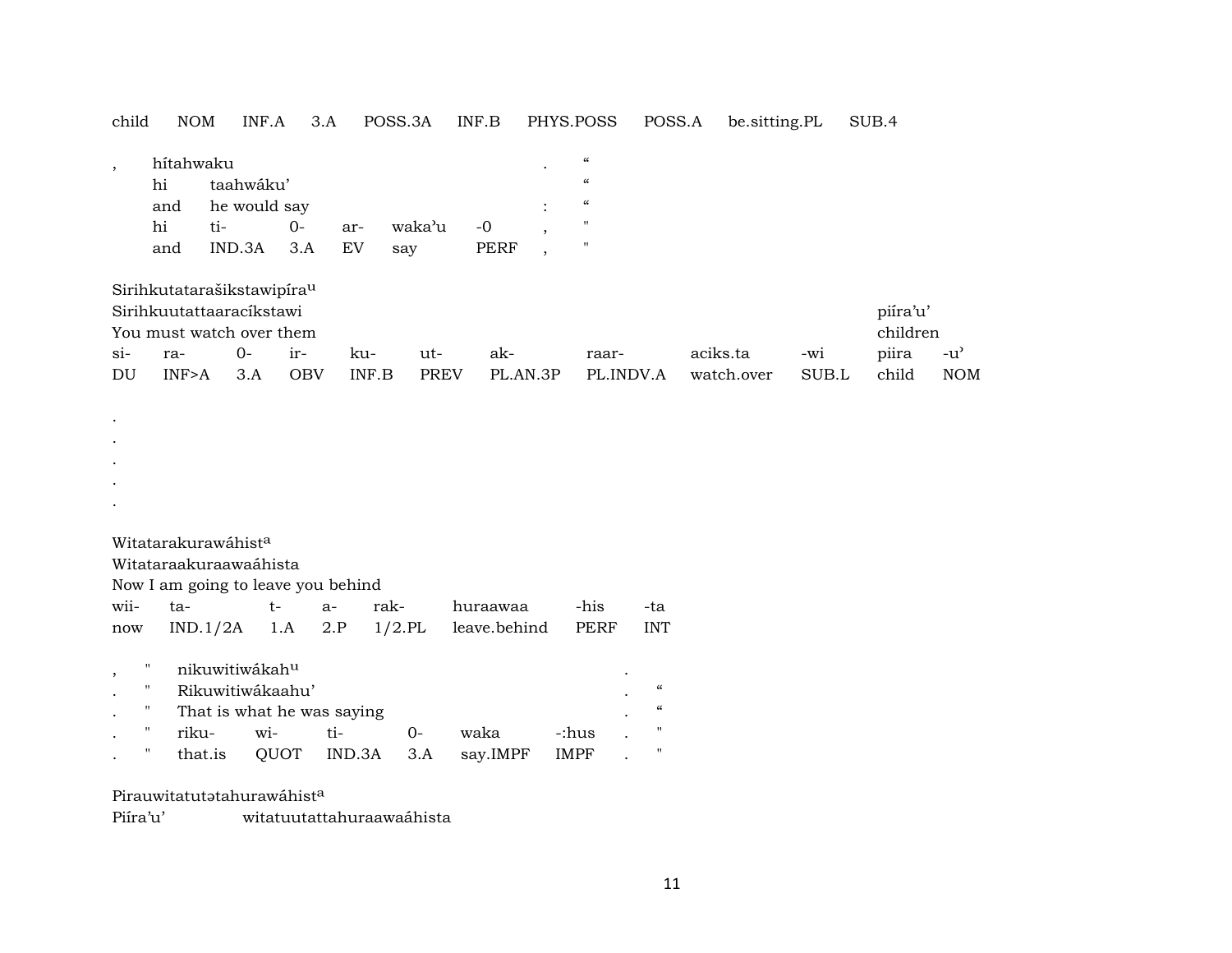| Children                                                                                                             |                                                   | I am going to leave it for them                                                                    |                                                                                                              |                       |                 |                 |              |             |            |
|----------------------------------------------------------------------------------------------------------------------|---------------------------------------------------|----------------------------------------------------------------------------------------------------|--------------------------------------------------------------------------------------------------------------|-----------------------|-----------------|-----------------|--------------|-------------|------------|
| piira<br>$-u$ <sup><math>\prime</math></sup>                                                                         | wi-                                               | ta-                                                                                                | $t-$                                                                                                         | ut-                   | ak-             | raar-           | huraawaa     | -his        | -ta        |
| child<br><b>NOM</b>                                                                                                  | QUOT                                              | IND.1/2A                                                                                           | 1.A                                                                                                          | <b>BEN</b>            | PL.AN.3P        | 3.INDV.A        | leave.behind | <b>PERF</b> | <b>INT</b> |
| kirikurakúrahir <sup>a</sup><br>kíriku'<br>something<br>kirikuu<br>anything                                          | rakúraahiira<br>its being good<br>ra-<br>INF.A    | $0-$<br>ku-<br>$\textsf{INF}.\textsf{B}$<br>3.A                                                    | uur-<br>PREV                                                                                                 | raa-<br>way           | hiir<br>be.good | -a<br>SUB.1     |              |             |            |
| ,<br>$\mathbf{H}$<br>$\pmb{\mathsf{H}}$<br>,<br>$\pmb{\mathsf{H}}$<br>$\pmb{\mathsf{H}}$<br>$\overline{\phantom{a}}$ |                                                   |                                                                                                    |                                                                                                              |                       |                 |                 |              |             |            |
| hirurutakíšisu<br>hiru<br>there<br>hiruu<br>ra-<br>ABS<br>there                                                      | ruutaakícisu<br>his relatives<br>$0-$<br>3.A      | ak-<br>ut-<br>PREV                                                                                 | PL.AN.3P                                                                                                     | icis<br>be.related.to | -hus            | <b>IMPF.SUB</b> |              |             |            |
| níhuksu<br>$\overline{\phantom{a}}$<br>ríhuksu'<br>only<br>rihuks<br>alone                                           | $-u$ <sup><math>\prime</math></sup><br><b>NOM</b> | Náwa<br>$\ddot{\phantom{a}}$<br>Ráwa<br>Now<br>rawa<br>$\ddot{\phantom{a}}$<br>$\mathbf{r}$<br>now | $\overline{\phantom{a}}$<br>$\overline{\phantom{a}}$<br>$\overline{\phantom{a}}$<br>$\overline{\phantom{a}}$ |                       |                 |                 |              |             |            |
| nitiráita<br>riitiraá'iita<br>I learned of it<br>rii-<br>$t-$<br><b>ASSR</b><br>1.A                                  | ir-<br>PREV.1/2A                                  | raa.iita<br>know                                                                                   | $-0$<br>PERF                                                                                                 |                       |                 |                 |              |             |            |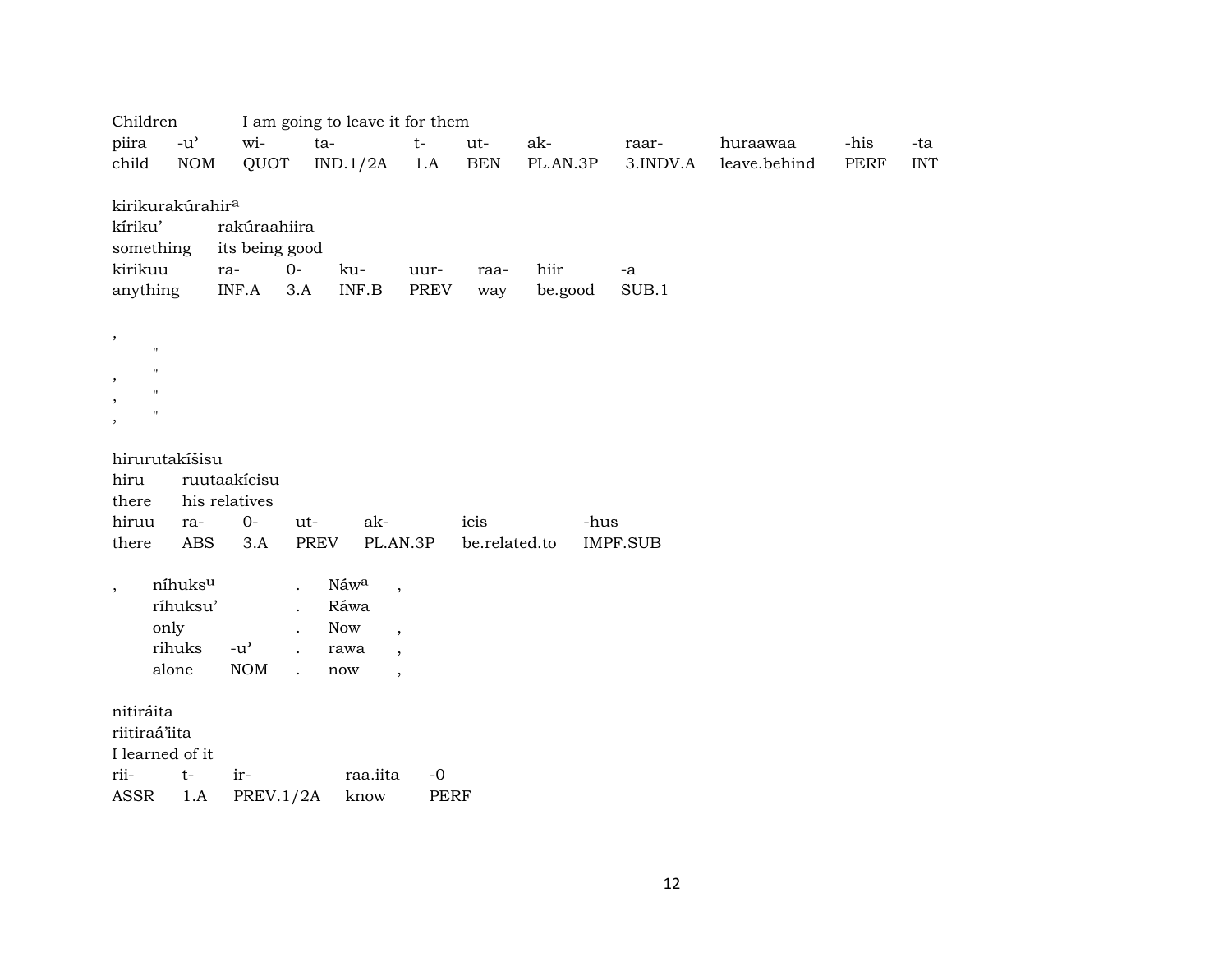| hiwihirurísa<br>$\,$<br>wihiru<br>Hi<br>riísa                                                                                                                                                                                                                                |                        |
|------------------------------------------------------------------------------------------------------------------------------------------------------------------------------------------------------------------------------------------------------------------------------|------------------------|
| he lay<br>there<br>And<br>ri-<br>hi<br>wii-<br>$O -$<br>hiruu<br>$-0$<br>sa<br>there<br>CONT.3A<br>3.A<br>be.lying<br>PERF<br>and<br>$\operatorname{now}$                                                                                                                    |                        |
| irisiahitatawistar <sup>itn</sup><br>iriisi'ahiitataawistarit<br>where they were going to bury him<br>irii-<br>$si-$<br>$0-$<br>-his<br>ar-<br>ir-<br>ut-<br>ataa.wuh<br>ra-<br>-ta<br>DU<br>EV<br><b>ABS</b><br>PL.3A<br>PREV<br>PERF<br><b>INT</b><br>where<br>3.A<br>bury | -rit<br><b>INT.SUB</b> |
| Tírəsa<br>Tíraasa<br>This one lying<br>tii-<br>$-0$<br>$0-$<br>ra-<br>sa<br>this<br>be.lying<br>SUB.3<br>ABS<br>3.A                                                                                                                                                          |                        |
| túštaripatn<br>$\, ,$<br>túctariipaat<br>he was tied<br>$0 -$<br>tariik<br>ti-<br>ut-<br>$-0$<br>-waa                                                                                                                                                                        |                        |
| IND.3A<br><b>PREV</b><br>be.tied<br><b>DIST</b><br>3.A<br><b>PERF</b><br>tutkíštaritn<br>Tutkiíctariit<br>His neck was tied<br>kiic-<br>tariik<br>ti-<br>$O -$<br>$-0$<br>ut-                                                                                                |                        |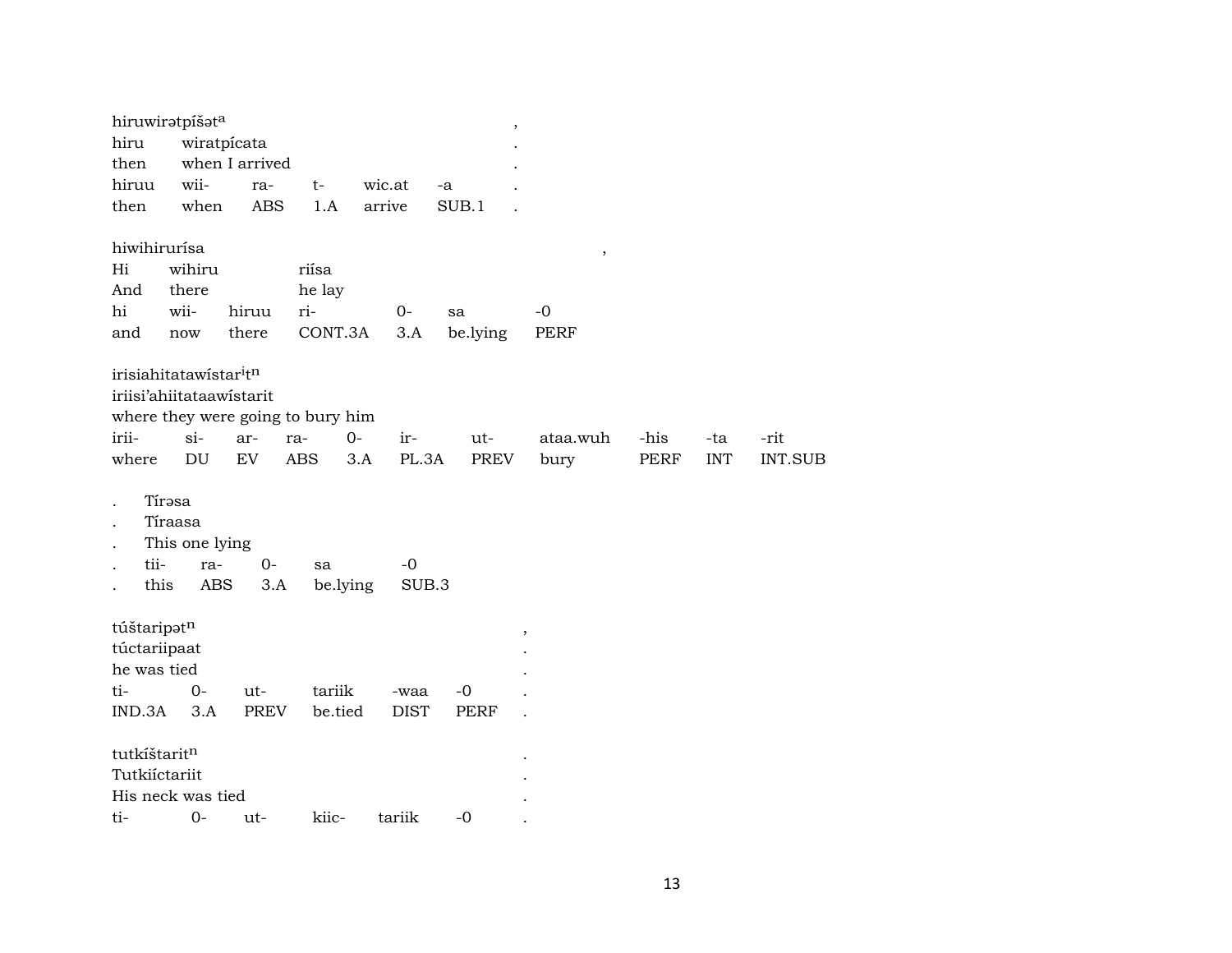#### IND.3A 3.A PREV neck be.tied PERF .

#### Aikárikət<sup>n</sup>

A ikárikat And in the middle a iika.ri -kat and center LOC

#### tihatakurúštarit¶ .

| tihaátaku  |                   | rúctariit        |  |          |                                    |       |  |  |  |
|------------|-------------------|------------------|--|----------|------------------------------------|-------|--|--|--|
| right here |                   | he was tied<br>٠ |  |          |                                    |       |  |  |  |
| tii-       | haa- -taku ra- 0- |                  |  | $u$ 11t- | tariik                             | $-()$ |  |  |  |
| here       |                   |                  |  |          | here LOC ABS 3.A PREV be.tied PERF |       |  |  |  |

#### Sitihihaskíkauš

Sitiihihaaskíhka'uc

They wove a rope around him

|  |  |  |  | si- tiir- ra- 0- ir- haas- kiir- ka- uc -0         |  |
|--|--|--|--|----------------------------------------------------|--|
|  |  |  |  | DU INFR ABS 3.A PL.3A rope string in lay.SG.P PERF |  |

| $\sim$ | Hawáikarikət <sup>n</sup> |               |      | hawahirunihiri |                       |                 | ٠ |
|--------|---------------------------|---------------|------|----------------|-----------------------|-----------------|---|
| $\sim$ | Hawá                      | ikárikat      |      | hawa           | hiru                  | riíhiri'        |   |
|        | Also                      | in the middle |      | also           |                       | there the loins |   |
|        | haawa                     | iika.ri -kat  |      |                | haawa hiruu rii.hiri' |                 |   |
|        | also                      | center        | LOC. | also           | there                 | loin            |   |

#### Tirasaratutkírik<sup>u</sup>

| Tíraasa |                |                                                  |      | ratutkíriku          |  |  |              |       |  |  |
|---------|----------------|--------------------------------------------------|------|----------------------|--|--|--------------|-------|--|--|
|         | This one lying |                                                  |      | when I looked at him |  |  |              |       |  |  |
|         | tii- ra- 0- sa |                                                  | $-0$ | ra- t- ut-           |  |  | kirik.kus -0 |       |  |  |
|         |                | this ABS 3.A be.lying SUB.3 ABS 1.A PREV look.at |      |                      |  |  |              | SUB 4 |  |  |

 $\mathbf{r}$ ikutúut<br/>^  $\qquad \qquad$  ,

rikutuú'ut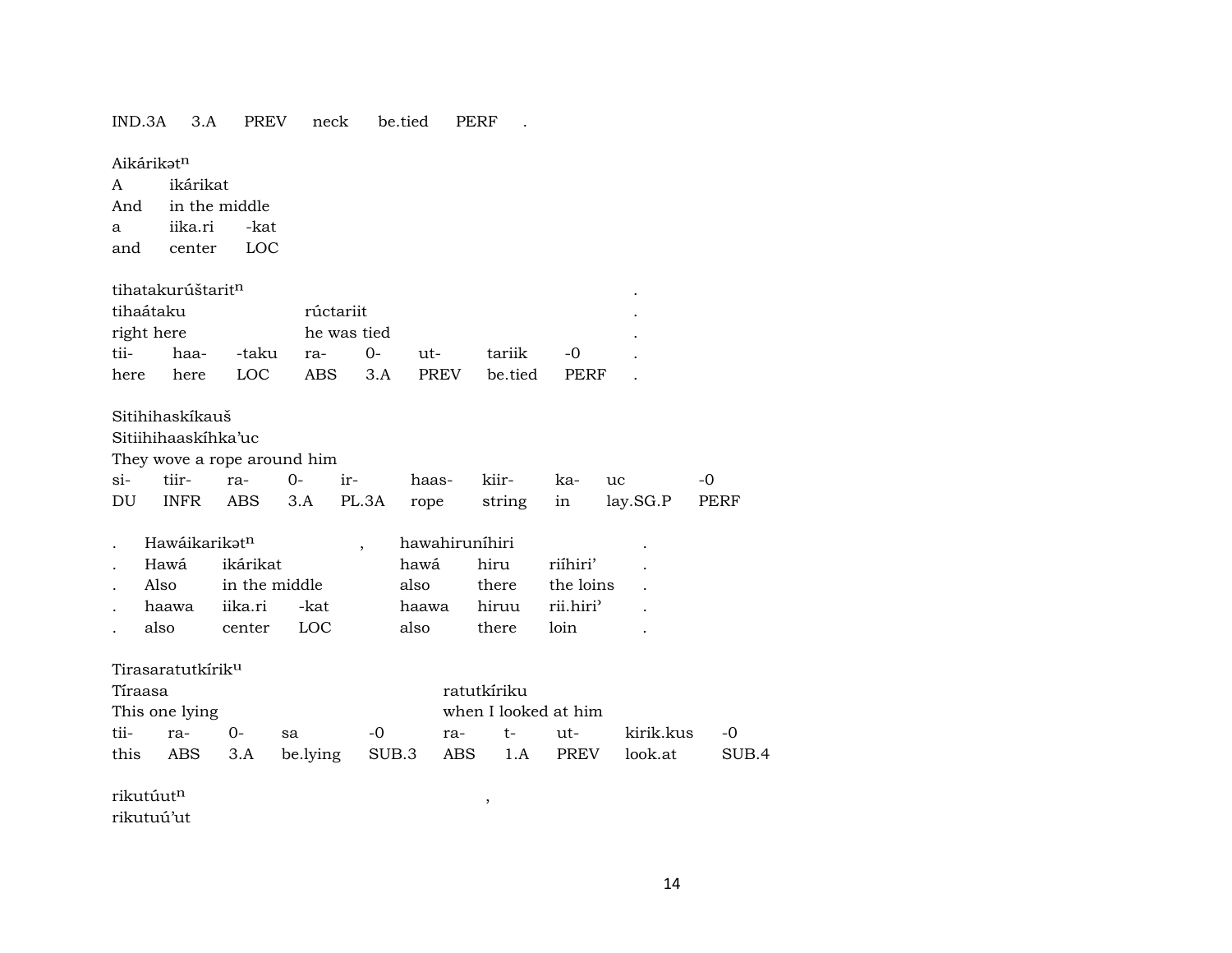|                                              | it was that way                                   |                          |          |                            |                     |                          |                                              |                                              |                    |                                                                                           |             |                 |
|----------------------------------------------|---------------------------------------------------|--------------------------|----------|----------------------------|---------------------|--------------------------|----------------------------------------------|----------------------------------------------|--------------------|-------------------------------------------------------------------------------------------|-------------|-----------------|
| riku-                                        | ti-                                               |                          | $0-$     | ut-                        | $\mathbf 0$         | $\overline{\phantom{a}}$ |                                              |                                              |                    |                                                                                           |             |                 |
| that.is                                      | IND.3A                                            |                          | 3.A      | <b>PREV</b>                | be                  | EX                       |                                              |                                              |                    |                                                                                           |             |                 |
| núštaripap <sup>i</sup><br>ra-<br><b>ABS</b> | rúctariipaapi<br>his being tied up<br>$0-$<br>3.A | ut-<br><b>PREV</b>       |          | tariik<br>be.tied          | -waa<br><b>DIST</b> | -wi<br>SUB.L             | $\ddot{\phantom{0}}$<br>$\ddot{\phantom{a}}$ | həski<br>Háski<br>Strings<br>haas-<br>string | -kis<br><b>DIM</b> | $^\mathrm{^\mathrm{o}}$<br>$\, ,$<br>$\overline{\phantom{a}}$<br>$\overline{\phantom{a}}$ |             |                 |
|                                              | həskitihasitn                                     |                          |          |                            |                     |                          |                                              |                                              |                    |                                                                                           |             |                 |
|                                              |                                                   |                          |          |                            |                     |                          |                                              |                                              |                    |                                                                                           |             |                 |
| háski                                        |                                                   |                          | tíhaasit |                            |                     |                          |                                              |                                              |                    |                                                                                           |             |                 |
| strings<br>haas-                             | -kis                                              | ti-                      |          | they were strings<br>$0 -$ | haas-               | $\mathbf 0$              | -ik                                          | $-0$                                         |                    |                                                                                           |             |                 |
| string                                       | DIM                                               |                          | IND.3A   | 3.A                        | string              | be                       | <b>DIST</b>                                  | <b>PERF</b>                                  |                    |                                                                                           |             |                 |
|                                              |                                                   |                          |          |                            |                     |                          |                                              |                                              |                    |                                                                                           |             |                 |
|                                              | Iiwisirihurahatáwuhu                              |                          |          |                            |                     |                          |                                              |                                              |                    |                                                                                           |             |                 |
| $\mathbf I$                                  | iwisiriihuraahatáwuhu                             |                          |          |                            |                     |                          |                                              |                                              |                    |                                                                                           |             |                 |
| And                                          | when they dug the hole                            |                          |          |                            |                     |                          |                                              |                                              |                    |                                                                                           |             |                 |
| $\mathbf{i}$                                 | $ii -$                                            | wii-                     |          | $si$ -                     | ra-                 | $O -$                    | ir-                                          | uur-                                         | huraar-            |                                                                                           | hata.wuh    | -hus            |
| and                                          | when                                              | when                     |          | DU                         | <b>ABS</b>          | 3.A                      | PL.3A                                        | <b>PREV</b>                                  | earth              |                                                                                           | make.a.hole | <b>IMPF.SUB</b> |
|                                              |                                                   |                          |          |                            |                     |                          |                                              |                                              |                    |                                                                                           |             |                 |
|                                              | åka <sup>a</sup>                                  | Ţ                        | pīta     |                            |                     |                          |                                              |                                              |                    |                                                                                           |             |                 |
|                                              | aáka'a                                            |                          | piíta    |                            |                     |                          |                                              |                                              |                    |                                                                                           |             |                 |
| $\overline{ }$                               | oh my                                             | $\overline{ }$           | men      |                            |                     |                          |                                              |                                              |                    |                                                                                           |             |                 |
|                                              | aaka'a                                            | $\overline{\phantom{a}}$ | wiita    |                            |                     |                          |                                              |                                              |                    |                                                                                           |             |                 |
|                                              | oh.my                                             | $\overline{\phantom{a}}$ | man      |                            |                     |                          |                                              |                                              |                    |                                                                                           |             |                 |
|                                              | turišáhikstaríruhš <sup>i</sup>                   |                          |          |                            |                     |                          |                                              |                                              |                    |                                                                                           |             |                 |
|                                              | tuuricáhikstaaríruhci'                            |                          |          |                            |                     |                          |                                              |                                              |                    | $\, ,$                                                                                    |             |                 |
|                                              | there were many persons                           |                          |          |                            |                     |                          |                                              |                                              |                    |                                                                                           |             |                 |
| ti-                                          | $0-$                                              | uur-                     |          | icaahiks-                  |                     | raar-                    | riruhci                                      |                                              | $-0$               |                                                                                           |             |                 |
| IND.3A                                       | 3.A                                               | <b>PREV</b>              |          | person                     | PL                  |                          | be.numerous                                  |                                              | <b>PERF</b>        |                                                                                           |             |                 |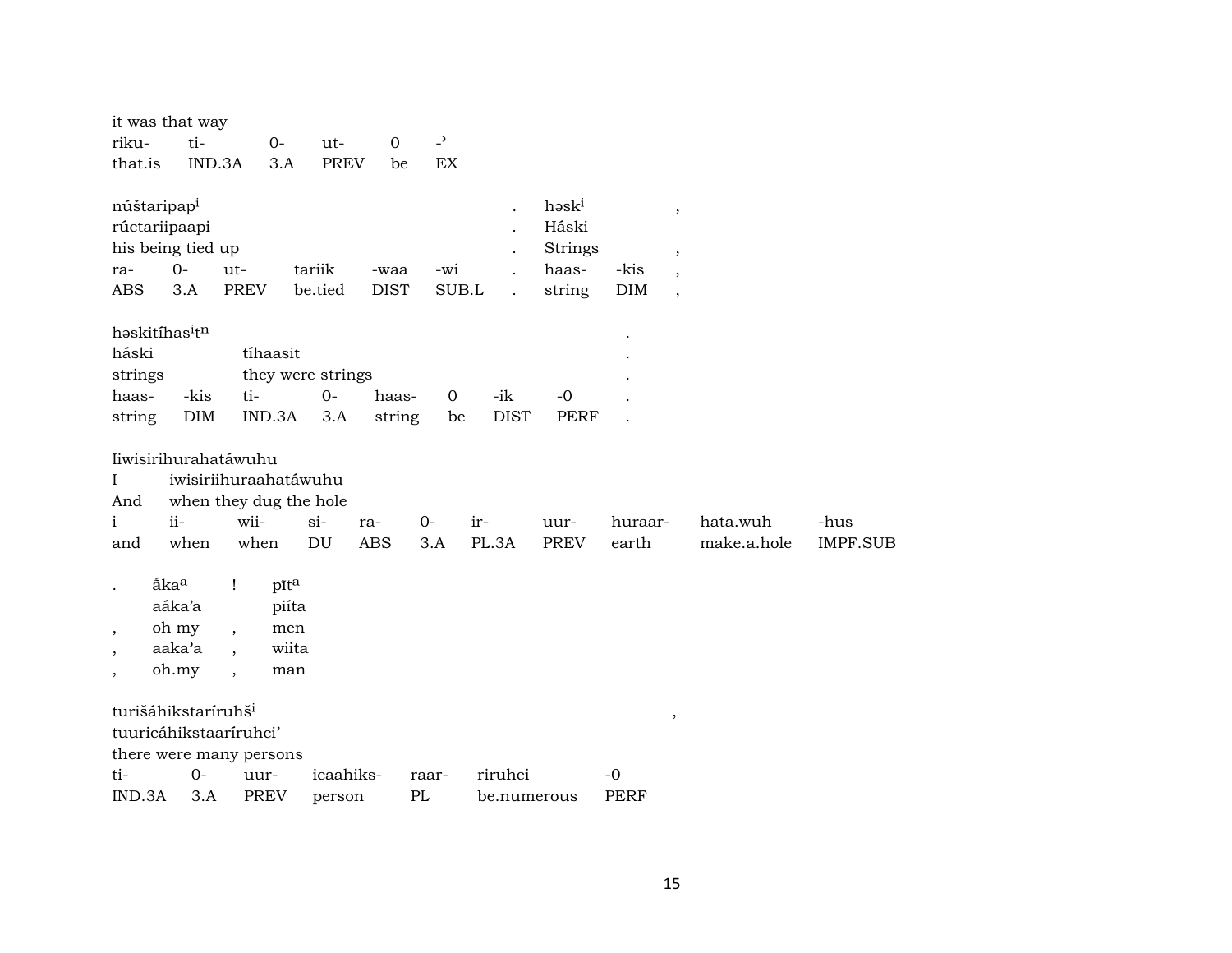|                          | irisirihurahatáwuhu                |                   |            |                                        |             |            |            |                          |                     |       |             |       |            |
|--------------------------|------------------------------------|-------------------|------------|----------------------------------------|-------------|------------|------------|--------------------------|---------------------|-------|-------------|-------|------------|
|                          | iriisiriihuraahatáwuhu             |                   |            |                                        |             |            |            |                          |                     |       |             |       |            |
|                          |                                    |                   |            | there where they were digging the hole |             |            |            |                          |                     |       |             |       |            |
| irii-                    | $si-$                              | ra-               | $0-$       | ir-                                    | uur-        | huraar-    | hata.wuh   |                          | -hus                |       |             |       |            |
| where                    | DU                                 | <b>ABS</b>        | 3.A        | PL.3A                                  | <b>PREV</b> | earth      |            | make.a.hole              | <b>IMPF.SUB</b>     |       |             |       |            |
|                          |                                    |                   |            |                                        |             |            |            |                          |                     |       |             |       |            |
| $\bullet$                |                                    |                   |            |                                        |             |            |            |                          |                     |       |             |       |            |
| $\bullet$                |                                    |                   |            |                                        |             |            |            |                          |                     |       |             |       |            |
|                          |                                    |                   |            |                                        |             |            |            |                          |                     |       |             |       |            |
|                          |                                    |                   |            |                                        |             |            |            |                          |                     |       |             |       |            |
|                          |                                    |                   |            |                                        |             |            |            |                          |                     |       |             |       |            |
|                          |                                    |                   |            |                                        |             |            |            |                          |                     |       |             |       |            |
|                          | Kuiriwikuhihatáwiatn               |                   |            |                                        |             |            |            |                          |                     |       |             |       |            |
|                          | Ku'iriwikúhiihatáwi'at             |                   |            |                                        |             |            |            |                          |                     |       |             |       |            |
|                          | The hole was deep enough           |                   |            |                                        |             |            |            |                          |                     |       |             |       |            |
| ku-                      | irii-                              | wii-              | kuur-      | ra-                                    | $0-$        | $i-$       | hata       | -wi                      | ak                  |       | $-0$        |       |            |
| <b>INDF</b>              | that                               | now               | <b>DUB</b> | <b>ABS</b>                             | 3.A         | <b>SEQ</b> | be.a.hole  | SUB.L                    | be.a.certain.length |       | <b>PERF</b> |       |            |
|                          |                                    |                   |            |                                        |             |            |            |                          |                     |       |             |       |            |
|                          | hiruríšia                          |                   |            |                                        |             |            |            | $\,$                     |                     |       |             |       |            |
|                          | hiru                               | riíci'a           |            |                                        |             |            |            |                          |                     |       |             |       |            |
| $\cdot$                  | then                               | they did it       |            |                                        |             |            |            |                          |                     |       |             |       |            |
| $^\mathrm{^\mathrm{o}}$  | hiruu                              | ra-               | $0-$       | ir-                                    | ut-         | $i-$       | -0<br>aar  | $\cdot$                  |                     |       |             |       |            |
| $\overline{\phantom{a}}$ | then                               | <b>ABS</b>        | 3.A        | PL.3A                                  | PREV        | <b>SEQ</b> | PERF<br>do | $\overline{\phantom{a}}$ |                     |       |             |       |            |
|                          |                                    |                   |            |                                        |             |            |            |                          |                     |       |             |       |            |
|                          | hirusiriririkarúrak <sup>i</sup> s |                   |            |                                        |             |            |            |                          |                     |       |             |       |            |
| hiru                     |                                    | siriiririíkaru'   |            |                                        |             |            |            |                          |                     |       |             | rákis |            |
| then                     |                                    | they made a lodge |            |                                        |             |            |            |                          |                     |       |             | wood  |            |
| hiruu                    | $si$ -                             | ra-               | $0-$       | $a-$                                   | ir-         | ri-        |            | uur-                     | akaar-              | ra'uk | $-0$        | rak   | -kis       |
| then                     | DU                                 | ABS               | 3.A        | POSS.3A                                | PL.3A       |            | PHYS.POSS  | POSS.A                   | dwelling            | make  | <b>PERF</b> | wood  | <b>DIM</b> |
|                          |                                    |                   |            |                                        |             |            |            |                          |                     |       |             |       |            |
|                          | Nákis                              |                   |            |                                        |             |            |            |                          |                     |       |             |       |            |

. Rákis

. Wood

. rak -kis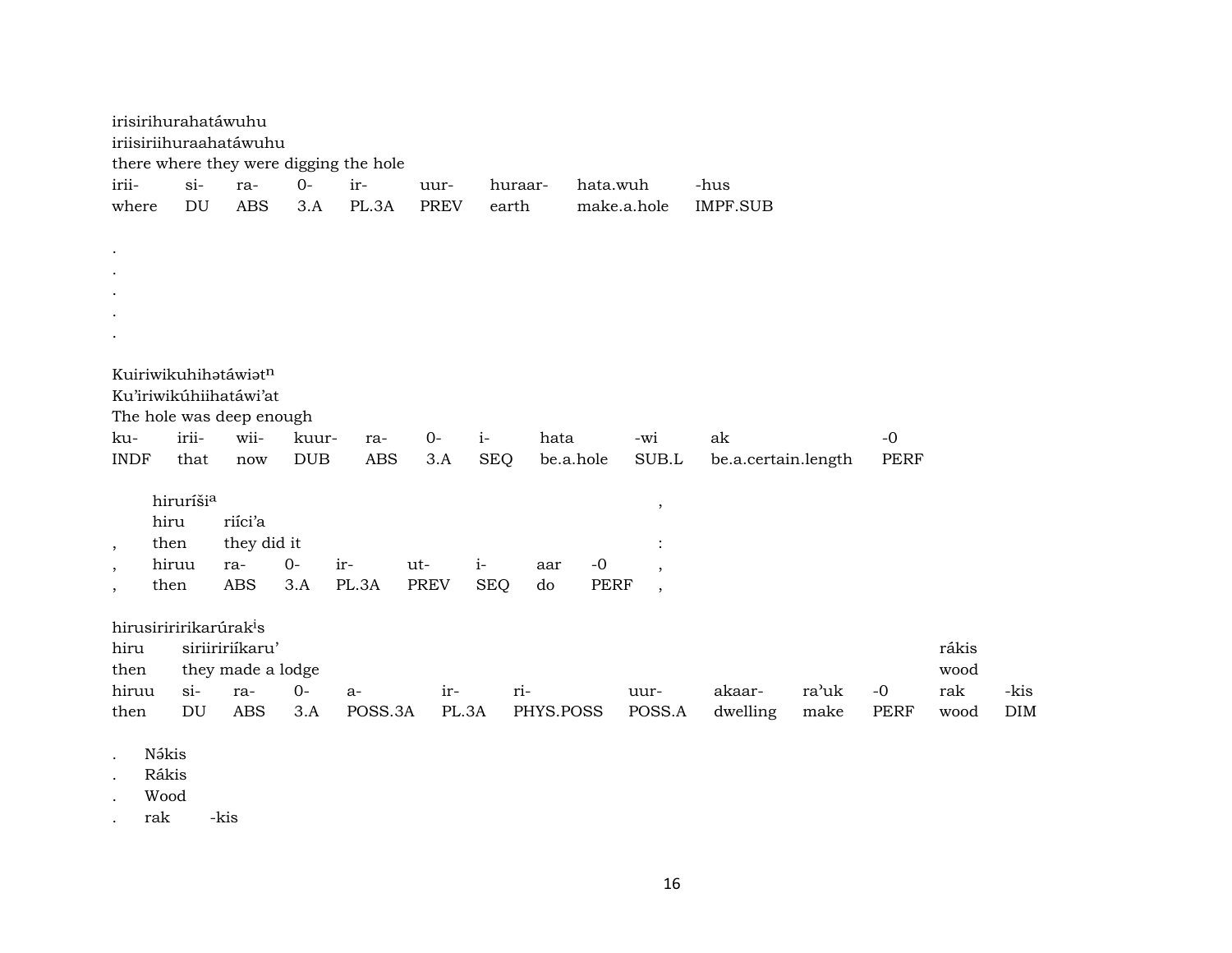wood DIM  $\mathbf{A}^{\mathrm{max}}$ 

| hisirirákaru              |                       |               |              |                        |      |       |        |            |            |         |     |        |    |                |
|---------------------------|-----------------------|---------------|--------------|------------------------|------|-------|--------|------------|------------|---------|-----|--------|----|----------------|
| hi                        |                       |               | síriirakaru' |                        |      |       |        |            |            |         |     |        |    |                |
| and                       |                       |               |              | they made a lodge      |      |       |        |            |            |         |     |        |    |                |
| hi                        |                       | $\sin$        | ra-          | $0-$                   |      | ir-   | akaar- |            |            | ra'uk   |     | $-0$   |    |                |
| and                       | DU                    |               | ABS          | 3.A                    |      | PL.3A |        | dwelling   |            | make    |     | PERF   |    |                |
| Siriráhir <sup>i</sup> tn |                       |               |              |                        |      |       |        |            |            |         |     |        |    |                |
| Siriiraáhiirit            |                       |               |              |                        |      |       |        |            |            |         |     |        |    |                |
| They fixed it nicely      |                       |               |              |                        |      |       |        |            |            |         |     |        |    |                |
| si-                       | ra-                   |               | $O -$        | ir-                    |      | uur-  | raa-   |            | hiir       |         |     | -ik    | -0 |                |
| DU                        | ABS                   |               | 3.A          | PL.3A                  |      | PREV  |        | way        |            | be.good |     | CAUS   |    | PERF           |
| ;                         | hiruríši <sup>a</sup> |               |              |                        |      |       |        |            |            |         |     |        |    | ,              |
|                           | Hiru                  |               | riíci'a      |                        |      |       |        |            |            |         |     |        |    |                |
|                           | Then                  |               |              | they did it            |      |       |        |            |            |         |     |        |    |                |
|                           | hiruu                 |               | ra-          | $0-$                   | ir-  |       | ut-    |            | $i-$       |         | aar | -0     |    | ,              |
|                           | then                  |               | ABS          | 3.A                    |      | PL.3A | PREV   |            | <b>SEQ</b> |         | do  | PERF   |    | $\overline{ }$ |
| utáu                      |                       |               |              | nirašáwuh <sup>a</sup> |      |       |        |            |            |         |     |        |    |                |
| uutaá'u'                  |                       |               |              | riiracáwuha            |      |       |        |            |            |         |     |        |    |                |
| sods                      |                       |               |              | their putting on it    |      |       |        |            |            |         |     |        |    |                |
| uutaa                     |                       | $-u^{\prime}$ |              | ra-                    | $0-$ | ir-   |        | raar-      |            |         |     | ta.wuh | -a |                |
| sod                       |                       | <b>NOM</b>    |              | ABS                    | 3.A  | PL.3A |        | 3PL.INAN.P |            |         |     | set.up |    | SUB.1          |
|                           |                       |               |              |                        |      |       |        |            |            |         |     |        |    |                |
|                           |                       |               |              |                        |      |       |        |            |            |         |     |        |    |                |
|                           |                       |               |              |                        |      |       |        |            |            |         |     |        |    |                |
|                           |                       |               |              |                        |      |       |        |            |            |         |     |        |    |                |
|                           |                       |               |              |                        |      |       |        |            |            |         |     |        |    |                |
|                           |                       |               |              |                        |      |       |        |            |            |         |     |        |    |                |

Kuturakukáriku Kutuú

rakuukáriku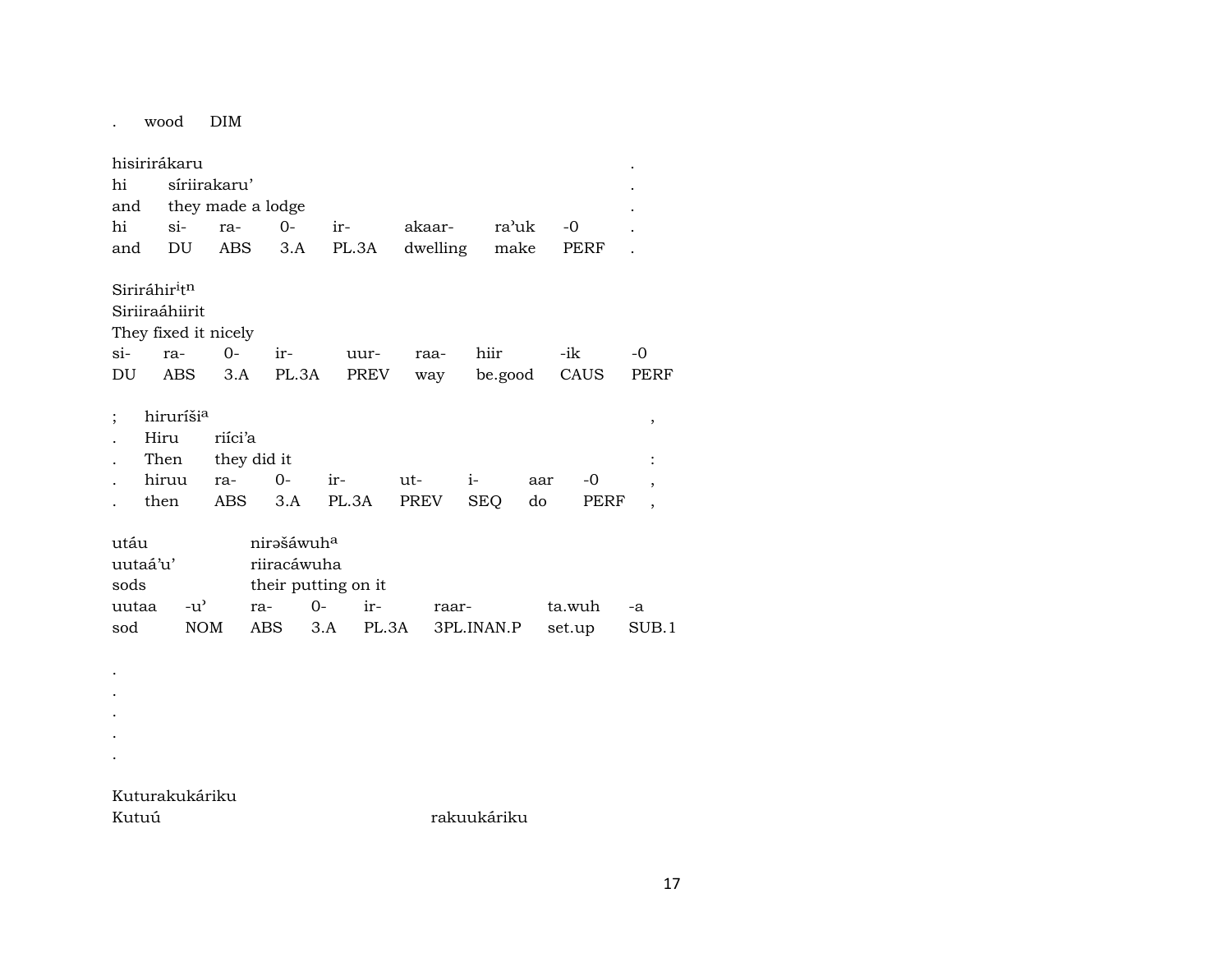| It seemed                                           |                                                              |                                                                                          |             |         |                                      | his having a lodge  |             |                                      |                                                                                                   |        |      |            |        |             |             |
|-----------------------------------------------------|--------------------------------------------------------------|------------------------------------------------------------------------------------------|-------------|---------|--------------------------------------|---------------------|-------------|--------------------------------------|---------------------------------------------------------------------------------------------------|--------|------|------------|--------|-------------|-------------|
| ku-                                                 | ti-                                                          |                                                                                          | $O -$       | uu      | $-0$                                 | ra-                 | $0-$        | ku-                                  | akaar-                                                                                            | ri-    |      | kus        | $-0$   |             |             |
| $\ensuremath{\mathsf{INF}}.\ensuremath{\mathsf{B}}$ |                                                              | IND.3A                                                                                   | 3.A         | be      | <b>PERF</b>                          | INF.A               | 3.A         | $\ensuremath{\mathsf{INF.B}}\xspace$ | dwelling                                                                                          |        | PORT | be.sitting | SUB.4  |             |             |
| $\cdot$                                             | ákar <sup>u</sup><br>ákaaru'<br>a lodge<br>akaar<br>dwelling | $-u^{\prime}$<br><b>NOM</b>                                                              |             |         |                                      |                     |             |                                      |                                                                                                   |        |      |            |        |             |             |
|                                                     |                                                              | Ruriririrašáwuhusititn<br>Ruuriiririiracáwuhusitit<br>Then they began putting them on it |             |         |                                      |                     |             |                                      |                                                                                                   |        |      |            |        |             |             |
| ruu-                                                | ra-                                                          | $O -$                                                                                    | $a-$        |         | ir-                                  | ri-                 |             | ri-                                  |                                                                                                   | uur-   |      | raar-      | ta.wuh | -:hus       | -itik       |
| then                                                | <b>ABS</b>                                                   | 3.A                                                                                      |             | POSS.3A | PL.3A                                |                     | PHYS.POSS   |                                      | PHYS.POSS                                                                                         | POSS.A |      | 3PL.INAN.P | set.up | <b>IMPF</b> | <b>INCH</b> |
|                                                     | Kutikitaritn<br>Kutikítaarit<br>ku-<br><b>INDF</b>           | It seemed it stood on top<br>ti-<br>IND.3A                                               | $0-$<br>3.A |         | kita-<br>on.top                      | arik<br>be.standing | $-0$        | PERF                                 | ihi<br>ihi<br>uh<br>$\cdot$<br>ihii<br>$\overline{\phantom{a}}$<br>uh<br>$\overline{\phantom{a}}$ |        |      |            |        |             |             |
|                                                     |                                                              | kurakúkitarik <sup>i</sup><br>kurakukitaáriki                                            |             |         | its seeming to be standing on a hill |                     |             |                                      |                                                                                                   |        |      |            |        |             |             |
| $\cdot$<br>$\cdot$                                  | ku-                                                          | ra-                                                                                      | $O -$       | ku-     |                                      | kita-               | arik        |                                      | $-i$                                                                                              |        |      |            |        |             |             |
| $\cdot$                                             | <b>INDF</b>                                                  | INF.A                                                                                    | 3.A         |         | INF.B                                | on.top              | be.standing |                                      | SUB.2                                                                                             |        |      |            |        |             |             |
| kíwik <sup>u</sup><br>kíwiiku'<br>kiwiik            | a buffalo bull                                               | $-u$ <sup><math>\prime</math></sup>                                                      |             |         |                                      |                     |             |                                      |                                                                                                   |        |      |            |        |             |             |

buffalo.bull NOM .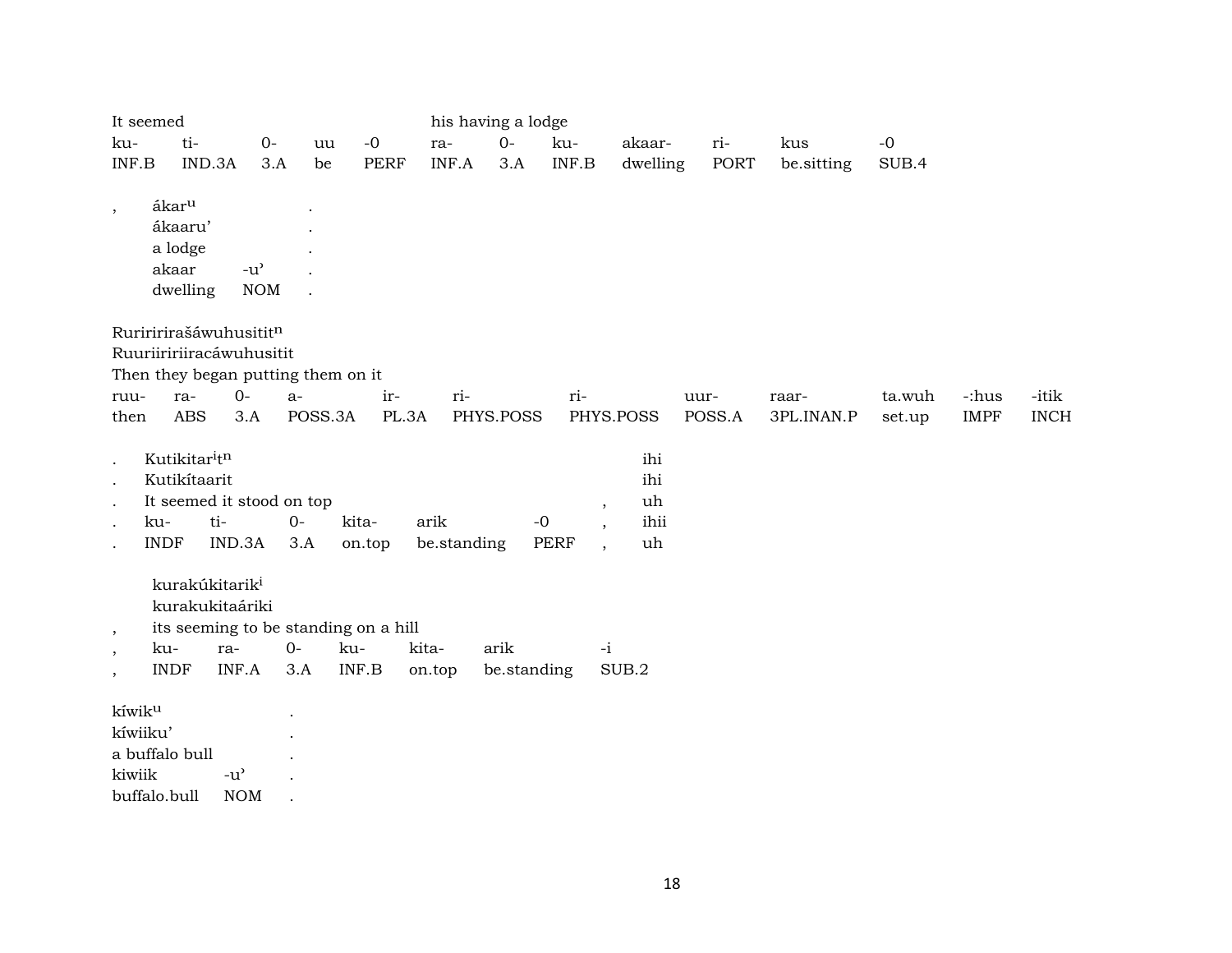| Skárararutušitawikit <sup>a</sup> |                  |                      |                              |        |            |             |           |             |           |      |
|-----------------------------------|------------------|----------------------|------------------------------|--------|------------|-------------|-----------|-------------|-----------|------|
| Ckára                             |                  | raaruutuciitaawikita |                              |        |            |             |           |             |           |      |
| Alone                             |                  |                      | the grave was just on top    |        |            |             |           |             |           |      |
| ckara                             | raa-             | ruu-                 | ti-                          | $0-$   | ut-        | $i-$        | ataa      | -wi         | kita      | $-0$ |
| alone                             | just             | then                 | IND.3A                       | 3.A    | PREV       | <b>SEQ</b>  | be.buried | SUB.L       | be.on.top | PERF |
| kištíkuš <sup>u</sup>             |                  |                      |                              |        |            |             |           |             |           |      |
| kictíkucu'                        |                  |                      |                              |        |            |             |           |             |           |      |
| far off                           |                  |                      |                              |        |            |             |           |             |           |      |
| kii.ac.ri                         | -kucuu           |                      |                              |        |            |             |           |             |           |      |
| far                               | <b>AUG</b>       |                      |                              |        |            |             |           |             |           |      |
| Kišipakuhtútatir <sup>a</sup>     |                  |                      |                              |        |            |             |           |             |           |      |
| Kici                              | pakúhtu'         |                      | tatiira'                     |        |            |             |           |             |           |      |
| But                               | long ago         |                      | I came                       |        |            |             |           |             |           |      |
| kici                              | pakuht           | $-u^{\prime}$        | ta-                          | $t-$   | ir-        |             | a         | $-0$        |           |      |
| but                               | be.old           | <b>NOM</b>           | IND.1/2A                     | 1.A    |            | PREV.1/2A   | come      | <b>PERF</b> |           |      |
|                                   |                  |                      |                              |        |            |             |           |             |           |      |
|                                   | Kuhírarihaš      |                      |                              |        |            |             |           |             |           |      |
|                                   | Kuuhíraariihac   |                      |                              |        |            |             |           |             |           |      |
|                                   |                  |                      | They had apparently finished |        |            |             |           |             |           |      |
| kuur-                             | ra-              | $0-$                 | ir-                          |        | raa.riihac | $-0$        |           |             |           |      |
| <b>DUB</b>                        | ABS              | 3.A                  | PL.3A                        | finish |            | <b>PERF</b> |           |             |           |      |
|                                   |                  |                      |                              |        |            |             |           |             |           |      |
| Híwihirurirahu                    |                  |                      |                              |        |            |             |           |             |           |      |
| Hi                                | wihiru           |                      | riiraáhu'                    |        |            |             |           |             |           |      |
| And                               | now then         |                      | they were coming             |        |            |             |           |             |           |      |
| hi                                | wii-             | hiruu                | $0-$<br>ra-                  | $a-$   |            | ir-         | a         | -:hus       |           |      |
| and                               | now              | then                 | ABS<br>3.A                   |        | PREV.3A    | PL.3A       | come      | <b>IMPF</b> |           |      |
| $\overline{\phantom{a}}$          | tírahkikatn      |                      |                              |        |            |             |           |             |           |      |
|                                   | Tíraahkikat      |                      |                              |        |            |             |           |             |           |      |
|                                   | They were crying |                      |                              |        |            |             |           |             |           |      |
|                                   |                  | ti- 0- raar-         |                              | kikak  | $-0$       |             |           |             |           |      |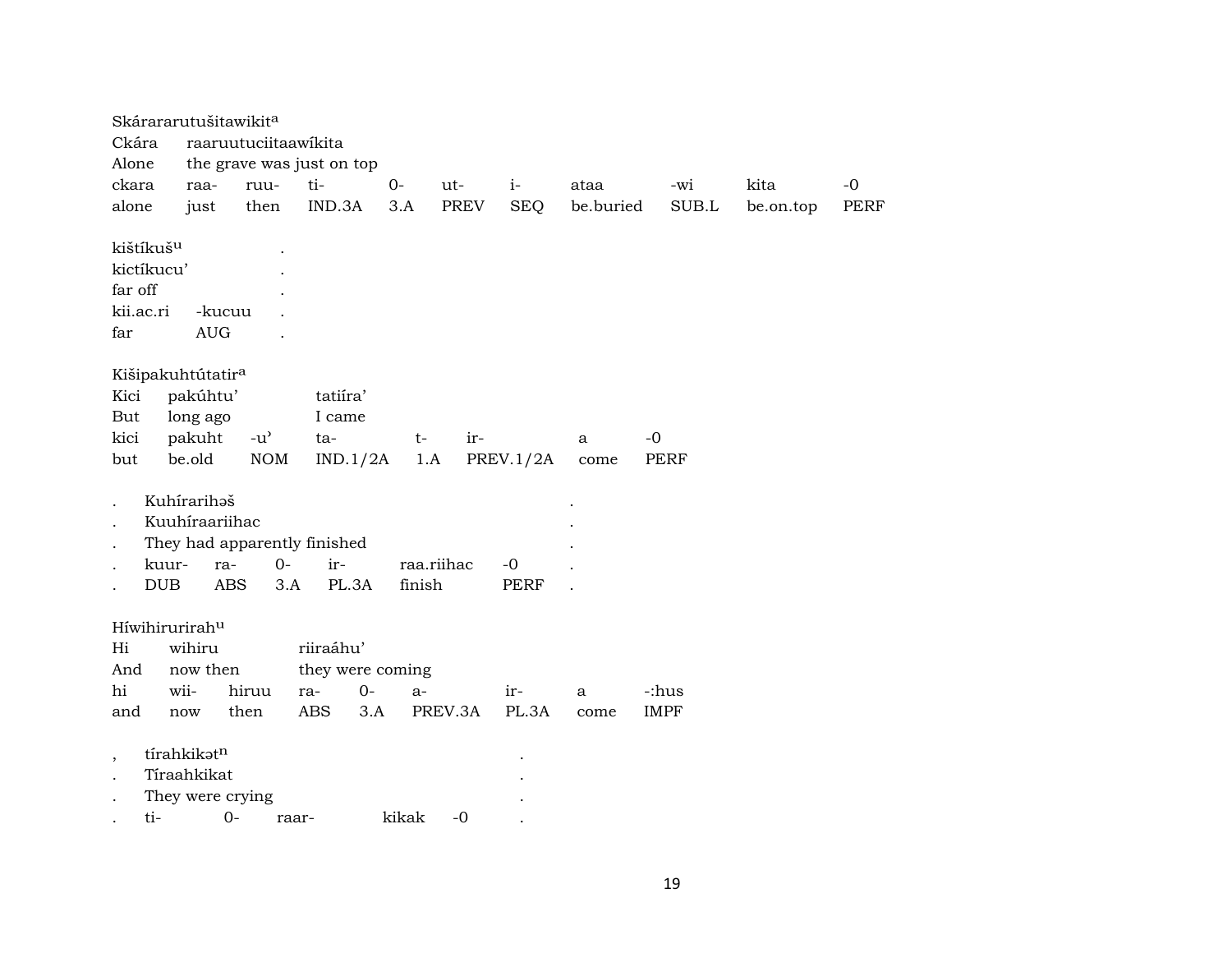### . IND.3A 3.A PL.INDV.A cry PERF . Tukstahkíkak<sup>u</sup> Tukstaahkíkaaku' They used to cry ti- 0- uks- raar- kikak -:hus IND.3A 3.A AOR PL.INDV.A cry IMPF pitaáihi šápat<sup>n</sup> piíta a ihi cápaat men and , uh , women wiita a , ihii , icapaak man and , uh , woman

| nakutatatirísat <sup>a</sup> |                           |                                              |    |    |  |
|------------------------------|---------------------------|----------------------------------------------|----|----|--|
| rakutatatiirísata            |                           |                                              |    |    |  |
|                              | when the crowd went there |                                              |    |    |  |
|                              |                           | ra- 0- ku- tatatiir.his-                     | at | -а |  |
|                              |                           | INF.A 3.A INF.B gathered.together go SUB.1 . |    |    |  |

#### tuhá

| Tuuhá'           |                             |  |       |
|------------------|-----------------------------|--|-------|
| It was the cause |                             |  |       |
|                  |                             |  | $-()$ |
|                  | IND.3A 3.A PREV way be PERF |  |       |

 $\begin{minipage}[c]{0.9\linewidth} \begin{tabular}{l} \hline \textbf{m} & \textbf{m} & \textbf{m} \\ \textbf{m} & \textbf{m} & \textbf{m} \\ \textbf{m} & \textbf{m} & \textbf{m} \\ \textbf{m} & \textbf{m} & \textbf{m} \\ \textbf{m} & \textbf{m} & \textbf{m} \\ \textbf{m} & \textbf{m} & \textbf{m} \\ \textbf{m} & \textbf{m} & \textbf{m} \\ \textbf{m} & \textbf{m} & \textbf{m} \\ \textbf{m} & \textbf{m} & \textbf{m} \\ \textbf{m$ 

| riisaáru'    |               | rá'u      |         |              |       |  |
|--------------|---------------|-----------|---------|--------------|-------|--|
| a chief      |               | his being |         |              |       |  |
| riisaar      | $-11^{\circ}$ | ra-       | - O-    | $\mathbf{I}$ | $-11$ |  |
| be.chief NOM |               |           | ABS 3.A | be –         | SUB.D |  |

# nukutikúkstakiturara

Ruukútikukstaakituúrara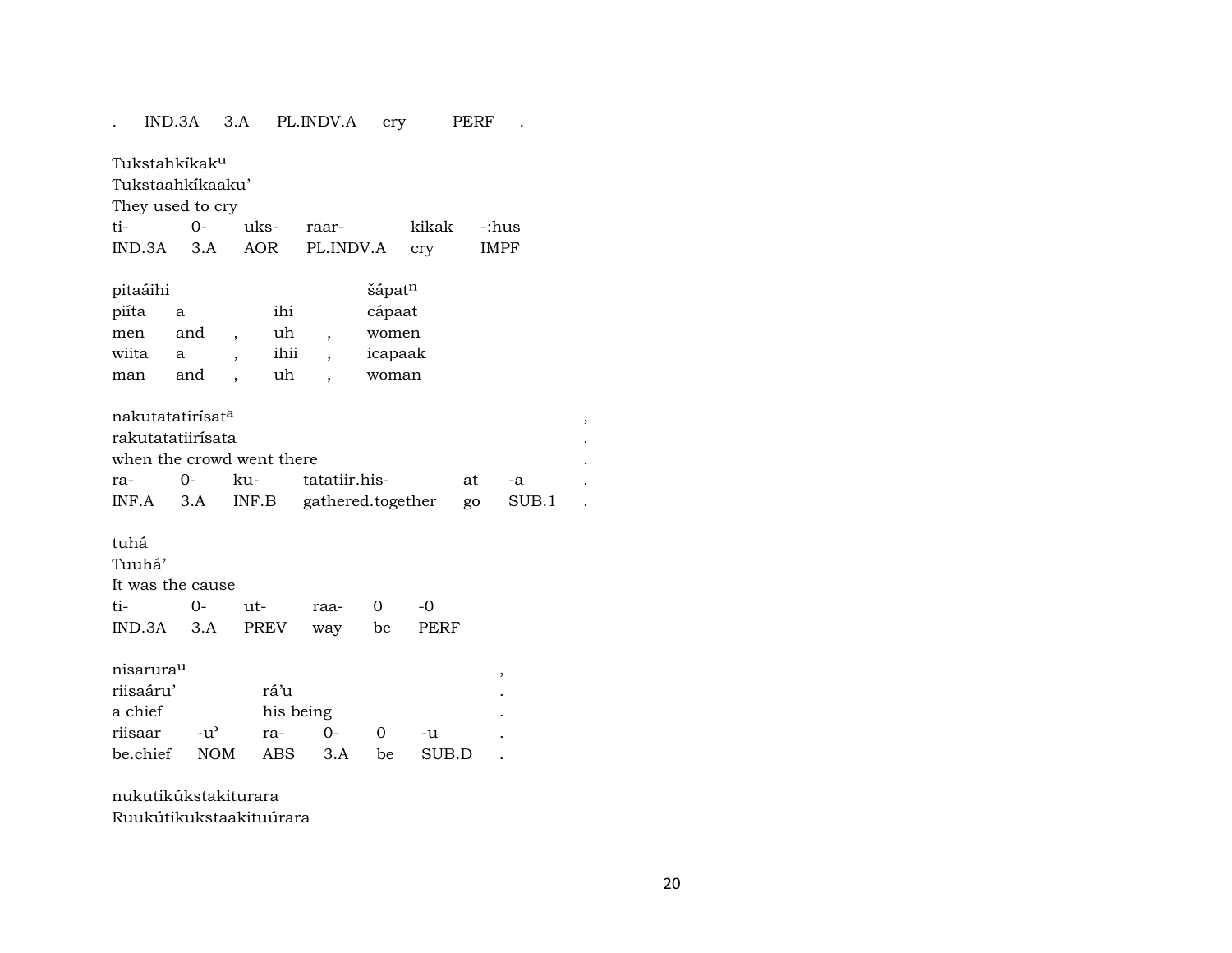|                          |                                   | That one used to have the village |                    |                  |               |               |             |                          |             |      |             |
|--------------------------|-----------------------------------|-----------------------------------|--------------------|------------------|---------------|---------------|-------------|--------------------------|-------------|------|-------------|
| ruu-                     | ku-                               | ti-                               | $0-$               | ku-              | uks-          | rak-          | ituur-      | raar-                    | raah        | $-0$ |             |
| then                     | <b>INDF</b>                       | IND.3A                            | 3.A                | 1.P              | AOR           | $1/2$ .PL     | village     | PL                       | have        | PERF |             |
|                          |                                   |                                   |                    |                  |               |               |             |                          |             |      |             |
| $\overline{\phantom{a}}$ | nikutukskítawi<br>Rikutukskítawi' |                                   |                    |                  |               |               |             |                          |             |      |             |
|                          |                                   | That one was the leader           |                    |                  |               |               |             |                          |             |      |             |
|                          | riku-                             | ti-                               | $O -$              | uks-             | kita.wi       | $-0$          |             |                          |             |      |             |
|                          | that.is                           | IND.3A                            | 3.A                | AOR              | be.the.leader |               | <b>PERF</b> |                          |             |      |             |
|                          |                                   |                                   |                    |                  |               |               |             |                          |             |      |             |
| nísar <sup>u</sup>       |                                   |                                   |                    |                  |               |               |             |                          |             |      |             |
| riísaaru'                |                                   |                                   |                    |                  |               |               |             |                          |             |      |             |
| chief                    |                                   |                                   |                    |                  |               |               |             |                          |             |      |             |
| riisaar                  | $-u^{\prime}$                     |                                   |                    |                  |               |               |             |                          |             |      |             |
| be.chief                 | <b>NOM</b>                        |                                   |                    |                  |               |               |             |                          |             |      |             |
|                          | Hirikurušúksah <sup>u</sup>       |                                   |                    |                  |               |               |             |                          |             |      |             |
| Hi                       |                                   | rikuruúcuksaahu'                  |                    |                  |               |               |             |                          |             |      |             |
| And                      |                                   | that is how it used to be         |                    |                  |               |               |             |                          |             |      |             |
| hi                       | riku-                             | ra-                               | $0-$               | ut-              | uks-          | 0<br>-a       |             | -:hus                    |             |      |             |
| and                      | that.is                           | <b>ABS</b>                        | 3.A                | <b>PREV</b>      | <b>AOR</b>    | be            | SUB.1       | <b>IMPF</b>              |             |      |             |
|                          |                                   |                                   |                    |                  |               |               |             |                          |             |      |             |
|                          | nisarurakukítawi <sup>u</sup>     |                                   |                    |                  |               |               |             |                          |             |      |             |
| riisaáru'                |                                   |                                   | rakukítawi'u       |                  |               |               |             |                          |             |      |             |
| a chief                  |                                   |                                   | when he was leader |                  |               |               |             | ,                        |             |      |             |
| riisaar                  | $-u^{\prime}$                     | ra-                               | $0-$               | ku-              |               | kita.wi       | -u          | $\overline{\phantom{a}}$ |             |      |             |
| be.chief                 | <b>NOM</b>                        | INF.A                             | 3.A                | INF.B            |               | be.the.leader | SUB.D       | $\overline{\phantom{a}}$ |             |      |             |
| akitutirára <sup>a</sup> |                                   |                                   |                    |                  |               |               |             |                          |             |      |             |
| a                        | kítuu'u'                          |                                   | tiiráraa'          |                  |               |               |             |                          |             |      |             |
| and                      | all                               |                                   |                    | they brought him |               |               |             |                          |             |      |             |
| a                        | kituu                             | $-u'$                             | ti-                | $0-$             | a-            | ir-           | raar-       |                          | ra-         | a    | $-0$        |
| and                      | all                               | <b>NOM</b>                        | IND.3A             | 3.A              | PREV.3A       | PL.3A         |             | 3PL.INAN.P               | <b>PORT</b> | come | <b>PERF</b> |
|                          |                                   |                                   |                    |                  |               |               |             |                          |             |      |             |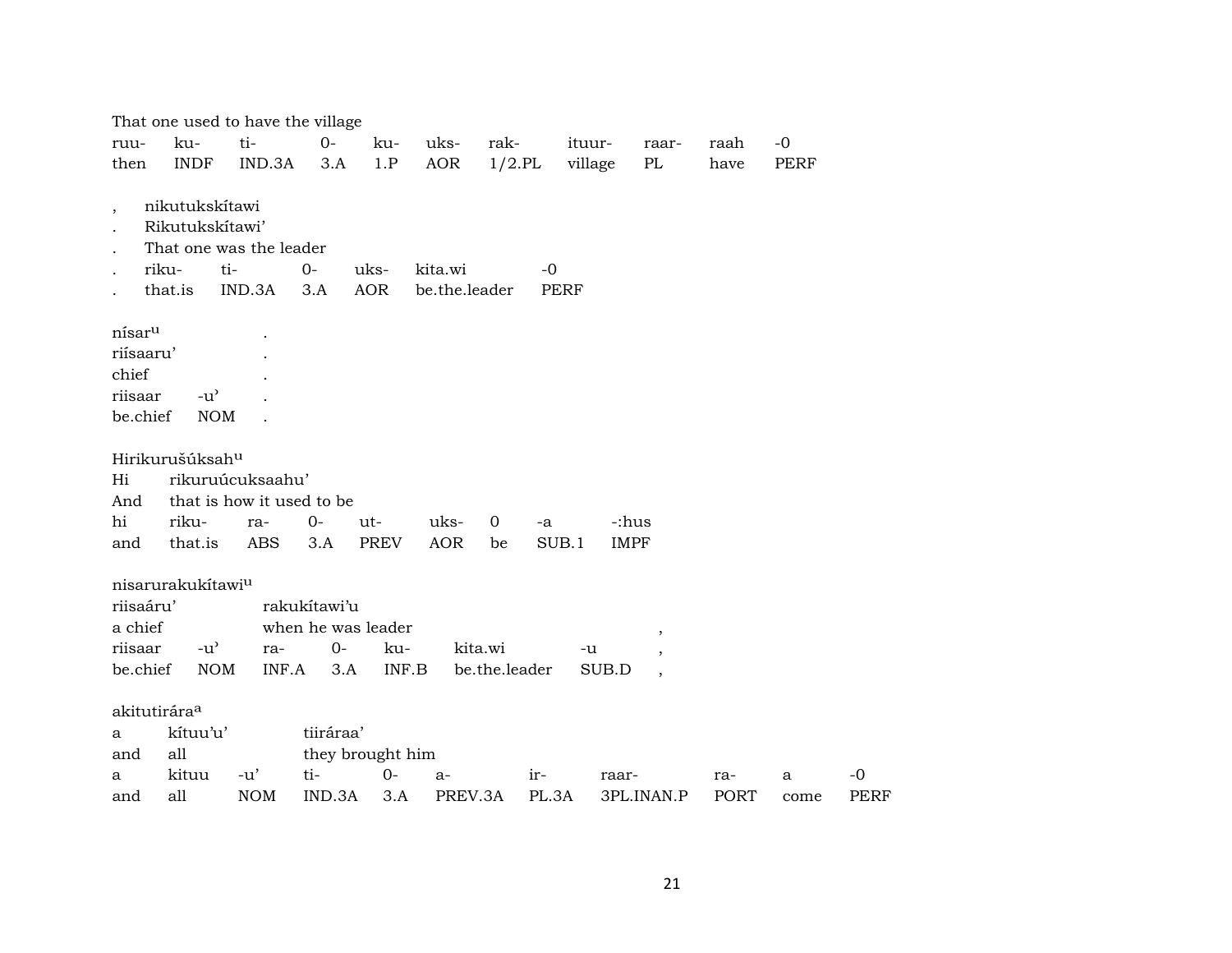|                       | ákitar <sup>u</sup>                          |             |               |                    | ,     |                 |       |      |           |        |       |       |                          |        |    |
|-----------------------|----------------------------------------------|-------------|---------------|--------------------|-------|-----------------|-------|------|-----------|--------|-------|-------|--------------------------|--------|----|
|                       | ákitaaru'                                    |             |               |                    |       |                 |       |      |           |        |       |       |                          |        |    |
|                       | the tribe                                    |             |               |                    |       |                 |       |      |           |        |       |       |                          |        |    |
|                       | akitaar-                                     |             | $-u'$         |                    |       |                 |       |      |           |        |       |       |                          |        |    |
|                       | tribe                                        |             | <b>NOM</b>    |                    |       |                 |       |      |           |        |       |       |                          |        |    |
|                       | asitírikikət <sup>n</sup>                    |             |               |                    |       |                 |       |      |           |        |       |       |                          |        |    |
| a                     |                                              | sitírikikat |               |                    |       |                 |       |      |           |        |       |       |                          | $\, ,$ |    |
| and                   |                                              |             |               | they cried for him |       |                 |       |      |           |        |       |       |                          |        |    |
| a                     | $\sin$                                       |             | ti-           |                    | $O -$ | ir-             |       | ri-  |           | kikak  |       | -0    |                          |        |    |
| and                   | DU                                           |             | IND.3A        |                    | 3.A   | PL.3A           |       | PORT |           | cry    |       | PERF  |                          |        |    |
|                       |                                              |             |               |                    |       |                 |       |      |           |        |       |       |                          |        |    |
|                       | akitarurakuráhkikat <sup>n</sup>             |             |               |                    |       |                 |       |      |           |        |       |       |                          |        |    |
| ákitaaru'             |                                              |             |               | rakuraáhkikat      |       |                 |       |      |           |        |       |       |                          |        |    |
| the tribe             |                                              |             |               |                    |       | when they cried |       |      |           |        |       |       |                          |        |    |
| akitaar-              |                                              | $-u'$       |               | ra-                |       | $0-$            | ku-   |      | raar-     |        |       | kikak |                          | -0     |    |
| tribe                 |                                              | NOM         |               | INF.A              |       | 3.A             | INF.B |      | PL.INDV.A |        |       | cry   |                          | SUB.4  |    |
|                       |                                              |             |               |                    |       |                 |       |      |           |        |       |       |                          |        |    |
|                       | liwirákut <sup>i</sup>                       |             |               |                    |       |                 |       |      |           |        |       |       | ,                        |        |    |
|                       | L                                            |             | iwirákuuti    |                    |       |                 |       |      |           |        |       |       |                          |        |    |
|                       | And                                          |             | after he died |                    |       |                 |       |      |           |        |       |       | ,                        |        |    |
| $\mathbf{i}$          |                                              | $ii-$       |               | wii-               |       | ra-             | $0-$  |      | kuut      |        | $-i$  |       | $\overline{\phantom{a}}$ |        |    |
|                       | and                                          | when        |               | when               |       | ABS             | 3.P   |      | die       |        | SUB.2 |       | $\overline{ }$           |        |    |
| iwirákut <sup>i</sup> |                                              |             |               |                    |       |                 |       |      |           |        |       |       |                          |        |    |
|                       | iwirákuuti                                   |             |               |                    |       |                 |       |      |           | $\, ,$ |       |       |                          |        |    |
|                       | after he died                                |             |               |                    |       |                 |       |      |           |        |       |       |                          |        |    |
| ii-                   |                                              | wii-        | ra-           |                    | 0-    | kuut            |       | $-i$ |           |        |       |       |                          |        |    |
| when                  |                                              | when        |               | <b>ABS</b>         | 3.P   | die             |       |      | SUB.2     |        |       |       |                          |        |    |
|                       |                                              |             |               |                    |       |                 |       |      |           |        |       |       |                          |        |    |
|                       | kusirihkutpawákt <sup>i</sup> t <sup>n</sup> |             |               |                    |       |                 |       |      |           |        |       |       |                          |        |    |
|                       | kusirihkutpaáwaktit                          |             |               |                    |       |                 |       |      |           |        |       |       |                          |        |    |
|                       | some of them talked to him                   |             |               |                    |       |                 |       |      |           |        |       |       |                          |        |    |
| ku-                   | $\sin$                                       |             | ra-           | $0-$               |       | $ir-$           |       | ku-  |           | ut-    |       |       | waa.wak.tik              |        | -0 |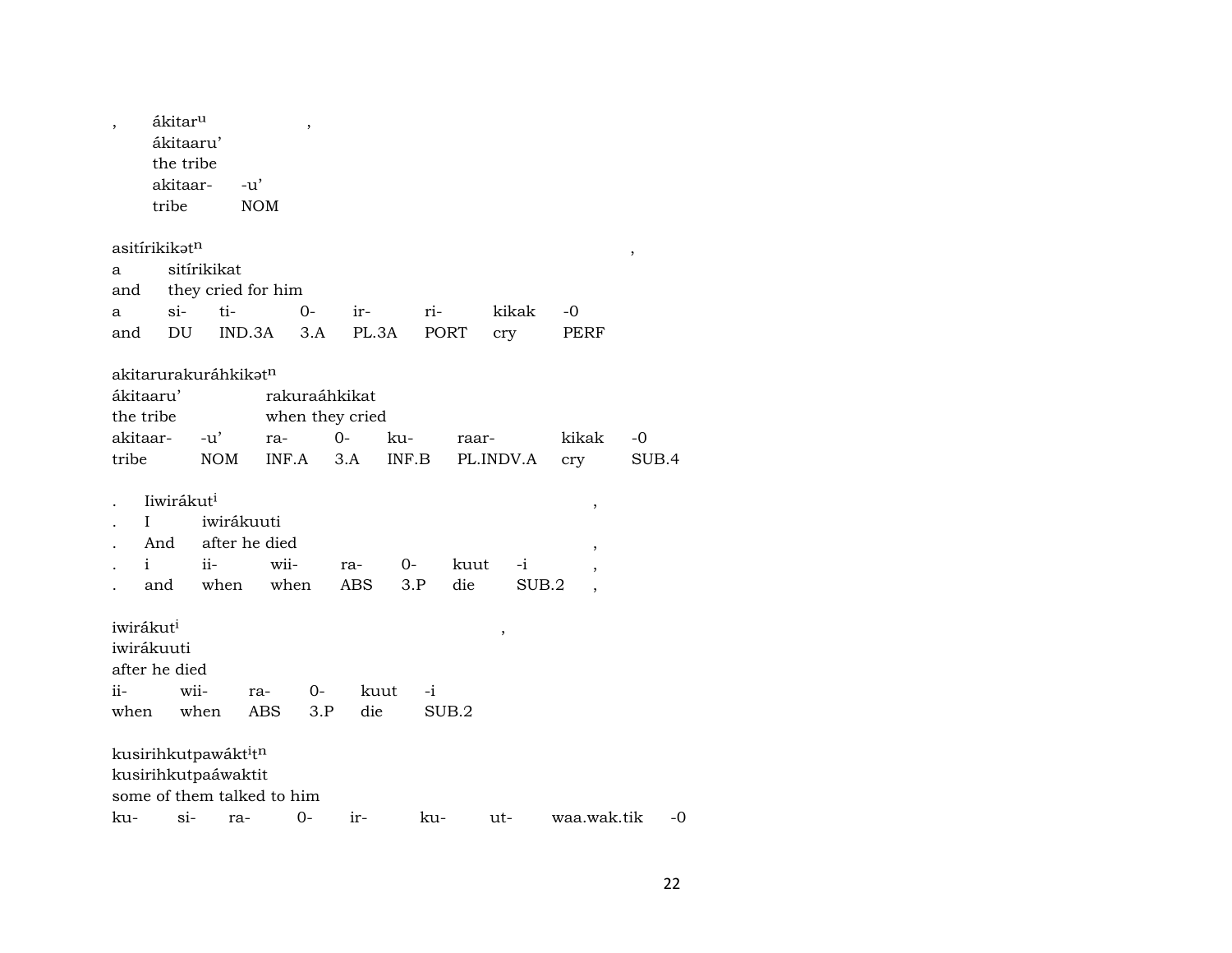akusikararihkušiwá wa kt $^i$ t<sup>n</sup> a kusikararihkuciwaáwaktit and some did not talk to him a ku- si- kara- ra- 0- ir- ku- ut- i- waa.wak.tik -0 and INDF DU NEG INF.A 3.A PL.3A INF.B BEN SEQ talk SUB.4 , tirákut<sup>i</sup> tirákuuti . this dead one tii- ra- 0- kuut -i . this ABS 3.P die SUB.2 . Kusikakišikspawaktikúsuku Kusikaakicikspaawaktikúsuuku' They did not usually talk to one ku- si- kaaki- 0- ir- ut- i- uks- waa.wak.tik -:hus -uuku INDF DU NEG.IND.3A 3.A PL.3A PREV SEQ AOR talk IMPF HAB sáhiks nakúkut<sup>i</sup> . Kíš<sup>i</sup> , cáhiks rakúkuuti . Kici a person when he died  $\qquad \qquad$  . But , icaahiks ra- 0- ku- kuut -i . kici , person INF.A 3.P INF.B die SUB.2 . but ,  $\hat{\mathbf{r}}$ ár $\hat{\mathbf{r}}$ <sup>1</sup>,  $\hat{\mathbf{r}}$ 

iraári'

,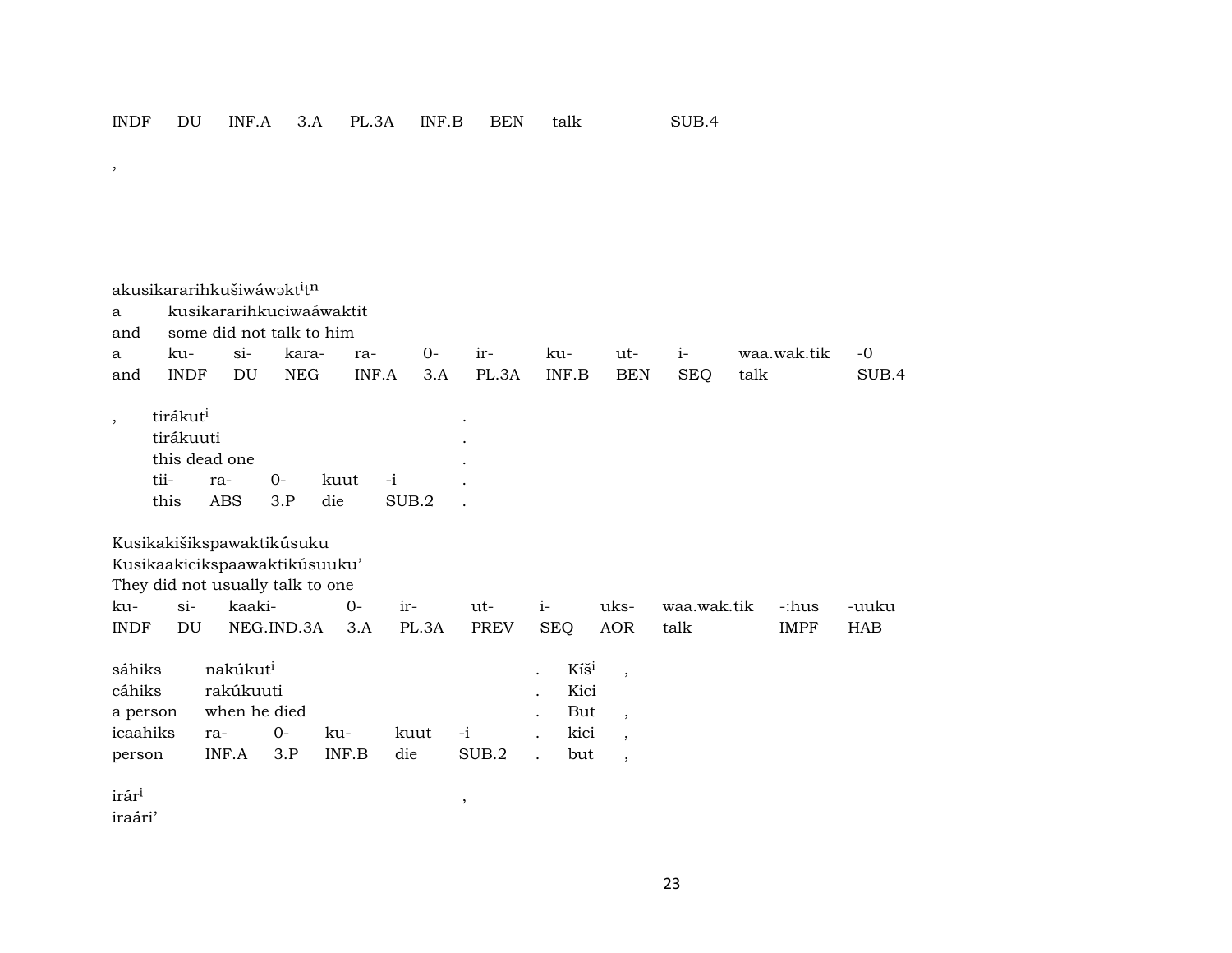| brother                                               |                                                                                                   |             |                  |              |                 |             |                              |                                  |             |
|-------------------------------------------------------|---------------------------------------------------------------------------------------------------|-------------|------------------|--------------|-----------------|-------------|------------------------------|----------------------------------|-------------|
| $i-$                                                  |                                                                                                   | -raar-      |                  | -ri'         |                 |             |                              |                                  |             |
| 3.POSS.A                                              |                                                                                                   |             | same.sex.sibling | 3.POSS.B     |                 |             |                              |                                  |             |
| $\sin$<br>DU                                          | sirihkukútika<br>sirihkukuútika<br>when they killed him<br>ra-<br>INF.A                           | $0-$<br>3.A | ir-<br>PL.3A     | ku-<br>INF.B | kuut.ik<br>kill | -a<br>SUB.1 | šáraratn<br>a Sioux<br>enemy | $\cdot$<br>Cáraraat<br>icararaat |             |
|                                                       | siríhkurawahkisa<br>sirihkuraawáhkisa<br>when they tortured him                                   |             |                  |              |                 |             |                              |                                  |             |
| $\sin$                                                | ra-                                                                                               | $0 -$       | ir-              | ku-          | raawaahkisaar   |             | $-0$                         |                                  |             |
| DU                                                    | INF.A                                                                                             | 3.A         | PL.3A            | INF.B        | torture         |             | SUB.4                        |                                  |             |
| šáraratn<br>Cáraraat<br>a Sioux<br>icararaat<br>enemy | $\overline{\phantom{a}}$                                                                          |             |                  |              |                 |             |                              |                                  |             |
|                                                       | irihi, siwititpawáktik <sup>u</sup><br>irihiisiwititpaawáktiiku'<br>they were talking to that one |             |                  |              |                 |             |                              |                                  |             |
| irii-                                                 | hii-                                                                                              | $\sin$      | wi-              | ti-          | $0-$            | ir-         | ut-                          | waa.wak.tik                      | -:hus       |
| that                                                  | other                                                                                             | DU          | QUOT             | IND.3A       | 3.A             | PL.3A       | <b>BEN</b>                   | talk                             | <b>IMPF</b> |
|                                                       |                                                                                                   |             |                  |              |                 |             |                              |                                  |             |

. . . . .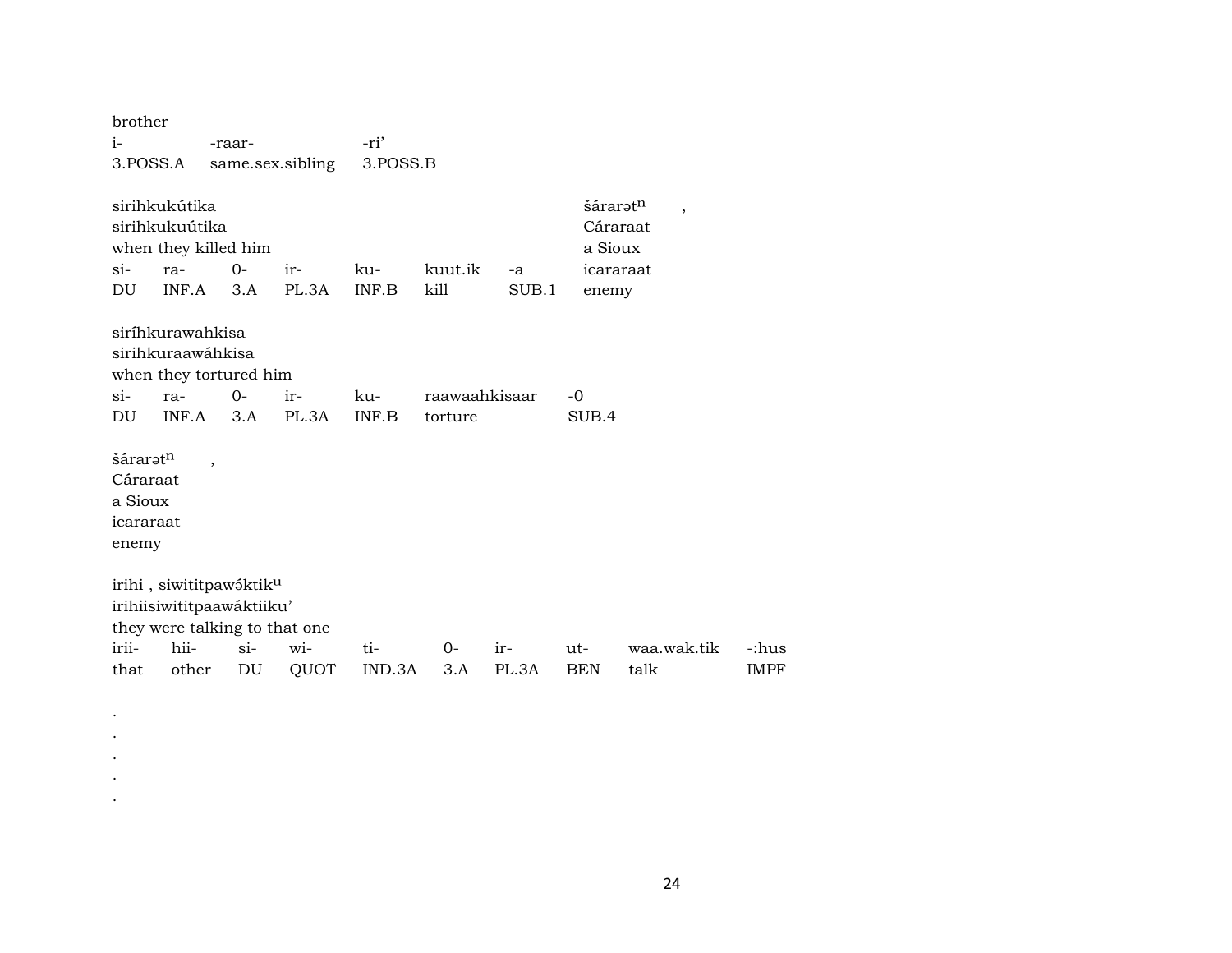|                                        | Irihiitihwaki'aahu'                                 | Irihi tihwakiahukúrahus<br>That is what they used to say                |            |                                                      |             |        |             | kúrahus<br>the old men |             |
|----------------------------------------|-----------------------------------------------------|-------------------------------------------------------------------------|------------|------------------------------------------------------|-------------|--------|-------------|------------------------|-------------|
| irii-                                  | hii-                                                | ti-                                                                     | $O -$      | ir-                                                  | waki.a      |        | -:hus       | kurahuus               |             |
| that                                   | other                                               | IND.3A                                                                  | 3.A        | PL.3A                                                | say.PL.IMPF |        | <b>IMPF</b> | old.man                |             |
|                                        |                                                     |                                                                         |            |                                                      |             |        |             |                        |             |
| $\, ,$<br>$\overline{\phantom{a}}$     | áirihi<br>a<br>and<br>a<br>and                      | irihii<br>those<br>irii-<br>hii<br>other<br>that                        |            | kúrahus<br>kúrahus<br>old men<br>kurahuus<br>old.man |             |        |             |                        |             |
|                                        |                                                     | narurirahwakišahkáwari                                                  |            |                                                      |             |        |             |                        |             |
|                                        |                                                     | raaruuriraahwaakicaahkáwari'                                            |            |                                                      |             |        |             |                        |             |
|                                        |                                                     | then they just went through the village crying out                      |            |                                                      |             |        |             |                        |             |
| raa-                                   | ruu-                                                | ri-                                                                     | $0-$       | raar-                                                |             | waak-  | icahka-     | warii                  | -:hus       |
| just                                   | then                                                | CONT.3A                                                                 | 3.A        | PL.INDV.A                                            |             | saying | village     | be.going.about.IMPF    | <b>IMPF</b> |
| nátik <sup>i</sup><br>ráttiiki<br>rak- | his grandchild<br>grandchild                        | tiikis<br>sonny                                                         |            |                                                      |             |        |             |                        |             |
| ra-                                    | níhkuksu<br>ríhkuksu<br>his having been his<br>$0-$ | $a-$                                                                    | ir-        | ku-                                                  | uks-        | 0      | -u          |                        |             |
| INF.A                                  | 3.A                                                 | POSS.3A                                                                 | <b>OBV</b> | INF.B                                                | <b>AOR</b>  | be     | SUB.D       |                        |             |
| isiiruu-                               | isiarutiwápari<br>isii'aaruutiwápari'               | then he would just be talking plainly as he walked around<br>ti-<br>ar- | $0-$       | waak-                                                | warii       |        |             | -:hus                  |             |
|                                        |                                                     |                                                                         |            |                                                      |             |        |             |                        |             |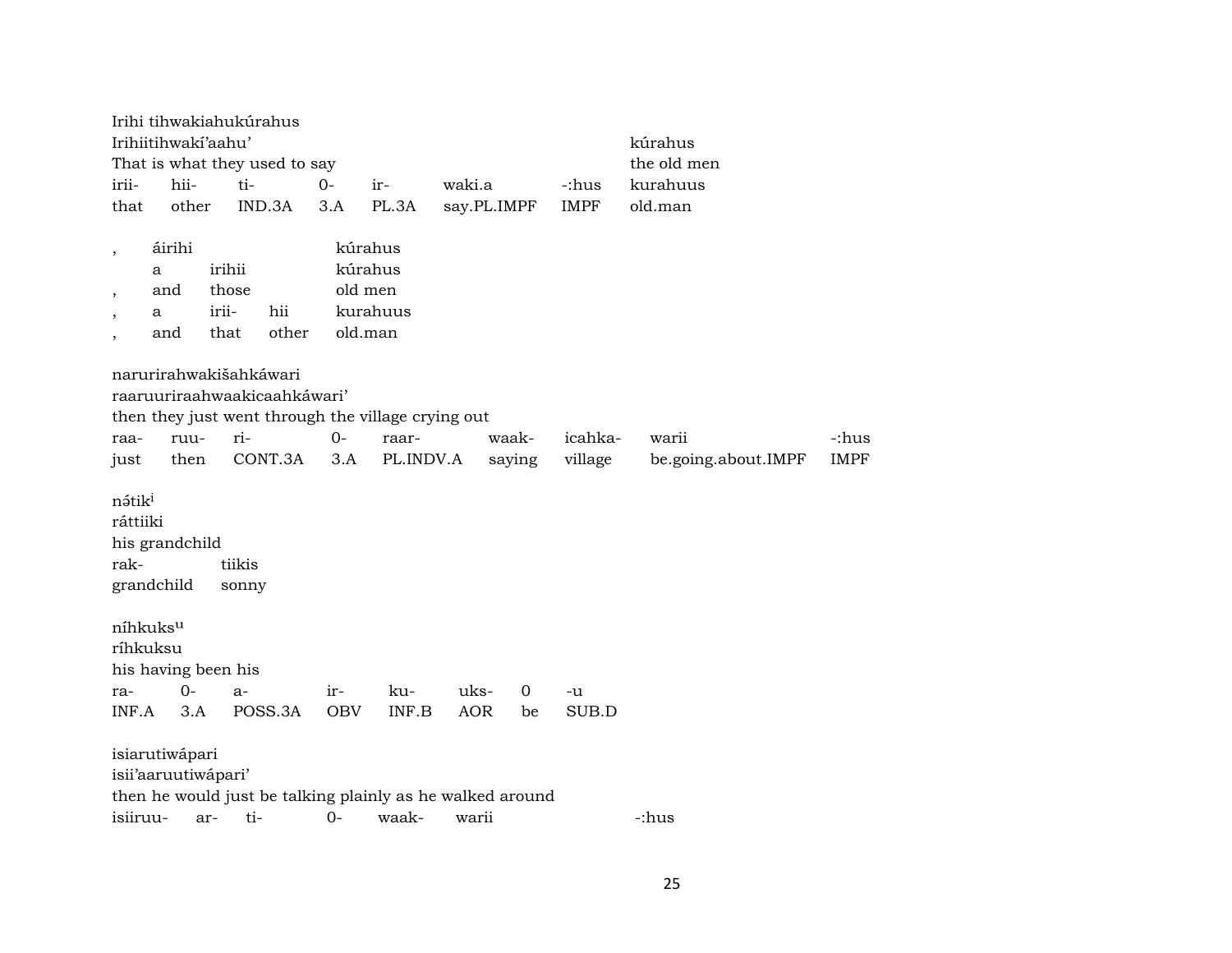| plainly | IND.3A | 3.A | saving | be.going.about.IMPF | <b>IMPF</b> |
|---------|--------|-----|--------|---------------------|-------------|
|         |        |     |        |                     |             |

- $\boldsymbol{\alpha}$  $\rm N$ áw $\rm ^a$
- Ráwa  $\boldsymbol{\mathcal{C}}$
- Now  $\boldsymbol{\mathcal{U}}$  $\overline{\phantom{a}}$

 $\ddot{\cdot}$ 

- $\mathbf{u}$ rawa  $\overline{\phantom{a}}$  $\overline{\phantom{a}}$
- $\mathbf{u}$  $\operatorname{now}$  $\overline{\phantom{0}}$

wiskušurakuhatariwíhahkukatn

 $\overline{\phantom{a}}$ 

 $\overline{\phantom{a}}$ 

| wiskucu'                                              |        |  | rakuhaattariwihaahkuukut |       |       |       |       |           |             |     |          |      |
|-------------------------------------------------------|--------|--|--------------------------|-------|-------|-------|-------|-----------|-------------|-----|----------|------|
| you should take the poles to the game ground<br>hurry |        |  |                          |       |       |       |       |           |             |     |          |      |
| wis                                                   | -kucuu |  | ra-                      | $O -$ | -ku   | haak- | raar- | $r_{1}$ - | wi.haar-    | ka- | uukuk    | $-0$ |
| hurry                                                 | AUG    |  | INF.A                    | 3.A   | INF.B | wood  | PL    | PORT      | game.ground | in  | get.into | PERF |

| nátik <sup>i</sup> |        | " |
|--------------------|--------|---|
| ráttiiki           |        | п |
| grandson           |        | п |
| rak-               | tiikis |   |
| grandchild         | sonny  |   |

| Íriraku <sup>u</sup> |     |         | pírəski  |            |       |         |      |
|----------------------|-----|---------|----------|------------|-------|---------|------|
| iriíraahku           |     |         | piíraski |            |       |         |      |
| that one             |     | the boy |          |            |       |         |      |
| irii-                | ra- | $()$ -  | ar-      | kus        | $-0$  | piiras- | -kis |
| that                 | ABS | 3.A     | EV       | be sitting | SUB.4 | boy     | DIM  |

| nəkuhúrah^š   |                  |       |         |                  |           | "          |
|---------------|------------------|-------|---------|------------------|-----------|------------|
| rakuhúrahac   |                  |       |         |                  | $\bullet$ | $\epsilon$ |
| after he died |                  |       |         |                  | $\bullet$ | "          |
| ra-           | $\Omega$         | ku-   | hurahac | $-\Omega$        |           | "          |
| INF A         | $\overline{3}$ P | INF B | die     | SUB <sub>4</sub> |           | п          |

Tasirurapírihu<sup>u</sup> Tasiruuraapírihu'u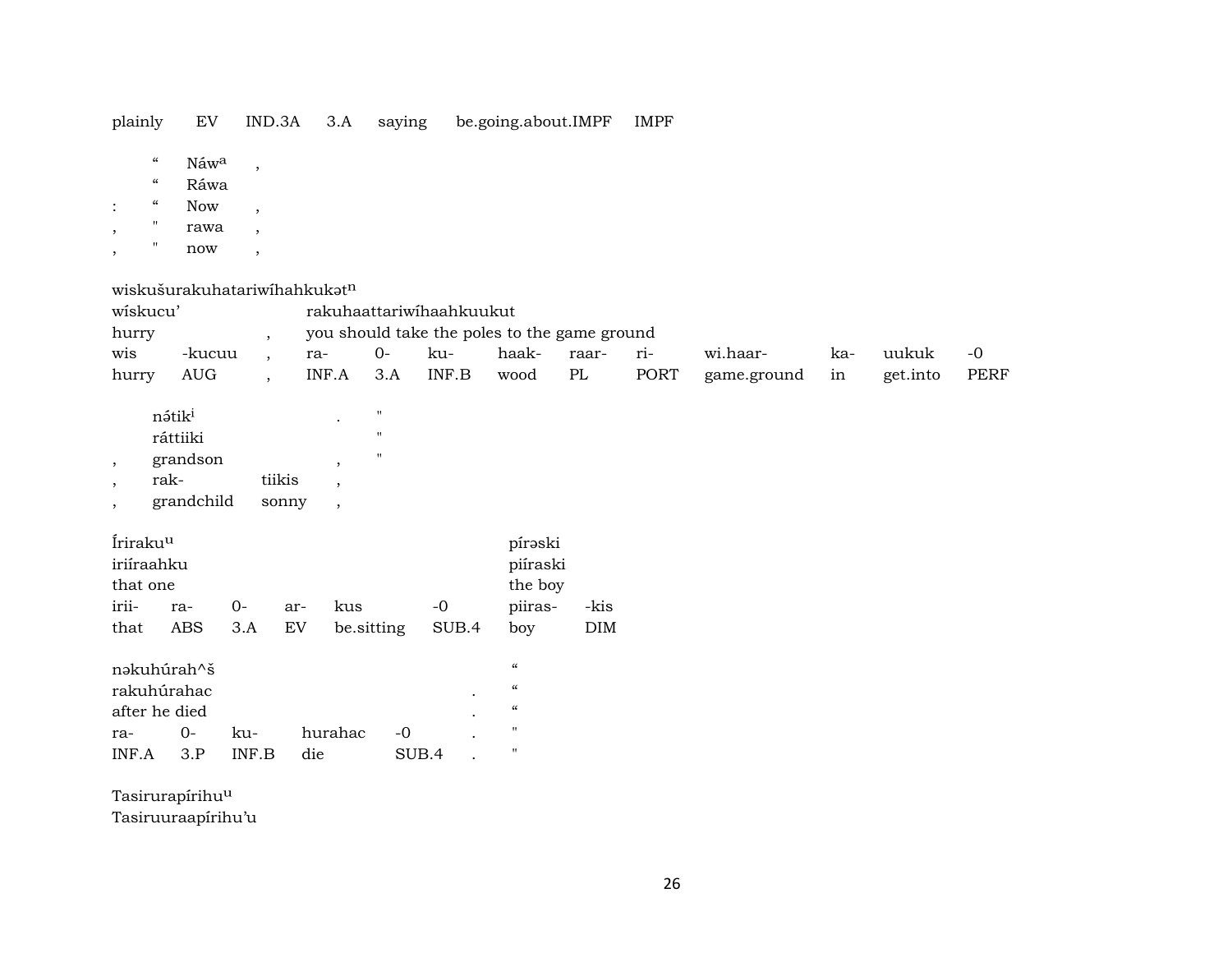| You love it                       |            |        |                          |                                            |                 |             |     |                |             |
|-----------------------------------|------------|--------|--------------------------|--------------------------------------------|-----------------|-------------|-----|----------------|-------------|
| ta-                               | $S-$       |        | ir-                      | ri-                                        | uur-            | raapi.rihur |     | $\overline{a}$ |             |
| IND.1/2A                          |            | 2.A    | PREV.1/2A                | PHYS.POSS                                  | PREV            | value       |     | EX             |             |
|                                   |            |        |                          |                                            |                 |             |     |                |             |
| ,                                 |            |        |                          |                                            |                 |             |     |                |             |
|                                   |            |        |                          |                                            |                 |             |     |                |             |
|                                   |            |        |                          |                                            |                 |             |     |                |             |
|                                   |            |        |                          |                                            |                 |             |     |                |             |
|                                   |            |        |                          |                                            |                 |             |     |                |             |
| tasirurapírihu <sup>u</sup>       |            |        |                          |                                            |                 |             |     |                |             |
| Tasiruuraapírihu'u                |            |        |                          |                                            |                 |             |     |                |             |
| You love it                       |            |        |                          |                                            |                 |             |     |                |             |
| ta-                               | $S-$       |        | ir-                      | ri-                                        | uur-            | raapi.rihur |     | $-2$           |             |
| IND.1/2A                          | 2.A        |        | PREV.1/2A                | PHYS.POSS                                  | PREV            | value       |     | EX             |             |
|                                   |            |        |                          |                                            |                 |             |     |                |             |
| nakúwu                            |            |        |                          |                                            |                 |             |     |                |             |
| rakuúwu                           |            |        |                          |                                            |                 |             |     |                |             |
| to play                           |            |        |                          |                                            |                 |             |     |                |             |
| ra-                               | $0-$       | ku-    | a.wuu                    |                                            | -hus            |             |     |                |             |
| INF.A                             | 3.A        | INF.B  |                          | play.hoop.and.pole                         | <b>IMPF.SUB</b> |             |     |                |             |
| pískušu                           |            |        |                          |                                            |                 |             |     |                |             |
| Pískucu'                          |            |        |                          |                                            |                 |             |     |                |             |
| Quickly                           |            |        |                          |                                            |                 |             |     |                |             |
| wis                               |            | -kucuu |                          |                                            |                 |             |     |                |             |
| quickly                           | <b>AUG</b> |        |                          |                                            |                 |             |     |                |             |
|                                   |            |        |                          |                                            |                 |             |     |                |             |
| atihatariwiháhkaukut <sup>n</sup> |            |        |                          |                                            |                 |             |     |                |             |
| a                                 |            |        | tihaattariwihaáhka'uukut |                                            |                 |             |     |                |             |
| and                               |            |        |                          | you must take the poles to the game ground |                 |             |     |                |             |
| a                                 | ti-        | $O -$  | haak-                    | raar-                                      | ri-             | wi.haar-    | ka- | uukuk          | $-0$        |
| and                               | IND.3A     |        | 3.A<br>wood              | PL                                         | PORT            | game.ground | in  | get.into       | <b>PERF</b> |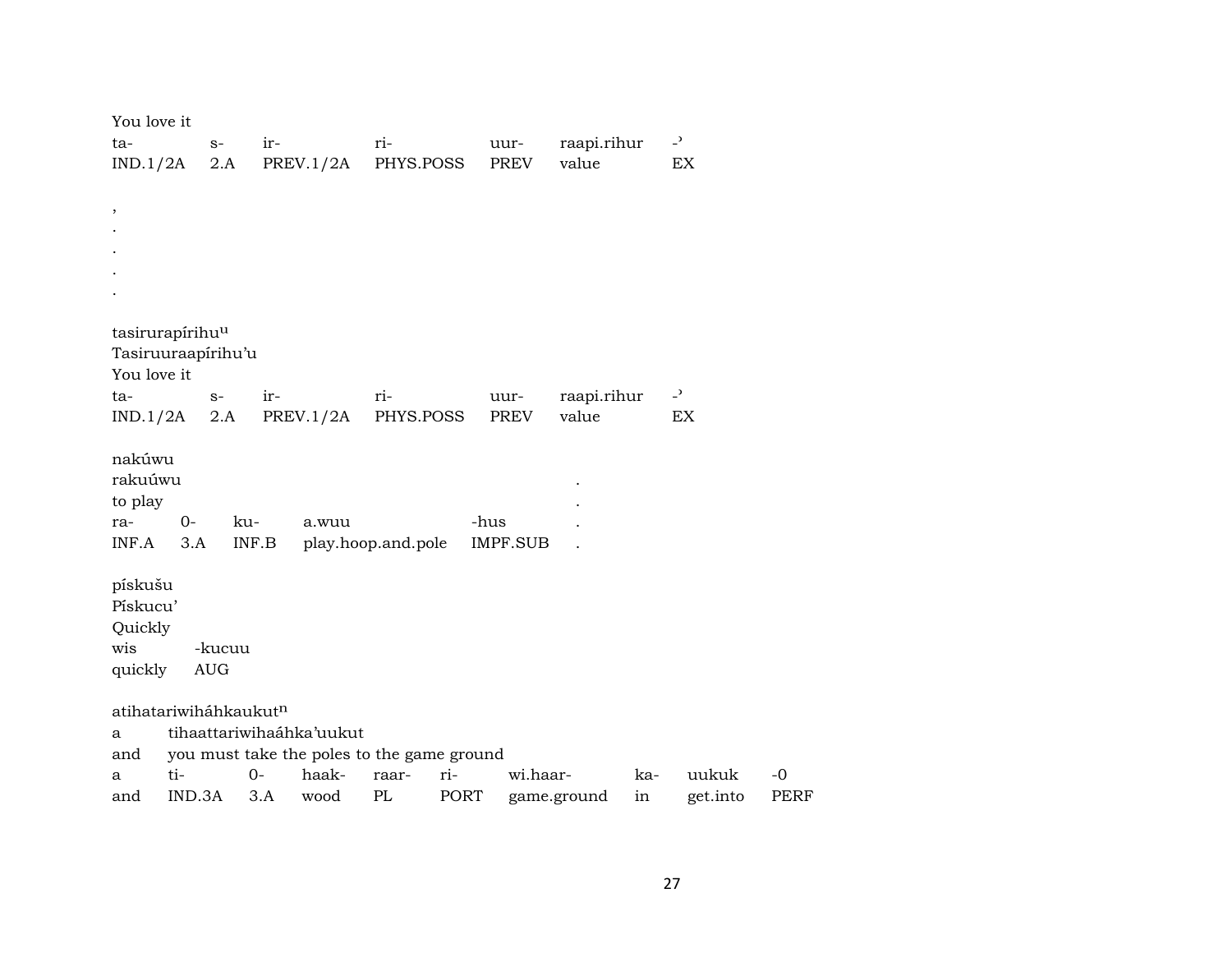| ٠ | $^{\prime\prime}$ |
|---|-------------------|
| ٠ | 11                |
|   | 11                |
| ٠ | 11                |
|   | "                 |

and,

| Nakuwatikúspari                           |                             |       |            |          |  |                     |          |          |  |  |  |
|-------------------------------------------|-----------------------------|-------|------------|----------|--|---------------------|----------|----------|--|--|--|
| Rakuwattikúspari                          |                             |       |            |          |  |                     |          | kúrahus  |  |  |  |
| When he went around crying<br>the old man |                             |       |            |          |  |                     |          |          |  |  |  |
| ra-                                       | 0-                          | ku-   | wak.tik    | -hus     |  | warii               | -hus     | kurahuus |  |  |  |
| INF.A                                     | 3.A                         | INF.B | cry.out    | IMPF.SUB |  | be.going.about.IMPF | IMPF.SUB | old.man  |  |  |  |
|                                           |                             |       |            |          |  |                     |          |          |  |  |  |
| $\boldsymbol{\zeta}\boldsymbol{\zeta}$    | <b>Ár</b> ətik <sup>i</sup> |       |            |          |  |                     |          |          |  |  |  |
| $\epsilon\epsilon$                        | A                           |       | rattiíki   |          |  |                     |          |          |  |  |  |
| "                                         | And                         |       | grandchild |          |  |                     |          |          |  |  |  |
| "                                         | a                           |       | rak-       | tiikis   |  |                     |          |          |  |  |  |
|                                           |                             |       |            |          |  |                     |          |          |  |  |  |

| pitarisuks |  |
|------------|--|
|            |  |
|            |  |
|            |  |

 $\mathbf{H}$ 

 $\overline{\phantom{a}}$ 

| pitarisūks    |              |  |           |    |       |  |  |  |  |  |
|---------------|--------------|--|-----------|----|-------|--|--|--|--|--|
| piíta riísuks |              |  |           |    |       |  |  |  |  |  |
| a man         | you were     |  |           |    |       |  |  |  |  |  |
| wiita         | rii- s-      |  | $u$ ks- 0 |    | $-()$ |  |  |  |  |  |
| man           | ASSR 2.A AOR |  |           | be | PERF  |  |  |  |  |  |

| kariritarikíkakst <sup>a</sup> |              |     |      |       |            |             |            |  |
|--------------------------------|--------------|-----|------|-------|------------|-------------|------------|--|
| Kariiritaariki̇́kaksta         |              |     |      |       |            |             |            |  |
| I am not going to cry for you  |              |     |      |       |            |             |            |  |
| karii-                         | rii-         | t – | $a-$ | $ri-$ | kikak      | -his        | -ta        |  |
| EMPH NEG                       | ASSR 1.A 2.P |     |      | PORT  | <b>CTV</b> | <b>PERF</b> | <b>INT</b> |  |

grandchild sonny ,

 $\mathbf{u}$ 

 $\mathbf{u}$ 

 $\mathbf{u}$  .

 $\mathbf{u}$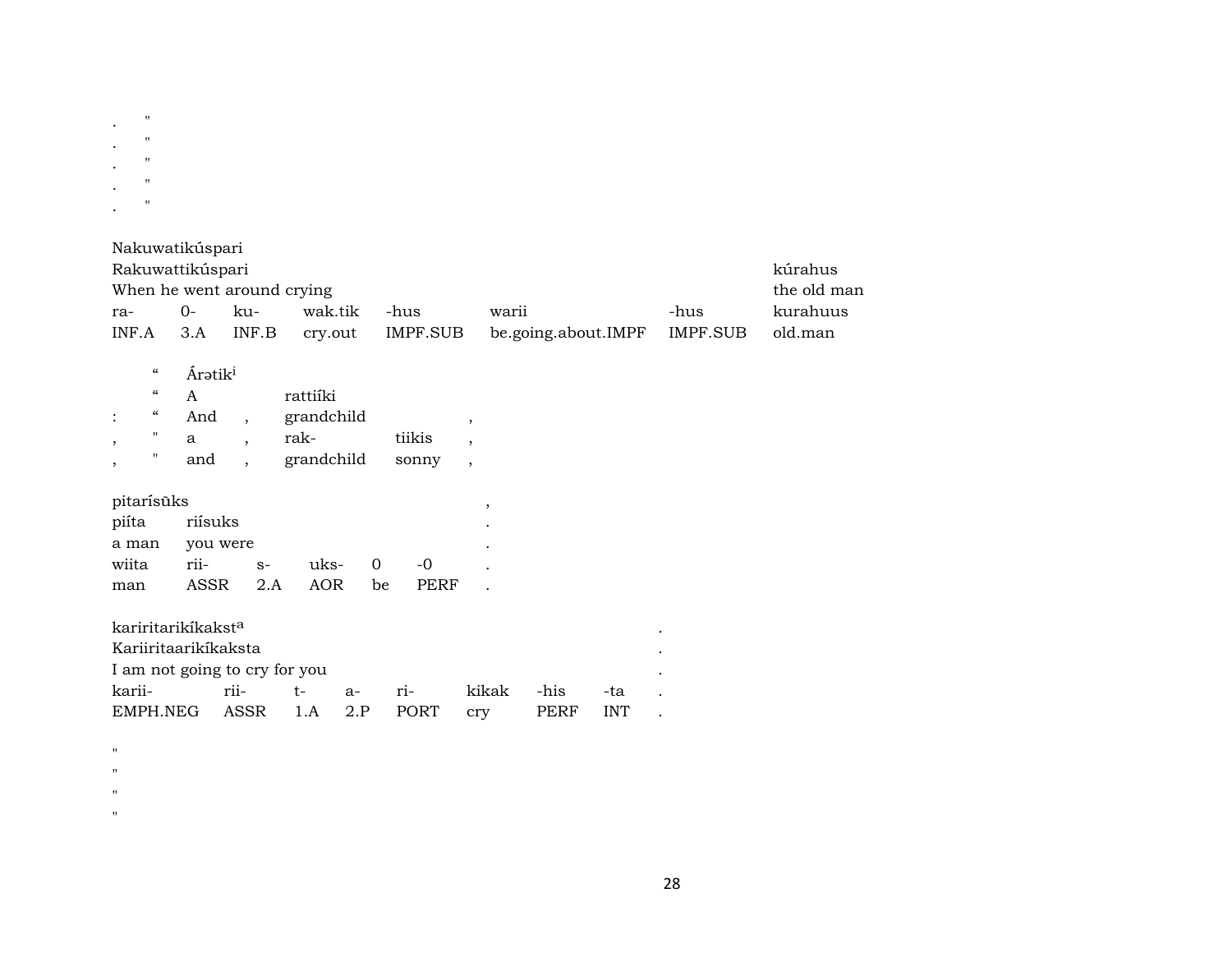| Hiirirútirəšikska <sup>a</sup> |                               |          |  |      |                         |            |             |      |  |  |
|--------------------------------|-------------------------------|----------|--|------|-------------------------|------------|-------------|------|--|--|
| Hi                             | iriruutiíracikskaa'a'         |          |  |      |                         |            |             |      |  |  |
|                                | And then he thought about him |          |  |      |                         |            |             |      |  |  |
| hi                             | irii-                         | ruu- ti- |  | $O-$ | $ir-$<br>$a-$           |            | aciks.kaa.a | $-0$ |  |  |
| and                            | that                          |          |  |      | then IND.3A 3.A PREV.3A | <b>OBV</b> | think of    | PERF |  |  |

"

,

,

,

| iririhkušukskaruruwahúruku      |  |  |  |  |  |                                        |                                                                |  |  |  |
|---------------------------------|--|--|--|--|--|----------------------------------------|----------------------------------------------------------------|--|--|--|
| iriirihkucukskaaruruuwahúruuku  |  |  |  |  |  |                                        |                                                                |  |  |  |
| when he used to feed him things |  |  |  |  |  |                                        |                                                                |  |  |  |
|                                 |  |  |  |  |  |                                        | irii- ra- 0- ir- ku- ut- uks- kaaruur- raa.uhur -wa ra'uk -hus |  |  |  |
|                                 |  |  |  |  |  | when INF.A 3.A OBV INF.B PREV AOR meal | be.the.way DIST make IMPF.SUB                                  |  |  |  |

|     | airirihkušukstúwahuruku    |       |             |     |       |     |      |            |      |       |                 |
|-----|----------------------------|-------|-------------|-----|-------|-----|------|------------|------|-------|-----------------|
| a a | iriirihkucukstuúwahuruuku  |       |             |     |       |     |      |            |      |       |                 |
| and | when he did things for him |       |             |     |       |     |      |            |      |       |                 |
| a - | irii-                      | ra-   | $ir-$<br>0- |     | ku-   | ut- | uks- | raa.uhur   | -wa  | ra'uk | -hus            |
| and | when                       | INF.A | 3.A         | OBV | INF.B | BEN | AOR  | be.the.way | DIST | make  | <b>IMPF.SUB</b> |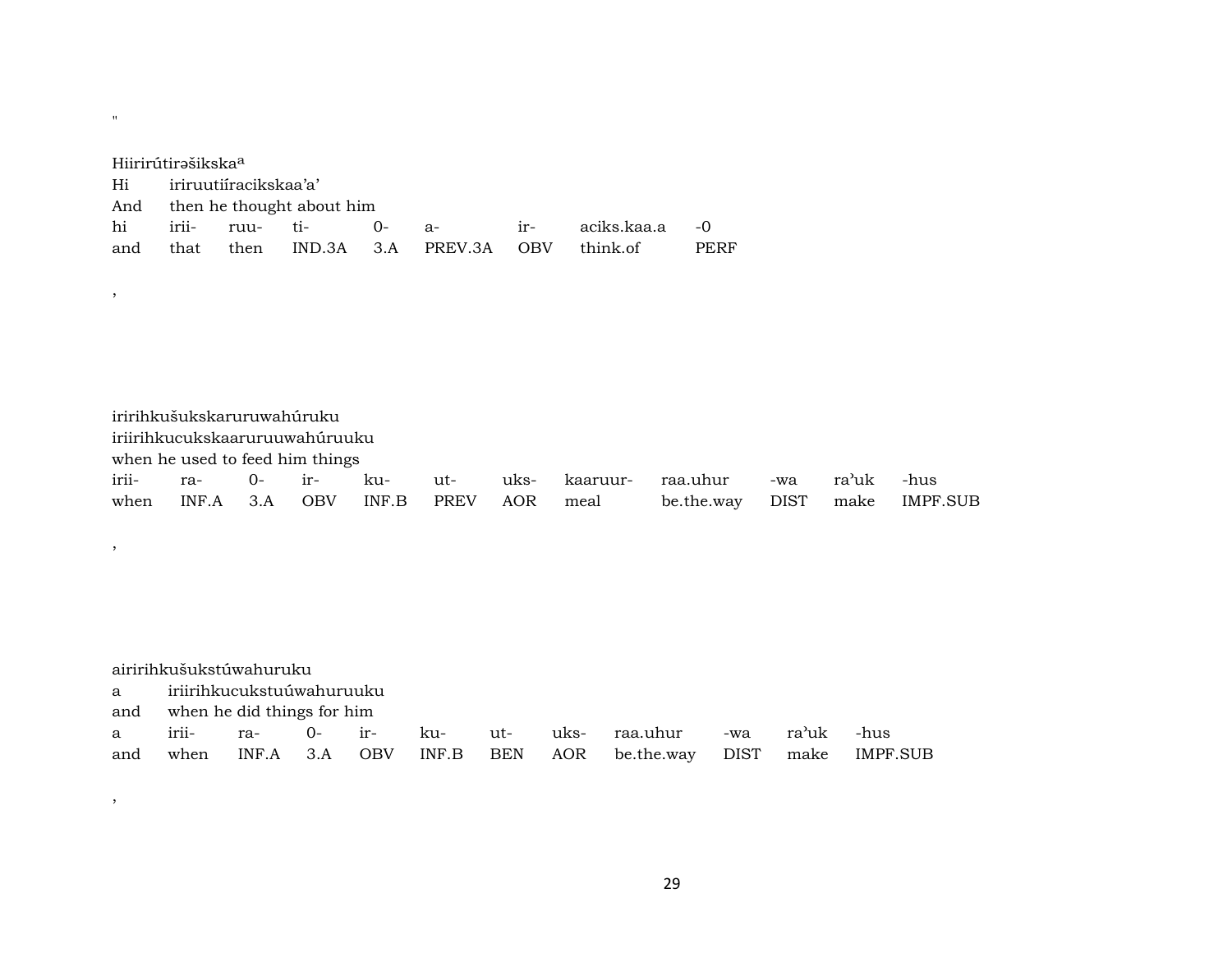- ,
- ,
- ,

|                                           | narurihkuwitáktik <sup>a</sup><br>raaruurihkuuwitáktika<br>when he just put it on him |                               |                          |                        |                                                             |                    |                         |                 |       |
|-------------------------------------------|---------------------------------------------------------------------------------------|-------------------------------|--------------------------|------------------------|-------------------------------------------------------------|--------------------|-------------------------|-----------------|-------|
| raa-                                      | ruu-                                                                                  | ra-                           | $0-$                     | ir-                    | ku-                                                         | witak              |                         | -rik            | -a    |
| just                                      | then                                                                                  | INF>A                         | 3.A                      | <b>OBV</b>             | INF.B                                                       |                    | wear.over.the.shoulders | CAUS            | SUB.1 |
| $\overline{\phantom{a}}$                  | nawihtaka<br>raawihtaaka<br>a blanket<br>raawiir-<br>cloth                            | taakaar<br>be.white           | $\overline{\phantom{a}}$ | aku<br>or<br>aku<br>or | ákušahuk <sup>i</sup><br>cahuúki<br>a robe<br>cahuu<br>robe | -kis<br><b>DIM</b> |                         |                 |       |
|                                           | Hítirasikska <sup>a</sup>                                                             |                               |                          |                        |                                                             |                    |                         |                 |       |
| Hi                                        | tiiracíkskasa                                                                         |                               |                          |                        |                                                             |                    |                         |                 |       |
| And                                       |                                                                                       | he had been thoughtful of him |                          |                        |                                                             |                    |                         |                 |       |
| hi                                        | ti-                                                                                   | $O -$                         | ir-                      | aciks-                 | ka-                                                         | sa                 | $-0$                    |                 |       |
| and                                       | IND.3A                                                                                | 3.A                           | <b>OBV</b>               | mind                   | in                                                          | be.lying           | <b>PERF</b>             |                 |       |
| kúrahus<br>kúrahus<br>kurahuus<br>old.man | the old man                                                                           | $\overline{\phantom{a}}$      |                          |                        |                                                             |                    |                         |                 |       |
|                                           | nəkuwaktikusišáhkawu                                                                  |                               |                          |                        |                                                             |                    |                         |                 |       |
|                                           | rakuwaktikusicaáhkawu                                                                 |                               |                          |                        |                                                             |                    |                         |                 |       |
|                                           | when he went crying out through the village                                           |                               |                          |                        |                                                             |                    |                         |                 |       |
| ra-                                       | $O -$                                                                                 | $k_{11}$                      | wak.tik                  | -hus                   |                                                             | icahka-            | wuu                     | -hus            |       |
| INF.A                                     | 3.A                                                                                   | INF.B                         | cry.out                  |                        | IMPF.SUB                                                    | village            | go.IMPF                 | <b>IMPF.SUB</b> |       |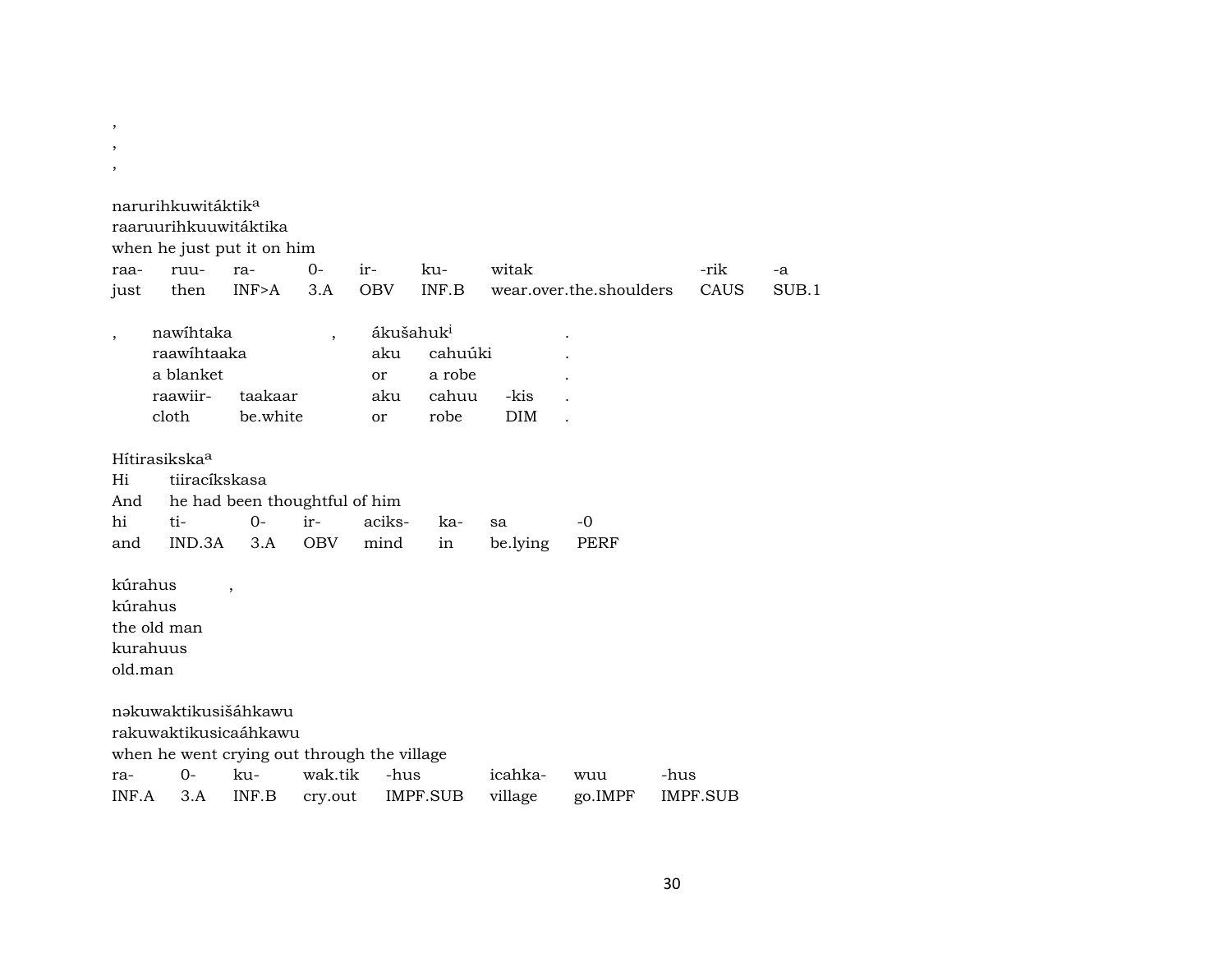| $\overline{ }$                                     | hínahirit <sup>n</sup><br>hi<br>and<br>hi<br>and                                                 | raáhiirit<br>finally<br>raahiirit<br>finally      |                          | kúrahus<br>kúrahus<br>the old man<br>kurahuus<br>old.man |                   |                                      |       |               |                     |                      |                     |
|----------------------------------------------------|--------------------------------------------------------------------------------------------------|---------------------------------------------------|--------------------------|----------------------------------------------------------|-------------------|--------------------------------------|-------|---------------|---------------------|----------------------|---------------------|
| raa-<br>just                                       | raruwititariwakaráša<br>raaruuwititaariwakarácaa'<br>ruu-<br>then                                | witi-                                             | <b>REFL</b>              | then he just made himself cry out<br>ti-<br>IND.3A       | 0-<br>3.A         | $a-$<br>PREV.3A                      |       | ri-<br>PORT   | wakaraar-<br>voice  | ta.a<br>come.up      | $-0$<br><b>PERF</b> |
|                                                    | Nahkušikpírut <sup>i</sup> tn<br>raahkuucikspiíruutit<br>when he felt despondent<br>ra-<br>INF.A | $0-$<br>3.A                                       | ar-<br>EV                | ku-<br>INF.B                                             |                   | aciks.wii.ruu.tik<br>feel.despondent |       | $-0$<br>SUB.4 |                     |                      |                     |
| Kaátu'<br>Because<br>kaatu <sup>'</sup><br>because | Katuwikakíwari                                                                                   | wikaakiíwari'<br>he was not living<br>wii-<br>now | kaaki-                   | NEG.IND.3A                                               | 0-<br>3.A         | $i-$<br><b>SEQ</b>                   | warii |               | be.going.about.IMPF | -:hus<br><b>IMPF</b> |                     |
| híritarau<br>hi<br>and<br>hi<br>and                | riitára'u'<br>rii-<br>ASSR                                                                       | he talked about him<br>$0-$                       | 3.A                      | tara'u<br>talk.about                                     | -0<br><b>PERF</b> |                                      |       |               |                     |                      |                     |
| Ráhiira'<br>rahiira                                | Nahirakíwaritu<br>Sometimes                                                                      | naked                                             | kiíwariitu'<br>kiiwariit | $-u^{\prime}$                                            |                   |                                      |       |               |                     |                      |                     |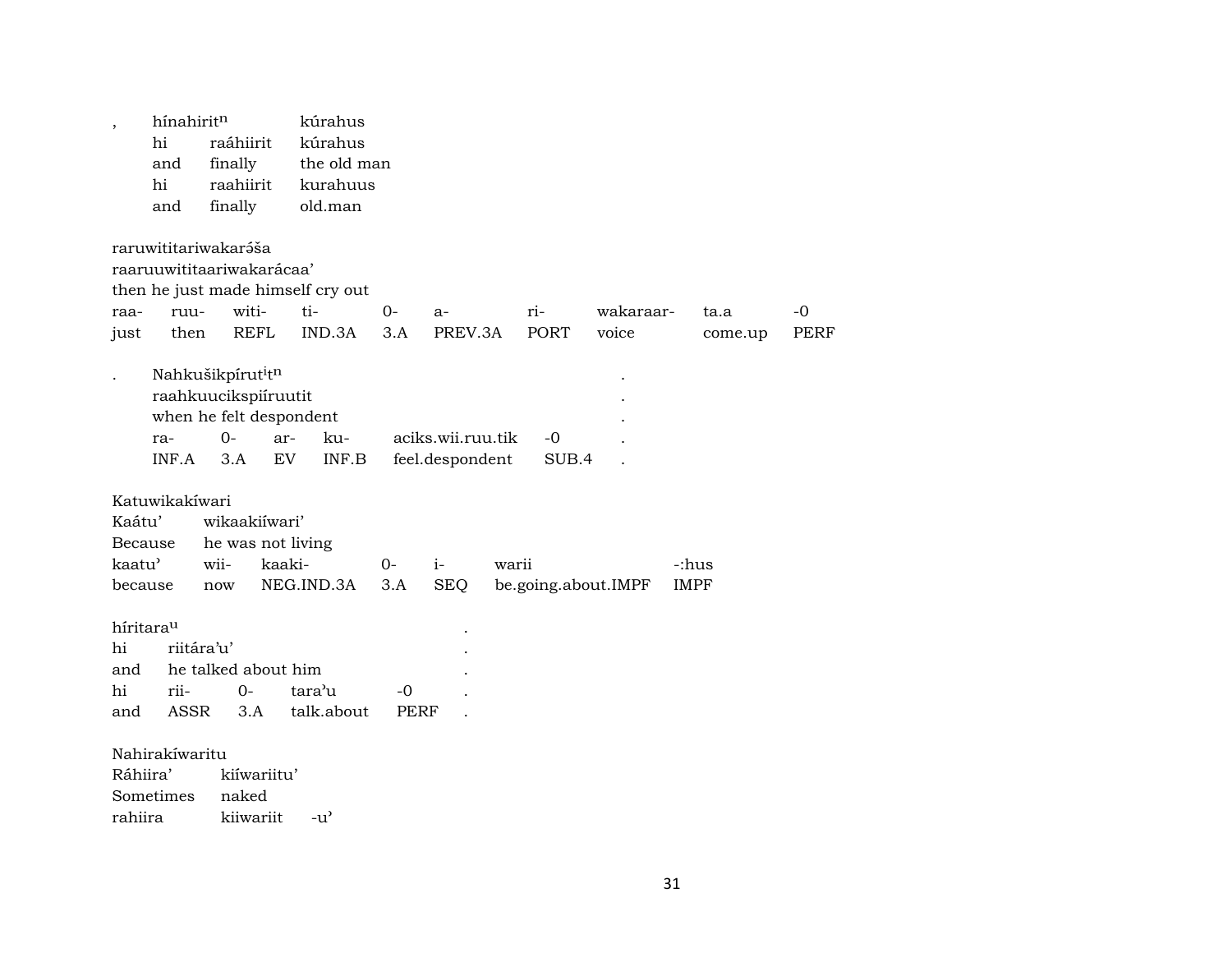#### further naked NOM

|                                  | nakušáhkawu |     |         |                                          |      |  |                   |  |  |  |  |
|----------------------------------|-------------|-----|---------|------------------------------------------|------|--|-------------------|--|--|--|--|
| rakuucaáhkawu                    |             |     |         |                                          |      |  |                   |  |  |  |  |
| when he went through the village |             |     |         |                                          |      |  |                   |  |  |  |  |
| ra-                              | $O-$        | ku- | icahka- | wuu                                      | -hus |  | $^{\prime\prime}$ |  |  |  |  |
|                                  |             |     |         | INF.A 3.A INF.B village go.IMPF IMPF.SUB |      |  | п                 |  |  |  |  |

### KatukirikirŸsutári ,

| Kátu' |  | kiriki rasuutári' |  |      |                 |     |             |  |  |  |  |
|-------|--|-------------------|--|------|-----------------|-----|-------------|--|--|--|--|
| Mv    |  |                   |  |      |                 |     |             |  |  |  |  |
| katuu |  | kirikii ra-       |  | - S- | ut-             | aar |             |  |  |  |  |
| oh.my |  | what              |  |      | ABS 2.A PREV do |     | <b>IMPF</b> |  |  |  |  |

| natik <sup>1</sup> |        |   |  |
|--------------------|--------|---|--|
| rattiíki           |        |   |  |
| grandson           |        | 2 |  |
| rak-               | tiikis |   |  |
| grandchild         | sonny  |   |  |

### kukakatpít $\mathfrak{t}^{\text{n}}$

| Kukaakaatpitat            |     |                                                 |           |  |  |  |  |  |  |  |
|---------------------------|-----|-------------------------------------------------|-----------|--|--|--|--|--|--|--|
| I am not wearing any wrap |     |                                                 |           |  |  |  |  |  |  |  |
| ku- kaaka-                | $+$ | witak                                           | $-\Omega$ |  |  |  |  |  |  |  |
|                           |     | $INDF$ NEG.IND.1/2A 1.A wear.over.the.shoulders | PERF      |  |  |  |  |  |  |  |

| húwi . "Hititára <sup>u</sup> , |  |                                 |                                           |  |
|---------------------------------|--|---------------------------------|-------------------------------------------|--|
|                                 |  | huúwi' . " Hi titára'u'         |                                           |  |
|                                 |  | indeed . " And he talked of him |                                           |  |
|                                 |  |                                 | huuwi'. "hi ti- 0- tara'u -0              |  |
|                                 |  |                                 | indeed . " and IND.3A 3.A talk.about PERF |  |
|                                 |  |                                 |                                           |  |

| híwikakik <sup>u</sup> |            |  |  |  |  |  |  |
|------------------------|------------|--|--|--|--|--|--|
| hi                     | wikaakiiku |  |  |  |  |  |  |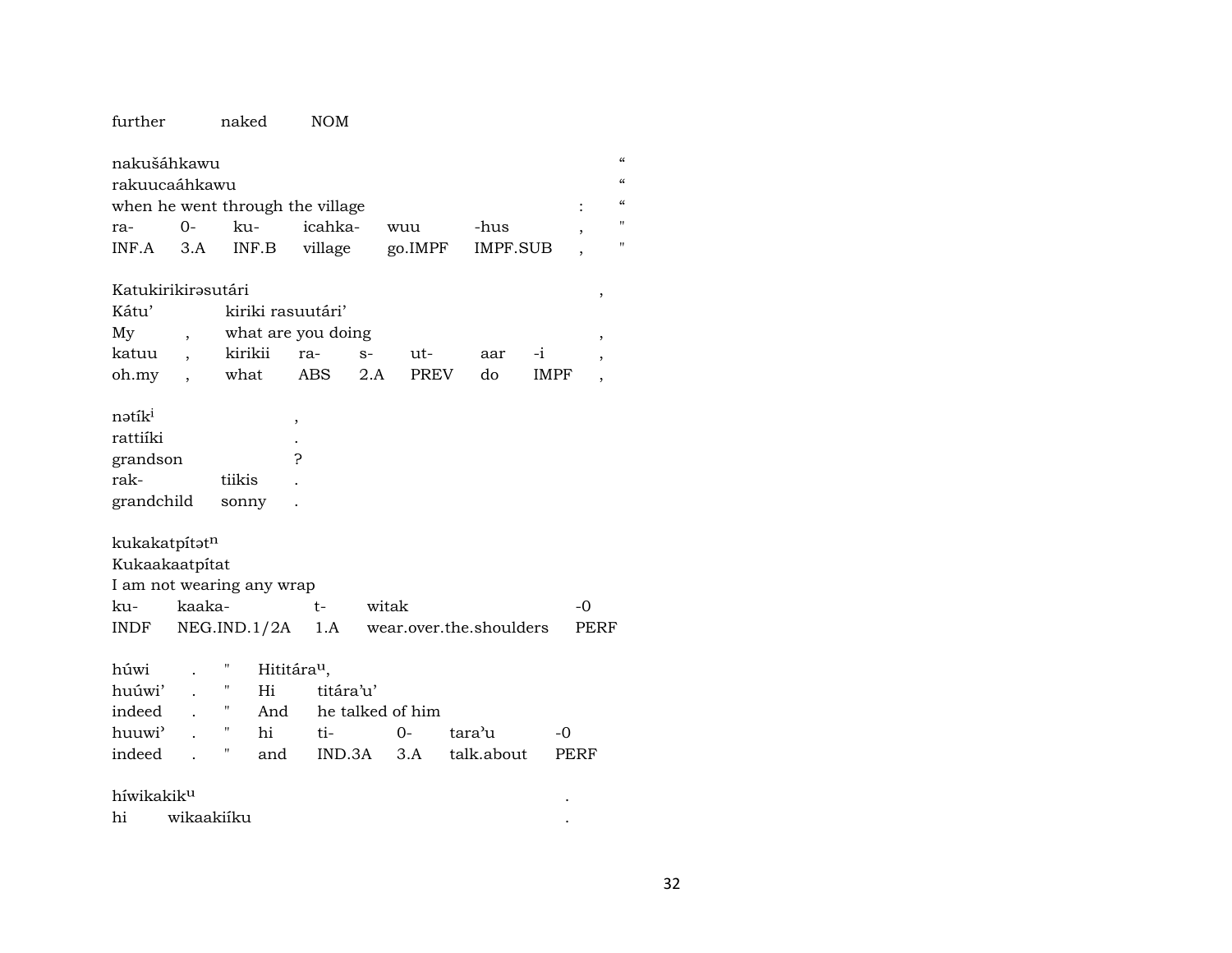| hi | and                                                        | wii-                                     | he no longer lived<br>kaaki-                                                         |                                                      | $O -$        | kus                  |            | $-0$               |                                                                                        |             |               |                          |  |
|----|------------------------------------------------------------|------------------------------------------|--------------------------------------------------------------------------------------|------------------------------------------------------|--------------|----------------------|------------|--------------------|----------------------------------------------------------------------------------------|-------------|---------------|--------------------------|--|
|    | and                                                        | now                                      | NEG.IND.3A                                                                           |                                                      | 3.A          | be.sitting           |            | <b>PERF</b>        |                                                                                        |             |               |                          |  |
|    |                                                            | Akitarúharu <sup>u</sup>                 |                                                                                      |                                                      |              |                      |            |                    |                                                                                        |             |               |                          |  |
|    | Aki                                                        |                                          | taruúhaaru'u                                                                         |                                                      |              |                      |            |                    |                                                                                        |             |               |                          |  |
|    | And here                                                   |                                          | it was the reason                                                                    |                                                      |              |                      |            |                    |                                                                                        |             |               |                          |  |
|    | a-                                                         | ki                                       | ti-                                                                                  | $0-$                                                 | $a-$         |                      | ri-        |                    | ut-                                                                                    | raaruur-    | $\mathbf 0$   | $\overline{\phantom{a}}$ |  |
|    | and                                                        | there                                    | IND.3A                                                                               | 3.A                                                  |              | POSS.3A              |            | PHYS.POSS          | <b>PREV</b>                                                                            | deed        | be            | EX                       |  |
|    |                                                            |                                          | iririhkusukstuwahúruku<br>iriirihkucukstuuwáhuruuku<br>the way he was treated by him |                                                      |              |                      |            |                    |                                                                                        |             |               |                          |  |
|    |                                                            | ra-                                      |                                                                                      |                                                      |              |                      |            |                    |                                                                                        | -wa         |               |                          |  |
|    |                                                            |                                          |                                                                                      |                                                      |              |                      |            |                    |                                                                                        |             |               |                          |  |
|    | náhkuwaka<br>ra-                                           | raáhkuwaaka<br>when he would say<br>$0-$ | ar-                                                                                  | ku-                                                  | waak         |                      | -a         | $\ddot{\cdot}$     | $\boldsymbol{\mathcal{C}}$<br>$\epsilon$<br>$\boldsymbol{\mathcal{C}}$<br>$\mathbf{H}$ |             |               |                          |  |
|    | INF.A                                                      | 3.A                                      | $\mathop{\rm EV}\nolimits$                                                           | $\textsf{INF}.\textsf{B}$                            | say.SUB      |                      | SUB.1      |                    | $\pmb{\mathsf{H}}$                                                                     |             |               |                          |  |
|    | Atípat<br>ati-<br>1.POSS                                   | Grandfather<br>paak                      | grandfather                                                                          | $\overline{\phantom{a}}$<br>$\overline{\phantom{a}}$ |              |                      |            |                    |                                                                                        |             |               |                          |  |
|    | Taritíraruš <sup>i</sup><br>tári'<br>here<br>tarii<br>here | $\overline{ }$ ,<br>$\ddot{\phantom{0}}$ | tíraruuci<br>these things<br>tii-<br>ra-<br>this<br><b>ABS</b>                       | $0-$                                                 | $3.A$        | ra.uc<br>be.lying.PL |            | $-i$<br>SUB.2      | $^\mathrm{^\mathrm{o}}$                                                                |             |               |                          |  |
|    | irii-<br>when                                              | INF.A                                    | $0 -$<br>3.A                                                                         | ir-<br><b>OBV</b>                                    | ku-<br>INF.B | ut-                  | <b>BEN</b> | uks-<br><b>AOR</b> | raa.uhur<br>be.the.way                                                                 | <b>DIST</b> | ra'uk<br>make | -hus<br><b>IMPF.SUB</b>  |  |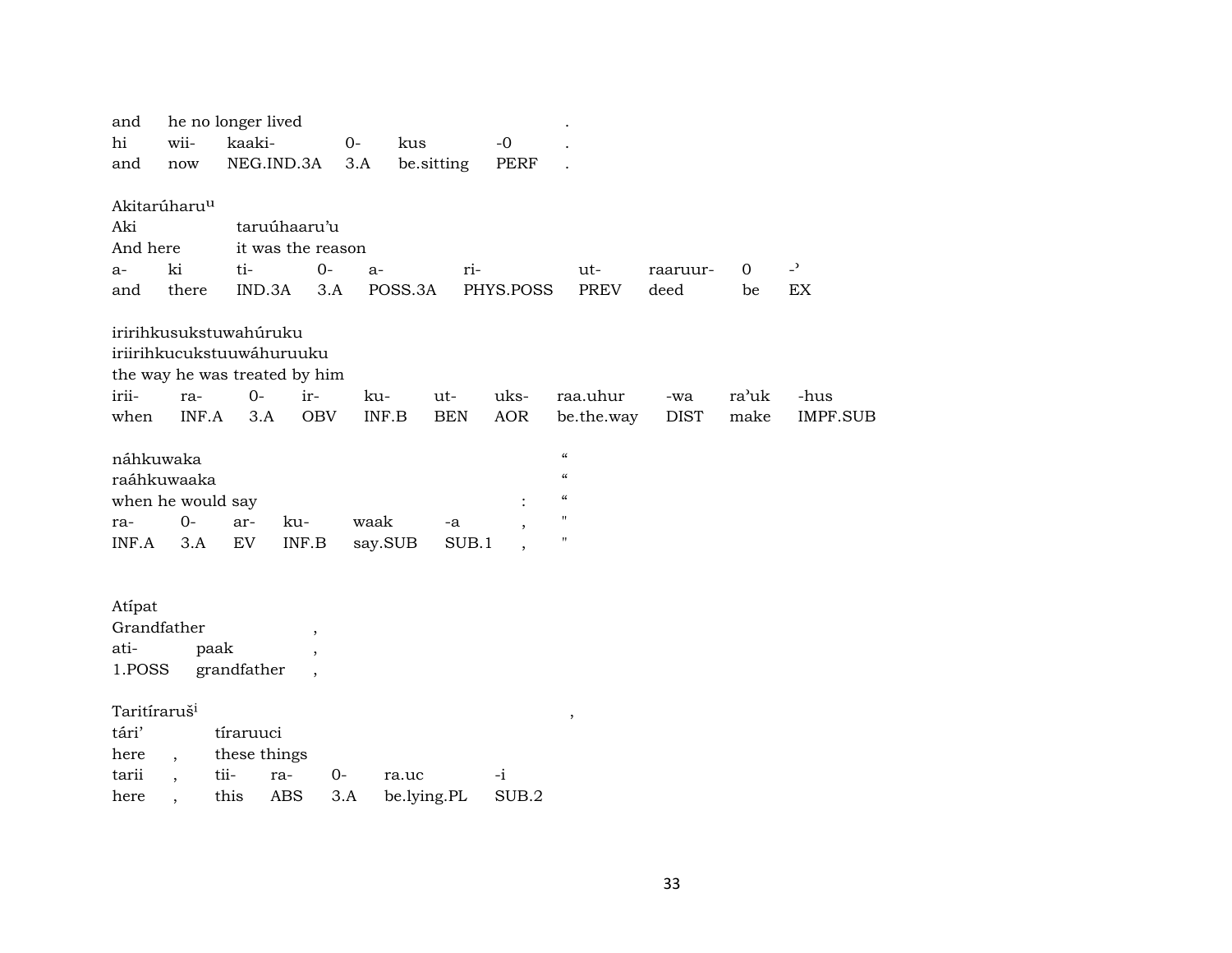|                                           | witišuksásukt <sup>i</sup> t <sup>n</sup><br>witisuksásuktit |           |                                                                  |               |             |                                                                                                           |         |                                          |                         |          |                          |             |             |
|-------------------------------------------|--------------------------------------------------------------|-----------|------------------------------------------------------------------|---------------|-------------|-----------------------------------------------------------------------------------------------------------|---------|------------------------------------------|-------------------------|----------|--------------------------|-------------|-------------|
|                                           | put them on your feet                                        |           |                                                                  |               |             |                                                                                                           |         |                                          |                         |          |                          |             |             |
| witi-                                     | $i-$                                                         |           |                                                                  | $S-$          | uks-        |                                                                                                           | as.uuk  |                                          | -rik                    |          | $-0$                     |             |             |
| <b>REFL</b>                               |                                                              | CONT.1/2A |                                                                  | 2.A           | <b>JUSS</b> |                                                                                                           |         | wear.on.the.feet                         | CAUS                    |          | PERF                     |             |             |
| $^\mathrm{,}$                             | aukúku<br>a<br>and<br>a<br>and                               |           | ukuúku'u'<br>leggings<br>uk.kuuku<br>legging                     | $-u^{\prime}$ | <b>NOM</b>  | $\mathbf{H}$<br>$\pmb{\mathsf{H}}$<br>$\pmb{\mathsf{H}}$<br>L<br>$\pmb{\mathsf{H}}$<br>$\pmb{\mathsf{H}}$ |         |                                          |                         |          |                          |             |             |
| A<br>And<br>a                             | Arahkuwitáktik <sup>a</sup><br>ra-                           |           | raahkuwitáktika<br>when he would put it on his shoulders<br>$0-$ | ar-           | ku-         |                                                                                                           | witak   |                                          |                         |          | -rik                     | -a          |             |
| and                                       | INF.A                                                        |           | 3.A                                                              | EV            | INF.B       |                                                                                                           |         |                                          | wear.over.the.shoulders |          | CAUS                     | SUB.1       |             |
| Aki                                       |                                                              |           | Akirikuisirašikskawáahu<br>riku'isiiracikskaawá'aahu'            |               |             |                                                                                                           |         |                                          |                         |          |                          |             |             |
| And here                                  |                                                              |           |                                                                  |               |             |                                                                                                           |         | that is the one he was reminiscing about |                         |          |                          |             |             |
| $a-$                                      | ki                                                           |           | riku-                                                            | $i-$          |             |                                                                                                           | $S-$    | ir-                                      |                         |          | aciks.kaa.a              | -wa         | -:hus       |
| and                                       | there                                                        |           | that.is                                                          |               | CONT.1/2A   |                                                                                                           | 2.A     |                                          | PREV.1/2A               | think.of |                          | <b>DIST</b> | <b>IMPF</b> |
| kúrahus<br>kúrahus<br>old man<br>kurahuus |                                                              | tii-      | tirawáktiku<br>tiwirawáktiku<br>this one crying out<br>wii-      |               | ra-         | 0-                                                                                                        | wak.tik |                                          | -hus                    |          | $\overline{\phantom{a}}$ |             |             |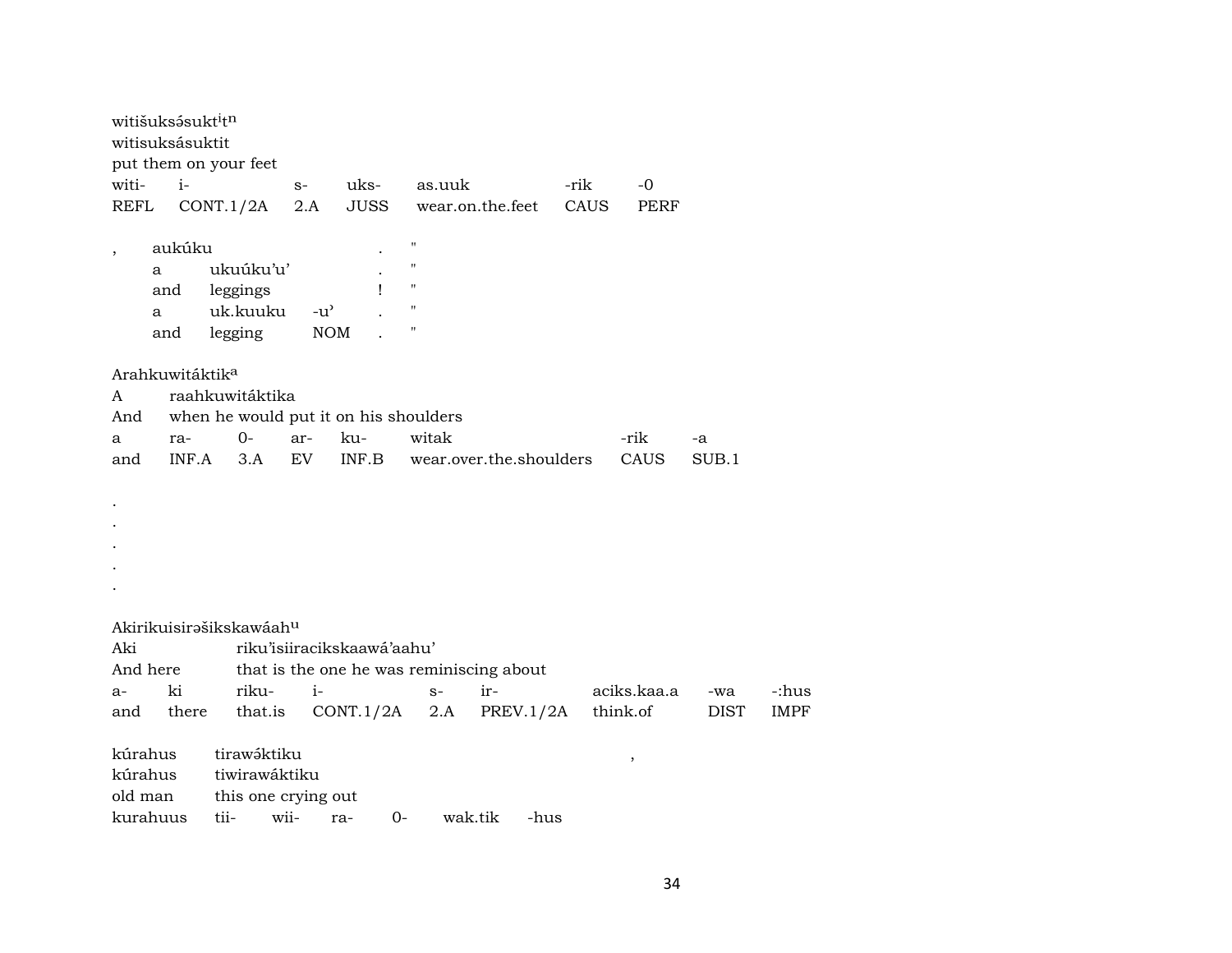| old.man          |                          | this                           | now           | ABS                      | 3.A                       | cry.out                  |           | <b>IMPF.SUB</b> |      |             |             |       |
|------------------|--------------------------|--------------------------------|---------------|--------------------------|---------------------------|--------------------------|-----------|-----------------|------|-------------|-------------|-------|
| hišihiruwítahša  |                          |                                |               |                          |                           |                          |           |                 |      |             |             |       |
| hici             | hiru                     |                                | witaahca      |                          |                           |                          |           |                 |      |             |             |       |
| but              | there                    |                                | he lay yonder |                          |                           |                          |           |                 |      |             |             |       |
| hi.ci            | hiruu                    | wi-                            | ti-           |                          | $0-$                      | ar-                      | sa        | $-0$            |      |             |             |       |
| and              | there                    | QUOT                           |               | IND.3A                   | 3.A                       | EV                       | be.lying  | PERF            |      |             |             |       |
| nahkuhúrah^š     |                          |                                |               |                          |                           |                          |           | $\cdot$         |      |             |             |       |
| wiraahkuhúrahac  |                          |                                |               |                          |                           |                          |           |                 |      |             |             |       |
| after he died    |                          |                                |               |                          |                           |                          |           |                 |      |             |             |       |
| wii-             | ra-                      | $0-$                           | ar-           | ku-                      |                           | hurahac                  | $-0$      |                 |      |             |             |       |
| when             | INF.A                    | 3.P                            | EV            | INF.B                    | die                       |                          | SUB.4     |                 |      |             |             |       |
| Náw <sup>a</sup> | $\ddot{\phantom{0}}$     | hiruiríihi                     |               |                          |                           |                          |           |                 |      |             |             |       |
| Ráwa             |                          | hiru                           | irii          |                          | ihi                       |                          |           |                 |      |             |             |       |
| <b>Now</b>       | $\cdot$                  | then                           | where         | $\overline{ }$ ,         | uh                        | $\overline{\phantom{a}}$ |           |                 |      |             |             |       |
| rawa             | $\overline{\phantom{a}}$ | hiruu                          | irii          | $\overline{\phantom{a}}$ | ihii                      | $\overline{\phantom{a}}$ |           |                 |      |             |             |       |
| now              | $\overline{\phantom{a}}$ | then                           | where         | $\overline{\phantom{a}}$ | uh                        | $\overline{\phantom{a}}$ |           |                 |      |             |             |       |
|                  |                          | nihkururúkstušpaw <sup>i</sup> |               |                          |                           |                          |           |                 |      |             |             |       |
|                  |                          | rihkuruúrukstucpaawi           |               |                          |                           |                          |           |                 |      |             |             |       |
|                  |                          | the things he had owned        |               |                          |                           |                          |           |                 |      |             |             |       |
| ra-              | $0 -$                    | $a-$                           | ir-           |                          | ku-                       | ri-                      |           | uur-            | uks- | ra.uc       | -waa        | -wi   |
| INF.A            | 3.A                      | POSS.3A                        |               | <b>OBV</b>               | $\textsf{INF}.\textsf{B}$ |                          | PHYS.POSS | POSS.A          | AOR  | be.lying.PL | <b>DIST</b> | SUB.L |
|                  |                          |                                |               |                          |                           |                          |           |                 |      |             |             |       |

hítašahka taáricaahkaa' hi

 $\rightarrow$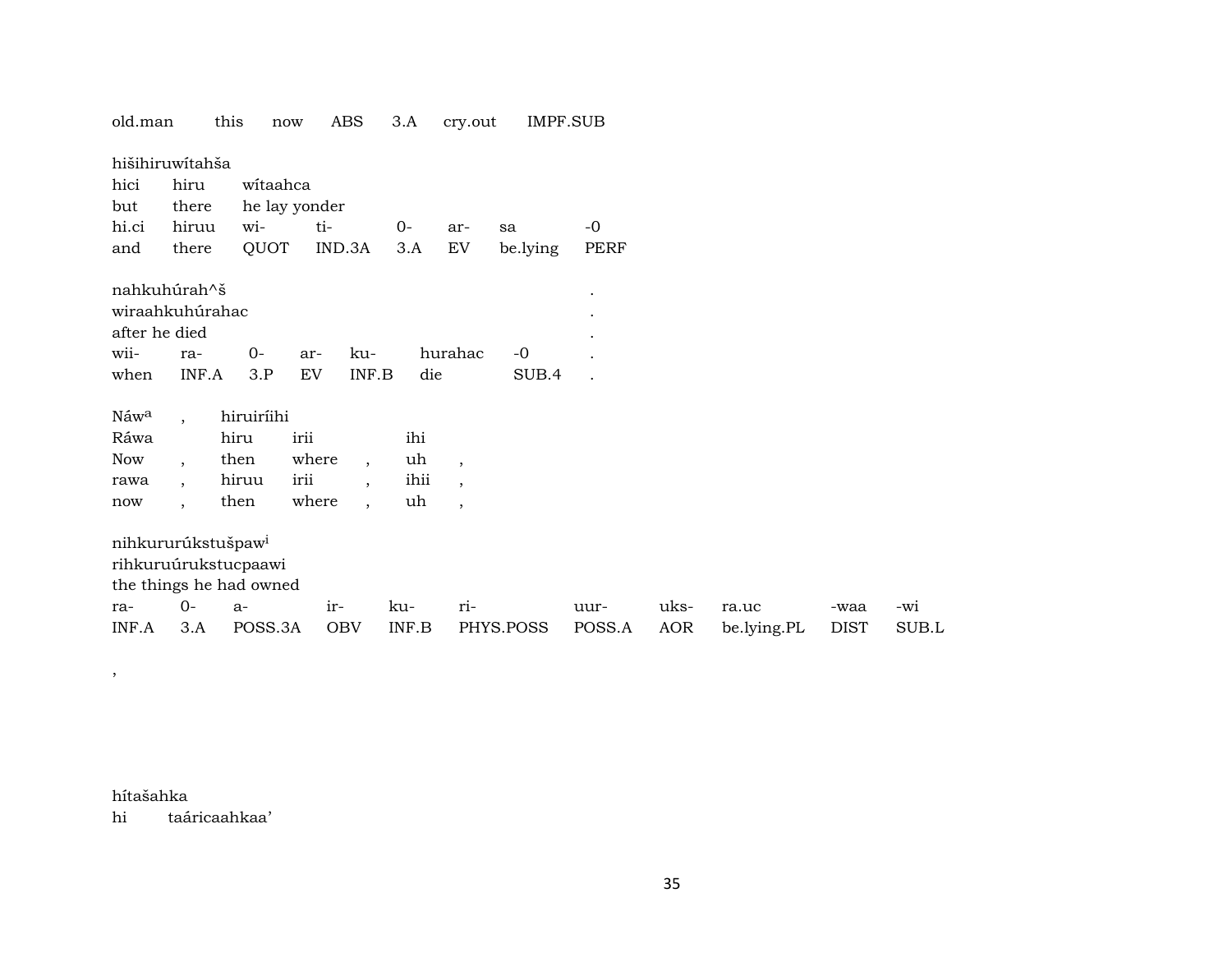| he came through the village<br>and         |               |                          |                 |       |                          |            |             |             |            |             |       |             |       |  |
|--------------------------------------------|---------------|--------------------------|-----------------|-------|--------------------------|------------|-------------|-------------|------------|-------------|-------|-------------|-------|--|
| hi                                         | ti-           |                          | $a-$            |       | ri-                      | icahka-    | a           | $-0$        |            |             |       |             |       |  |
| IND.3A<br>and                              |               | 3.A                      | PREV.3A         |       | <b>PORT</b>              | village    | come        | <b>PERF</b> |            |             |       |             |       |  |
|                                            |               |                          |                 |       |                          |            |             |             |            |             |       |             |       |  |
| kúrahus                                    |               |                          | hitirárihku     |       |                          |            |             |             |            |             |       |             |       |  |
| kúrahus                                    |               | hi                       | tirarihkut      |       |                          |            |             |             |            |             |       |             |       |  |
| the old man                                |               | and                      | he carried them |       |                          |            |             |             |            |             |       |             |       |  |
| kurahuus                                   |               | hi                       | ti-             | $0-$  | raar-                    |            | ruhka'uk    | $-0$        |            |             |       |             |       |  |
| old.man                                    |               | and                      | IND.3A          | 3.A   |                          | 3PL.INAN.P | have.DIST   | <b>PERF</b> |            |             |       |             |       |  |
|                                            |               |                          |                 |       |                          |            |             |             |            |             |       |             |       |  |
| pirəskirahkuhúrahaš<br>$\, ,$              |               |                          |                 |       |                          |            |             |             |            |             |       |             |       |  |
| raahkuhúrahac<br>piíraski                  |               |                          |                 |       |                          |            |             |             |            |             |       |             |       |  |
| the boy<br>when he died                    |               |                          |                 |       |                          |            |             |             |            |             |       |             |       |  |
| piiras-                                    | -kis          | ra-                      | $0-$            | ar-   | ku-                      | hurahac    | $-0$        |             |            |             |       |             |       |  |
| boy                                        | DIM           | INF.A                    | 1.P             | EV    | INF.B                    | die        | SUB.4       |             |            |             |       |             |       |  |
|                                            |               |                          |                 |       |                          |            |             |             |            |             |       |             |       |  |
| nihkurúrukstušpaw <sup>i</sup>             |               |                          |                 |       |                          |            |             |             |            |             |       |             |       |  |
| rihkuruúrukstucpaawi                       |               |                          |                 |       |                          |            |             |             |            |             |       |             |       |  |
| the things that he had owned               |               |                          |                 |       |                          |            |             |             |            |             |       |             |       |  |
| ra-                                        | $O -$         | $a-$                     | ir-             | ku-   |                          | ri-        | uur-        |             | uks-       | ra.uc       |       | -waa        | -wi   |  |
| INF.A                                      | 3.A           | POSS.3A                  | <b>OBV</b>      |       | INF.B                    | PHYS.POSS  | POSS.A      |             | <b>AOR</b> | be.lying.PL |       | <b>DIST</b> | SUB.L |  |
| nətahšu                                    |               | $\cdot$                  | húruksas        |       |                          |            |             |             |            |             |       |             |       |  |
| ráttahcu'                                  |               |                          | huúruksas       |       |                          |            |             |             |            |             |       |             |       |  |
| shield                                     |               |                          | spear           |       |                          |            |             |             |            |             |       |             |       |  |
| rak.tahc                                   | $-u^{\prime}$ | $\overline{\phantom{a}}$ |                 |       | $\overline{\phantom{a}}$ |            |             |             |            |             |       |             |       |  |
| huuruksas<br>shield<br><b>NOM</b><br>spear |               |                          |                 |       |                          |            |             |             |            |             |       |             |       |  |
|                                            |               | $\overline{\phantom{a}}$ |                 |       | $\cdot$                  |            |             |             |            |             |       |             |       |  |
| Kītuirirakukstáruhkuk <sup>i</sup>         |               |                          |                 |       |                          |            |             |             |            |             |       |             |       |  |
| iriirakukstáruhkuuki<br>kítuu'u'           |               |                          |                 |       |                          |            |             |             |            |             |       |             |       |  |
| all<br>those things he used to have        |               |                          |                 |       |                          |            |             |             |            |             |       |             |       |  |
| kituu                                      | $-u'$         | irii-                    | ra-             | $O -$ | ku-                      | uks-       | raar-       |             | ruhka'uk   |             | -i    |             |       |  |
| all                                        | <b>NOM</b>    | that                     | INF.A           | 3.A   | INF.B                    | <b>AOR</b> | 3.PL.INAN.P |             |            | have.DIST   | SUB.2 |             |       |  |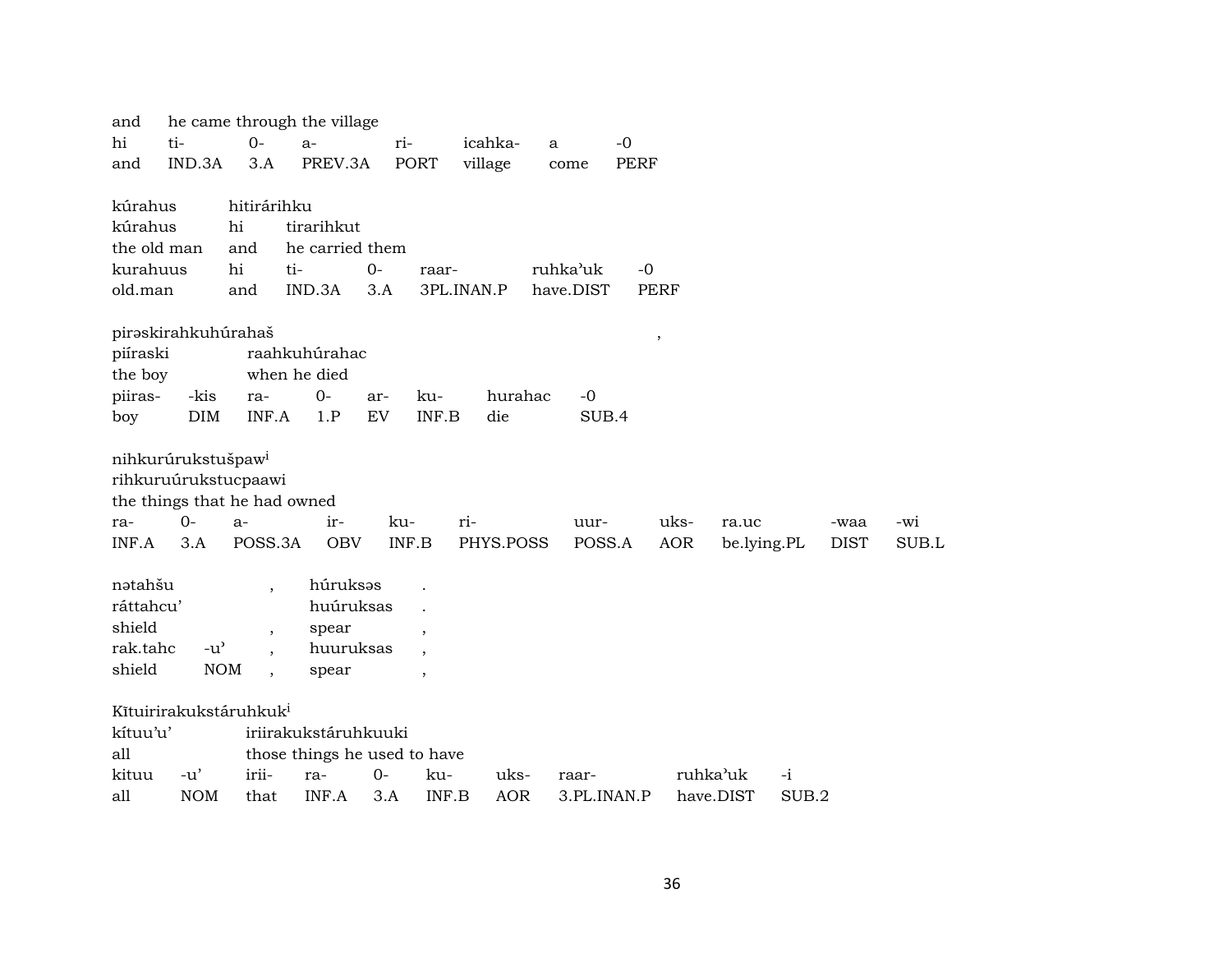- . Kitāpatkišawi<sup>u</sup>
- . Kitaápatkiicawi'u'
- 
- . An otter collar<br>. kitaapat kiic.awi . kitaapat kiic.awi -u"
- .  $otter$   $collar$

| nukstátawi,              |          | páhukas <sup>a</sup> |      |          |       |                 |  |  |  |
|--------------------------|----------|----------------------|------|----------|-------|-----------------|--|--|--|
| rukstaátawi              |          | Paáhukasa            |      |          |       |                 |  |  |  |
| what used to be among us |          |                      |      |          |       | Roached Head    |  |  |  |
| ra-                      | $\Omega$ | uks-                 | raa- | tawi     | $-0$  | waa.huka.sa     |  |  |  |
| ABS                      |          | 3.A AOR              | way  | be.among | SUB.3 | roach.hairstyle |  |  |  |

| nakúrahkah <sup>u</sup> |           |                 |        |                 |       |          |  |
|-------------------------|-----------|-----------------|--------|-----------------|-------|----------|--|
| raakúraahkaahu          |           |                 |        |                 |       |          |  |
| when they danced        |           |                 |        |                 |       |          |  |
| ra-                     | <u>ດ-</u> | -я-             | $k11-$ | raar-           | kaa.a | -hus     |  |
|                         |           | ABS 3.A PREV.3A |        | INF.B PL.INDV.A | dance | IMPF SUB |  |

|  | Kúrahus áratirahwatik <sup>u</sup>                 |                                      |  |                                              |  |  |  |  |  |  |  |  |
|--|----------------------------------------------------|--------------------------------------|--|----------------------------------------------|--|--|--|--|--|--|--|--|
|  |                                                    | Kúrahus a raatiraahwáttiiku'         |  |                                              |  |  |  |  |  |  |  |  |
|  |                                                    | Old men and they would be crying out |  |                                              |  |  |  |  |  |  |  |  |
|  |                                                    |                                      |  | kurahuus a raa- ti-  0- raar-  wak.tik -:hus |  |  |  |  |  |  |  |  |
|  | old.man and just IND.3A 3.A PL.INDV.A cry.out IMPF |                                      |  |                                              |  |  |  |  |  |  |  |  |

- . Hínahirit<sup>n</sup><br>. Hi raá
- . Hi raáhiirit
- . And finally
- . hi raahiirit
- . and finally

# titawirakúkikat<sup>n</sup>

| títawi'           |    |      |       | rákukikat  |        |     |       |  |  |  |  |
|-------------------|----|------|-------|------------|--------|-----|-------|--|--|--|--|
| there he would be |    |      |       | his crying |        |     |       |  |  |  |  |
| ti-               | () | tawi | $-()$ | ra-        | $()$ - | ku- | kikak |  |  |  |  |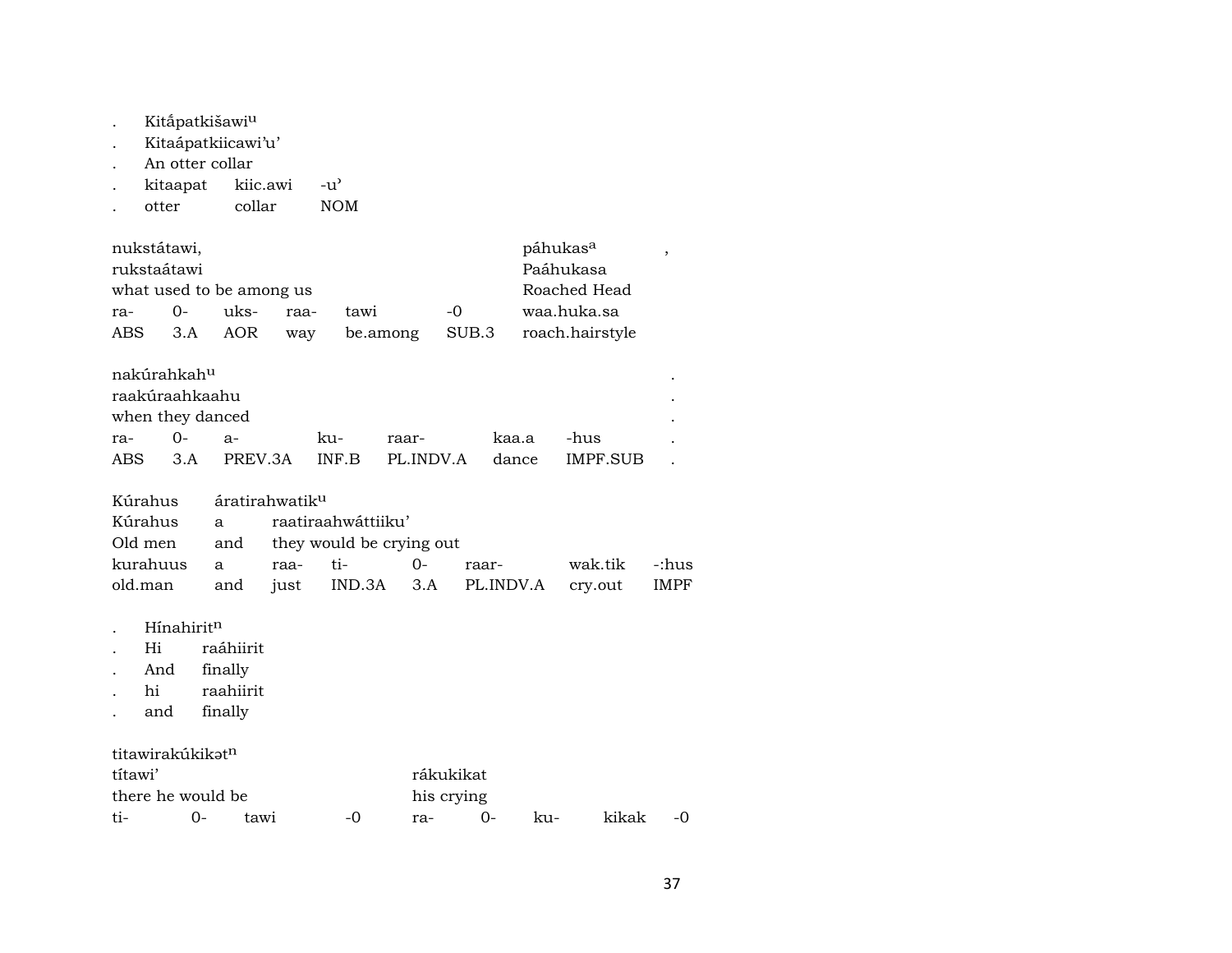| IND.3A                                                                                               |                                           | 3.A                                                      | be.among                           |                                    | PERF | INF.A |             | 3.A | INF.B       | cry         | SUB.4       |             |             |
|------------------------------------------------------------------------------------------------------|-------------------------------------------|----------------------------------------------------------|------------------------------------|------------------------------------|------|-------|-------------|-----|-------------|-------------|-------------|-------------|-------------|
| $\overline{\phantom{a}}$                                                                             |                                           | kúrahus<br>kúrahus<br>the old man<br>kurahuus<br>old.man |                                    |                                    |      |       |             |     |             |             |             |             |             |
|                                                                                                      |                                           |                                                          | Akiwititašikskaruwáah <sup>u</sup> |                                    |      |       |             |     |             |             |             |             |             |
| Aki                                                                                                  |                                           |                                                          |                                    | wititaacikskaaruuwá'aahu'          |      |       |             |     |             |             |             |             |             |
| And here                                                                                             |                                           |                                                          |                                    | he was making himself reminisce    |      |       |             |     |             |             |             |             |             |
| a-                                                                                                   | ki                                        |                                                          | witi-                              | ti-                                | $0-$ |       | $a-$        |     | aciks.kaa.a |             | -ruu        | -wa         | -:hus       |
| and                                                                                                  |                                           | there                                                    | <b>REFL</b>                        | IND.3A                             | 3.A  |       | PREV.3A     |     | think.of    |             | <b>DIST</b> | <b>DIST</b> | <b>IMPF</b> |
| $\epsilon\epsilon$<br>$\boldsymbol{\mathcal{C}}$<br>$\boldsymbol{\mathcal{C}}$<br>$\pmb{\mathsf{H}}$ |                                           | Náwa<br>Ráwa<br><b>Now</b><br>rawa<br>now                | $\overline{\phantom{a}}$           |                                    |      |       |             |     |             |             |             |             |             |
|                                                                                                      |                                           | witikušikskawáhust <sup>a</sup>                          | witikuucikskaawaáhusta             | I am going to think of past things |      |       |             |     |             |             |             |             |             |
| wi-                                                                                                  |                                           | ti-                                                      | $a-$                               |                                    | ku-  |       | aciks.kaa.a |     | -wa         | -:hus       | -ta         |             |             |
| QUOT                                                                                                 |                                           | IND.3A                                                   |                                    | PREV.3A                            | 1.P  |       | think.of    |     | <b>DIST</b> | <b>IMPF</b> | <b>INT</b>  |             |             |
|                                                                                                      | Náwa<br>Ráwa<br><b>Now</b><br>rawa<br>now | $\overline{\phantom{a}}$                                 |                                    |                                    |      |       |             |     |             |             |             |             |             |

witikúhašuskist $^a$ witikuuhacúskista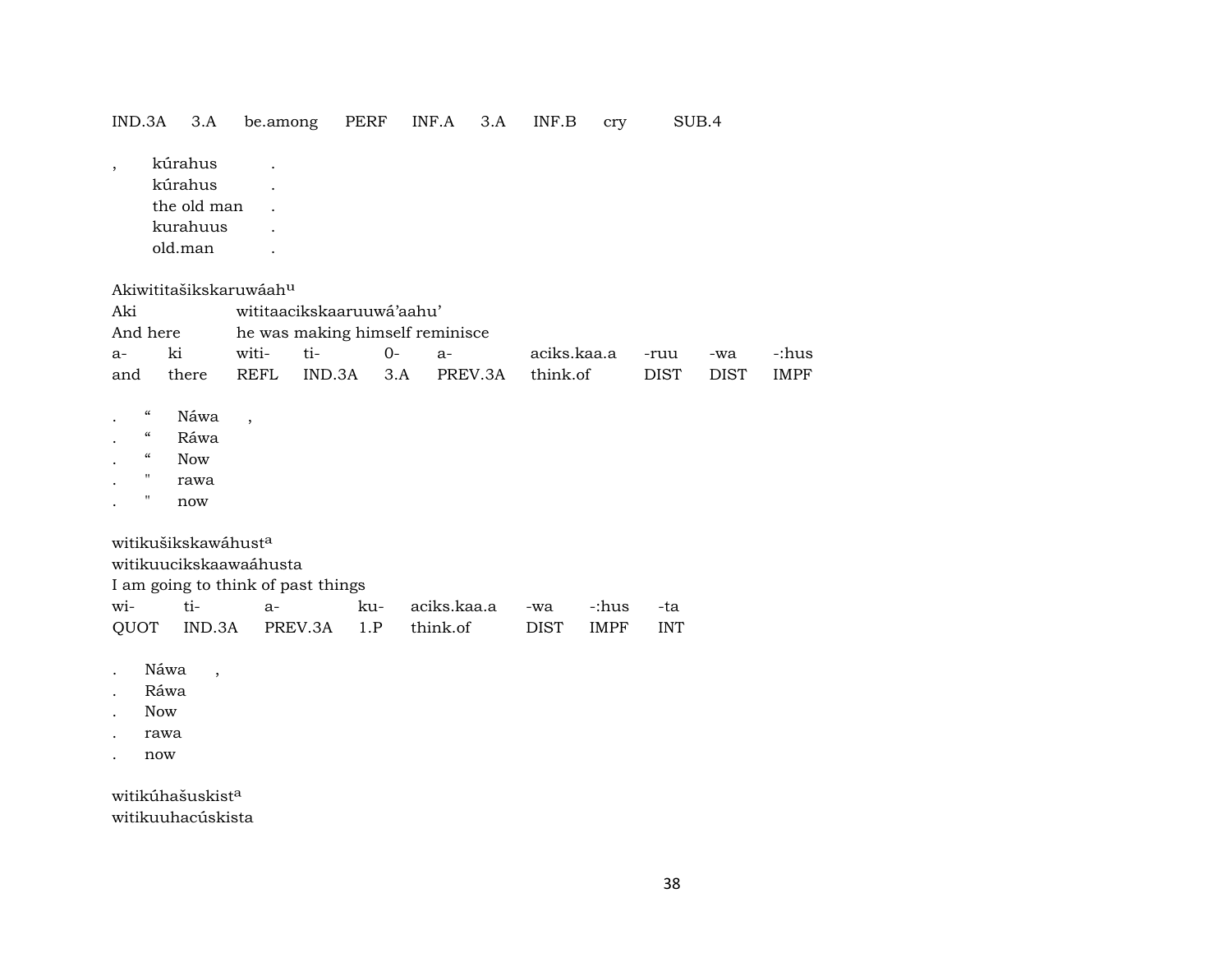| I am going to be hungry                                                                        |                                                                              |                                                                                                                                                                                      |                               |                   |              |                     |                      | $\, ,$                   |             |                |                         |
|------------------------------------------------------------------------------------------------|------------------------------------------------------------------------------|--------------------------------------------------------------------------------------------------------------------------------------------------------------------------------------|-------------------------------|-------------------|--------------|---------------------|----------------------|--------------------------|-------------|----------------|-------------------------|
| wi-                                                                                            | ti-                                                                          | ku-                                                                                                                                                                                  | ut-                           | raca'usk          |              | -his                | -ta                  | $\overline{\phantom{a}}$ |             |                |                         |
| QUOT                                                                                           | IND.3A                                                                       | 1.P                                                                                                                                                                                  | <b>PREV</b>                   |                   | be.hungry    | <b>PERF</b>         | <b>INT</b>           | $\overline{\phantom{a}}$ |             |                |                         |
| nətik <sup>i</sup><br>rattiíki<br>grandson<br>rak-<br>grandchild                               |                                                                              | $\, ,$<br>$\overline{\phantom{a}}$<br>tiikis<br>sonny<br>$\overline{\phantom{a}}$                                                                                                    |                               |                   |              |                     |                      |                          |             |                |                         |
| wikaratušiirikústar <sup>i</sup> t <sup>n</sup>                                                |                                                                              |                                                                                                                                                                                      |                               |                   |              |                     |                      |                          |             |                |                         |
| wikaraatuci'iirikústarit                                                                       |                                                                              |                                                                                                                                                                                      |                               |                   |              |                     |                      |                          |             |                |                         |
|                                                                                                |                                                                              | since I am not going to see you                                                                                                                                                      |                               |                   |              |                     |                      |                          |             |                |                         |
| wii-                                                                                           | kara-                                                                        | aa-                                                                                                                                                                                  | $t-$                          |                   | ut-<br>$a-$  | $i-$                |                      | iirik<br>-hus            | -ta         | -rit           |                         |
| when                                                                                           | <b>NEG</b>                                                                   | SUBJ.1/2A                                                                                                                                                                            |                               | 1.A               | 2.P          | <b>PREV</b>         | <b>SEQ</b><br>see    | <b>IMPF.SUB</b>          | <b>INT</b>  | <b>INT.SUB</b> |                         |
| $\cdot$<br>$\ddot{\phantom{0}}$<br>wii-<br>$\bullet$<br>now<br>$\ddot{\phantom{0}}$<br>$\cdot$ | kaaka-<br>nahúritatn<br>raahúriitat<br>all the time<br>raahuriitat<br>always | Wikakatakawawáhšust <sup>a</sup><br>Wikaakataakawaawáhcusta<br>I am not going to eat<br>NEG.ID.1/2A<br>$\mathbf{H}$<br>$\mathbf{H}$<br>$\pmb{\mathsf{H}}$<br>$\pmb{\mathsf{H}}$<br>п | $t-$<br>1.A                   | ${\tt eat}$       | haakawahc    | -waa<br><b>DIST</b> | -:hus<br><b>IMPF</b> | -ta<br><b>INT</b>        |             |                |                         |
|                                                                                                |                                                                              | Hiruiririhkušukstuwahúruku                                                                                                                                                           |                               |                   |              |                     |                      |                          |             |                |                         |
| Hiru                                                                                           |                                                                              |                                                                                                                                                                                      | iriirihkuucukstuuwahúruuku    |                   |              |                     |                      |                          |             |                |                         |
| Then                                                                                           |                                                                              |                                                                                                                                                                                      | the way he was treated by him |                   |              |                     |                      |                          |             |                |                         |
| hiruu                                                                                          | irii-                                                                        | ra-<br>INF.A                                                                                                                                                                         | $0-$<br>3.A                   | ir-<br><b>OBV</b> | ku-<br>INF.B | ut-<br><b>BEN</b>   | uks-<br><b>AOR</b>   | raa.uhur                 | -wa         | ra'uk<br>make  | -hus<br><b>IMPF.SUB</b> |
| then                                                                                           | that                                                                         |                                                                                                                                                                                      |                               |                   |              |                     |                      | be.the.way               | <b>DIST</b> |                |                         |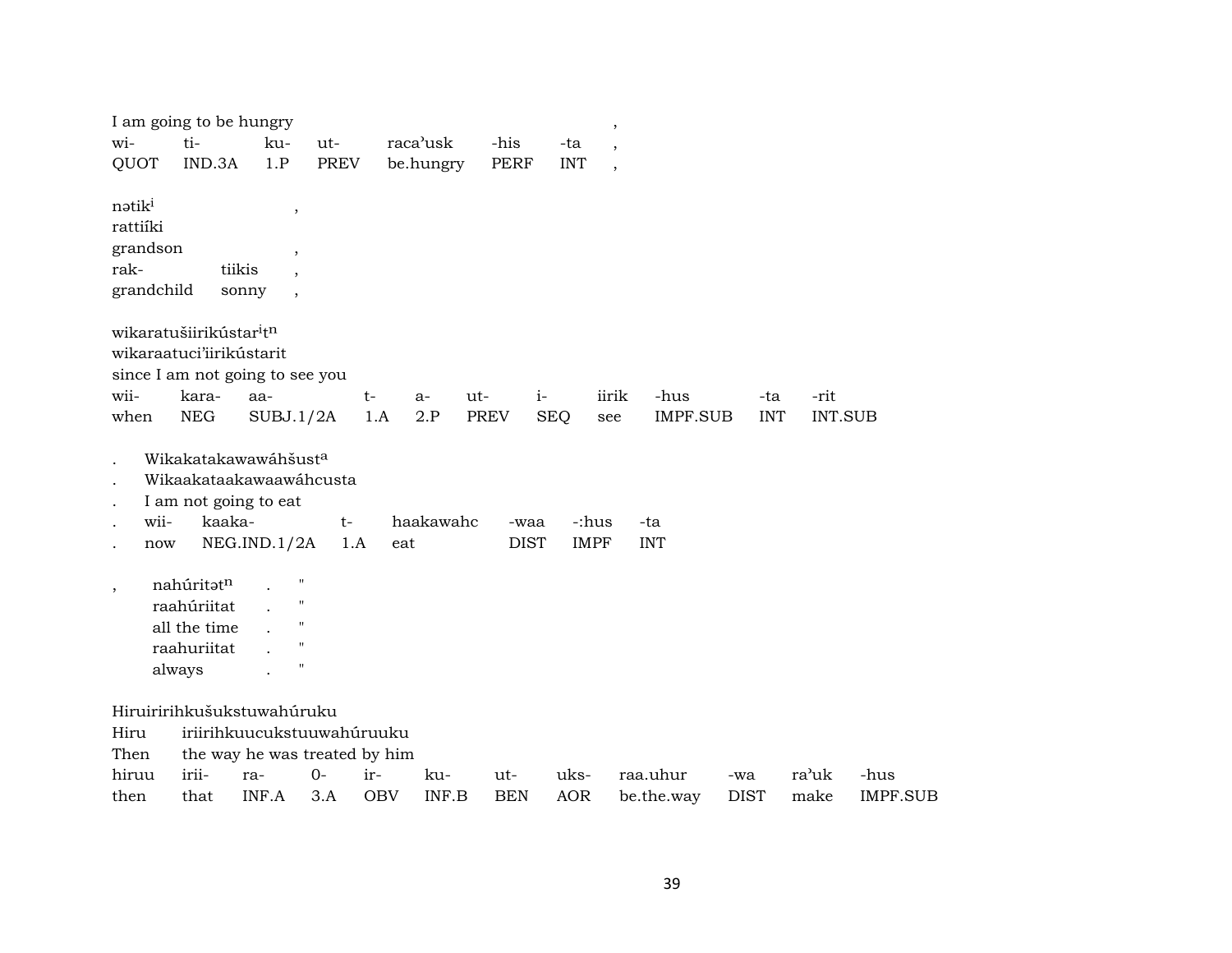| $\overline{\phantom{a}}$      | arikutiwawákah <sup>u</sup><br>a |         |        | rikutiwaawákaahu' |                 |      |                                   |            |                          |    |       |
|-------------------------------|----------------------------------|---------|--------|-------------------|-----------------|------|-----------------------------------|------------|--------------------------|----|-------|
|                               | and                              |         |        |                   |                 |      | that is what he was talking about |            |                          |    |       |
|                               | a                                | riku-   |        | ti-               |                 | $0-$ | waa-                              | waka       | -:hus                    |    |       |
|                               | and                              | that.is |        | IND.3A            |                 | 3.A  | DIST                              | say.IMPF   | <b>IMPF</b>              |    |       |
| kúrahus<br>kúrahus<br>old.man | the old man<br>kurahuus          |         |        |                   |                 |      |                                   |            |                          |    |       |
|                               | Natikiríhku <sup>u</sup>         |         |        |                   |                 |      |                                   |            |                          |    |       |
| rattiíki                      |                                  |         |        |                   | ríhkuu'u        |      |                                   |            |                          |    |       |
|                               | grandchild                       |         |        |                   | when he had him |      |                                   |            |                          |    |       |
| rak-                          |                                  | tiikis  |        | ra-               |                 | $0-$ | $a-$                              | ir-        | ku-                      | 0  | -u    |
|                               | grandchild                       | sonny   |        | INF.A             |                 | 3.A  | POSS.3A                           | <b>OBV</b> | INF.B                    | be | SUB.D |
|                               |                                  |         |        |                   |                 |      |                                   |            |                          |    |       |
|                               |                                  |         |        |                   |                 |      |                                   |            |                          |    |       |
|                               |                                  |         |        |                   |                 |      |                                   |            |                          |    |       |
|                               |                                  |         |        |                   |                 |      |                                   |            |                          |    |       |
|                               |                                  |         |        |                   |                 |      |                                   |            |                          |    |       |
|                               |                                  |         |        |                   |                 |      |                                   |            |                          |    |       |
| Irihítihi<br>Irihiítiihi'     |                                  |         |        |                   |                 |      |                                   |            | $^\mathrm{^{^\circ}}$    |    |       |
|                               | It was there                     |         |        |                   |                 |      |                                   |            | $\overline{\phantom{a}}$ |    |       |
| irii-                         | hii-                             |         | ti-    |                   | 0-              | ihii |                                   | $-0$       |                          |    |       |
| there                         | other                            |         | IND.3A |                   | 3.A             |      | be.in.a.place                     | PERF       | $\overline{\phantom{a}}$ |    |       |
| irihítihi<br>irihiítiihi'     |                                  |         |        |                   |                 |      |                                   |            | $\, ,$                   |    |       |
|                               | it was there                     |         |        |                   |                 |      |                                   |            |                          |    |       |
| irii-                         | hii-                             |         | ti-    |                   | 0-              | ihii |                                   | -0         |                          |    |       |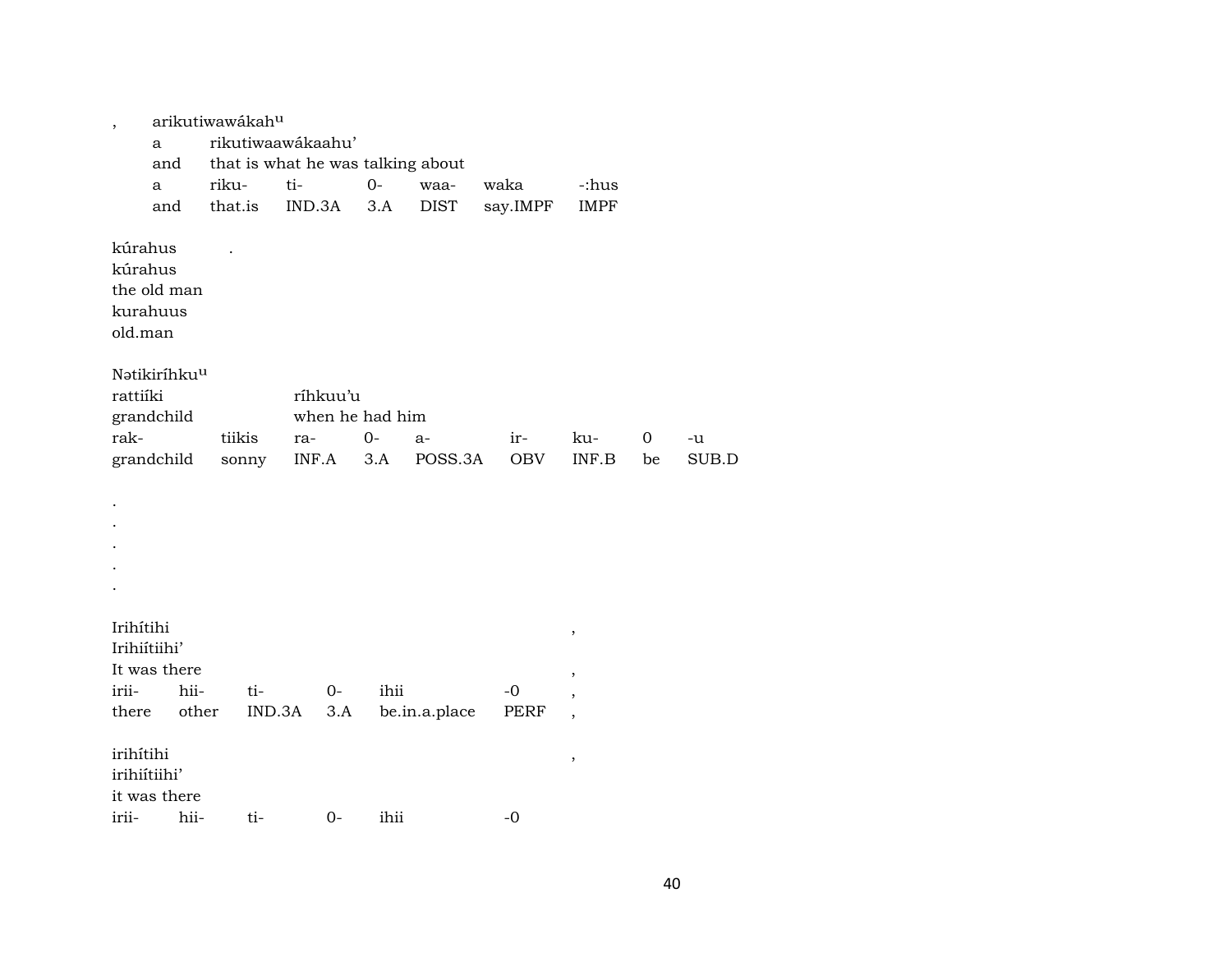| there                                                   | other                                           |                                                                            | IND.3A       | 3.A                  | be.in.a.place    |                | PERF                           |                          |                     |       |
|---------------------------------------------------------|-------------------------------------------------|----------------------------------------------------------------------------|--------------|----------------------|------------------|----------------|--------------------------------|--------------------------|---------------------|-------|
| nətuháirit <sup>n</sup><br>ratuuhaá'iirit<br>what I saw |                                                 |                                                                            |              |                      |                  | $\,$           | ihi<br>ihi<br>uh               | $\overline{\phantom{a}}$ |                     |       |
| ra-                                                     | t-                                              | $ut -$                                                                     | raa-         | iirik                | $-0$             | $\overline{ }$ | ihii                           | $\overline{\phantom{a}}$ |                     |       |
| <b>ABS</b>                                              | 1.A                                             | PREV                                                                       | way          | see                  | SUB.4            |                | uh                             | $\overline{\phantom{a}}$ |                     |       |
| rihwaawáktiku<br>ra-<br>ABS.                            | $0 -$<br>3.A                                    | rihwawaktikúakitar <sup>u</sup><br>when they were speaking<br>ir-<br>PL.3A | talk         | waa.wak.tik          | -hus<br>IMPF.SUB |                | the tribe<br>akitaar-<br>tribe | ákitaaru'                | $-u'$<br><b>NOM</b> |       |
| Pitkutiriwisurah^š<br>Pítku<br>Two<br>pitku<br>two      | ti-                                             | tiiriwisurahac<br>war parties died<br>$0-$<br>IND.3A                       | 3.P          | iriwis-<br>war.party | hurahac<br>die   |                | $-0$<br>PERF                   |                          |                     |       |
| takukararakúwiša<br>taku<br>someone                     |                                                 | táku' kararaakúwica<br>no one arriving back<br>kara-<br><b>NEG</b>         | ra-<br>INF.A | $0-$<br>3.A          | $a-$<br>PREV.3A  | ku-            | INF.B                          | wic.a<br>arrive          | $-0$                | SUB.4 |
|                                                         | šahikstáhkuš <sup>u</sup><br>icaahiks<br>person | cahikstaáhkucu'<br>a large group of people<br>raar-<br>PL                  |              | -kucuu<br><b>AUG</b> | $\,$             |                |                                |                          |                     |       |

| takukákawiša      |  |
|-------------------|--|
| Táku' kaakaáwica' |  |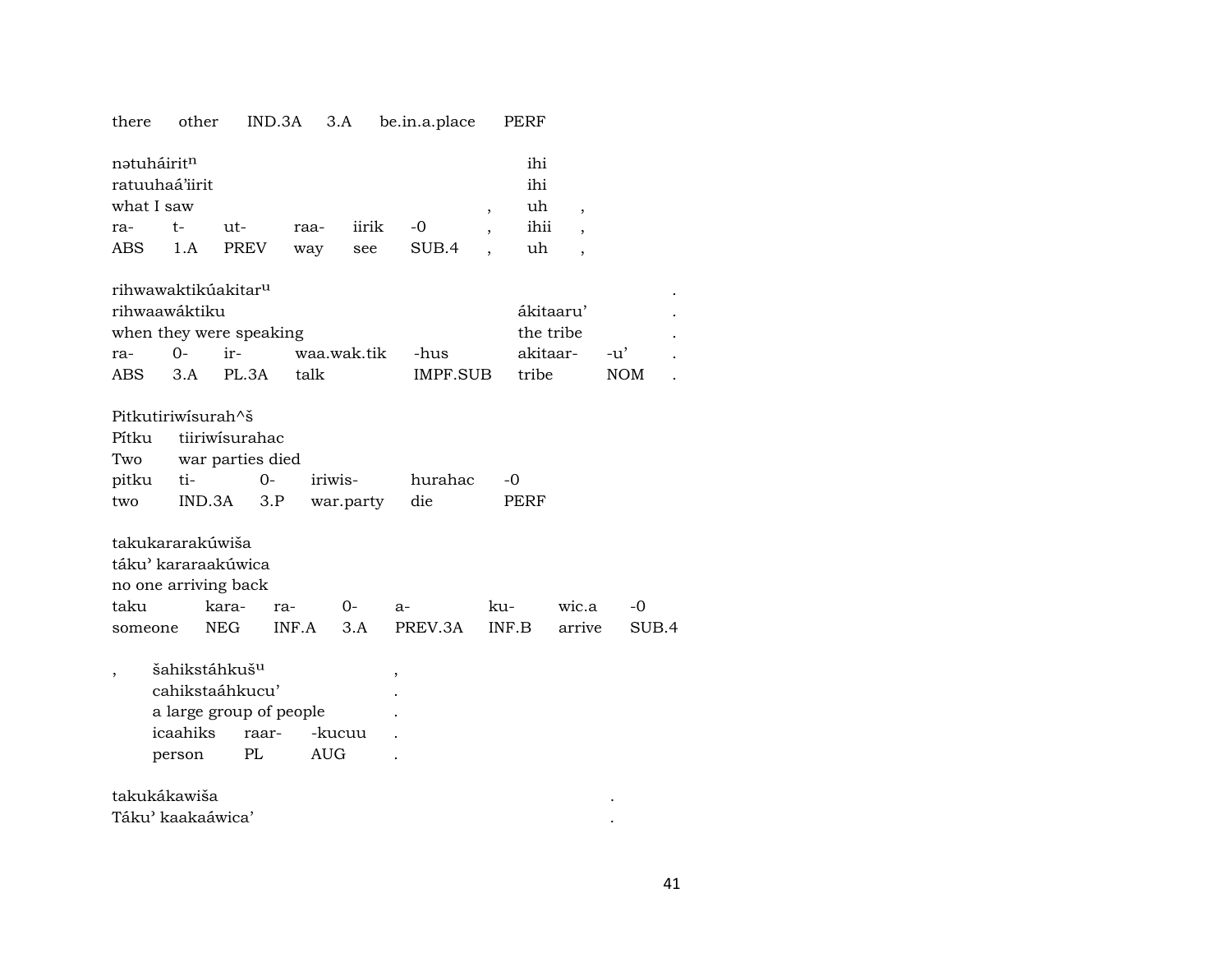| No one arrived back          |      |        |                            |                                    |                       |         |        |            |                    |                |
|------------------------------|------|--------|----------------------------|------------------------------------|-----------------------|---------|--------|------------|--------------------|----------------|
| taku                         |      | kaaki- |                            | $0-$                               | $a-$                  |         | wic.a  | $-0$       |                    |                |
| someone                      |      |        | NEG.IND.3A                 | 3.A                                | PREV.3A               |         | arrive | PERF       |                    |                |
|                              |      |        |                            |                                    |                       |         |        |            |                    |                |
| Hirawakišáhka                |      |        |                            |                                    |                       |         |        |            |                    | ,              |
| Hi                           |      |        | raawaakicaáhkaa'           |                                    |                       |         |        |            |                    |                |
| And                          |      |        |                            | he came through the village crying |                       |         |        |            |                    |                |
| hi                           | ra-  | $O -$  | $a-$                       |                                    | waak-                 | icahka- |        | a          | $-0$               |                |
| and                          | ABS. | 3.A    |                            | PREV.3A                            | saying                | village |        | come       | PERF               |                |
| $\mathcal{C}$                | Náwa |        |                            |                                    |                       |         |        |            |                    |                |
| $\epsilon$                   | Ráwa |        |                            |                                    |                       |         |        |            |                    |                |
| $\epsilon$<br><b>Now</b>     |      |        |                            |                                    |                       |         |        |            |                    |                |
| 11                           | rawa |        |                            |                                    |                       |         |        |            |                    |                |
| Π<br>now                     |      |        |                            |                                    |                       |         |        |            |                    |                |
|                              |      |        |                            |                                    |                       |         |        |            |                    |                |
| witihwawáktikst <sup>a</sup> |      |        |                            |                                    |                       |         |        |            |                    |                |
| witihwaawáktiksta            |      |        |                            |                                    |                       |         |        |            |                    |                |
|                              |      |        | they are now going to talk |                                    |                       |         |        |            |                    |                |
| wii-                         | ti-  |        | 0-                         | ir-                                | waa.wak.tik           |         | -his   | -ta        |                    |                |
| now                          |      | IND.3A | 3.A                        | PL.3A                              | talk                  |         | PERF   | <b>INT</b> |                    |                |
| náhisa                       |      |        |                            |                                    |                       |         |        |            | $\pmb{\mathsf{H}}$ |                |
| ráhiisa                      |      |        |                            |                                    |                       |         |        |            | $\pmb{\mathsf{H}}$ |                |
| tomorrow                     |      |        |                            |                                    |                       |         |        |            | 11                 |                |
| ra-                          | $0-$ | $a-$   |                            | hiis                               | a                     |         | -0     |            | п                  |                |
| ABS                          | 3.A  |        | PREV.3A                    |                                    | be.morning            | come    | SUB.4  |            | п                  |                |
|                              |      |        |                            |                                    |                       |         |        |            |                    |                |
| Akitahki̇̃tu                 |      |        |                            | $\overline{ }$                     | tikárihu <sup>u</sup> |         |        |            |                    |                |
| Akitaahkítuu'u'              |      |        |                            |                                    | tiikárihu'u           |         |        |            |                    |                |
| The entire village           |      |        |                            |                                    | it was a large lodge  |         |        |            |                    |                |
| akitaar-                     |      | kituu  | $-u^{\prime}$              |                                    | ti-                   | 0-      | akaar- |            | rihur              | $\overline{z}$ |
| tribe                        |      | all    | <b>NOM</b>                 |                                    | IND.3A                | 3.A     |        | dwelling   | be.big             | ΕX             |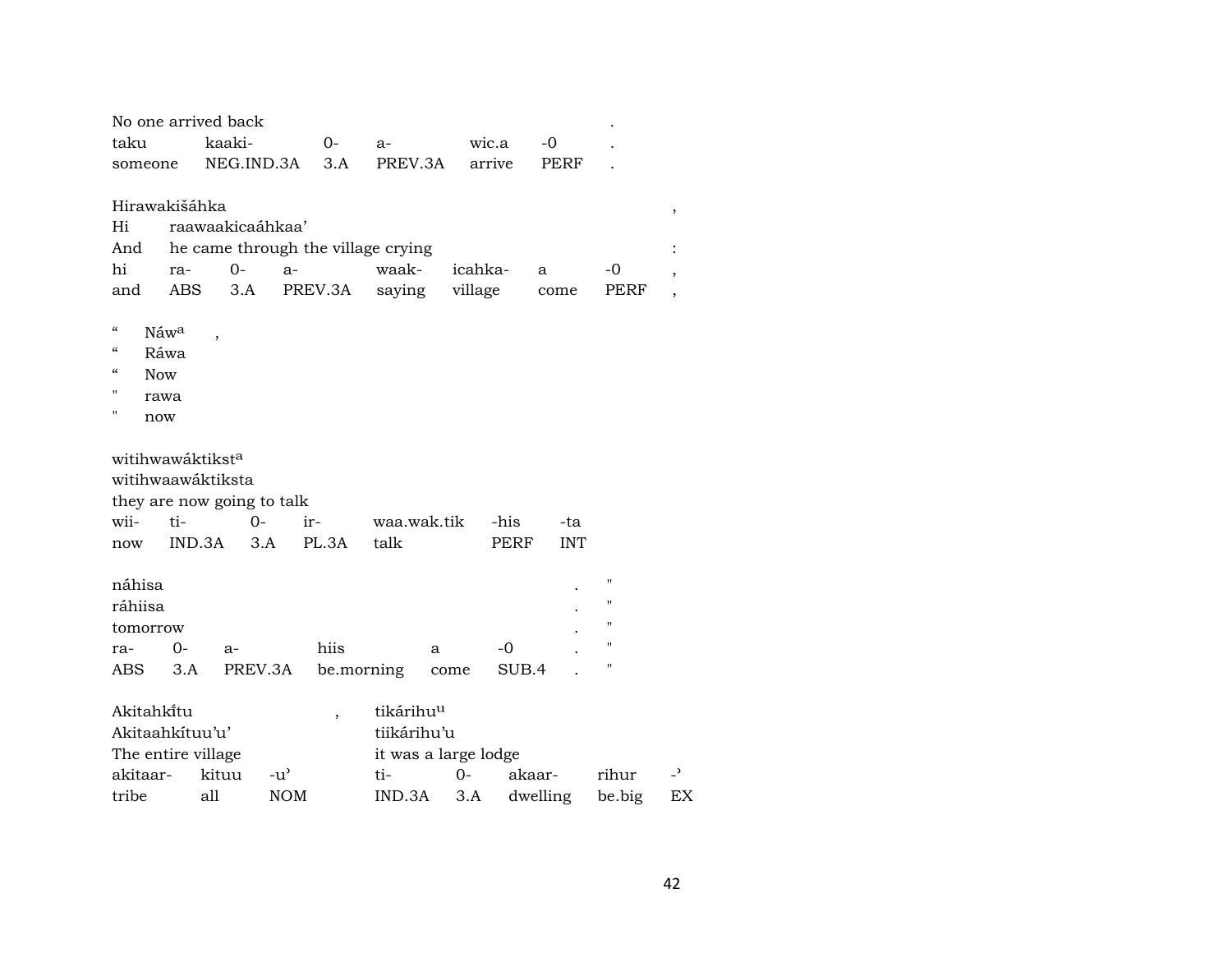|                                                                   | Hiritatatírisukatn                                                             |                                                      |                              |                   |                                  |                   |                      |               |    |                     |
|-------------------------------------------------------------------|--------------------------------------------------------------------------------|------------------------------------------------------|------------------------------|-------------------|----------------------------------|-------------------|----------------------|---------------|----|---------------------|
| hi                                                                |                                                                                | riitatatiírisuukat                                   |                              |                   |                                  |                   |                      |               |    |                     |
| and                                                               |                                                                                | groups went inside                                   |                              |                   |                                  |                   |                      |               |    |                     |
| hi                                                                | rii-                                                                           | $O -$                                                | tatatiir.his-                |                   |                                  | huuk-             | at                   | -0            |    |                     |
| and                                                               | ASSR                                                                           | 3.A                                                  |                              | gathered.together |                                  | into              | go                   | PERF          |    |                     |
| Hirurikusitikušírasukatn<br>Hiru<br>Then<br>hiruu<br>then         | rikusitikuucírasuukat<br>that is where they took me inside<br>riku-<br>that.is | $si-$<br>DU                                          | ti-<br>IND.3A                | $O -$<br>3.A      | ku-<br>1.P                       | $ut-$<br>PREV     | ciras-<br><b>COM</b> | huuk-<br>into | at | $-0$<br><b>PERF</b> |
|                                                                   |                                                                                |                                                      |                              |                   |                                  |                   |                      |               | go |                     |
| Ciru<br>Yet<br>ciruu<br>yet                                       | Širukakatasíkskasa<br>kaaka-                                                   | kaakaatacíkskasa<br>I was not mature<br>NEG.IND.1/2A | $t-$<br>1.A                  |                   | aciks.ka.sa<br>be.sensible       | -0<br><b>PERF</b> | $\, ,$               |               |    |                     |
| irírutahu<br>iriíruutahu<br>the way it was<br>irii-<br>ra-<br>ABS | $O -$<br>3.A                                                                   | ut-<br>PREV                                          | 0<br>be                      | -a<br>SUB.1       | -hus                             | <b>IMPF.SUB</b>   |                      |               |    |                     |
| Irári<br>Iraári'<br><b>Brother</b><br>$i-$<br>3.POSS.A            | -raar-                                                                         | same.sex.sibling                                     | -ri'                         | 3.POSS.B          | $\,$<br>$\overline{\phantom{a}}$ |                   |                      |               |    |                     |
| hiwihirurirahka<br>hi<br>there<br>and                             | wihiru                                                                         |                                                      | riíraahka<br>they met inside |                   |                                  |                   |                      |               |    |                     |
| hi<br>wii-                                                        | hiruu                                                                          | rii-                                                 | $0-$                         | raar-             |                                  | kaa               |                      | -0            |    |                     |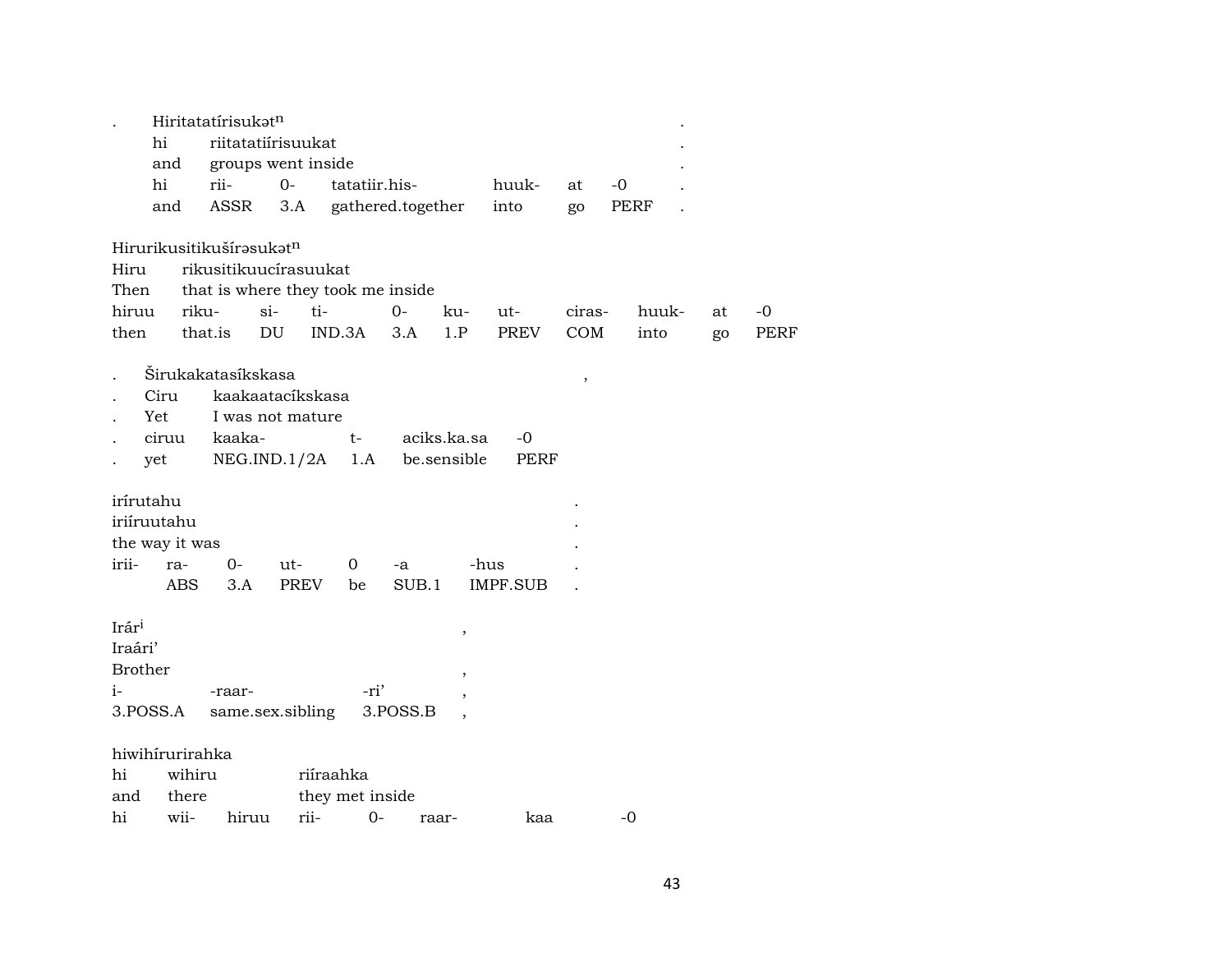| and                                              | now                                                               |       | there                                  | ASSR    | 3.A     |       | PL.INDV.A | be.inside                              | <b>PERF</b> |       |              |            |            |    |       |
|--------------------------------------------------|-------------------------------------------------------------------|-------|----------------------------------------|---------|---------|-------|-----------|----------------------------------------|-------------|-------|--------------|------------|------------|----|-------|
| icaahiks<br>person                               | šahikstáhkuš <sup>u</sup><br>cahikstaáhkucu'<br>many people<br>PL | raar- | $\mathop{\rm AUG}\nolimits$            | -kucuu  | $\,$    |       |           |                                        |             |       |              |            |            |    |       |
|                                                  | irirurihkuriširáru <sup>a</sup>                                   |       |                                        |         |         |       |           |                                        |             |       |              |            |            |    |       |
|                                                  | iriruurihkuriiciráruu'a<br>those who were related to him          |       |                                        |         |         |       |           |                                        |             |       |              |            |            |    |       |
| irii-                                            | ruu-                                                              | ra-   |                                        | $0-$    | $a-$    |       | ir-       | ku-                                    | ri-         |       | ut-          | $i-$       | raar-      | uu | -a    |
| that                                             | then                                                              |       | INF.A                                  | 3.A     | POSS.3A |       | PL.3A     | $\ensuremath{\mathsf{INF}.\mathsf{B}}$ | PHYS.POSS   |       | <b>PREV</b>  | <b>SEQ</b> | 3PL.INAN.P | be | SUB.1 |
| šáhiks<br>cáhiks<br>people<br>icaahiks<br>person |                                                                   |       |                                        |         |         |       |           |                                        |             |       |              |            |            |    |       |
|                                                  | širurakuruhuríwi                                                  |       |                                        |         |         |       |           |                                        |             |       |              |            |            |    |       |
| ciru<br>yet                                      |                                                                   |       | raakuruuhuriiwi<br>his who were living |         |         |       |           |                                        |             |       |              |            |            |    |       |
| ciruu                                            | ra-                                                               |       | $0-$                                   | a-      |         | ku-   | ri-       |                                        | uur-        | hurii |              | -wi        |            |    |       |
| yet                                              | INF.A                                                             |       | 3.A                                    | POSS.3A |         | INF.B | PHYS.POSS |                                        | POSS.A      |       | go.around.PL | SUB.L      |            |    |       |

hiwitirakuráhaš

,

hi witiirakuráhac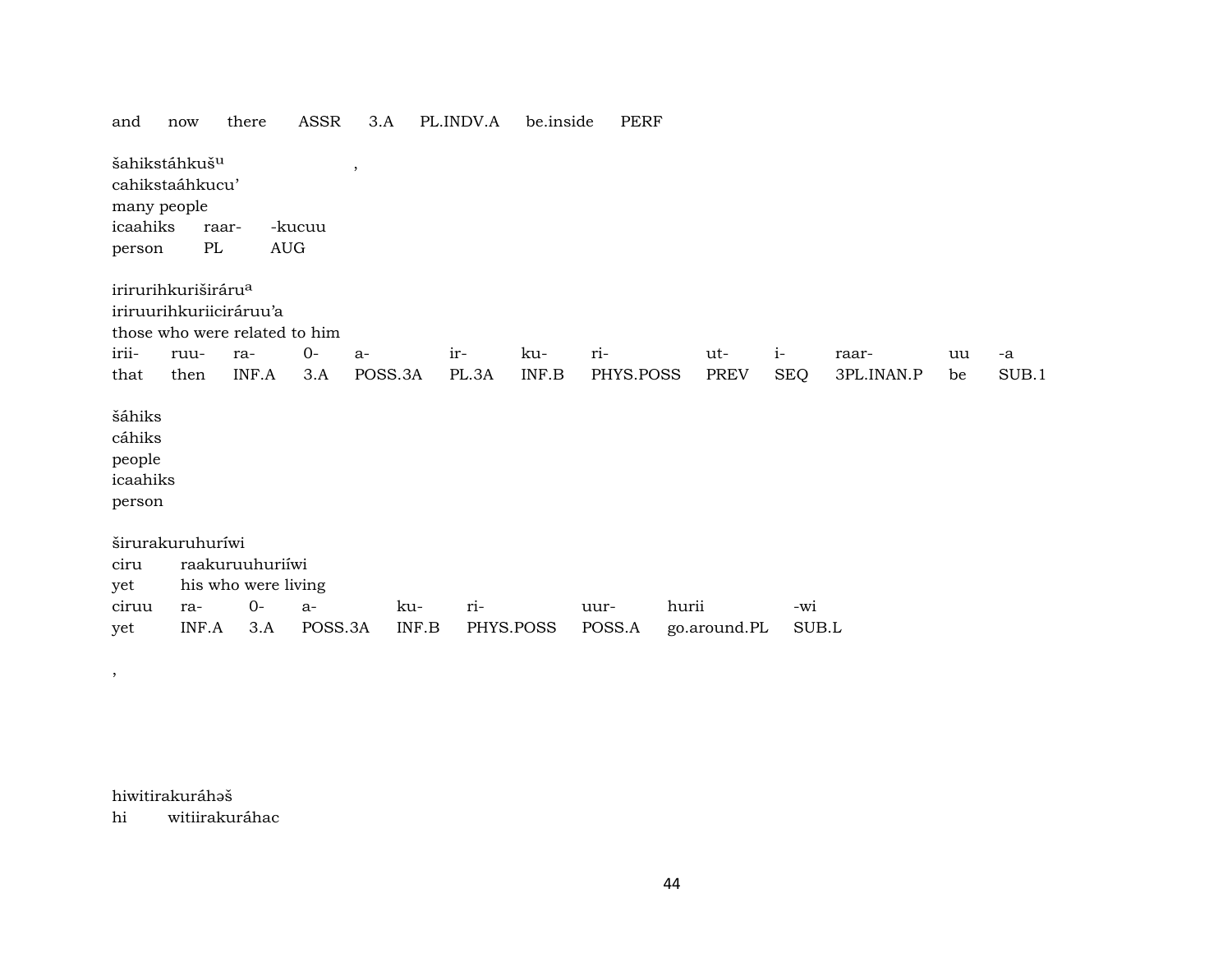| and                               | theirs died                               |                      |                          |                   |                   |             |           |                  |               |             |         |             |
|-----------------------------------|-------------------------------------------|----------------------|--------------------------|-------------------|-------------------|-------------|-----------|------------------|---------------|-------------|---------|-------------|
| hi                                | wi-                                       | ti-                  |                          | $0-$              | $a-$              |             | ir-       | $0-$             |               | ak-         | hurahac | $-0$        |
| and                               | QUOT                                      | IND.3A               |                          | 3.A               | POSS.3A           |             | PL.3A     | 3.P              |               | PL.AN.3P    | die     | <b>PERF</b> |
|                                   |                                           |                      |                          |                   |                   |             |           |                  |               |             |         |             |
| šáhiks                            | $\ddot{\phantom{a}}$                      | Náwa                 | $\overline{\phantom{a}}$ | irár <sup>i</sup> |                   |             |           |                  |               |             |         |             |
| cáhiks                            | $\ddot{\phantom{a}}$                      | Ráwa                 |                          |                   | iraári'           |             |           |                  |               |             |         |             |
| people                            |                                           | Now                  | $\overline{ }$ ,         |                   | brother           |             |           |                  |               |             |         |             |
| icaahiks                          | $\ddot{\phantom{a}}$                      | rawa                 | $\overline{\phantom{a}}$ | $i-$              |                   |             | -raar-    |                  |               | -ri'        |         |             |
| person                            |                                           | now                  | $\overline{\phantom{a}}$ |                   | 3.POSS.A          |             |           | same.sex.sibling |               | 3.POSS.B    |         |             |
|                                   | irihitatúhair <sup>i</sup> t <sup>n</sup> |                      |                          |                   |                   |             |           |                  |               |             |         |             |
| $\overline{\phantom{a}}$          |                                           | irihiitatuúhaa'iirit |                          |                   |                   |             |           |                  |               |             |         |             |
| $\overline{\phantom{a}}$          |                                           | there I saw them     |                          |                   |                   |             |           |                  |               |             |         |             |
| irii-<br>$\overline{\phantom{a}}$ |                                           | hii-                 | ta-                      |                   | t-                | ut-         |           | raa-             | iirik         | $-0$        |         |             |
|                                   | there                                     | other                |                          | IND.1/2A          | 1.A               | PREV        |           | way              | see           | <b>PERF</b> |         |             |
|                                   |                                           |                      |                          |                   |                   |             |           |                  |               |             |         |             |
| rutásuh^t <sup>n</sup>            |                                           |                      |                          |                   |                   |             |           |                  |               |             |         |             |
| ruutásuuhat                       |                                           |                      |                          |                   |                   |             |           |                  |               |             |         |             |
| the ones who were sitting around  |                                           |                      |                          |                   |                   |             |           |                  |               |             |         |             |
| ra-                               | $0-$                                      | $ut -$               |                          | as.uu.hak         |                   | $-0$        |           |                  |               |             |         |             |
| <b>ABS</b>                        | 3.A                                       | PREV                 |                          |                   | be.sitting.around |             | SUB.4     |                  |               |             |         |             |
|                                   |                                           |                      |                          |                   |                   |             |           |                  |               |             |         |             |
| Isiritkikaksútiitn<br>Isiírit     |                                           | kíkaksu'             |                          |                   |                   | tí'it       |           |                  |               |             |         |             |
| Clearly                           |                                           |                      |                          |                   |                   |             |           |                  |               |             |         |             |
| isii.rik                          |                                           | kikak                | mourners                 | -his              | $-u^{\prime}$     | ti-         | they were | $0-$             | $\Omega$      | -ik         | $-0$    |             |
| in.plain.sight                    |                                           | cry                  |                          | PERF              | <b>NOM</b>        |             | IND.3A    | 3.A              | be            | <b>DIST</b> | PERF    |             |
|                                   |                                           |                      |                          |                   |                   |             |           |                  |               |             |         |             |
|                                   | Pitáiriruk <sup>i</sup>                   |                      |                          |                   |                   |             |           |                  | $^\mathrm{,}$ |             |         |             |
| Piíta                             |                                           | iriiruúki            |                          |                   |                   |             |           |                  |               |             |         |             |
| Men                               |                                           | those                |                          |                   |                   |             |           |                  |               |             |         |             |
| wiita                             |                                           | irii-                | ra-                      | $0-$              | 0                 | -uk         | $-i$      |                  |               |             |         |             |
| man                               |                                           | that                 | <b>ABS</b>               | 3.A               | be                | <b>DIST</b> |           | SUB.2            |               |             |         |             |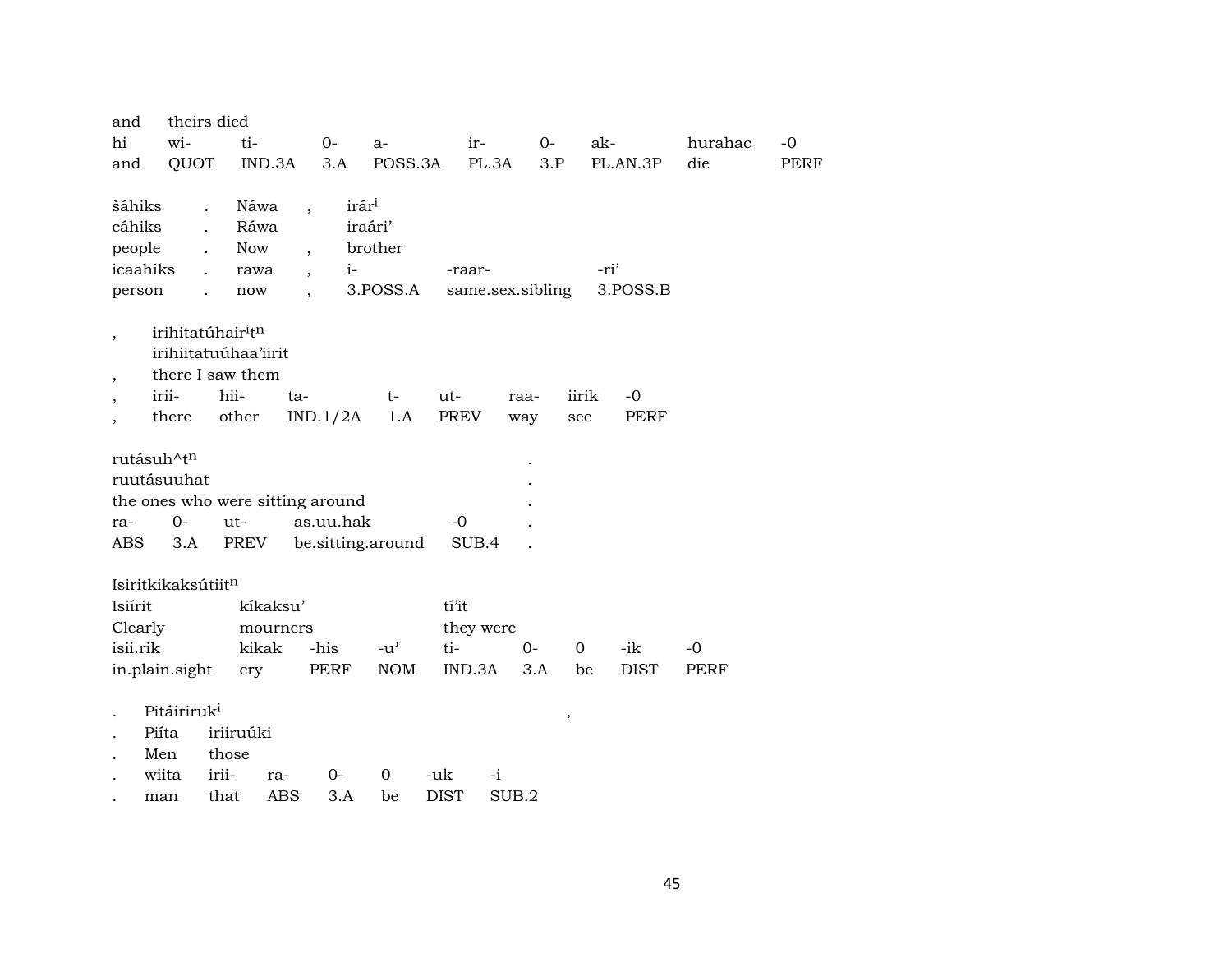|             | hitikatahkárara              |       |        |                       |       |      |         |    |            | ,         |       |
|-------------|------------------------------|-------|--------|-----------------------|-------|------|---------|----|------------|-----------|-------|
| hi          | tikatahkaárara               |       |        |                       |       |      |         |    |            |           |       |
| and         | they had them fur side out   |       |        |                       |       |      |         |    |            |           |       |
| hi          | ti-                          | 0-    |        | katahkaa              | raar- |      | raah    | -0 |            |           |       |
| and         | IND.3A                       | 3.A   |        | be.inside.out         | PL.   |      | have    |    | PERF       |           |       |
| kukakúrahi  |                              |       |        |                       |       |      |         |    |            |           |       |
|             | Kukaakúraahi                 |       |        |                       |       |      |         |    |            | $\bullet$ |       |
|             | It was not good              |       |        |                       |       |      |         |    |            |           |       |
| ku-         | kaaki-                       |       | 0-     | uur-                  | raa-  | hiir |         | -0 |            |           |       |
| <b>INDF</b> | NEG.IND.3A                   |       | 3.A    | <b>PREV</b>           | way   |      | be.good |    | PERF       |           |       |
|             | Nakutahuríwik <sup>u</sup>   |       |        |                       |       |      |         |    |            |           |       |
|             | Rakutahuríwiku               |       |        |                       |       |      |         |    |            |           |       |
|             | When sitting with bowed head |       |        |                       |       |      |         |    |            |           |       |
| ra-         | 0-                           | ku-   | tahuri |                       |       |      | -wi     |    | kus        |           | -0    |
| INF.A       | 3.A                          | INF.B |        | have.one's.head.bowed |       |      | SUB.L   |    | be sitting |           | SUB.4 |

| karutarikawášapat <sup>n</sup> |     |        |                 |         |              |         |      |         |
|--------------------------------|-----|--------|-----------------|---------|--------------|---------|------|---------|
| karuutaríkawa                  |     |        |                 |         |              |         |      | cápaat  |
| her hair was not braided       |     |        |                 |         |              |         |      | women   |
| ka-                            | ra- | $()$ - | я-              | $11t -$ | arika        | -waa -0 |      | icapaak |
| NEG                            |     |        | ABS 3.A POSS.3A | PREV    | wear.a.braid | DIST)   | PERF | woman   |

. A kúrahus

,

- . A kúrahus
- . And old men
- . a kurahuus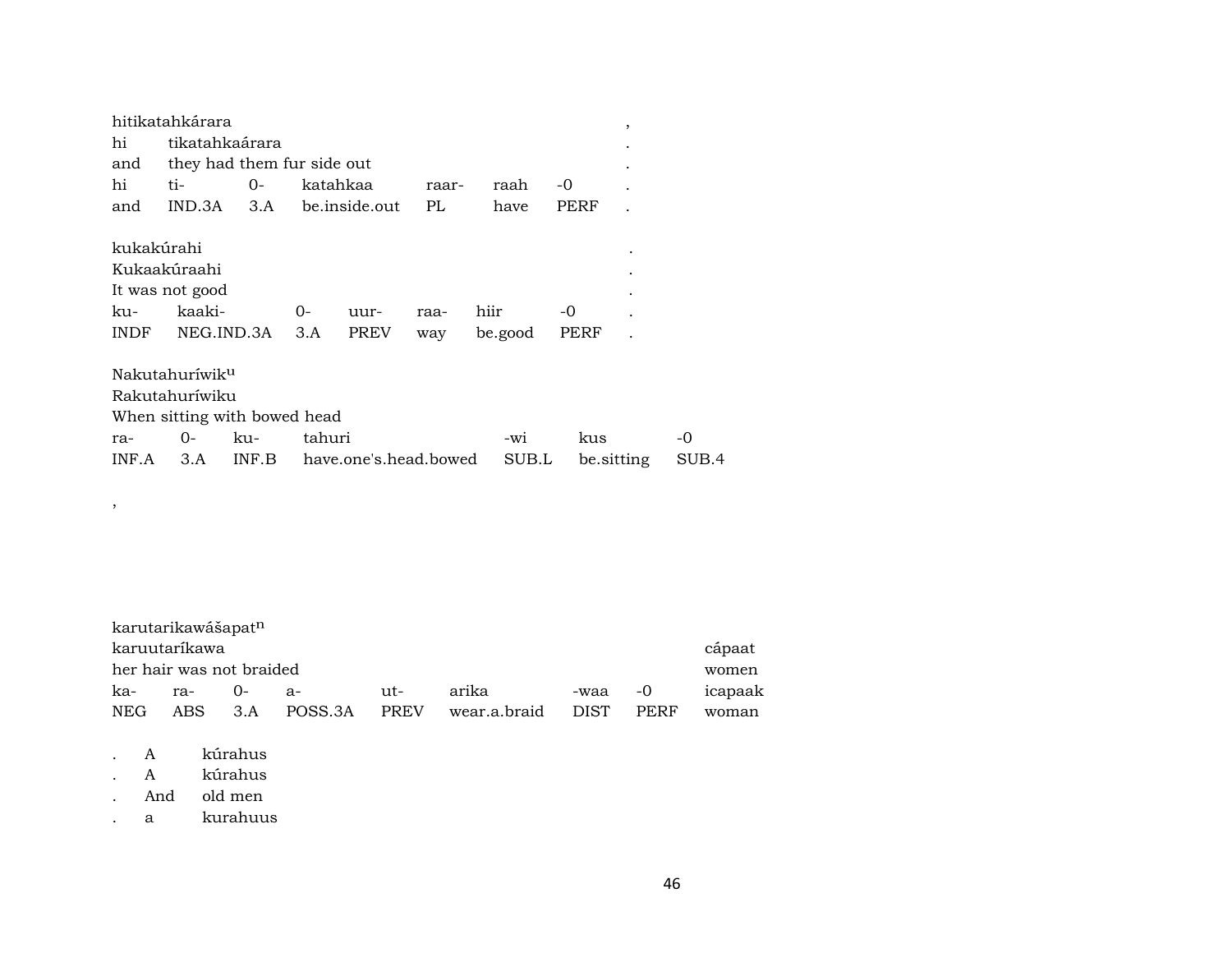. and old.man

hirururiwíh^t<sup>n</sup> hiru ruuriiwíhat then there they sat , hiruu ruu- ri- 0- wi.hak -0 , then there CONT.3A 3.A be. sitting.PL PERF hirururahkisarákawi hiru ruuraahkiisarákawi there there where the wall by the door was hiruu ruu- ra- 0- ar- kiis.araaka -wi -wi there there ABS 3.A EV be.the.area.on.either.side.of.the.door SUB.L Kúrahus tútəsuhət<sup>n</sup> . Kúrahus tuútasuuhat Old men they sat around . kurahuus ti- 0- ut- as.uu.hak -0 . old.man IND.3A 3.A PREV be.sitting.around PERF kurahúskahik<sup>u</sup> kurahúskaahiiku' . aged old men . kurahuus kaahik -u' . old.man aged NOM . Hihiruirikuhirápirušuhu Hi hiru irikuuhiraapiruúcuhu' And then they were putting goods there hi hiruu irii- kuur- ra- 0- ir- raapi- ra.uc.wuh -:hus and then there DUB ABS 3.A PL.3A goods put.PL.OBJ IMPF , úkatət<sup>n</sup> . uúkatat .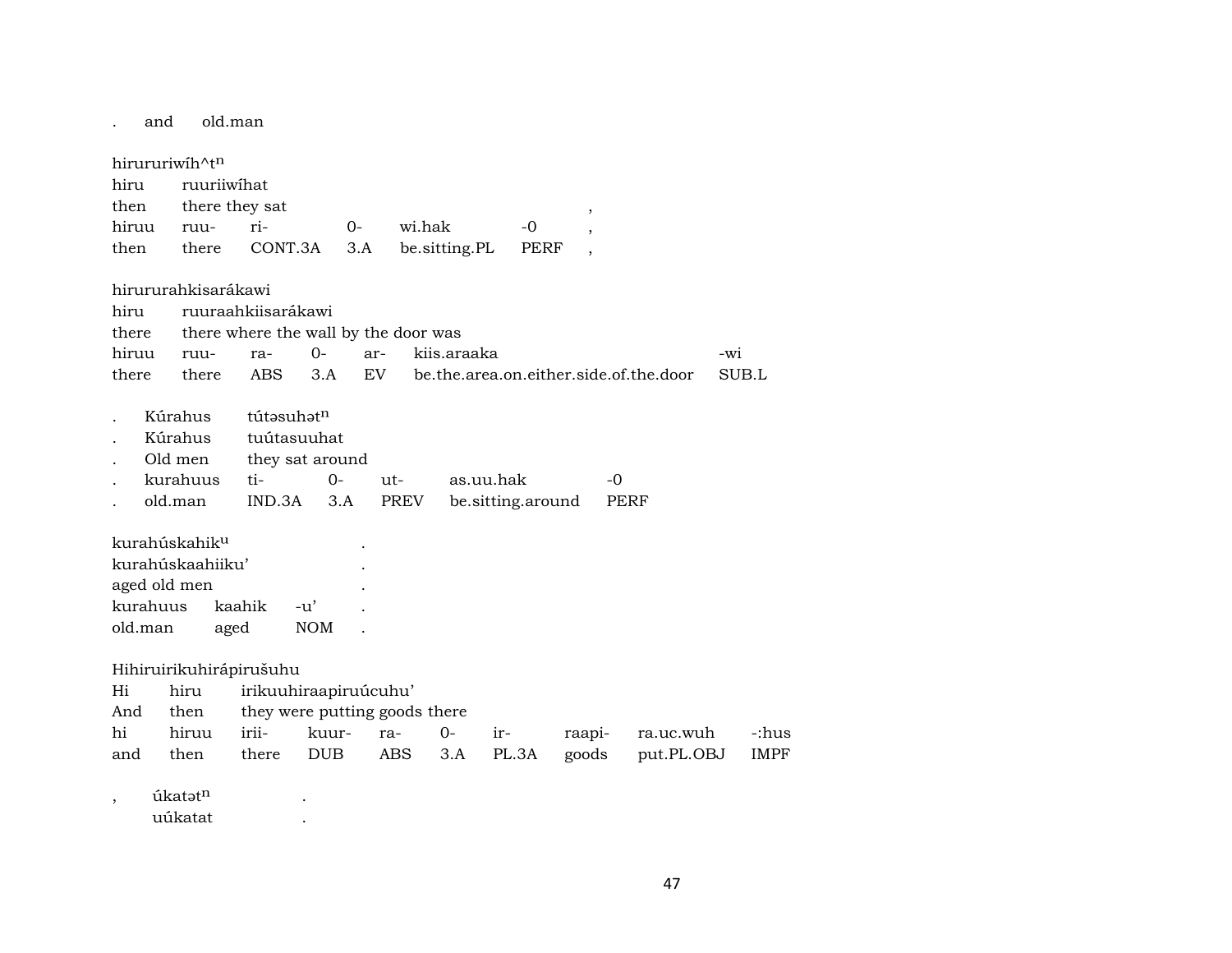in the west . uukata- -t . west LOC .

Hirurikurarutasuhátpit<sup>a</sup>

| Hiru                        |                                | rikuraaruutasuúhat |                  |                                    |           |                          |                   |             | piíta  |            |       |         |             |
|-----------------------------|--------------------------------|--------------------|------------------|------------------------------------|-----------|--------------------------|-------------------|-------------|--------|------------|-------|---------|-------------|
| There                       |                                |                    |                  | that is where they just sat around |           |                          |                   |             | men    |            |       |         |             |
| hiruu                       | riku-                          | raa-               | ra-              | $0-$                               | ut-       | as.uu.hak                |                   | $-0$        | wiita  |            |       |         |             |
| there                       | that.is                        | just               | <b>ABS</b>       | 3.A                                | PREV      |                          | be.sitting.around | <b>PERF</b> | man    |            |       |         |             |
| $\bullet$                   | Hitirutasuh^tn                 |                    |                  |                                    |           |                          |                   |             |        |            |       |         |             |
| Hi<br>$\ddot{\phantom{a}}$  |                                | tiruutasuúhat      |                  |                                    |           |                          |                   | $\cdot$     |        |            |       |         |             |
| And<br>$\ddot{\phantom{0}}$ |                                | these sitting      |                  |                                    |           |                          |                   |             |        |            |       |         |             |
| hi<br>$\ddot{\phantom{0}}$  | tii-                           | ra-                | $0-$             | ut-                                | as.uu.hak |                          | $-0$              |             |        |            |       |         |             |
| and                         | this                           | <b>ABS</b>         | 3.A              | <b>PREV</b>                        |           | be.sitting.around        | SUB.4             |             |        |            |       |         |             |
|                             |                                |                    |                  |                                    |           |                          |                   |             |        |            |       |         |             |
|                             | takiraruríhupu                 |                    |                  |                                    |           |                          |                   |             |        |            |       |         |             |
|                             | takiiraaruurihuupu'            |                    |                  |                                    |           |                          |                   |             |        |            |       |         |             |
|                             | someone must go inside with it |                    |                  |                                    |           |                          |                   |             |        |            |       |         |             |
| taku                        | $ii -$                         |                    | $0-$             | $a-$                               | ir-       | ar-                      | ri-               | uur-        |        | $i-$       | huuk- | wuu     | -:hus       |
| someone                     |                                | SUBJ.3A            | 3.A              | POSS.3A                            | 3.INDV    | EV                       | PHYS.POSS         |             | POSS.A | <b>SEQ</b> | into  | go.IMPF | <b>IMPF</b> |
|                             |                                |                    |                  |                                    |           |                          |                   |             |        |            |       |         |             |
| $\overline{\phantom{a}}$    | irár <sup>i</sup>              |                    |                  |                                    |           | $\overline{\phantom{a}}$ |                   |             |        |            |       |         |             |
|                             | iraári'                        |                    |                  |                                    |           |                          |                   |             |        |            |       |         |             |
| $\,$                        | brother                        |                    |                  |                                    |           | $\,$                     |                   |             |        |            |       |         |             |
| $i-$<br>$\,$                |                                | -raar-             |                  | -ri'                               |           | $\cdot$                  |                   |             |        |            |       |         |             |
| $\overline{\phantom{a}}$    | 3.POSS.A                       |                    | same.sex.sibling |                                    | 3.POSS.B  | $\overline{\phantom{a}}$ |                   |             |        |            |       |         |             |
|                             |                                |                    |                  |                                    |           |                          |                   |             |        |            |       |         |             |
| iriruráku <sup>u</sup>      |                                |                    |                  |                                    |           |                          |                   |             |        |            |       |         |             |
| iriruuráku'u                |                                |                    |                  |                                    |           |                          |                   |             |        |            |       |         |             |
|                             | different kinds                |                    |                  |                                    |           |                          |                   |             |        |            |       |         |             |
| irii-                       | ruu-                           | ra-                | $0-$             | ku-                                | 0         | -u                       |                   |             |        |            |       |         |             |
| that                        | there                          | INF.A              | 3.A              | INF.B                              | be        | SUB.D                    |                   |             |        |            |       |         |             |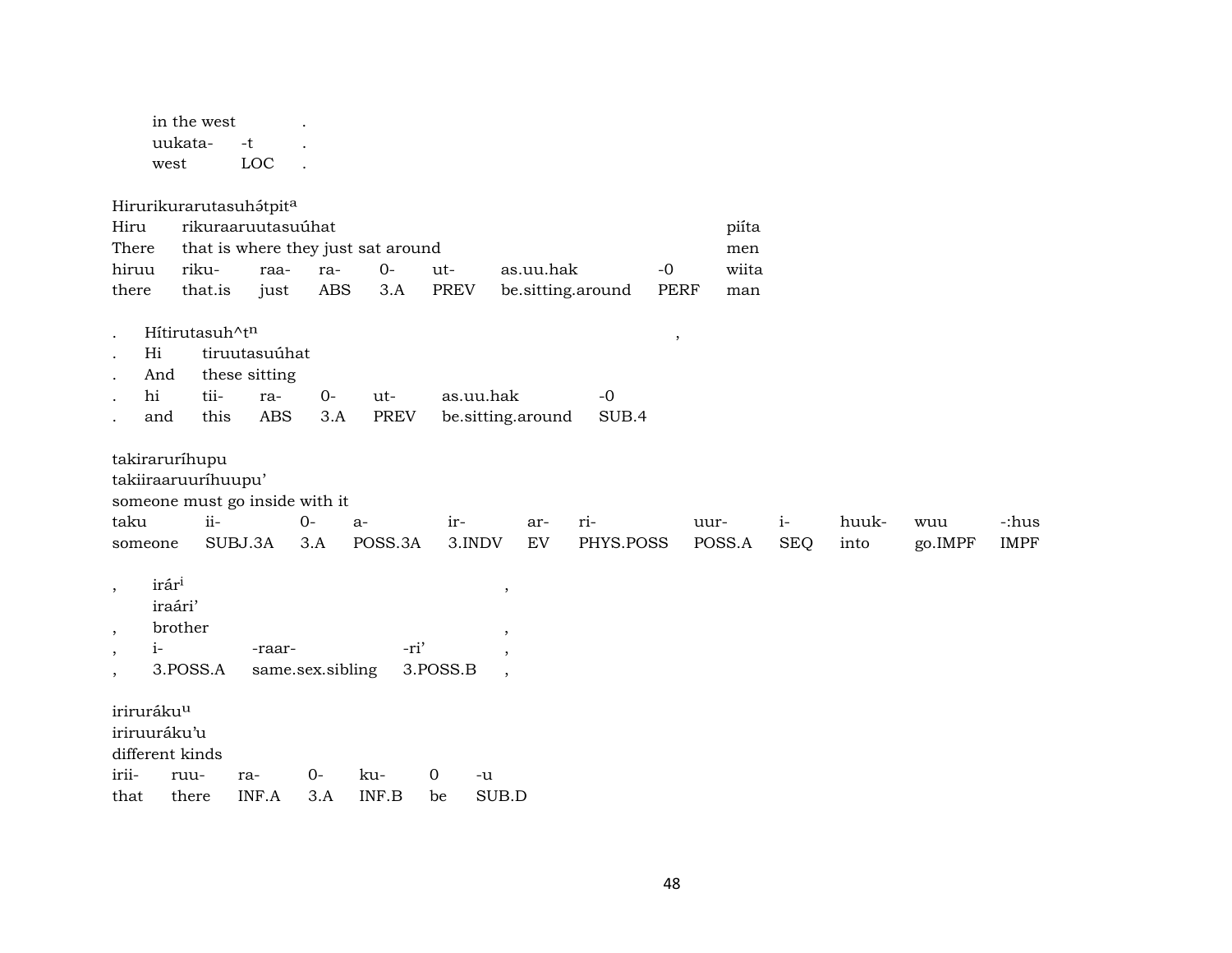| rákurah <sup>a</sup> |                                     |                                |            |         | $\overline{\phantom{a}}$ | nawihtaka           | $^\mathrm{^\mathrm{o}}$ |            |             |             |             |
|----------------------|-------------------------------------|--------------------------------|------------|---------|--------------------------|---------------------|-------------------------|------------|-------------|-------------|-------------|
| rákuraaha            |                                     |                                |            |         |                          | raawihtaaka         |                         |            |             |             |             |
|                      | one's having it                     |                                |            |         |                          | a blanket           | $\,$                    |            |             |             |             |
| ra-                  | $0-$                                | ku-                            | raah       | -a      |                          | raawiir-<br>taakaar | $\cdot$                 |            |             |             |             |
| INF.A                | 3.A                                 | INF.B                          | have       | SUB.1   | cloth                    | be.white            | $\cdot$                 |            |             |             |             |
| náwir <sup>u</sup>   |                                     |                                |            |         |                          |                     |                         |            |             |             |             |
| raáwiiru'            |                                     |                                |            |         |                          |                     |                         |            |             |             |             |
| broadcloth           |                                     |                                |            |         |                          |                     |                         |            |             |             |             |
| raawiir-             | $-u$ <sup><math>\prime</math></sup> |                                |            |         |                          |                     |                         |            |             |             |             |
| cloth                | $\rm{NOM}$                          |                                |            |         |                          |                     |                         |            |             |             |             |
|                      | Kutirapiráhwiatn                    |                                |            |         |                          |                     |                         |            |             |             |             |
|                      | Kutiiraapiraáhwi'at                 |                                |            |         |                          |                     |                         |            |             |             |             |
|                      |                                     | Goods were piled there         |            |         |                          |                     |                         |            |             |             |             |
| ku-                  | ti-                                 | $0-$                           | $i-$       | raapi-  | raar.wi.ak               |                     |                         |            |             |             |             |
| <b>INDF</b>          | IND.3A                              | 3.A                            | <b>SEQ</b> | goods   | be.a.pile.so.high        |                     |                         |            |             |             |             |
| ášahuk <sup>i</sup>  |                                     |                                |            |         |                          |                     |                         |            |             |             |             |
| a                    | cahuúki                             |                                |            |         |                          |                     |                         |            |             |             |             |
| and                  | robes                               |                                |            |         |                          |                     |                         |            |             |             |             |
| a                    | cahuu                               | -kis                           |            |         |                          |                     |                         |            |             |             |             |
| and                  | robe                                | DIM                            |            |         |                          |                     |                         |            |             |             |             |
|                      | Hiiritirurukstušpa                  |                                |            |         |                          |                     |                         |            |             |             |             |
| Hi                   |                                     | iritiruurukstúcpa              |            |         |                          |                     |                         |            |             |             |             |
| And                  |                                     | these were things he had owned |            |         |                          |                     |                         |            |             |             |             |
| hi                   | irii-                               | ti-                            | $0-$       | a-      | ir-                      | ri-                 | uur-                    | uks-       | ra.uc       | -waa        | $-0$        |
| and                  | that                                | IND.3A                         | 3.A        | POSS.3A | PL.3A                    | PHYS.POSS           | POSS.A                  | <b>AOR</b> | be.lying.PL | <b>DIST</b> | <b>PERF</b> |
| nakuhúrahaš          |                                     |                                |            |         |                          | ,                   |                         |            |             |             |             |
|                      | raahkuhúrahac                       |                                |            |         |                          |                     |                         |            |             |             |             |
| when he died         |                                     |                                |            |         |                          |                     |                         |            |             |             |             |
| ra-                  | $0-$                                | ar-                            | ku-        | hurahac | $-0$                     |                     |                         |            |             |             |             |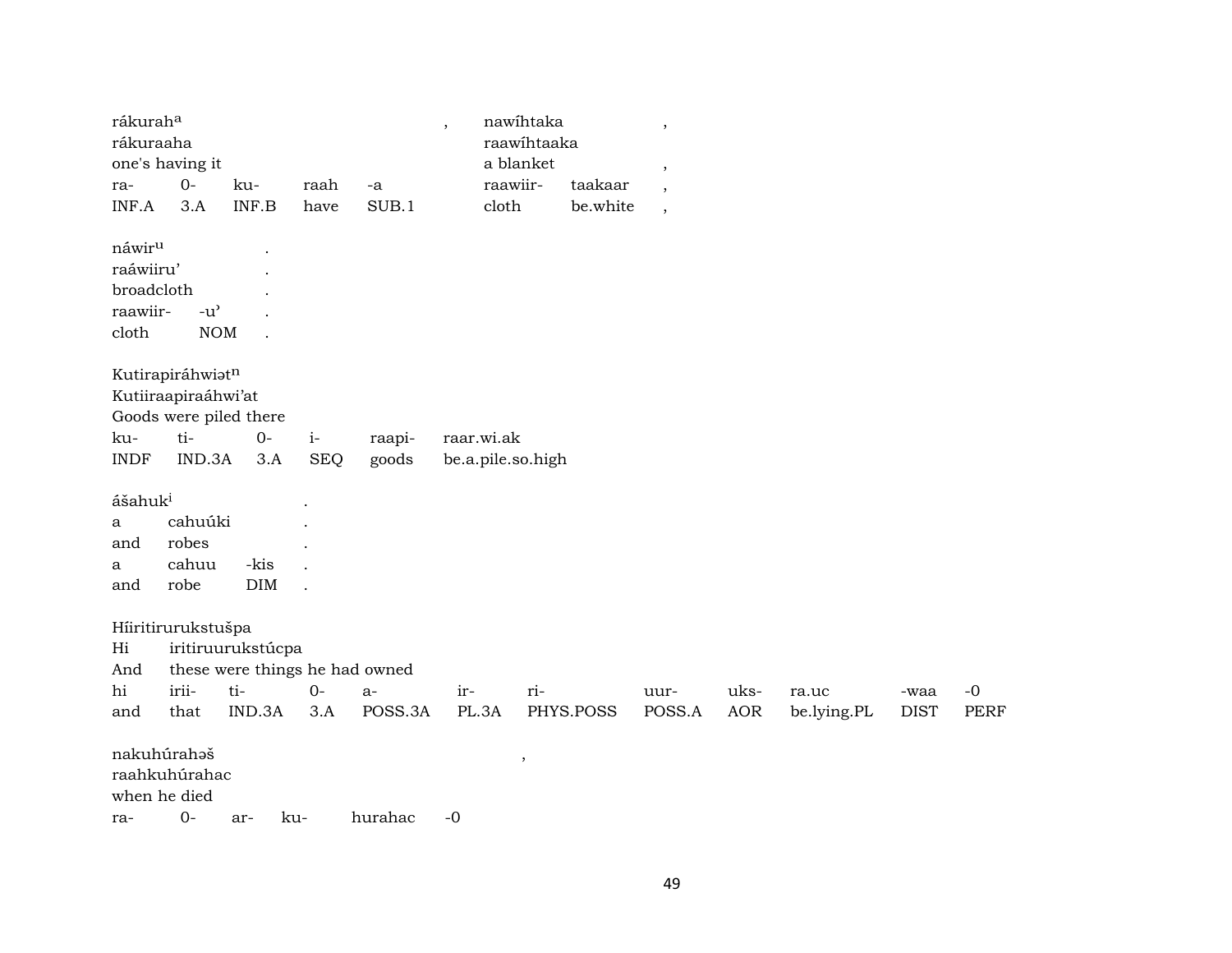## INF.A 1.P EV INF.B die SUB.4

| hi<br>and        | hiwihirurikutirúšpa<br>wihiru<br>there |                                   | rikutiirúcpa | that is where he placed them |             |            |             |             |      |
|------------------|----------------------------------------|-----------------------------------|--------------|------------------------------|-------------|------------|-------------|-------------|------|
| hi               | wii-                                   | hiruu                             | riku-        | ti-                          | $0-$        | $i-$       | ra.uc       | -waa        | $-0$ |
| and              | now                                    | there                             | that.is      | IND.3A                       | 3.A         | <b>SEQ</b> | be.lying.PL | <b>DIST</b> | PERF |
|                  |                                        |                                   |              |                              |             |            |             |             |      |
|                  |                                        |                                   |              |                              |             |            |             |             |      |
|                  |                                        |                                   |              |                              |             |            |             |             |      |
|                  |                                        |                                   |              |                              |             |            |             |             |      |
|                  |                                        |                                   |              |                              |             |            |             |             |      |
|                  |                                        |                                   |              |                              |             |            |             |             |      |
|                  |                                        |                                   |              |                              |             |            |             |             |      |
| Náw <sup>a</sup> | $\overline{\phantom{a}}$               | hirúirihi                         |              |                              |             |            |             |             |      |
| Ráwa             |                                        | hiru                              | irihií       |                              |             |            |             |             |      |
| Now              | $\overline{\phantom{a}}$               | then                              | there        |                              |             |            |             |             |      |
| rawa             | $\overline{\phantom{a}}$               | hiruu                             | irii-        | hii                          |             |            |             |             |      |
| now              | $\overline{\phantom{a}}$               | then                              | there        | other                        |             |            |             |             |      |
|                  |                                        |                                   |              |                              |             |            |             |             |      |
| tatúhairitn      |                                        |                                   |              |                              |             |            |             |             |      |
|                  | tatuúhaa'iirit                         |                                   |              |                              |             |            |             |             |      |
| I saw that       |                                        |                                   |              |                              |             |            |             |             |      |
| ta-              |                                        | $t-$<br>ut-                       | raa-         | iirik                        | $-0$        |            |             |             |      |
| IND.1/2A         |                                        | 1.A<br>PREV                       | way          | see                          | <b>PERF</b> |            |             |             |      |
|                  |                                        |                                   |              |                              |             |            |             |             |      |
|                  |                                        | wirihwawaktikústar <sup>itn</sup> |              |                              |             |            |             |             |      |
|                  |                                        | wirihwaawaktikústarit             |              |                              |             |            |             |             |      |
|                  |                                        | when they were going to speak     |              |                              |             |            |             |             |      |
| wii-             | ra-                                    | $0-$                              | ir-          | waa.wak.tik                  |             | -hus       | -ta         | -rit        |      |
| when             | ABS                                    | 3.A                               | PL.3A        | talk                         |             | IMPF.SUB   | <b>INT</b>  | INT.SUB     |      |
|                  |                                        |                                   |              |                              |             |            |             |             |      |

. Híruruša

. Hiru ruucaá'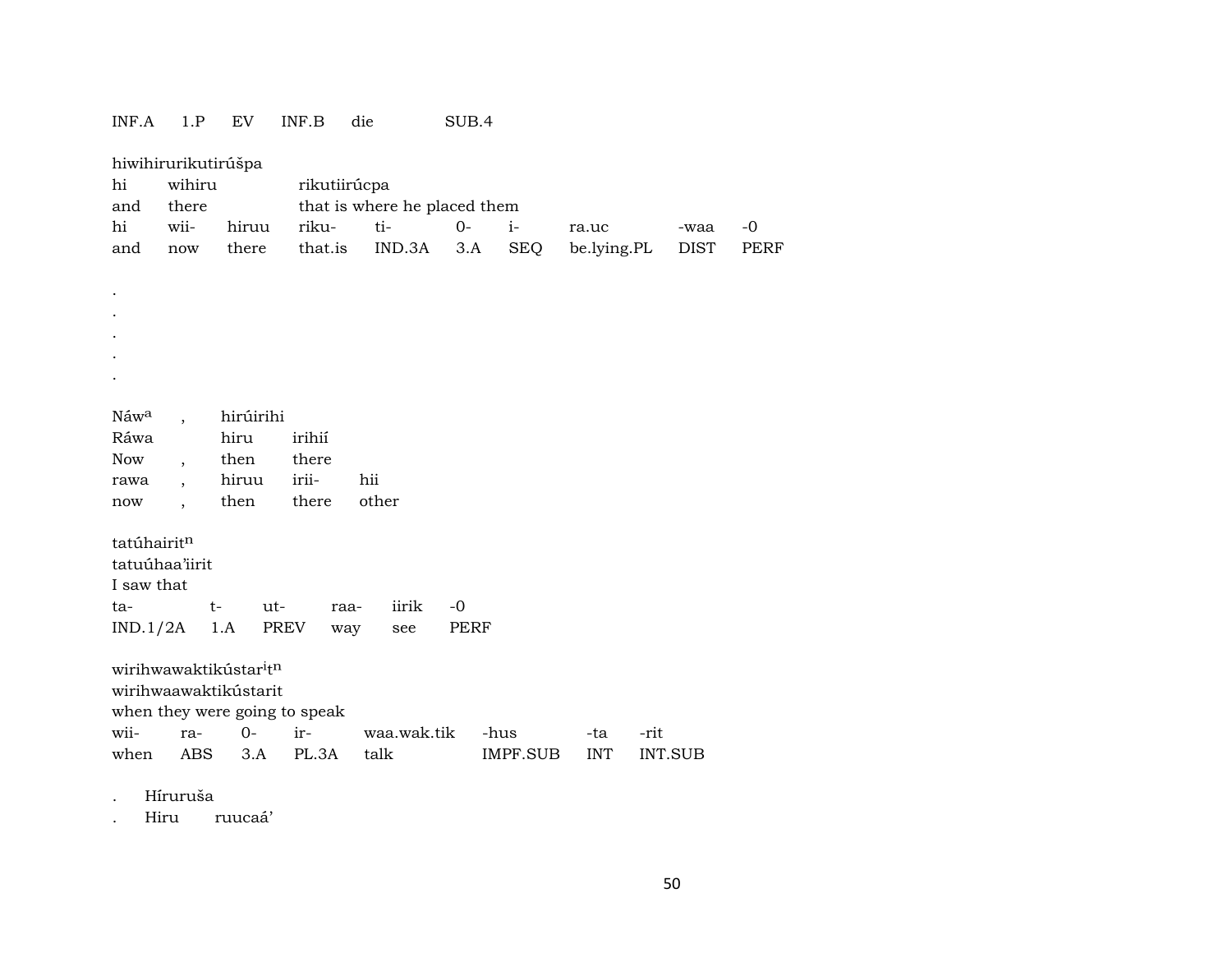|       | Then                                         | he rose    |             |             |                                        |                   |       |  |
|-------|----------------------------------------------|------------|-------------|-------------|----------------------------------------|-------------------|-------|--|
|       | hiruu                                        | ra-        | 0-          | $a-$        | uca.a                                  | $-0$              |       |  |
|       | then                                         | ABS.       | 3.A         | PREV.3A     | rise                                   | <b>PERF</b>       |       |  |
|       |                                              |            |             |             |                                        |                   |       |  |
|       | irikuhakítaw <sup>i</sup>                    |            |             |             |                                        | kúrahus           | ,     |  |
|       | iriikuuhakitawi'                             |            |             |             |                                        | kúrahus           |       |  |
|       | he was leading the one                       |            |             |             |                                        | priest            |       |  |
| irii- | kuur-                                        | ra-        | $0-$        | kita.wi     | -0                                     | kurahuus          |       |  |
| who   | <b>DUB</b>                                   | <b>ABS</b> | 3.A         | be.a.leader |                                        | PERF<br>old.man   |       |  |
|       |                                              |            |             |             |                                        |                   |       |  |
|       | ruriwawaktikusit <sup>i</sup> t <sup>n</sup> |            |             |             |                                        |                   |       |  |
|       | Ruuriwaawaktíkusitit                         |            |             |             |                                        |                   |       |  |
|       | Then he began talking                        |            |             |             |                                        |                   |       |  |
| ruu-  | ri-                                          |            | $0 -$       | waa.wak.tik | -:hus                                  | -itik             |       |  |
| then  | CONT.3A                                      |            | 3.A         | talk        | IMPF                                   | <b>INCH</b>       |       |  |
|       |                                              |            |             |             |                                        |                   |       |  |
|       | Níwaku                                       |            |             |             | $\mathcal{C}$<br>Náwa                  |                   |       |  |
|       | Riiwáku'                                     |            |             |             | $\epsilon\epsilon$<br>Ráwa             |                   |       |  |
|       | He said                                      |            |             |             | $\mathcal{C}\mathcal{C}$<br><b>Now</b> |                   |       |  |
| rii-  | $0-$                                         | waka'u     |             | -0          | Η<br>rawa                              |                   |       |  |
|       | ASSR<br>3.A                                  | say        |             | PERF        | Н<br>now                               |                   |       |  |
|       |                                              |            |             |             |                                        |                   |       |  |
|       | tatuharáihk <sup>u</sup>                     |            |             |             |                                        |                   |       |  |
|       | tatuuhaará'ihku'                             |            |             |             |                                        |                   |       |  |
|       | I mean you                                   |            |             |             |                                        | ,                 |       |  |
| ta-   |                                              | $t-$       | ut-         | raa.ra'ihk  | -:hus                                  |                   |       |  |
|       | IND.1/2A                                     | 1.A        | PREV        | mean        | <b>IMPF</b>                            |                   |       |  |
|       |                                              |            |             |             |                                        |                   |       |  |
|       | tírasuhakasuh^tn                             |            |             |             |                                        |                   |       |  |
|       | tirasuuhaakásuuhat                           |            |             |             |                                        |                   |       |  |
|       | you who are sitting around                   |            |             |             |                                        |                   |       |  |
| tii-  | ra-                                          | $S-$       | ut-         | rak-        | as.uu.hak                              |                   | $-0$  |  |
| here  | ABS                                          | 2.A        | <b>PREV</b> | $1/2$ .PL   |                                        | be.sitting.around | SUB.4 |  |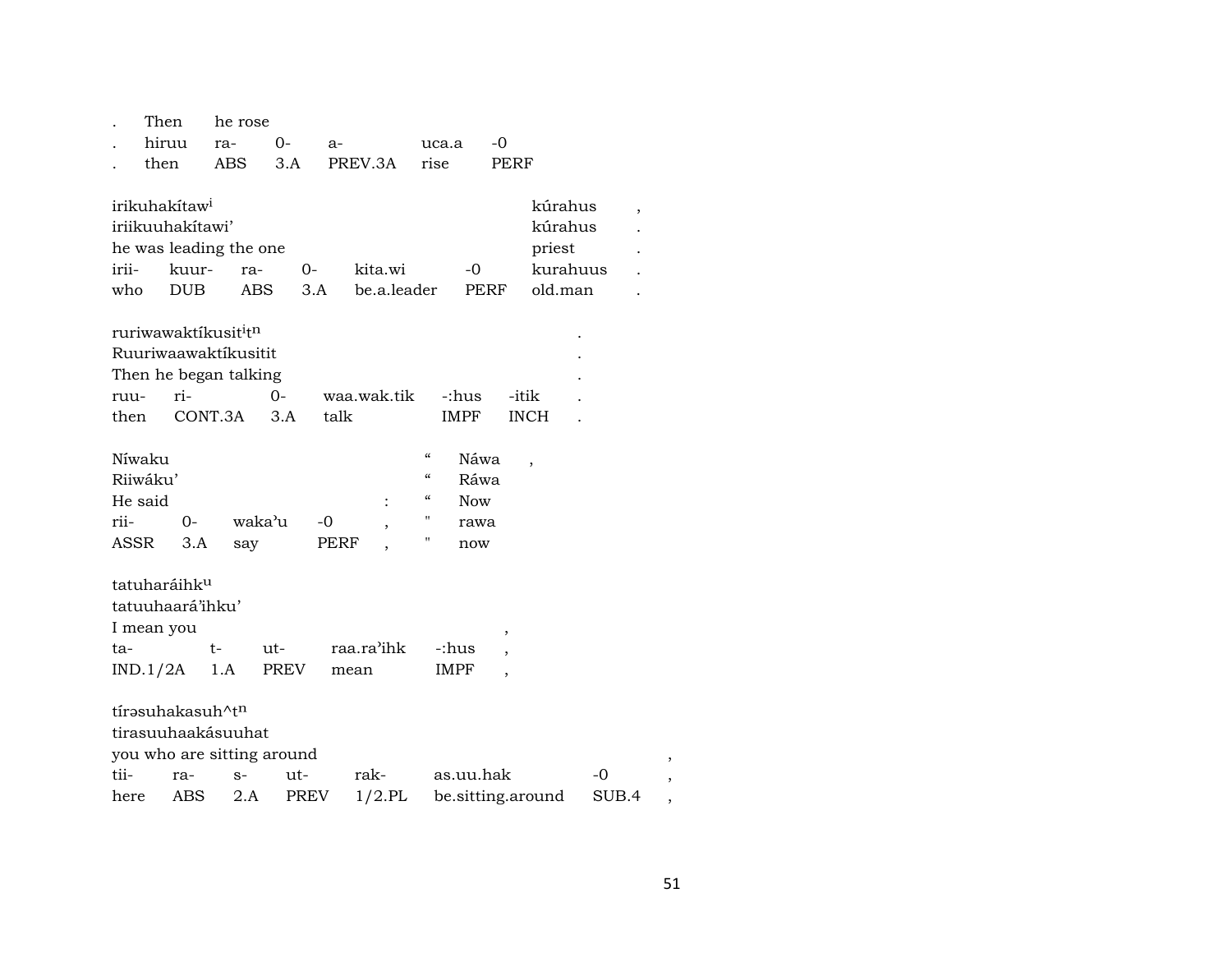|                     | tihárarušpaw <sup>i</sup>           |        |                       |            |             |                  |             |                          |                        |                          |        |
|---------------------|-------------------------------------|--------|-----------------------|------------|-------------|------------------|-------------|--------------------------|------------------------|--------------------------|--------|
|                     | tihaárarucpaawi                     |        |                       |            |             |                  |             |                          |                        |                          |        |
|                     | these things lying about            |        |                       |            |             |                  |             |                          |                        |                          |        |
| tii-                | haa-                                | ra-    | $0-$                  |            | ra.uc       |                  | -waa        |                          | -wi                    |                          |        |
| this                | here                                | ABS    | 3.A                   |            | be.lying.PL |                  | <b>DIST</b> |                          | SUB.L                  |                          |        |
| pírau               |                                     | tíihi  |                       |            |             |                  |             |                          |                        |                          |        |
| piíra'u'            |                                     | ti'    |                       |            |             |                  |             |                          | ihi                    |                          |        |
| child               |                                     | he was |                       |            |             |                  |             | $\overline{\phantom{a}}$ | uh                     | $\overline{\phantom{a}}$ |        |
| piira               | $-u^{\flat}$                        | ti-    |                       | $0-$       | 0           | -0               |             |                          | ihii                   |                          |        |
| child               | <b>NOM</b>                          |        | IND.3A                | 3.A        | be          | PERF             |             |                          | uh                     | $\overline{\phantom{a}}$ |        |
|                     | wirikuhúrahaš                       |        |                       |            |             |                  |             |                          |                        | ,                        |        |
|                     | wirikuuhúrahac                      |        |                       |            |             |                  |             |                          |                        |                          |        |
|                     | when mine die                       |        |                       |            |             |                  |             |                          |                        |                          |        |
| wii-                | ri-                                 |        | ku-                   | uur-       |             |                  | hurahac     |                          | -0                     |                          |        |
| when                | CONT.3A                             |        | 1.P                   | POSS.P     |             | die              |             |                          | SUB.4                  |                          |        |
|                     | tirarahurawaháhkir <sup>a</sup>     |        |                       |            |             |                  |             |                          |                        |                          |        |
|                     | tiraraahuraawaahaáhkira             |        |                       |            |             |                  |             |                          |                        |                          | ,      |
|                     | these personal effects that he left |        |                       |            |             |                  |             |                          |                        |                          |        |
| tii-                | ra-                                 | 0-     | raar-                 |            |             | huraawaa.haahkir |             |                          |                        | -a                       |        |
| this                | <b>ABS</b>                          | 3.A    |                       | 3PL.INAN.P |             |                  |             |                          | leave.personal.effects | SUB.1                    |        |
|                     |                                     |        |                       |            |             |                  |             |                          |                        |                          |        |
|                     | kurasiraktuhúrik <sup>i</sup>       |        |                       |            |             |                  |             |                          |                        |                          |        |
|                     | kurasiraaktuuhuúriki                |        |                       |            |             |                  |             |                          |                        |                          |        |
|                     | the ones that your (pl) use         |        |                       |            |             |                  |             |                          |                        |                          |        |
| ku-                 | ra-                                 | $S-$   | $ir-$                 |            | rak-        |                  |             |                          | raa.uhur               | -ik                      | $-i$   |
| <b>INDF</b>         | ABS                                 | 2.A    |                       | POSS.3A    |             | $1/2$ .PL        |             |                          | be.the.way             | DIST                     | SUB.2  |
| pírask <sup>i</sup> |                                     |        | lirítišk <sup>a</sup> |            |             |                  |             |                          |                        |                          | $\, ,$ |
| piíraski            |                                     |        | I                     |            | iriíticka'  |                  |             |                          |                        |                          |        |
| boys                |                                     |        | And                   |            | I want that |                  |             |                          |                        |                          |        |
| piiras-             | -kis                                |        | $\mathbf{i}$          | ii-        |             | rii-             | t-          |                          | wicka                  | -0                       |        |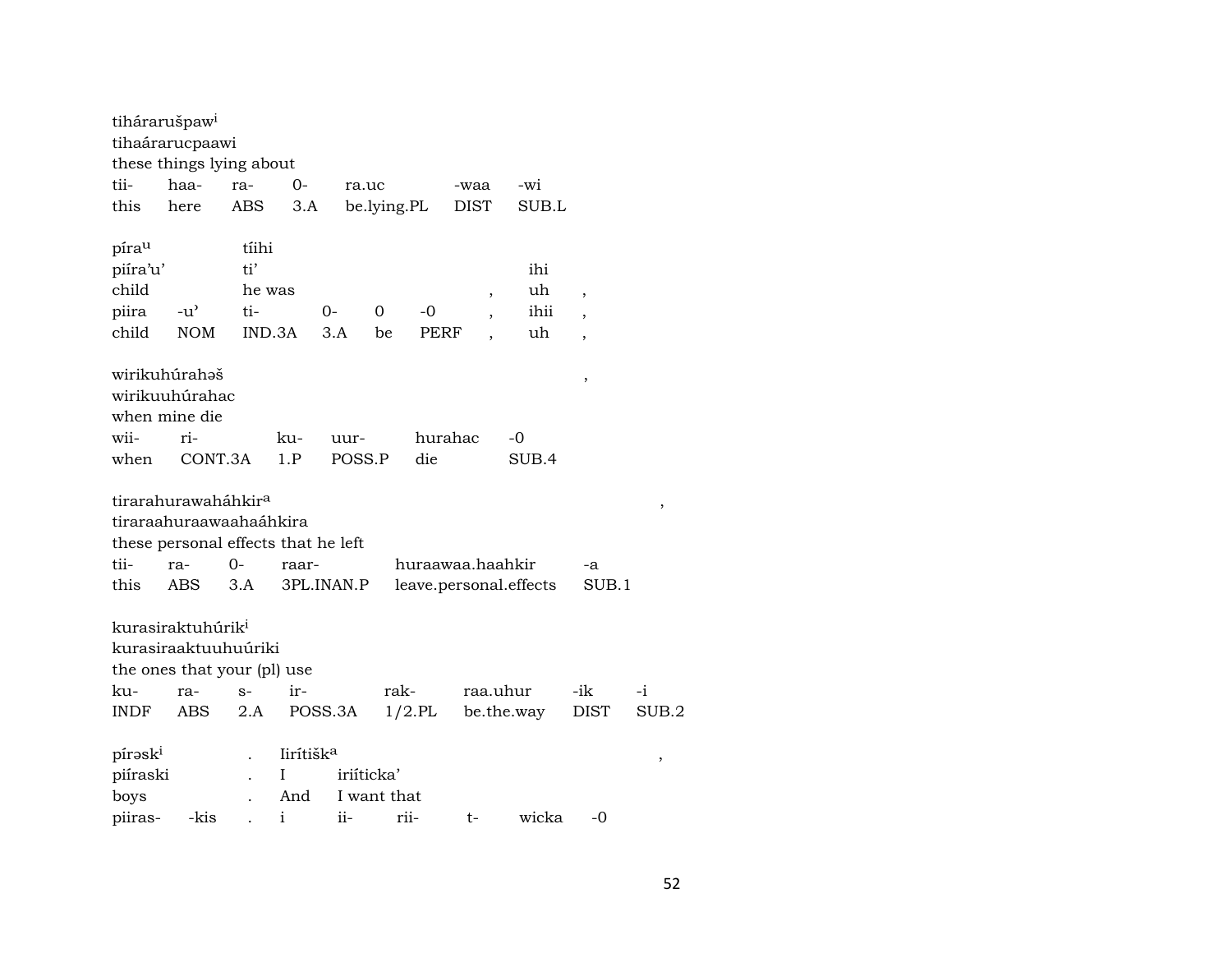| boy                                                                                          | DIM                |         | and           | that              | ASSR           |                                        | 1.A                                    | want                 | PERF                                                                                     |                                                 |
|----------------------------------------------------------------------------------------------|--------------------|---------|---------------|-------------------|----------------|----------------------------------------|----------------------------------------|----------------------|------------------------------------------------------------------------------------------|-------------------------------------------------|
| nikuraskuraktárihkuk <sup>i</sup><br>rikuraskuraaktáruhkuuki<br>for you to have these things |                    |         |               |                   |                |                                        |                                        |                      |                                                                                          |                                                 |
| riku-                                                                                        | ra-                | $S-$    | ku-           | rak-              |                | raar-                                  |                                        |                      | ruhka'uk                                                                                 | $-i$                                            |
| that.is                                                                                      | INF.A              | $2.A$   | INF.B         | $1/2$ .PL         |                |                                        |                                        | 3PL.INAN.P           | have.DIST                                                                                | SUB.2                                           |
| pírəski<br>piíraski<br>boys<br>piiras-<br>boy                                                | -kis<br><b>DIM</b> |         |               |                   |                |                                        |                                        |                      |                                                                                          |                                                 |
| irírastakuk <sup>i</sup><br>iriírastaakuki<br>those of you who are                           |                    |         |               |                   |                |                                        |                                        |                      |                                                                                          | $\pmb{\mathsf{H}}$<br>11<br>$\blacksquare$<br>" |
| irii-                                                                                        | ra-                | $S-$    | rak-          | 0                 |                |                                        | -uk                                    | -i                   |                                                                                          | П                                               |
| that                                                                                         | ABS                | 2.A     | $1/2$ .PL     | be.a.relative     |                |                                        | <b>DIST</b>                            |                      | SUB.2                                                                                    |                                                 |
| Níhwak <sup>i</sup>                                                                          |                    |         |               |                   |                |                                        | $\boldsymbol{\zeta}\boldsymbol{\zeta}$ | Iarísitn             |                                                                                          |                                                 |
| Ríhwaki'                                                                                     |                    |         |               |                   |                |                                        | $\mathcal{C}$                          | I                    | ariísit                                                                                  |                                                 |
| They said                                                                                    |                    |         |               |                   | $\ddot{\cdot}$ |                                        | $\epsilon\epsilon$                     | And                  | yourself                                                                                 |                                                 |
| ra-                                                                                          | $O -$              | ir-     | waki          | $-0$              |                |                                        | н.                                     | $\mathbf{i}$         | ariisit                                                                                  |                                                 |
| ABS                                                                                          | 3.A                | PL.3A   | say.PL        | PERF              |                |                                        | н.                                     | and                  | one's.own                                                                                |                                                 |
| niskítaw <sup>i</sup><br>riskítawi'<br>you are leader<br>rii-<br>ASSR                        | $S-$<br>2.A        | kita.wi | be.the.leader | -0<br><b>PERF</b> |                | Η<br>н<br>П<br>$\pmb{\mathsf{H}}$<br>Η | <b>Now</b><br>now                      | Náwa<br>Ráwa<br>rawa | $\overline{\phantom{a}}$<br>$\overline{ }$<br>$\overline{\phantom{a}}$<br>$\overline{ }$ |                                                 |
| rurušakúrahus                                                                                |                    |         |               |                   |                |                                        |                                        |                      |                                                                                          |                                                 |
| ruruucaá'                                                                                    |                    |         |               |                   |                |                                        |                                        | kúrahus              |                                                                                          |                                                 |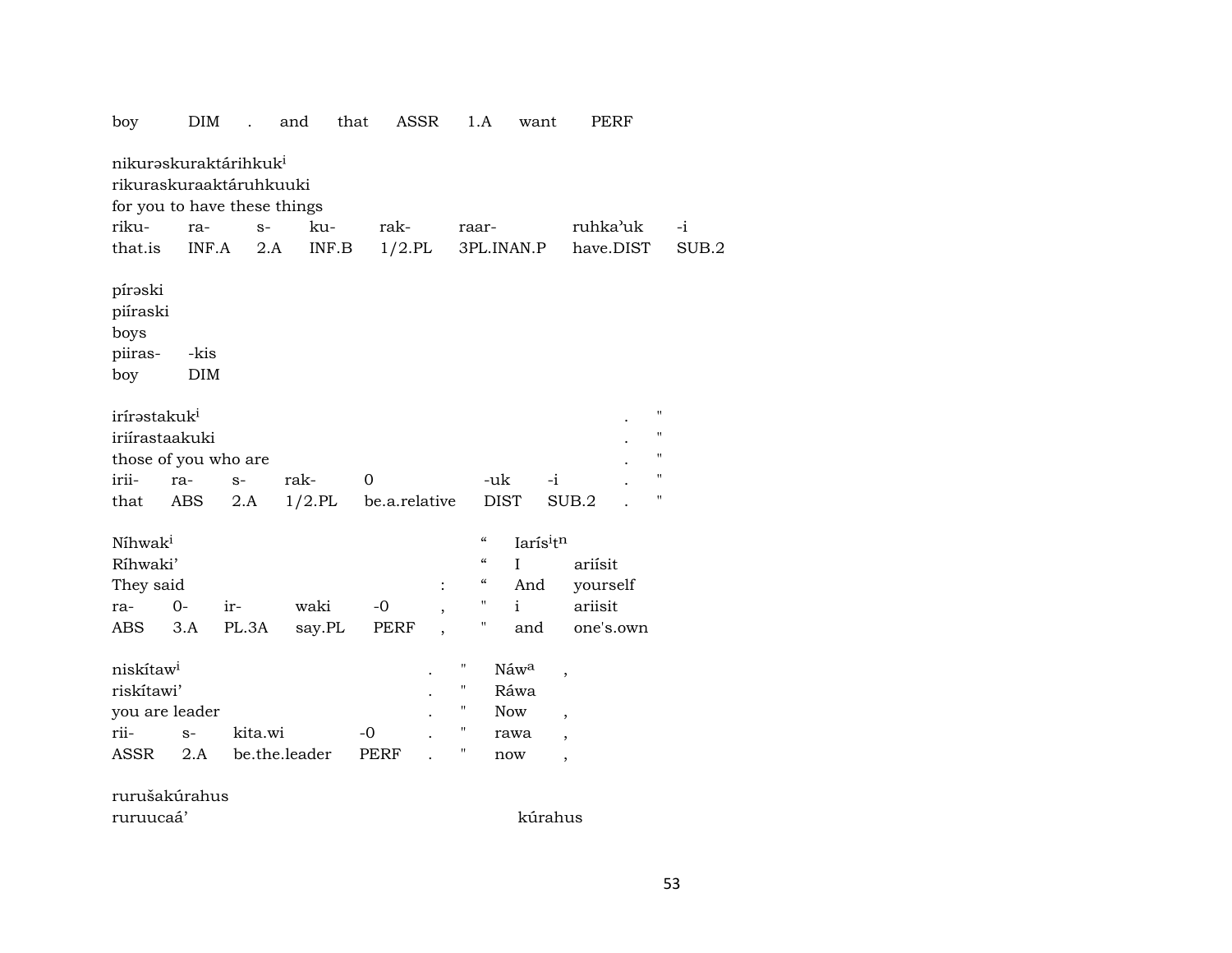| then he rose                       |                 |                     |               |            |             |       | the old man                      |               |
|------------------------------------|-----------------|---------------------|---------------|------------|-------------|-------|----------------------------------|---------------|
| ruu-                               | ra-             | $0-$                | $a-$          |            | uca.a       | $-0$  | kurahuus                         |               |
| then                               | ABS             | 3.A                 | PREV.3A       |            | rise        | PERF  | old.man                          |               |
|                                    |                 |                     |               |            |             |       |                                  |               |
| arikús <sup>i</sup> t <sup>n</sup> |                 |                     |               |            |             |       | nátahš <sup>u</sup>              |               |
| a                                  | riikúsit        |                     |               |            |             |       | ráttahcu'                        |               |
| and                                |                 | he picked it up     |               |            |             |       | a shield                         |               |
| a                                  | ri-             |                     | $O -$<br>$i-$ |            | kusik       | $-0$  | rak.tahc                         | $-u^{\prime}$ |
| and                                | CONT.3A         |                     | $3.A$         | <b>SEQ</b> | pick.up     | PERF  | shield                           | <b>NOM</b>    |
|                                    |                 |                     |               |            |             |       |                                  |               |
| ,                                  | húruksas        | $\overline{ }$      |               |            |             |       |                                  |               |
|                                    | huúruksas       |                     |               |            |             |       |                                  |               |
| ,                                  | a spear         |                     |               |            |             |       |                                  |               |
|                                    | huuruksas       |                     |               |            |             |       |                                  |               |
|                                    | spear           |                     |               |            |             |       |                                  |               |
| irikúhupit <sup>a</sup>            |                 |                     |               |            |             |       |                                  |               |
| iriikuúhu'                         |                 |                     |               |            |             | piíta | ,                                |               |
|                                    | whoever it was  |                     |               |            |             | a man |                                  |               |
| irii-                              | kuur-           | ra-                 | 0-            | uu         | $-0$        | wiita | $\overline{\phantom{a}}$         |               |
| who                                | <b>DUB</b>      | <b>ABS</b>          | 3.A           | be         | PERF        | man   | $\overline{\phantom{a}}$         |               |
|                                    |                 |                     |               |            |             |       | $\overline{\phantom{a}}$         |               |
| asíriru                            |                 |                     |               |            |             |       |                                  |               |
| a                                  | siriíru         |                     |               |            |             |       |                                  |               |
| and                                |                 | they gave it to him |               |            |             |       |                                  |               |
| a                                  | $si$ -          | ra-                 | $0-$          | ir-        | uh          | $-0$  |                                  |               |
| and                                | DU              | ABS                 | 3.A           | PL.3A      | give        | PERF  |                                  |               |
|                                    | Tihukitarúšihi  |                     |               |            |             |       |                                  |               |
|                                    |                 |                     |               |            |             |       |                                  |               |
|                                    | Tihuúkitaruc    |                     |               |            |             |       | ihi                              |               |
|                                    | They lay on top |                     |               |            |             |       | uh<br>$\overline{\phantom{a}}$   |               |
| ti-                                | $0-$            |                     | huukita-      | ra.uc      |             | $-0$  | ihii<br>$\overline{\phantom{a}}$ |               |
| IND.3A                             | 3.A             | on.top              |               |            | be.lying.PL | PERF  | uh<br>,                          |               |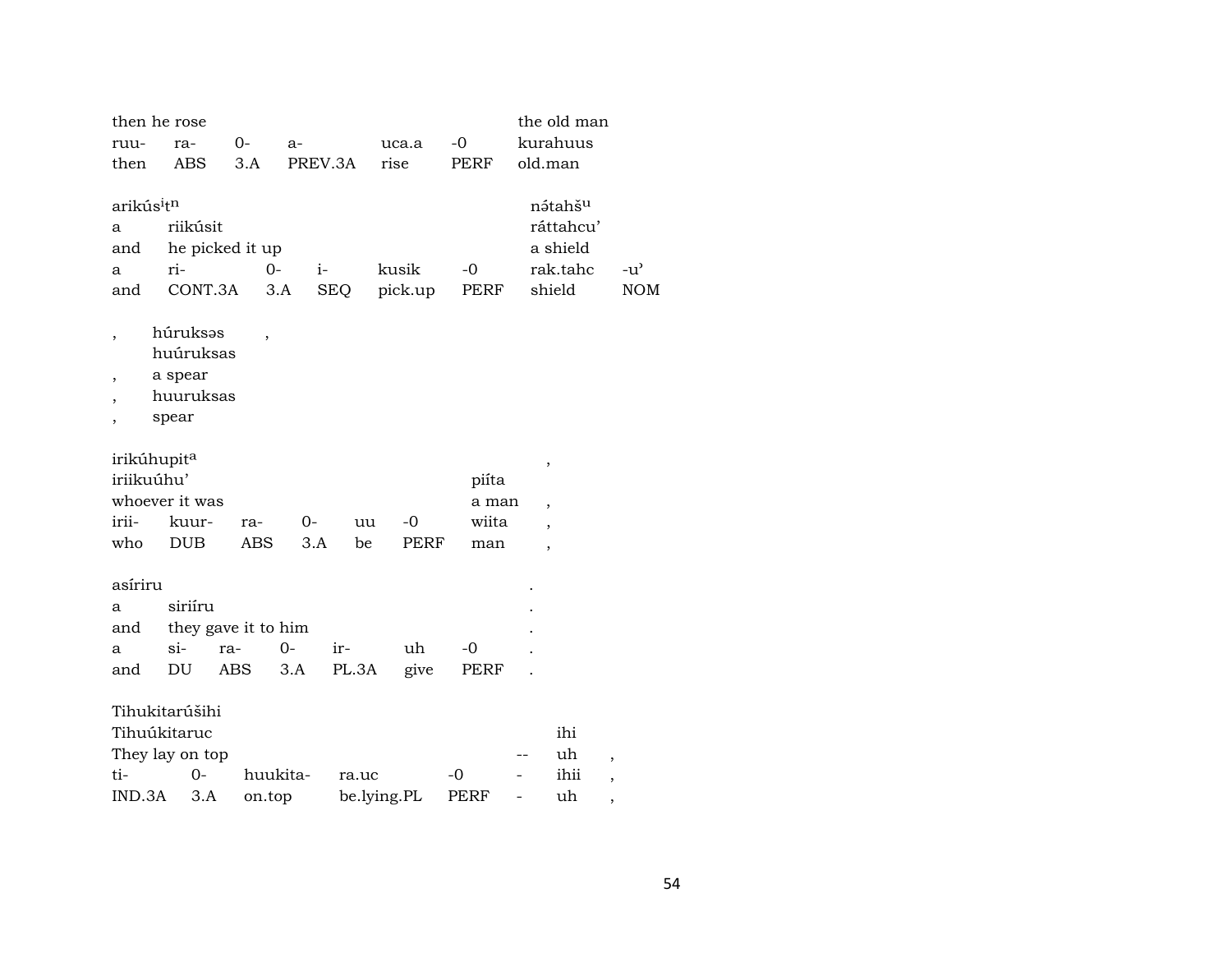| kitāpattihúkitak <sup>u</sup>                                       |            |                            |                     |                     |            |                    |           |          |              |                          |                                     |                    |
|---------------------------------------------------------------------|------------|----------------------------|---------------------|---------------------|------------|--------------------|-----------|----------|--------------|--------------------------|-------------------------------------|--------------------|
| kítaapat                                                            |            | tihuúkitaku                |                     |                     |            |                    |           |          |              |                          |                                     |                    |
| an otter                                                            |            | it was on top              |                     |                     |            |                    |           |          |              |                          |                                     |                    |
| kitaapat                                                            |            | ti-                        |                     | $0-$                |            | huukita-           |           | kus      |              | $-0$                     |                                     |                    |
| otter                                                               |            | IND.3A                     |                     | 3.A                 |            | on.top             |           |          | be sitting   | PERF                     |                                     |                    |
| Rurúši <sup>a</sup><br>Ruuruúci'a<br>Then he did it<br>ruu-<br>then | ra-<br>ABS |                            | 0-<br>3.A           | ut-<br>PREV         |            | $i-$<br><b>SEQ</b> | aar<br>do |          | -0<br>PERF   | $\, ,$<br>$\cdot$        |                                     |                    |
| arikúsit <sup>n</sup>                                               |            |                            |                     |                     |            |                    |           |          |              | ,                        |                                     |                    |
| a                                                                   | riikúsit   |                            |                     |                     |            |                    |           |          |              |                          |                                     |                    |
| and                                                                 |            | he picked it up            |                     |                     |            |                    |           |          |              | $\overline{\phantom{a}}$ |                                     |                    |
| a                                                                   | ri-        |                            |                     | $0 -$               | $i-$       |                    | kusik     |          | -0           | $\overline{ }$           |                                     |                    |
| and                                                                 |            | CONT.3A                    |                     | 3.A                 | SEQ        |                    | pick.up   |          | PERF         |                          |                                     |                    |
| hawairikúhupirəsk <sup>i</sup><br>hawá<br>also<br>haawa<br>also     |            | iriikuúhu'<br>irii-<br>who | kuur-<br><b>DUB</b> | whoever he was      | ra-<br>ABS | $O -$<br>3.A       |           | uu<br>be | $-0$<br>PERF |                          | piíraski<br>a boy<br>piiras-<br>boy | -kis<br><b>DIM</b> |
| asíriru                                                             |            |                            |                     |                     |            |                    |           |          |              |                          |                                     |                    |
| a                                                                   | siriíru    |                            |                     |                     |            |                    |           |          |              |                          |                                     |                    |
| and                                                                 |            |                            |                     | they gave it to him |            |                    |           |          |              |                          |                                     |                    |
| a                                                                   | $si-$      | ra-                        |                     | $0-$                | ir-        |                    | uh        |          | -0           |                          |                                     |                    |
| and                                                                 | DU         | ABS                        |                     | 3.A                 |            | PL.3A              | give      |          | PERF         |                          |                                     |                    |
| Hirurúši <sup>a</sup><br>Hiru<br>Then                               |            | rúci'a<br>he did it:       |                     |                     |            |                    |           |          |              |                          |                                     |                    |
| hiruu                                                               | ra-        |                            | $0-$                | ut-                 |            | $i-$               |           | aar      | $-0$         |                          |                                     |                    |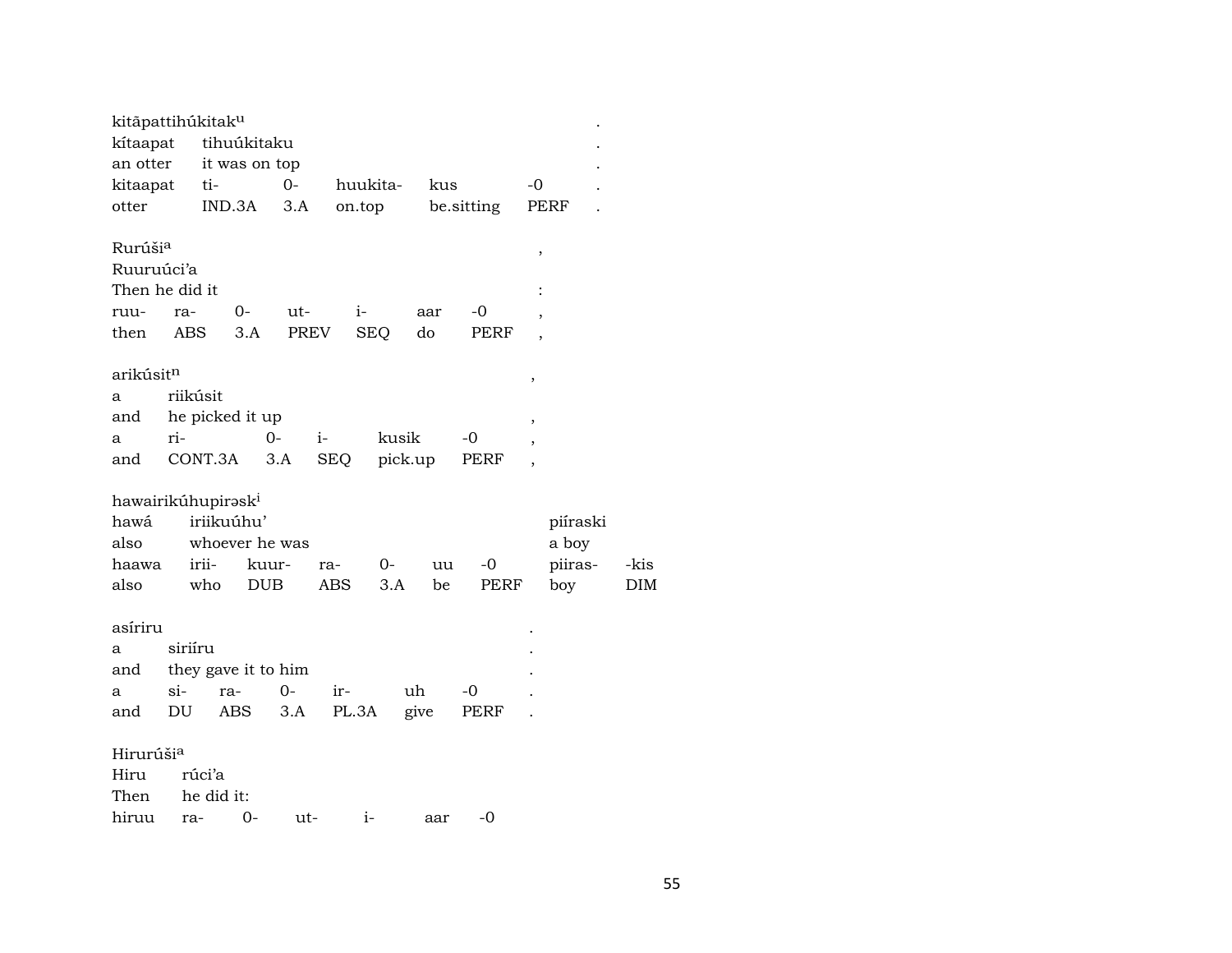| then                              |                          | ABS                                                   | 3.A                      | PREV       | <b>SEQ</b>             | do          | PERF        |             |                      |            |      |             |
|-----------------------------------|--------------------------|-------------------------------------------------------|--------------------------|------------|------------------------|-------------|-------------|-------------|----------------------|------------|------|-------------|
|                                   |                          | tušukstahpakstášaripuhu<br>tucukstaahpakstacariipuhu' |                          |            |                        |             |             |             |                      |            |      |             |
|                                   |                          | they used to tie them to the heads                    |                          |            |                        |             |             |             |                      |            |      |             |
| ti-                               |                          | $O -$                                                 | ut-                      | uks-       | raar-                  |             | paks-       |             | raar-                | tariik.wuh |      | -:hus       |
| IND.3A                            |                          | 3.A                                                   | <b>PREV</b>              | <b>AOR</b> |                        | 3PL.INAN.P  | head        |             | PL                   | tie        |      | <b>IMPF</b> |
| páhukas <sup>a</sup><br>paáhukasa |                          |                                                       | ,                        |            |                        |             |             |             |                      |            |      |             |
| a roach                           |                          |                                                       |                          |            |                        |             |             |             |                      |            |      |             |
| waa.huka.sa                       |                          |                                                       | $\overline{ }$           |            |                        |             |             |             |                      |            |      |             |
|                                   |                          |                                                       |                          |            |                        |             |             |             |                      |            |      |             |
|                                   |                          | roach.hairstyle                                       | $\overline{\phantom{a}}$ |            |                        |             |             |             |                      |            |      |             |
|                                   |                          | hikakahawátutkiša                                     |                          |            |                        |             |             |             |                      |            |      |             |
| hi                                |                          | kaáka'                                                | hawá                     |            | tutkiíca               |             |             |             |                      |            |      |             |
| and                               |                          | a crow                                                | also                     |            | he had around his neck |             |             |             |                      |            |      |             |
| hi                                |                          | kaakaa                                                | haawa                    | ti-        |                        | $0-$        | ut-         | kiica       |                      |            |      | $-0$        |
| and                               |                          | crow                                                  | also                     |            | IND.3A                 | 3.A         | <b>PREV</b> |             | have.around.the.neck |            |      | <b>PERF</b> |
|                                   |                          |                                                       |                          |            |                        |             |             |             |                      |            |      |             |
|                                   |                          |                                                       |                          |            |                        |             |             |             |                      |            |      |             |
|                                   |                          |                                                       |                          |            |                        |             |             |             |                      |            |      |             |
|                                   |                          |                                                       |                          |            |                        |             |             |             |                      |            |      |             |
|                                   |                          |                                                       |                          |            |                        |             |             |             |                      |            |      |             |
|                                   |                          |                                                       |                          |            |                        |             |             |             |                      |            |      |             |
|                                   |                          |                                                       |                          |            |                        |             |             |             |                      |            |      |             |
| Nírušpakar <sup>u</sup>           |                          |                                                       |                          |            |                        |             |             |             |                      |            |      |             |
| Hiru                              |                          | riirucpaákaru'                                        |                          |            |                        |             |             |             |                      |            |      |             |
| Then                              |                          | he gathered them up                                   |                          |            |                        |             |             |             |                      |            |      |             |
| hiruu                             |                          | ri-                                                   | $0-$                     | $i-$       |                        | ra.uc       |             | -waa        | ka.ra'uk             |            | $-0$ |             |
| then                              |                          | CONT.3A                                               |                          | 3.A        | <b>SEQ</b>             | be.lying.PL |             | <b>DIST</b> | make.PL.P            |            | PERF |             |
|                                   |                          |                                                       |                          |            |                        |             |             |             |                      |            |      |             |
| $\,$                              | haw <sup>a</sup><br>hawá | $\, ,$                                                |                          |            |                        |             |             |             |                      |            |      |             |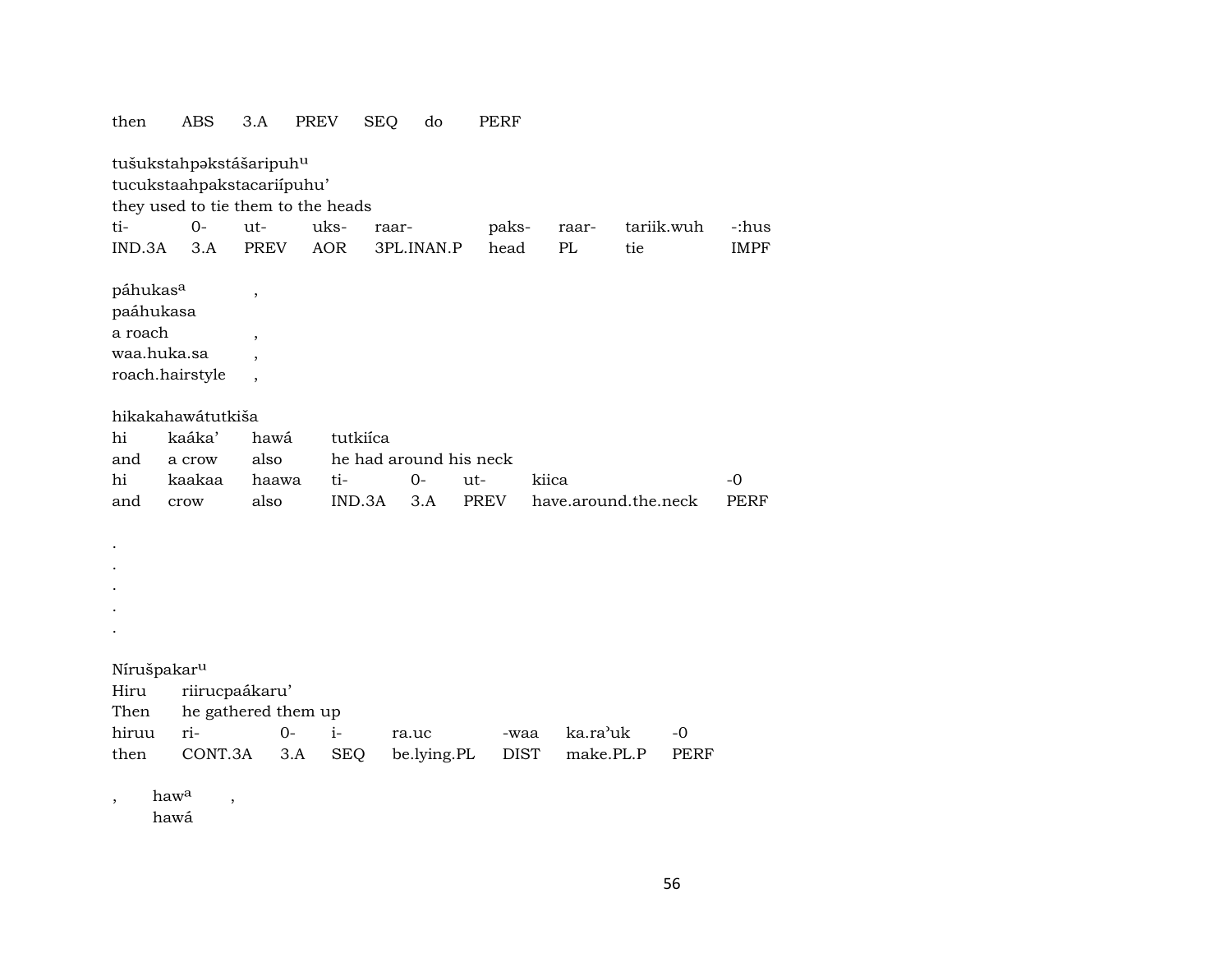also  $\overline{\phantom{a}}$ 

haawa  $\overline{\phantom{a}}$ 

also  $\cdot$ 

 $\ddot{\phantom{a}}$  $\ddot{\phantom{a}}$  $\ddot{\phantom{a}}$  $\bullet$  $\bullet$ 

asíriruhíraku

| a | síriiru                                                        |                         |  |  |  |  | hiíraaku     |        |     |        |
|---|----------------------------------------------------------------|-------------------------|--|--|--|--|--------------|--------|-----|--------|
|   |                                                                | and they gave it to him |  |  |  |  | an other one |        |     |        |
|   | uh -0<br>a si- ra- 0- ir-                                      |                         |  |  |  |  | hii- ra-     | $()$ - | kus | $-$ () |
|   | and DU ABS 3.A PL.3A give PERF other ABS 3.A be. sitting SUB.4 |                         |  |  |  |  |              |        |     |        |

Irikukuhúkstawa<sup>a</sup>

Irikukuuhukstaawá'a

Those were the things that had belonged to him

|                                |  | irii- ku- kuur- ra- 0- a- |                                                         | -waa -' |  |
|--------------------------------|--|---------------------------|---------------------------------------------------------|---------|--|
|                                |  |                           | that INDF DUB ABS 3.A POSS.3A AOR 3PL.INAN.P be DIST EX |         |  |
| irikuhahurahášpit <sup>a</sup> |  |                           |                                                         |         |  |

| irikuuháhurahac      | piíta .          |  |                                          |       |         |  |
|----------------------|------------------|--|------------------------------------------|-------|---------|--|
| the one who had died | man .            |  |                                          |       |         |  |
|                      |                  |  | irii- kuur- ra-     0-     hurahac    -0 |       | wiita . |  |
|                      | that DUB ABS 3.P |  | die die                                  | SUB.4 | man .   |  |

|      | Náw <sup>a</sup> , híruriwaku |               |  |                                |      |  |  |  |  |
|------|-------------------------------|---------------|--|--------------------------------|------|--|--|--|--|
| Ráwa |                               | hiru riiwáku' |  |                                |      |  |  |  |  |
|      | Now, then he said             |               |  |                                |      |  |  |  |  |
|      |                               |               |  | rawa , hiruu rii- 0- waka'u -0 |      |  |  |  |  |
|      | now, then ASSR 3.A say        |               |  |                                | PERF |  |  |  |  |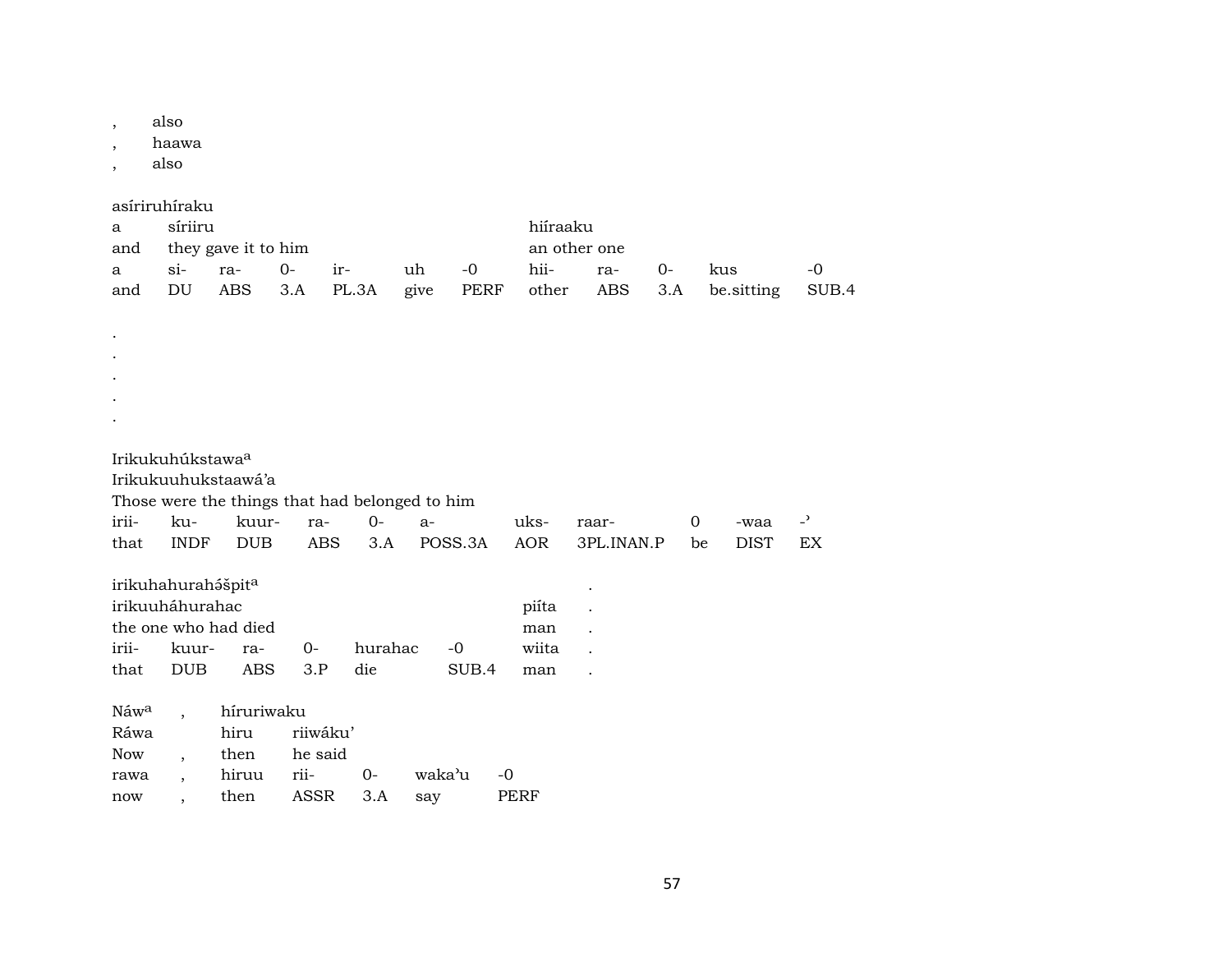| tiraáriki<br>this                                                      | tirarikikúrahus                         |                                                     |                    |                                    |             |               | kúrahus<br>old man           |                               |              | $\pmb{\zeta}\pmb{\zeta}$<br>$\boldsymbol{\zeta}\boldsymbol{\zeta}$ |  |
|------------------------------------------------------------------------|-----------------------------------------|-----------------------------------------------------|--------------------|------------------------------------|-------------|---------------|------------------------------|-------------------------------|--------------|--------------------------------------------------------------------|--|
| tii-                                                                   | ra-                                     | $0 -$                                               | arik               |                                    | $-i$        |               | kurahuus                     |                               |              | $\pmb{\mathsf{H}}$                                                 |  |
| this                                                                   | ABS                                     | 3.A                                                 |                    | be.standing                        |             | SUB.2         | old.man                      |                               |              | "                                                                  |  |
| Náwa<br>Ráwa<br><b>Now</b><br>rawa                                     |                                         | witútasta<br>wituútasta<br>it is going to be<br>wi- | ti-                | $0-$                               |             | ut-           | 0                            | -as                           |              | -ta                                                                |  |
| now                                                                    |                                         | QUOT                                                | IND.3A             |                                    | 3.A         | <b>PREV</b>   | be                           |                               | IMPF.IRR     | <b>INT</b>                                                         |  |
| 11<br>Π<br>Н<br><b>Now</b><br>Η<br>Η                                   | Náw <sup>a</sup><br>Ráwa<br>rawa<br>now | hiru<br>then<br>$\overline{\phantom{a}}$<br>then    | hirurúšia<br>hiruu | ruúci'a<br>he did it<br>ra-<br>ABS | $0-$<br>3.A | $ut-$<br>PREV | $i-$                         | <b>SEQ</b>                    | aar<br>do    | -0<br><b>PERF</b>                                                  |  |
| hirarikípit <sup>a</sup><br>hiíraariki<br>another one<br>hii-<br>other | ra-<br>ABS                              | 0-<br>3.A                                           | arik               | be.standing                        | $-i$        | SUB.2         | piíta<br>man<br>wiita<br>man | ,<br>$\overline{\phantom{a}}$ |              |                                                                    |  |
| hiru<br>then<br>hiruu<br>then                                          | hiruríhakiritn<br>ri-                   | ríhaakirit<br>he picked up the pipe<br>CONT.3A      | $0-$<br>3.A        | haak-<br>wood                      | iriik       |               | pick.up.long.object          |                               | $-0$<br>PERF |                                                                    |  |
| natáwiskar <sup>u</sup><br>pipe                                        | rattaáwiskaaru'<br>rak.raawis.kaar-     |                                                     | -u'                | $\,$                               |             |               |                              |                               |              |                                                                    |  |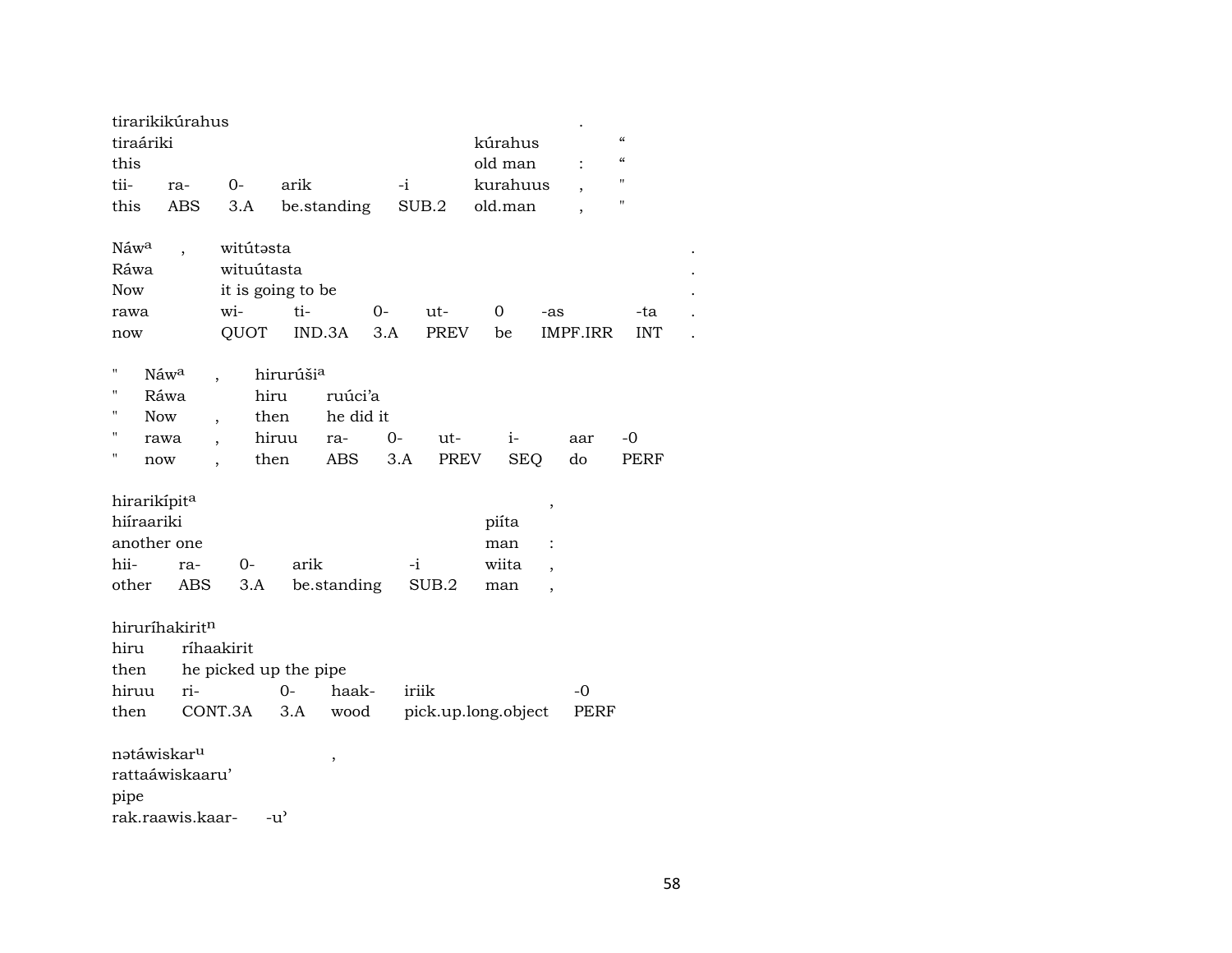pipe NOM arutatítakah^t¶ , a ruutaattítaakahat and he carried the pipe in a circle a ra- 0- ut- haak- ri- taaka.hak -0 and ABS 3.A PREV wood PORT go.around PERF hirukúrahus náhwih^t $^{\text{n}}$  , , hiru kúrahus raáhwihat there old.men where they sat , hiruu kurahuus ra- 0- ar- wi.hak -0 , there old.man ABS 3.A EV be.sitting.PL SUB.4 , hirukúrahus ráhwih^t $^{\prime \text{h}}$  , , hiru kúrahus raáhwihat there old men where they sat , hiruu kurahuus ra- 0- ar- wi.hak -0 , there old.man ABS 3.A EV be.sitting.PL SUB.4 , hikúhuta , hi kúhuuta and he did it hi kuur- ra- 0- ut- aar -0 and DUB ABS 3.A PREV do PERF irikuháwišk<sup>a</sup> iriikuuháwicka' whichever one he wanted irii- kuur- ra- 0- wicka -0 what DUB ABS 3.A want PERF nəkuwawáktiku kúrahus .

rakuwaawáktiku kúrahus .

59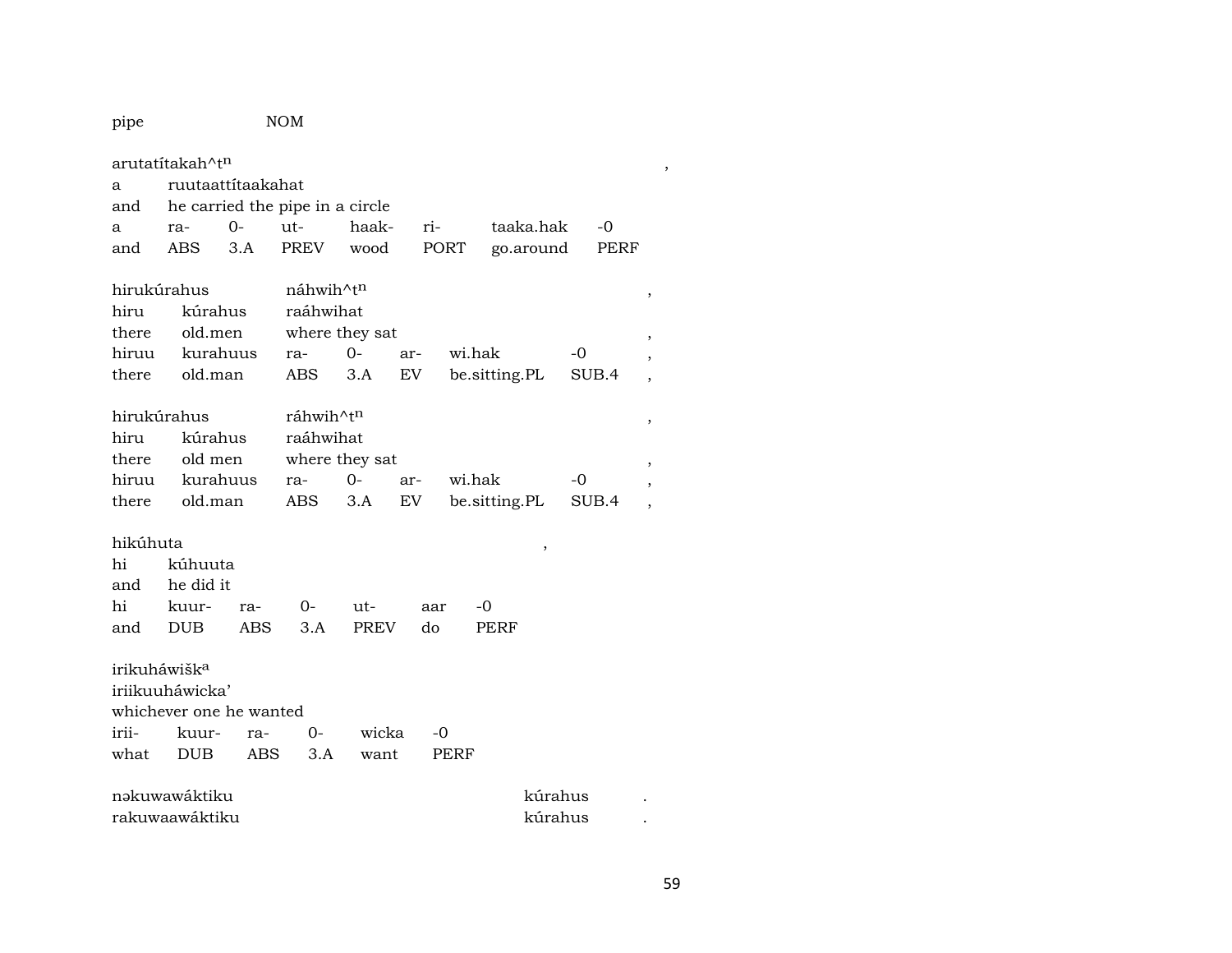| ra-<br>INF.A | for him to speak                          | $0 -$<br>3.A | ku-<br>INF.B                                               |           | waa.wak.tik<br>talk                                                                |             | -hus       | IMPF.SUB    |       | old.man               | the old man<br>kurahuus |                          |      |             |
|--------------|-------------------------------------------|--------------|------------------------------------------------------------|-----------|------------------------------------------------------------------------------------|-------------|------------|-------------|-------|-----------------------|-------------------------|--------------------------|------|-------------|
| old.man      | Kúrahus<br>Old man<br>kurahuus            |              | Kurahúsiriahukstahikuškitáwi <sup>u</sup><br>irii-<br>that | ar-<br>EV | irii'ahukstaahikuckitáwi'u<br>the one who had been a leading warrior<br>ra-<br>ABS | $0-$<br>3.A |            | uks-<br>AOR |       | raahikuuc<br>be.brave |                         | kita.wi<br>be.the.leader |      | -u<br>SUB.D |
| ,            |                                           |              |                                                            |           |                                                                                    |             |            |             |       |                       |                         |                          |      |             |
|              |                                           |              |                                                            |           |                                                                                    |             |            |             |       |                       |                         |                          |      |             |
|              |                                           |              |                                                            |           |                                                                                    |             |            |             |       |                       |                         |                          |      |             |
|              | arutatawíurir <sup>i</sup> t <sup>n</sup> |              |                                                            |           |                                                                                    |             |            |             |       |                       |                         |                          |      |             |
| a            |                                           |              | ruutaattaawi'uuriirit                                      |           |                                                                                    |             |            |             |       |                       |                         |                          |      |             |
| and          |                                           |              |                                                            |           | he stood with pipe held out                                                        |             |            |             |       |                       |                         |                          |      |             |
| a            | ra-                                       |              | $0-$                                                       | $ut-$     | haak-                                                                              |             | ra-        |             | awi-  |                       | uuri.arik               |                          | -0   |             |
| and          | ABS.                                      |              | 3.A                                                        | PREV      | wood                                                                               |             | PORT       |             | image |                       |                         | stand.upright            | PERF |             |
|              |                                           |              | Hirurušiakúrahus                                           |           |                                                                                    |             |            |             |       |                       |                         |                          |      |             |
|              | Hiru                                      |              | ruúci'a                                                    |           |                                                                                    |             |            |             |       |                       |                         | kúrahus                  |      |             |
|              | Then                                      |              | he did it                                                  |           |                                                                                    |             |            |             |       |                       |                         | the old man              |      |             |
|              | hiruu                                     |              | ra-                                                        | $0-$      | ut-                                                                                | $i-$        |            | aar         |       | $-0$                  |                         | kurahuus                 |      |             |
|              | then                                      |              | ABS                                                        | 3.A       | PREV                                                                               |             | <b>SEQ</b> | do          |       | PERF                  |                         | old.man                  |      |             |

|     | arútakurikut <sup>n</sup> |                              |      |                  |      |         |
|-----|---------------------------|------------------------------|------|------------------|------|---------|
| a   | rutaakuurikut             |                              |      |                  |      |         |
|     |                           | and he took hold of the pipe |      |                  |      | $\cdot$ |
| a   |                           | ra- 0- ut-                   |      | haak- uurikuk -0 |      |         |
| and |                           | ABS 3.A PREV                 | wood | hold             | PERF |         |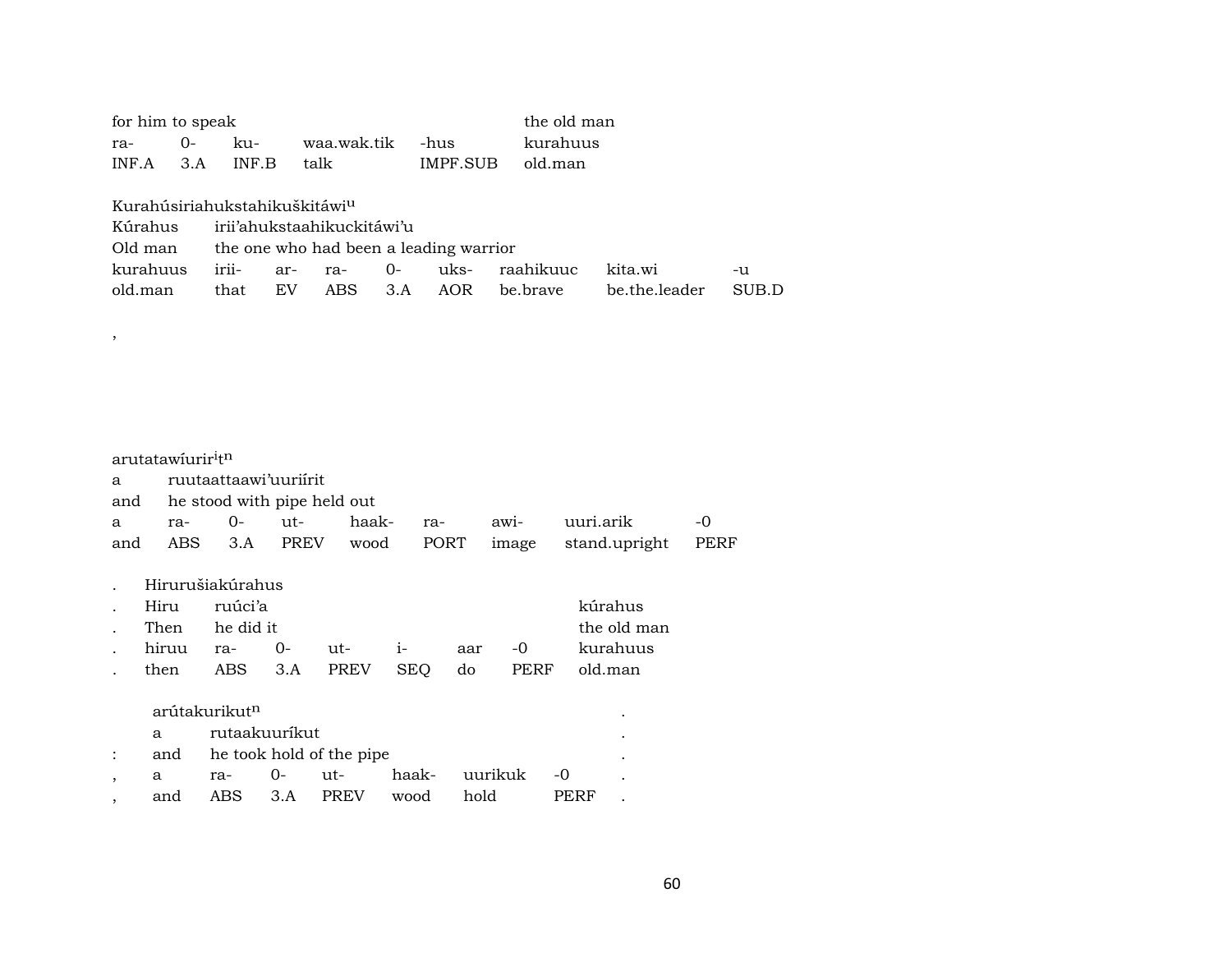| Hiníhwak <sup>i</sup>  |             |      |                |              |      |          |      |                          | $\boldsymbol{\zeta}\boldsymbol{\zeta}$ | Náw <sup>a</sup> | $\overline{\phantom{a}}$ |
|------------------------|-------------|------|----------------|--------------|------|----------|------|--------------------------|----------------------------------------|------------------|--------------------------|
| Hi                     | ríhwaki'    |      |                |              |      |          |      |                          | $\boldsymbol{\zeta}\boldsymbol{\zeta}$ | Ráwa             |                          |
| And                    | they said   |      |                |              |      |          |      | $\ddot{\cdot}$           | $\boldsymbol{\zeta}\boldsymbol{\zeta}$ | <b>Now</b>       | $\overline{\phantom{a}}$ |
| hi                     | ra-         | $0-$ |                | $ir-$        | waki |          | $-0$ |                          |                                        | rawa             | $\overline{ }$           |
| and                    | ABS         | 3.A  |                | PL.3A        |      | say.PL   | PERF | $\overline{\phantom{a}}$ | π                                      | now              | $\overline{ }$           |
|                        |             |      |                |              |      |          |      |                          |                                        |                  |                          |
| náwairi                |             |      | 11             |              |      |          |      |                          |                                        |                  |                          |
| ráwa                   | iri         |      | 11             |              |      |          |      |                          |                                        |                  |                          |
| now                    | that        |      | $\blacksquare$ |              |      |          |      |                          |                                        |                  |                          |
| rawa                   | irii        |      | "              |              |      |          |      |                          |                                        |                  |                          |
| now                    | that        |      | "              |              |      |          |      |                          |                                        |                  |                          |
|                        |             |      |                |              |      |          |      |                          |                                        |                  |                          |
| Hirurápit <sup>a</sup> |             |      |                |              |      |          |      |                          |                                        |                  |                          |
| Hiru                   | raá'        |      |                |              |      |          |      |                          | piíta                                  |                  |                          |
| Then                   | he came     |      |                |              |      |          |      |                          | a man                                  |                  |                          |
| hiruu                  | ra-         | 0-   |                | $a-$         |      | a        |      | -0                       | wiita                                  |                  |                          |
| then                   | ABS         | 3.A  |                | PREV.3A      |      | come     |      | PERF                     | man                                    |                  |                          |
|                        |             |      |                |              |      |          |      |                          |                                        |                  |                          |
| áriwititn              |             |      |                |              |      |          |      |                          |                                        |                  |                          |
| a                      | riiwiítit   |      |                |              |      |          |      |                          |                                        |                  |                          |
| and                    | he sat down |      |                |              |      |          |      |                          |                                        |                  |                          |
| a                      | ri-         |      | $0-$           | $i-$         |      | wi.itik  |      | $-0$                     |                                        |                  |                          |
| and                    | CONT.3A     |      | 3.A            | SEQ          |      | sit.down |      | PERF                     |                                        |                  |                          |
|                        |             |      |                |              |      |          |      |                          |                                        |                  |                          |
| Šikúrahus              |             |      |                | rúruša       |      |          |      |                          |                                        |                  |                          |
| Ci                     | kúrahus     |      |                | rúruucaa'    |      |          |      |                          |                                        |                  |                          |
| But                    | the old man |      |                | then he rose |      |          |      |                          |                                        |                  |                          |
| ci                     | kurahuus    |      |                | ruu-         | ra-  | 0-       |      | $a-$                     |                                        | uca.a            | $-0$                     |
| but                    | old.man     |      |                | then         | ABS  | 3.A      |      | PREV.3A                  | rise                                   |                  | PERF                     |

 $\,$  ,  $\,$ 

61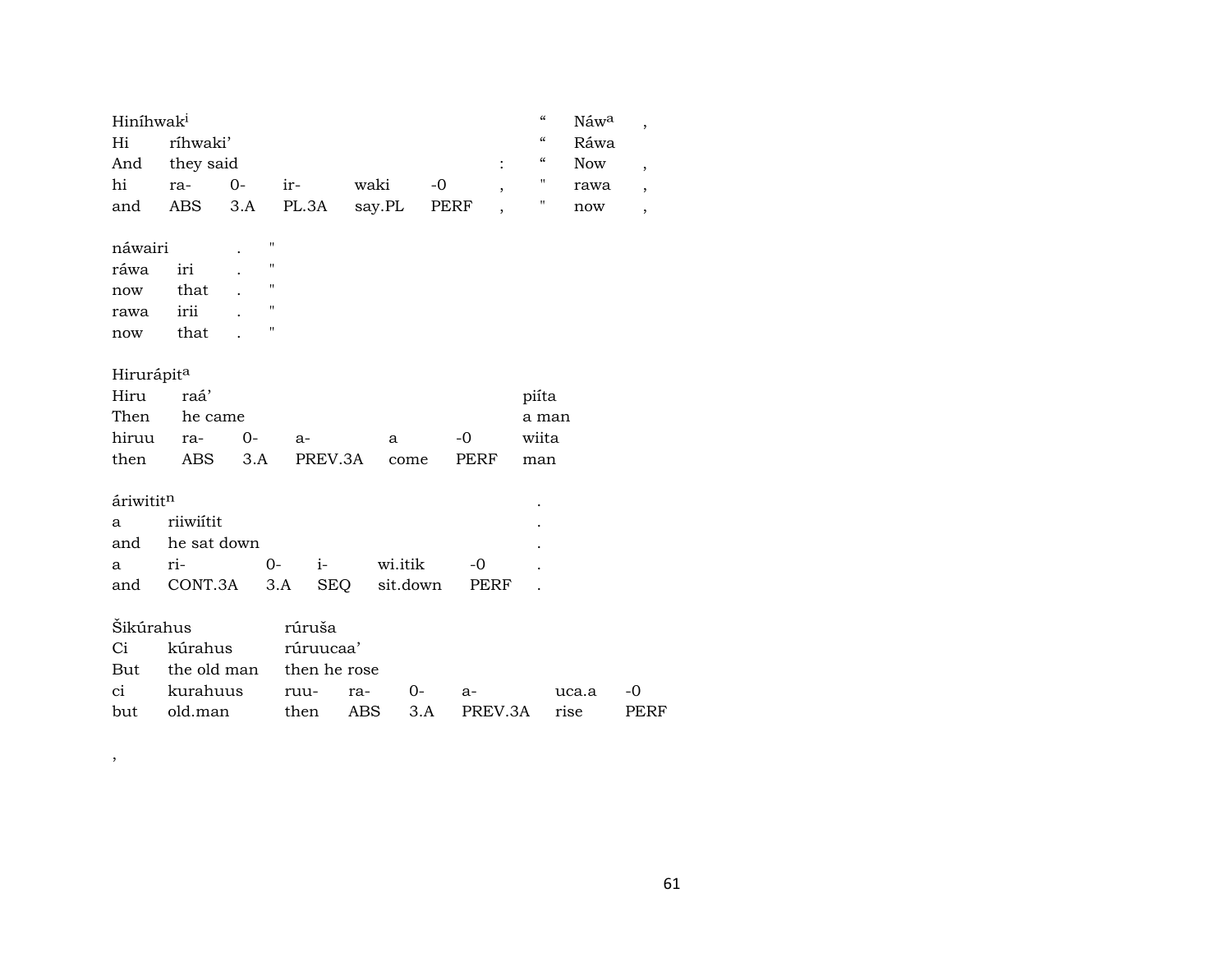| ukatátariuririt <sup>n</sup>                                                                  |                                                                     |                    |                          |                                             |                                       |                            |                            |               |                  |        |
|-----------------------------------------------------------------------------------------------|---------------------------------------------------------------------|--------------------|--------------------------|---------------------------------------------|---------------------------------------|----------------------------|----------------------------|---------------|------------------|--------|
| uúkatat                                                                                       |                                                                     |                    |                          | a                                           |                                       | ri'uuriírit                |                            |               |                  |        |
| in the west                                                                                   |                                                                     |                    | $\overline{\phantom{a}}$ | and                                         |                                       | he stood up                |                            |               |                  |        |
| uukata-                                                                                       |                                                                     | -t                 | $\overline{\phantom{a}}$ | a                                           | ri-                                   |                            | $O -$                      | uuri.arik     |                  | $-0$   |
| west                                                                                          |                                                                     | LOC                |                          | and                                         |                                       | CONT.3A                    | 3.A                        | stand.upright |                  | PERF   |
| $\overline{\phantom{a}}$                                                                      | úkatət <sup>n</sup><br>Uúkatat<br>In the west<br>uukata-<br>west    | $-t$<br><b>LOC</b> |                          | irár <sup>i</sup><br>$\overline{ }$<br>$i-$ | Iraári'<br><b>Brother</b><br>3.POSS.A |                            | -raar-<br>same.sex.sibling |               | -ri'<br>3.POSS.B | ,<br>, |
| tiwiraúrir <sup>i</sup> t <sup>n</sup><br>tiwira'uúriirit<br>when he stood up<br>tii-<br>when | wii-<br>when                                                        |                    | ra-<br>ABS               | $O -$<br>3.A                                |                                       | uuri.arik<br>stand.upright |                            | $-0$<br>SUB.4 | $\, ,$           |        |
| kukakahatúša<br>kukaakahaattuúcaa'<br>he did not raise the pipe                               |                                                                     |                    |                          |                                             |                                       |                            |                            |               |                  |        |
| ku-                                                                                           | kaaki-                                                              |                    |                          | 0-                                          | $a-$                                  |                            | haak-                      | ra-           | uca.a            | -0     |
| INDF                                                                                          |                                                                     | NEG.IND.3A         |                          | 3.A                                         |                                       | PREV.3A                    | wood                       | <b>PORT</b>   | rise             | PERF   |
| $\overline{\phantom{a}}$                                                                      | tiráwah^t <sup>n</sup><br>Tiráwaahat<br>the Heavens<br>tii-<br>this | ra-<br>ABS         | 0-<br>3.A                | waa-<br><b>DIST</b>                         |                                       | ahak                       | extend.in.a.line           | $-0$<br>SUB.4 | ,                |        |
| akukaririhátuat <sup>n</sup>                                                                  |                                                                     |                    |                          |                                             |                                       |                            |                            |               |                  |        |

a kukariirihaáttuu'at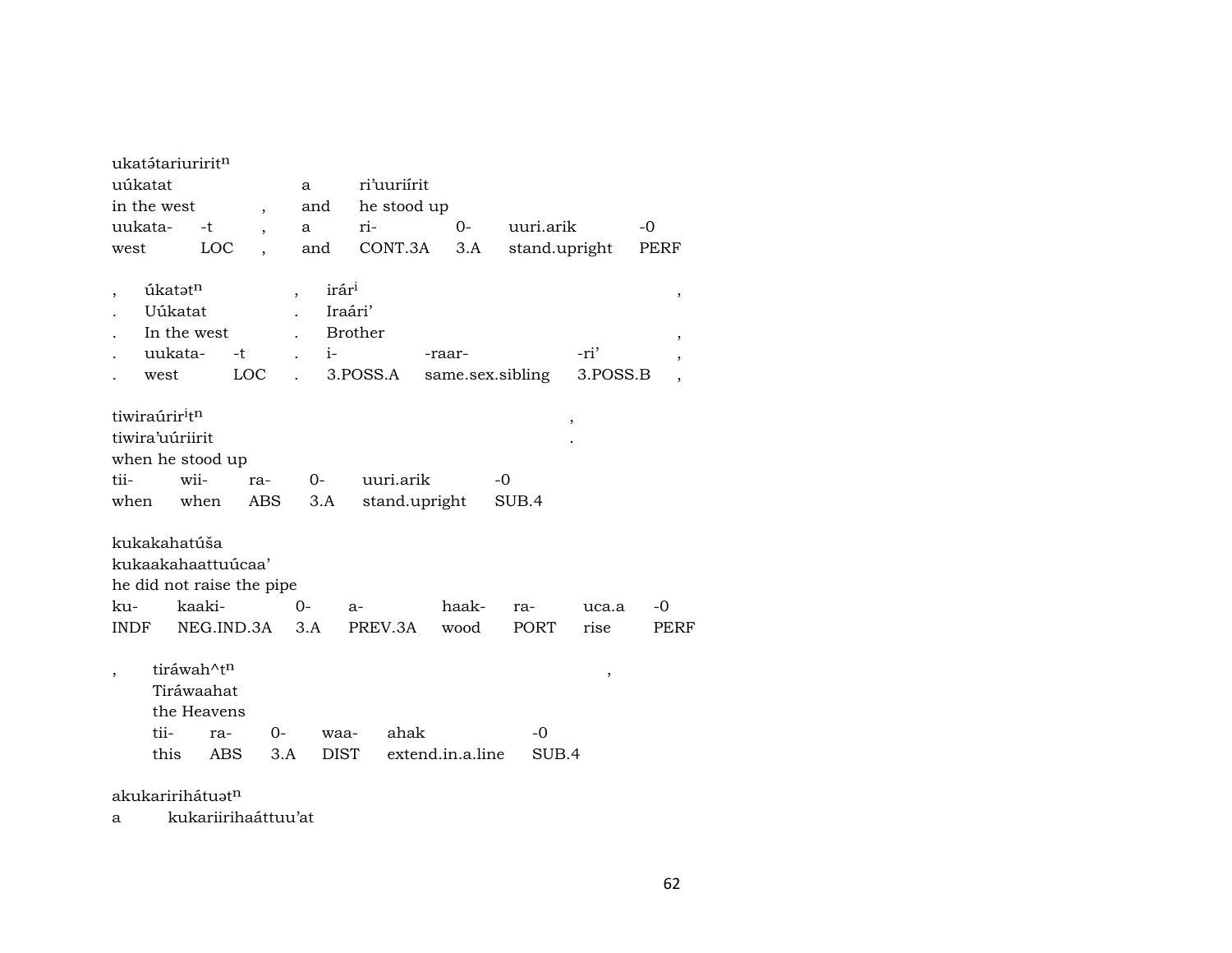| and                      |                             | he did not extend the pipe anywhere |             |                    |               |                   |                          |                  |             |
|--------------------------|-----------------------------|-------------------------------------|-------------|--------------------|---------------|-------------------|--------------------------|------------------|-------------|
| a                        | ku-                         | karii-                              | ri-         |                    | $0-$          | haak-             | ra-                      | u.at             | $-0$        |
| and                      | <b>INDF</b>                 | EMPH.NEG                            |             | CONT.3A            | 3.A           | wood              | PORT                     | extend.in.a.line | <b>PERF</b> |
|                          |                             |                                     |             |                    |               |                   |                          |                  |             |
| hítaku                   |                             |                                     |             |                    |               |                   |                          |                  |             |
| hiítaku                  |                             |                                     |             |                    |               |                   |                          |                  |             |
|                          | anywhere else               |                                     |             |                    |               |                   |                          |                  |             |
| hii-                     | -taku                       |                                     |             |                    |               |                   |                          |                  |             |
| other                    | LOC                         |                                     |             |                    |               |                   |                          |                  |             |
|                          | Tírikututa                  |                                     |             |                    |               |                   | kúrahus                  |                  |             |
|                          | Tiírikutuuta                |                                     |             |                    |               |                   | kúrahus                  |                  |             |
|                          | This is what he did         |                                     |             |                    |               |                   | the old man              |                  |             |
| tii-                     |                             |                                     |             |                    |               |                   | kurahuus                 |                  |             |
| this                     | riku-<br>that.is            | ti-<br>IND.3A                       | $0-$<br>3.A | ut-<br><b>PREV</b> | aar<br>do     | -0<br><b>PERF</b> | old.man                  |                  |             |
|                          |                             |                                     |             |                    |               |                   |                          |                  |             |
|                          | našahpiúrir <sup>i</sup> tn |                                     |             |                    |               |                   | $\, ,$                   |                  |             |
|                          | raacaahpi'uúriirit          |                                     |             |                    |               |                   |                          |                  |             |
| :                        | he stooped over             |                                     |             |                    |               |                   | $^\mathrm{,}$            |                  |             |
| $\overline{\phantom{a}}$ | $0-$<br>ra-                 | icahk.wi-                           |             | uuri.arik          |               | -0                |                          |                  |             |
|                          | ABS                         | 3.A<br>stooped.over                 |             |                    | stand.upright | PERF              |                          |                  |             |
|                          |                             |                                     |             |                    |               |                   |                          |                  |             |
|                          | hirurutirarahúrariks        |                                     |             |                    |               |                   |                          |                  |             |
| hiru                     |                             | ruutiiraarahúraariks                |             |                    |               |                   |                          |                  |             |
| then                     |                             | he proceeded to do it               |             |                    |               |                   |                          |                  |             |
| hiruu                    | ruu-                        | ti-                                 | $0 -$       | $i-$               | raa-          | rahur-            | raariks                  | $-0$             |             |
| then                     | then                        | IND.3A                              | 3.A         | <b>SEQ</b>         | way           | do                | be.true                  | PERF             |             |
|                          | tirahúrahša                 |                                     |             |                    |               |                   |                          |                  |             |
| $\overline{\phantom{a}}$ | tirahúraahca                |                                     |             |                    |               |                   | $\overline{\phantom{a}}$ |                  |             |
|                          | this earth                  |                                     |             |                    |               |                   |                          |                  |             |
|                          | tii-<br>ra-                 | 0-                                  | huraar-     |                    |               | $-0$              |                          |                  |             |
|                          | this                        | <b>ABS</b><br>3.A                   | earth       | sa                 |               | SUB.3             |                          |                  |             |
|                          |                             |                                     |             |                    | be.lying      |                   |                          |                  |             |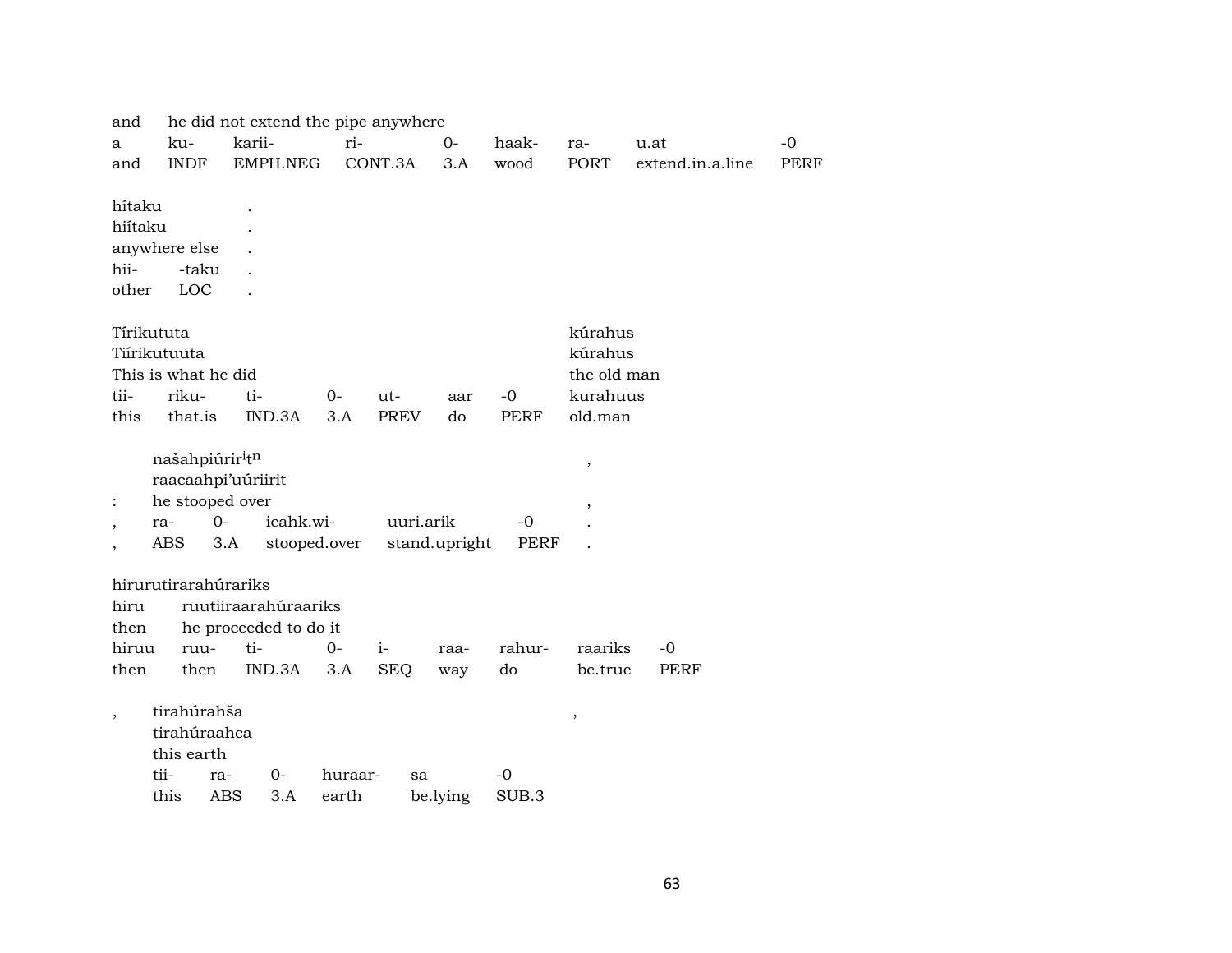| nahatitahuráhwititn |            | rahaattitahúraahwiitit           |                         |             |                          |                           | $^\mathrm{,}$ |      |                 |
|---------------------|------------|----------------------------------|-------------------------|-------------|--------------------------|---------------------------|---------------|------|-----------------|
|                     |            | he pointed the pipe to the earth |                         |             |                          |                           |               |      |                 |
| ra-                 | $0-$       | haak-                            | ri-                     | ta.hurah    | wi.itik                  | -0                        |               |      |                 |
| <b>ABS</b>          | 3.A        | wood                             | <b>PORT</b>             | be.close.to | sit.down                 | <b>PERF</b>               |               |      |                 |
| tiirirarawiskarahu  |            |                                  |                         |             |                          |                           |               |      |                 |
|                     |            | ti'iriiraraawiskaarahu           |                         |             |                          |                           |               |      |                 |
|                     |            | here where one draws the smoke   |                         |             |                          |                           |               |      |                 |
| tii-                | irii-      | ra-                              | $0-$                    | $a-$        | raawis-                  | kaa-                      | ra-           | a    | -hus            |
| here                | where      | <b>ABS</b>                       | 3.A                     | PREV.3A     | smoke                    | inside                    | <b>PORT</b>   | come | <b>IMPF.SUB</b> |
| Náw <sup>a</sup>    |            |                                  | kakátətkuk <sup>u</sup> |             |                          |                           |               |      |                 |
| Ráwa                |            |                                  | kaakaátatkuuku'         |             |                          |                           |               |      |                 |
| <b>Now</b>          |            |                                  | I did not hear          |             |                          |                           |               |      |                 |
| rawa                |            | kaaka-                           |                         | $t-$        | atka'uk                  | -:hus                     |               |      |                 |
| now                 |            |                                  | NEG.ID.1/2A             | 1.A         | hear                     | <b>IMPF</b>               |               |      |                 |
| irikúhawakahu       |            |                                  |                         |             |                          | kúrahus<br>$\overline{ }$ |               |      |                 |
| iriikuuhawákaahu'   |            |                                  |                         |             |                          | kúrahus                   |               |      |                 |
|                     |            | whatever he was saying           |                         |             |                          |                           | the old man   |      |                 |
| irii-               | kuur-      | ra-                              | $O -$                   | waka        | -:hus                    |                           | kurahuus      |      |                 |
| what                | <b>DUB</b> | ABS                              | 3.A                     | say.IMPF    | <b>IMPF</b>              | old.man                   |               |      |                 |
| Irár <sup>i</sup>   |            |                                  |                         |             | $\, ,$                   |                           |               |      |                 |
| Iraári'             |            |                                  |                         |             |                          |                           |               |      |                 |
| <b>Brother</b>      |            |                                  |                         |             | $^\mathrm{,}$            |                           |               |      |                 |
| $i-$                |            | -raar-                           |                         | -ri'        |                          |                           |               |      |                 |
| 3.POSS.A            |            | same.sex.sibling                 |                         | 3.POSS.B    |                          |                           |               |      |                 |
| Kuhawawáktiku       |            |                                  |                         |             | $\overline{\phantom{a}}$ | páhitu                    |               |      |                 |
| kuuhawaawáktiiku'   |            |                                  |                         |             |                          | páhiitu'                  |               |      |                 |
| he was speaking     |            |                                  |                         |             |                          | softly                    |               |      |                 |
| kuur-               | ra-        | $0-$                             | waa.wak.tik             | -:hus       |                          | pahiit                    | $-u^{\prime}$ |      |                 |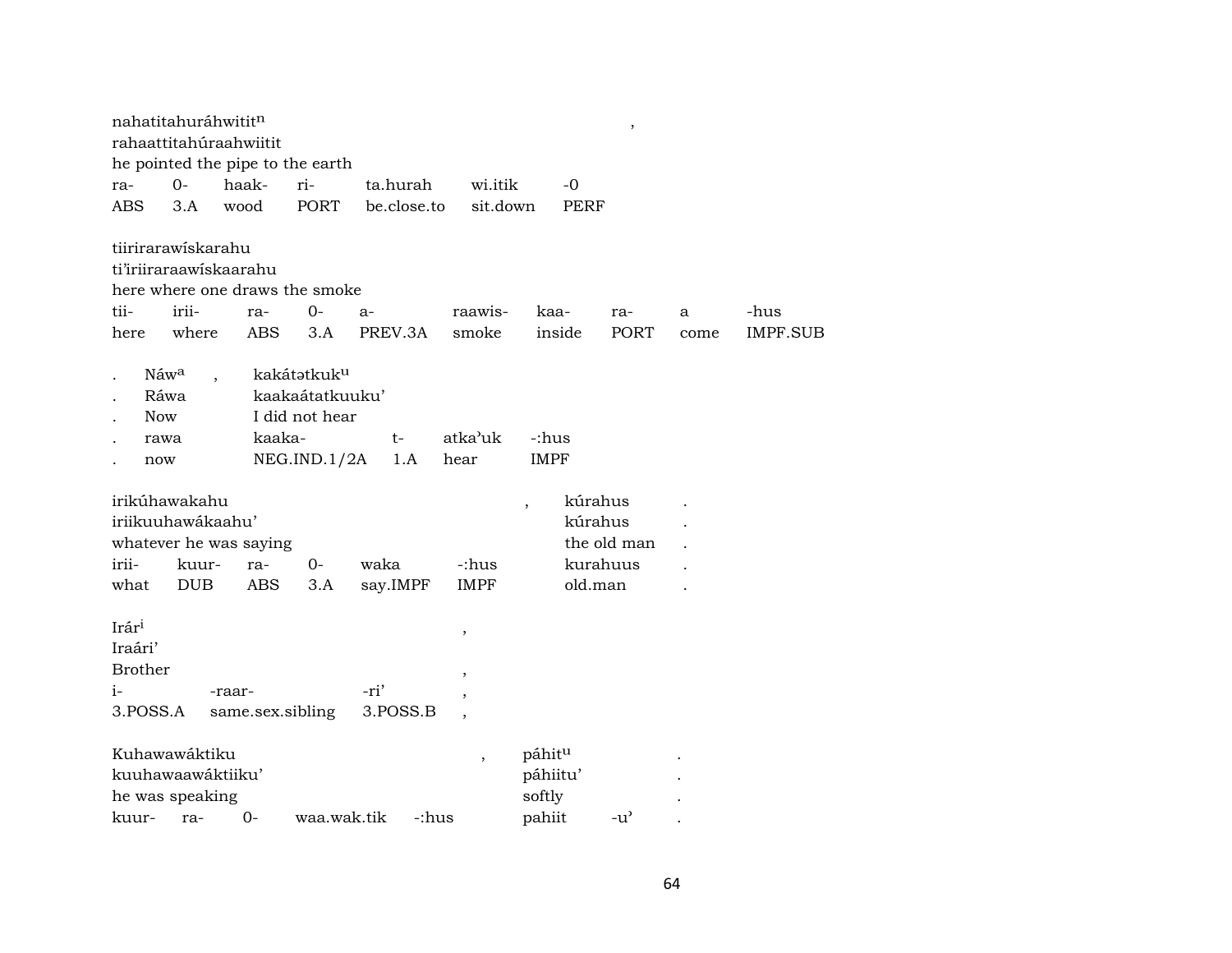| <b>DUB</b>                                               | <b>ABS</b>                                                                                              | 3.A          | talk         | <b>IMPF</b><br>be.quiet |                             |                     |                                    | <b>NOM</b> |  |
|----------------------------------------------------------|---------------------------------------------------------------------------------------------------------|--------------|--------------|-------------------------|-----------------------------|---------------------|------------------------------------|------------|--|
| Arírarihaš<br>A<br>And<br>a<br>and                       | ríraariihac<br>he finished<br>ri-<br>CONT.3A                                                            | 0-<br>3.A    | finish       | raa.riihac              | $-0$<br>PERF                |                     |                                    |            |  |
| Hirurúši <sup>a</sup><br>Hiru<br>Then<br>hiruu<br>then   | ruúci'a<br>he did it<br>ra-<br>ABS                                                                      | $O -$<br>3.A | ut-<br>PREV  | $i-$<br><b>SEQ</b>      | aar<br>do                   | $-0$<br>PERF        | $\, ,$<br>$\overline{\phantom{a}}$ |            |  |
| aríhət <sup>n</sup><br>a<br>and<br>a<br>and              | riíhat<br>he passed by<br>ri-<br>CONT.3A                                                                | $0-$<br>3.A  | hak          | pass.by                 | $-0$<br>PERF                | $\pmb{\mathcal{I}}$ |                                    |            |  |
| a<br>and<br>a<br>and                                     | awitirutukítaw <sup>u</sup><br>witiruutuukítawu'<br>he lit the pipe for himself<br>witi-<br><b>REFL</b> | ra-<br>ABS   | $O -$<br>3.A | ut-<br>PREV             | huukita.wuh<br>light.a.pipe |                     | -0<br>PERF                         |            |  |
| kúrahus<br>kúrahus<br>the old man<br>kurahuus<br>old.man |                                                                                                         |              |              |                         |                             |                     |                                    |            |  |
| Hi                                                       | Hisistururúši <sup>a</sup><br>sístu                                                                     | ruurúci'a    |              |                         |                             |                     |                                    |            |  |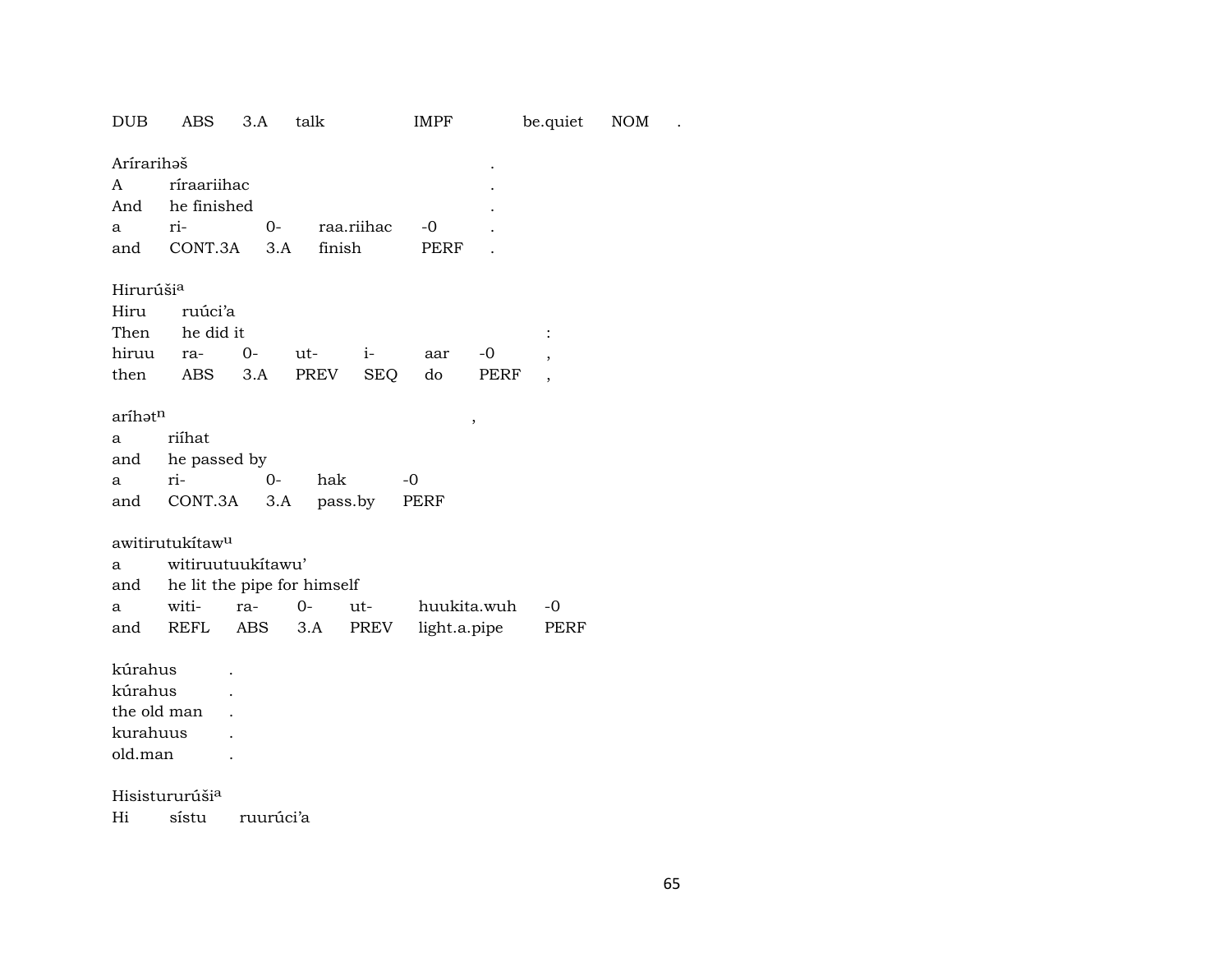And again then he did it: hi sistu ruura- $0$ ut $i -0$ aar again then **ABS**  $3.A$ PREV **SEQ**  $d<sub>o</sub>$ **PERF** and arikáh^t<sup>n</sup> riikaáhat  $\mathbf{a}$ he walked around and ri- $0$  $i$ kaahak  $-0$  $\mathbf{a}$ and CONT.3A 3.A SEQ inside pass.by **PERF** hítaku hiítaku  $\mathbf{r}$ the other side  $\ddot{\phantom{a}}$ hii--taku  $\sim$ other LOC  $\ddot{\phantom{a}}$ Iriruksatitahúrahwi Iriiruksaattitahúraahwi Where the pipe was pointed down iriiuks- $0$ rita.hurah -wi rahaak- $3.A$ where ABS AOR wood **PORT** be.close.to SUB.L hisistúrikuruta  $\, ,$ ríkuruuta hi sístu and again that is what he did  $\cdot$ hi sistu rikura- $O<sub>-</sub>$  $-0$ utaar and again that.is ABS  $3.A$ PREV  $d<sub>o</sub>$ **PERF**  $\ddot{\phantom{a}}$ araráwiskara raraáwiskaaraa'  $\mathbf{a}$ he drew smoke and  $\mathbf{a}$ ra- $0$  $a$ raawiskaara- $\mathbf{a}$  $-0$ 3.A PREV.3A **PERF** ABS smoke inside **PORT** and come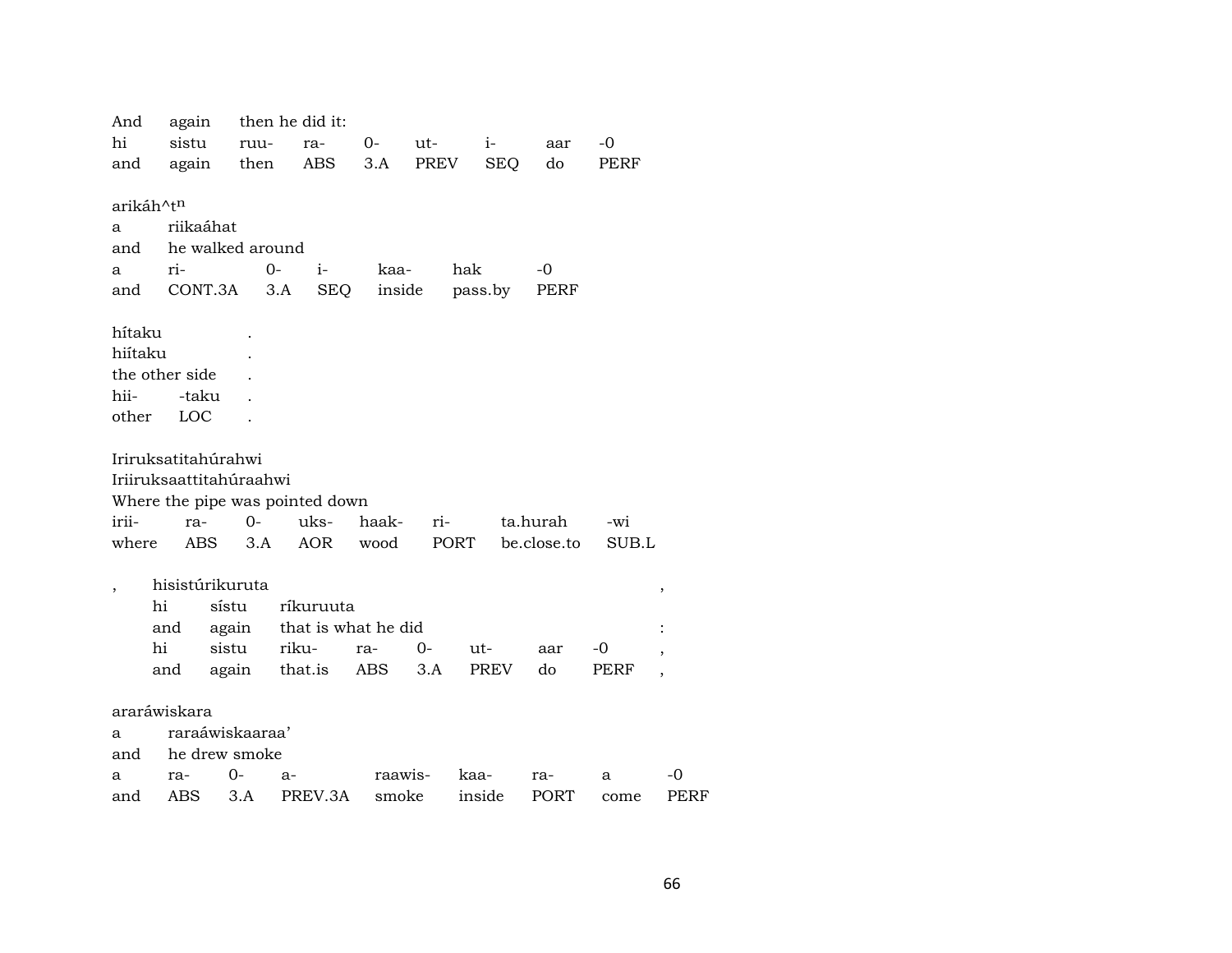| arirawisuraš^tn                 |                         |  |  |                    |       |       |  |  |  |  |  |
|---------------------------------|-------------------------|--|--|--------------------|-------|-------|--|--|--|--|--|
| $\mathbf{a}$                    | riraawisúrahcat         |  |  |                    |       |       |  |  |  |  |  |
| and he blew smoke on the ground |                         |  |  |                    |       |       |  |  |  |  |  |
| a.                              | $ri-$                   |  |  | 0- raawis- huraar- | cak   | $-()$ |  |  |  |  |  |
| and                             | CONT.3A 3.A smoke earth |  |  |                    | shoot | PERF  |  |  |  |  |  |

### Hihawasístu

| Hi  | hawa  | sístu |
|-----|-------|-------|
| And | also  | again |
| hi  | haawa | sistu |
| and | also  | again |

## hirarawiskára

| hi raraawiskaáraa' |  |                                                 |  |  |  |  |  |  |  |  |  |
|--------------------|--|-------------------------------------------------|--|--|--|--|--|--|--|--|--|
| and he drew smoke  |  |                                                 |  |  |  |  |  |  |  |  |  |
|                    |  | hi ra- 0- a-   raawis- kaa- ra-  a              |  |  |  |  |  |  |  |  |  |
|                    |  | and ABS 3.A PREV.3A smoke inside PORT come PERF |  |  |  |  |  |  |  |  |  |

#### ,

- ,
- ,

## hawaarirawísuraš^tn

|  |                                       | hawá a riraawisúrahcat               |  |  |         |       |  |  |  |  |
|--|---------------------------------------|--------------------------------------|--|--|---------|-------|--|--|--|--|
|  |                                       | also and he blew smoke on the ground |  |  |         |       |  |  |  |  |
|  | haawa a ri-    O- raawis- huraar- cak |                                      |  |  |         | $-()$ |  |  |  |  |
|  | also and CONT.3A 3.A smoke earth      |                                      |  |  | shoot s | PERF  |  |  |  |  |

## . Hawasísturuta

- . Hawá sístu ruúta
- . Also again he did it :
- . haawa sistu ra- 0- ut- aar -0 ,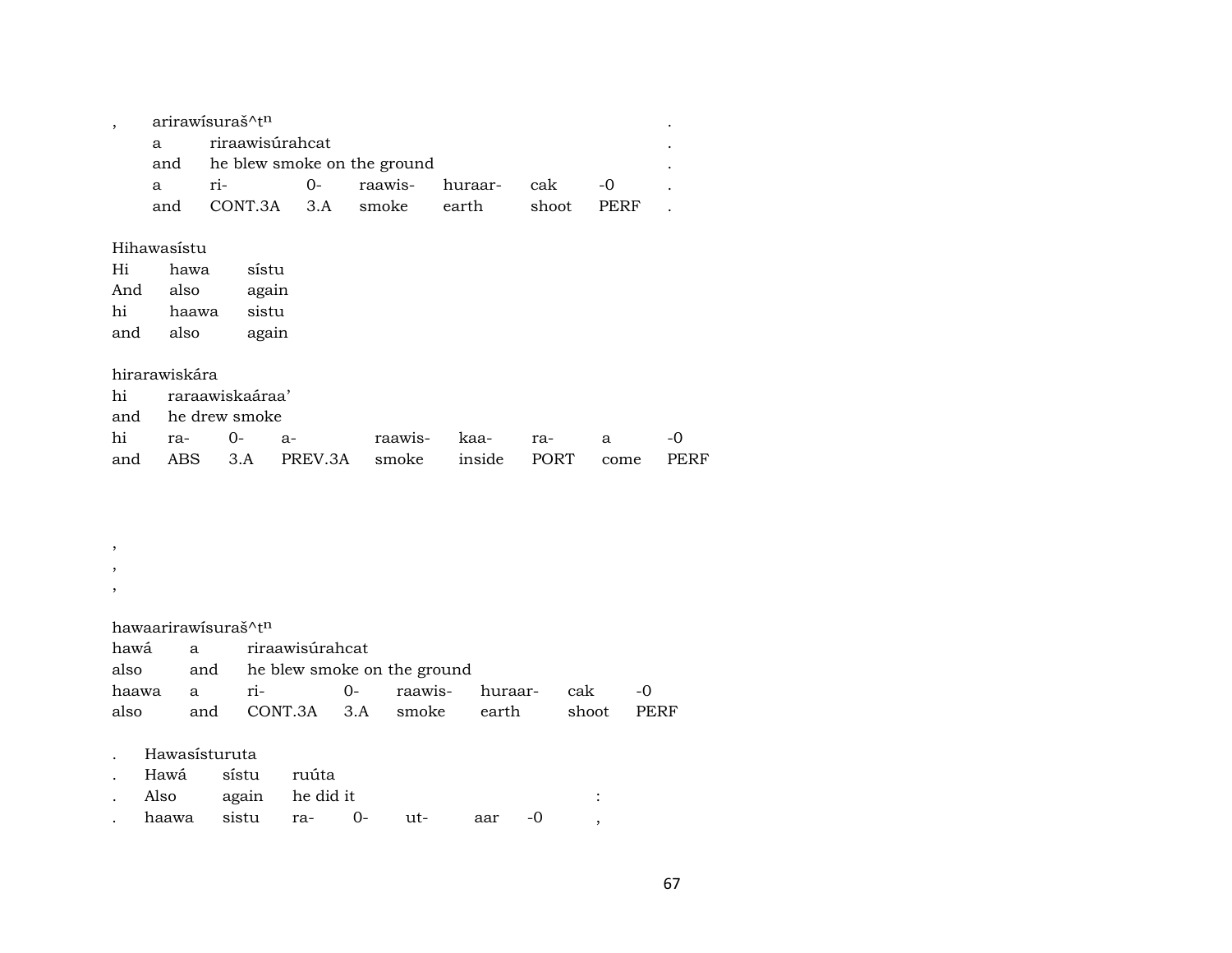## . also again ABS 3.A PREV do PERF ,

|                      | rarawiskára <sup>a</sup> |                               |         |      |     |      |       |  |  |  |  |
|----------------------|--------------------------|-------------------------------|---------|------|-----|------|-------|--|--|--|--|
|                      | raraawiskaára'a'         |                               |         |      |     |      |       |  |  |  |  |
| he drew smoke        |                          |                               |         |      |     |      |       |  |  |  |  |
| ra-                  | $O-$                     | - a-                          | raawis- | kaa- | ra- | a    | $-()$ |  |  |  |  |
| ABS                  |                          | 3.A PREV.3A smoke inside PORT |         |      |     | come | PERF  |  |  |  |  |
|                      |                          |                               |         |      |     |      |       |  |  |  |  |
| hawaarirawisurahš^tn |                          |                               |         |      |     |      |       |  |  |  |  |

|  |                                             | hawá a riraawisúrahcat               |  |  |  |  |  |  |  |  |
|--|---------------------------------------------|--------------------------------------|--|--|--|--|--|--|--|--|
|  |                                             | also and he blew smoke on the ground |  |  |  |  |  |  |  |  |
|  | haawa a ri-   O- raawis- huraar- cak -0     |                                      |  |  |  |  |  |  |  |  |
|  | also and CONT.3A 3.A smoke earth shoot PERF |                                      |  |  |  |  |  |  |  |  |

- . Háwaruta
- . Hawá ruúta

| $\mathbf{L}$               |                            | Also he did it |                           |  |  |  |  |
|----------------------------|----------------------------|----------------|---------------------------|--|--|--|--|
| $\mathcal{L}^{\text{max}}$ | haawa ra-  0-  ut-  aar -0 |                |                           |  |  |  |  |
|                            |                            |                | also ABS 3.A PREV do PERF |  |  |  |  |

narawiskára°

| raraawiskaára'a' |  |
|------------------|--|
|                  |  |
|                  |  |
|                  |  |

| he drew smoke |  |                                              |  |  |  |  |  |  |  |
|---------------|--|----------------------------------------------|--|--|--|--|--|--|--|
|               |  | ra- 0- a- raawis- kaa- ra- a -0 ,            |  |  |  |  |  |  |  |
|               |  | ABS 3.A PREV.3A smoke inside PORT come PERF, |  |  |  |  |  |  |  |

hawaarirawísuraš^t<sup>n</sup>

|  |                                             | hawá a riraawisúrahcat               |  |  |  |  |  |  |  |  |
|--|---------------------------------------------|--------------------------------------|--|--|--|--|--|--|--|--|
|  |                                             | also and he blew smoke on the ground |  |  |  |  |  |  |  |  |
|  | haawa a ri-   0- raawis- huraar- cak -0     |                                      |  |  |  |  |  |  |  |  |
|  | also and CONT.3A 3.A smoke earth shoot PERF |                                      |  |  |  |  |  |  |  |  |

| Skítiiks   | Kakirawisa   |  |
|------------|--------------|--|
| Ckiíti'iks | Kaakiraáwisa |  |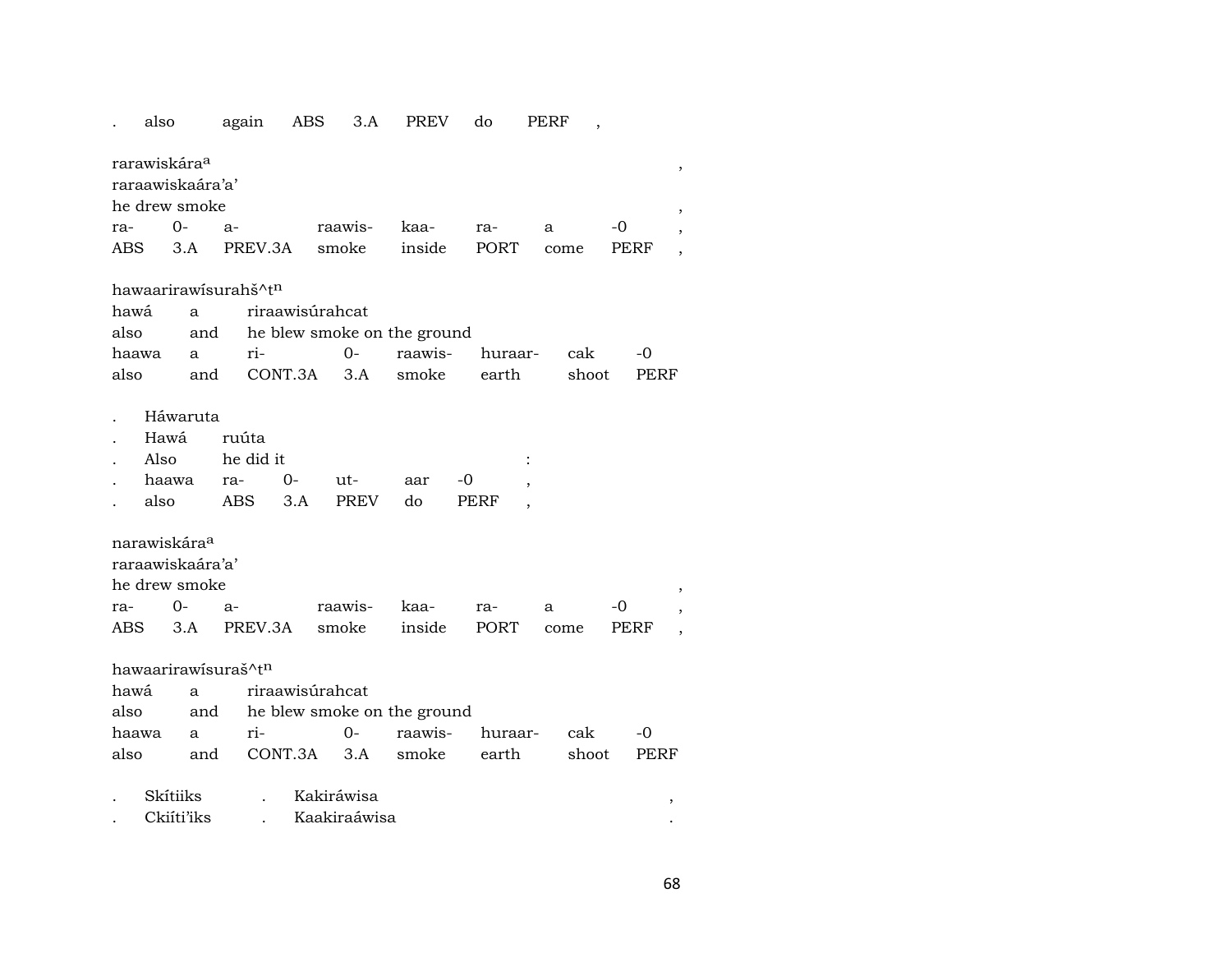| $\ddot{\phantom{0}}$                          | Four (times)                           | $\ddot{\phantom{a}}$ | He did not smoke |             |         |             |                |             |     |         |     |
|-----------------------------------------------|----------------------------------------|----------------------|------------------|-------------|---------|-------------|----------------|-------------|-----|---------|-----|
|                                               | iks.kiiti'iks                          | $\mathbf{r}$         | kaaki-           |             | $0-$    | raawis-     | a              | $-0$        |     |         |     |
| four                                          |                                        |                      | NEG.IND.3A       |             | 3.A     | smoke       | eat            | <b>PERF</b> |     |         |     |
| hírurušia                                     |                                        |                      |                  |             |         |             |                |             |     |         |     |
| Hiru                                          | ruúci'a                                |                      |                  |             |         |             |                |             |     |         |     |
| Then                                          | he did it                              |                      |                  |             |         |             | $\ddot{\cdot}$ |             |     |         |     |
| hiruu                                         | ra-                                    | $0-$                 | ut-              | $i-$        | aar     | $-0$        |                |             |     |         |     |
| then                                          | ABS                                    | 3.A                  | PREV             | <b>SEQ</b>  | do      | PERF        |                |             |     |         |     |
| arikawátat <sup>i</sup> t <sup>n</sup>        |                                        |                      |                  |             |         |             |                | $\, ,$      |     |         |     |
| a                                             | riikawátattit                          |                      |                  |             |         |             |                |             |     |         |     |
| and                                           | he emptied it                          |                      |                  |             |         |             |                |             |     |         |     |
| a                                             | ri-                                    | $0-$                 | $i-$             |             | kawatak | -rik        | $-0$           |             |     |         |     |
| and                                           | CONT.3A                                | 3.A                  | <b>SEQ</b>       |             | get.out | CAUS        | <b>PERF</b>    |             |     |         |     |
| kúrahus<br>the old man<br>kurahuus<br>old.man |                                        |                      |                  |             |         |             |                |             |     |         |     |
|                                               | Kukakutairáwis <sup>a</sup>            |                      |                  |             |         |             |                |             |     |         |     |
| Kukaákuuta                                    |                                        |                      |                  |             |         |             | iraáwisa       |             |     |         |     |
| He did none                                   |                                        |                      |                  |             |         |             | his smoking    |             |     |         |     |
| ku-                                           | kaaki-                                 |                      | $O -$            | $ut -$      | aar     | $-0$        | $ii -$         | $0-$        |     | raawis- | a   |
| <b>INDF</b>                                   |                                        | NEG.IND.3A           | 3.A              | <b>PREV</b> | do      | <b>PERF</b> | SUBJ.3A        |             | 3.A | smoke   | eat |
| $\overline{\phantom{a}}$                      | arikawátat <sup>i</sup> t <sup>n</sup> |                      |                  |             |         |             |                |             |     |         |     |
| a                                             |                                        | riikawátattit        |                  |             |         |             |                |             |     |         |     |
|                                               | and                                    | he emptied it        |                  |             |         |             |                |             |     |         |     |
| a                                             | ri-                                    |                      | $0-$             | $i-$        | kawatak | -rik        |                | -0          |     |         |     |
|                                               | and                                    | CONT.3A              | 3.A              | <b>SEQ</b>  | get.out |             | CAUS           | PERF        |     |         |     |

 $-0$ SUB.3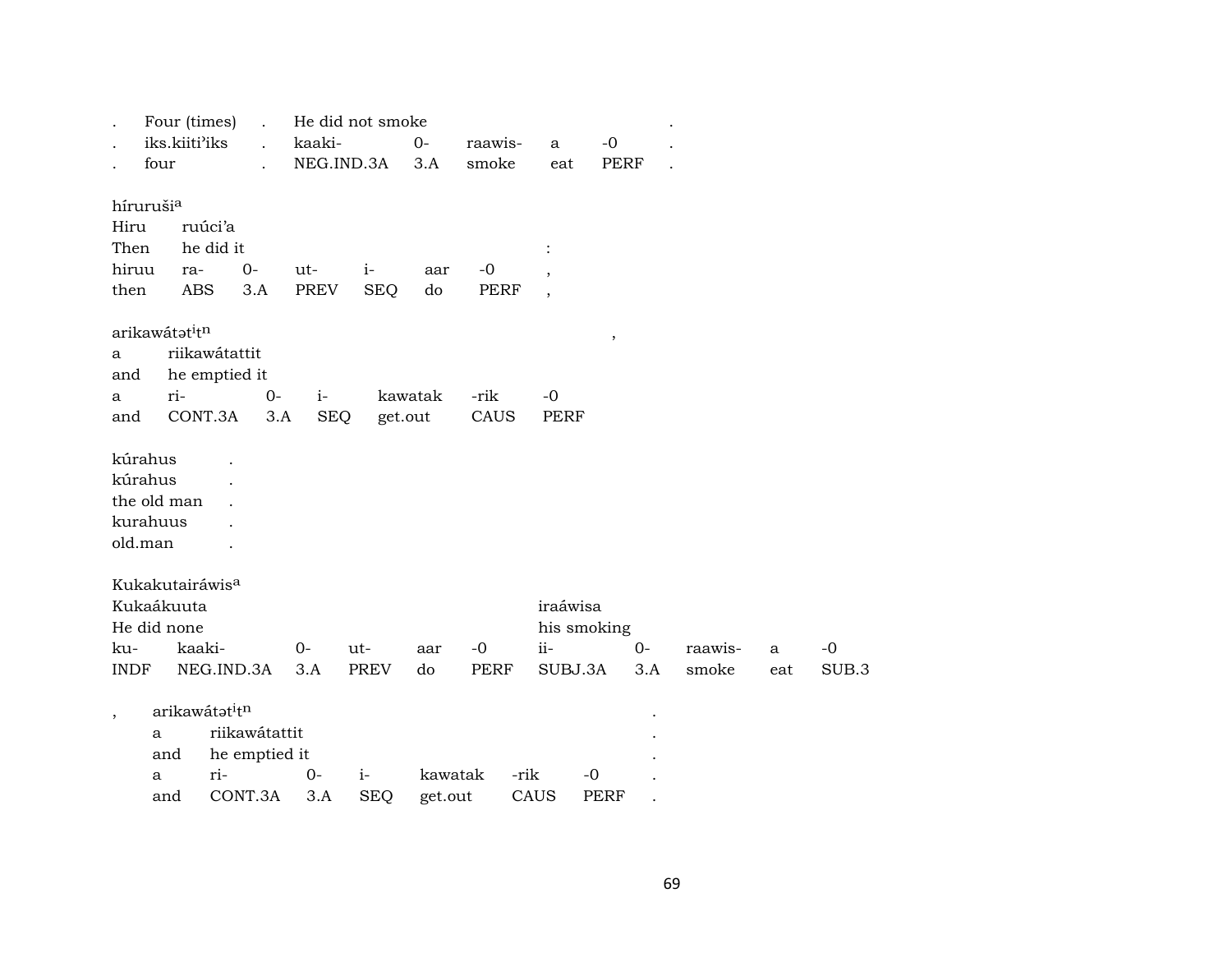|                                            | Nikawátatitn<br>Riikawátattit |                 |            |             |        |               |      |   |  |  |  |  |
|--------------------------------------------|-------------------------------|-----------------|------------|-------------|--------|---------------|------|---|--|--|--|--|
|                                            | He emptied it                 |                 |            |             |        |               |      |   |  |  |  |  |
| ri-                                        |                               | $0-$<br>$i-$    |            | kawatak     | -rik   | $-0$          |      |   |  |  |  |  |
| CONT.3A                                    |                               | 3.A             | <b>SEQ</b> | get.out     | CAUS   | PERF          |      |   |  |  |  |  |
|                                            |                               |                 |            |             |        |               |      |   |  |  |  |  |
| Hirurúši <sup>a</sup>                      |                               |                 |            |             |        |               |      |   |  |  |  |  |
| ruúci'a<br>Hiru                            |                               |                 |            |             |        |               |      |   |  |  |  |  |
| Then                                       | he did it                     |                 |            |             |        |               |      |   |  |  |  |  |
| hiruu                                      | ra-                           | $0-$            | ut-        | $i-$        | aar    | -0            |      |   |  |  |  |  |
| then                                       | <b>ABS</b>                    | 3.A             | PREV       | <b>SEQ</b>  | do     | PERF          |      |   |  |  |  |  |
|                                            |                               |                 |            |             |        |               |      |   |  |  |  |  |
|                                            | ariksurahwihət <sup>n</sup>   |                 |            |             |        |               |      | , |  |  |  |  |
| riiksurahwihat<br>a                        |                               |                 |            |             |        |               |      |   |  |  |  |  |
| he touched (ie placed hand on) them<br>and |                               |                 |            |             |        |               |      |   |  |  |  |  |
| a                                          | ra-                           | $O -$           | iks-       | huraar-     | wi.hak |               | -0   |   |  |  |  |  |
| and                                        | ABS.                          | 3.A             | hand       | earth       |        | be.sitting.PL | PERF |   |  |  |  |  |
| ráwiskar <sup>u</sup>                      |                               |                 |            |             |        |               |      |   |  |  |  |  |
|                                            | raáwiskaaru'                  |                 |            |             |        |               |      |   |  |  |  |  |
|                                            | the tobacco (ashes)           |                 |            |             |        |               |      |   |  |  |  |  |
|                                            | raawis.kaar-                  | $-u^{\prime}$   |            |             |        |               |      |   |  |  |  |  |
| tobacco                                    |                               | <b>NOM</b>      |            |             |        |               |      |   |  |  |  |  |
|                                            |                               |                 |            |             |        |               |      |   |  |  |  |  |
| iriwiraruš <sup>i</sup>                    |                               |                 |            |             |        |               |      |   |  |  |  |  |
| iriiwiraruuci                              |                               |                 |            |             |        |               |      |   |  |  |  |  |
|                                            | where they lay                |                 |            |             |        |               |      |   |  |  |  |  |
| irii-                                      | wii-                          | ra-             | $0-$       | ra.uc       |        | -i            |      |   |  |  |  |  |
| where                                      | now                           | ABS             | 3.A        | be.lying.PL |        | SUB.2         |      |   |  |  |  |  |
|                                            |                               |                 |            |             |        |               |      |   |  |  |  |  |
|                                            | ariksurahwihat <sup>n</sup>   |                 |            |             |        |               |      |   |  |  |  |  |
| riiksurahwihat<br>a                        |                               |                 |            |             |        |               |      |   |  |  |  |  |
| and                                        |                               | he touched them |            |             |        |               |      |   |  |  |  |  |
| a                                          | ra-                           | $0-$            | iks-       | huraar-     | wi.hak |               | $-0$ |   |  |  |  |  |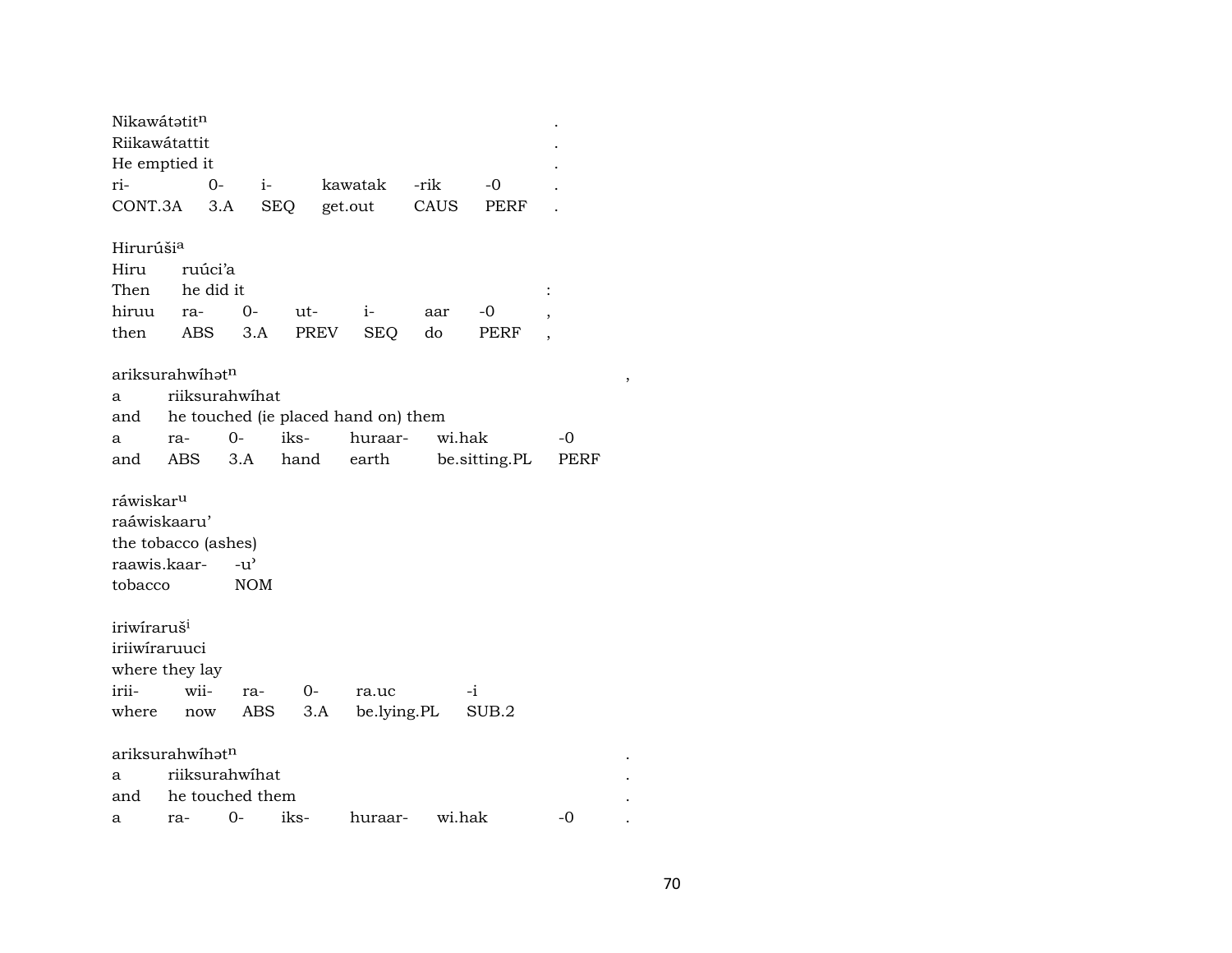| and                      | ABS                       | 3.A        | hand       |            | earth   |             |     | be.sitting.PL |               | PERF                     |             |         |             |
|--------------------------|---------------------------|------------|------------|------------|---------|-------------|-----|---------------|---------------|--------------------------|-------------|---------|-------------|
|                          | Kuwitikakutikstáwah^tn    |            |            |            |         |             |     |               |               |                          |             |         |             |
|                          | Kuwitikaakuutikstawaáhat  |            |            |            |         |             |     |               |               |                          |             |         |             |
|                          | He did not stroke himself |            |            |            |         |             |     |               |               |                          |             |         |             |
| ku-                      | witi-                     |            | kaaki-     |            | 0-      | ut-         |     | iks-          | ta            |                          | waa-        | hak     | $-0$        |
| <b>INDF</b>              | <b>REFL</b>               |            | NEG.IND.3A |            | 3.A     | PREV        |     | hand          |               | be.hanging               | <b>DIST</b> | pass.by | <b>PERF</b> |
| $\overline{\phantom{a}}$ | hirurúsi <sup>a</sup>     |            |            |            |         |             |     |               |               |                          |             |         |             |
|                          | Hiru                      | rúci'a     |            |            |         |             |     |               |               |                          |             |         |             |
|                          | Then                      | he did it  |            |            |         |             |     |               |               |                          |             |         |             |
|                          | hiruu                     | ra-        | $0-$       | ut-        | $i-$    |             | aar | $-0$          |               |                          |             |         |             |
|                          | then                      | <b>ABS</b> | 3.A        | PREV       |         | <b>SEQ</b>  | do  |               | <b>PERF</b>   | $\overline{\phantom{a}}$ |             |         |             |
|                          | ariatkúrahus              |            |            |            |         |             |     |               |               |                          |             |         |             |
| a                        | rii'at                    |            |            |            |         |             |     | kúrahus       |               |                          |             |         |             |
| and                      | he went                   |            |            |            |         |             |     | an old man    |               |                          |             |         |             |
| а                        | ri-                       |            | $0-$       | $i-$       | at      | $-0$        |     | kurahuus      |               |                          |             |         |             |
| and                      | CONT.3A                   |            | 3.A        | <b>SEQ</b> | go      | <b>PERF</b> |     | old.man       |               |                          |             |         |             |
|                          |                           |            |            |            |         |             |     |               |               |                          |             |         |             |
| aríhakuš                 |                           |            |            |            |         |             |     |               | $^\mathrm{,}$ |                          |             |         |             |
| a                        | ríhaakuc                  |            |            |            |         |             |     |               |               |                          |             |         |             |
| and                      | he put the pipe down      |            |            |            |         |             |     |               |               |                          |             |         |             |
| a                        | ri-                       |            | $0-$       | haak-      | uc      |             |     | -0            |               |                          |             |         |             |
| and                      | CONT.3A                   |            | 3.A        | wood       |         | lay.SG.P    |     | PERF          |               |                          |             |         |             |
|                          | wikutahaatn               |            |            |            |         |             |     |               |               |                          |             |         |             |
|                          | Wikútahaa'at              |            |            |            |         |             |     |               |               |                          |             |         |             |
|                          | It was now his pipe       |            |            |            |         |             |     |               |               |                          |             |         |             |
| wii-                     | ku-                       | ti-        |            | 0-         | $a-$    |             |     | haak-         | $\mathbf 0$   | $\overline{a}$           |             |         |             |
| now                      | <b>INDF</b>               |            | IND.3A     | 3.A        | POSS.3A |             |     | wood          | be            | EX                       |             |         |             |
|                          |                           |            |            |            |         |             |     |               |               |                          |             |         |             |

Irirukúisihaat¶

Iriruukú'isihaa'at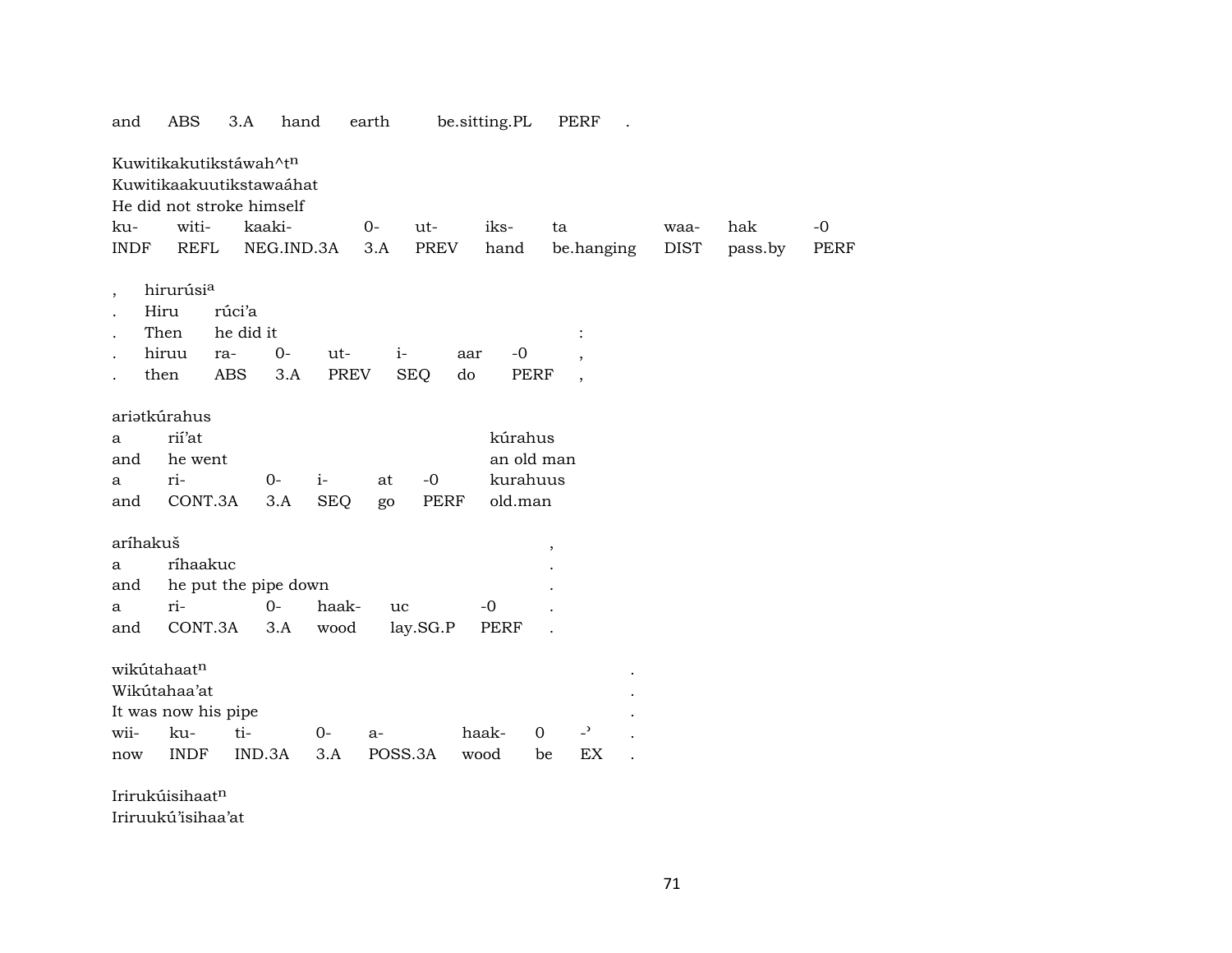|           |                                            | That was then his pipe              |             |              |             |        |      |    |                |
|-----------|--------------------------------------------|-------------------------------------|-------------|--------------|-------------|--------|------|----|----------------|
| irii-     | ruu-                                       | ku-                                 | $i-$        | $S-$         | ir-         |        |      | 0  | $\overline{a}$ |
| that      | then                                       | <b>INDF</b>                         | CONT.1/2A   | 2.A          | POSS.1/2A   |        | wood | be | EX             |
|           | natáwiskar <sup>u</sup><br>rattaáwiskaaru' |                                     |             |              |             |        |      |    |                |
| pipe      |                                            |                                     |             |              |             |        |      |    |                |
|           | rak.raawis.kaar-                           | $-u$ <sup><math>\prime</math></sup> |             |              |             |        |      |    |                |
| pipe      |                                            |                                     | <b>NOM</b>  |              |             |        |      |    |                |
|           | tirárikikurahus                            |                                     |             |              |             |        |      |    |                |
| tiraáriki |                                            |                                     |             |              | kúrahus     |        |      |    |                |
| this one  |                                            |                                     |             |              | old man     |        |      |    |                |
| tii-      | ra-                                        | 0-                                  | arik        | $-i$         | kurahuus    |        |      |    |                |
| this      | ABS                                        | 3.A                                 | be.standing | SUB.2        | old.man     |        |      |    |                |
|           |                                            |                                     |             |              |             |        |      |    |                |
|           | tiwiraráwis <sup>a</sup>                   |                                     |             |              |             | ,      |      |    |                |
|           | tiwiraraáwisa                              |                                     |             |              |             |        |      |    |                |
|           |                                            | this one who smoked                 |             |              |             |        |      |    |                |
| tii-      | wii-                                       | ra-                                 | $0-$        | raawis-<br>a | $-0$        |        |      |    |                |
| this      | now                                        | ABS                                 | 3.A         | smoke<br>eat | SUB.3       |        |      |    |                |
|           | irikuhawákah <sup>u</sup>                  |                                     |             |              |             |        |      |    |                |
|           | Iriikuuhawákaahu'                          |                                     |             |              |             | $\, ,$ |      |    |                |
|           |                                            | Whatever it was he said             |             |              |             |        |      |    |                |
| irii-     | kuur-                                      | ra-                                 | $O -$       | waka         | -:hus       |        |      |    |                |
| what      | DUB                                        | ABS                                 | 3.A         | say.IMPF     | <b>IMPF</b> |        |      |    |                |
|           |                                            |                                     |             |              |             |        |      |    |                |
|           | kakátatkuk <sup>u</sup>                    |                                     |             |              | $\,$        |        |      |    |                |
|           | kaakaátatkuuku'                            |                                     |             |              |             |        |      |    |                |
|           | I did not hear                             |                                     |             |              |             |        |      |    |                |
| kaaka-    |                                            | $t-$                                | atka'uk     | -:hus        |             |        |      |    |                |
|           | NEG.IND.1/2A                               | 1.A                                 | hear        | <b>IMPF</b>  |             |        |      |    |                |
|           |                                            |                                     |             |              |             |        |      |    |                |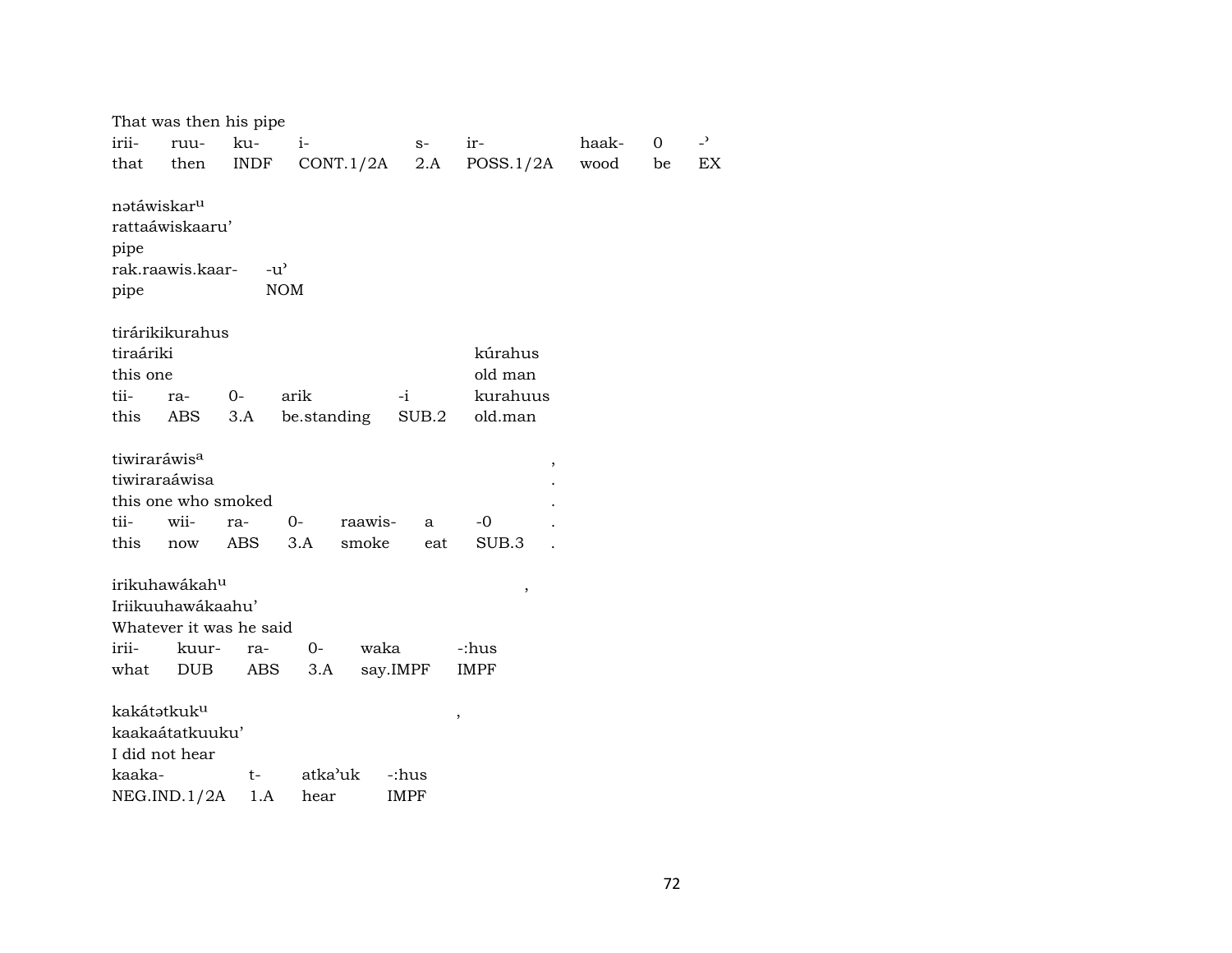|                           | tirárikikurahus |         |                           |      |              |          |          |      |
|---------------------------|-----------------|---------|---------------------------|------|--------------|----------|----------|------|
| tiraáriki                 |                 |         |                           |      |              | kúrahus  |          |      |
| this one                  |                 |         |                           |      |              | old man  |          |      |
| tii-                      | ra-             | 0- arik |                           |      | $-i$ and $i$ | kurahuus |          |      |
| this                      | ABS             | 3.A     | be.standing SUB.2         |      |              | old.man  |          |      |
| Hirurúsi <sup>a</sup>     |                 |         |                           |      |              |          |          |      |
| Hiru                      | ruúci'a         |         |                           |      |              |          |          |      |
| Then                      | he did it       |         |                           |      |              |          |          |      |
| hiruu                     | ra-             | $0-$    | ut-                       | $i-$ | aar          | -0       |          |      |
| then                      | ABS             | 3.A     | PREV                      | SEQ  | do           | PERF     |          |      |
| akíisakírəsa              |                 |         |                           |      |              |          |          |      |
| aki                       |                 |         | isaahkírasa               |      |              |          |          |      |
| and here                  |                 |         | there was a bowl of water |      |              |          |          |      |
| a-                        | ki              | $i-$    |                           | $S-$ | ar-          | kiraar-  | sa       | $-0$ |
| and                       | there           |         | CONT.1/2A                 | 2.A  | EV           | water    | be.lying | PERF |
|                           |                 |         |                           |      |              |          |          |      |
| kírarasitu                |                 |         |                           |      |              |          |          |      |
| kiíraraasiitu'            |                 |         |                           |      |              |          |          |      |
| cold water                |                 |         |                           |      |              |          |          |      |
|                           |                 |         | $-u^{\prime}$             |      |              |          |          |      |
|                           | kiirar- raasit  |         |                           |      |              |          |          |      |
|                           | water be.cold   |         | <b>NOM</b>                |      |              |          |          |      |
| rurúši <sup>a</sup>       |                 |         |                           |      |              |          | ,        |      |
| ruuruúci'a                |                 |         |                           |      |              |          |          |      |
|                           | then he did it  |         |                           |      |              |          |          |      |
| ruu-                      | ra-             | $0 -$   | ut-                       | $i-$ | aar          | $-0$     |          |      |
|                           | then ABS 3.A    |         | PREV                      | SEQ  | do           | PERF     |          |      |
|                           |                 |         |                           |      |              |          |          |      |
| arikiráririt <sup>n</sup> |                 |         |                           |      |              |          |          |      |
| a                         | riikíraaririit  |         |                           |      |              |          |          |      |
| and                       |                 |         | he picked up the water    |      |              |          |          |      |
| а                         | ri-             | $0-$    | $i-$                      |      | kiraar-      | iriik    |          | -0   |

73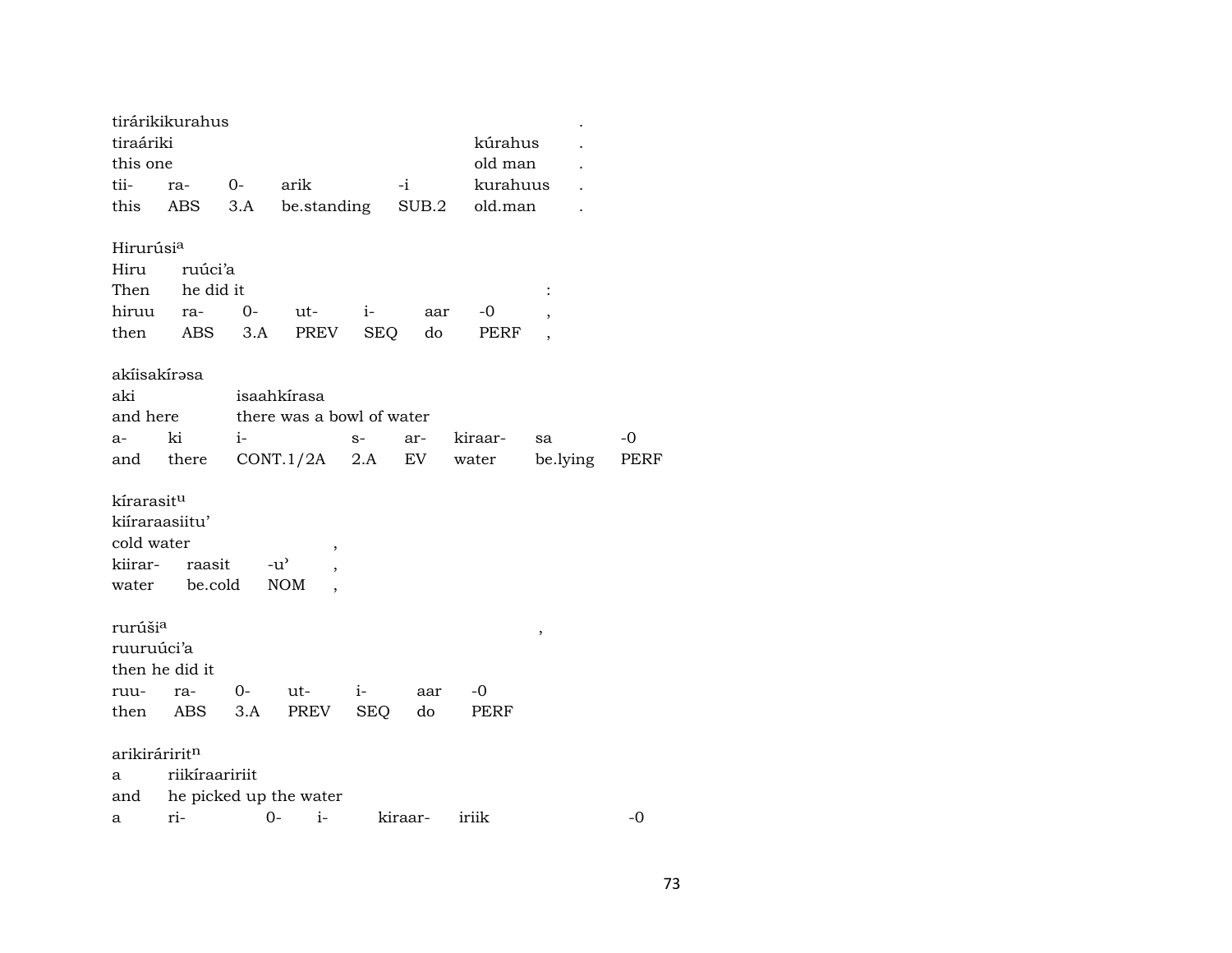| and    |                               | CONT.3A               | 3.A             | <b>SEQ</b>            | water       |               | pick.up.long.object | PERF  |             |
|--------|-------------------------------|-----------------------|-----------------|-----------------------|-------------|---------------|---------------------|-------|-------------|
|        | Hiruirinihkitáwi <sup>u</sup> |                       |                 |                       |             |               |                     |       |             |
|        | Hiru                          |                       | iriirihkitáwi'u |                       |             |               |                     |       |             |
|        | Then                          |                       |                 | those who are leaders |             |               |                     |       |             |
|        | hiruu                         | irii-                 | ra-             | $0-$                  | ir-         | kita.wi       | -u                  |       |             |
|        | then                          | that                  | ABS             | 3.A                   | PL.3A       | be.the.leader |                     | SUB.D |             |
|        | ararahukátawi <sup>a</sup>    |                       |                 |                       |             |               |                     |       |             |
| a      |                               | raarahukatáwi'a'      |                 |                       |             |               |                     |       |             |
| and    |                               | he came along with it |                 |                       |             |               |                     |       |             |
| а      | ra-                           | $0-$                  | $a-$            |                       | ra-         | hukata        | $-wi$               | a     | $-0$        |
| and    | ABS                           | 3.A                   |                 | PREV.3A               | PORT        | be.a.curve    | SUB.L               | come  | <b>PERF</b> |
|        | šahikstáhkuš <sup>u</sup>     |                       |                 | $\,$                  |             |               |                     |       |             |
|        | cahikstaáhkucu'               |                       |                 |                       |             |               |                     |       |             |
|        | the crowd                     |                       |                 |                       |             |               |                     |       |             |
|        | icaahiks                      | raar-                 | -kucuu          |                       |             |               |                     |       |             |
| person |                               | PL                    | <b>AUG</b>      |                       |             |               |                     |       |             |
|        | hirarahukatáwi <sup>a</sup>   |                       |                 |                       |             |               |                     |       |             |
| hi     |                               | raarahukatáwi'a'      |                 |                       |             |               |                     |       |             |
| and    |                               | he came along with it |                 |                       |             |               |                     |       |             |
| hi     | ra-                           | $0-$                  | $a-$            |                       | ra-         | hukata        | -wi                 | a     | -0          |
| and    | ABS                           | 3.A                   |                 | PREV.3A               | PORT        | be.a.curve    | SUB.L               | come  | <b>PERF</b> |
|        | Awitatuta                     |                       |                 |                       |             |               | ,                   |       |             |
|        | Awit                          | $\mathbf{a}$          | tuúta           |                       |             |               |                     |       |             |
|        | First                         | and                   | he did it       |                       |             |               |                     |       |             |
|        | awit                          | a                     | ti-             | $0-$                  | ut-         | aar           | -0                  |       |             |
|        | first                         | and                   | IND.3A          | 3.A                   | <b>PREV</b> | do            | PERF                |       |             |
|        | nəkukikārik <sup>a</sup>      |                       |                 |                       |             |               | kúrahus             |       |             |
|        | Rakukikaárika                 |                       |                 |                       |             |               | kúrahus             |       |             |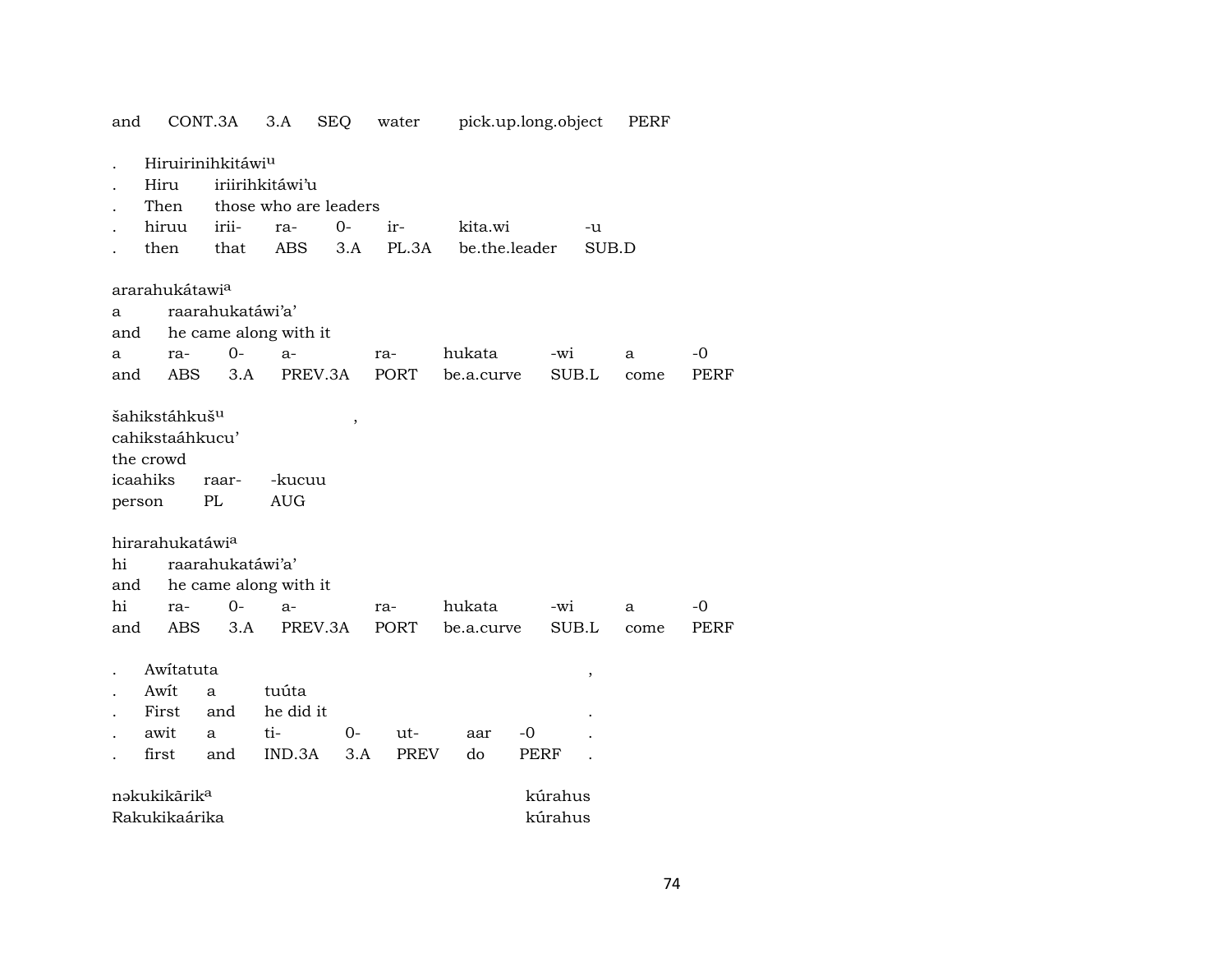|                     |                   | When he gave him water              |        |            |                  |             | the old man                |      |               |
|---------------------|-------------------|-------------------------------------|--------|------------|------------------|-------------|----------------------------|------|---------------|
| ra-                 | $O -$             | ku-                                 | kiikaa | -rik       | -a               |             | kurahuus                   |      |               |
| INF.A               | 3.A               | INF.B                               | drink  | CAUS       | SUB.1            |             | old.man                    |      |               |
|                     |                   |                                     |        |            |                  |             |                            |      |               |
| híawit <sup>n</sup> |                   | tikíkar <sup>i</sup> t <sup>n</sup> |        |            |                  |             | $^\mathrm{,}$              |      |               |
| hi                  | áwit              | tikíkaarit                          |        |            |                  |             |                            |      |               |
| and                 | first             | he gave him water                   |        |            |                  |             |                            |      |               |
| hi                  | awit              | ti-                                 | $0-$   | kiikaa     | -rik             | $-0$        |                            |      |               |
| and                 | first             | IND.3A                              | 3.A    | drink      | CAUS             | PERF        |                            |      |               |
|                     |                   |                                     |        |            |                  |             |                            |      |               |
| híratkatn           |                   |                                     |        |            |                  |             |                            |      |               |
| hi                  | rátkat            |                                     |        |            |                  |             |                            |      |               |
| and                 | afterwards        |                                     |        |            |                  |             |                            |      |               |
| hi                  | rat-              | -kat                                |        |            |                  |             |                            |      |               |
| and                 | afterwards        | LOC                                 |        |            |                  |             |                            |      |               |
| nutúši <sup>a</sup> |                   |                                     |        |            |                  |             |                            |      |               |
| ruutúci'a           |                   |                                     |        |            |                  |             |                            |      |               |
|                     | then he did it    |                                     |        |            |                  |             |                            |      |               |
| ruu-                | ti-               | $O-$                                | ut-    | $i-$       | -0<br>aar        |             |                            |      |               |
| then                | IND.3A            | 3.A                                 | PREV   | <b>SEQ</b> | do               | <b>PERF</b> |                            |      |               |
|                     |                   |                                     |        |            |                  |             |                            |      |               |
|                     | hiruturiškahíkaru |                                     |        |            |                  |             |                            |      |               |
| hiru                |                   | tuurickahiikaru'                    |        |            |                  |             |                            |      |               |
| then                |                   | he washed his face                  |        |            |                  |             |                            |      |               |
| hiruu               | ti-               | $O -$                               | uur-   | icka-      | hiika.ra'uk      |             | -0                         |      |               |
| then                | IND.3A            | 3.A                                 | PREV   | face       | wash.clean       |             | PERF                       |      |               |
|                     |                   |                                     |        |            |                  |             |                            |      |               |
|                     | Tirarawihkátaitu  |                                     |        |            |                  |             |                            |      |               |
| Tirá                |                   |                                     |        |            | raawihkáta'iitu' |             |                            |      |               |
| He had it           |                   |                                     |        | calico     |                  |             |                            |      |               |
| ti-                 | 0-                | raah                                | $-0$   | raawiir-   | kata-            |             |                            | iit- | $-u^{\prime}$ |
| IND.3A              | 3.A               | have                                | PERF   | cloth      |                  |             | against.a.vertical.surface | body | <b>NOM</b>    |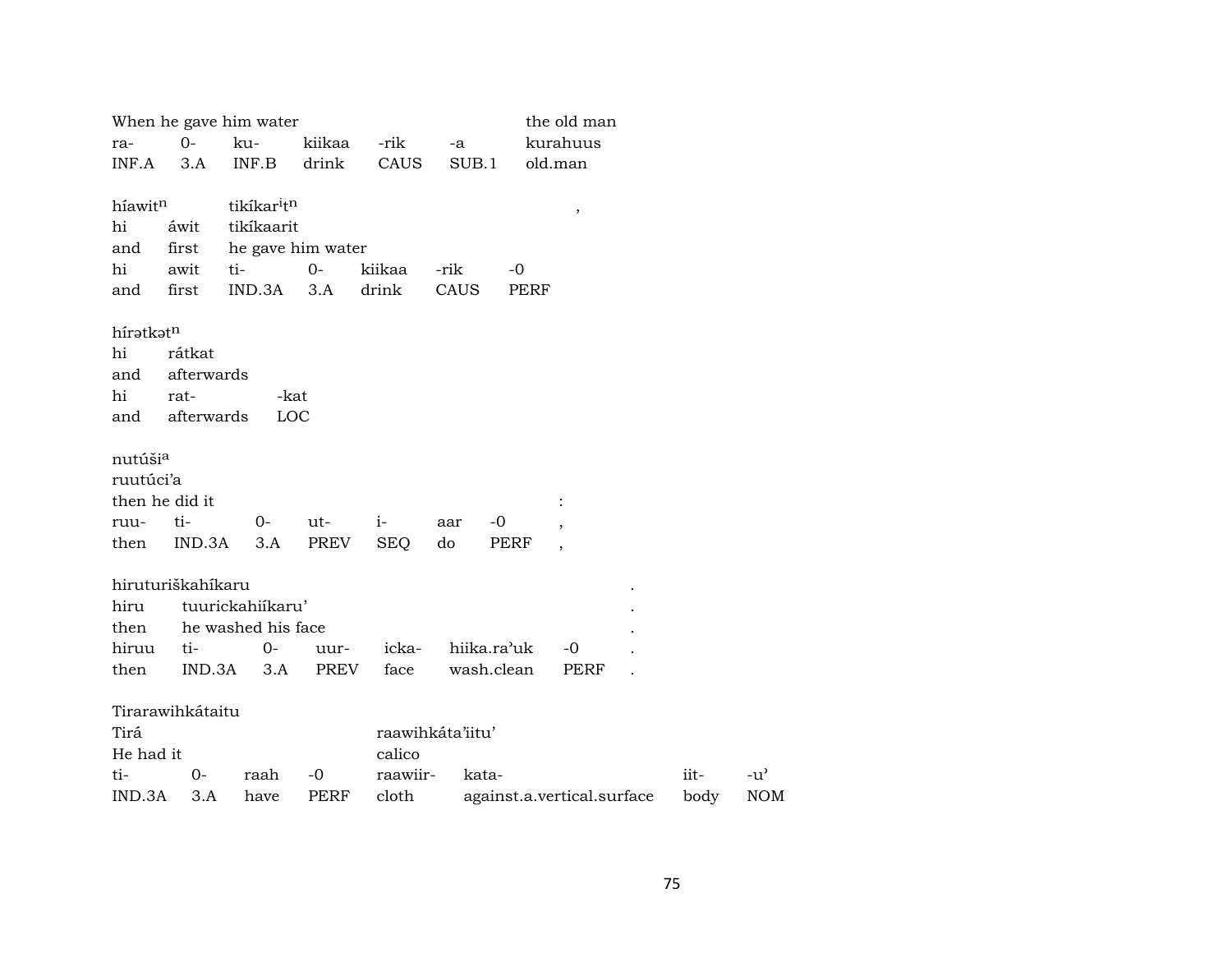| turakiškararíkaruku        |        |                                                            |    |       |             |               |       |             |                |                          |             |
|----------------------------|--------|------------------------------------------------------------|----|-------|-------------|---------------|-------|-------------|----------------|--------------------------|-------------|
| Tuuraakickaraariikaruuku'  |        |                                                            |    |       |             |               |       |             |                |                          |             |
| He was washing their faces |        |                                                            |    |       |             |               |       |             |                |                          |             |
| ti-                        |        | $0-$                                                       |    | uur-  | ak-         |               | icka- |             | raar-          | hiika.ra <sup>3</sup> uk | -:hus       |
| IND.3A                     |        | 3.A                                                        |    | PREV  | PL.AN.3P    |               | face  |             | PL             | wash.clean               | <b>IMPF</b> |
|                            |        | šahikstahki̇̃tu<br>cahikstaahkituu'u'<br>all of the people |    |       |             |               |       | $\,$        |                |                          |             |
|                            |        | icaahiks                                                   |    | raar- | kituu       | $-u^{\prime}$ |       |             |                |                          |             |
|                            | person |                                                            | PL |       | all         | <b>NOM</b>    |       |             |                |                          |             |
| arirarih^š                 |        |                                                            |    |       |             |               |       |             |                | Kúrahus                  |             |
| a                          |        | ríraariihac                                                |    |       |             |               |       |             |                | Kúrahus                  |             |
| and                        |        | he finished                                                |    |       |             |               |       |             |                | The old man              |             |
| a                          | ri-    |                                                            |    | $0-$  | raa.riihac  |               | -0    |             |                | kurahuus                 |             |
| and                        |        | CONT.3A                                                    |    | 3.A   | finish      |               |       | PERF        | $\overline{a}$ | old.man                  |             |
| nikututári                 |        |                                                            |    |       |             |               |       |             | ,              |                          |             |
| rikutuutári'               |        |                                                            |    |       |             |               |       |             |                |                          |             |
| that is what he was doing  |        |                                                            |    |       |             |               |       |             |                |                          |             |
| riku-                      |        | ti-                                                        |    | $0-$  | ut-         | aar           |       | $-i$        | $\overline{ }$ |                          |             |
| that.is                    |        | IND.3A                                                     |    | 3.A   | <b>PREV</b> | do            |       | <b>IMPF</b> |                |                          |             |
|                            |        |                                                            |    |       |             |               |       |             |                |                          |             |
| turakiškararíkaruku        |        |                                                            |    |       |             |               |       |             |                |                          |             |
| tuuraakickaraariikaruuku'  |        |                                                            |    |       |             |               |       |             |                |                          |             |
| he was washing their faces |        |                                                            |    |       |             |               |       |             |                |                          |             |
| ti-                        |        | $0-$                                                       |    | uur-  | ak-         |               | icka- |             | raar-          | hiika.ra'uk              | -:hus       |

, .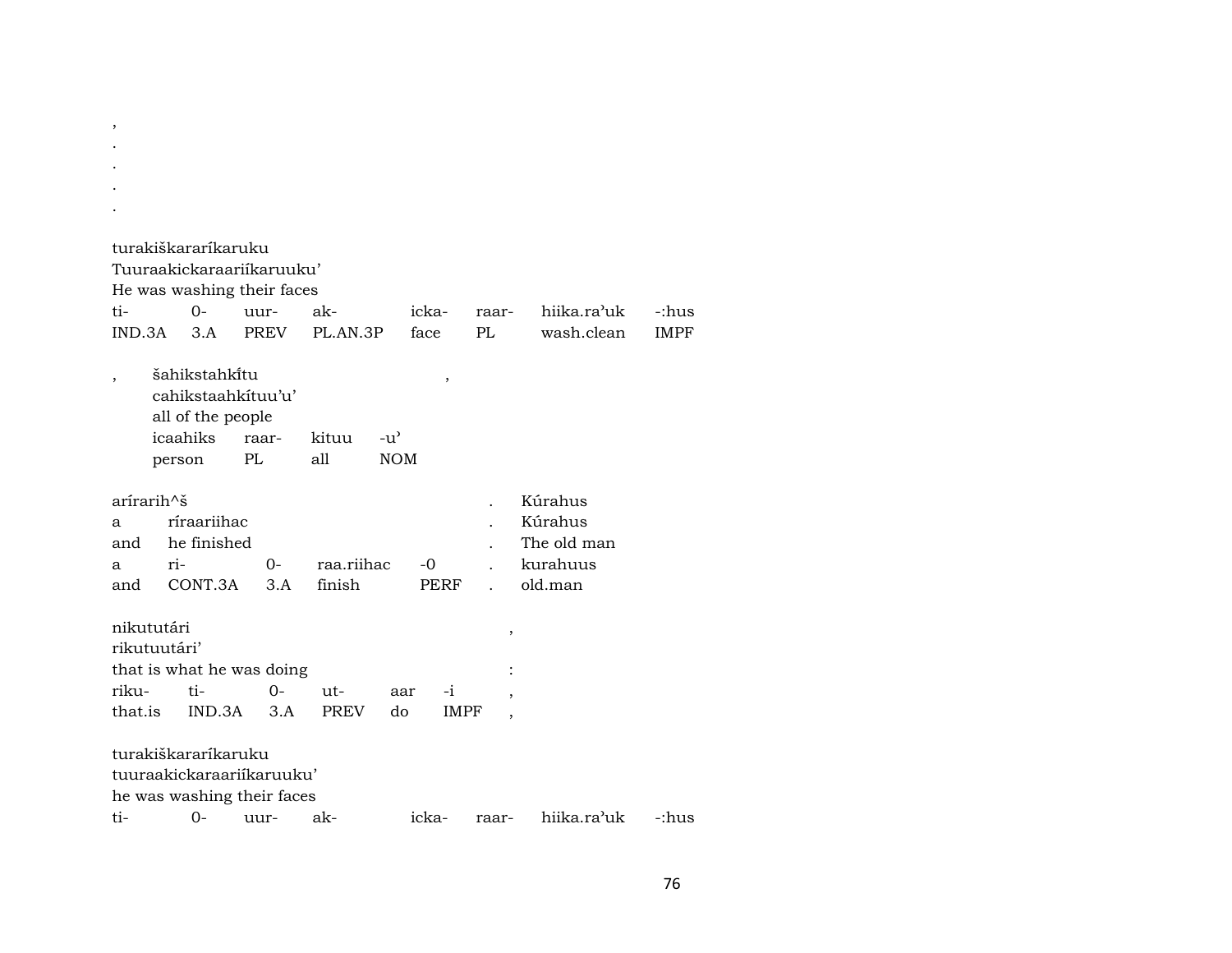| IND.3A                                                                                                              | 3.A                                                      | <b>PREV</b>                                                    | PL.AN.3P                                              |                                                                                                    | face            | PL                                                       | wash.clean                                                                                         | <b>IMPF</b>                                                                                                                       |  |
|---------------------------------------------------------------------------------------------------------------------|----------------------------------------------------------|----------------------------------------------------------------|-------------------------------------------------------|----------------------------------------------------------------------------------------------------|-----------------|----------------------------------------------------------|----------------------------------------------------------------------------------------------------|-----------------------------------------------------------------------------------------------------------------------------------|--|
| $\,$                                                                                                                | arísitn<br>ariísit<br>himself<br>ariisit<br>one's.own    |                                                                |                                                       |                                                                                                    |                 |                                                          |                                                                                                    |                                                                                                                                   |  |
| Ah<br>Ţ<br>Aa<br>Ah<br>$\overline{\phantom{a}}$<br>aa<br>$\overline{\phantom{a}}$<br>ah<br>$\overline{\phantom{a}}$ |                                                          |                                                                |                                                       |                                                                                                    |                 |                                                          |                                                                                                    |                                                                                                                                   |  |
| Hirurušiikáuriritn<br>hiru<br>then<br>hiruu<br>then                                                                 | ra-<br><b>ABS</b>                                        | ruuci'iiká'uuriirit<br>$0-$<br>3.A                             | he stood up right in the center<br>ut-<br><b>PREV</b> | $i-$<br><b>SEQ</b>                                                                                 | iika-<br>center |                                                          | uuri.arik<br>stand.upright                                                                         | $-0$<br><b>PERF</b>                                                                                                               |  |
| $\overline{\phantom{a}}$                                                                                            | kúrahus<br>kúrahus<br>the old man<br>kurahuus<br>old.man | $\ddot{\phantom{0}}$<br>$\overline{a}$<br>$\ddot{\phantom{a}}$ | Náwa<br>Ráwa<br><b>Now</b><br>rawa<br>now             | $\overline{\phantom{a}}$<br>$\overline{ }$<br>$\overline{\phantom{a}}$<br>$\overline{\phantom{a}}$ |                 |                                                          |                                                                                                    |                                                                                                                                   |  |
| hiruriwáku<br>hiru<br>then<br>hiruu<br>then                                                                         | riiwáku'<br>he said<br>rii-<br><b>ASSR</b>               | $0-$<br>3.A                                                    | waka'u<br>say                                         | $-0$<br>PERF                                                                                       |                 | kúrahus<br>kúrahus<br>the old man<br>kurahuus<br>old.man | $\overline{\phantom{a}}$<br>$\ddot{\cdot}$<br>$\overline{\phantom{a}}$<br>$\overline{\phantom{a}}$ | $\mathcal{C}\mathcal{C}$<br>Náwa<br>$\mathcal{C}\mathcal{C}$<br>Ráwa<br>$\epsilon\epsilon$<br><b>Now</b><br>п<br>rawa<br>п<br>now |  |

, tatuharáihku

tatuuhaará'ihku'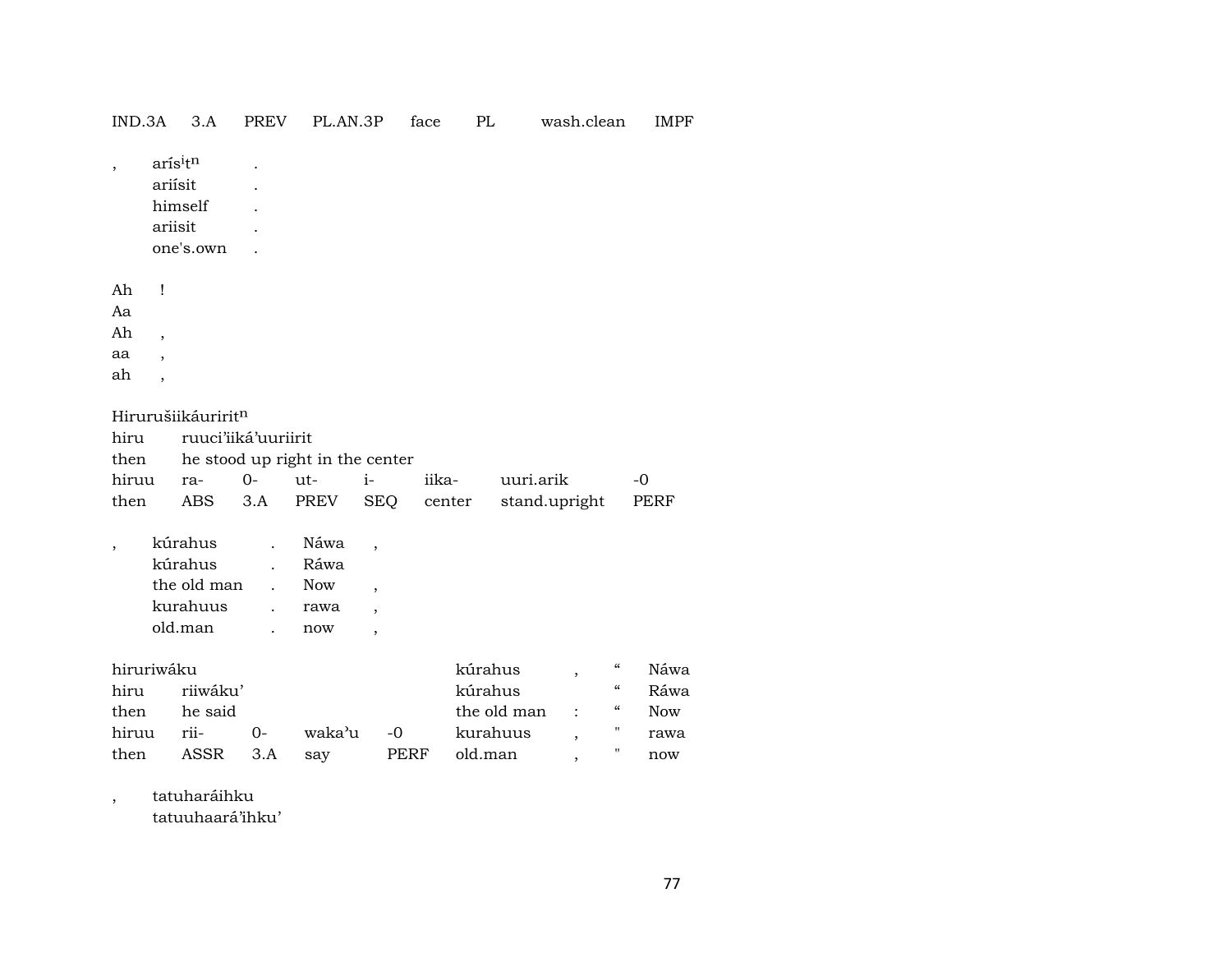| ,                                                                | I am meaning<br>ta-<br>IND.1/2A                                                                        | t-<br>1.A                                            | ut-<br><b>PREV</b>                         | mean                                | raa.ra'ihk        | -:hus<br><b>IMPF</b>           |             |             |
|------------------------------------------------------------------|--------------------------------------------------------------------------------------------------------|------------------------------------------------------|--------------------------------------------|-------------------------------------|-------------------|--------------------------------|-------------|-------------|
| tii-<br>this                                                     | tirasuhakásuhat <sup>n</sup><br>tirasuuhaakásuuhat<br>these of you sitting around<br>ra-<br><b>ABS</b> | $S-$<br>2.A                                          | ut-<br>PREV                                | rak-<br>$1/2.$ PL                   | as.uu.hak         | be.sitting.around              | -0<br>SUB.4 |             |
| witisutk <sup>i</sup><br>wiitiísutki<br>wiita.isut               | young men<br>young.man                                                                                 | -kis<br>DIM                                          | ,<br>,                                     |                                     |                   |                                |             |             |
| a<br>and<br>a<br>and                                             | atírasuhakasuh^t <sup>n</sup><br>tii-<br>this                                                          | tirasuuhaakásuuhat<br>ra-<br>ABS                     | these of you sitting around<br>$S-$<br>2.A | $ut-$<br>PREV                       | rak-<br>$1/2$ .PL | as.uu.hak<br>be sitting around |             | -0<br>SUB.4 |
| nisár <sup>u</sup><br>riisaáru'<br>chiefs<br>riisaar<br>be.chief | $-u^{\prime}$<br><b>NOM</b>                                                                            | $\overline{\phantom{a}}$<br>$\overline{\phantom{a}}$ | ášapatn<br>a<br>and<br>a<br>and            | cápaat<br>women<br>icapaak<br>woman | ,                 |                                |             |             |
| tii-<br>here                                                     | tiharásuhakasuh^tn<br>tihaarasuuhaakásuuhat<br>these of you sitting around<br>haa-<br>here             | ra-<br>ABS                                           | $S-$<br>2.A                                | ut-<br>PREV                         | rak-<br>$1/2$ .PL | as.uu.hak<br>be.sitting.around |             | -0<br>SUB.4 |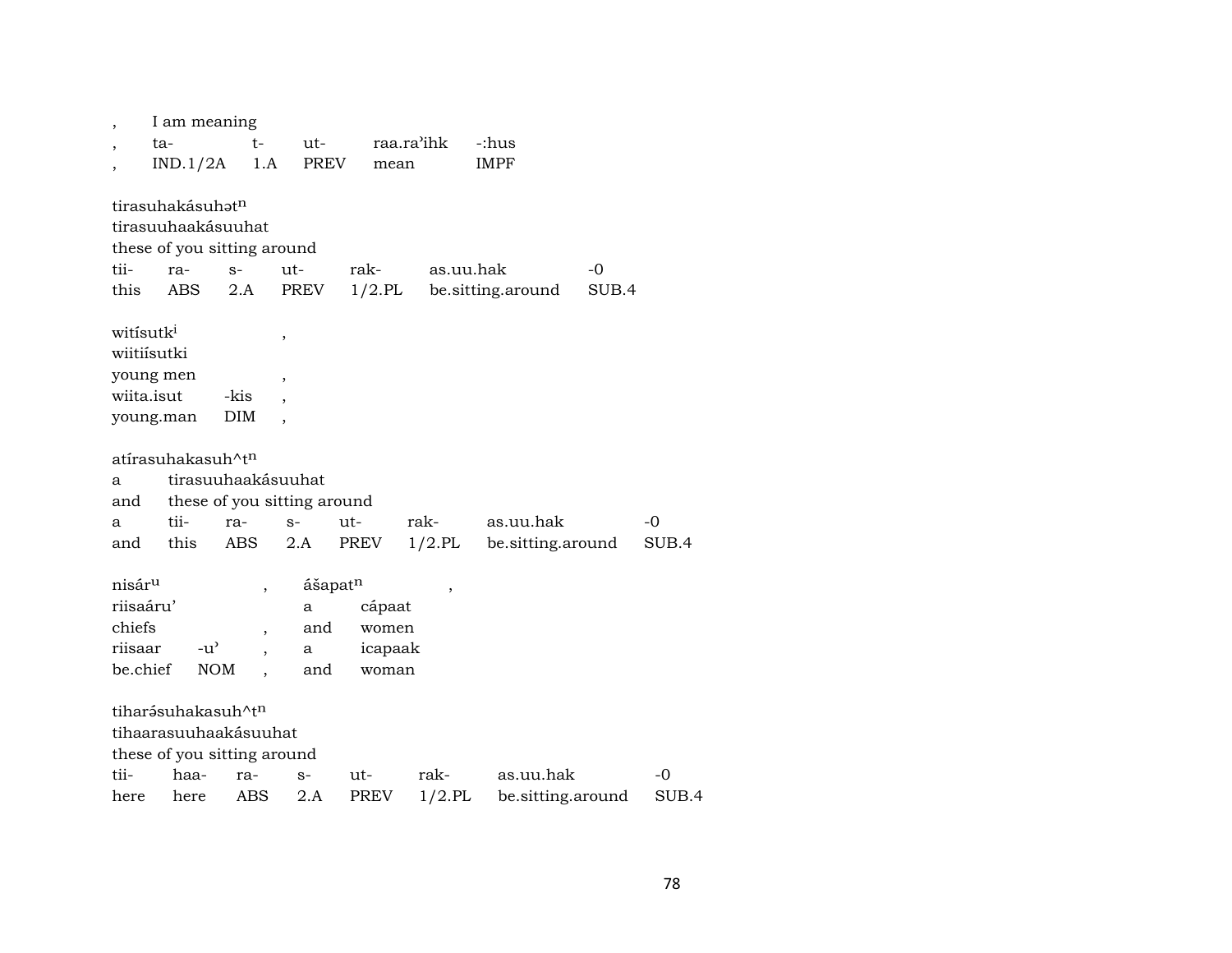| Ráwa<br>piíra'u'<br>kúrahus<br>a<br>a<br>children<br>and<br>old men<br>Now<br>and<br>$\overline{\phantom{a}}$<br>piira<br>$-u^{\prime}$<br>kurahuus<br>a<br>rawa<br>a<br>$\overline{\phantom{a}}$<br>child<br>NOM<br>old.man<br>and<br>and<br>now<br>$\overline{\phantom{a}}$ |                |
|-------------------------------------------------------------------------------------------------------------------------------------------------------------------------------------------------------------------------------------------------------------------------------|----------------|
|                                                                                                                                                                                                                                                                               |                |
|                                                                                                                                                                                                                                                                               |                |
|                                                                                                                                                                                                                                                                               |                |
|                                                                                                                                                                                                                                                                               | $\overline{ }$ |
|                                                                                                                                                                                                                                                                               |                |
| nikuwitúatn<br>Náwa                                                                                                                                                                                                                                                           |                |
| Ráwa<br>rikuwituú'ut                                                                                                                                                                                                                                                          |                |
| <b>Now</b><br>that is the way it is                                                                                                                                                                                                                                           |                |
| riku-<br>wi-<br>$\overline{\phantom{0}}$<br>ti-<br>$0-$<br>$\mathbf 0$<br>ut-<br>rawa                                                                                                                                                                                         |                |
| PREV<br>that.is<br>QUOT<br>IND.3A<br>3.A<br>be<br>now                                                                                                                                                                                                                         | EX             |
|                                                                                                                                                                                                                                                                               |                |
| tirəšíhwari                                                                                                                                                                                                                                                                   |                |
| tiracíhwari                                                                                                                                                                                                                                                                   |                |
| our living here                                                                                                                                                                                                                                                               |                |
| tii-<br>aciir-<br>warii<br>-hus<br>ra-                                                                                                                                                                                                                                        |                |
| this<br>ABS<br>IN.DU.A<br>be.going.about.IMPF<br><b>IMPF.SUB</b>                                                                                                                                                                                                              |                |
|                                                                                                                                                                                                                                                                               |                |
| ahašakúra <sup>u</sup>                                                                                                                                                                                                                                                        |                |
| ahacakúra'u                                                                                                                                                                                                                                                                   |                |
| his having made us                                                                                                                                                                                                                                                            |                |
| $0 -$<br>ra-<br>ku-<br>ra'uk<br>-0<br>aca-<br>ar-                                                                                                                                                                                                                             |                |
| 3.A<br>IN.DU.P<br>EV<br><b>ABS</b><br>INF.B<br>make<br>SUB.3                                                                                                                                                                                                                  |                |
|                                                                                                                                                                                                                                                                               |                |
| ati^s                                                                                                                                                                                                                                                                         |                |
| Atí'as                                                                                                                                                                                                                                                                        |                |
| our Father                                                                                                                                                                                                                                                                    |                |
| ati-<br>as                                                                                                                                                                                                                                                                    |                |
| 1.POSS<br>father                                                                                                                                                                                                                                                              |                |
|                                                                                                                                                                                                                                                                               |                |
|                                                                                                                                                                                                                                                                               |                |
|                                                                                                                                                                                                                                                                               |                |
| titakuahakítaku                                                                                                                                                                                                                                                               |                |
| ahakítaku<br>títaku<br>who is above<br>here                                                                                                                                                                                                                                   | ,              |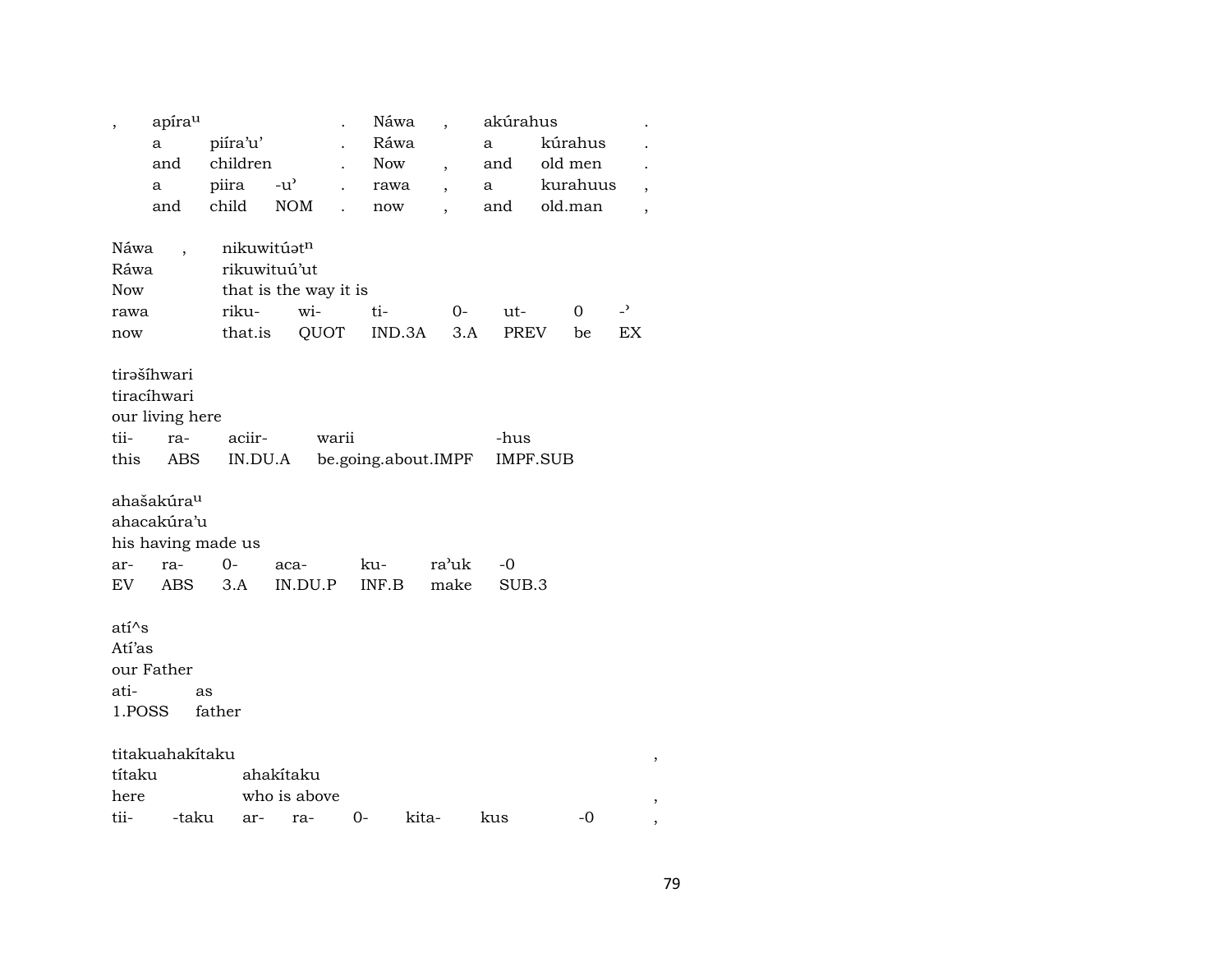| here LOC 1 |  |  | EV ABS 3.A on.top be.sitting SUB.4 |  |
|------------|--|--|------------------------------------|--|
|            |  |  |                                    |  |

|     | ahašakúra <sup>u</sup> |        |         |       |       |       | п |
|-----|------------------------|--------|---------|-------|-------|-------|---|
|     | ahacakúra'u            |        |         |       |       |       | " |
|     | his having made us     |        |         |       |       |       | п |
| ar- | ra-                    | $()$ - | aca-    | ku-   | ra'uk | -0    |   |
| EV  | ABS                    | 3.A    | IN DU P | INF.B | make  | SUB 3 |   |

| Kúrahus wirikutiwákah <sup>u</sup>         |  |                          |                                       |         |  |
|--------------------------------------------|--|--------------------------|---------------------------------------|---------|--|
| Kúrahus wirikutiwákaahu'                   |  |                          |                                       |         |  |
| The old man now that is what he was saying |  |                          |                                       |         |  |
| kurahuus                                   |  | wii- riku- ti-        0- | waka                                  | c:hus - |  |
| old.man                                    |  |                          | now that.is IND.3A 3.A say.IMPF IMPF, |         |  |

## hiatí $\wedge$ s

- Atí'as  $\pmb{\alpha}$  $Hi$
- $\pmb{\mathcal{C}}$ And our Father
- $\bar{\mathbf{u}}$  $hi$  $ati$ as
- 1.POSS father  $\mathbf{u}$ and

## kuhašákuru

| kuuhacákuru' |  |                                   |              |  |
|--------------|--|-----------------------------------|--------------|--|
| He made us   |  |                                   |              |  |
|              |  | аса-                              | ku- ra'uk -0 |  |
|              |  | DUB ABS 3.A IN.DU.P 1.P make PERF |              |  |

kararakurahurítat<sup>a</sup>

kararakuuraahuriitata

| for it to be not always the way |  |  |  |
|---------------------------------|--|--|--|
|---------------------------------|--|--|--|

|  |  | kara- ra- 0- ku- raahuriit.at               | —а |
|--|--|---------------------------------------------|----|
|  |  | NEG INF.A 3.A INF.B always.be.the.way SUB.1 |    |

nakúwari rakúwari

 $\overline{\phantom{a}}$ 

 $\langle \cdot \rangle$ 

 $\,$  ,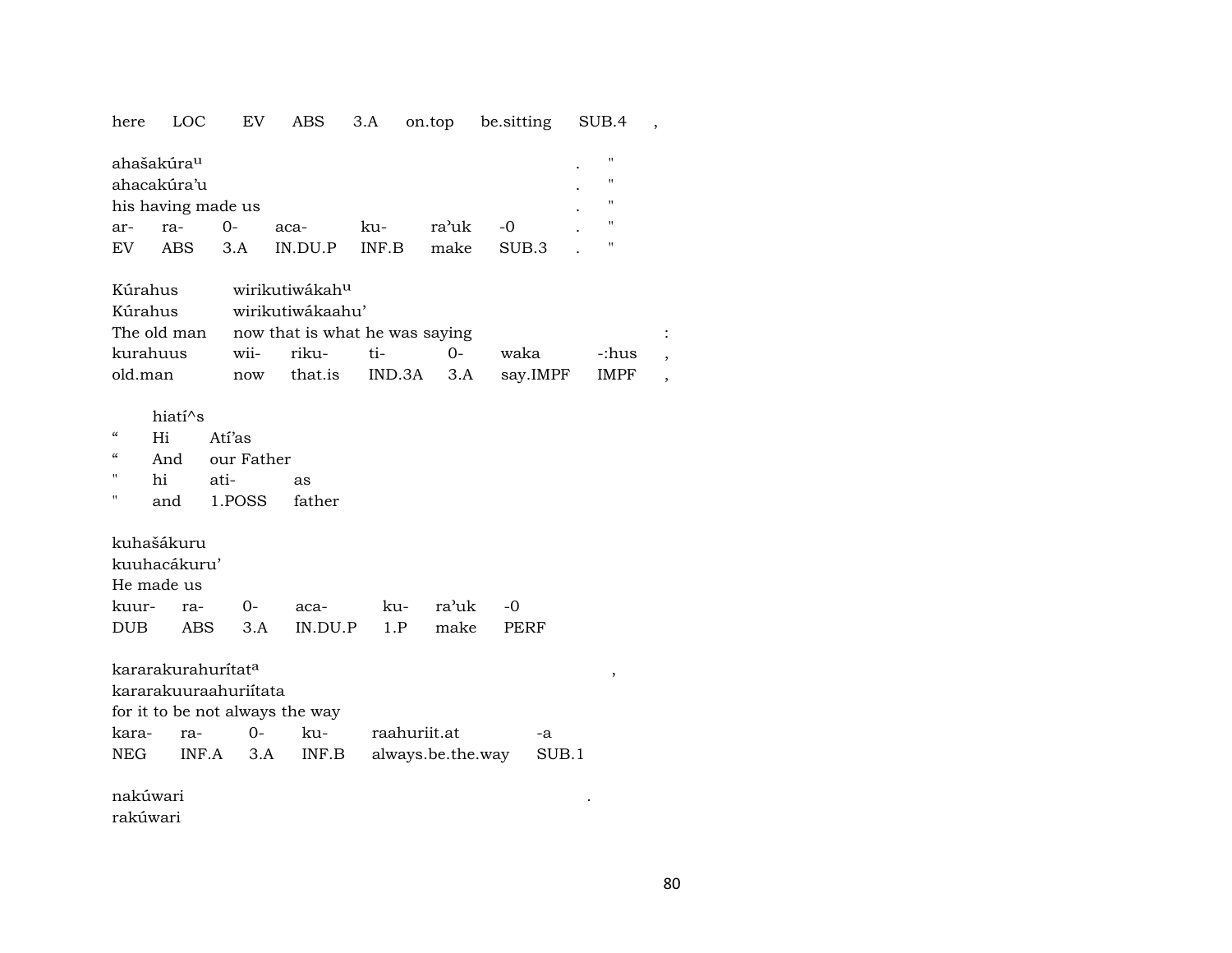| to live  |                             |                            |       |                     |    |                 | , |
|----------|-----------------------------|----------------------------|-------|---------------------|----|-----------------|---|
| ra-      | 0-                          | ku-                        | warii |                     |    | -hus            | , |
| INF.A    | 3.A                         | INF.B                      |       | be.going.about.IMPF |    | <b>IMPF.SUB</b> |   |
|          |                             |                            |       |                     |    |                 |   |
|          | Kararakuráriks <sup>a</sup> |                            |       |                     |    |                 |   |
|          | kararakuuraáriksa           |                            |       |                     |    |                 |   |
|          |                             | for it not to be permanent |       |                     |    |                 |   |
| kara-    | ra-                         | 0-                         | ku-   | raariks             | -a |                 |   |
| NEG      | INF.A                       | 3.A                        | INF.B | be.true             |    | SUB.1           |   |
|          |                             |                            |       |                     |    |                 |   |
| nakúwari |                             |                            |       |                     |    |                 |   |
| rakúwari |                             |                            |       |                     |    |                 |   |
| to live  |                             |                            |       |                     |    |                 |   |
| ra-      | $O-$                        | ku-                        | warii |                     |    | -hus            |   |
| INF.A    | 3.A                         | INF.B                      |       | be.going.about.IMPF |    | <b>IMPF.SUB</b> |   |
|          |                             |                            |       |                     |    |                 |   |
|          | Kararakúrakir <sup>u</sup>  |                            |       |                     |    |                 |   |
|          | kararakuúraakiiru           |                            |       |                     |    |                 |   |
|          | for it not to be long       |                            |       |                     |    |                 |   |
| kara-    | ra-                         | $0-$                       | ku-   | raa.kiir            | -u |                 |   |
| NEG      | INF.A                       | 3.A                        | INF.B | be.long             |    | SUB.D           |   |
|          |                             |                            |       |                     |    |                 |   |
| nakúwari |                             |                            |       |                     |    |                 |   |
| rakúwari |                             |                            |       |                     |    |                 |   |
| to live  |                             |                            |       |                     |    |                 |   |
| ra-      | $0-$                        | ku-                        | warii |                     |    | -hus            |   |
| INF.A    | 3.A                         | INF.B                      |       | be.going.about.IMPF |    | IMPF.SUB        |   |
|          |                             |                            |       |                     |    |                 |   |
| hiáti^s  |                             |                            |       |                     |    |                 |   |
| Hi       | Atí'as                      |                            |       |                     |    |                 |   |
| And      | our Father                  |                            |       |                     |    |                 |   |
| hi       | ati-                        | as                         |       |                     |    |                 |   |

and 1.POSS father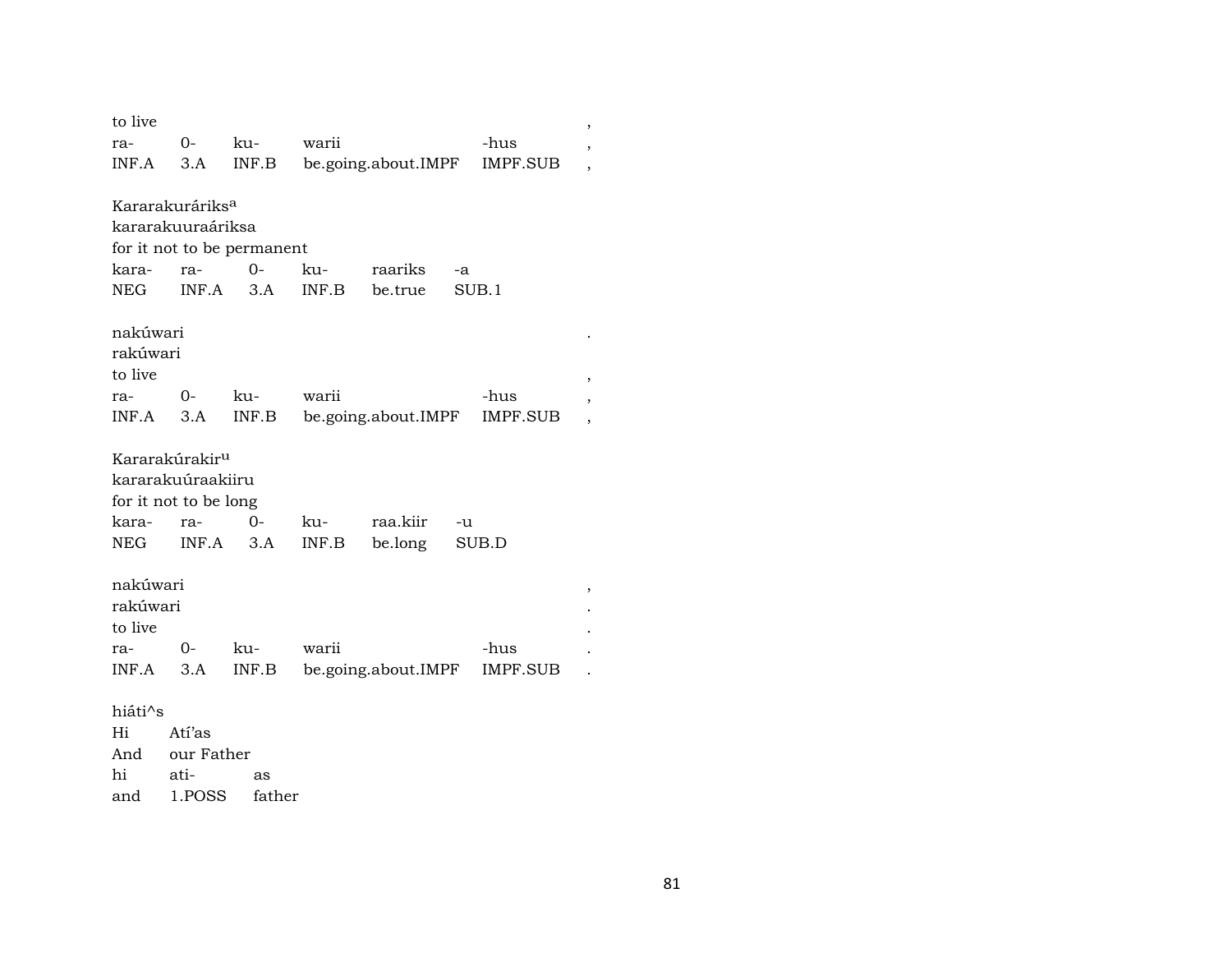| irikúhuta           |                                |                                |         |                       |        |                          |             |       |    |
|---------------------|--------------------------------|--------------------------------|---------|-----------------------|--------|--------------------------|-------------|-------|----|
| irikúhuuta          |                                |                                |         |                       |        |                          |             |       |    |
|                     | that is what He did            |                                |         |                       |        |                          |             |       |    |
| irii-               | kuur-                          | ra-                            | $0-$    | ut-                   | aar    | -0                       |             |       |    |
| what                | <b>DUB</b>                     | ABS.                           | 3.A     | <b>PREV</b>           | do     | PERF                     |             |       |    |
|                     | titakúahakitaku                |                                |         |                       |        |                          |             |       |    |
| tiítaku             |                                | ahakítaku                      |         |                       |        |                          |             |       |    |
| here                |                                |                                |         | the one sitting above |        |                          |             |       |    |
| tii-                | -taku                          | ar-                            | ra-     | $0-$                  | kita-  | kus                      | -0          |       |    |
| here                | LOC                            | EV                             | ABS     | 3.A                   | on.top | be sitting               |             | SUB.4 |    |
| ahawák <sup>a</sup> |                                |                                |         |                       |        | $\pmb{\zeta}\pmb{\zeta}$ |             |       |    |
| ahawaáka            |                                |                                |         |                       |        |                          |             |       |    |
|                     | when He said                   |                                |         |                       |        |                          |             |       |    |
| ar-                 | ra-                            | $0-$                           | waak    | -a                    |        |                          |             |       |    |
| EV.                 | ABS                            | 3.A                            | say.SUB | SUB.1                 |        |                          |             |       |    |
|                     | Tihakasušíari                  |                                |         |                       |        |                          |             |       | П  |
|                     | Tihaakaasúci'aari'             |                                |         |                       |        |                          |             |       |    |
|                     |                                | This is what you will be doing |         |                       |        |                          |             |       |    |
| tii-                | haa-                           | kaas-                          | $S-$    | ut-                   | $i-$   | aar                      | $-i$        |       |    |
| this                | here                           | POT.2A                         | 2.A     | PREV                  | SEQ.   | do                       | <b>IMPF</b> |       |    |
|                     |                                |                                |         |                       |        |                          |             |       |    |
| Náw <sup>a</sup>    | $\overline{ }$                 |                                |         |                       |        |                          |             |       |    |
| Ráwa                |                                |                                |         |                       |        |                          |             |       |    |
| Now                 |                                |                                |         |                       |        |                          |             |       |    |
| rawa                |                                |                                |         |                       |        |                          |             |       |    |
| now                 |                                |                                |         |                       |        |                          |             |       |    |
|                     | tiharəsuhakásuh^t <sup>n</sup> |                                |         |                       |        |                          |             |       |    |
|                     |                                | tihaarasuuhaakásuuhat          |         |                       |        |                          |             |       |    |
|                     |                                | these of you sitting around,   |         |                       |        |                          |             |       |    |
| tii-                | haa-                           | ra-                            | $S-$    | ut-                   | rak-   | as.uu.hak                |             |       | -0 |

82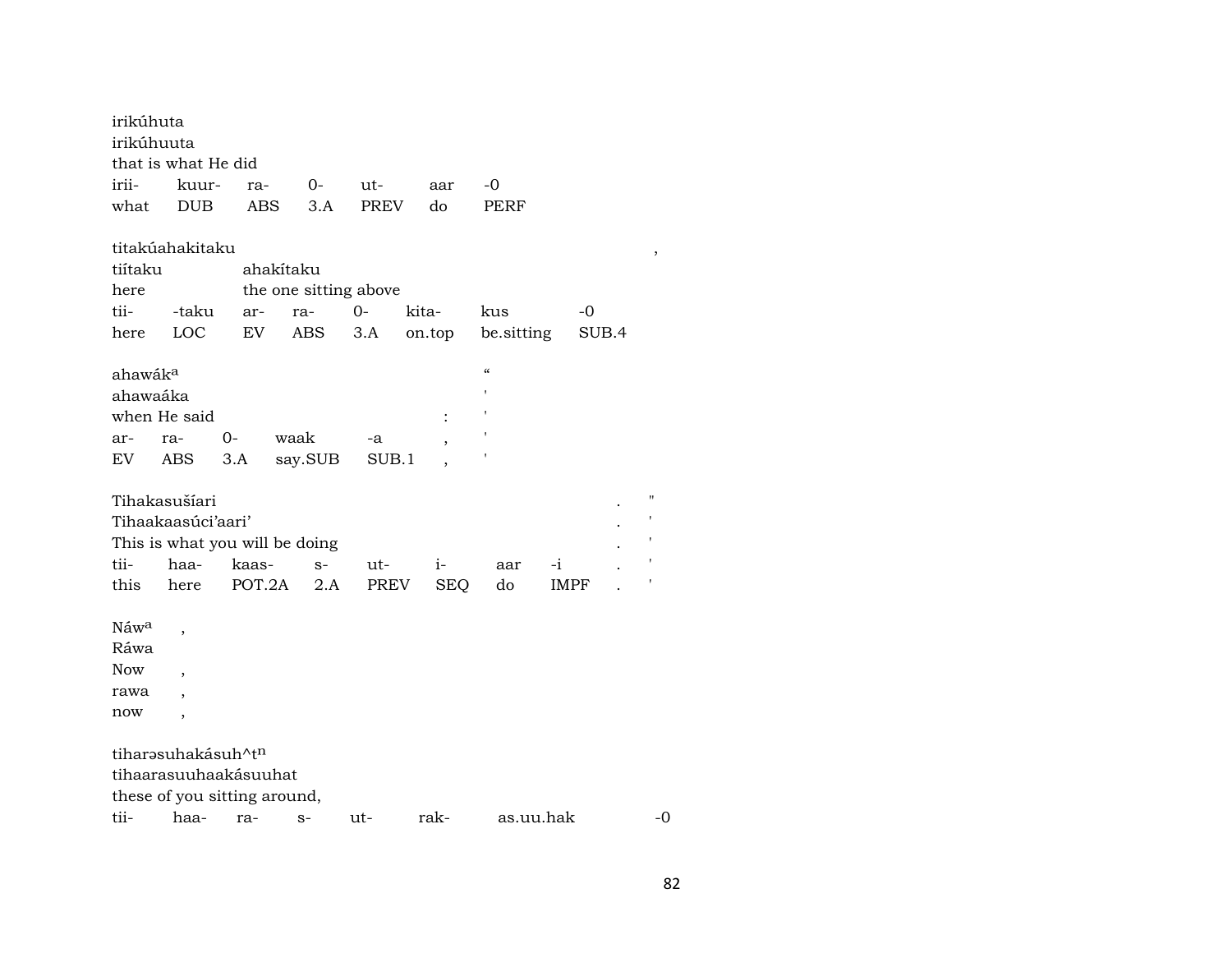| here                                                                         | here                                                                  | <b>ABS</b>                                                                                                                  | 2.A                                     | PREV                                   | $1/2$ .PL                                                               | be.sitting.around    |                    |                                            | SUB.4                |
|------------------------------------------------------------------------------|-----------------------------------------------------------------------|-----------------------------------------------------------------------------------------------------------------------------|-----------------------------------------|----------------------------------------|-------------------------------------------------------------------------|----------------------|--------------------|--------------------------------------------|----------------------|
| witisutk <sup>i</sup><br>wiitiísutki<br>young men<br>wiita.isut<br>young.man |                                                                       | $\overline{\phantom{a}}$<br>$\overline{\phantom{a}}$<br>-kis<br>$\overline{\phantom{a}}$<br>DIM<br>$\overline{\phantom{a}}$ | nisár <sup>u</sup><br>chiefs<br>riisaar | riisaáru'<br>$-u^{\prime}$<br>be.chief | ,<br>$\overline{\phantom{a}}$<br>$\overline{\phantom{a}}$<br><b>NOM</b> | a<br>and<br>a<br>and | akúrahus           | kúrahus<br>old men,<br>kurahuus<br>old.man |                      |
| ásapatn                                                                      |                                                                       |                                                                                                                             | Ţ<br>ah                                 |                                        |                                                                         |                      |                    |                                            |                      |
| a                                                                            | cápaat                                                                |                                                                                                                             | aa                                      |                                        |                                                                         |                      |                    |                                            |                      |
| and                                                                          | women                                                                 | $\overline{\phantom{a}}$                                                                                                    | ah<br>$\overline{\phantom{a}}$          |                                        |                                                                         |                      |                    |                                            |                      |
| a                                                                            | icapaak                                                               |                                                                                                                             | aa                                      |                                        |                                                                         |                      |                    |                                            |                      |
| and                                                                          | woman                                                                 | $\overline{\phantom{a}}$                                                                                                    | ah<br>$\ddot{\phantom{0}}$              |                                        |                                                                         |                      |                    |                                            |                      |
| hawá<br>also<br>haawa<br>also                                                | hawákukarisušíšiks <sup>u</sup><br>ku-<br><b>INDF</b>                 | kukariisuciíciksu'<br>you must not feel any way<br>kara-<br>NEG                                                             | $i-$                                    | CONT.1/2A                              | $S-$<br>2.A                                                             | ut-<br>PREV          | $i-$<br><b>SEQ</b> | aciks<br>feel                              | -:hus<br><b>IMPF</b> |
|                                                                              | Kakuášira<br>Kaaku'aácira'<br>It is not our way<br>kaaku-<br>NEG.POSS | aa-                                                                                                                         | SUBJ.1/2A                               | aciir-<br>IN.DU.A                      | raar-                                                                   | 3PL.INAN.P           | 0<br>be            | $-0$<br>PERF                               |                      |
| tirašíhwari<br>tiracíhwari                                                   | these of us living                                                    |                                                                                                                             |                                         |                                        |                                                                         |                      |                    | ,                                          |                      |
| tii-                                                                         | ra-                                                                   | aciir-                                                                                                                      | warii                                   |                                        |                                                                         | -hus                 |                    |                                            |                      |
| this                                                                         | ABS                                                                   | IN.DU.A                                                                                                                     |                                         | be.going.about.IMPF                    |                                                                         | <b>IMPF.SUB</b>      |                    |                                            |                      |
| hiruatí^s                                                                    |                                                                       |                                                                                                                             |                                         | tikítawi                               |                                                                         |                      |                    |                                            |                      |

Atí'as tikítawi' Hiru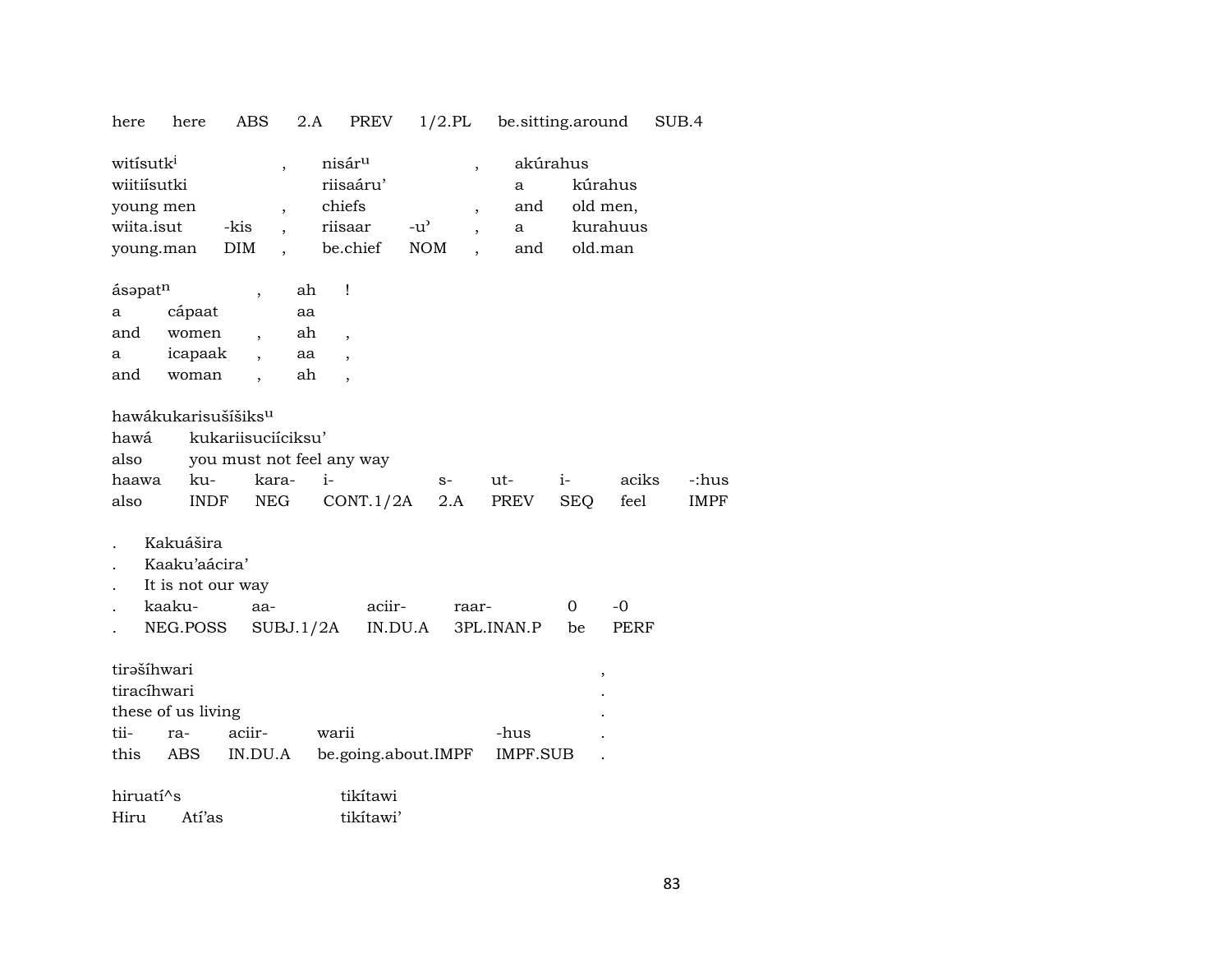| our Father<br>There           |       |                 |                | He is the leader |                |                     |               |       |                          |      |
|-------------------------------|-------|-----------------|----------------|------------------|----------------|---------------------|---------------|-------|--------------------------|------|
| hiruu                         | ati-  |                 | as             | ti-              |                | $0-$                | kitawi        | $-0$  |                          |      |
| there                         |       | 1.POSS          | father         |                  | $IND.1/2A$ 3.A |                     | be a leader   |       | PERF                     |      |
|                               |       |                 |                |                  |                |                     |               |       |                          |      |
| titakúahakitak <sup>u</sup>   |       |                 |                |                  |                |                     |               |       |                          |      |
| tiítaku                       |       |                 | ahakítaku      |                  |                |                     |               |       |                          |      |
| here                          |       |                 | the one above; |                  |                |                     |               |       |                          |      |
| tii-                          | -taku | ar-             | ra-            | $0-$             | kita-          |                     | kus           | $-0$  |                          |      |
| here                          | LOC   |                 | EV             | ABS<br>3.A       |                | on.top              | be.sitting    | SUB.4 |                          |      |
|                               |       |                 |                |                  |                |                     |               |       |                          |      |
| hiruírihitikítaw <sup>i</sup> |       |                 |                |                  |                |                     |               |       |                          |      |
| hiru                          |       | irihiitikitawi' |                |                  |                |                     |               |       |                          |      |
| there that one is leader      |       |                 |                |                  |                |                     |               |       |                          |      |
| hiruu                         | irii- | hii-            |                | ti-              | $O-$           | kita.wi             |               | -0    |                          |      |
| there                         | that  |                 | other          | IND.3A           | 3.A            |                     | be.the.leader | PERF  |                          |      |
|                               |       |                 |                |                  |                |                     |               |       |                          |      |
| Kusušíraru                    |       |                 |                |                  |                |                     |               |       | $\, ,$                   |      |
| Kusuucíraaru'                 |       |                 |                |                  |                |                     |               |       |                          |      |
| He will plan it for you       |       |                 |                |                  |                |                     |               |       | $\ddot{\cdot}$           |      |
| kuus-                         |       | $O -$           | a-             | ut-              | $i-$           | raa-                | ra'uk         | -0    | $\overline{\phantom{a}}$ |      |
| $POT.1/3A$ 3.A                |       |                 | 2.P            | BEN              | <b>SEQ</b>     | way                 | make          | PERF  | $\overline{\phantom{a}}$ |      |
|                               |       |                 |                |                  |                |                     |               |       |                          |      |
| rahwišk <sup>a</sup>          |       |                 |                |                  |                | $\pmb{\mathcal{C}}$ |               |       |                          |      |
| raahwicka'                    |       |                 |                |                  |                |                     |               |       |                          |      |
| He would think                |       |                 |                |                  |                |                     |               |       |                          |      |
| ra-                           | 0-    | ar-             | wicka          | -0               |                |                     |               |       |                          |      |
| ABS                           | 3.A   | EV              | think          | PERF             |                |                     |               |       |                          |      |
|                               |       |                 |                |                  |                |                     |               |       |                          |      |
| Witaturaráhuru                |       |                 |                |                  |                |                     |               |       |                          |      |
| Witatuuraaraáhuru'            |       |                 |                |                  |                |                     |               |       |                          |      |
| I have ruined it for you      |       |                 |                |                  |                |                     |               |       |                          |      |
| wi-                           | ta-   |                 | t-             | a-               | uur-           | raa-                | raahur        |       | -ra'uk                   | -0   |
| QUOT                          |       | IND.1/2A        | 1.A            | 2.P              | PREV           | way                 | be.spoiled    |       | CAUS                     | PERF |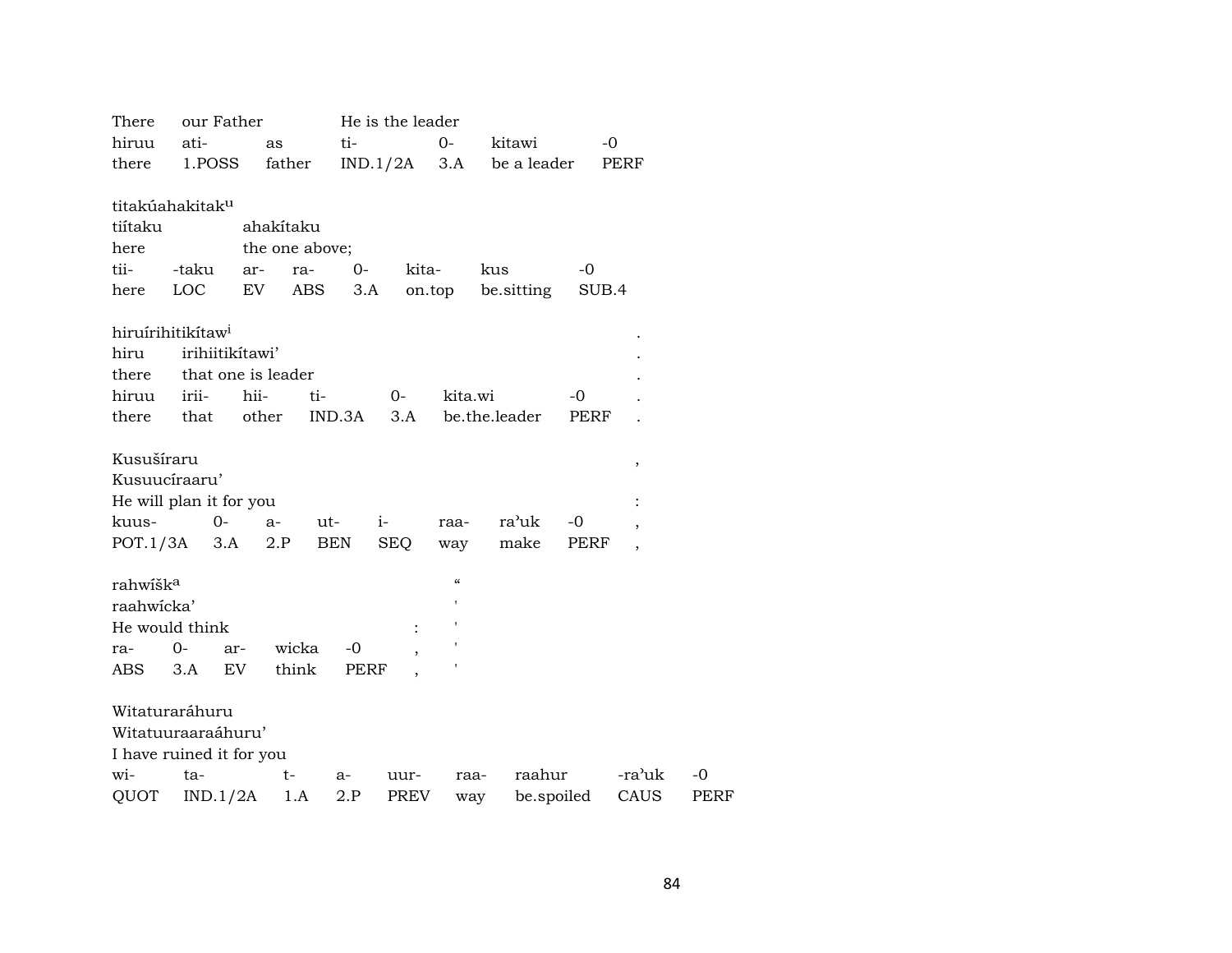$\boldsymbol{\mathsf{H}}$  $\overline{\phantom{a}}$ Sistukusaririráhirit<sup>n</sup>

kusaaririiraáhiirit Sístu Again He will make it right for you sistu kuus- $0$  $a$ ririhiir  $-ik$  $-0$  $a$ uurraa- $POT.1/3A$  3.A PREV.3A be.good CAUS **PERF** again  $2.P$ PHYS.POSS PHYS.POSS **PREV** way

Náwa  $\bullet$ 

 $\overline{\phantom{a}}$ 

- Ráwa
- Now
- rawa
- now

nikuwitutáati^s

| rikuwituúta |                                    |  |  |  |        |  | Atí'as                                             |    |  |
|-------------|------------------------------------|--|--|--|--------|--|----------------------------------------------------|----|--|
|             | that is what He does<br>our Father |  |  |  |        |  |                                                    |    |  |
|             |                                    |  |  |  | aar -0 |  | ati-                                               | as |  |
|             |                                    |  |  |  |        |  | that.is QUOT IND.3A 3.A PREV do PERF 1.POSS father |    |  |

hiruširupiraúri<sup>u</sup>  $\overline{\phantom{a}}$ 

|                     | hiru ciru piira'u'        |  | rí'u       |    |  |
|---------------------|---------------------------|--|------------|----|--|
| : there yet a child |                           |  | when he is |    |  |
|                     | hiruu ciruu piira -u' ri- |  |            | ∩- |  |

- yet child  $NOM$ CONT.3A  $3.A$ be SUB.D there  $\,$
- širuríhukawi rihúkaawi ciru
- when he is in the womb yet  $, \, \,$  $\, ,$ ciruu  $ri 0$ hukaa -wi  $\overline{\phantom{a}}$  $\cdot$

 $-u$ 

 $\, ,$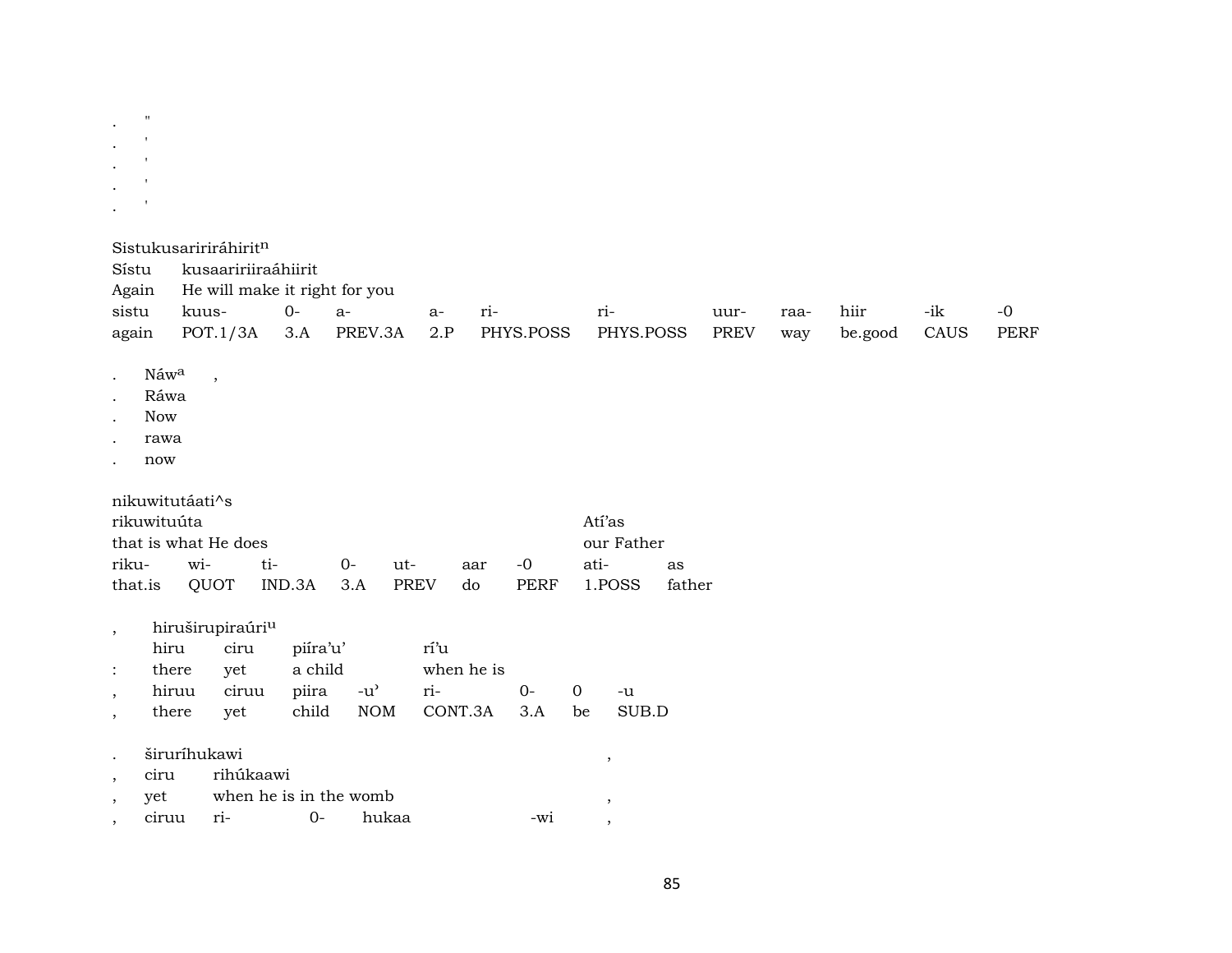|                  | yet                       |               | CONT.3A                | 3.A                 |     | be.in.a.body.cavity |        |       |        | SUB.L    |                          |
|------------------|---------------------------|---------------|------------------------|---------------------|-----|---------------------|--------|-------|--------|----------|--------------------------|
|                  | širukaráriruku            |               |                        |                     |     |                     |        |       |        |          |                          |
| ciru             |                           | karariíruku   |                        |                     |     |                     |        |       |        |          |                          |
| yet              |                           |               |                        | when he is not born |     |                     |        |       |        |          |                          |
| ciruu            | kara-                     |               | ri-                    |                     | 0-  | ir-                 |        | ra'uk |        | -hus     |                          |
| yet              | <b>NEG</b>                |               |                        | CONT.3A             | 3.A |                     | 3.INDF | make  |        | IMPF.SUB |                          |
|                  |                           |               |                        |                     |     |                     |        |       |        |          |                          |
|                  | hiriraráhuru              |               |                        |                     |     |                     |        |       |        |          | $\,$                     |
| hi               |                           | riraaraáhuru' |                        |                     |     |                     |        |       |        |          |                          |
| and              |                           | He ruins it   |                        |                     |     |                     |        |       |        |          | ,                        |
| hi               | ri-                       |               | $0 -$                  | raa-                |     | raahur              |        |       | -ra'uk | -0       |                          |
| and              |                           | CONT.3A       | 3.A                    | way                 |     | be.spoiled          |        |       | CAUS   | PERF     | $\overline{\phantom{a}}$ |
|                  |                           |               |                        |                     |     |                     |        |       |        |          |                          |
|                  | arirárahupa               | riraaraáhuru' |                        |                     |     |                     |        |       |        |          |                          |
| a                |                           |               |                        |                     |     |                     |        |       |        |          |                          |
| and              |                           | He ruins it   | $0-$                   |                     |     | raahur              |        |       | -ra'uk | $-0$     |                          |
| a<br>and         | ri-                       |               |                        | raa-                |     |                     |        |       |        |          |                          |
|                  |                           | CONT.3A       | 3.A                    | way                 |     | be.spoiled          |        |       | CAUS   | PERF     |                          |
| Náw <sup>a</sup> |                           |               | wiriwiška <sup>a</sup> |                     |     |                     |        |       |        |          |                          |
| Ráwa             |                           |               | wiriwicka'a            |                     |     |                     |        |       |        |          |                          |
| <b>Now</b>       |                           |               |                        | when He thinks      |     |                     |        |       |        |          |                          |
| rawa             |                           | wii-          |                        | ri-                 |     | $0-$                | wicka  |       | -a     |          |                          |
| now              |                           | when          |                        | CONT.3A             |     | 3.A                 | think  |       |        | SUB.1    |                          |
|                  |                           |               |                        |                     |     |                     |        |       |        |          |                          |
|                  | tuhúhkawatət <sup>n</sup> |               |                        |                     |     |                     |        |       | ,      |          |                          |
|                  | Tuuhúhkawatat             |               |                        |                     |     |                     |        |       |        |          |                          |
|                  | Let me come out           |               |                        |                     |     |                     |        |       |        |          |                          |
| i-               |                           | t-            |                        | uhur-               |     | kawatak             | -0     |       |        |          |                          |
|                  | CONT.1/2A                 | 1.A           |                        | finally             |     | get.out             | PERF   |       |        |          |                          |

hirirárahura ,

hi riraaraáhuru'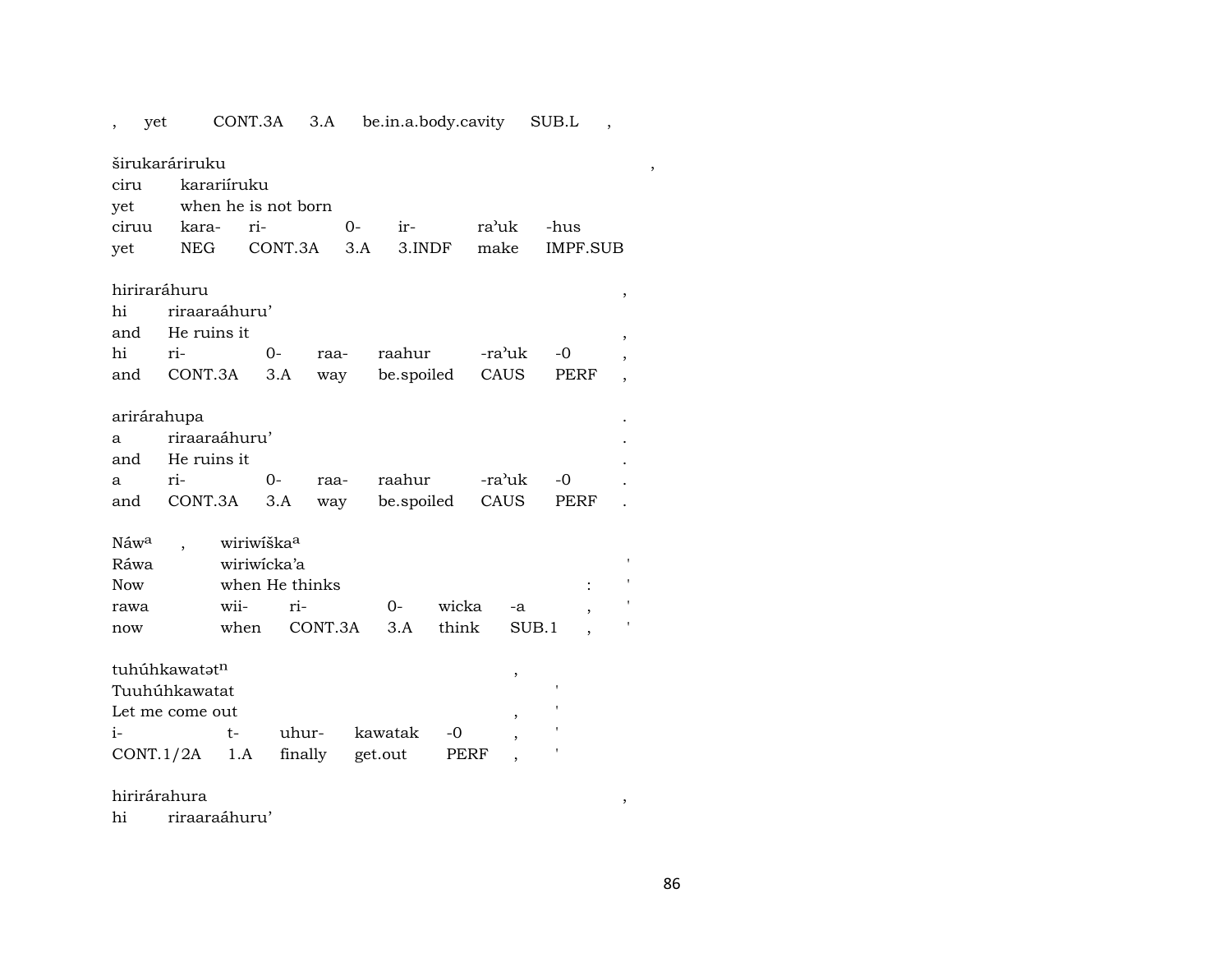| and                     | He ruins it                     |              |          |             |             |                |            |            |      |   |
|-------------------------|---------------------------------|--------------|----------|-------------|-------------|----------------|------------|------------|------|---|
| hi                      | ri-                             | $0-$         | raa-     | raahur      |             | -ra'uk         |            | $-0$       |      |   |
| and                     | CONT.3A                         | 3.A          | way      |             | be.spoiled  | CAUS           |            | PERF       |      |   |
|                         |                                 |              |          |             |             |                |            |            |      |   |
| árikuruut <sup>n</sup>  |                                 |              |          |             |             |                |            | Nawahắ     |      | Ţ |
| a                       | ríkuruu'ut                      |              |          |             |             |                |            | Ráwa       | haa  |   |
| and                     | that is how it'll be            |              |          |             |             |                |            | <b>Now</b> | ha   | Ţ |
| a                       | riku-                           | ra-          | 0-       | ut-         | 0           | $\overline{a}$ |            | rawa       | haa  |   |
| and                     | that.is                         | <b>ABS</b>   | 3.A      | <b>PREV</b> | be          | EX             |            | now        | ha   |   |
|                         |                                 |              |          |             |             |                |            |            |      |   |
|                         | kukakirahuráhkit <sup>a</sup>   |              |          |             |             |                |            |            |      |   |
|                         | kukaakiraahuraáhkita            |              |          |             |             |                |            |            |      |   |
|                         | there is no certainty (in life) |              |          |             |             |                |            |            |      |   |
| ku-                     | kaaki-                          |              | $0-$     | raa-        | huraar-     |                | kita       | -0         |      |   |
| INDF                    | NEG.IND.3A                      |              | 3.A      | way         | earth       |                | be.on.top  |            | PERF |   |
|                         |                                 |              |          |             |             |                |            |            |      |   |
| Hiríwiška               |                                 |              |          |             | $\, ,$      |                | náwa       | ,          |      |   |
| Hi                      | riíwicka'                       |              |          |             |             | ,              | Ráwa       |            |      |   |
| And                     | He wishes                       |              |          |             |             |                | <b>Now</b> |            |      |   |
| hi                      | rii-                            | 0-           | wicka    | -0          |             |                | rawa       |            |      |   |
| and                     | ASSR                            | 3.A          | want     | PERF        |             |                | now        |            |      |   |
|                         |                                 |              |          |             |             |                |            |            |      |   |
| rukstaríta <sup>a</sup> |                                 |              |          |             |             |                |            |            |      |   |
|                         | rukstarítta'a                   |              |          |             |             |                |            |            |      |   |
|                         | let him be born                 |              |          |             |             |                | ı          |            |      |   |
| ri-                     | 0-                              | uks-         | tarikta- |             | -aar        | -0             |            |            |      |   |
| CONT.3A                 | 3.A                             | <b>AOR</b>   | body     |             | <b>INCH</b> | PERF           |            |            |      |   |
|                         |                                 |              |          |             |             |                |            |            |      |   |
|                         | kakitaritáari                   |              |          |             |             |                |            |            |      |   |
|                         | Kaakiitarittá'aari'             |              |          |             |             |                |            |            |      |   |
|                         | He is not getting life          |              |          |             |             |                |            |            |      |   |
| kaaki-                  |                                 |              |          |             |             |                |            |            |      |   |
|                         |                                 | $0-$<br>$i-$ |          | tarikta-    | -aar        | -i             |            |            |      |   |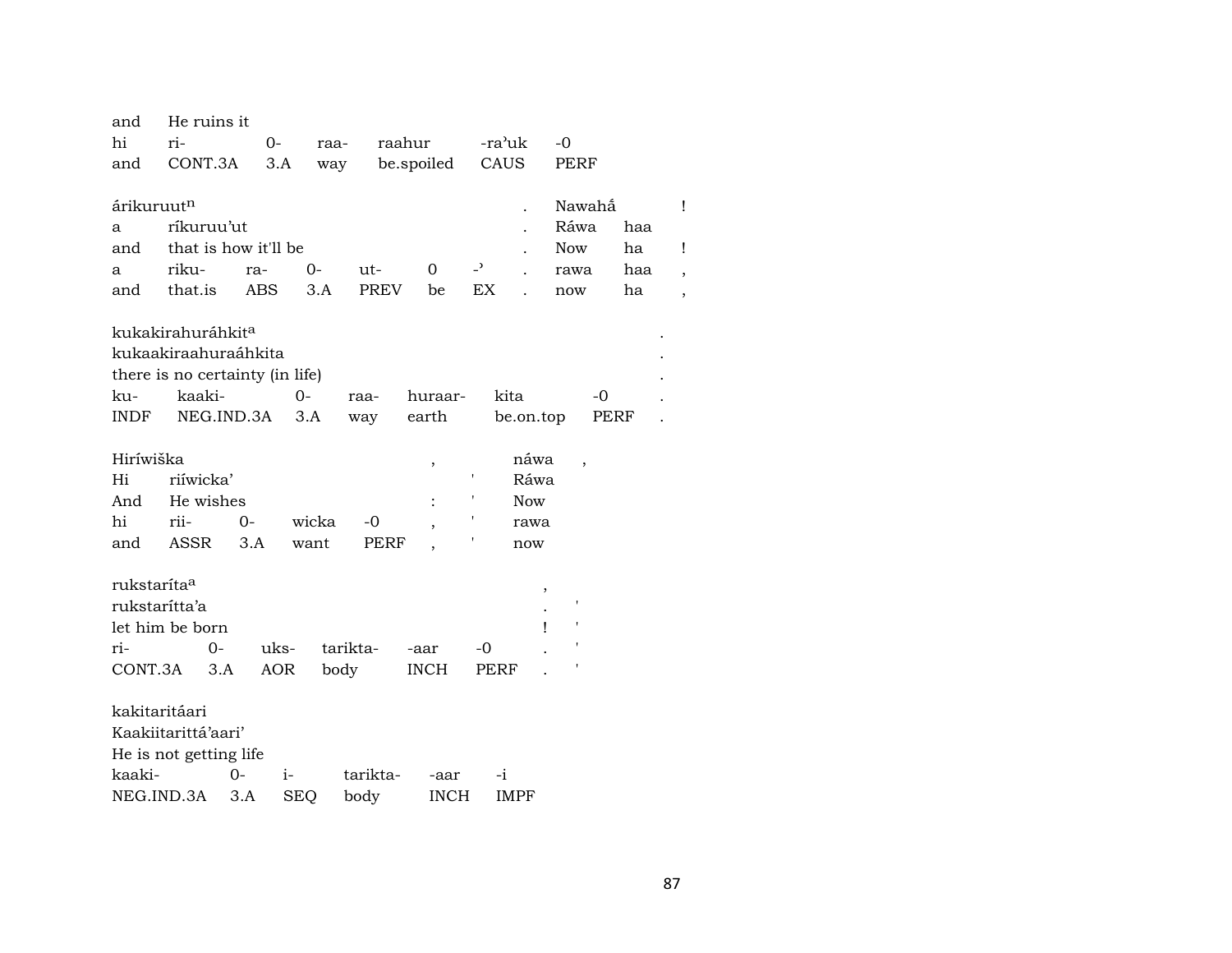|                             | nahkuwíška <sup>a</sup><br>raahkuwicka'a            |                   |                           |                |             | $\, ,$         | $\boldsymbol{\zeta}\boldsymbol{\zeta}$ |                    |                 |
|-----------------------------|-----------------------------------------------------|-------------------|---------------------------|----------------|-------------|----------------|----------------------------------------|--------------------|-----------------|
|                             | when he wishes                                      |                   |                           |                |             | $\ddot{\cdot}$ |                                        |                    |                 |
| ra-                         | $0-$                                                | ar-               | ku-                       | wicka          | -a          |                |                                        |                    |                 |
| INF.A                       | 3.A                                                 | EV                | INF.B                     | want           | SUB.1       |                |                                        |                    |                 |
| Kárisitarita <sup>a</sup>   |                                                     |                   |                           |                |             |                |                                        | $\pmb{\mathsf{H}}$ |                 |
|                             | Kariisitaritta'a                                    |                   |                           |                |             |                |                                        |                    |                 |
|                             | Don't be born                                       |                   |                           |                |             |                |                                        |                    |                 |
| kara-                       | $i-$                                                |                   | $S-$                      | $i-$           | tarikta-    | -aar           | -0                                     |                    |                 |
| NEG                         | CONT.1/2A                                           |                   | 2.A                       | <b>SEQ</b>     | body        | <b>INCH</b>    | PERF                                   |                    |                 |
|                             | Širurutariririkíspari                               |                   |                           |                |             |                |                                        |                    |                 |
| Ciru                        |                                                     | ruutaaririkispari |                           |                |             |                |                                        |                    |                 |
| Yet                         |                                                     |                   | when he would be crawling |                |             |                |                                        |                    |                 |
| ciruu                       | ruu-                                                | ti-               | $0 -$                     | ar-            | irikis-     | warii          |                                        |                    | -hus            |
| yet                         | then                                                | IND.3A            | 3.A                       | EV             | crawl       |                | be.going.about.IMPF                    |                    | <b>IMPF.SUB</b> |
| ri-                         | níkasa<br>ríkasa<br>if he is lying on it<br>CONT.3A | $0 -$<br>3.A      | ka-<br>in                 | sa<br>be.lying | -0<br>SUB.3 |                |                                        |                    |                 |
| hirirarahúra                |                                                     |                   |                           |                |             |                |                                        | $\, ,$             |                 |
| hi                          | riraaraáhura                                        |                   |                           |                |             |                |                                        |                    |                 |
| and                         | it becomes ruined                                   |                   |                           |                |             |                |                                        |                    |                 |
| hi                          | ri-                                                 | 0-                | raa-                      |                | raahur      | -aar           | $-0$                                   |                    |                 |
| and                         | CONT.3A                                             | 3.A               | way                       |                | be.spoiled  | <b>INCH</b>    | PERF                                   |                    |                 |
| aríhurah^š<br>a<br>and<br>а | riihúrahac<br>he dies<br>ri-                        | $0-$              | $i-$                      |                | hurahac     | -0             |                                        |                    |                 |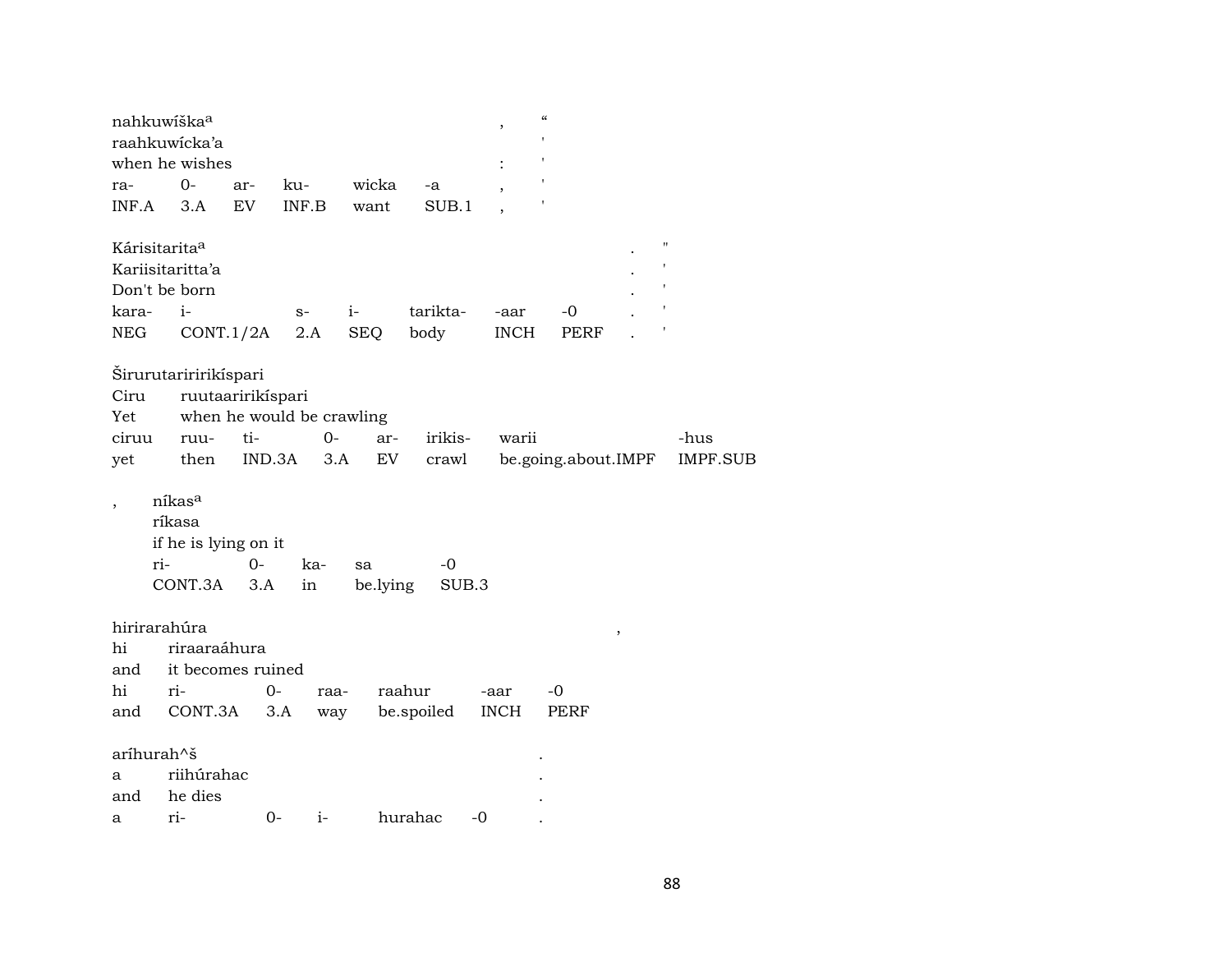| and                      |         | CONT.3A             | 3.P                      | <b>SEQ</b> | die     |         | PERF                |              |
|--------------------------|---------|---------------------|--------------------------|------------|---------|---------|---------------------|--------------|
| Wírut <sup>a</sup>       |         |                     |                          |            |         |         | ,                   |              |
| Wíruuta                  |         |                     |                          |            |         |         |                     |              |
|                          |         | When it is that way |                          |            |         |         |                     |              |
| wii-                     | ra-     | $0-$                | ut-                      | aar        | $-0$    |         |                     |              |
| now                      | ABS     | 3.A                 | PREV                     | do         |         | PERF    |                     |              |
| wirikustius <sup>u</sup> |         |                     |                          |            |         |         |                     |              |
| wirikustii'uusu          |         |                     |                          |            |         |         |                     |              |
|                          |         |                     | when he knows how to sit |            |         |         |                     |              |
| wii-                     | ri-     |                     | $0-$                     | kus        |         | rii'uus |                     | -u           |
|                          |         | when CONT.3A 3.A    |                          |            |         |         | be.sitting know.how | SUB.D        |
|                          |         |                     |                          |            |         |         |                     |              |
| hiráhwiška               |         |                     |                          |            |         |         | ,                   |              |
| hi                       |         | raáhwicka'          |                          |            |         |         | 1                   |              |
| and                      |         | He would think      |                          |            |         |         |                     |              |
| hi                       | ra-     | $O-$                | ar-                      | wicka      | $-0$    |         |                     |              |
| and                      |         | ABS 3.A             | EV.                      | think      |         | PERF    |                     |              |
| ruksuráh^š               |         |                     |                          |            |         |         | ,                   |              |
| Ruksuráhac               |         |                     |                          |            |         |         |                     | $\mathsf{I}$ |
| Let him die              |         |                     |                          |            |         |         | Ţ                   | ٠            |
| ri-                      |         | 0-                  | uks-                     | hurahac    |         | $-0$    | ,                   |              |
| CONT.3A                  |         | 3.P                 | JUSS                     | die        |         | PERF    |                     |              |
|                          |         |                     |                          |            |         |         |                     |              |
| aríhurah <sup>a</sup> š  |         |                     |                          |            |         |         |                     |              |
| a                        |         | riíhurahac          |                          |            |         |         |                     |              |
| and                      | he dies |                     |                          |            |         |         |                     |              |
| a                        | ri-     |                     | 0-                       | $i-$       | hurahac |         | -0                  |              |
| and                      |         | CONT.3A             | 3.P                      | <b>SEQ</b> | die     |         | PERF                |              |

Wiririkískawari

Wiriirikiskaáwari

 $\overline{\phantom{a}}$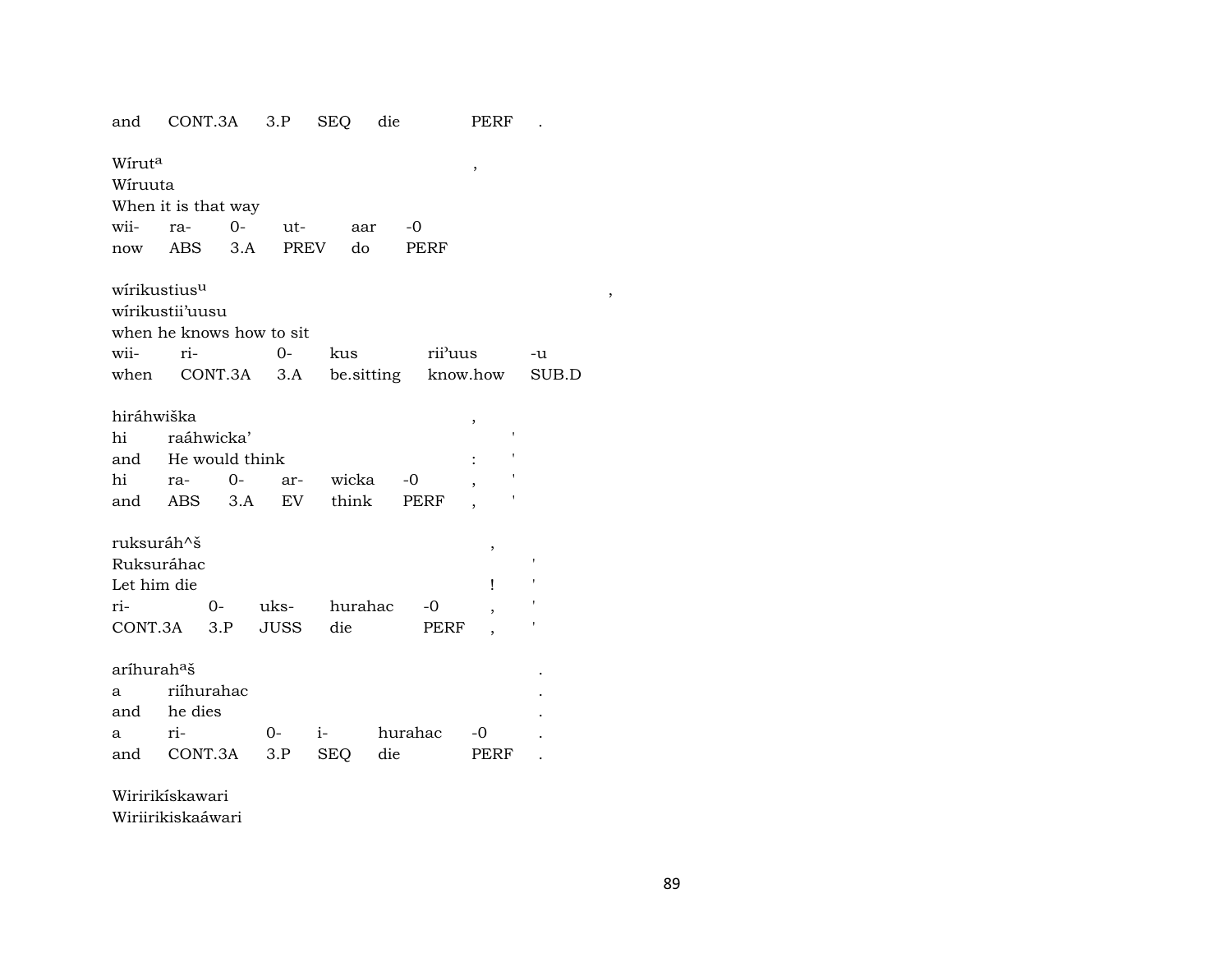| -hus<br>IMPF.SUB |
|------------------|
|                  |
|                  |
|                  |
|                  |
|                  |
|                  |
|                  |
|                  |
|                  |
|                  |
|                  |
|                  |
|                  |
|                  |
|                  |
|                  |
|                  |
|                  |
|                  |
|                  |
|                  |
|                  |
|                  |
|                  |
|                  |
|                  |
|                  |
|                  |
|                  |
|                  |
|                  |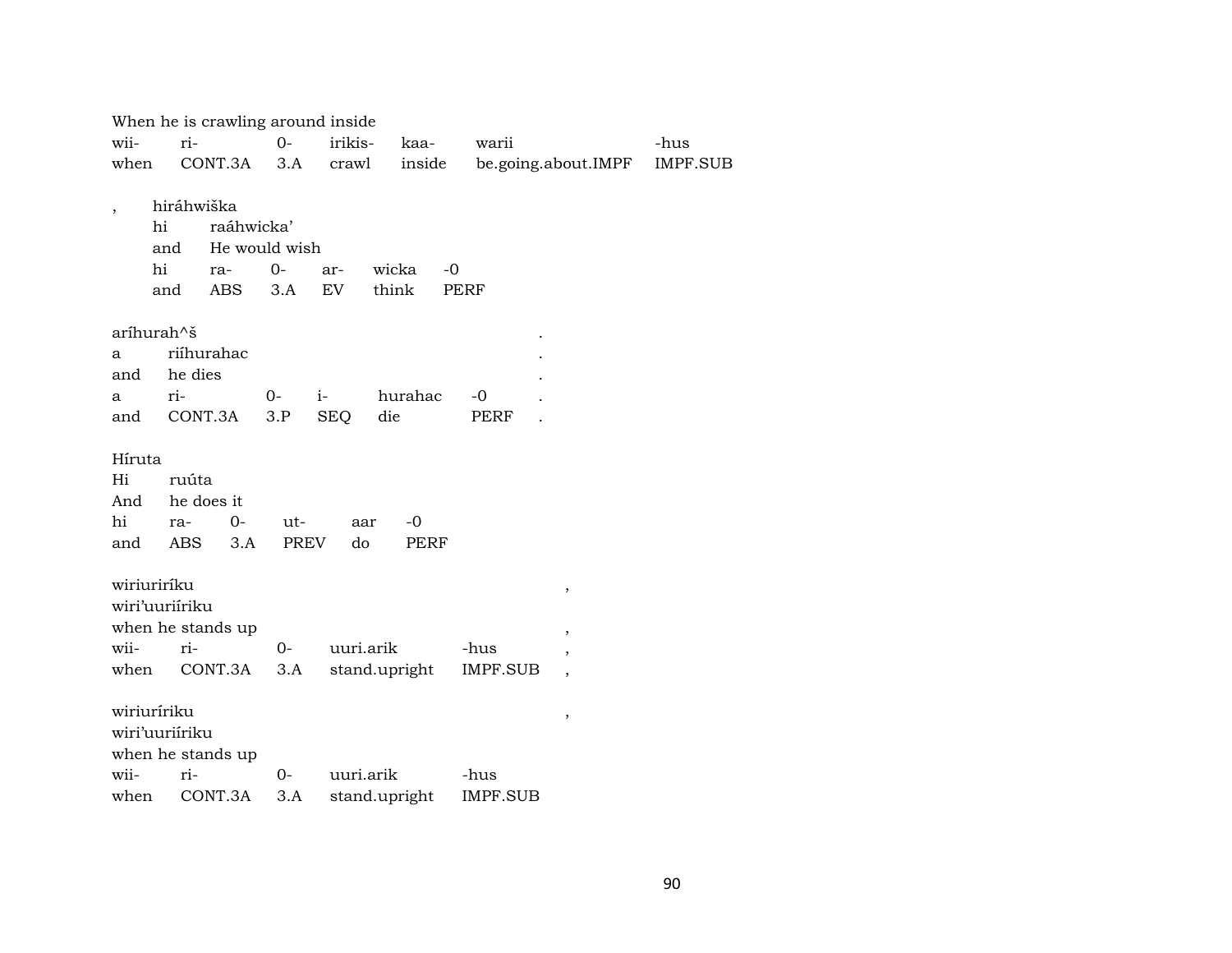| ruhšawiuríriku<br>ruhcawi'uuriiriku<br>when it is standing upright |                              |                                     |                                        |                    |                |                               |               |                                                              |
|--------------------------------------------------------------------|------------------------------|-------------------------------------|----------------------------------------|--------------------|----------------|-------------------------------|---------------|--------------------------------------------------------------|
| ri-                                                                | $0 -$                        | uur-                                | ca                                     |                    | -wi            | uuri.arik                     |               | -hus                                                         |
| CONT.3A                                                            | 3.A                          | PREV                                |                                        | be.upright         | SUB.L          | stand.upright                 |               | IMPF.SUB                                                     |
| píra <sup>u</sup><br>piíra'u'<br>the child<br>piira<br>child       | $-u^{\prime}$<br><b>NOM</b>  | hiríwiška<br>hi<br>and<br>hi<br>and | riíwicka'<br>He thinks<br>rii-<br>ASSR | $0 -$<br>3.A       | wicka<br>think | $\, ,$<br>$-0$<br><b>PERF</b> |               |                                                              |
| kárisiwari<br>Kariisíwari'<br>Don't live<br>kara-<br>NEG           | $i-$<br>CONT.1/2A            |                                     | $S-$<br>2.A                            | $i-$<br>SEQ        | warii          | be.going.about.IMPF           | -:hus<br>IMPF | $\,$<br>$\overline{\phantom{a}}$<br>$\overline{\phantom{a}}$ |
| a<br>and<br>a<br>and                                               | árihurah^š<br>ri-            | riíhurahac<br>he dies<br>CONT.3A    | $0-$<br>3.P                            | $i-$<br><b>SEQ</b> | hurahac<br>die | -0<br>PERF                    |               |                                                              |
| Hirurúši <sup>a</sup><br>Hiru<br>Then<br>hiruu                     | ruúci'a<br>He does it<br>ra- | $O -$                               | ut-                                    | $i-$               | aar            | ,<br>-0                       |               |                                                              |
| then                                                               | ABS                          | 3.A                                 | PREV                                   | <b>SEQ</b>         | do             | PERF                          |               |                                                              |
| wiríwari<br>wiríwari<br>when he walks<br>wii-                      | ri-                          | $0 -$                               |                                        | warii              |                | -hus                          | $\, ,$        |                                                              |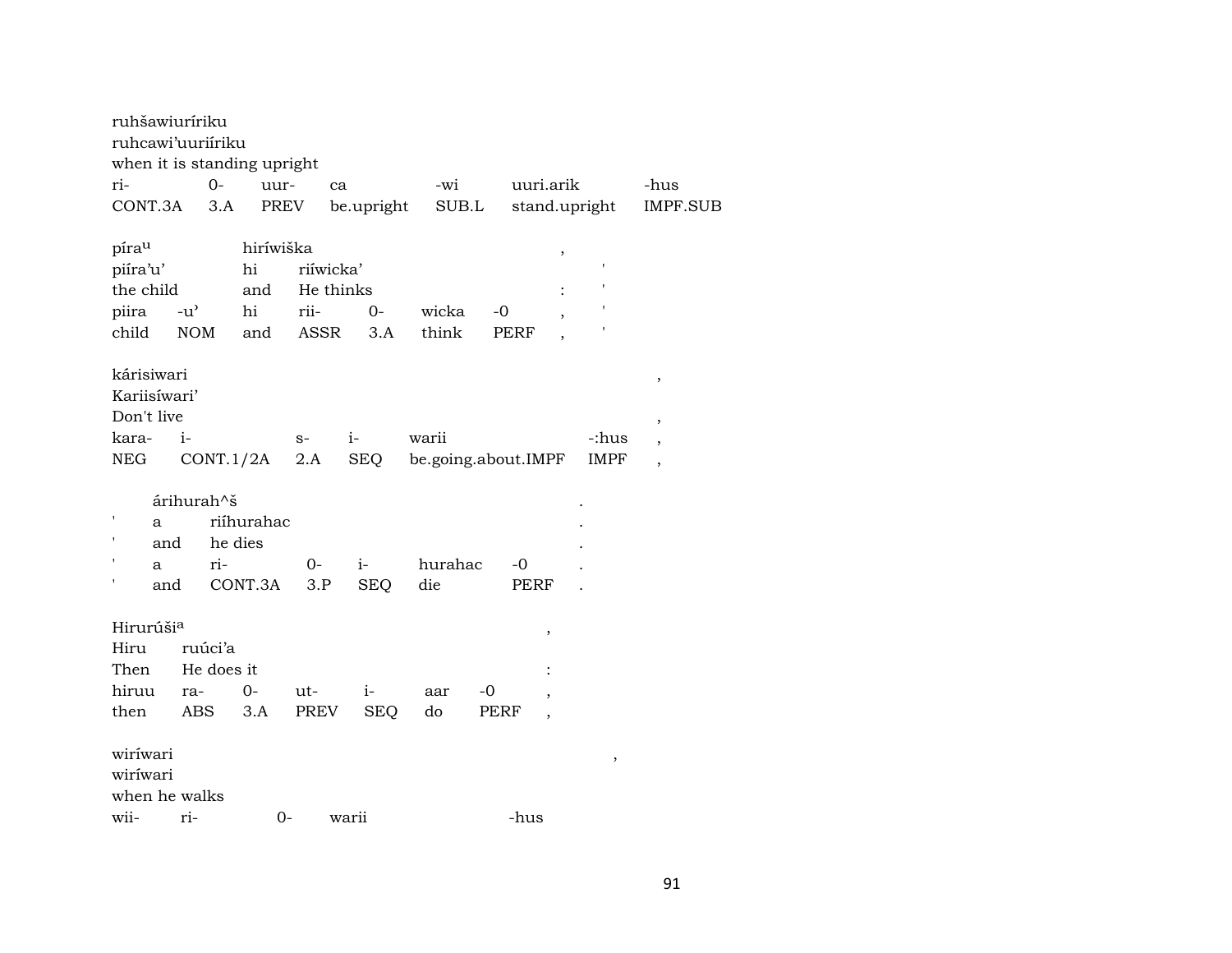| when                            | CONT.3A                           |      | 3.A                                       |                    | be.going.about.IMPF |      |                          | <b>IMPF.SUB</b> |  |
|---------------------------------|-----------------------------------|------|-------------------------------------------|--------------------|---------------------|------|--------------------------|-----------------|--|
| pírau<br>piíra'u'<br>a baby     |                                   |      | wirikátarir <sup>u</sup><br>wirikátariiru | when he walks fast |                     |      |                          |                 |  |
| piira                           | $-u^{\prime}$                     | wii- |                                           | ri-                | 0-                  |      | katariir                 | -u              |  |
| baby                            | NOM                               | when |                                           | CONT.3A            | 3.A                 |      | be.fast                  | SUB.D           |  |
| hiráhwiška                      |                                   |      |                                           |                    |                     |      | ,                        |                 |  |
| hi                              | raáhwicka'                        |      |                                           |                    |                     |      |                          |                 |  |
| and                             | He would think                    |      |                                           |                    |                     |      |                          |                 |  |
| hi                              | ra-                               | $0-$ | ar-                                       | wicka              | -0                  |      |                          |                 |  |
| and                             | ABS                               | 3.A  | EV                                        | think              | PERF                |      |                          |                 |  |
| šuksuráh^š<br>Suksuráhac<br>Die |                                   |      |                                           |                    |                     |      | ,<br>Ţ                   |                 |  |
| i-                              |                                   | $S-$ | uks-                                      |                    | hurahac             | -0   | $\overline{\phantom{a}}$ |                 |  |
| CONT.1/2A                       |                                   | 2.A  | <b>JUSS</b>                               | die                |                     | PERF |                          |                 |  |
| karii-                          | kariiriíwari'<br>he does not live | rii- |                                           | $0-$               | warii               |      |                          | -:hus           |  |
|                                 | EMPH.NEG                          |      | ASSR                                      | 3.A                |                     |      | be.going.about.IMPF      | <b>IMPF</b>     |  |
| aríhurah^š<br>a<br>and          | riíhurahac<br>he dies             |      |                                           |                    |                     |      |                          |                 |  |
| a                               | ri-                               |      | $0-$                                      | $i-$               | hurahac             |      | -0                       |                 |  |
| and                             | CONT.3A                           |      | 3.P                                       | <b>SEQ</b>         | die                 |      | <b>PERF</b>              |                 |  |
| Hiruríwiška                     |                                   |      |                                           |                    |                     | ,    |                          |                 |  |
| Hiru                            | riíwicka'                         |      |                                           |                    |                     |      |                          |                 |  |
|                                 |                                   |      |                                           |                    |                     |      |                          |                 |  |

92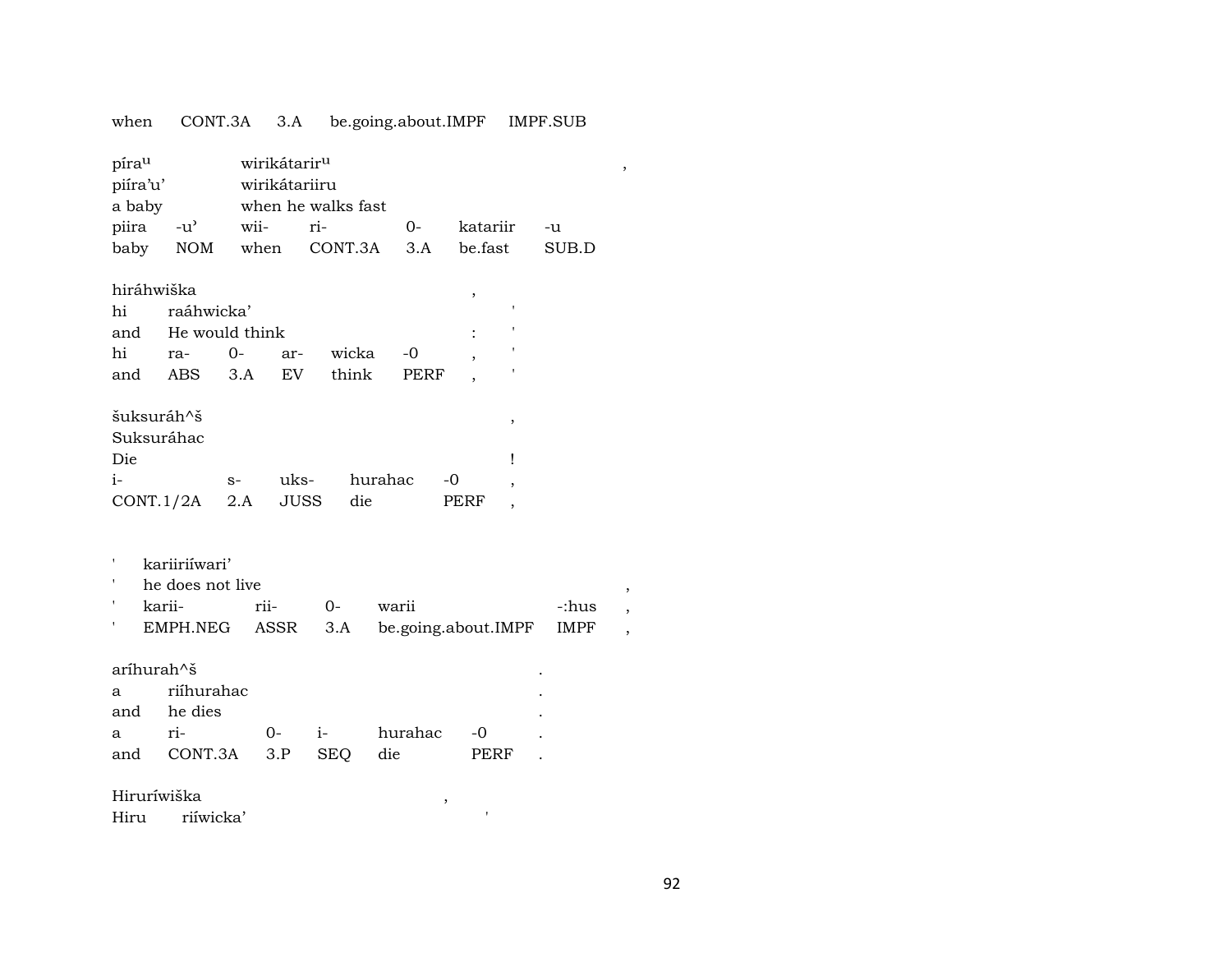| Then                                                                  | He thinks                                                                  |                |                  |             |                               |                 |      |                 |  |
|-----------------------------------------------------------------------|----------------------------------------------------------------------------|----------------|------------------|-------------|-------------------------------|-----------------|------|-----------------|--|
| hiruu                                                                 | rii-                                                                       | $O -$          | wicka            | $-0$        |                               |                 |      |                 |  |
| then                                                                  | <b>ASSR</b>                                                                | 3.A            | think            | <b>PERF</b> |                               |                 |      |                 |  |
| kiraisúhišis<br>Kíra isúhiicis<br>Let him find out<br>kira<br>perhaps | i-                                                                         | CONT.1/2A      | $S-$<br>2.A      | ut-<br>PREV | riicis                        | learn.about     | -0   | $\, ,$<br>SUB.4 |  |
| pírəski                                                               |                                                                            | tiirirárau     |                  |             |                               |                 |      |                 |  |
| piíraski                                                              |                                                                            | ti'iriiráraa'u |                  |             |                               |                 |      |                 |  |
| the boy                                                               |                                                                            |                | this way that is |             |                               |                 |      |                 |  |
| piiras-                                                               | -kis                                                                       | tii-           | irii-            | ra-         | 0-                            | raa-            | 0    | -u              |  |
| boy                                                                   | DIM                                                                        | this           | that             | <b>ABS</b>  | 3.A                           | way             | be   | SUB.D           |  |
| tii-<br>this                                                          | tirátpawáktiku<br>tiratpaawáktiku<br>this I am talking about<br>ra-<br>ABS | $t-$<br>1.A    | talk             | waa.wak.tik | -hus                          | <b>IMPF.SUB</b> |      |                 |  |
| Nahwiška <sup>a</sup>                                                 |                                                                            |                |                  |             | $\mathcal{C}\mathcal{C}$<br>, |                 |      |                 |  |
| Raáhwicka'a                                                           |                                                                            |                |                  |             |                               |                 |      |                 |  |
| When he would think                                                   |                                                                            |                |                  |             |                               |                 |      |                 |  |
| ra-                                                                   | $0-$<br>ar-                                                                |                | wicka            | -a          |                               |                 |      |                 |  |
| ABS                                                                   | 3.A                                                                        | EV             | think            | SUB.1       |                               |                 |      |                 |  |
| Kisúhišis<br><b>Kí'isúhiicis</b><br>You'll realize it                 |                                                                            |                |                  |             |                               |                 |      | ,               |  |
| kii-                                                                  | $i-$                                                                       |                | $S-$             | ut-         | riicis                        |                 | -0   |                 |  |
| HORT                                                                  | CONT.1/2A                                                                  |                | 2.A              | PREV        | learn.about                   |                 | PERF |                 |  |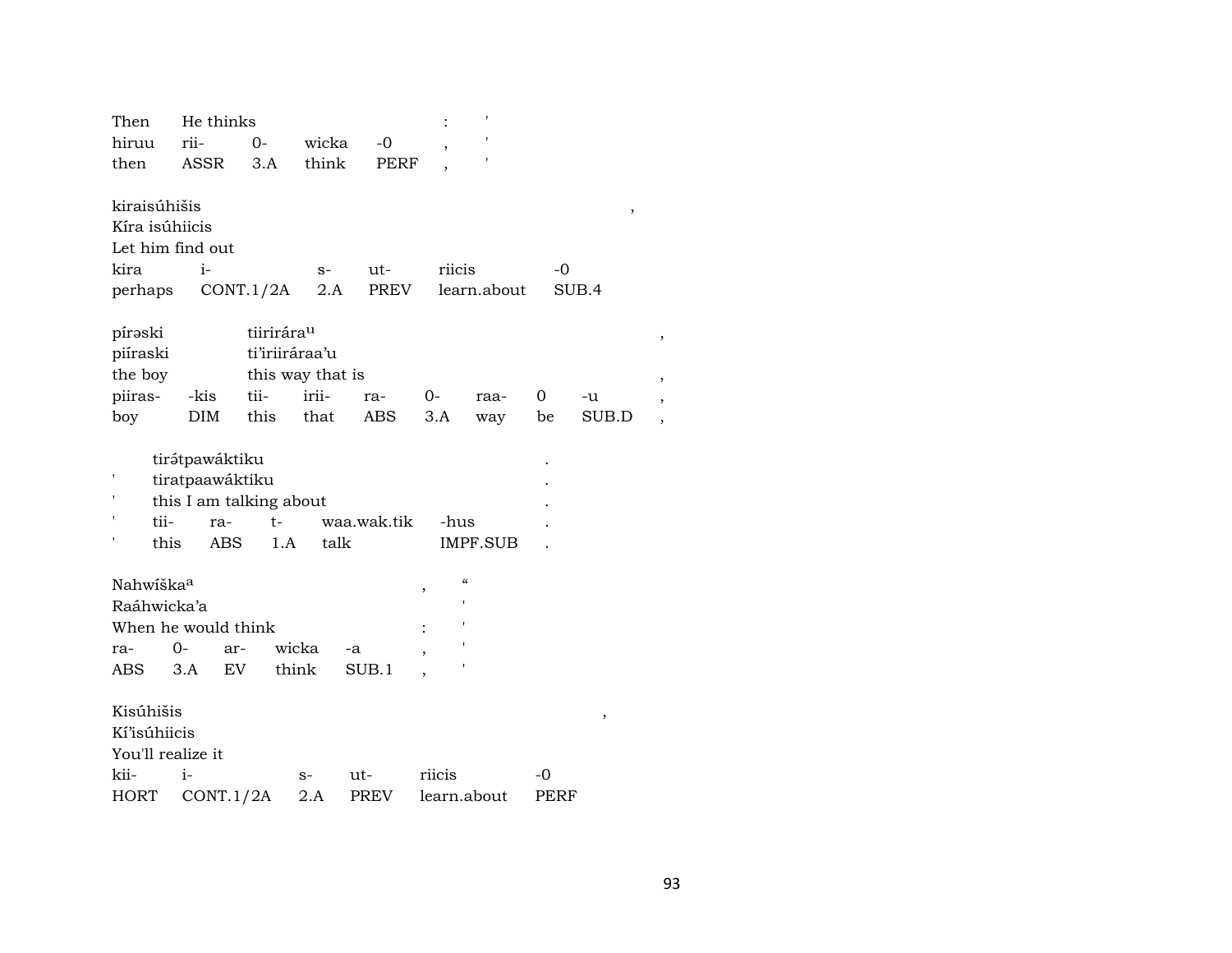| níhuksu<br>ríhuksu'<br>only<br>rihuks<br>alone | -น'<br><b>NOM</b>                                                            | $\,$  |             |               |     |                |         |                      |                          |                    |                               |  |
|------------------------------------------------|------------------------------------------------------------------------------|-------|-------------|---------------|-----|----------------|---------|----------------------|--------------------------|--------------------|-------------------------------|--|
|                                                | nakutiráktarah <sup>a</sup><br>rakutiraáktaraaha<br>to have a bow and arrows |       |             |               |     |                |         |                      |                          |                    | ,<br>$\overline{\phantom{a}}$ |  |
| ra-                                            | $0-$                                                                         | ku-   |             | tiraak-       |     | raar-          |         | raah                 | -a                       |                    |                               |  |
| $INF.A$ 3.A                                    |                                                                              | INF.B |             | bow           |     | PL             |         | have                 |                          | SUB.1              |                               |  |
| hiríhurah^š<br>hi<br>hi                        | riíhurahac<br>and he dies<br>ri-<br>and CONT.3A                              |       | $0-$<br>3.P | $i-$          | SEQ | hurahac<br>die |         | -0<br>PERF           |                          | $\pmb{\mathsf{H}}$ |                               |  |
| Ariwiška <sup>a</sup>                          |                                                                              |       |             |               |     |                |         |                      | $\pmb{\zeta}\pmb{\zeta}$ |                    |                               |  |
| A                                              | ríwicka'a                                                                    |       |             |               |     |                |         |                      |                          |                    |                               |  |
| And                                            | when He thinks                                                               |       |             |               |     |                |         | $\ddot{\phantom{a}}$ |                          |                    |                               |  |
| a                                              | $ri$ -                                                                       |       | $O-$        | wicka         |     | -a             |         |                      |                          |                    |                               |  |
| and                                            | CONT.3A                                                                      |       | 3.A         | think         |     |                | SUB.1   |                      |                          |                    |                               |  |
| Kisúhišis<br>Ki'isúhiicis<br>kii-<br>HORT      | You'll realize it<br>$i-$<br>CONT.1/2A                                       |       |             | s- ut-<br>2.A |     |                | riicis  | PREV learn.about     |                          | -0<br>PERF         |                               |  |
|                                                |                                                                              |       |             |               |     |                |         |                      |                          |                    |                               |  |
|                                                | tiwiratatiraktaruh <sup>a</sup>                                              |       |             |               |     |                |         |                      |                          |                    |                               |  |
|                                                | tiwiratatiraktaaruha                                                         |       |             |               |     |                |         |                      |                          |                    |                               |  |
|                                                | the bow and arrows I have given you                                          |       |             |               |     |                |         |                      |                          |                    |                               |  |
| tii-                                           | wii-                                                                         | ra-   | t-          |               | a-  |                | tiraak- |                      | raar-                    | uh                 | -a                            |  |

 $\rightarrow$ 

 $\overline{\phantom{a}}$  $\,$ ,  $\,$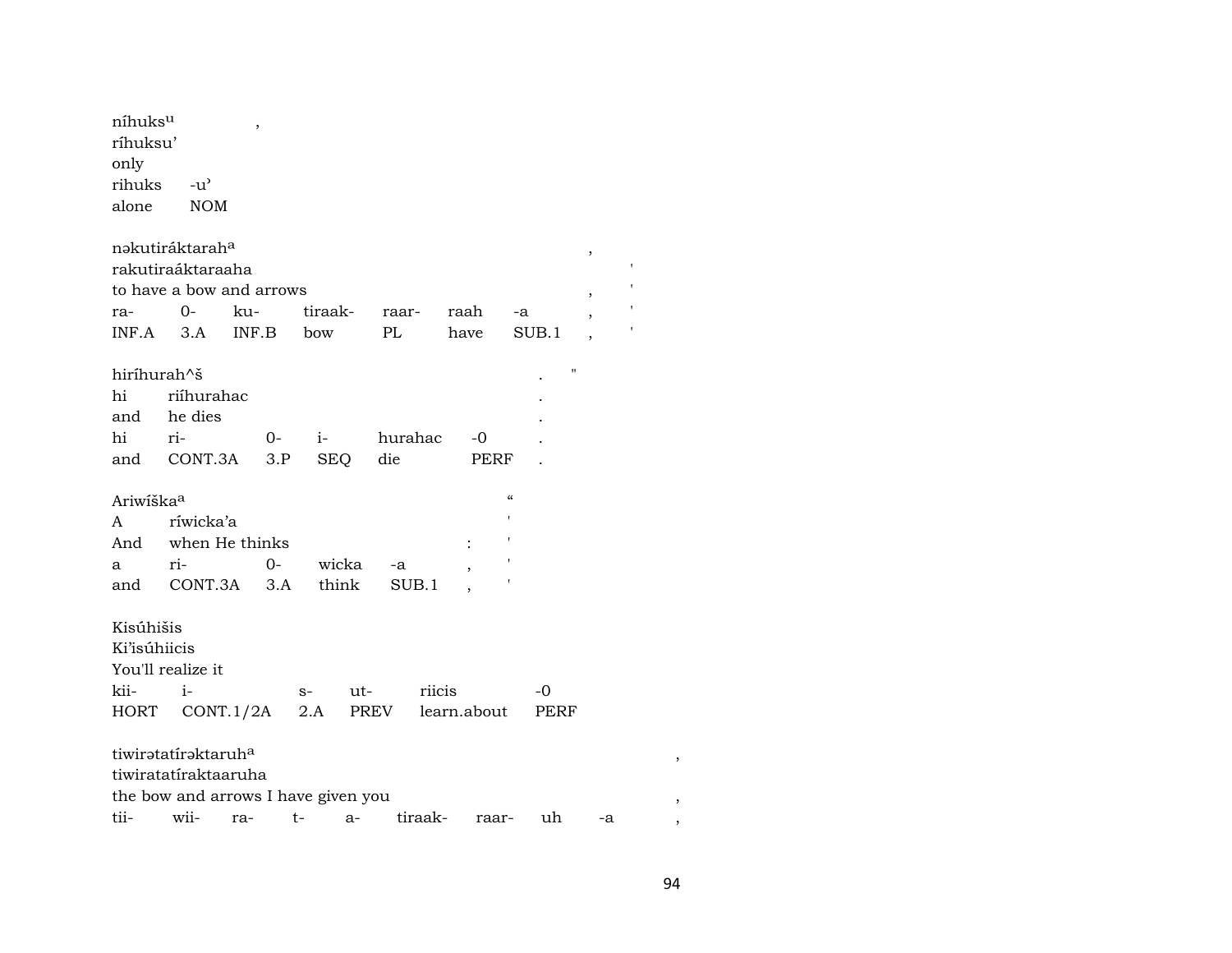| here<br>now                                                                                    | ABS                                     | 1.A                                              | 2.P               | bow                 | PL                                            | give            | SUB.1                                                                                                                                  |                      |
|------------------------------------------------------------------------------------------------|-----------------------------------------|--------------------------------------------------|-------------------|---------------------|-----------------------------------------------|-----------------|----------------------------------------------------------------------------------------------------------------------------------------|----------------------|
| ríkucki<br>a bird<br>rikuc<br>bird                                                             | nikuškiwirikútiku<br>-kis<br><b>DIM</b> | wiriikuútiku'<br>he is killing it<br>wii-<br>now | ri-<br>CONT.3A    | $0-$<br>3.A         | i-<br><b>SEW</b>                              | kuut.ik<br>kill |                                                                                                                                        | -:hus<br><b>IMPF</b> |
| hiríhurah^s<br>hi<br>and<br>hi<br>and                                                          | riíhurahac<br>he dies<br>ri-<br>CONT.3A | $0 -$<br>3.P                                     | i-<br><b>SEQ</b>  | hurahac<br>die      | -0                                            | <b>PERF</b>     | Hã<br>Haa<br>Ha<br>haa<br>ha                                                                                                           | Î<br>i<br>,          |
| kakiráriks<br>kaakíraariks<br>it is not real<br>kaaki-<br>NEG.IND.3A                           | $O -$<br>3.A                            | raariks<br>be.true                               | -0<br><b>PERF</b> | $\, ,$              |                                               |                 |                                                                                                                                        |                      |
| tirašíhwari<br>tiracíhwari<br>this our living<br>tii-<br>ra-<br>this<br>ABS                    | aciir-<br>IN.DU.A                       |                                                  | warii             | be.going.about.IMPF | -hus                                          | <b>IMPF.SUB</b> | П<br>$\blacksquare$<br>11<br>$\blacksquare$<br>11                                                                                      |                      |
| Nikutiwakahúkurahus<br>Rikutiwákaahu'<br>That is what he was saying<br>riku-<br>ti-<br>that.is | $O -$<br>IND.3A                         | 3.A                                              | waka<br>say.IMPF  | -:hus<br>IMPF       | kúrahus<br>the old man<br>kurahuus<br>old.man |                 | $\alpha$<br>,<br>$\pmb{\zeta}\pmb{\zeta}$<br>$\epsilon$<br>$\blacksquare$<br>$\overline{\phantom{a}}$<br>п<br>$\overline{\phantom{a}}$ |                      |

Hirutariwíška

| Hi | ruuta |
|----|-------|
|    |       |

riíwicka'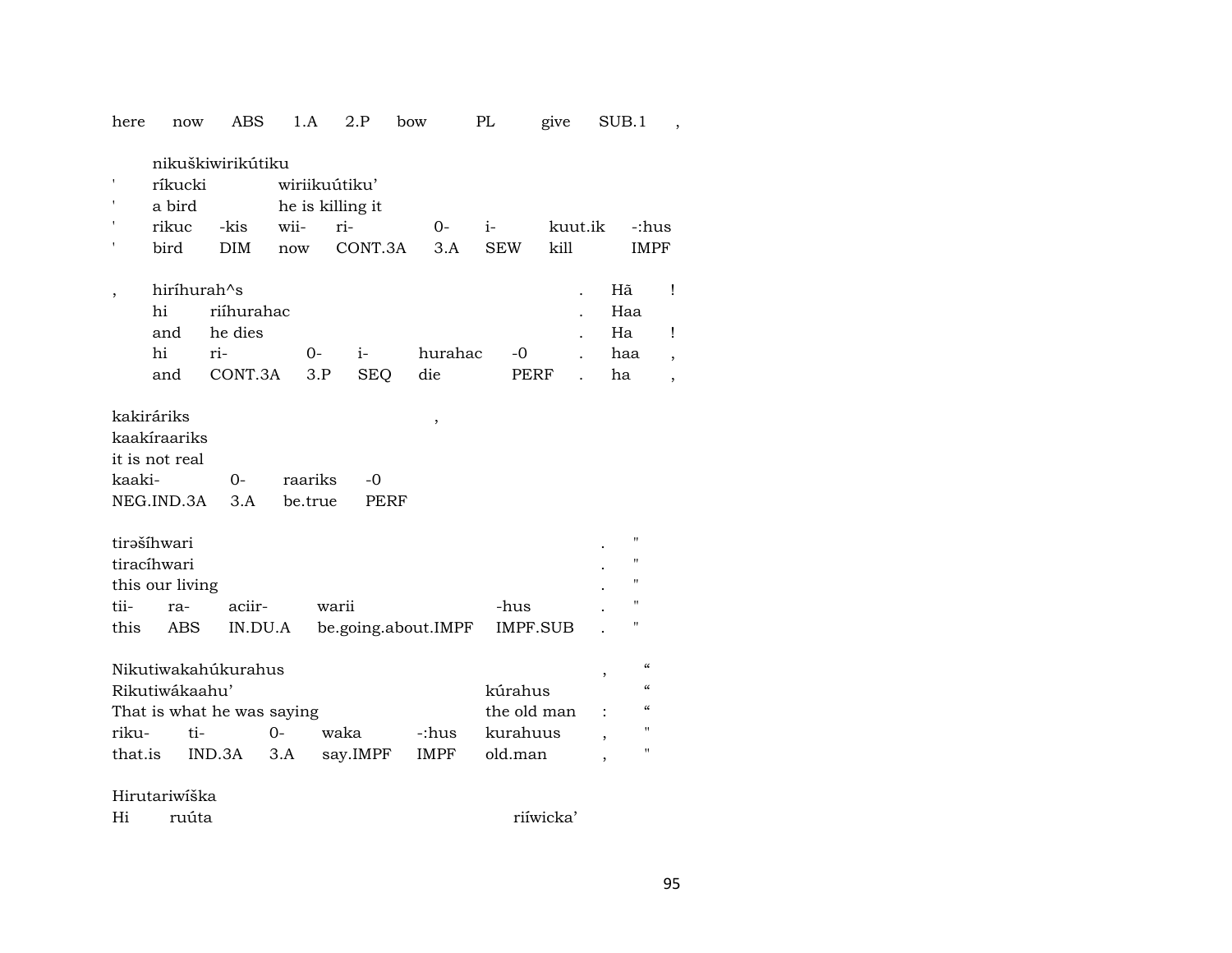| And | He does it |                   |             |      |      | $\ddot{\cdot}$ |             | He thinks |       |      |
|-----|------------|-------------------|-------------|------|------|----------------|-------------|-----------|-------|------|
| hi  | ra-        | $0-$              | ut-         | aar  | -0   |                | rii-        | $0-$      | wicka | -0   |
| and | ABS        | 3.A               | <b>PREV</b> | do   | PERF |                | ASSR        | 3.A       | think | PERF |
|     |            |                   |             |      |      |                |             |           |       |      |
|     |            | kisúhišis         |             |      |      |                |             |           |       |      |
|     |            | Ki'isúhiicis      |             |      |      |                |             |           |       |      |
|     |            | You'll realize it |             |      |      |                |             |           |       |      |
|     | kii-       |                   | $1 -$       | $S-$ |      | ut-            | riicis      |           | -0    |      |
|     |            | <b>HORT</b>       | CONT.1/2A   |      | 2.A  | <b>PREV</b>    | learn.about |           | PERF  |      |
|     |            |                   |             |      |      |                |             |           |       |      |

tiwirətahákarušuh<sup>a</sup> tiwiratahaákaaruucuha these poles I have put inside tii- wii- ra- t- ar- haak- kaa- ra.uc.wuh -a this now ABS 1.A EV wood inside put.PL.OBJ SUB.1

; kirakuistaráhurit<sup>i</sup>t<sup>n</sup>

,

; .  $\mathbb{R}^n$  $\mathbf{r} = \mathbf{r}$  $\mathbf{r} = \mathbf{r}$ .  $\mathbb{R}^n$ 

- . Kíra ku'istaaráhuritit
- . Let you do a good deed
- . kira ku- i- s- raa- rahur.itik -0 . perhaps INDF CONT.1/2A 2.A way gratify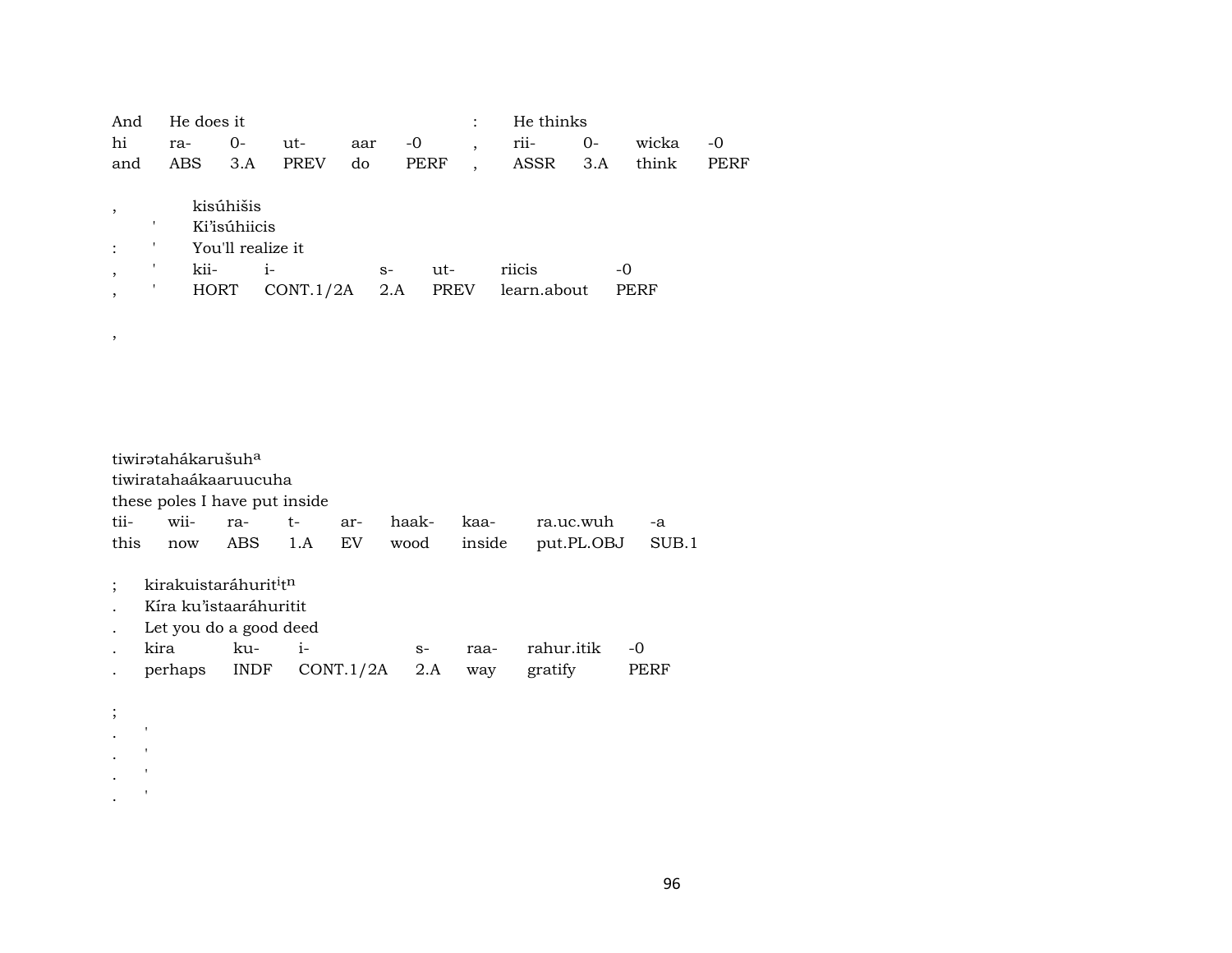|                                 | sirihkutašíkstihur <sup>u</sup><br>Sirihkuutacíkstiihuuru<br>Their being thankful |                          |                        |                       |                            |                          |                          |                |
|---------------------------------|-----------------------------------------------------------------------------------|--------------------------|------------------------|-----------------------|----------------------------|--------------------------|--------------------------|----------------|
| $\sin$                          | ra-                                                                               | $0-$                     | ir-                    | ku-                   | ut-                        |                          | aciks.tiihur             | -u             |
| DU                              | INF.A                                                                             | 3.A                      | PL.3A                  | INF.B                 | <b>BEN</b>                 |                          | be.thankful              | SUB.D          |
| ra-<br>INF.A                    | nakuráhuras<br>rakuraáhuras<br>when he finds<br>$0 -$<br>3.A                      | ku-<br>INF.B             | raa-<br>way            | huras<br>find         | -0<br>SUB.4                | $\, ,$                   |                          |                |
| kíriku'<br>something<br>kirikuu | kirikuhákawašis <sup>u</sup><br>anything                                          | food<br>haakawahc<br>eat | haákawaahcisu'<br>-his | $-u^{\prime}$<br>PERF | ,<br><b>NOM</b>            |                          |                          |                |
|                                 |                                                                                   |                          |                        |                       |                            |                          |                          | н              |
| hi                              | hítirasikstihu <sup>u</sup><br>tiiracikstiihú'u                                   |                          |                        |                       |                            |                          |                          | н              |
| and                             | they are thankful                                                                 |                          |                        |                       |                            |                          |                          | н              |
| hi                              | ti-                                                                               | $0-$                     | ir-                    | aciks.tiihur          |                            | $\overline{\phantom{a}}$ |                          | $\blacksquare$ |
| and                             | IND.3A                                                                            | 3.A                      | PL.3A                  |                       | be.thankful                | EX                       |                          |                |
|                                 |                                                                                   |                          |                        |                       |                            |                          |                          |                |
| Niwáku                          |                                                                                   |                          |                        | $\, ,$                | $\mathcal{C}$              | Náwa                     | $\overline{\phantom{a}}$ |                |
| Riiwáku'                        |                                                                                   |                          |                        |                       | $\boldsymbol{\mathcal{C}}$ | Ráwa                     |                          |                |
| He said                         |                                                                                   |                          |                        |                       | $\epsilon\epsilon$         | <b>Now</b>               |                          |                |
| rii-                            | $0-$                                                                              | waka'u                   | -0                     |                       | 11                         | rawa                     |                          |                |
| ASSR                            | 3.A                                                                               | say                      | PERF                   |                       | н                          | now                      |                          |                |
| listen<br>$i-$                  | sukstákatkuk <sup>u</sup><br>sukstaákatkuuku'                                     | $S-$                     | uks-                   | rak-                  | atka'uk                    |                          | -:hus                    | $\, ,$         |
|                                 |                                                                                   |                          |                        |                       |                            |                          |                          |                |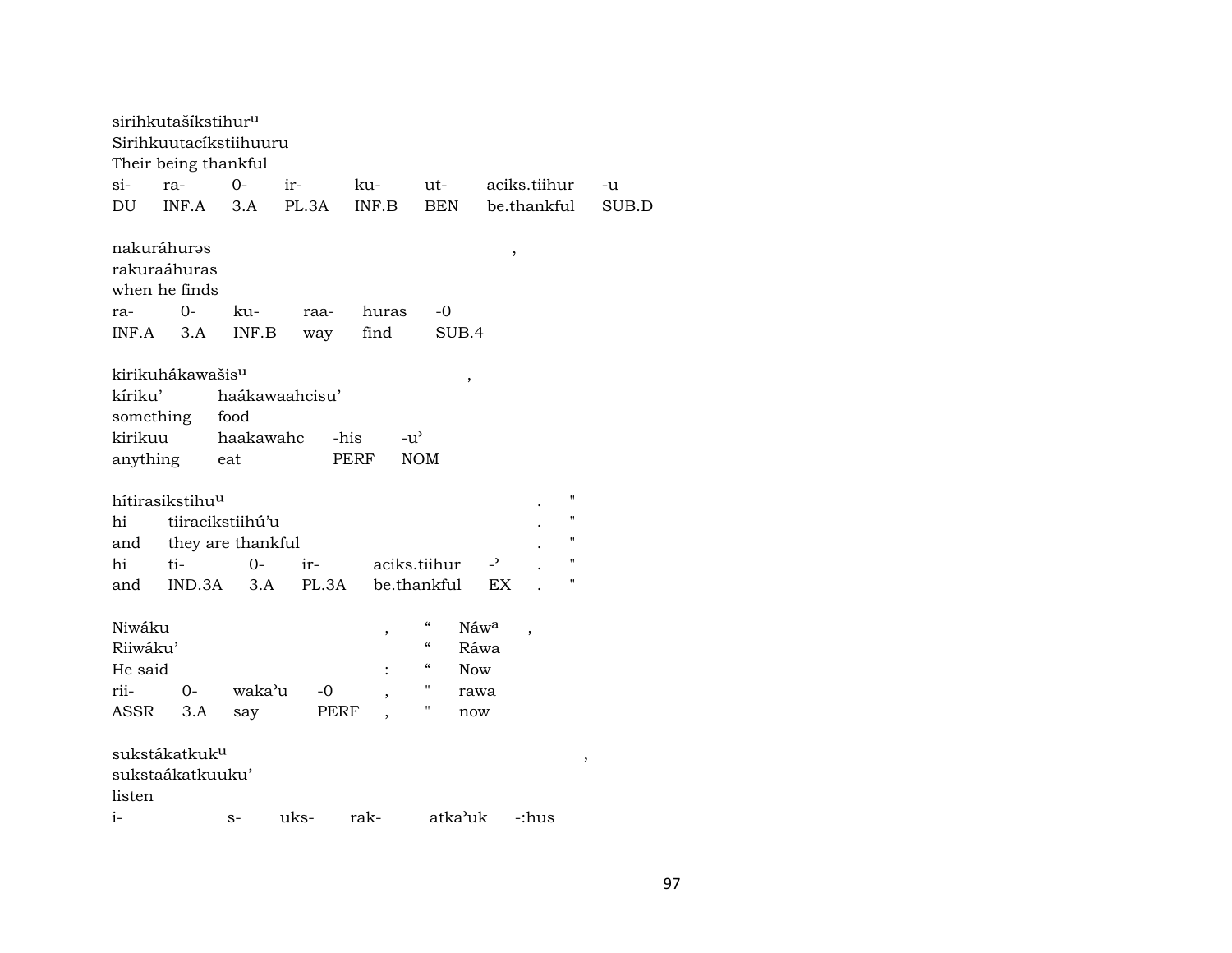## CONT.1/2A 2.A JUSS 1/2.PL listen IMPF

| tii-   | tirašakušiksišíraar <sup>a</sup><br>tiracakuuciksiciíra'aara<br>since we have experienced disappointment |                 |             | ku-                 |     | aciks.iciira.aar    |     |             |             |       | Ţ    |
|--------|----------------------------------------------------------------------------------------------------------|-----------------|-------------|---------------------|-----|---------------------|-----|-------------|-------------|-------|------|
| when   | ra-<br>ABS                                                                                               | aca-<br>IN.DU.P |             | 1.P                 |     |                     |     |             | -a<br>SUB.1 |       |      |
|        |                                                                                                          |                 |             |                     |     | feel.disappointment |     |             |             |       |      |
|        | Tiwirárak <sup>u</sup>                                                                                   |                 |             |                     |     |                     |     |             | ,           |       |      |
|        | Tiwiráraaku                                                                                              |                 |             |                     |     |                     |     |             |             |       |      |
|        | This that has happened                                                                                   |                 |             |                     |     |                     |     |             |             |       |      |
| tii-   | wii-                                                                                                     | ra-             | $O -$       | raa-                | kus |                     |     | $-0$        |             |       |      |
| this   | now                                                                                                      | ABS             | 3.A         | way                 |     | be sitting          |     | SUB.4       |             |       |      |
|        |                                                                                                          |                 |             |                     |     |                     |     |             |             |       |      |
|        | irihirikuwitúta                                                                                          |                 |             |                     |     |                     |     |             |             |       |      |
| irihii |                                                                                                          |                 | rikuwituúta |                     |     |                     |     |             |             |       |      |
| that   |                                                                                                          |                 |             | that is what He did |     |                     |     |             |             |       |      |
| irii-  | hii                                                                                                      | riku-           |             | wi-                 | ti- |                     | 0-  | ut-         |             | aar   | -0   |
| that   | other                                                                                                    | that.is         |             | QUOT                |     | IND.3A              | 3.A | <b>PREV</b> |             | do    | PERF |
|        | $ati^s$                                                                                                  |                 |             | šáhiks              |     |                     |     |             |             |       |      |
|        | Atí'as                                                                                                   |                 |             | cáhiks              |     |                     |     |             |             |       |      |
|        | our Father                                                                                               |                 |             | a person            |     |                     |     |             |             |       |      |
|        | ati-                                                                                                     | as              |             | icaahiks            |     |                     |     |             |             |       |      |
|        | 1.POSS                                                                                                   | father          |             | person              |     |                     |     |             |             |       |      |
|        |                                                                                                          |                 |             |                     |     |                     |     |             |             |       |      |
|        | sirihkurawáhkisa                                                                                         |                 |             |                     |     |                     |     |             |             |       |      |
|        | sirihkuraawaáhkisa                                                                                       |                 |             |                     |     |                     |     |             |             |       |      |
|        | when they tortured him                                                                                   |                 |             |                     |     |                     |     |             |             |       |      |
| $\sin$ | ra-                                                                                                      | $\Omega$        | ir-         | ku-                 |     | raawaahkisaar       |     |             | -0          |       |      |
| DU     | INF.A                                                                                                    | 3.A             | PL.3A       | INF.B               |     | torture             |     |             |             | SUB.4 |      |
|        |                                                                                                          |                 |             |                     |     |                     |     |             |             |       |      |
|        | tiwiratutpawáktiku                                                                                       |                 |             |                     |     |                     |     |             |             |       |      |
|        | tiwiratutpaawáktiku                                                                                      |                 |             |                     |     |                     |     |             |             |       |      |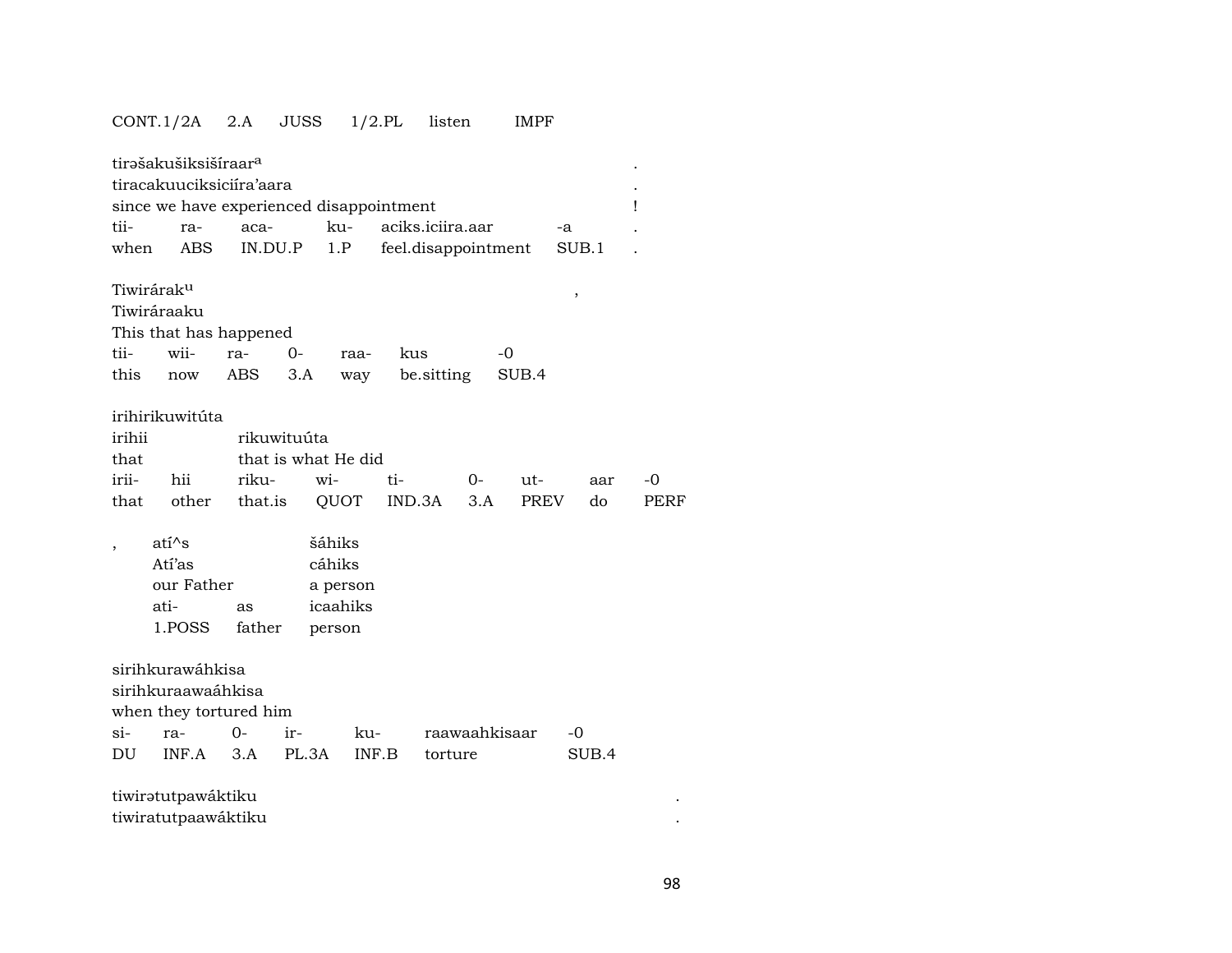|                                |                                                                                    | this I have been talking of to you                                                                         |                                                                |                                                     |                                               |                                         |          |                                                    |
|--------------------------------|------------------------------------------------------------------------------------|------------------------------------------------------------------------------------------------------------|----------------------------------------------------------------|-----------------------------------------------------|-----------------------------------------------|-----------------------------------------|----------|----------------------------------------------------|
| wii-                           | ra-                                                                                | $t-$                                                                                                       | $a-$                                                           | ut-                                                 | waa.wak.tik                                   | -hus                                    |          |                                                    |
| now                            | <b>ABS</b>                                                                         | 1.A                                                                                                        | 2.P                                                            | <b>BEN</b>                                          | talk                                          |                                         |          |                                                    |
|                                |                                                                                    |                                                                                                            |                                                                |                                                     |                                               |                                         |          |                                                    |
|                                |                                                                                    |                                                                                                            |                                                                |                                                     |                                               |                                         |          |                                                    |
|                                |                                                                                    |                                                                                                            |                                                                |                                                     |                                               |                                         |          |                                                    |
|                                |                                                                                    |                                                                                                            |                                                                |                                                     |                                               |                                         |          |                                                    |
|                                |                                                                                    |                                                                                                            | ti-                                                            | 0-                                                  | waka                                          | -:hus                                   | п        |                                                    |
| old.man                        |                                                                                    |                                                                                                            |                                                                | 3.A                                                 |                                               | <b>IMPF</b>                             | п        |                                                    |
| $0-$<br>3.A<br>ra-             | ku-<br>$O -$<br>3.A                                                                | want<br>ku-<br>INF.B                                                                                       | -a                                                             | ,                                                   | $-0$<br>SUB <sub>3</sub>                      |                                         |          |                                                    |
|                                |                                                                                    |                                                                                                            |                                                                |                                                     |                                               |                                         |          |                                                    |
| wirakuraaráhuriiwa'uusiki      |                                                                                    |                                                                                                            |                                                                |                                                     |                                               |                                         |          |                                                    |
|                                |                                                                                    |                                                                                                            |                                                                |                                                     |                                               |                                         |          |                                                    |
| when he knows how to do things |                                                                                    |                                                                                                            |                                                                |                                                     |                                               |                                         |          |                                                    |
| ra-                            | $0 -$                                                                              | ku-                                                                                                        | raa-                                                           |                                                     | rii'uus<br>rahur-                             |                                         | -wa      | -ik                                                |
| wii-                           | this<br>Kúrahus<br>Kúrahus<br>Nakuwiška <sup>a</sup><br>Rakuwicka'a<br>ABS.<br>now | kurahuus<br>When he desires<br>wirakušíkskas <sup>a</sup><br>wirakuucíkskasa<br>when he is mature<br>INF.A | riku-<br>that.is<br>INF.B<br>wirakuraráhuriwaúsik <sup>i</sup> | nikutiwákah <sup>u</sup><br>rikutiwákaahu'<br>wicka | IND.3A<br>SUB.1<br>aciks.ka.sa<br>be.sensible | The old man that is what he was saying: | say.IMPF | IMPF.SUB<br>$\epsilon$<br>$\epsilon$<br>$\epsilon$ |

,

,  $\,$ , ' , '

 $\,$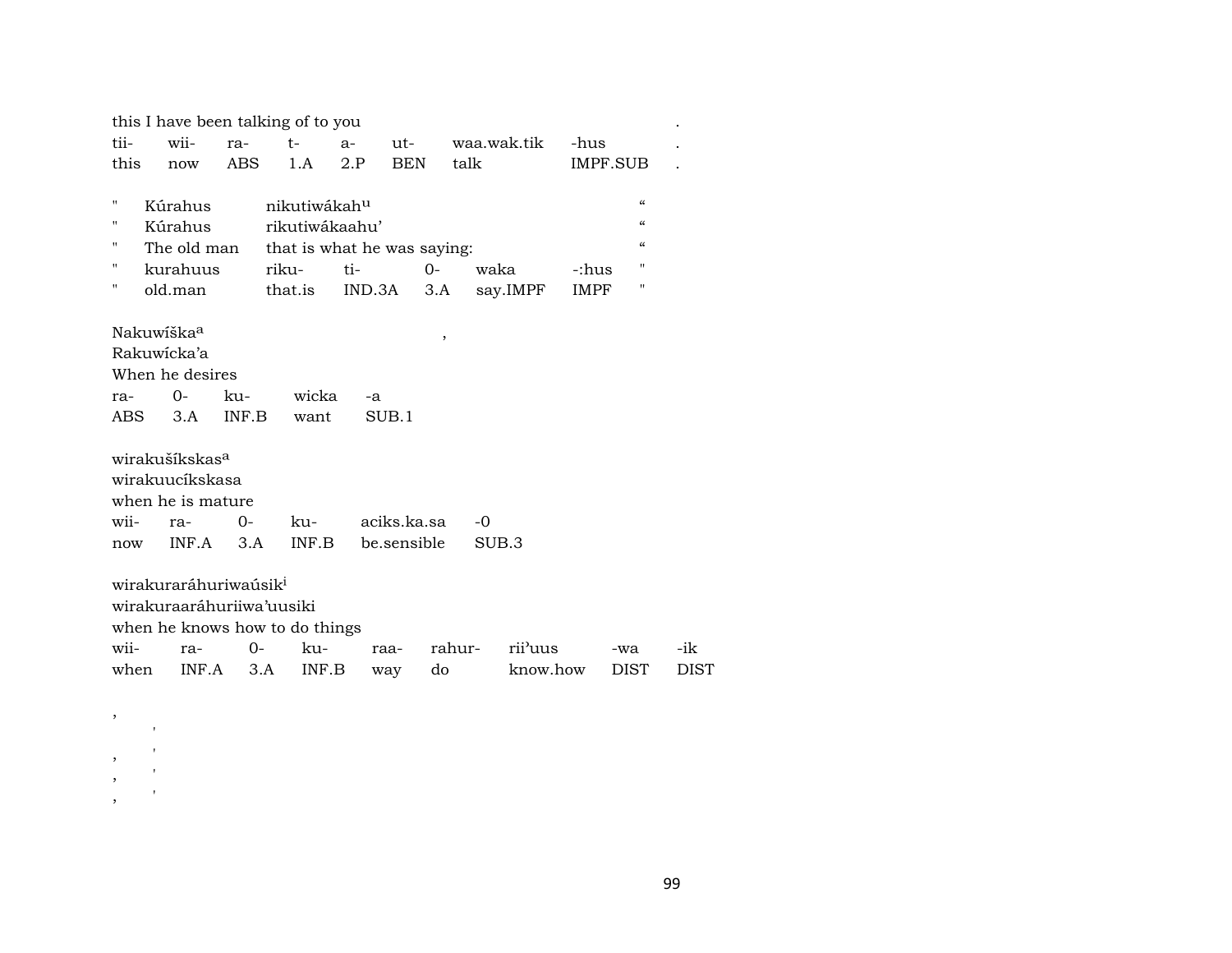| tuhuratáhuriwa          |     |        |                              |       |                         |         |                          |            |              |               |             |       |
|-------------------------|-----|--------|------------------------------|-------|-------------------------|---------|--------------------------|------------|--------------|---------------|-------------|-------|
|                         |     |        | Tuhuurattáhuriwa             |       |                         |         |                          |            |              |               |             |       |
|                         |     |        | Let me chase after them      |       |                         |         |                          |            |              |               |             |       |
| $i-$                    |     |        | $t-$                         |       | uhur-                   | ak-     |                          | ra-        | hurii        |               | -waa        | -0    |
| CONT.1/2A               |     |        | 1.A                          |       | finally                 |         | PL.AN.3P                 | PORT       |              | go.around.PL  | <b>DIST</b> | PERF  |
|                         |     |        |                              |       |                         |         |                          |            |              |               |             |       |
|                         |     |        |                              |       |                         |         |                          |            |              |               |             |       |
|                         |     |        |                              |       |                         |         |                          |            |              |               |             |       |
|                         |     |        |                              |       |                         |         |                          |            |              |               |             |       |
|                         |     |        |                              |       |                         |         |                          |            |              |               |             |       |
|                         |     |        |                              |       |                         |         |                          |            |              |               |             |       |
|                         |     |        |                              |       |                         |         |                          |            |              |               |             |       |
| hititáhuriwa            |     |        |                              |       |                         |         |                          |            |              |               |             |       |
| hi                      |     |        | tittáhuriwa                  |       |                         |         |                          |            |              |               |             |       |
| and                     |     |        | he chases them               |       |                         |         |                          |            |              |               |             |       |
| hi                      | ti- |        |                              | $O -$ | ak-                     |         | ra-                      | hurii      |              | -waa          | -0          |       |
| and                     |     | IND.3A |                              | 3.A   | PL.AN.3P                |         | PORT                     |            | go.around.PL | DIST          | PERF        |       |
|                         |     |        |                              |       |                         |         |                          |            |              |               |             |       |
|                         |     |        | aratirasikstihú <sup>u</sup> |       |                         |         |                          |            |              |               | $\, ,$      |       |
|                         | a   |        |                              |       | raatiiracikstiihú'u     |         |                          |            |              |               |             |       |
|                         | and |        |                              |       | they were just thankful |         |                          |            |              |               |             |       |
|                         | a   |        | raa-                         |       | ti-                     | $0-$    | $ir-$                    |            | aciks.tiihur | $\rightarrow$ |             |       |
|                         | and |        | just                         |       | IND.3A                  | 3.A     | PL.3A                    |            | be.thankful  | EX            |             |       |
|                         |     |        |                              |       |                         |         |                          |            |              |               |             |       |
| wirakurára <sup>a</sup> |     |        |                              |       |                         |         |                          |            |              |               |             |       |
| wiraakurára'a           |     |        |                              |       |                         |         |                          |            |              |               |             |       |
|                         |     |        | when he brought it           |       |                         |         |                          |            |              |               |             |       |
| wii-                    |     | ra-    |                              | $0-$  | $a-$                    |         | ku-                      | raar-      |              | ra-           | a           | $-0$  |
| when                    |     | INF.A  |                              | 3.A   |                         | PREV.3A | INF.B                    | 3PL.INAN.P |              | <b>PORT</b>   | come        | SUB.4 |
|                         |     |        |                              |       |                         |         |                          |            |              |               |             |       |
| kíšašk <sup>i</sup>     |     |        |                              |       | náwahấ                  |         | Ţ                        |            |              |               |             |       |
| kísacki                 |     |        |                              |       | Ráwa                    | haa     |                          |            |              |               |             |       |
| meat                    |     |        |                              |       | <b>Now</b>              | ha      | Ţ                        |            |              |               |             |       |
| kisaac                  |     | -kis   |                              |       | rawa                    | haa     | $\overline{\phantom{a}}$ |            |              |               |             |       |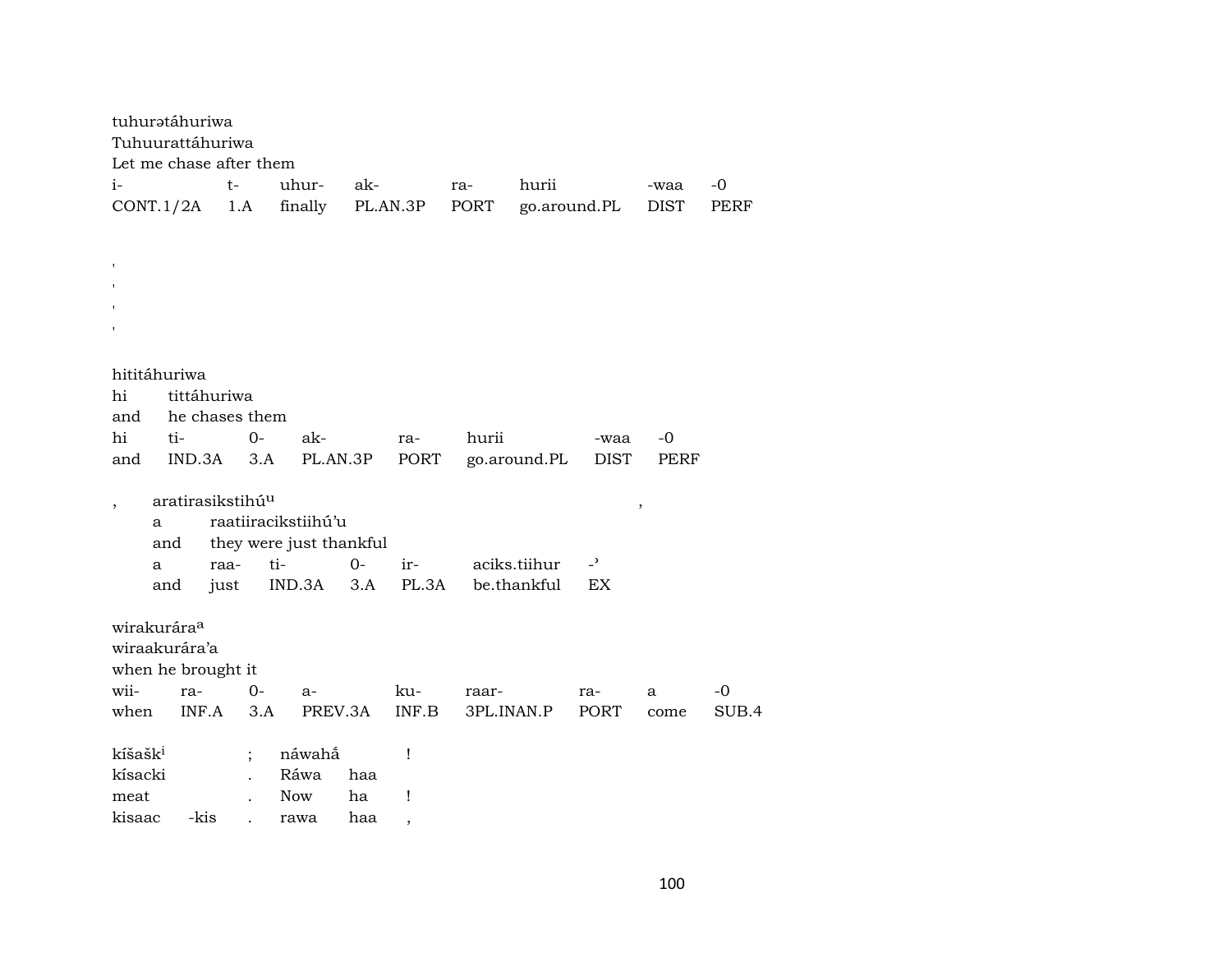DIM . now meat ha  $\overline{\phantom{a}}$ 

| hirihuráh^š            |                                |       |                |               |                |                                        |      |             |
|------------------------|--------------------------------|-------|----------------|---------------|----------------|----------------------------------------|------|-------------|
| hi                     | riíhurahac                     |       |                |               |                | 11                                     |      |             |
| and                    | he died                        |       |                |               |                | 11                                     |      |             |
| hi                     | ri-                            | $O -$ | $i-$           | hurahac       | -0             | 11                                     |      |             |
| and                    | CONT.3A                        | 3.P   | <b>SEQ</b>     | die           | PERF           | "                                      |      |             |
|                        | Nikutihwawákah <sup>u</sup>    |       |                |               |                |                                        |      |             |
|                        |                                |       |                |               |                |                                        |      |             |
|                        | Rikutihwaawákaahu'             |       |                |               |                |                                        |      |             |
|                        | That is what they were saying  |       |                |               |                |                                        |      |             |
| riku-                  | ti-                            | $O -$ | ir-            | waa-          | waka           | -:hus                                  |      |             |
| that.is                | IND.3A                         | 3.A   | PL.3A          | <b>DIST</b>   | say.IMPF       | <b>IMPF</b>                            |      |             |
| Hitáhwišk <sup>a</sup> |                                |       |                |               |                |                                        |      |             |
| Hi                     | taáhwicka'                     |       |                |               |                | $\epsilon$                             |      |             |
| And                    | He would think                 |       |                |               | $\ddot{\cdot}$ | $\boldsymbol{\zeta}\boldsymbol{\zeta}$ |      |             |
| hi                     | ti-                            | $O -$ | ar-            | wicka<br>$-0$ |                | $^{\prime\prime}$                      |      |             |
| and                    | IND.3A                         | 3.A   | EV <sub></sub> | think<br>PERF |                | 11                                     |      |             |
|                        |                                |       |                |               |                |                                        |      |             |
|                        | kiistarahuríusispa             |       |                |               |                |                                        |      |             |
|                        | Ki'istarahurii'uusispa         |       |                |               |                |                                        |      |             |
|                        | Let you learn how to do things |       |                |               |                |                                        |      |             |
| kii-                   | $i-$                           |       | $S-$           | raar-         | rahur-         | rii'uus                                | -his | -waa        |
| HORT                   | CONT.1/2A                      |       | 2.A            | 3PL.INAN.P    | do             | know.how                               | PERF | <b>DIST</b> |
|                        |                                |       |                |               |                |                                        |      |             |

 $\overline{\phantom{a}}$  $\mathbf{u}$  $\ddot{\phantom{a}}$  $\boldsymbol{u}$  $\ddot{\phantom{a}}$  $\mathbf{u}$  $\bullet$  $\mathbf{u}$  $\mathbb{Z}^2$ 

nihuksuatirarahuriusispa

Rihuksu' tirarahurií'uusispa  $\mathbf{a}$ 

 $\mbox{-}0$ PERF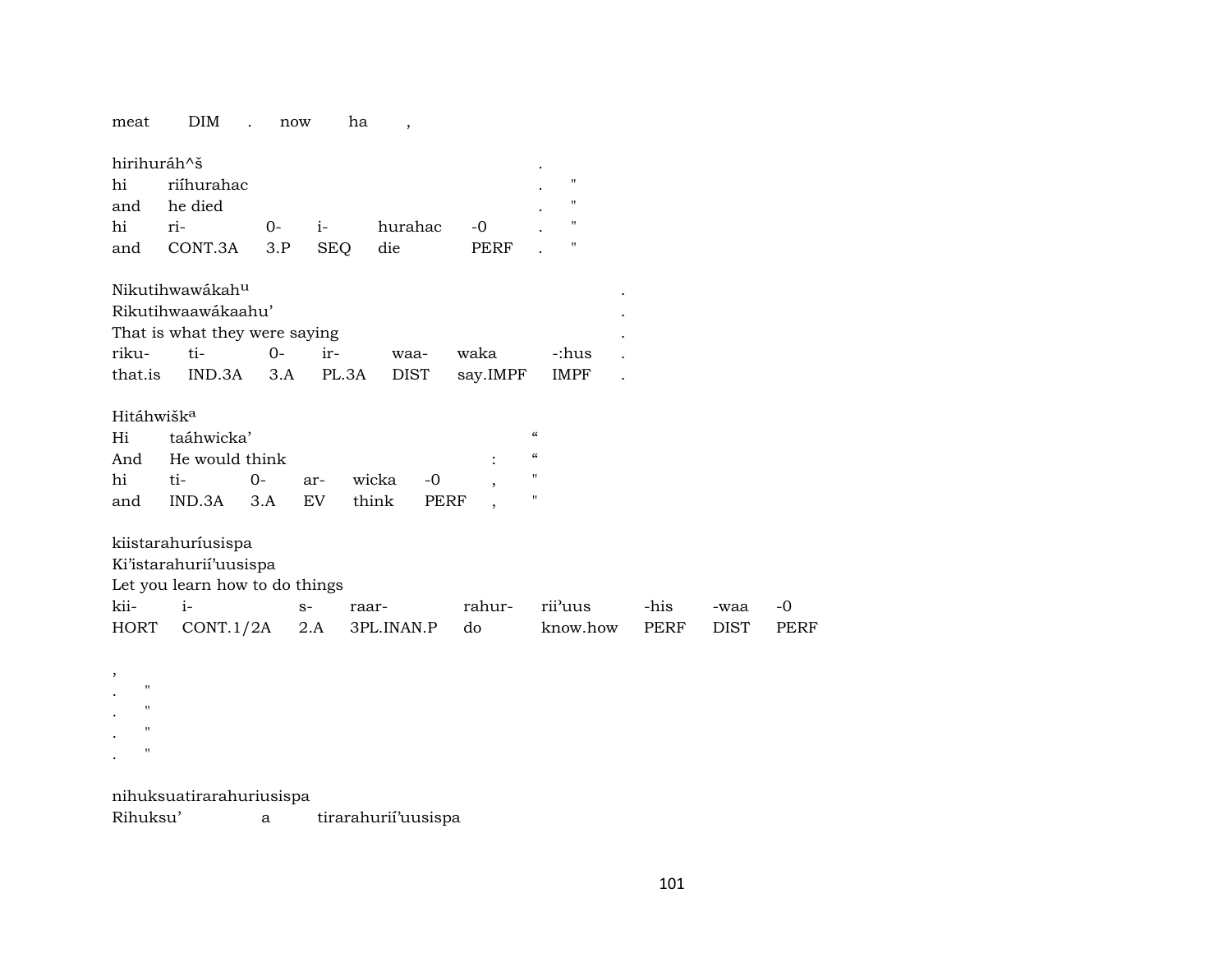| Only                     |                     | and          | he learned to do things |        |             |                          |             |                          |             |             |             |
|--------------------------|---------------------|--------------|-------------------------|--------|-------------|--------------------------|-------------|--------------------------|-------------|-------------|-------------|
| rihuks-                  | $-u^{\prime}$       | $\mathbf{a}$ | ti-                     | $0-$   | raar-       |                          | rahur-      | rii'uus                  | -his        | -waa        | $-0$        |
| only                     | <b>NOM</b>          | and          | IND.3A                  | 3.A    |             | 3PL.INAN.P               | do          | know.how                 | <b>PERF</b> | <b>DIST</b> | <b>PERF</b> |
| $\overline{\phantom{a}}$ | hitíhurahaš         |              |                         |        |             |                          |             |                          |             |             |             |
| hi                       |                     | tihúrahac    |                         |        |             |                          |             |                          |             |             |             |
| and                      | he died             |              |                         |        |             |                          |             |                          |             |             |             |
| hi                       | ti-                 | $0-$         | hurahac                 |        | $-0$        |                          |             |                          |             |             |             |
| and                      | IND.3A              |              | 3.P<br>die              |        | <b>PERF</b> |                          |             |                          |             |             |             |
| Kuhárar <sup>u</sup>     |                     |              |                         |        |             | $ati^s$ s                |             |                          |             |             |             |
| Kuuháraaru'              |                     |              |                         |        |             | Atí'as                   |             |                          |             |             |             |
|                          | He made it that way |              |                         |        |             | our Father               |             |                          |             |             |             |
| kuur-                    | ra-                 | $0-$         | ra'uk<br>raa-           | $-0$   |             | ati-                     | as          |                          |             |             |             |
| <b>DUB</b>               | <b>ABS</b>          | 3.A          | make<br>way             |        | PERF        | 1.POSS                   | father      |                          |             |             |             |
| nahkuwiška <sup>a</sup>  |                     |              |                         |        |             |                          | Náwa        | $\overline{\phantom{a}}$ |             |             |             |
| raahkuwicka'a            |                     |              |                         |        |             | $\mathbf{r}$             | Ráwa        |                          |             |             |             |
|                          | when He wished      |              |                         |        |             | л,<br>$\ddot{\cdot}$     | Now         | $\overline{\phantom{a}}$ |             |             |             |
| ra-                      | $0-$                | ku-<br>ar-   | wicka                   | $-a$   |             | $\overline{\phantom{a}}$ | rawa        | $\overline{\phantom{a}}$ |             |             |             |
| INF.A                    | 3.A                 | EV           | INF.B<br>want           |        | SUB.1       |                          | now         | $\overline{\phantom{a}}$ |             |             |             |
| náwa                     |                     | suhúhwari    |                         |        |             |                          |             |                          |             |             |             |
| ráwa                     |                     | suhúhwari'   |                         |        |             |                          |             |                          |             |             |             |
| now                      |                     | live awhile. |                         |        |             |                          |             |                          |             |             |             |
| rawa                     | $i-$                |              | $S-$                    | uhur-  | warii       |                          |             | -:hus                    |             |             |             |
| now                      |                     | CONT.1/2A    | 2.A                     | awhile |             | be.going.about.IMPF      |             | <b>IMPF</b>              |             |             |             |
| kísuhišis                |                     |              |                         |        |             |                          | $\cdot$     |                          |             |             |             |
| <b>Ki'isúhiicis</b>      |                     |              |                         |        |             |                          |             |                          |             |             |             |
| Learn                    |                     |              |                         |        |             |                          |             |                          |             |             |             |
| kii-                     | $i-$                |              | ut-<br>$S-$             |        | riicis      | $-0$                     |             |                          |             |             |             |
| <b>HORT</b>              | CONT.1/2A           |              | 2.A<br><b>PREV</b>      |        | learn.about |                          | <b>PERF</b> |                          |             |             |             |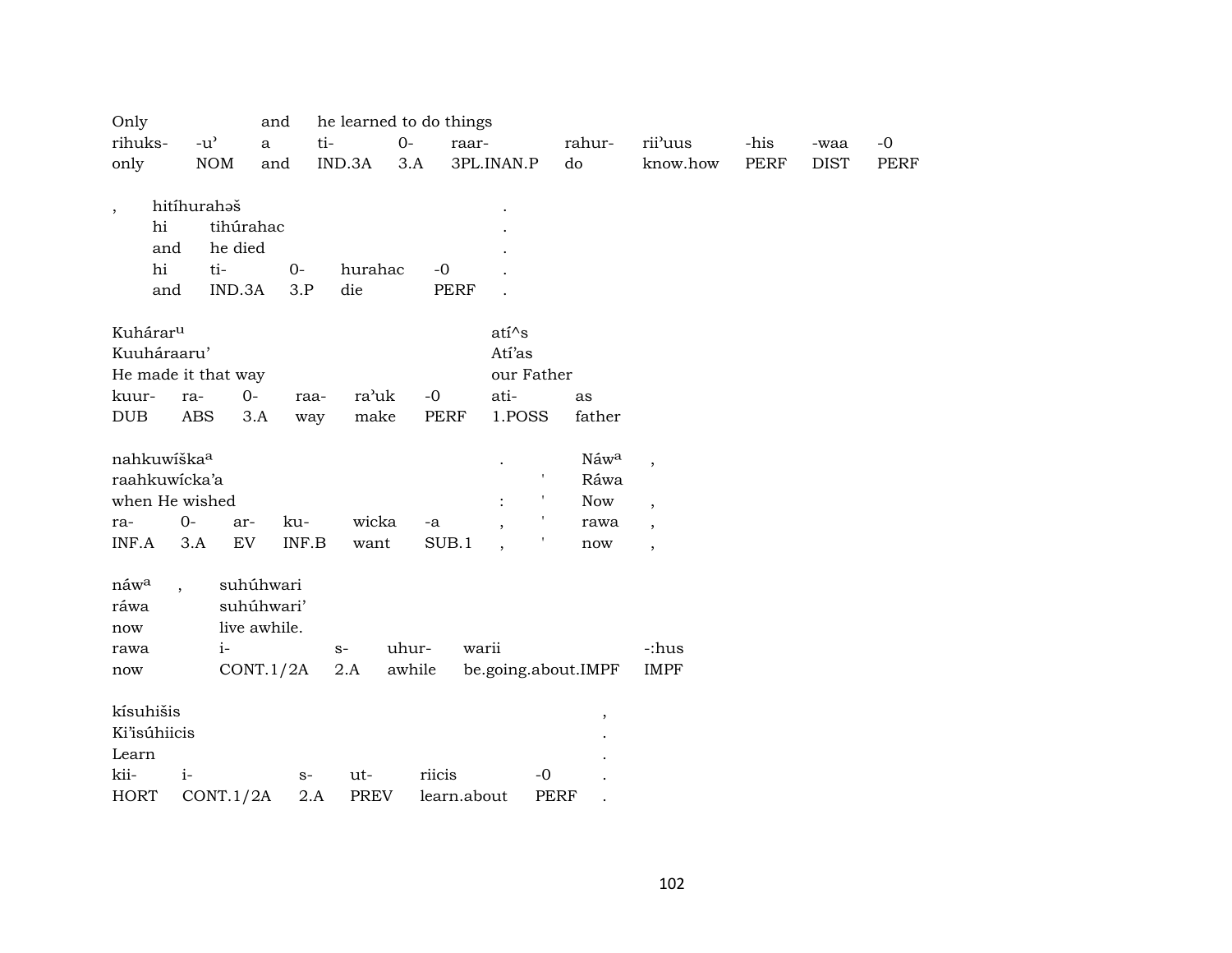| sišuhúrišis |                        |               |                             |             |                     |                          |                 |             |      |
|-------------|------------------------|---------------|-----------------------------|-------------|---------------------|--------------------------|-----------------|-------------|------|
|             | sicuksuhuúriiciis      |               |                             |             |                     |                          |                 |             |      |
|             | Learn it awhile        |               |                             |             |                     |                          |                 |             |      |
| $i-$        |                        | $S-$          | ir-                         |             | ut-                 | uks-                     | uhur-           | riicis      | $-0$ |
|             | CONT.1/2A              | 2.A           | PREV.1/2A                   |             | PREV                | JUSS                     | awhile          | learn.about | PERF |
| nəkúwari    |                        |               |                             |             |                     |                          |                 |             |      |
| rakúwari    |                        |               |                             |             |                     |                          |                 |             |      |
| to go about |                        |               |                             |             |                     |                          |                 |             |      |
| ra-         | $0-$                   | ku-           | warii                       |             |                     | -hus                     |                 |             |      |
| INF.A       | 3.A                    | INF.B         |                             |             | be.going.about.IMPF |                          | <b>IMPF.SUB</b> |             |      |
|             | náwirakur <sup>u</sup> |               |                             |             | Hã                  | Ţ                        |                 |             |      |
|             | raáwiirakuuru'         |               |                             |             | Haa                 |                          |                 |             |      |
|             | (on) the warpath       |               |                             |             | Ha                  | $\overline{\phantom{a}}$ |                 |             |      |
|             | raawiiraak.huur        |               | $-u^{\prime}$               |             | haa                 |                          |                 |             |      |
| war.party   |                        |               | $\rm{NOM}$                  |             | ha                  | $\overline{\phantom{a}}$ |                 |             |      |
|             | uskatírawirapu         |               |                             |             |                     |                          |                 |             |      |
| ásku        |                        | tíraawiirapu' |                             |             |                     |                          |                 |             |      |
| once        |                        |               | he was going on the warpath |             |                     |                          |                 |             |      |
| asku        | ti-                    | $0-$          |                             | raawiiraak- |                     | wuu                      | -:hus           |             |      |
| one         | IND.3A                 | 3.A           |                             |             | on.the.warpath      | go.IMPF                  | <b>IMPF</b>     |             |      |
|             |                        |               |                             |             |                     |                          |                 |             |      |
|             | hitíhurah^š            |               |                             |             |                     |                          |                 |             |      |
| hi          | tihúrahac              |               |                             |             |                     |                          |                 |             |      |
| and         | he dies                |               |                             |             |                     |                          |                 |             |      |
| hi          | ti-                    | $O -$         | hurahac                     |             | -0                  |                          |                 |             |      |
| and         | IND.3A                 | 3.P           | die                         |             | PERF                |                          |                 |             |      |
|             | Hitáhwiška             |               |                             |             |                     |                          |                 |             |      |
| Hi          | taáhwicka'             |               |                             |             |                     |                          |                 |             |      |
| And         | He would think         |               |                             |             |                     |                          |                 |             |      |
| hi          | ti-                    | $O-$          | ar-                         | wicka       | $-0$                |                          |                 |             |      |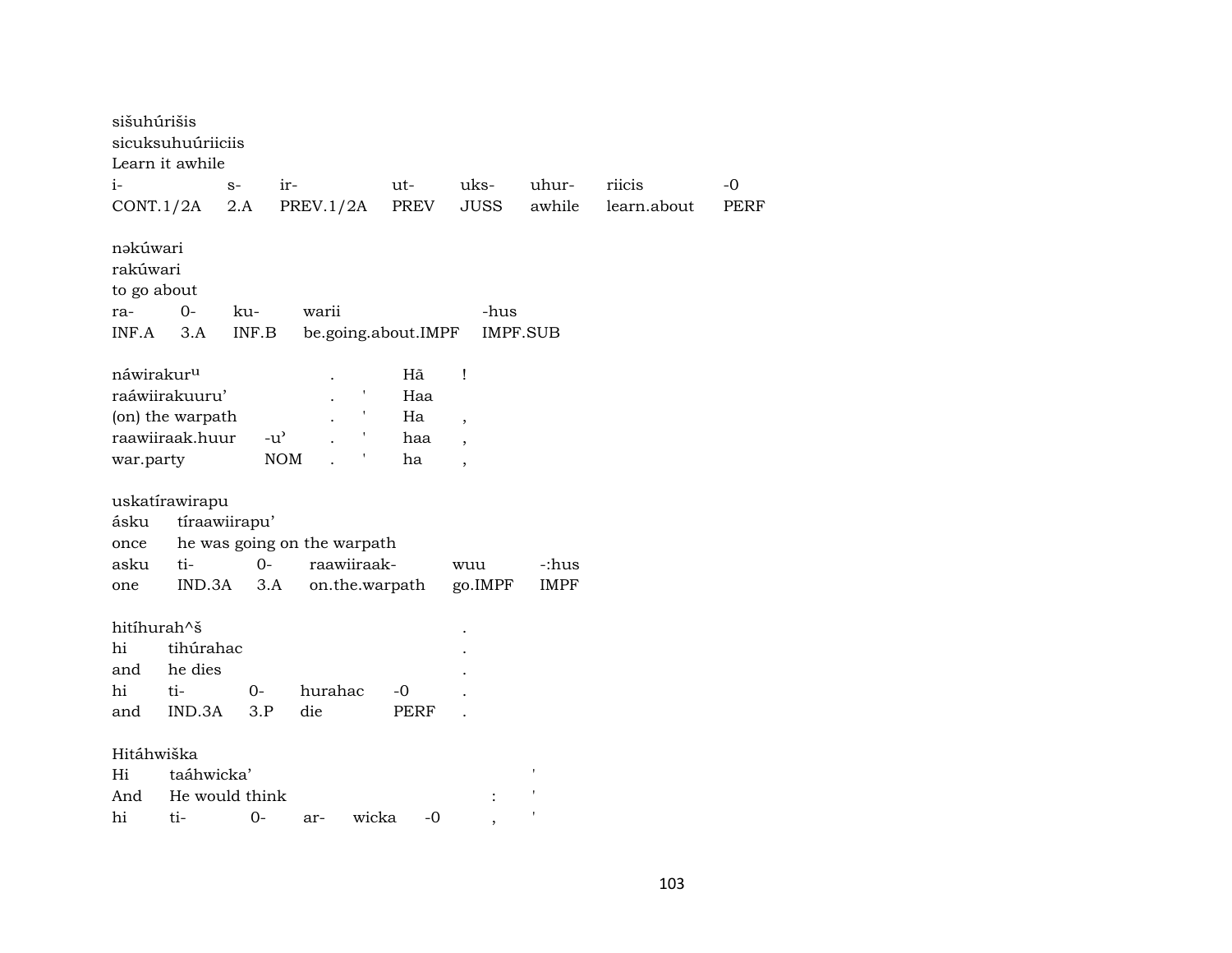| and                      | IND.3A                  | 3.A                                 | <b>EV</b>                | think       | PERF   |                     |                                        |      |      |
|--------------------------|-------------------------|-------------------------------------|--------------------------|-------------|--------|---------------------|----------------------------------------|------|------|
| kísuhišis<br>Kiisúhiicis |                         |                                     |                          |             |        |                     | $\, ,$                                 |      |      |
| You'll learn             |                         |                                     |                          |             |        |                     |                                        |      |      |
| kii-                     | $i-$                    |                                     | $S-$                     | $ut-$       | riicis |                     | -0                                     |      |      |
| <b>HORT</b>              | CONT.1/2A               |                                     | 2.A                      | <b>PREV</b> |        | learn.about         | <b>PERF</b>                            |      |      |
|                          | náwirakur <sup>u</sup>  |                                     | $\, ,$                   |             |        |                     |                                        |      |      |
|                          | raáwiirakuuru'          |                                     |                          | 1           |        |                     |                                        |      |      |
|                          | (on) the warpath        |                                     | $\overline{\phantom{a}}$ |             |        |                     |                                        |      |      |
|                          | raawiiraak.huur         | $-u$ <sup><math>\prime</math></sup> |                          |             |        |                     |                                        |      |      |
| war.party                |                         | <b>NOM</b>                          |                          |             |        |                     |                                        |      |      |
|                          |                         |                                     |                          |             |        |                     |                                        |      |      |
| atúkspari                |                         |                                     |                          |             |        |                     |                                        |      |      |
| a                        | túkspari'               |                                     |                          |             |        |                     |                                        |      |      |
| and                      | he went around          |                                     |                          |             |        |                     |                                        |      |      |
| a                        | ti-                     | $0-$                                | uks-                     | warii       |        |                     | -:hus                                  |      |      |
| and                      | IND.3A                  | 3.A                                 | AOR                      |             |        | be.going.about.IMPF | <b>IMPF</b>                            |      |      |
|                          | hitíhurah^š             |                                     |                          |             |        |                     |                                        |      |      |
|                          |                         |                                     |                          |             |        |                     |                                        |      |      |
| hi                       | tihúrahac               |                                     |                          |             |        |                     |                                        |      |      |
| and                      | he dies                 |                                     |                          |             |        |                     |                                        |      |      |
| hi                       | ti-                     | $O-$                                | hurahac                  | $-0$        |        |                     |                                        |      |      |
| and                      | IND.3A                  | 3.P                                 | die                      | PERF        |        |                     |                                        |      |      |
|                          | Ikuruharatíhaksahu      |                                     |                          |             |        |                     |                                        |      |      |
| L                        | kuruuharaatiihaksaahu'  |                                     |                          |             |        |                     |                                        |      |      |
| And                      | then time was coming on |                                     |                          |             |        |                     |                                        |      |      |
| i                        | kuruur-                 | ra-                                 | $0-$                     | $a-$        |        | raa-                | tiihak                                 | -his | a    |
| and                      | DUB                     | ABS                                 | 3.A                      | PREV.3A     |        | way                 | be.the.end                             | PERF | come |
|                          |                         |                                     |                          |             |        |                     |                                        |      |      |
| $\overline{ }$           | hitáhwiška              |                                     |                          |             |        |                     | $\boldsymbol{\zeta}\boldsymbol{\zeta}$ |      |      |
|                          | hi                      | taáhwicka'                          |                          |             |        |                     | $\mathbf{I}$                           |      |      |

 $\mbox{-}$  :<br>hus **IMPF**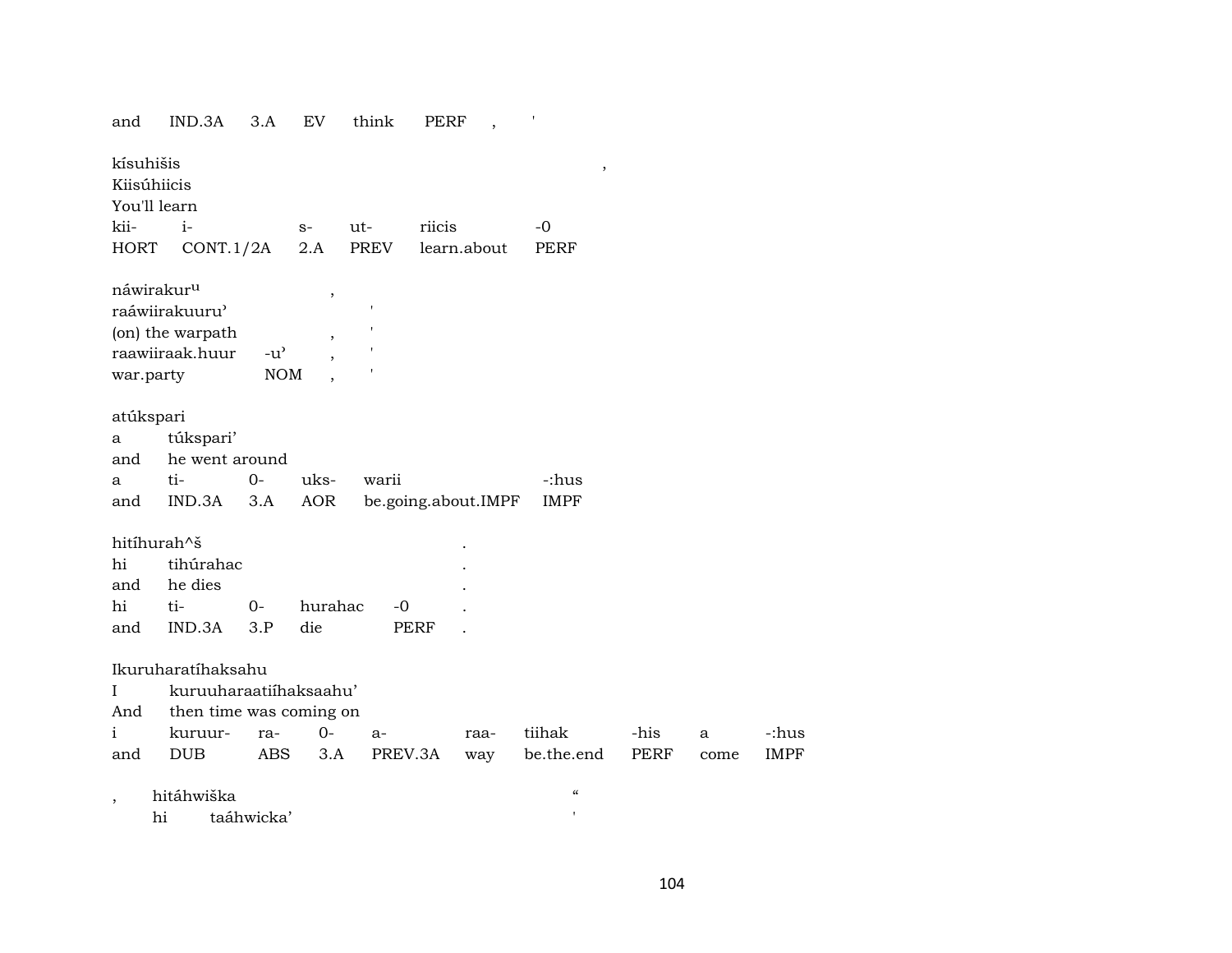|                      | and         | He would think                |                           |             |              |             |             |                  |      |       |             |      |         |       |
|----------------------|-------------|-------------------------------|---------------------------|-------------|--------------|-------------|-------------|------------------|------|-------|-------------|------|---------|-------|
|                      | hi          | ti-                           | $0-$                      | ar-         | wicka        | $-0$        |             |                  |      |       |             |      |         |       |
|                      | and         | IND.3A                        | 3.A                       | EV          | think        | <b>PERF</b> |             |                  |      |       |             |      |         |       |
|                      |             | Kituharurakúrahira            |                           |             |              |             |             |                  |      |       |             |      |         |       |
|                      | Kiitúhaaru' |                               |                           |             |              |             |             | rakúraahiira     |      |       |             |      |         |       |
|                      |             | Let me make a way             |                           |             |              |             |             | to be a good way |      |       |             |      |         |       |
| kii-                 | $i-$        |                               | $t-$                      | ut-         | raa-         | ra'uk       | $-0$        | ra-              | $0-$ | ku-   | uur-        | raa- | hiir    | -a    |
| <b>HORT</b>          |             | CONT.1/2A                     | 1.A                       | <b>PREV</b> | way          | make        | <b>PERF</b> | INF.A            | 3.A  | INF.B | <b>PREV</b> | way  | be.good | SUB.1 |
| $\cdot$              |             | hitararáhurit <sup>i</sup> tn |                           |             |              |             |             |                  |      |       |             |      |         |       |
|                      | Hi          |                               | taaraaráhuritit           |             |              |             |             |                  |      |       |             |      |         |       |
| $\bullet$            | And         |                               | they were thankful for it |             |              |             |             |                  |      |       |             |      |         |       |
| $\ddot{\phantom{0}}$ | hi          | ti-                           | $0 -$                     |             | ar-<br>raar- |             | rahur.itik  | $-0$             |      |       |             |      |         |       |
|                      | and         | IND.3A                        |                           | 3.A         | EV           | 3PL.INAN.P  | gratify     | <b>PERF</b>      |      |       |             |      |         |       |
|                      |             |                               |                           |             |              |             |             |                  |      |       |             |      |         |       |

| nihkukitaíwiša   |                                     |  |           |       |       |
|------------------|-------------------------------------|--|-----------|-------|-------|
| rihkuukita iwica |                                     |  |           |       |       |
|                  | when he arrived riding it           |  |           |       |       |
|                  | ra- 0- a- ir- ku-                   |  | ikita -wi | wic.a | $-0$  |
| INF.A 3.A        | PREV.3A OBV INF.B ride SUB.L arrive |  |           |       | SUB.4 |

| arúsa   | åka <sup>a</sup> |  |
|---------|------------------|--|
| aruúsa' | Aáka'a           |  |
| a horse | Oh my            |  |
| aruusaa | aaka'a           |  |
| horse   | oh.my            |  |
|         |                  |  |

,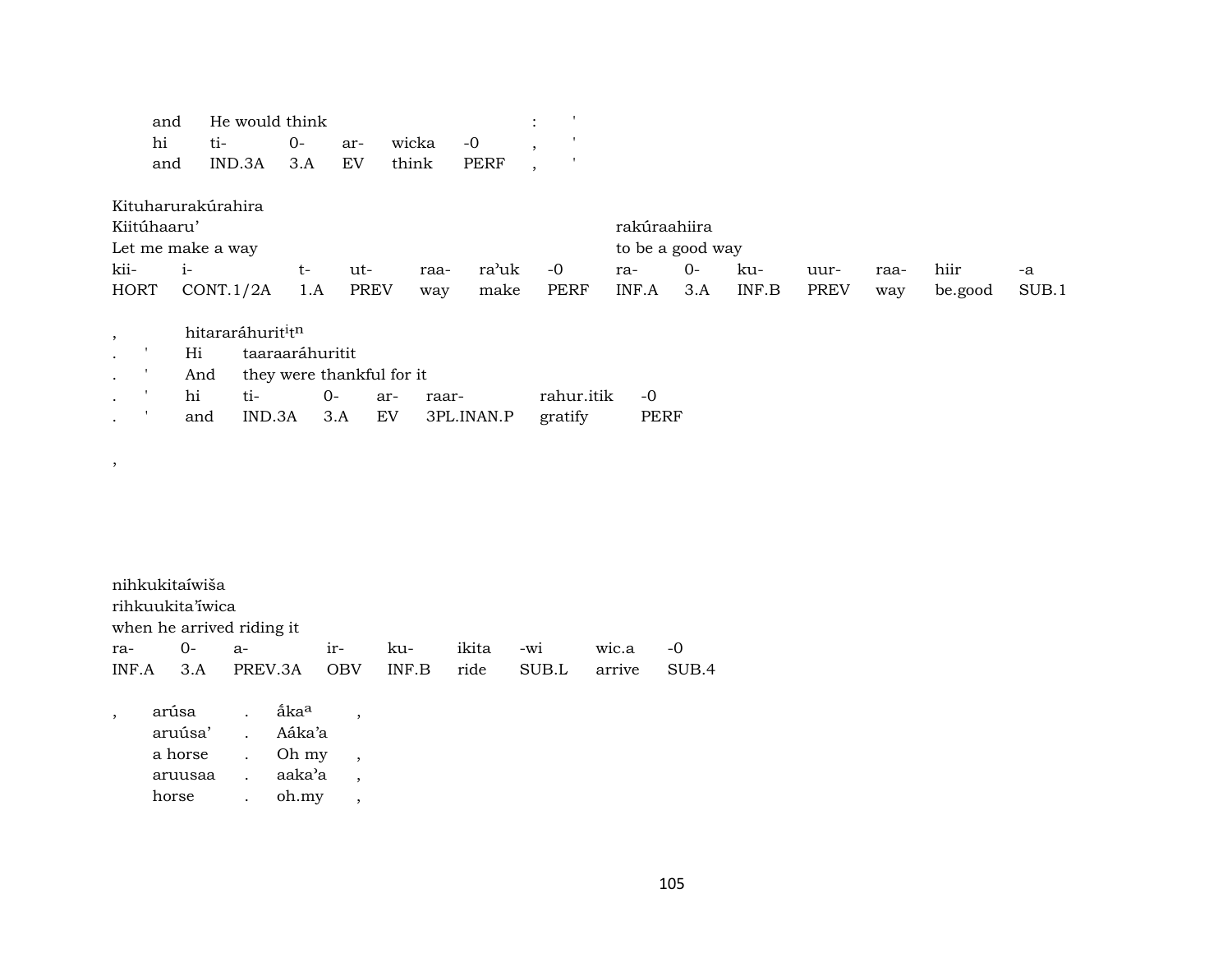| a<br>and                 |                          | asitirahurašíkstaiit <sup>n</sup>                                                       | sitiirahuuracíksta'i'it<br>they were happy to see him |     |                    |                    |              |                     |                          |                                         |
|--------------------------|--------------------------|-----------------------------------------------------------------------------------------|-------------------------------------------------------|-----|--------------------|--------------------|--------------|---------------------|--------------------------|-----------------------------------------|
| a                        | si-                      | ti-                                                                                     | 0-                                                    | ir- |                    | rahuur.aciks.ta'it |              |                     | $\overline{\phantom{0}}$ |                                         |
| and                      | DU                       | IND.3A                                                                                  | 3.A                                                   |     | PL.3A              | be.happy.to.see    |              |                     | EX                       |                                         |
| Irikúhara                |                          |                                                                                         |                                                       |     |                    |                    |              |                     |                          |                                         |
|                          | Iriikuúharaa'            |                                                                                         |                                                       |     |                    |                    |              |                     |                          |                                         |
|                          |                          |                                                                                         | Whatever it was he brought                            |     |                    |                    |              |                     |                          |                                         |
| irii-                    | kuur-                    | ra-                                                                                     | 0-                                                    |     | $a-$               | ra-                |              | a                   | -0                       |                                         |
| what                     | <b>DUB</b>               |                                                                                         | <b>ABS</b><br>3.A                                     |     | PREV.3A            | PORT               |              | come                | <b>PERF</b>              |                                         |
|                          |                          | sirirahurašíkstait <sup>u</sup><br>sirirahuuracíksta'iitu<br>their being glad to see it |                                                       |     |                    |                    |              |                     | $\overline{\phantom{a}}$ | arús <sup>a</sup><br>aruúsa'<br>a horse |
| si-                      | ra-                      | $O -$                                                                                   | ir-                                                   |     | rahuur.aciks.ta'it |                    | -u           |                     |                          | aruusaa                                 |
| DU                       | ABS                      | 3.A                                                                                     | PL.3A                                                 |     | be.happy.to.see    |                    |              | SUB.D               |                          | horse                                   |
| $\overline{\phantom{a}}$ | ra-<br>INF.A             | nəkukitaíwiša<br>raakuukita iwica<br>$O -$<br>3.A                                       | when he arrived riding it<br>$a-$<br>PREV.3A          |     | ku-<br>INF.B       | ikita<br>ride      | -wi<br>SUB.L |                     | wic.a<br>arrive          | -0<br>SUB.4                             |
|                          |                          |                                                                                         |                                                       |     |                    |                    |              |                     |                          |                                         |
| $\overline{\phantom{a}}$ | hitíhurahaš<br>hi<br>and | tíhurahac<br>he died                                                                    |                                                       |     |                    |                    | ,            | kawirau<br>Jealousy | Kaawira'u'               |                                         |
|                          | hi                       | ti-                                                                                     | $O -$                                                 |     | hurahac            | -0                 |              |                     | kaa.wi.ra-               | -u'                                     |
|                          | and                      | IND.3A                                                                                  | 3.P                                                   | die |                    | PERF               |              | jealousy            |                          | <b>NOM</b>                              |
|                          | sitihkútik <sup>u</sup>  | sitihkuútiku'<br>they killed him                                                        |                                                       |     |                    |                    |              |                     | Pita<br>Piíta<br>A man   | ,                                       |
|                          | si-                      | ti-                                                                                     | $0-$                                                  | ir- |                    | kuut.ik            | -:hus        |                     | wiita                    | ,                                       |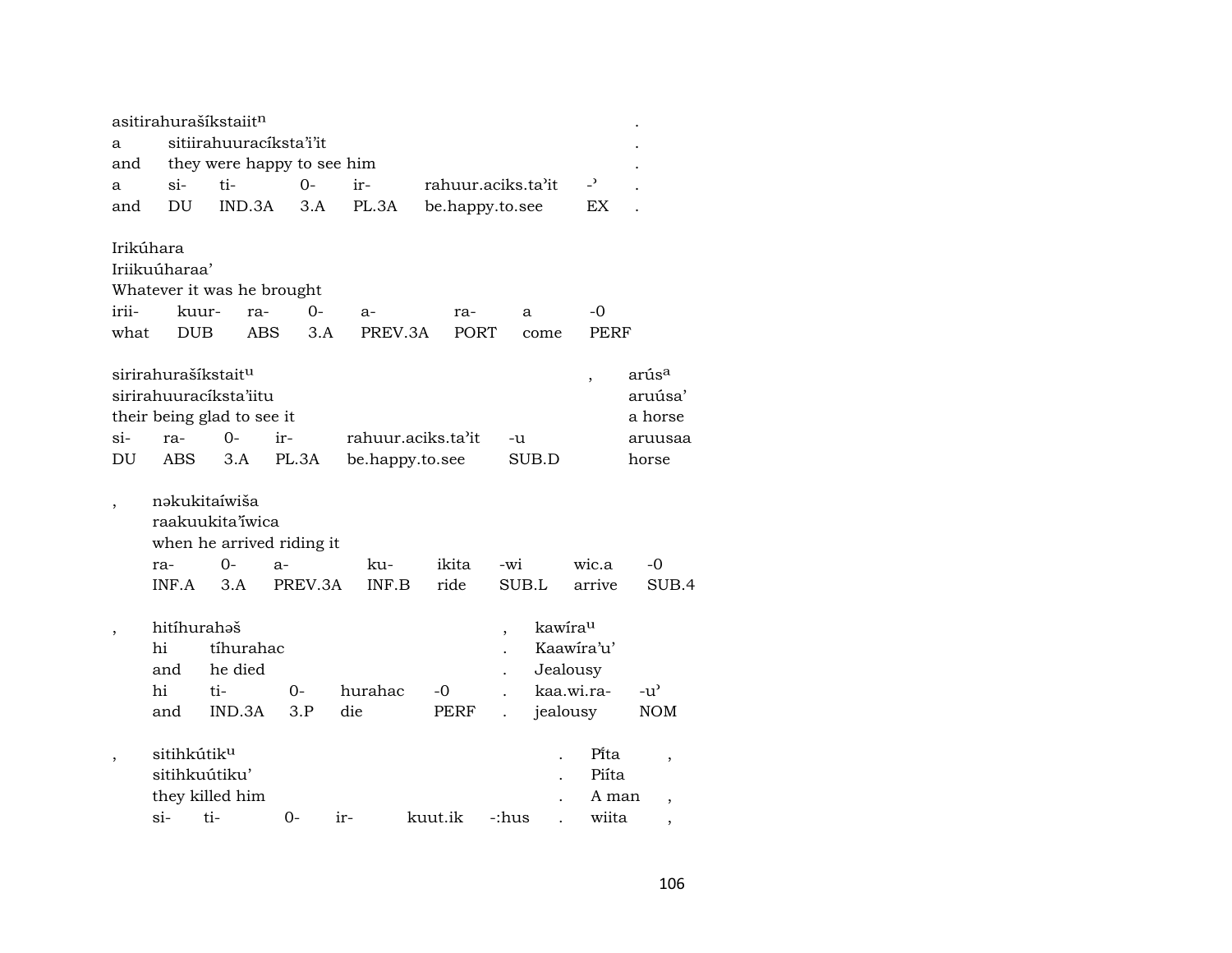| _ _ _<br>َب | ----<br>'NI<br>śΑ | Λ<br>$\cdots$ | 3Α<br>. J' |  | IMPF<br>M |  | n n |  |
|-------------|-------------------|---------------|------------|--|-----------|--|-----|--|
|-------------|-------------------|---------------|------------|--|-----------|--|-----|--|

| pitárihaaš<br>piitáriihaa'ac<br>a fully grown man<br>wiita<br>man | riihac    | $\overline{\phantom{0}}$<br>be.mature | $\,$<br>EX |             |              |        |                    |        |     |   |
|-------------------------------------------------------------------|-----------|---------------------------------------|------------|-------------|--------------|--------|--------------------|--------|-----|---|
| hitíhwak <sup>i</sup>                                             |           |                                       |            |             |              | $\, ,$ |                    |        |     |   |
| hi                                                                | tíhwaki'  |                                       |            |             |              |        | $\pmb{\mathsf{I}}$ |        |     |   |
| and                                                               | they said |                                       |            |             |              |        |                    |        |     |   |
| hi                                                                | ti-       | $0-$                                  | ir-        | waki        | -0           |        |                    |        |     |   |
| and                                                               | IND.3A    | 3.A                                   | PL.3A      | say.PL      | PERF         |        |                    |        |     |   |
|                                                                   |           |                                       |            |             |              |        |                    |        |     |   |
| witisuksikiráwarit <sup>n</sup>                                   |           |                                       |            |             |              |        |                    | ,      |     |   |
| Witisuksikiraáwarit                                               |           |                                       |            |             |              |        |                    |        | ,   |   |
| Hurry yourself                                                    |           |                                       |            |             |              |        |                    | ı      | ,   |   |
| witi-                                                             | $i-$      |                                       | $S-$       | uks-        | ikiraa.warik |        | -0                 |        |     |   |
| REFL                                                              |           | CONT.1/2A                             | 2.A        | <b>JUSS</b> | hurry        |        | PERF               |        |     |   |
|                                                                   |           |                                       |            |             |              |        |                    |        |     |   |
| hisitírau                                                         |           |                                       |            |             |              |        |                    | $\, ,$ |     |   |
| Hi                                                                | sitíraa'u |                                       |            |             |              |        |                    |        |     |   |
| And                                                               |           | they gave him a way                   |            |             |              |        |                    |        |     |   |
| hi                                                                | $si-$     | ti-                                   | $O -$      | ir-         | raa-         | uh     | $-0$               |        |     |   |
| and                                                               | DU        | IND.3A                                | 3.A        | PL.3A       | way          | give   | PERF               |        |     |   |
| nəkúrahir <sup>a</sup>                                            |           |                                       |            |             |              |        |                    |        | Hã  | ļ |
| rakúraahiira                                                      |           |                                       |            |             |              |        |                    |        | Haa |   |
| to be good                                                        |           |                                       |            |             |              |        |                    |        | Ha  |   |
| ra-                                                               | $0-$      | ku-                                   | uur-       | raa-        | hiir         | -a     |                    |        | haa | , |
| INF.A                                                             | 3.A       | INF.B                                 | PREV       | way         | be.good      |        | SUB.1              |        | ha  | , |
|                                                                   |           |                                       |            |             |              |        |                    |        |     |   |
| hitíhurah^š                                                       |           |                                       |            |             |              |        |                    |        |     |   |
| hi                                                                | tíhurahac |                                       |            |             |              |        |                    |        |     |   |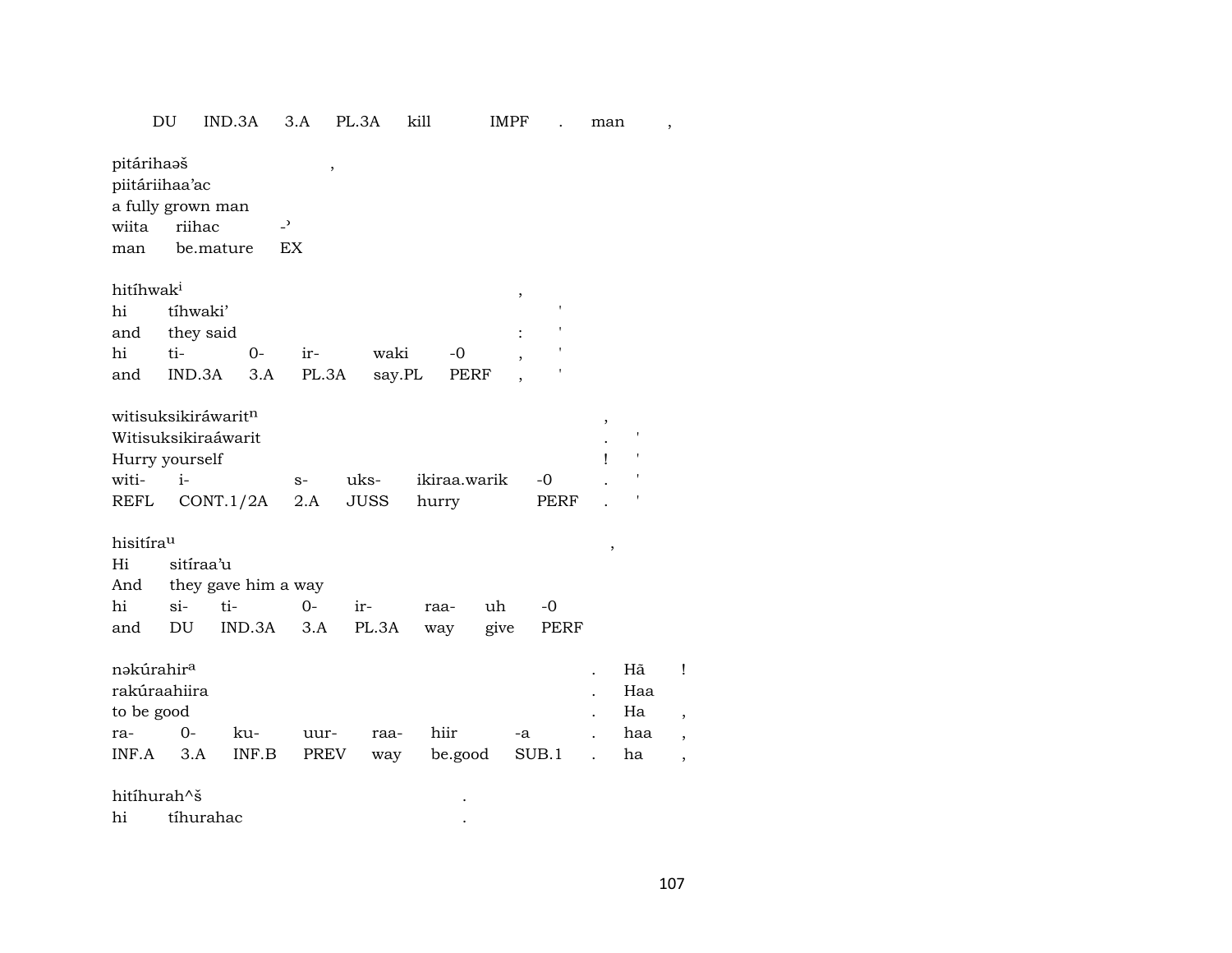|                                       | he died                   |                     |                    |                     | I       |       |             |
|---------------------------------------|---------------------------|---------------------|--------------------|---------------------|---------|-------|-------------|
| hi                                    | ti-                       | $0-$                | hurahac            | $-0$                |         |       |             |
| and                                   | IND.3A                    | 3.P                 | die                | PERF                |         |       |             |
|                                       |                           |                     |                    |                     |         |       |             |
| Atúkspari                             |                           |                     |                    |                     |         |       |             |
| A                                     | túkspari'                 |                     |                    |                     |         |       |             |
| And                                   | he lived                  |                     |                    |                     |         |       |             |
| a                                     | ti-                       | $0-$                | uks-               | warii               |         |       | -:hus       |
| and                                   | IND.3A                    | 3.A                 | AOR                | be.going.about.IMPF |         |       | <b>IMPF</b> |
|                                       |                           |                     |                    |                     |         |       |             |
| hitárakus <sup>i</sup> t <sup>n</sup> |                           |                     |                    |                     |         |       | $\,$        |
| hi                                    | taáraakusit               |                     |                    |                     |         |       |             |
| and                                   |                           | he would acquire it |                    |                     |         |       |             |
| hi                                    | ti-                       | 0-                  | ar-                | kusik<br>raa-       |         | -0    |             |
| and                                   | IND.3A                    | 3.A                 | EV                 | pick.up<br>way      |         | PERF  |             |
|                                       |                           |                     |                    |                     |         |       |             |
| nəkúrahir <sup>a</sup>                |                           |                     |                    |                     |         |       | ,           |
|                                       | rakúraahiira              |                     |                    |                     |         |       |             |
|                                       | to be a good way          |                     |                    |                     |         |       |             |
| ra-                                   | 0-                        | ku-                 | uur-               | hiir<br>raa-        |         | -a    |             |
| INF.A                                 | 3.A                       | INF.B               | PREV               | way                 | be.good | SUB.1 |             |
|                                       |                           |                     |                    |                     |         |       |             |
|                                       |                           |                     |                    |                     |         |       |             |
| nawiráhis <sup>u</sup>                |                           |                     | $\epsilon\epsilon$ |                     |         |       |             |
|                                       | raawiiraáhisu'            |                     | ,                  |                     |         |       |             |
| a warrior                             |                           |                     |                    |                     |         |       |             |
|                                       | raawiir.aah.his           | $-u^{\prime}$       |                    |                     |         |       |             |
| warrior                               |                           | <b>NOM</b>          |                    |                     |         |       |             |
|                                       |                           |                     |                    |                     |         |       |             |
|                                       | Kirakirikirəsihwiška      |                     |                    |                     |         |       |             |
|                                       | Kíra kiriki rasíhwicka'   |                     |                    |                     |         |       |             |
|                                       | Let you see what you want |                     |                    |                     |         |       |             |
| kira                                  | kirikii                   | ra-                 | $S-$               | ir-                 |         | wicka | -0          |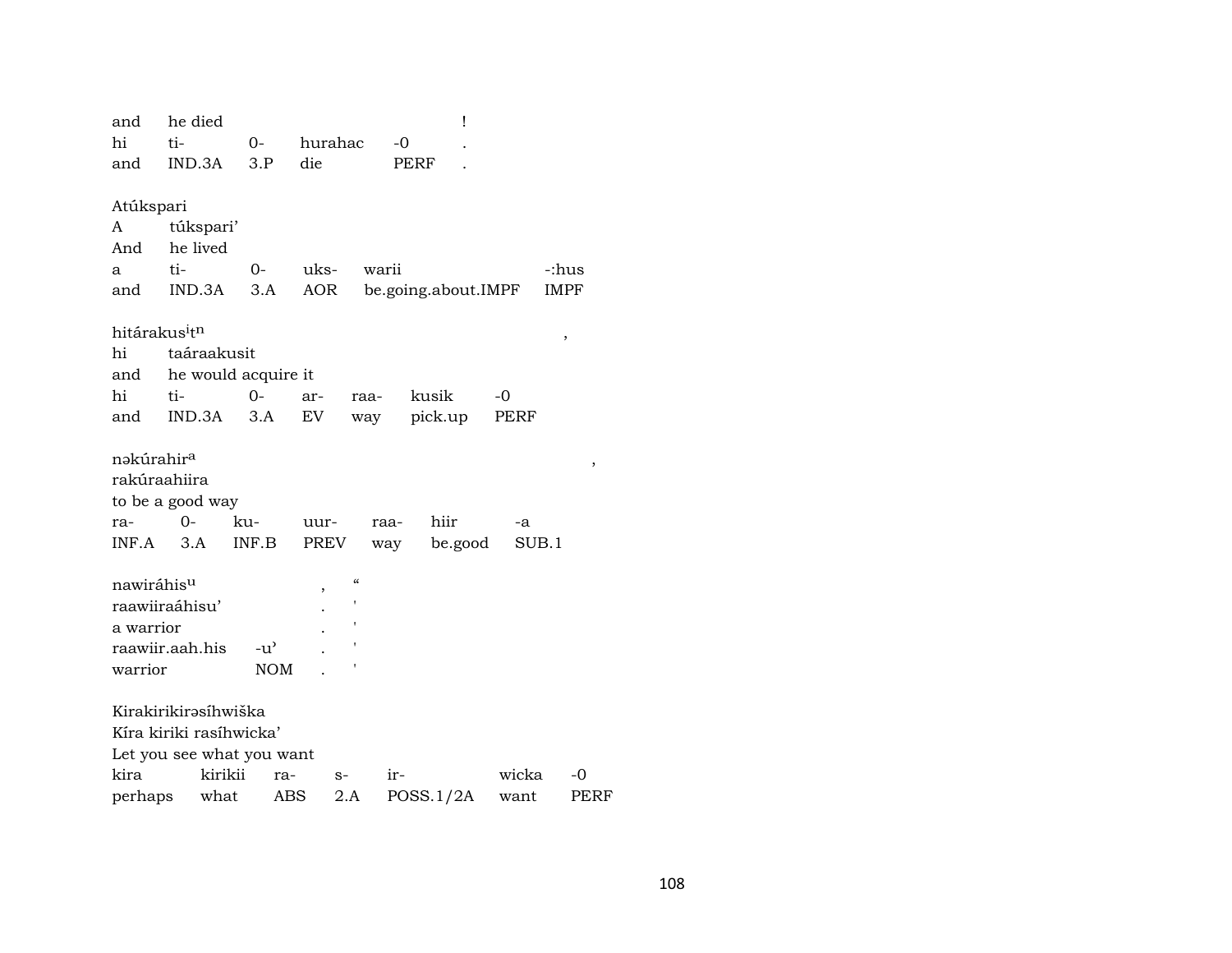| tirátpari<br>tirátpari | while I go around                            |                      |                            |                     |            |          |          | $^{\prime\prime}$ |      |
|------------------------|----------------------------------------------|----------------------|----------------------------|---------------------|------------|----------|----------|-------------------|------|
| tii-                   | ra-                                          | $t-$                 | warii                      |                     |            | -hus     |          |                   |      |
| this                   | ABS                                          | 1.A                  |                            | be.going.about.IMPF |            | IMPF.SUB |          |                   |      |
|                        | Hitaririwistáwašit <sup>i</sup> tn           |                      |                            |                     |            |          |          |                   |      |
| Hi                     | taaririwistaáwacitit                         |                      |                            |                     |            |          |          |                   |      |
| And                    |                                              |                      | he would take warriors out |                     |            |          |          |                   |      |
| hi                     | ti-                                          | $O -$                | ar-                        | iriwis-             |            | ra-      | awacitik |                   | $-0$ |
| and                    | IND.3A                                       | 3.A                  | EV                         |                     | war.party  | PORT     | go.out   |                   | PERF |
| Náwahã                 |                                              | Ţ                    | atíhurahaš                 |                     |            |          |          |                   | $\,$ |
| Ráwa                   | haa                                          |                      | a                          | tíhurahac           |            |          |          |                   |      |
| Now                    | ha                                           | Ţ                    | and                        | he died             |            |          |          |                   |      |
| rawa                   | haa                                          | $\ddot{\phantom{0}}$ | a                          | ti-                 | $O -$      | hurahac  |          | $-0$              |      |
| now                    | ha                                           | $\ddot{\phantom{0}}$ | and                        | IND.3A              | 3.P        | die      |          | <b>PERF</b>       |      |
|                        | ašahikstiraríwar <sup>i</sup> t <sup>n</sup> |                      |                            |                     |            |          |          |                   |      |
| a                      | cáhiks                                       |                      | tiraríwarit                |                     |            |          |          |                   |      |
| and                    | people                                       |                      | he lost them               |                     |            |          |          |                   |      |
| a                      | icaahiks                                     | ti-                  |                            | $0-$                | raar-      |          | ri.warik | -0                |      |
| and                    | person                                       |                      | IND.3A                     | 3.A                 | 3PL.INAN.P |          | lose     |                   | PERF |
|                        |                                              |                      |                            |                     |            |          |          |                   |      |
| Hã                     | Ţ                                            | kukakírariks         |                            |                     |            |          |          | $\,$              |      |
| Haa                    |                                              |                      | kukaakíraariks             |                     |            |          |          |                   |      |
| Ha                     | $\overline{\phantom{a}}$                     | nothing is true      |                            |                     |            |          |          |                   |      |
| haa                    |                                              | ku-                  | kaaki-                     |                     | 0-         | raariks  | -0       |                   |      |
| ha                     |                                              | <b>INDF</b>          | NEG.IND.3A                 |                     | 3.A        | be.true  | PERF     |                   |      |
| tirašíhwari            |                                              |                      |                            |                     |            |          |          |                   |      |
| tiracíhwari            |                                              |                      |                            |                     |            |          |          |                   |      |
|                        | this our living                              |                      |                            |                     |            |          |          |                   |      |
| tii-                   | ra-                                          | aciir-               |                            | warii               |            |          | -hus     |                   |      |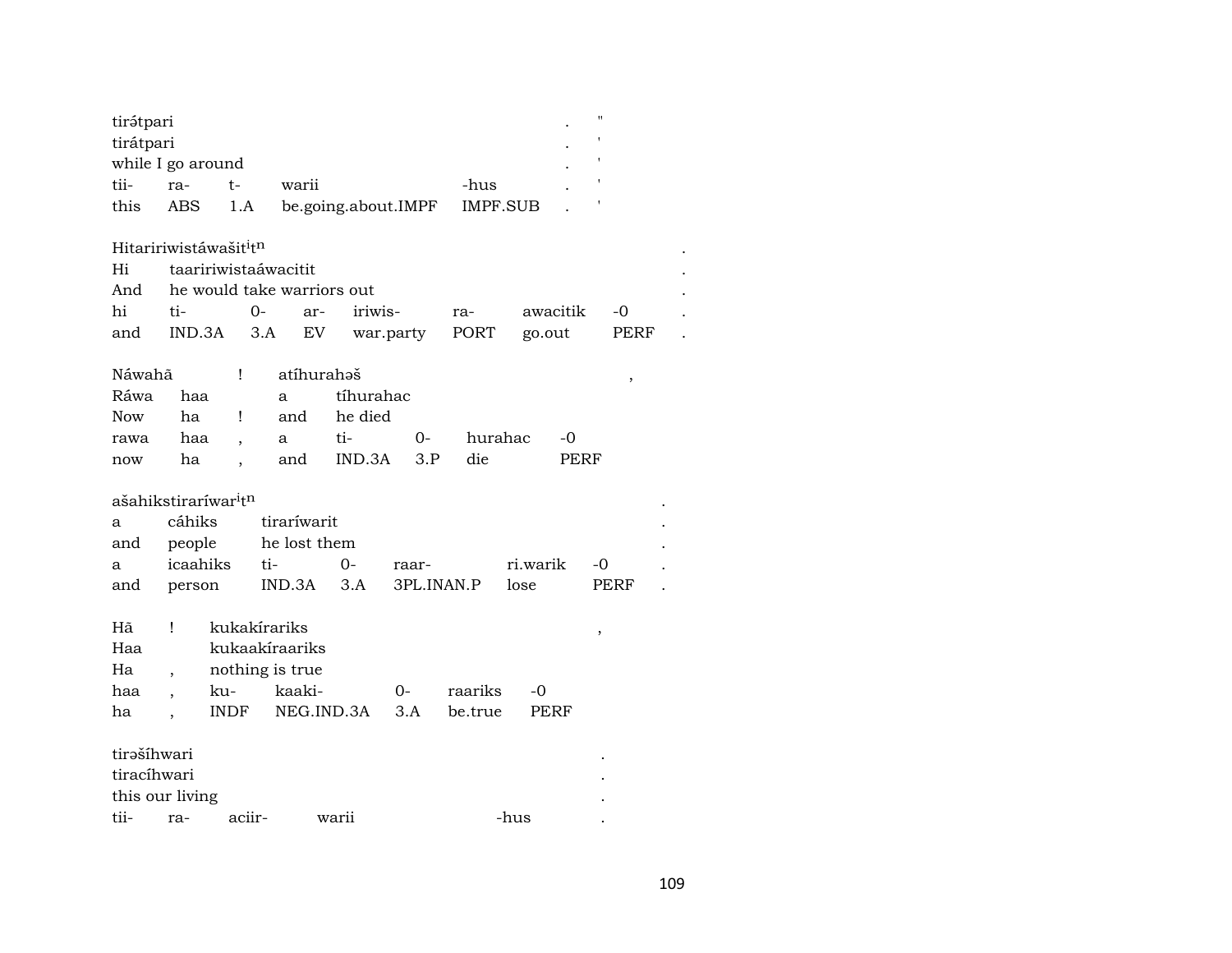IN.DU.A be.going.about.IMPF this ABS IMPF.SUB

|                   | Atáwiška                     |                    |  |  |  |  |  |  |  |  |  |
|-------------------|------------------------------|--------------------|--|--|--|--|--|--|--|--|--|
|                   | A taáhwicka'                 |                    |  |  |  |  |  |  |  |  |  |
|                   |                              | And He would think |  |  |  |  |  |  |  |  |  |
| $a \qquad \qquad$ |                              |                    |  |  |  |  |  |  |  |  |  |
|                   | and IND.3A 3.A EV think PERF |                    |  |  |  |  |  |  |  |  |  |

kiraitašiksišawišparitn

Kíra itaciksicawícparit

Let me take him to an old age  $line$ **Contract State**  $\mathbf{r}$ 

| kira |  | aciks.icawic.warik                                   | $-()$ |
|------|--|------------------------------------------------------|-------|
|      |  | perhaps CONT.1/2A 1.A cause.to.reach.an.old.age PERF |       |

| ikárikət <sup>n</sup> |      |   | hã  |  |
|-----------------------|------|---|-----|--|
| ikárikat              |      |   | Haa |  |
| half way              |      | ٠ | Ha  |  |
| iika.ri               | -kat |   | haa |  |
| center                |      |   | ha  |  |

 $\mathbf{I}% _{0}\left( \mathbf{I}_{1}\right)$ 

## hitirakápakis<sup>a</sup>

| hi | tiraakaápaakisa             |  |  |                                         |  |       |  |  |  |  |  |
|----|-----------------------------|--|--|-----------------------------------------|--|-------|--|--|--|--|--|
|    | and the way becomes pitiful |  |  |                                         |  |       |  |  |  |  |  |
| hi |                             |  |  |                                         |  | $-()$ |  |  |  |  |  |
|    |                             |  |  | and IND.3A 3.A way be.pitiful INCH PERF |  |       |  |  |  |  |  |

Náwahã

Ráwa haa Now ha  $\mathbf{I}$ haa rawa  $\overline{\phantom{a}}$ ha now  $\overline{\phantom{a}}$ 

tiwiraskutkirik<sup>u</sup> tiwiraskutkíriku

 $\, ,$ 

 $\mathbb{R}^2$ 

 $\ddot{\phantom{a}}$ 

 $\, ,$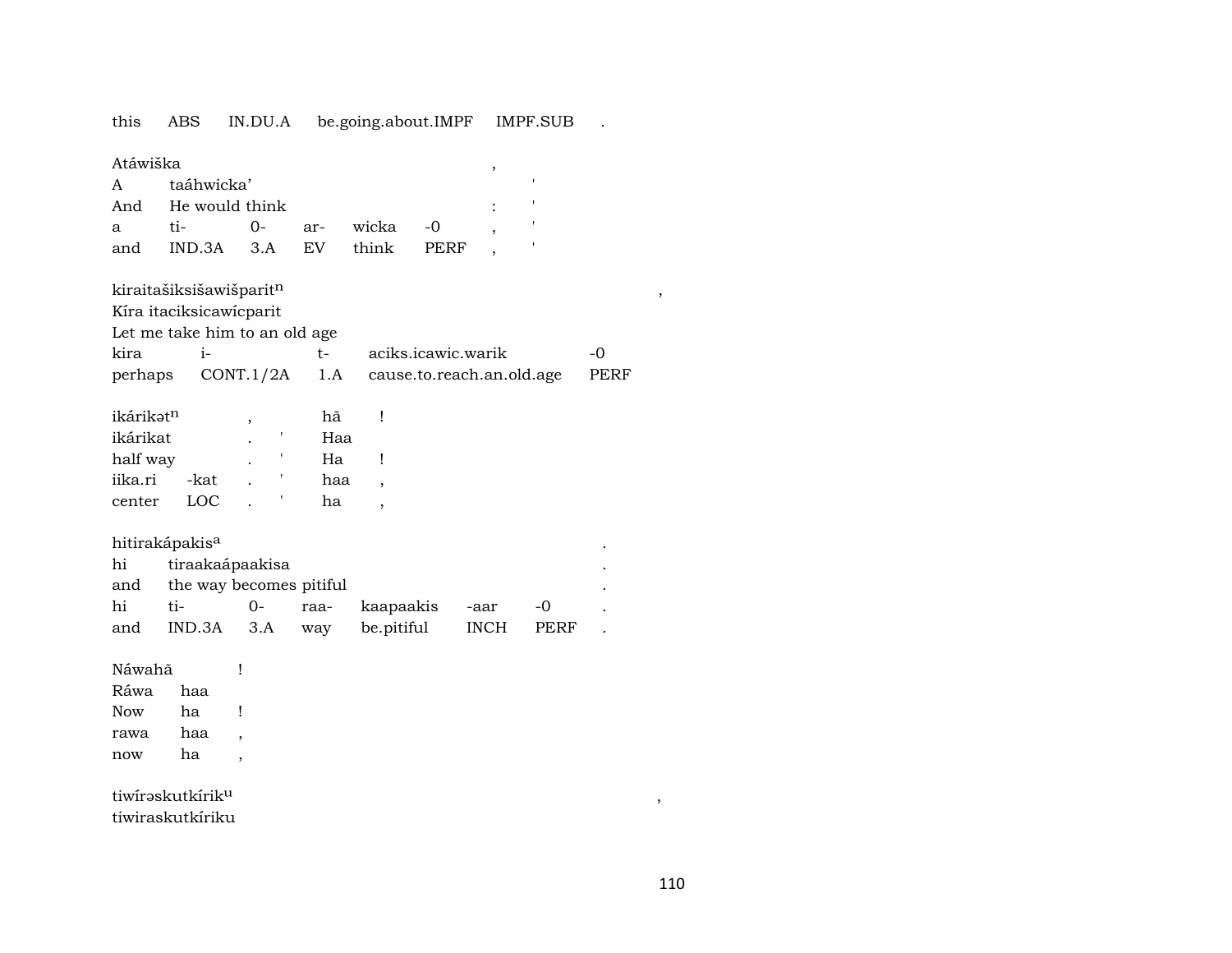| tii-<br>when                 | wii-<br>when                                      | when you look at me<br>ra-<br><b>ABS</b>                                         | $S-$<br>2.A                   | ku-<br>1.P  | ut-<br><b>PREV</b>        | kirik.kus<br>look.at | $-0$ | SUB.4      | ,<br>$\overline{\phantom{a}}$ |
|------------------------------|---------------------------------------------------|----------------------------------------------------------------------------------|-------------------------------|-------------|---------------------------|----------------------|------|------------|-------------------------------|
| hã<br>haa<br>ha<br>haa<br>ha | Ţ<br>Ţ                                            |                                                                                  |                               |             |                           |                      |      |            |                               |
|                              | kuwikakatutárista                                 | kuwikaakatuutárista<br>now I cannot do anything                                  |                               |             |                           |                      |      |            | $\, ,$                        |
| ku-                          | wii-                                              | kaaka-                                                                           |                               | t-          | ut-                       | aar                  | -his | -ta        |                               |
| <b>INDF</b>                  | now                                               |                                                                                  | NEG.ID.1/2A                   | 1.A         | <b>PREV</b>               | do                   | PERF | <b>INT</b> |                               |
|                              |                                                   | irihiwikakatašikskásahikiri<br>Irihiiwikaakaatacíkskasa<br>Now I am not sensible |                               |             |                           |                      |      |            | híkiiri<br>so it is           |
| irii-                        | hii-                                              | wii-                                                                             | kaaka-                        |             | t-                        | aciks.ka.sa          |      | -0         | hikiiri                       |
| then                         | other                                             | now                                                                              |                               | NEG.ID.1/2A | 1.A                       | be.sensible          |      | PERF       | indeed                        |
| ra-                          | Nahkuwiška <sup>a</sup><br>Raahkuwicka'a<br>INF.A | When He thought<br>0-<br>3.A                                                     | ku-<br>ar-<br>EV<br>INF.B     |             | wicka<br>-a<br>want       | SUB.1                |      |            |                               |
|                              |                                                   | tuksašiksišawišparitn<br>Tuksaciksicawicparit                                    | Let me take him to an old age |             |                           |                      |      | Ţ          | $\pmb{\mathsf{I}}$            |
| $i-$                         |                                                   | t-                                                                               | uks-                          |             | aciks.icawic.warik        |                      | -0   |            |                               |
|                              | CONT.1/2A                                         | 1.A                                                                              | <b>JUSS</b>                   |             | cause.to.reach.an.old.age |                      | PERF |            |                               |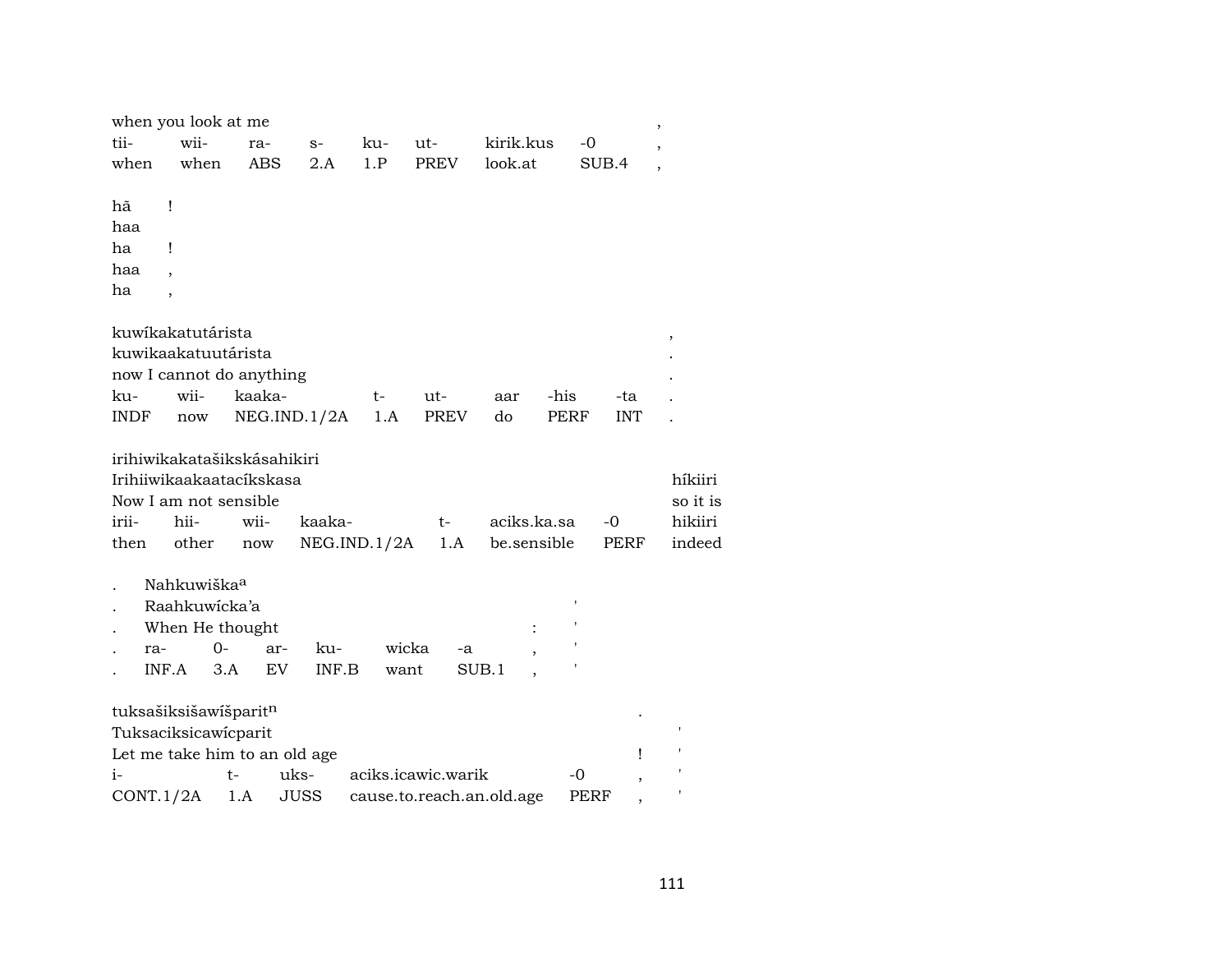| Náwahã                   |                                    | Ţ          |                        |        |                     |      |             |                 |             |      |
|--------------------------|------------------------------------|------------|------------------------|--------|---------------------|------|-------------|-----------------|-------------|------|
| ráwa                     | haa                                |            |                        |        |                     |      |             |                 |             |      |
| now                      | ha                                 | Ţ          |                        |        |                     |      |             |                 |             |      |
| rawa                     | haa                                |            |                        |        |                     |      |             |                 |             |      |
| now                      | ha                                 |            |                        |        |                     |      |             |                 |             |      |
|                          |                                    |            |                        |        |                     |      |             |                 |             |      |
|                          | kuwikakatasikskasa                 |            |                        |        |                     |      |             |                 | ,           |      |
|                          | kuwikaakaatacíkskasa               |            |                        |        |                     |      |             |                 |             |      |
|                          | now I am no longer at all sensible |            |                        |        |                     |      |             |                 |             |      |
| ku-                      | wii-                               | kaaka-     |                        |        | t-                  |      | aciks.ka.sa | -0              |             |      |
| <b>INDF</b>              | now                                |            | NEG.ID.1/2A            |        | 1.A                 |      | be.sensible | PERF            |             |      |
|                          |                                    |            |                        |        |                     |      |             |                 |             |      |
|                          | kuwikakurahi                       |            |                        |        |                     |      |             |                 |             |      |
|                          | Kuwikaakúraahi                     |            |                        |        |                     |      |             |                 |             |      |
|                          | It is no longer any good           |            |                        |        |                     |      |             |                 |             |      |
| ku-                      | wii-                               | kaaki-     |                        |        | $0-$                | uur- | raa-        | hiir            | -0          |      |
| <b>INDF</b>              | now                                |            | NEG.IND.3A             |        | 3.A                 | PREV | way         | be.good         | <b>PERF</b> |      |
|                          |                                    |            |                        |        |                     |      |             |                 |             |      |
| $\overline{\phantom{a}}$ | tirátpari                          |            |                        |        |                     |      |             |                 |             |      |
|                          | tirátpari                          |            |                        |        |                     |      |             |                 |             |      |
|                          | this my living                     |            |                        |        |                     |      |             |                 |             |      |
|                          | tii-                               | ra-        | t-                     | warii  |                     |      | -hus        |                 |             |      |
|                          | this                               | ABS        | 1.A                    |        | be.going.about.IMPF |      |             | <b>IMPF.SUB</b> |             |      |
|                          |                                    |            |                        |        |                     |      |             |                 |             |      |
|                          | Irihiwikakúrahi                    |            |                        |        |                     |      |             |                 |             |      |
|                          | Irihiiwikaakúraahi                 |            |                        |        |                     |      |             |                 |             |      |
|                          | That is no longer any good         |            |                        |        |                     |      |             |                 |             |      |
| irii-                    | hii-                               | wii-       |                        | kaaki- |                     | 0-   | uur-        | raa-            | hiir        | -0   |
| that                     | other                              | now        |                        |        | NEG.IND.3A          | 3.A  | PREV        | way             | be.good     | PERF |
|                          |                                    |            |                        |        |                     |      |             |                 |             |      |
|                          | Širurarasáhatu                     |            |                        |        |                     |      | ,           |                 |             |      |
|                          | Ciru                               | rarasáhatu |                        |        |                     |      |             |                 |             |      |
|                          | Yet                                |            | when one is growing up |        |                     |      |             |                 |             |      |
|                          | ciruu                              | ra-        | 0-                     |        | rasahat             | -hus |             |                 |             |      |
|                          |                                    |            |                        |        |                     |      |             |                 |             |      |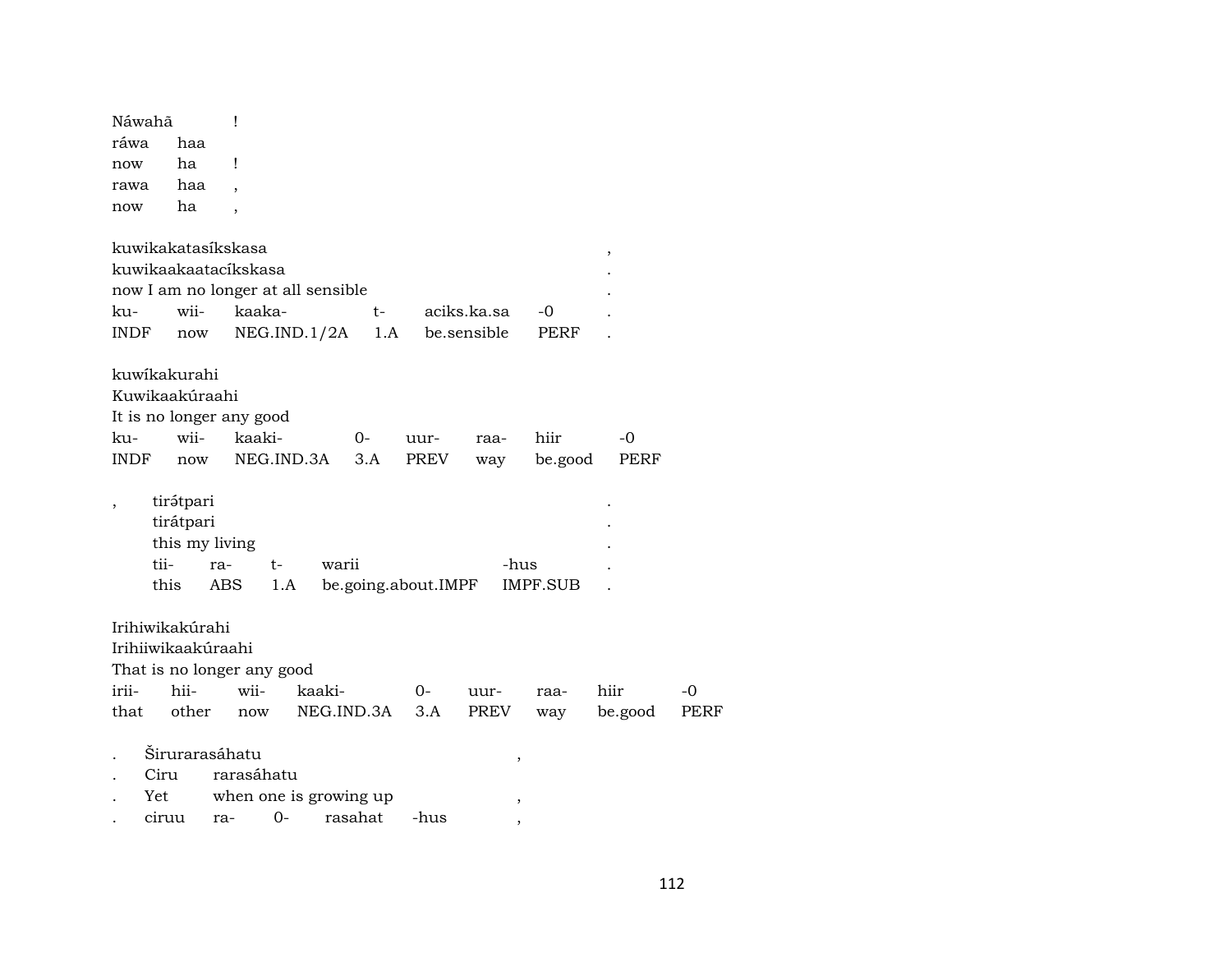. yet ABS 3.P grow.up IMPF.SUB , irihiisarúrahi irihii'isarúraahi that is good irii- hii- i- s- ar- uur- raa- hiir -0 that other CONT.1/2A 2.A EV PREV way be.good PERF . Hã ! . Haa . Ha ! . haa , . **ha** ,  ${\bf hasirisk útkirik^u} \tag{5.1.1}$ haasiriskútkiriku now you are looking at me haa- si- rii- s- ku- ut- kirik.kus -0 here DU ASSR 2.A 1.P PREV look.at PERF húwi . Hã ! huúwi' ha indeed , ha huuwi" , ha indeed , ha wiwitiratúhkustiwíhaku wiwitiratuhkustiiwíhaku when I am struggling to get up wii- witi- ra- t- uur- kus riiwi.hak -hus now REFL ABS 1.A PREV be.sitting struggle.with IMPF.SUB

. Hã !

. Haa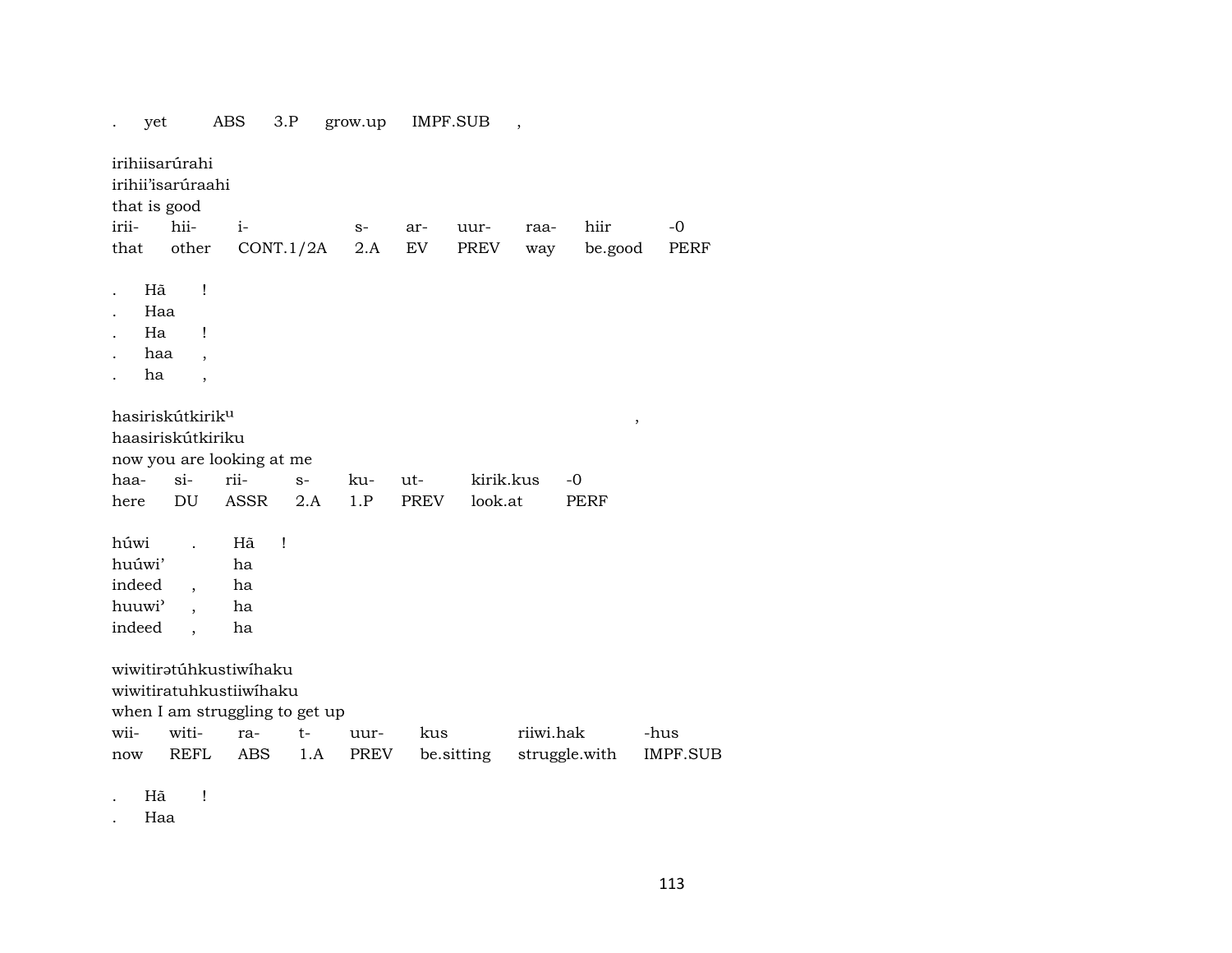. Ha !

. haa ,

. **ha** ,

hírarutikusiriwir $i$ tn

| hi                                     |                             | raaruutikukusíriwirit                                   |                                  |              |                |     |                  |                                                  |                          |      |
|----------------------------------------|-----------------------------|---------------------------------------------------------|----------------------------------|--------------|----------------|-----|------------------|--------------------------------------------------|--------------------------|------|
| and                                    |                             |                                                         | then I just fall when getting up |              |                |     |                  |                                                  |                          |      |
| hi                                     | raa-                        | ruu-                                                    | ti-                              | ku-          |                |     | kus.iri.wirik    |                                                  |                          | $-0$ |
| and                                    | just                        | then                                                    | IND.3A                           | 1.P          |                |     |                  | fall.getting.up.from.a.seat                      |                          | PERF |
| $\overline{ }$<br>ku-                  | kuwikakátkasis<br>INDF      | Kuwikaakaátkasis<br>I am no longer solid<br>wii-<br>now | kaaka-<br>NEG.IND.1/2A           |              | t-<br>1.A      |     | kasis<br>be.hard | -0<br>PERF                                       |                          |      |
| Kuwikaaki'<br>It is not<br>ku-<br>INDF | Kuwikakihuwi<br>wii-<br>now | kaaki-                                                  | NEG.IND.3A                       | $O -$<br>3.A | $\Omega$<br>be | -0  | PERF             | huúwi'<br>indeed<br>huuwi <sup>3</sup><br>indeed | $\overline{\phantom{a}}$ |      |
| kuratkutara                            |                             |                                                         |                                  |              |                |     |                  |                                                  |                          |      |
|                                        | kuratkuútaara               |                                                         |                                  |              |                |     |                  |                                                  |                          |      |
|                                        |                             | for me to do anything                                   |                                  |              |                |     |                  |                                                  |                          |      |
| ku-                                    | ra-                         | $t-$                                                    | ku-                              | ut-          |                | aar | -a               |                                                  |                          |      |
| INDF                                   | INF.A                       | 1.A                                                     | INF.B                            | PREV         |                | do  | SUB.1            |                                                  |                          |      |
| Nikutihárar <sup>u</sup>               | Rikutiiháraaru'             | That is how He made it                                  |                                  |              |                |     |                  |                                                  | ,                        |      |
| riku-                                  | tiir-                       | ra-                                                     | 0-                               | raar-        |                |     | ra'uk            | -0                                               |                          |      |
| that.is                                | <b>INFR</b>                 | ABS                                                     | 3.A                              |              | 3PL.INAN.P     |     | make             | PERF                                             |                          |      |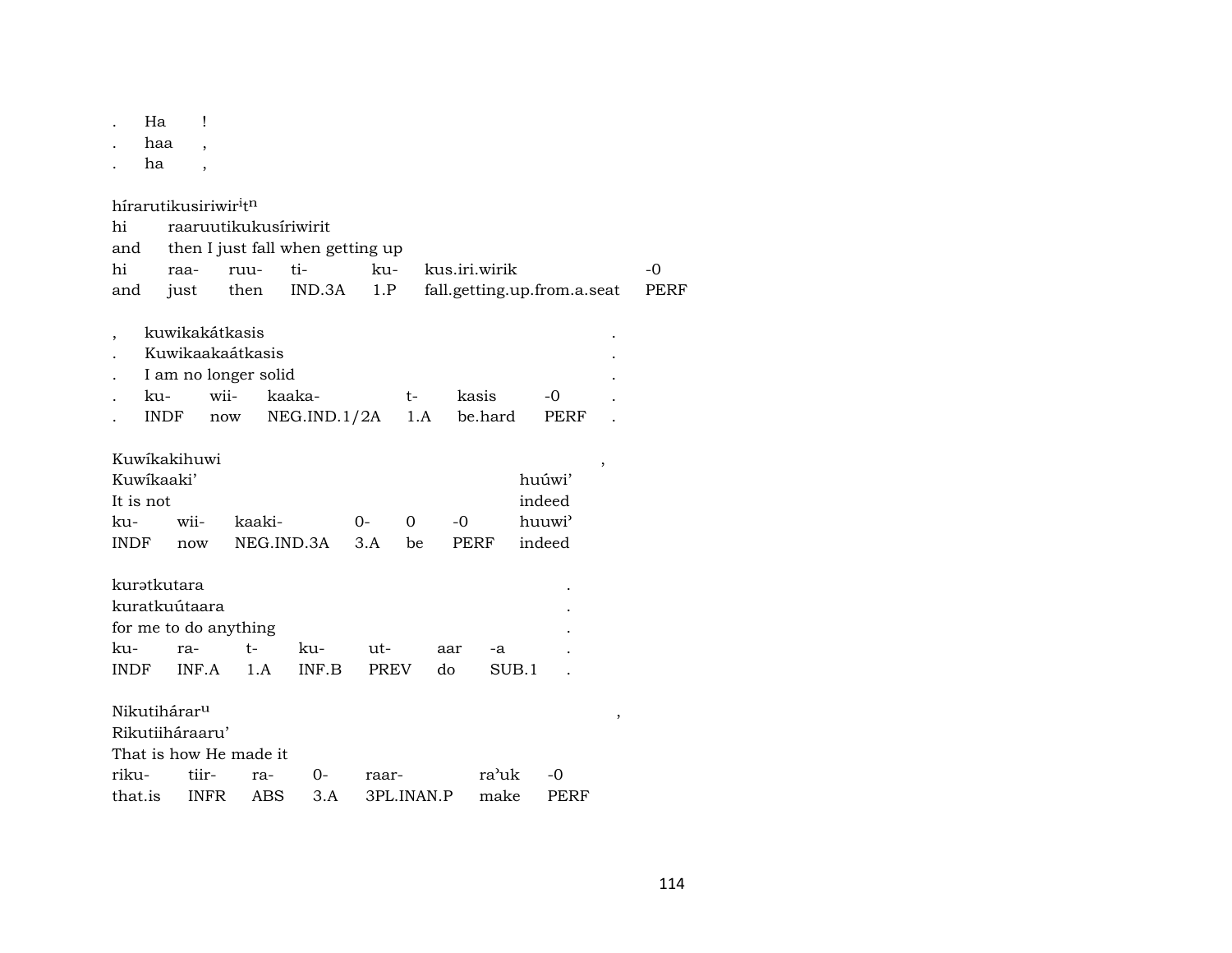|          | tirašíhwari                   |                             |      |                          |      |        |                 |             |            |
|----------|-------------------------------|-----------------------------|------|--------------------------|------|--------|-----------------|-------------|------------|
|          | tiracíhwari                   |                             |      |                          |      |        |                 |             |            |
|          | this our living               |                             |      |                          |      |        |                 |             |            |
| tii-     | ra-                           | aciir-                      |      | warii                    |      |        | -hus            |             |            |
| this     | ABS                           | IN.DU.A                     |      | be.going.about.IMPF      |      |        | <b>IMPF.SUB</b> |             |            |
|          |                               |                             |      |                          |      |        |                 |             |            |
|          | Nakurusikurawiúsitn           |                             |      |                          |      |        |                 |             |            |
|          |                               | Raakuruusikurawi'uusit      |      |                          |      |        |                 |             |            |
|          |                               | I am just apt to expire     |      |                          |      |        |                 |             |            |
| raa-     | ruu-                          | kuus-                       |      | $i-$                     | ku-  | uur-   |                 | awi.uusik   | -0         |
| just     | then                          | POT.1/3A                    |      | SEQ.sk                   | 1.P  |        | PREV            | pass.away   | PERF       |
|          |                               |                             |      |                          |      |        |                 |             |            |
|          |                               | irikuharatíhəksta           |      |                          |      |        |                 |             |            |
|          |                               | iriikuuharaatiíhaksta       |      |                          |      |        |                 |             |            |
|          |                               | whenever the end is to come |      |                          |      |        |                 |             |            |
|          | irii-                         | kuur-                       | ra-  | $0-$                     | raa- | tiihak |                 | -his        | -ta        |
|          | when                          | <b>DUB</b>                  | ABS  | 3.A                      | way  |        | be.the.end      | PERF        | <b>INT</b> |
|          |                               |                             |      |                          |      |        |                 |             |            |
|          | П                             | Akíisawatiks                |      |                          |      |        |                 |             |            |
|          | п<br>Aki                      |                             |      | isaáhwattiks             |      |        |                 |             |            |
|          | н<br>And here                 |                             |      | he was truthful          |      |        |                 |             |            |
|          | н<br>$a-$                     | ki                          | $i-$ |                          | $S-$ | ar-    |                 | wak.rik.his | -0         |
|          | П<br>and                      | there                       |      | CONT.1/2A                | 2.A  | EV     |                 | be.truthful | PERF       |
|          |                               |                             |      |                          |      |        |                 |             |            |
| ,        |                               |                             |      |                          |      |        |                 |             |            |
|          |                               |                             |      |                          |      |        |                 |             |            |
|          |                               |                             |      |                          |      |        |                 |             |            |
|          |                               |                             |      |                          |      |        |                 |             |            |
|          |                               |                             |      |                          |      |        |                 |             |            |
|          |                               |                             |      |                          |      |        |                 |             |            |
|          | akiisakahikútist <sup>a</sup> |                             |      |                          |      |        |                 |             |            |
| Aki      |                               |                             |      | isaahkaahikuútista       |      |        |                 |             |            |
| And here |                               |                             |      | he was to die of old age |      |        |                 |             |            |
| a-       | ki                            | $i-$                        |      | $S-$                     | ar-  | kaahik | kuut            | -his        | -ta        |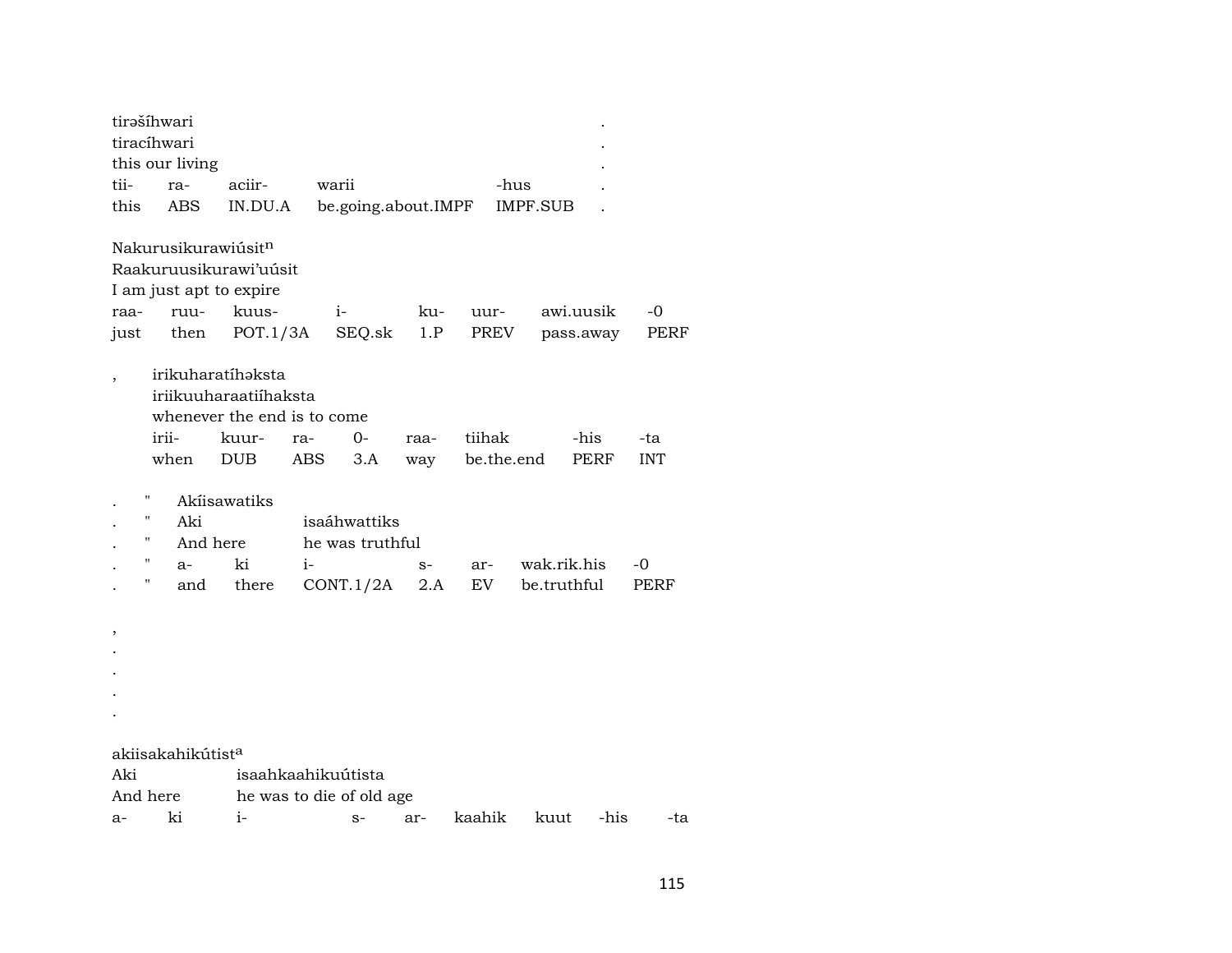|  |  | and there CONT.1/2A 2.A EV aged |  |  |  | die | PERF INT |  |
|--|--|---------------------------------|--|--|--|-----|----------|--|
|--|--|---------------------------------|--|--|--|-----|----------|--|

| $\boldsymbol{\varsigma}\boldsymbol{\varsigma}$ | Náwa           |                          |                        |         |             |        |         |             |             |  |
|------------------------------------------------|----------------|--------------------------|------------------------|---------|-------------|--------|---------|-------------|-------------|--|
| $\boldsymbol{\varsigma}\boldsymbol{\varsigma}$ | Ráwa           | $\overline{\phantom{a}}$ |                        |         |             |        |         |             |             |  |
| $\boldsymbol{\zeta}\boldsymbol{\zeta}$         | <b>Now</b>     |                          |                        |         |             |        |         |             |             |  |
| н                                              | rawa           |                          |                        |         |             |        |         |             |             |  |
| п                                              | now            |                          |                        |         |             |        |         |             |             |  |
|                                                |                |                          |                        |         |             |        |         |             |             |  |
|                                                |                |                          | witisuksašiksúhurah^tn |         |             |        |         |             |             |  |
|                                                |                |                          | witisuksaciksúhurahat  |         |             |        |         |             |             |  |
|                                                |                | don't think about it     |                        |         |             |        |         |             |             |  |
|                                                | witi-          | $i-$                     |                        | $S-$    | uks-        | aciks- |         | uhur.ra.hak | $-0$        |  |
| <b>REFL</b>                                    |                |                          | CONT.1/2A              | 2.A     | <b>JUSS</b> | mind   | release |             | <b>PERF</b> |  |
|                                                |                |                          |                        |         |             |        |         |             |             |  |
|                                                | Karisikíkatn   |                          |                        |         |             |        |         |             |             |  |
|                                                | Kariisikíkat   |                          |                        |         |             |        |         |             |             |  |
|                                                | Don't cry      |                          |                        |         |             |        |         |             |             |  |
|                                                | kara- i-       |                          |                        | $S-$    | $i-$        | kikak  | $-0$    |             |             |  |
| NEG                                            |                |                          | CONT.1/2A              | 2.A     | <b>SEQ</b>  | cry    | PERF    |             |             |  |
|                                                |                |                          |                        |         |             |        |         |             |             |  |
|                                                | Kakírariks     |                          |                        |         |             |        |         |             |             |  |
|                                                |                | Kaakíraariks             |                        |         |             |        |         |             |             |  |
|                                                | It is not real |                          |                        |         |             |        |         |             |             |  |
| kaaki-                                         |                |                          | $0 -$                  | raariks | $-0$        |        |         |             |             |  |
|                                                |                | NEG.IND.3A               | 3.A                    | be.true | <b>PERF</b> |        |         |             |             |  |
|                                                |                |                          |                        |         |             |        |         |             |             |  |
|                                                | tiráspari      |                          |                        |         |             |        |         | ,           |             |  |
|                                                | tiráspari      |                          |                        |         |             |        |         |             |             |  |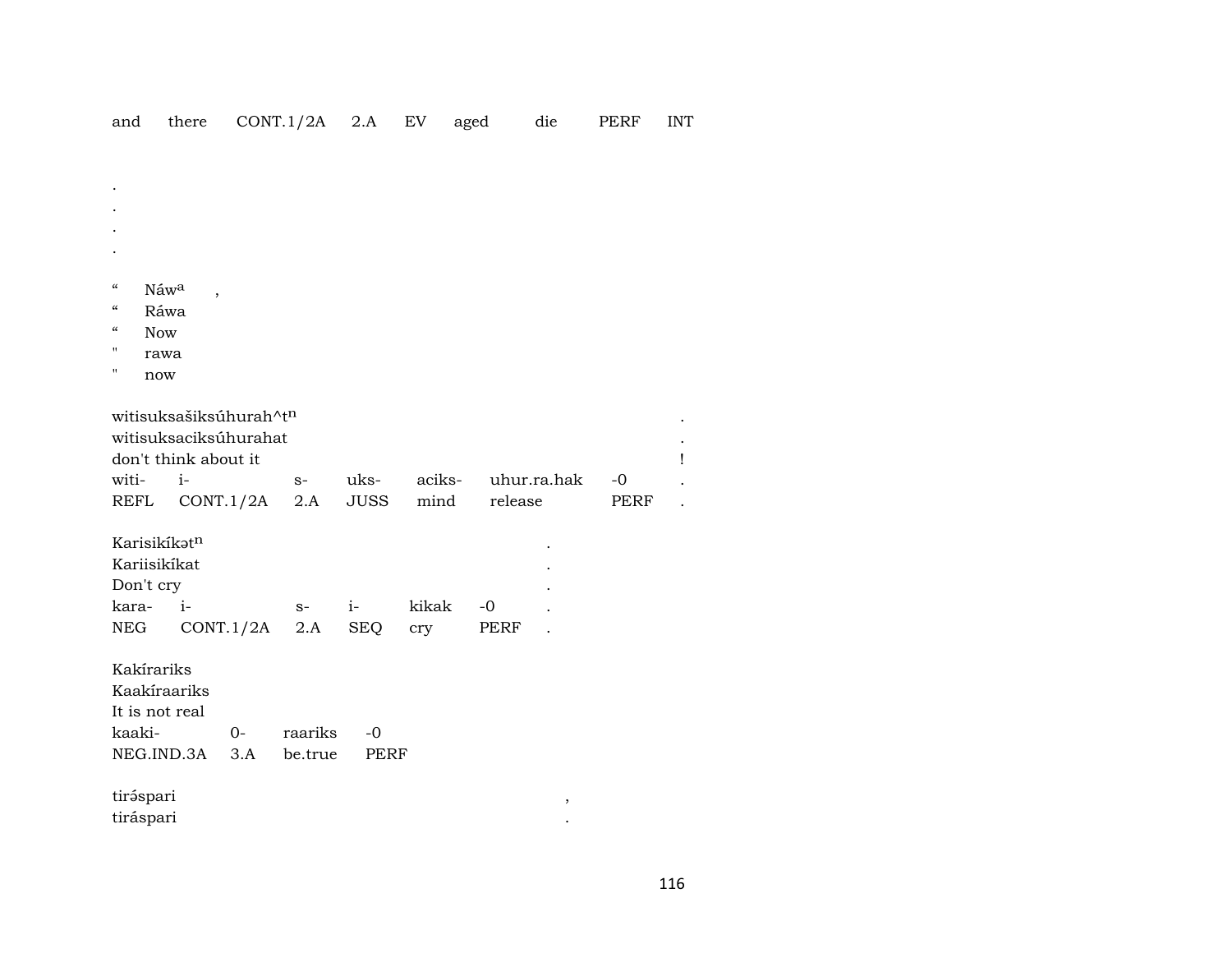|                     | your living here            |                          |             |                     |               |                     |          |             |             |             |     |       |
|---------------------|-----------------------------|--------------------------|-------------|---------------------|---------------|---------------------|----------|-------------|-------------|-------------|-----|-------|
| tii-                | ra-                         | $S-$                     | warii       |                     |               | -hus                |          |             |             |             |     |       |
| this                | <b>ABS</b>                  | 2.A                      |             | be.going.about.IMPF |               | IMPF.SUB            |          |             |             |             |     |       |
|                     | narutasíwari                |                          |             |                     |               |                     |          |             |             |             |     |       |
|                     | Raaruutasíwari'             |                          |             |                     |               |                     |          |             |             |             |     |       |
|                     | You'll just go around       |                          |             |                     |               |                     |          |             |             |             |     |       |
| raa-                | ruu-                        | ta-                      |             | $S-$                | $i-$          | warii               |          |             | -:hus       |             |     |       |
| just                | then                        |                          | IND.1/2A    | $2.A$               | <b>SEQ</b>    | be.going.about.IMPF |          |             | <b>IMPF</b> |             |     |       |
|                     | Náwa                        | $\overline{\phantom{a}}$ |             |                     |               |                     |          |             |             |             |     |       |
| $\pmb{\mathsf{H}}$  | Ráwa                        |                          |             |                     |               |                     |          |             |             |             |     |       |
| "                   | <b>Now</b>                  |                          |             |                     |               |                     |          |             |             |             |     |       |
| $\pmb{\mathsf{H}}$  | rawa                        |                          |             |                     |               |                     |          |             |             |             |     |       |
| $\pmb{\mathsf{H}}$  | now                         |                          |             |                     |               |                     |          |             |             |             |     |       |
| atiharíhi           |                             |                          |             |                     |               |                     |          |             |             |             |     |       |
| a                   | tihariíhi'                  |                          |             |                     |               |                     |          |             |             |             |     |       |
| and                 | it is here                  |                          |             |                     |               |                     |          |             |             |             |     |       |
| a                   | tii-                        | haa-                     | ra-         | $0-$                | ihii          |                     | $-0$     |             |             |             |     |       |
| and                 | here                        | here                     | <b>ABS</b>  | 3.A                 |               | be.in.a.place       | PERF     |             |             |             |     |       |
| áhútar <sup>a</sup> |                             |                          |             |                     |               | $\,$                |          |             |             |             |     |       |
| ahuútara            |                             |                          |             |                     |               |                     |          |             |             |             |     |       |
|                     | what He did                 |                          |             |                     |               |                     |          |             |             |             |     |       |
| ar-                 | ra-                         | $0-$                     | ut-         | aar                 | -a            |                     |          |             |             |             |     |       |
| <b>EV</b>           | <b>ABS</b>                  | 3.A                      | <b>PREV</b> | do                  | SUB.1         |                     |          |             |             |             |     |       |
|                     | tiharíhiahutar <sup>a</sup> |                          |             |                     |               |                     |          |             |             |             |     |       |
| Tihariíhi'          |                             |                          |             |                     |               |                     | ahuútara |             |             |             |     |       |
| It is here          |                             |                          |             |                     |               |                     |          | what He did |             |             |     |       |
| tii-                | haa-                        | ra-                      | $O -$       | ihii                |               | $-0$                | ar-      | ra-         | $0-$        | ut-         | aar | -a    |
| here                | here                        | <b>ABS</b>               | 3.A         |                     | be.in.a.place | PERF                | EV       | <b>ABS</b>  | 3.A         | <b>PREV</b> | do  | SUB.1 |
|                     |                             |                          |             |                     |               |                     |          |             |             |             |     |       |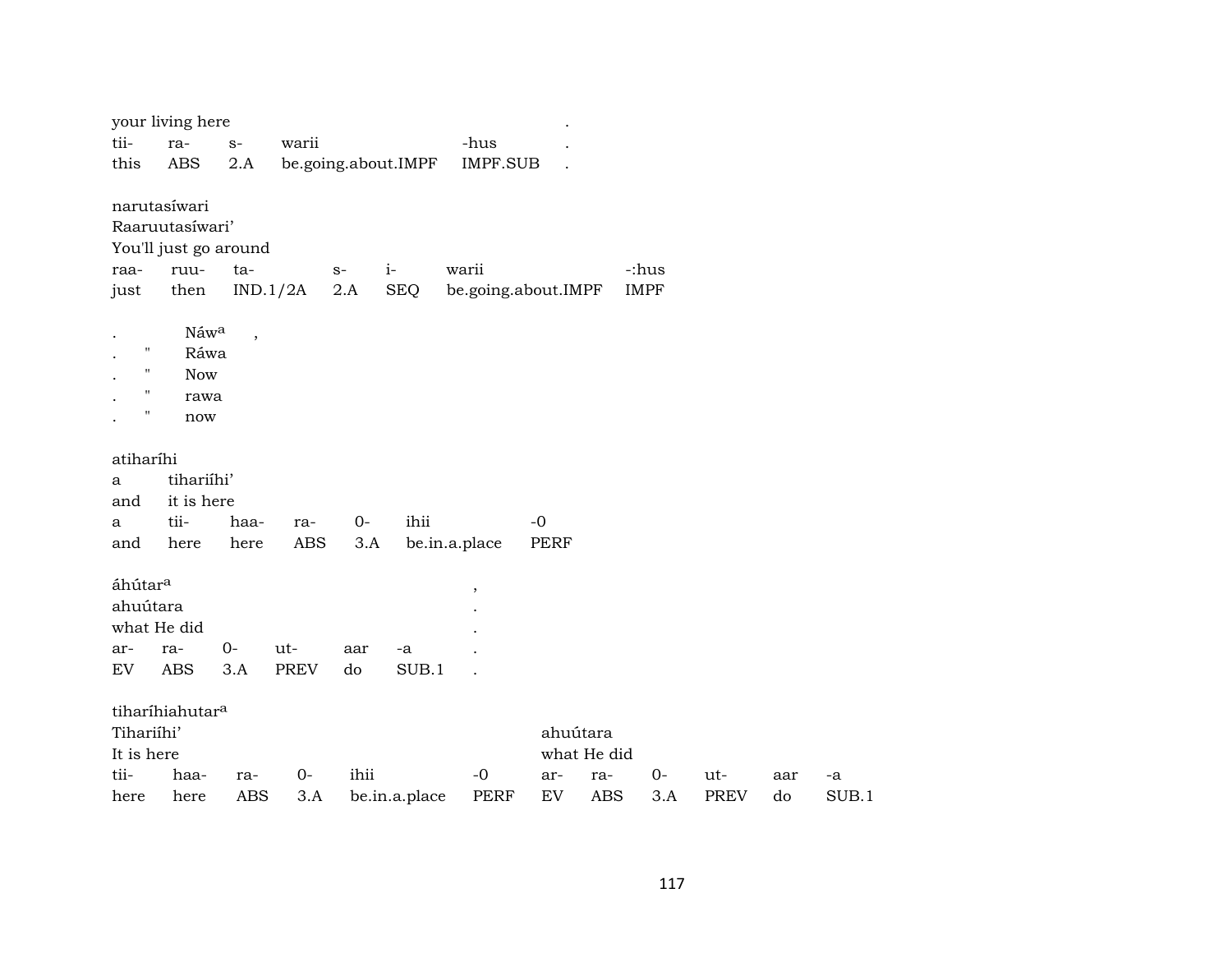|                          |                            | atisirəskutkiriku          |            |                           |            |                |                    |           |      |
|--------------------------|----------------------------|----------------------------|------------|---------------------------|------------|----------------|--------------------|-----------|------|
|                          | a                          | tisiraskutkíriku           |            |                           |            |                |                    |           |      |
|                          | and                        |                            |            | now you are looking at me |            |                |                    |           |      |
|                          | a                          | tii-                       | $si$ -     | ra-                       | $S-$       | ku-            | ut-                | kirik.kus | $-0$ |
|                          | and                        | here                       | DU         | <b>ABS</b>                | 2.A        | 1.P            | <b>PREV</b>        | look.at   | PERF |
|                          | irirarátihatn              |                            |            |                           |            |                |                    |           |      |
| $\overline{\phantom{a}}$ |                            | iriiraraatiihat            |            |                           |            |                | $\, ,$             |           |      |
|                          |                            | where the end is           |            |                           |            |                |                    |           |      |
|                          | irii-                      | ra-                        | $0-$       | raa.tiihak                |            | $-0$           |                    |           |      |
|                          |                            | <b>ABS</b>                 |            |                           |            | SUB.4          |                    |           |      |
|                          | where                      |                            | 3.A        |                           | be.the.end |                |                    |           |      |
|                          | tirikurasahat <sup>n</sup> |                            |            |                           |            |                |                    |           |      |
|                          | tirikurásahat              |                            |            |                           |            |                | $\pmb{\mathsf{H}}$ |           |      |
|                          |                            |                            |            |                           |            |                | $\pmb{\mathsf{H}}$ |           |      |
| tii-                     | ri-                        | this my growing up         |            | rasahat                   |            | -0             | $\mathbf{H}$       |           |      |
| when                     |                            | CONT.3A                    | ku-<br>1.P |                           |            | SUB.4          | п                  |           |      |
|                          |                            |                            |            | grow.up                   |            |                |                    |           |      |
|                          | Nikutúutn                  |                            |            |                           |            |                |                    |           |      |
|                          | Rikutuú'ut                 |                            |            |                           |            |                |                    |           |      |
|                          | That is how it was         |                            |            |                           |            |                |                    |           |      |
|                          |                            |                            |            |                           |            | $\overline{z}$ |                    |           |      |
| riku-                    | ti-                        |                            | $0-$       | $ut -$                    | $\Omega$   |                |                    |           |      |
| that.is                  |                            | IND.3A                     | 3.A        | PREV                      | be         | EX             |                    |           |      |
|                          | tiirirawawákahu            |                            |            |                           |            |                |                    |           |      |
|                          |                            |                            |            |                           |            |                |                    | $\,$      |      |
|                          |                            | ti'iriirawaawaákahu        |            |                           |            |                |                    |           |      |
| tii-                     | irii-                      | these things he was saying |            |                           |            |                |                    |           |      |
|                          |                            | ra-                        | $0-$       | waa-                      |            | waaka          | -hus               |           |      |
| this                     | that                       | ABS                        | 3.A        | <b>DIST</b>               |            | say.IMPF       | IMPF.SUB           |           |      |
| irár <sup>i</sup>        |                            |                            |            |                           |            |                |                    |           |      |
|                          |                            |                            |            |                           |            | ,              |                    |           |      |
| Iraári'                  |                            |                            |            |                           |            |                |                    |           |      |
| <b>Brother</b>           |                            |                            |            |                           |            | ,              |                    |           |      |
| $i-$                     |                            | -raar-                     |            | -ri'                      |            |                |                    |           |      |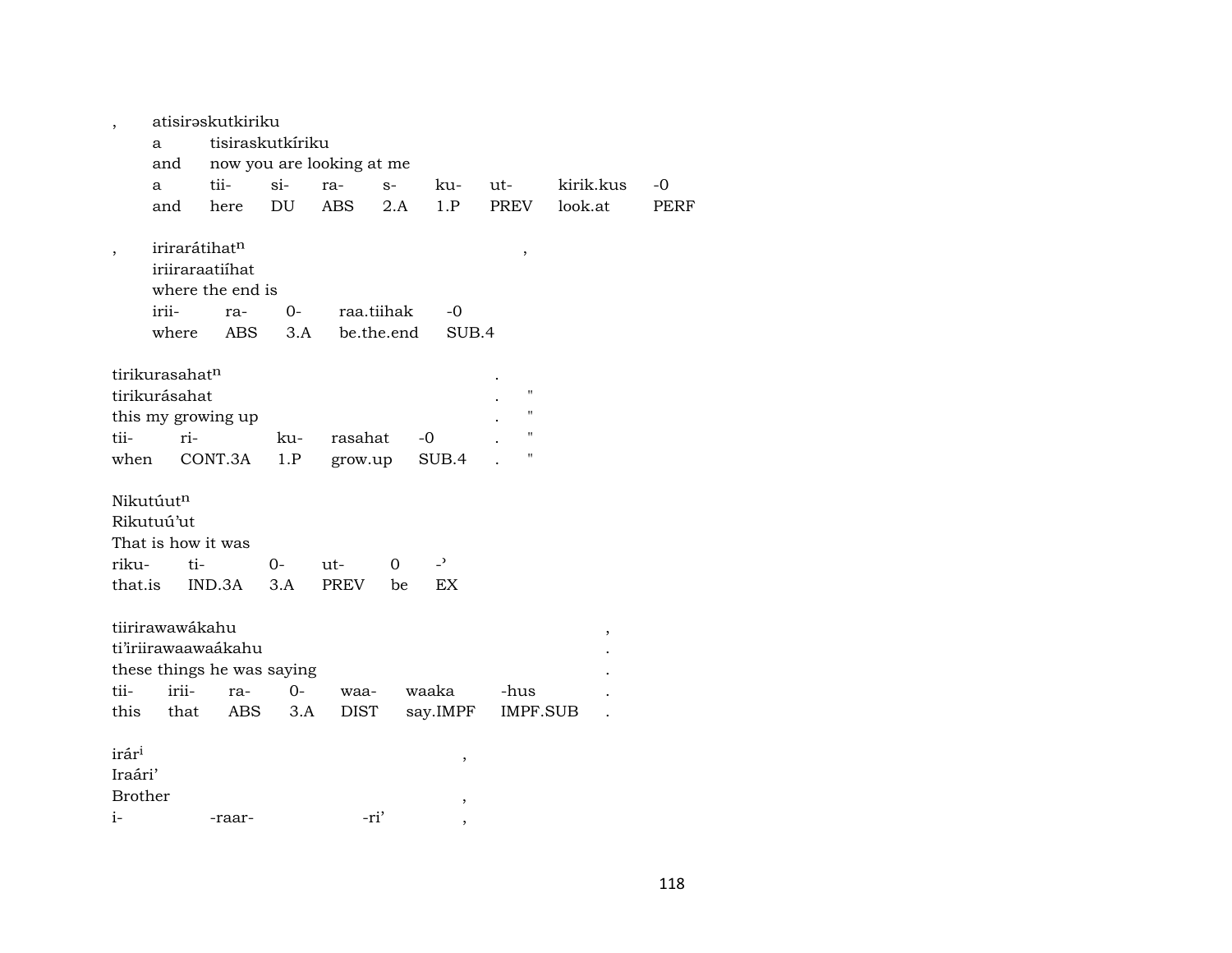## 3.POSS.A same.sex.sibling 3.POSS.B ,

| škarakakátuut <sup>n</sup> |                    |       |               |                          |       |                   |       |     |
|----------------------------|--------------------|-------|---------------|--------------------------|-------|-------------------|-------|-----|
| ckára                      | kaákatuu'ut        |       |               |                          |       |                   |       |     |
|                            | alone I am not     |       |               |                          |       |                   |       |     |
| ckara                      | kaaka-             |       | t-            | ut-                      | 0     |                   |       |     |
| alone                      | NEG.ID.1/2A        |       | 1.A           | <b>PREV</b>              | be    | EX.               |       |     |
| Šahikstahkitu              |                    |       |               | $\overline{\phantom{a}}$ |       | kahuráhkĩtu       |       |     |
|                            | Cahikstaahkituu'u' |       |               |                          |       | kaahuraahkituu'u' |       |     |
| All people                 |                    |       |               |                          |       | the entire earth  |       |     |
| icaahiks                   | raar-              | kituu | $-u^{\prime}$ |                          |       | kaa.huraar-       | kituu | -u' |
| person                     | PL                 | all   | <b>NOM</b>    |                          | earth |                   | all   | NOM |

- .
- ,
- ,
- ,

| Akitarahkitutašakuhuráhaš <sup>u</sup> |       |                              |            |                  |          |      |          |          |  |  |  |  |
|----------------------------------------|-------|------------------------------|------------|------------------|----------|------|----------|----------|--|--|--|--|
| akitaaraahkituu'u'                     |       |                              |            | tacakuhuráhaacu' |          |      |          |          |  |  |  |  |
| all tribes                             |       |                              |            | we all die       |          |      |          |          |  |  |  |  |
| akitaar-                               | raar- | $\text{kituu}$ $\rightarrow$ |            | ti-              | $aca-$   | ku - | hurahac. | $-i$ hus |  |  |  |  |
| tribe                                  |       | all                          | <b>NOM</b> | IND 3A           | ם זוח מז |      | die      | IMPF     |  |  |  |  |

- . Tiiriratpawákahu
- . Ti'iriiratpaawaákahu
- . This that I am saying

|  |  |  | . tii- irii- ra- t- waa- waaka -hus      |  |
|--|--|--|------------------------------------------|--|
|  |  |  | this that ABS 1.A DIST say.IMPF IMPF.SUB |  |

| nikuríwawaku    | kúrahus |  |
|-----------------|---------|--|
| rikurijwaawaku' | kúrahus |  |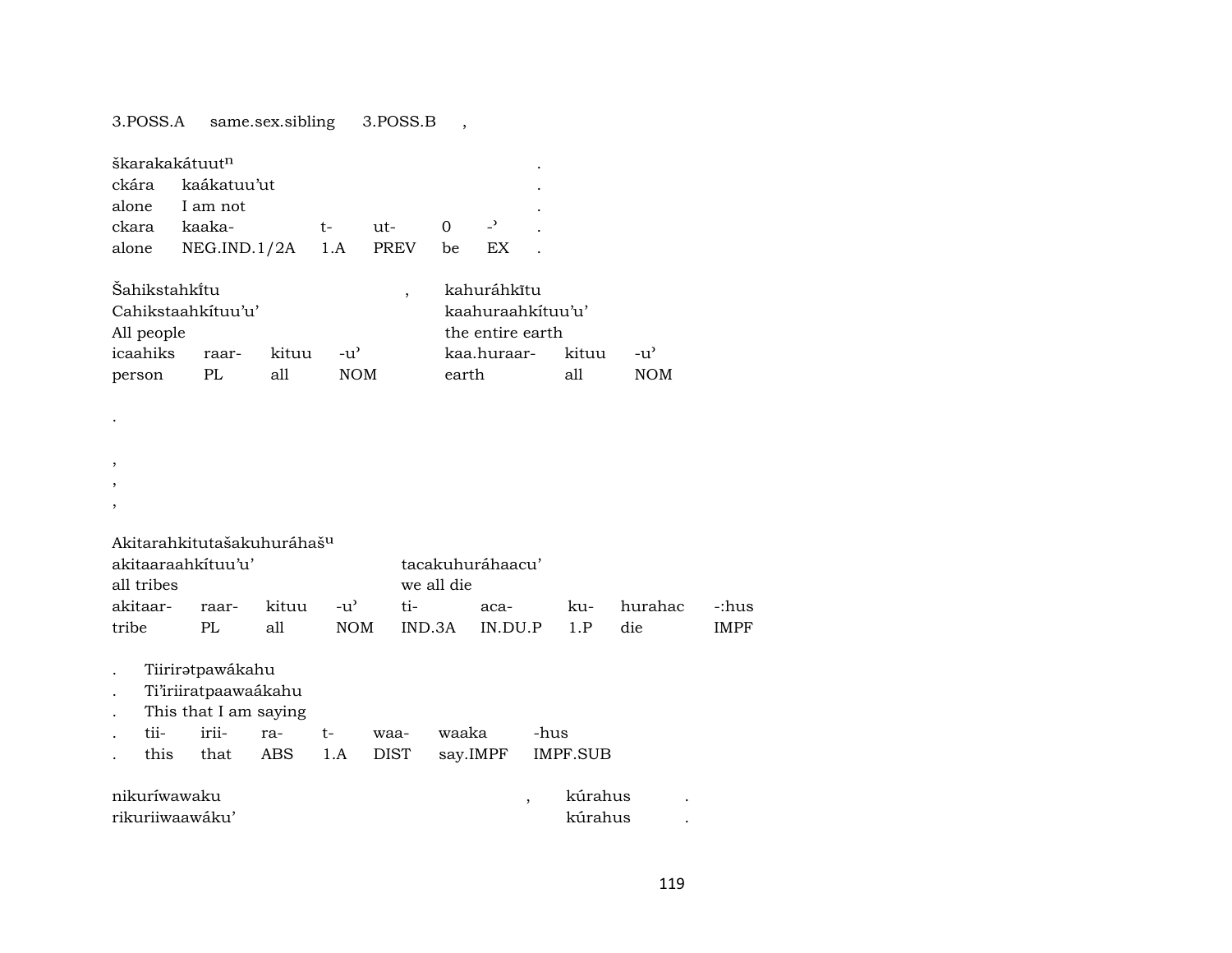|                                          | that is what he said                              |                                     |             |                                             |                            |             | the old man |      |            |             |
|------------------------------------------|---------------------------------------------------|-------------------------------------|-------------|---------------------------------------------|----------------------------|-------------|-------------|------|------------|-------------|
| riku-                                    | rii-                                              | $0-$                                | waa-        | waka'u                                      | $-0$                       |             | kurahuus    |      |            |             |
| that.is                                  | ASSR                                              | 3.A                                 | <b>DIST</b> | say                                         | <b>PERF</b>                |             | old.man     |      |            |             |
|                                          |                                                   |                                     |             |                                             |                            |             |             |      |            |             |
|                                          | Awiaharúratih^t <sup>n</sup><br>wi'aharuraatiihat |                                     |             |                                             |                            |             |             |      |            |             |
| A<br>And                                 | now he had his beginning                          |                                     |             |                                             |                            |             |             |      |            |             |
| a                                        | wii-<br>ar-                                       | ra-                                 | $0-$        | a-                                          | ri-                        |             | uur-        | raa- | tiihak     | $-0$        |
| and                                      | <b>EV</b><br>now                                  | <b>ABS</b>                          | 3.A         | POSS.3A                                     |                            | PHYS.POSS   | POSS.A      | way  | be.the.end | <b>PERF</b> |
|                                          |                                                   |                                     |             |                                             |                            |             |             |      |            |             |
| $\, ,$                                   | náwiška <sup>a</sup>                              |                                     |             |                                             |                            |             |             |      |            |             |
|                                          | raáhwicka'a                                       |                                     |             |                                             | $\boldsymbol{\mathcal{C}}$ |             |             |      |            |             |
|                                          | when he thinks                                    |                                     |             |                                             | $\boldsymbol{\mathcal{C}}$ |             |             |      |            |             |
| ra-                                      | $0-$                                              | ar-                                 | wicka       | -a                                          | Ħ<br>н                     |             |             |      |            |             |
| <b>ABS</b>                               | 3.A                                               | EV                                  | think       | SUB.1                                       |                            |             |             |      |            |             |
| tuhúhwari                                |                                                   |                                     |             |                                             |                            |             |             |      |            |             |
| Tuhúhwari'                               |                                                   |                                     |             |                                             |                            |             | $\, ,$      |      |            |             |
|                                          | Let me go at last                                 |                                     |             |                                             |                            |             |             |      |            |             |
| $i-$                                     | $t-$                                              |                                     | uhur-       | warii                                       |                            | -:hus       |             |      |            |             |
| CONT.1/2A                                | 1.A                                               |                                     | finally     | be.going.about.IMPF                         |                            | <b>IMPF</b> |             |      |            |             |
|                                          |                                                   |                                     |             |                                             |                            |             |             |      |            |             |
| náwirakur <sup>u</sup><br>raáwiirakuuru' |                                                   |                                     |             | kíripašk <sup>i</sup><br>$\pmb{\mathsf{H}}$ |                            |             |             |      |            |             |
|                                          | (on) the warpath                                  |                                     |             | kíripacki<br>11                             |                            |             |             |      |            |             |
|                                          | raawiiraak.huur                                   | $-u$ <sup><math>\prime</math></sup> | ,           | young<br>$\pmb{\mathsf{H}}$<br>kiripac      | -kis                       |             |             |      |            |             |
| war.party                                |                                                   | <b>NOM</b>                          |             | 11<br>small                                 | DIM                        |             |             |      |            |             |
|                                          |                                                   |                                     |             |                                             |                            |             |             |      |            |             |
| nákuu                                    |                                                   |                                     |             |                                             |                            |             |             |      |            |             |
| ráku'u                                   |                                                   |                                     |             |                                             |                            |             |             |      |            |             |
| when he was                              |                                                   |                                     |             |                                             |                            |             |             |      |            |             |
| ra-                                      | $0-$                                              | ku-                                 | 0<br>-u     |                                             |                            |             |             |      |            |             |
| INF.A                                    | 3.A                                               | INF.B                               | be          | SUB.D                                       |                            |             |             |      |            |             |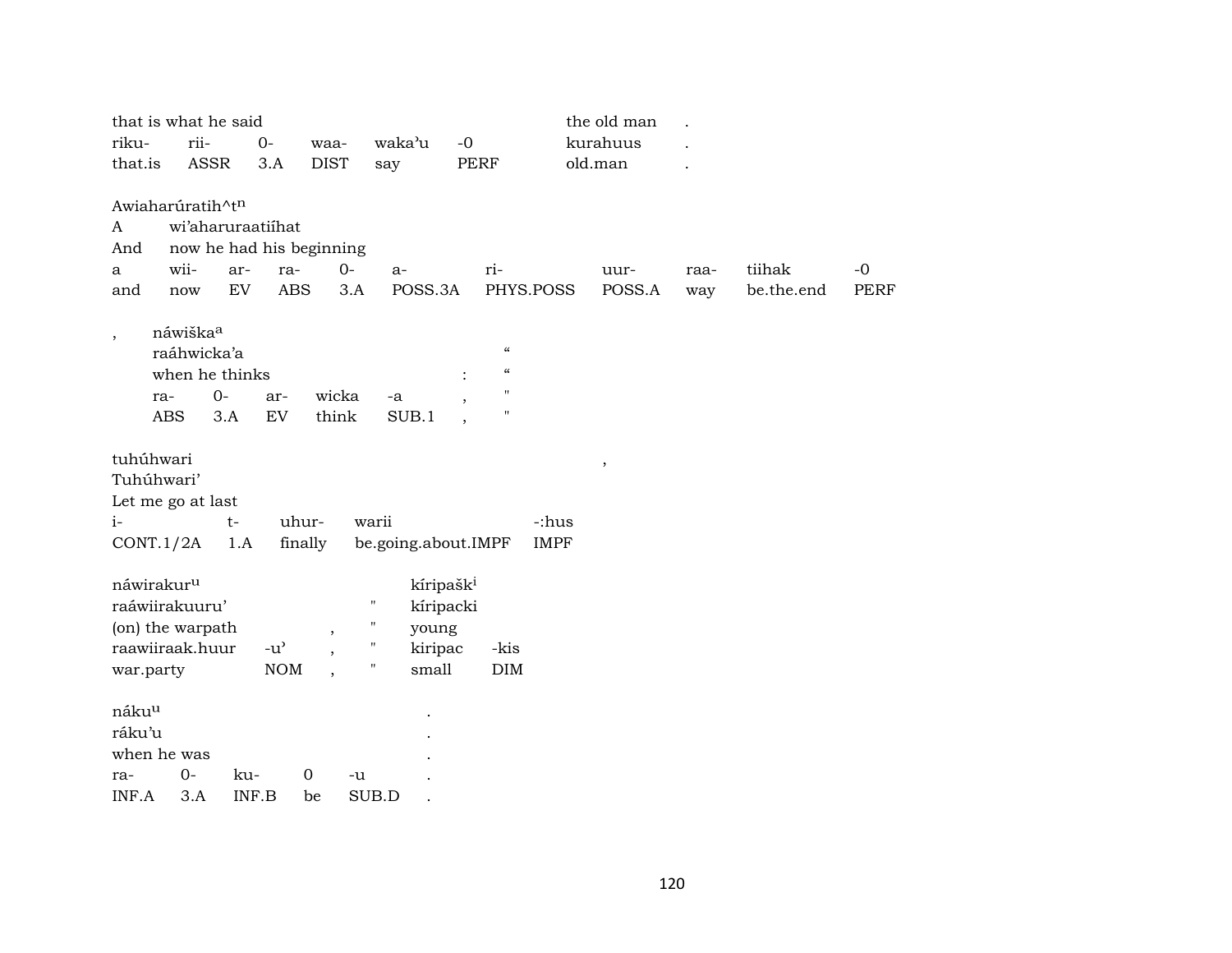|                            | Hawakakasašíkspahiitn                  |                            |        |       |                |                          |                          |                                | , |       |      |
|----------------------------|----------------------------------------|----------------------------|--------|-------|----------------|--------------------------|--------------------------|--------------------------------|---|-------|------|
| Hawá                       | kaakaasacíkspahi'it                    |                            |        |       |                |                          |                          |                                |   |       |      |
| Also                       | you are anxious                        |                            |        |       |                |                          |                          |                                |   |       |      |
| haawa                      | kaaka-                                 |                            |        | $S-$  | aciks-         | pahiit                   |                          | $\overline{a}$                 |   |       |      |
| also                       | NEG.ID.1/2A                            |                            |        | 2.A   | mind           |                          | be.quiet                 | EX                             |   |       |      |
|                            |                                        |                            |        |       |                |                          |                          | háw <sup>a</sup>               |   |       |      |
|                            | kakasašíkspahiitn                      |                            |        |       |                |                          | $\overline{\phantom{a}}$ | haáwa'                         |   |       |      |
|                            | Kaakaasacikspahi'it<br>You are anxious |                            |        |       |                |                          |                          | also                           |   |       |      |
|                            |                                        |                            |        |       |                |                          |                          |                                |   |       |      |
| kaaka-                     |                                        | $S-$                       | aciks- |       | pahiit         | $\overline{\phantom{a}}$ |                          | haawa                          |   |       |      |
|                            | NEG.IND.1/2A                           | 2.A                        | mind   |       | be.quiet       | EX                       |                          | also                           |   |       |      |
| Wiisihkáisa                |                                        |                            |        |       |                |                          |                          |                                |   |       |      |
| Wi'isihkaá'iisa            |                                        |                            |        |       |                |                          |                          |                                |   |       |      |
|                            | When you come home                     |                            |        |       |                |                          |                          |                                |   |       |      |
| wii-                       | $i-$                                   |                            | $S-$   | ir-   |                | kaa-                     |                          | iis.a                          |   | -0    |      |
| when                       | CONT.1/2A                              |                            | 2.A    |       | PREV.1/2A      |                          | inside                   | come.into                      |   | SUB.4 |      |
|                            |                                        |                            |        |       |                |                          |                          |                                |   |       |      |
|                            | hihawasisturuisiwiška                  |                            |        |       |                |                          |                          |                                |   |       |      |
| hi                         | hawá                                   | sístu                      |        |       | ruu'isiwicka'  |                          |                          |                                |   |       |      |
| and                        | also                                   | again                      |        |       | then you think |                          |                          |                                |   |       |      |
| hi                         | haawa                                  | sistu                      |        | ruu-  | $i-$           |                          | $S-$                     | $i-$                           |   | wicka | $-0$ |
| and                        | also                                   | again                      |        | then  | CONT.1/2A      |                          | 2.A                      | <b>SEQ</b>                     |   | think | PERF |
|                            |                                        |                            |        |       |                |                          |                          |                                |   |       |      |
| wirinarikátak <sup>u</sup> |                                        |                            |        |       |                |                          |                          |                                |   |       |      |
|                            | wiriraaritkátaku                       |                            |        |       |                |                          |                          |                                |   |       |      |
|                            | when they are sitting by the fire      |                            |        |       |                |                          |                          |                                |   |       |      |
| wii-                       | ri-                                    | $0-$                       |        | raar- |                | itkata-                  |                          | kus                            |   | -0    |      |
| when                       | CONT.3A                                |                            | 3.A    |       | PL.INDV.A      | by.a.fire                |                          | be sitting                     |   | SUB.4 |      |
|                            |                                        |                            |        |       |                |                          |                          |                                |   |       |      |
|                            |                                        | kírahawaitaat <sup>n</sup> |        |       |                |                          |                          |                                |   |       |      |
|                            | Kíra                                   |                            | hawá   |       | itá'at         |                          |                          |                                |   |       |      |
|                            | Perhaps                                |                            | also   |       | I'll go        |                          |                          |                                |   |       |      |
|                            | kira                                   |                            | haawa  | $i-$  |                | $t-$                     |                          | $\overline{\phantom{0}}$<br>at |   |       |      |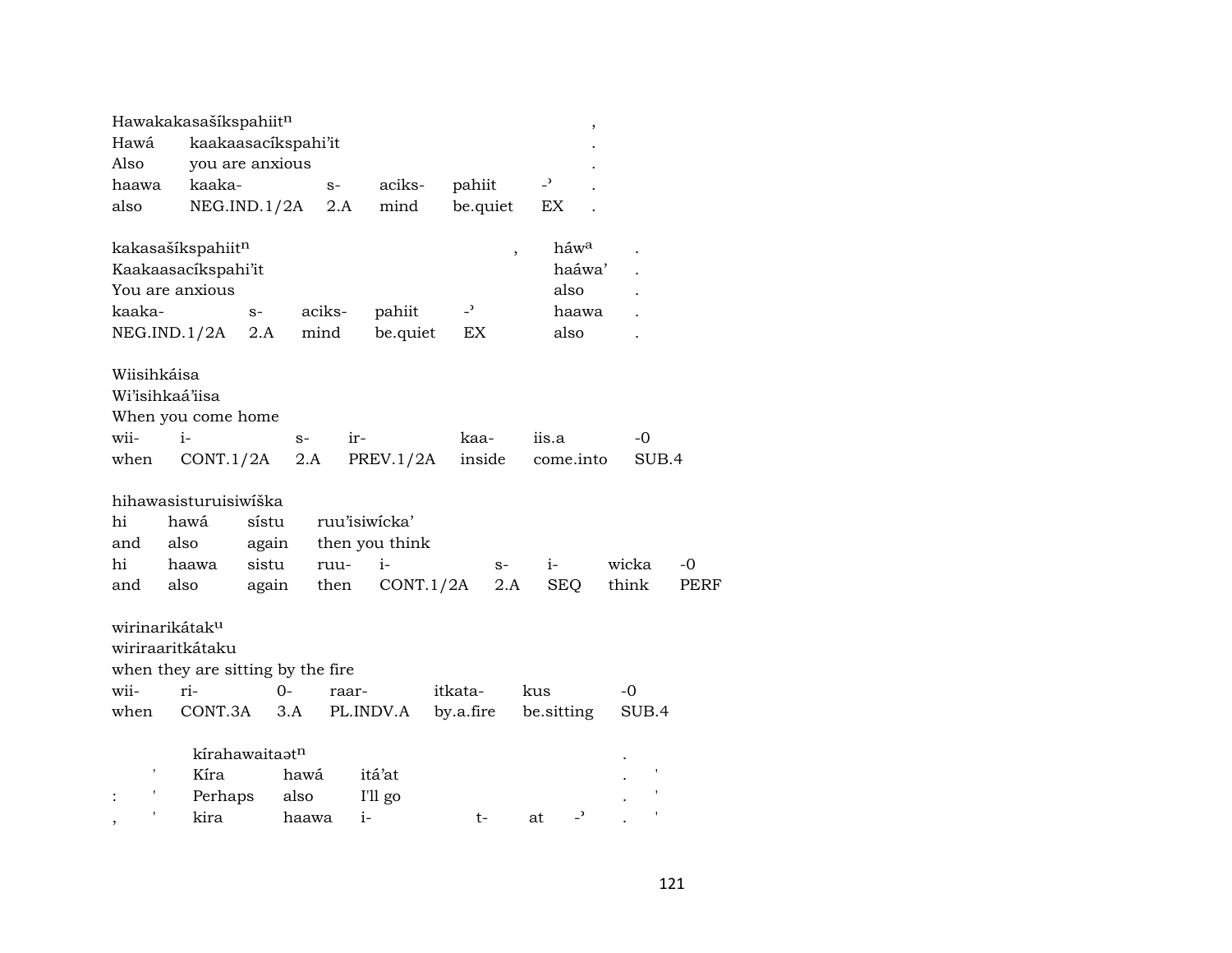| ,                                    | perhaps   |      | also    |             | CONT.1/2A  | 1.A            | go       | EX         |
|--------------------------------------|-----------|------|---------|-------------|------------|----------------|----------|------------|
| Nikutasutáripirəsk <sup>i</sup>      |           |      |         |             |            |                |          |            |
| Rikutasuutári'                       |           |      |         |             |            |                | piíraski |            |
| That is what you are doing           |           |      |         |             |            |                | boy      |            |
| riku-                                | ta-       |      | $S-$    | ut-         | aar        | $-i$           | piiras-  | -kis       |
| that.is                              | IND.1/2A  |      | 2.A     | PREV        | do         | <b>IMPF</b>    | boy      | <b>DIM</b> |
| íriras <sup>u</sup>                  |           |      |         |             |            |                |          |            |
| íriiraasu                            |           |      |         |             | $\,$       |                |          |            |
| when you are                         |           |      |         |             |            |                |          |            |
| irii-                                | ra-       | $S-$ | 0       | -u          |            |                |          |            |
| when                                 | ABS       | 2.A  | be      | SUB.D       |            |                |          |            |
|                                      |           |      |         |             |            |                |          |            |
| nikutaší <sup>i</sup> t <sup>n</sup> |           |      |         |             |            |                |          |            |
| Rikutacií'it                         |           |      |         |             |            |                |          |            |
| That is how we are                   |           |      |         |             |            |                |          |            |
| riku-                                | ta-       |      | aciir-  | ut-         | $\Omega$   | $\overline{a}$ |          |            |
| that.is                              | IND.1/2A  |      | IN.DU.A | <b>PREV</b> | be         | EX             |          |            |
|                                      |           |      |         |             |            |                |          |            |
| Kárisušia                            |           |      |         |             |            |                |          |            |
| Káriisuci'a                          |           |      |         |             |            |                |          |            |
| Don't do it                          |           |      |         |             |            |                |          |            |
| kara-                                | $i-$      |      | $S-$    | ut-         | $i-$       | aar            | -0       |            |
| NEG.                                 | CONT.1/2A |      | 2.A     | PREV        | <b>SEQ</b> | do             | PERF     |            |
|                                      |           |      |         |             |            |                |          |            |
| Kárisušia                            |           |      |         |             |            |                |          |            |
|                                      |           |      |         |             |            |                |          |            |
| Káriisuci'a                          |           |      |         |             |            |                |          |            |
| Don't do it                          |           |      |         |             |            |                |          |            |
| kara-                                | $i-$      |      | $S-$    | ut-         | $i-$       | aar            | -0       |            |
| NEG                                  | CONT.1/2A |      | 2.A     | PREV        | <b>SEQ</b> | do             | PERF     |            |

Rarutaširíwari

Raaruutaciriíwari'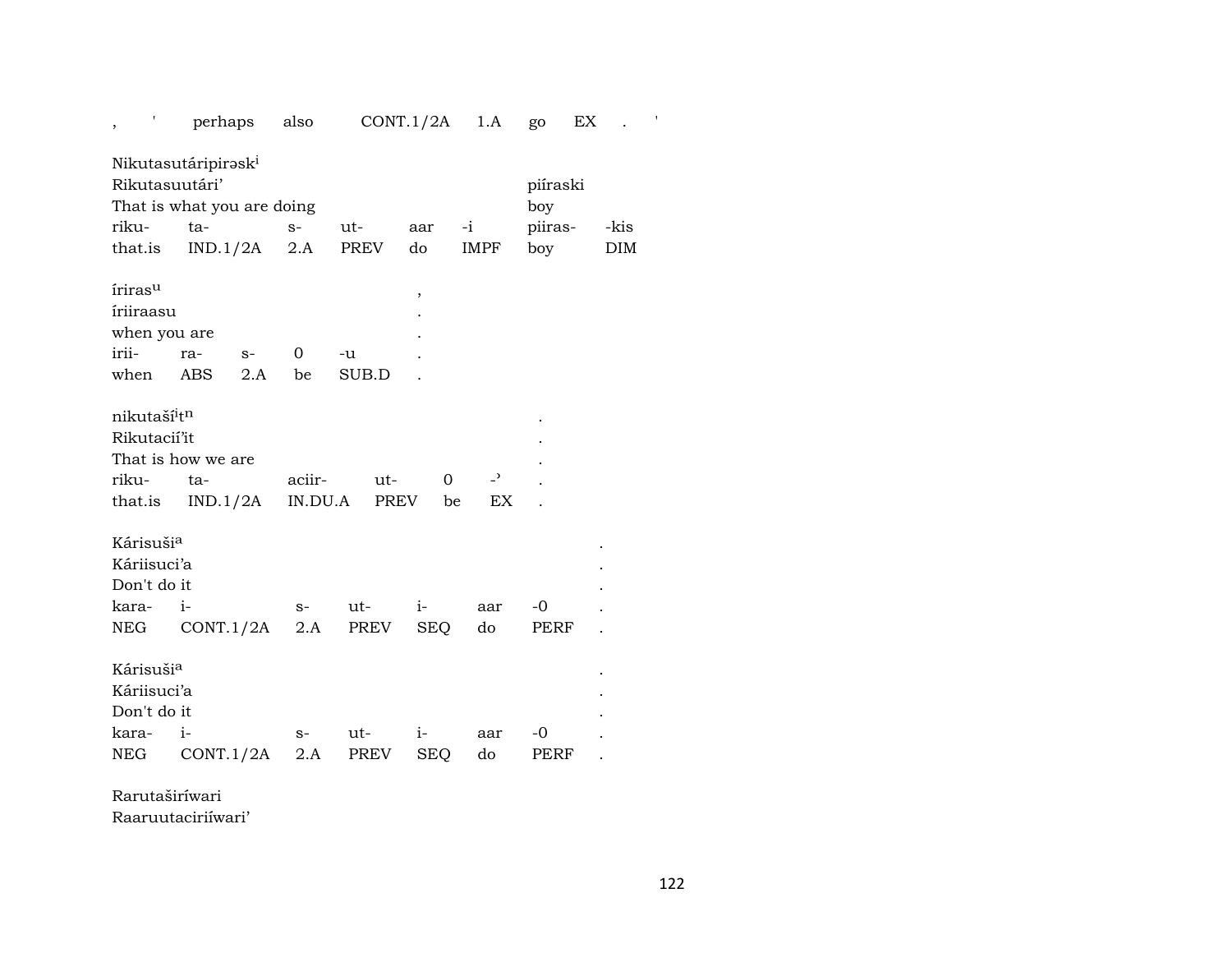|                     | That is just the way we live |       |                           |                     |                |                                        |                                             |             |
|---------------------|------------------------------|-------|---------------------------|---------------------|----------------|----------------------------------------|---------------------------------------------|-------------|
| raa-                | ruu-                         | ta-   |                           | aciir-              | $i-$           | warii                                  |                                             | -:hus       |
| just                | then                         |       | IND.1/2A                  | IN.DU.A             | <b>SEQ</b>     |                                        | be.going.about.IMPF                         | <b>IMPF</b> |
|                     |                              |       |                           |                     |                |                                        |                                             |             |
|                     | Nakúwari                     |       |                           |                     |                |                                        | $\, ,$                                      |             |
|                     | rakúwari                     |       |                           |                     |                |                                        |                                             |             |
|                     | to go around                 |       |                           |                     |                |                                        | $\,$                                        |             |
|                     | ra-                          | $0-$  | ku-                       | warii               |                |                                        | -hus<br>$\overline{\phantom{a}}$            |             |
|                     | INF.A                        | 3.A   | $\textsf{INF}.\textsf{B}$ | be.going.about.IMPF |                |                                        | <b>IMPF.SUB</b><br>$\overline{\phantom{a}}$ |             |
| pírask <sup>i</sup> |                              |       |                           |                     |                |                                        |                                             |             |
| piíraski            |                              | $\,$  |                           |                     |                |                                        |                                             |             |
| a boy               |                              |       |                           |                     |                |                                        |                                             |             |
| piiras-             | -kis                         |       |                           |                     |                |                                        |                                             |             |
| boy                 | DIM                          |       |                           |                     |                |                                        |                                             |             |
|                     |                              |       |                           |                     |                |                                        |                                             |             |
| nakúwari            |                              |       |                           |                     |                |                                        |                                             |             |
| rakúwari            |                              |       |                           |                     |                |                                        |                                             |             |
|                     | to go around                 |       |                           |                     |                |                                        |                                             |             |
| ra-                 | $0-$                         | ku-   | warii                     |                     |                | -hus                                   |                                             |             |
| INF.A               | 3.A                          | INF.B |                           | be.going.about.IMPF |                |                                        | <b>IMPF.SUB</b>                             |             |
|                     |                              |       |                           |                     |                |                                        |                                             |             |
|                     | Širukíripaškiri <sup>u</sup> |       |                           |                     |                |                                        | ,                                           |             |
| Ciru                | kíripacki                    |       | rí'u                      |                     |                |                                        |                                             |             |
| Yet                 | small                        |       |                           | when he is          |                |                                        |                                             |             |
| ciruu               | kiripac                      |       | -kis<br>ri-               |                     | $0-$           | $\Omega$                               | -u                                          |             |
| yet                 | small                        |       | DIM                       | CONT.3A             | 3.A            | be                                     | SUB.D                                       |             |
| hiríwiška           |                              |       |                           |                     |                |                                        |                                             |             |
| hi                  | riíwicka'                    |       |                           |                     | ,              | $\boldsymbol{\zeta}\boldsymbol{\zeta}$ |                                             |             |
| and                 | He thinks                    |       |                           |                     |                | $\mathcal{C}\mathcal{C}$               |                                             |             |
| hi                  | rii-                         | $O -$ | wicka                     | $-0$                | $\overline{ }$ | $\pmb{\mathsf{H}}$                     |                                             |             |
| and                 | ASSR                         | 3.A   | think                     | <b>PERF</b>         |                | $\pmb{\mathsf{H}}$                     |                                             |             |
|                     |                              |       |                           |                     |                |                                        |                                             |             |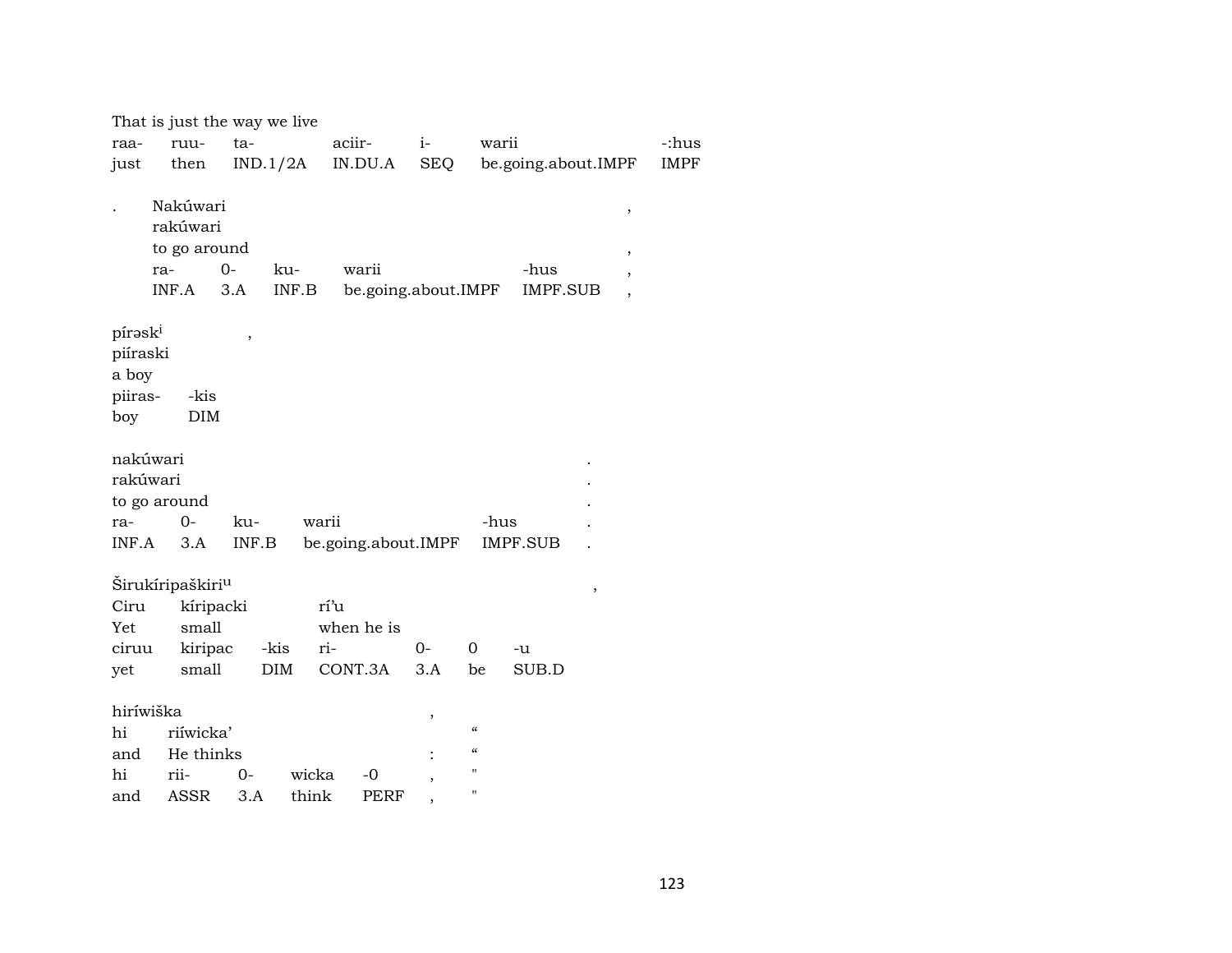| istáwirakat <sup>a</sup>                  |      |              |                                  |                 |            |                |      | $\overline{\phantom{a}}$ |                      |      |                           |             |      |         |       |
|-------------------------------------------|------|--------------|----------------------------------|-----------------|------------|----------------|------|--------------------------|----------------------|------|---------------------------|-------------|------|---------|-------|
| Istaawiiraákata                           |      |              |                                  |                 |            |                |      |                          |                      |      |                           |             |      |         |       |
| When you go on the warpath                |      |              |                                  |                 |            |                |      | ,                        |                      |      |                           |             |      |         |       |
| i-                                        |      | $S-$         | raawiiraak-                      |                 | at         | -a             |      |                          |                      |      |                           |             |      |         |       |
| CONT.1/2A                                 |      | 2.A          | on.the.warpath                   |                 | go         | SUB.1          |      | $\cdot$                  |                      |      |                           |             |      |         |       |
|                                           |      |              |                                  |                 |            |                |      |                          |                      |      |                           |             |      |         |       |
| ruisiráwirakata                           |      |              |                                  |                 |            |                |      |                          |                      | $\,$ |                           |             |      |         |       |
| ruu'isiraawiiraákata                      |      |              |                                  |                 |            |                |      |                          |                      |      |                           |             |      |         |       |
|                                           |      |              | there when you go on the warpath |                 |            |                |      |                          |                      |      |                           |             |      |         |       |
| ruu-                                      | $i-$ |              | $S-$                             | $i-$            |            | raawiiraak-    |      | at                       | -a                   |      |                           |             |      |         |       |
| there                                     |      | CONT.1/2A    | 2.A                              | <b>SEQ</b>      |            | on.the.warpath |      | go                       | SUB.1                |      |                           |             |      |         |       |
|                                           |      |              |                                  |                 |            |                |      |                          |                      |      |                           |             |      |         |       |
| kiistaráhurit <sup>i</sup> t <sup>n</sup> |      |              |                                  |                 |            |                |      |                          | ,                    |      |                           |             |      |         |       |
| ki'istaaráhuritit                         |      |              |                                  |                 |            |                |      |                          |                      |      |                           |             |      |         |       |
| let you be gratified                      |      |              |                                  |                 |            |                |      |                          |                      |      |                           |             |      |         |       |
| kii-                                      | $i-$ |              | $S-$                             | raa-            | rahur.itik |                | $-0$ |                          |                      |      |                           |             |      |         |       |
| <b>HORT</b>                               |      | CONT.1/2A    | 2.A                              | way             | gratify    |                | PERF |                          |                      |      |                           |             |      |         |       |
| kitaraurakúrahir <sup>a</sup>             |      |              |                                  |                 |            |                |      |                          |                      |      |                           |             |      |         |       |
| Ki'itáraa'u                               |      |              |                                  |                 |            |                |      |                          | rakúraahiira         |      |                           |             |      |         |       |
| Let me give you a way                     |      |              |                                  |                 |            |                |      |                          | its being a good way |      |                           |             |      |         |       |
| kii-                                      | $i-$ |              | $t-$                             |                 |            | uh             | $-0$ |                          |                      | $0-$ | ku-                       |             |      | hiir    |       |
|                                           |      |              |                                  | a-              | raa-       |                |      |                          | ra-<br>INF.A         |      | $\textsf{INF}.\textsf{B}$ | uur-        | raa- |         | -a    |
| <b>HORT</b>                               |      | CONT.1/2A    | 1.A                              | 2.P             | way        | give           |      | <b>PERF</b>              |                      | 3.A  |                           | <b>PREV</b> | way  | be.good | SUB.1 |
|                                           |      |              | Tarušuhuskíripašk <sup>i</sup>   |                 |            |                |      |                          |                      |      |                           |             |      |         |       |
| п.                                        |      |              | Táruucuhuskíripacki              |                 |            |                |      |                          |                      |      |                           |             |      |         |       |
| $\mathbf{H}$                              |      |              | A small errand man               |                 |            |                |      |                          |                      |      |                           |             |      |         |       |
| $\blacksquare$                            |      | ta.ra.uc.wuh | -hus                             |                 | kiripac    |                | -kis |                          |                      |      |                           |             |      |         |       |
| п                                         |      | make.a.fire  |                                  | <b>IMPF.SUB</b> | small      |                | DIM  |                          |                      |      |                           |             |      |         |       |
|                                           |      |              |                                  |                 |            |                |      |                          |                      |      |                           |             |      |         |       |
| nihkutautíarus <sup>a</sup>               |      |              |                                  |                 |            |                |      |                          | ,                    |      |                           |             |      |         |       |
| rihkúta'uuti                              |      |              |                                  |                 |            |                |      | aruúsa'                  |                      |      |                           |             |      |         |       |
| when they steal (them)                    |      |              |                                  |                 |            |                |      | horses                   |                      |      |                           |             |      |         |       |
| ra-                                       | $0-$ | ir-          | ku-                              | ta'uut          |            | $-i$           |      | aruusaa                  |                      |      |                           |             |      |         |       |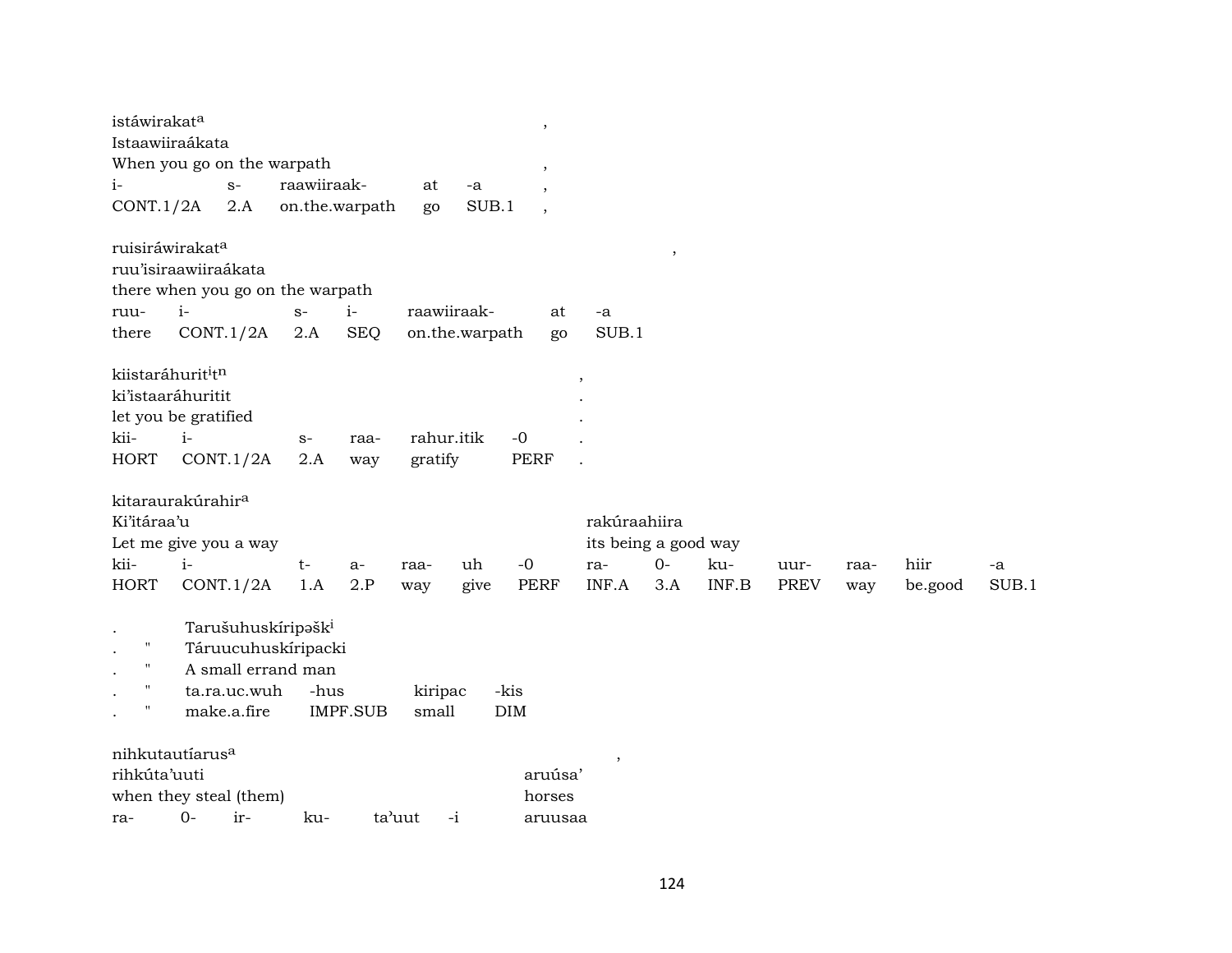| INF.A                    | 3.A                                     | PL.3A                       |        | INF.B  | steal   |          | SUB.2      | horse         |             |       |                 |        |           |             |
|--------------------------|-----------------------------------------|-----------------------------|--------|--------|---------|----------|------------|---------------|-------------|-------|-----------------|--------|-----------|-------------|
| a                        | asiwitíruarus <sup>a</sup><br>siwitiíru |                             |        |        |         |          |            |               |             |       | aruúsa'         |        |           |             |
| and                      |                                         | they gave it to him         |        |        |         |          |            |               |             |       | a horse         |        |           |             |
| a                        | $si-$                                   | wi-                         | ti-    |        | $O -$   | ir-      | uh         | $-0$          |             |       | aruusaa         |        |           |             |
| and                      | DU                                      | QUOT                        |        | IND.3A | 3.A     | PL.3A    | give       |               | PERF        | horse |                 |        |           |             |
|                          |                                         |                             |        |        |         |          |            |               |             |       |                 |        |           |             |
|                          |                                         |                             |        |        |         |          |            |               |             |       |                 |        |           |             |
|                          |                                         |                             |        |        |         |          |            |               |             |       |                 |        |           |             |
|                          |                                         |                             |        |        |         |          |            |               |             |       |                 |        |           |             |
|                          |                                         |                             |        |        |         |          |            |               |             |       |                 |        |           |             |
|                          |                                         |                             |        |        |         |          |            |               |             |       |                 |        |           |             |
|                          |                                         |                             |        |        |         |          |            |               |             |       |                 |        |           |             |
|                          | Hiwitiruširaskáis <sup>a</sup>          |                             |        |        |         |          |            |               |             |       |                 |        |           |             |
| Hi                       |                                         | witiiruuciraskaá'iisa'      |        |        |         |          |            |               |             |       |                 |        |           |             |
| And                      |                                         | he would bring it home      |        |        |         |          |            |               |             |       |                 |        |           |             |
| hi                       | wi-                                     | ti-                         |        | $O-$   | $a-$    |          | ir-        | ar-           | ut-         |       | ciras-          | kaa-   | iis.a     | $-0$        |
| and                      | QUOT                                    |                             | IND.3A | 3.A    | PREV.3A |          | <b>OBV</b> | EV            | <b>PREV</b> |       | COM             | inside | come.into | <b>PERF</b> |
|                          | irírutakišisu                           |                             |        |        |         |          |            |               |             |       |                 |        |           |             |
| $\overline{\phantom{a}}$ |                                         | iriíruutaakicisu            |        |        |         |          |            |               |             |       |                 |        |           |             |
|                          |                                         | those to whom he is related |        |        |         |          |            |               |             |       |                 |        |           |             |
|                          | irii-                                   | ra-                         | $0-$   | ut-    | ak-     |          | icis       |               |             | -hus  |                 |        |           |             |
|                          | that                                    | <b>ABS</b>                  | 3.A    | PREV   |         | PL.AN.3P |            | be.related.to |             |       | <b>IMPF.SUB</b> |        |           |             |
|                          |                                         |                             |        |        |         |          |            |               |             |       |                 |        |           |             |
| $\overline{\phantom{a}}$ | åka <sup>a</sup>                        | $\mathbf{I}$                |        |        |         |          |            |               |             |       |                 |        |           |             |
|                          | Aáka'a                                  |                             |        |        |         |          |            |               |             |       |                 |        |           |             |
|                          | Oh my                                   | $\overline{ }$              |        |        |         |          |            |               |             |       |                 |        |           |             |
|                          | aaka'a                                  | $\overline{\phantom{a}}$    |        |        |         |          |            |               |             |       |                 |        |           |             |
|                          | oh.my                                   | $\overline{\phantom{a}}$    |        |        |         |          |            |               |             |       |                 |        |           |             |
|                          |                                         |                             |        |        |         |          |            |               |             |       |                 |        |           |             |
|                          | sitírahurasikstai <sup>i</sup> tn       |                             |        |        |         |          |            |               |             | Náwa  |                 |        |           |             |
|                          |                                         | sitírahuuraciksta'i'it      |        |        |         |          |            |               |             | Ráwa  |                 |        |           |             |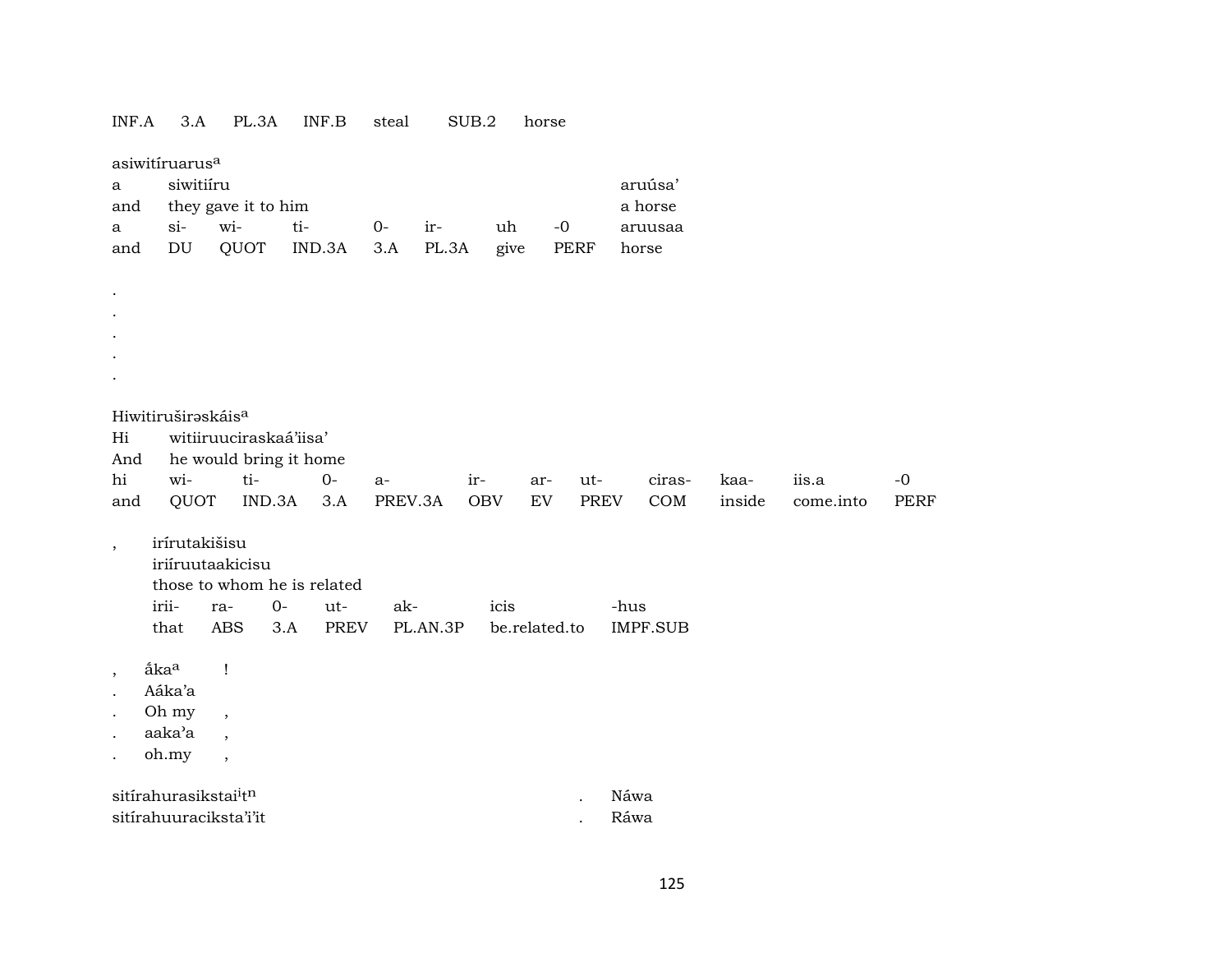|                                       | they were glad to see him                                                      |             |                       |                 |     |                       |                          |                 | <b>Now</b> | $\overline{\phantom{a}}$ |
|---------------------------------------|--------------------------------------------------------------------------------|-------------|-----------------------|-----------------|-----|-----------------------|--------------------------|-----------------|------------|--------------------------|
| $si-$                                 | ti-                                                                            | $0 -$       | ir-                   |                 |     | rahuur.aciks.ta'it    | $\overline{\phantom{0}}$ |                 | rawa       | $\overline{ }$           |
| DU                                    | IND.3A                                                                         | 3.A         | PL.3A                 |                 |     | be.happy.to.see       | EX                       |                 | now        | ,                        |
| hawa<br>hawá<br>also<br>haawa<br>also |                                                                                |             |                       |                 |     |                       |                          |                 |            |                          |
|                                       | wiríku witiratíh^tn                                                            |             |                       |                 |     |                       |                          |                 |            |                          |
|                                       | wirikuwitiraatiihat                                                            |             |                       |                 |     |                       |                          |                 |            |                          |
|                                       | now that was the beginning                                                     |             |                       |                 |     |                       |                          |                 |            |                          |
| wii-                                  | riku-                                                                          | wi-         | ti-                   |                 | 0-  | raa-                  | tiihak                   |                 | $-0$       |                          |
| now                                   | that.is                                                                        | QUOT        | IND.3A                |                 | 3.A | way                   | be.the.end               |                 | PERF       |                          |
| tii-<br>this                          | tirarawišáksari<br>tiraraawicáksaari<br>this his becoming mature<br>ra-<br>ABS | $0-$<br>3.A | raa-<br>way           | wic.hak.his.aar |     | come.to.consciousness | -i                       | <b>IMPF.SUB</b> |            |                          |
|                                       | Wirawišáksari                                                                  |             |                       |                 |     |                       |                          |                 |            |                          |
|                                       | Wiraawicáksaari'                                                               |             |                       |                 |     |                       |                          |                 |            |                          |
|                                       | Now he was becoming mature                                                     |             |                       |                 |     |                       |                          |                 |            |                          |
| wii-                                  | ra-                                                                            | $O -$       | wic.hak.his.aar       |                 |     | $-i$                  |                          |                 |            |                          |
| now                                   | ABS.                                                                           | 3.A         | come.to.consciousness |                 |     | <b>IMPF</b>           |                          |                 |            |                          |
| nihkuhára <sup>u</sup>                | rihkuuhaára'u<br>when he made it for him                                       |             |                       |                 |     |                       |                          |                 |            |                          |
| ra-                                   | 0-                                                                             | ir-         | ku-                   | ut-             |     | raar-                 |                          | ra'uk           | -0         |                          |
| INF.A                                 | 3.A                                                                            | OBV         | INF.B                 | BEN             |     | 3PL.INAN.P            |                          | make            | SUB.3      |                          |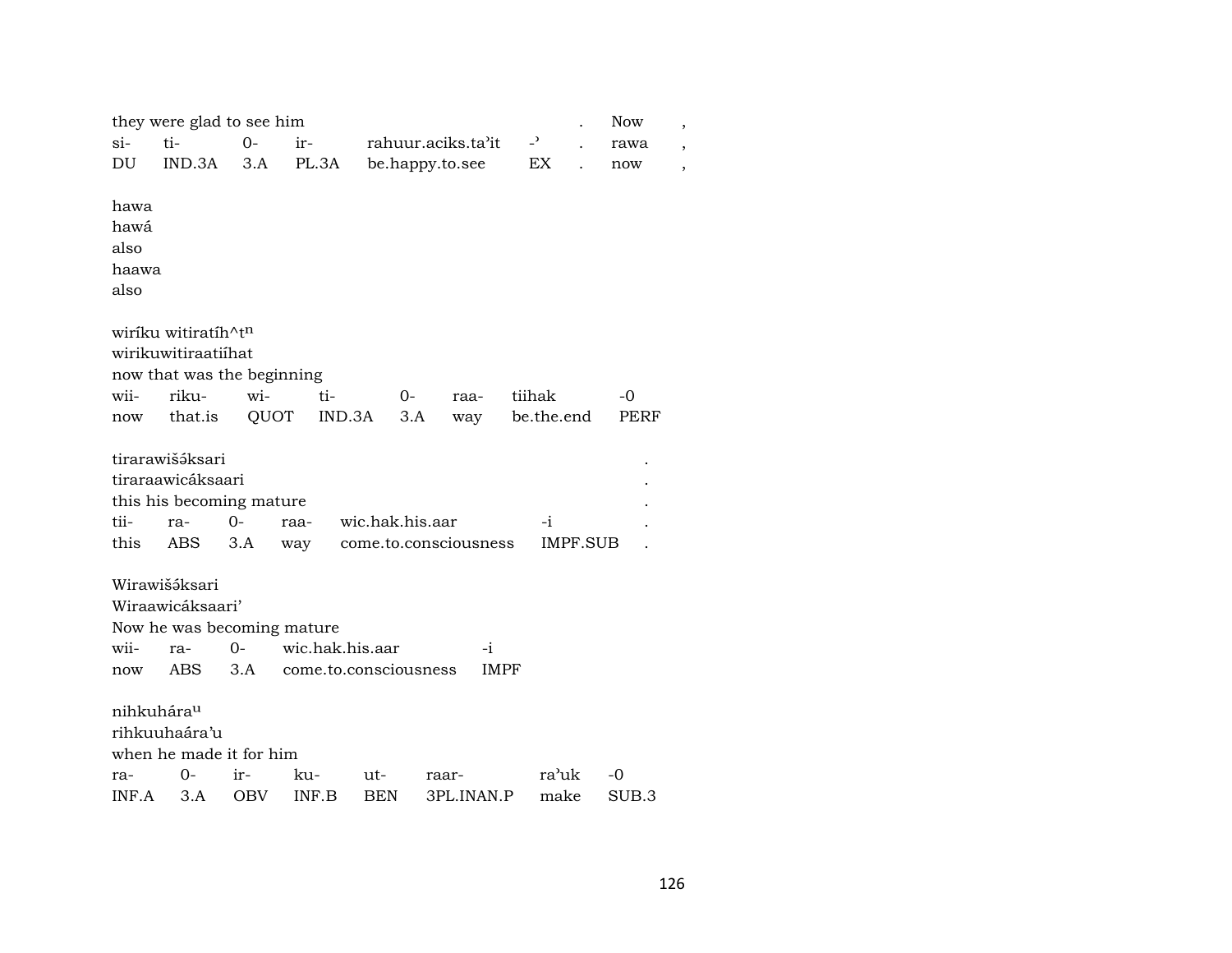|      | tiráwah^tn<br>Tiráwaahat<br>the Heavens |                                                               |                          |                         |     |               |                | $\,$ |                                                |                     |
|------|-----------------------------------------|---------------------------------------------------------------|--------------------------|-------------------------|-----|---------------|----------------|------|------------------------------------------------|---------------------|
| tii- | ra-                                     | 0-                                                            | waa-                     | ahak                    |     |               | $-0$           |      |                                                |                     |
| this | <b>ABS</b>                              | 3.A                                                           | <b>DIST</b>              | extend.in.a.line        |     |               | SUB.4          |      |                                                |                     |
| aa-  | ásuhišis<br>ásuuhiicis<br>SUBJ.1/2A     | that you should learn<br>$S-$<br>2.A                          | ut-<br>PREV              | riicis<br>learn.about   |     | $-0$<br>SUB.4 | $\,$<br>٠<br>t |      | kītu<br>kítuu'u'<br>everything<br>kituu<br>all | $-u'$<br><b>NOM</b> |
|      | Náw <sup>a</sup><br>Ráwa<br>Now         |                                                               | wiráhwari<br>wiraáhwari' | he was going around     |     |               |                |      |                                                |                     |
|      | rawa                                    |                                                               | wii-<br>ra-              | $0-$                    | ar- |               | warii          |      |                                                | -:hus               |
|      | now                                     |                                                               | now                      | ABS<br>3.A              | EV  |               |                |      | be.going.about.IMPF                            | <b>IMPF</b>         |
|      | hi<br>and<br>hi<br>and                  | hírahiritnuta<br>raáhiirit<br>finally<br>raahiirit<br>finally | tuúta<br>ti-<br>IND.3A   | he does it<br>0-<br>3.A | ut- | <b>PREV</b>   | aar<br>do      | -0   | PERF                                           |                     |
|      | hínahiritn                              |                                                               |                          |                         |     |               |                |      |                                                |                     |
| hi   | raáhiirit                               |                                                               |                          |                         |     |               |                |      |                                                |                     |
| and  | finally                                 |                                                               |                          |                         |     |               |                |      |                                                |                     |
| hi   | raahiirit                               |                                                               |                          |                         |     |               |                |      |                                                |                     |
| and  | finally                                 |                                                               |                          |                         |     |               |                |      |                                                |                     |
|      | nirakataríhuru<br>riiraakataríhuru'     |                                                               |                          |                         |     |               |                |      |                                                |                     |
|      |                                         | he performs a great deed                                      |                          |                         |     |               |                |      |                                                |                     |
| rii- | $0-$                                    | raa-                                                          | kata-                    |                         |     |               | rihur          |      | ra'uk                                          | -0                  |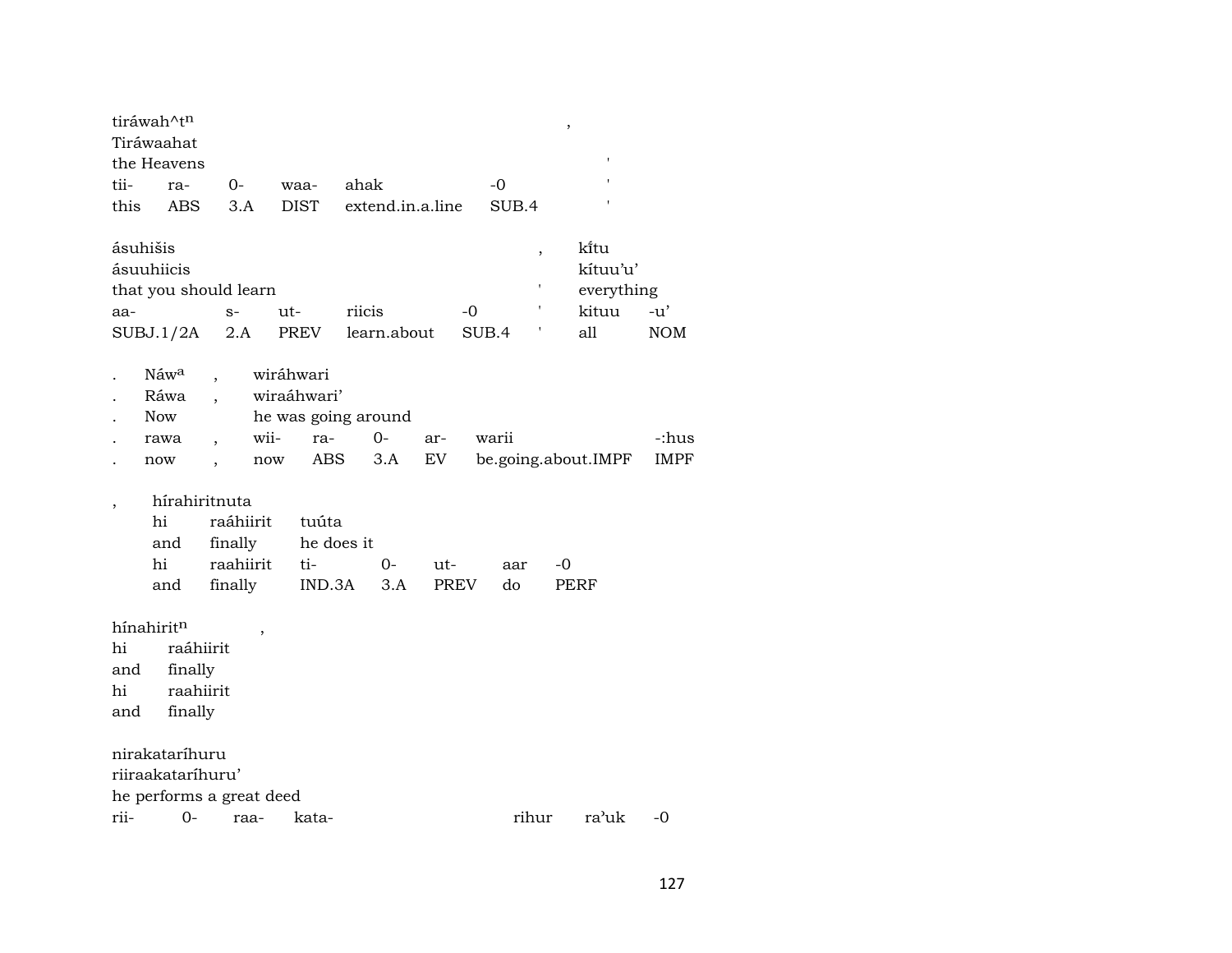ASSR 3.A way against.a.vertical.surface be.big make PERF . Hinahiritruta . Hi raáhiirit tuúta . And finally he did it . hi raahiirit ti- 0- ut- aar -0 . and finally IND.3A 3.A PREV do PERF tarušúhus , táruucúhus the errand man : ta.ra.uc.uh.hus, errand.man, witikuhíkstiparawahahkirúsuk<sup>u</sup> witikuuhikstipaarawaahaahkiirúsuuku' they used to sneak themselves around hiding witi- kuur- ra- 0- ir- uks- ri- paarawaahaahkiir -:hus -uuku REFL DUB ABS 3.A PL.3A AOR PORT sneak.around.hiding IMPF HAB Nikutiwawakáhu . " Rikutiwaawákaahu' . " That is what he was saying . " riku- ti- 0- waa- waka -:hus . " that.is IND.3A 3.A DIST say.IMPF IMPF kúrahus . kúrahus . the old man . kurahuus . old.man . Hínahiritnuta ,

" Hi raáhiirit tuúta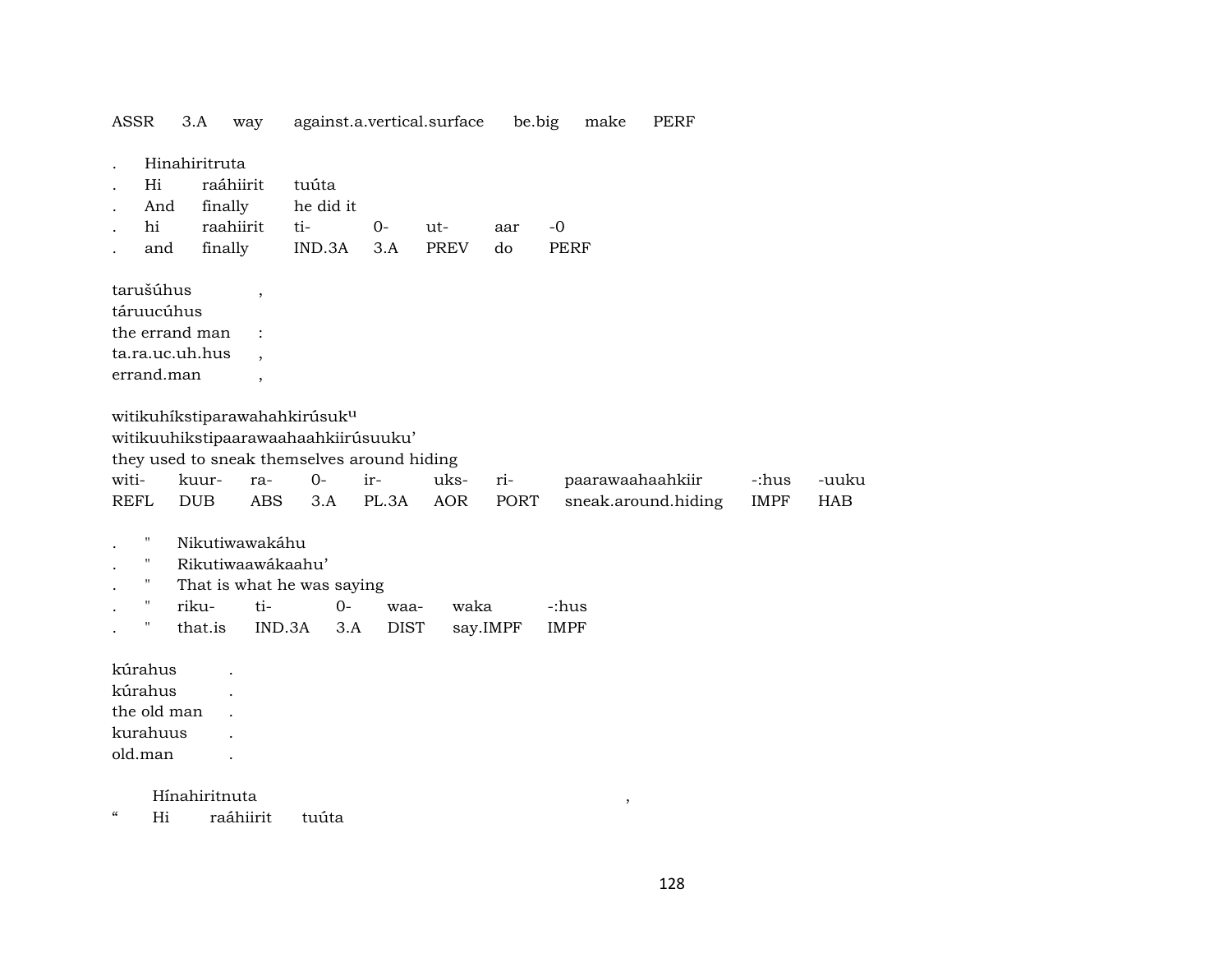| $\epsilon$ |       | And                         | finally                  | he did it                             |               |                   |             |                          |        |                          |             |
|------------|-------|-----------------------------|--------------------------|---------------------------------------|---------------|-------------------|-------------|--------------------------|--------|--------------------------|-------------|
| п          |       | hi                          | raahiirit                | ti-                                   | $0-$          | ut-               |             | aar                      | $-0$   | $\overline{\phantom{a}}$ |             |
| н          |       | and                         | finally                  | IND.3A                                | 3.A           |                   | <b>PREV</b> | do                       | PERF   |                          |             |
|            |       |                             |                          |                                       |               |                   |             |                          |        |                          |             |
|            |       | hiwititáripara              |                          |                                       |               |                   |             |                          |        |                          | ,           |
|            | hi    |                             | wititaáripaara           |                                       |               |                   |             |                          |        |                          |             |
|            | and   |                             |                          | he would hide himself (ie steal away) |               |                   |             |                          |        |                          |             |
|            | hi    | witi-                       | ti-                      | $0 -$                                 | ar-           | ri-               |             | paar.aar                 | $-0$   |                          |             |
|            | and   | <b>REFL</b>                 | IND.3A                   | 3.A                                   | EV            | <b>PORT</b>       |             | hide                     | PERF   |                          |             |
|            |       |                             |                          |                                       |               |                   |             |                          |        |                          |             |
|            |       | hitahkásispa                |                          |                                       |               |                   |             |                          |        |                          |             |
|            | hi    |                             | taáhkasispa              |                                       |               |                   |             |                          |        |                          |             |
|            | and   |                             | he would run             |                                       |               |                   |             |                          |        |                          |             |
|            | hi    | ti-                         | $0-$                     | ar-                                   | kasispaar     |                   | -0          |                          |        |                          |             |
|            | and   | IND.3A                      | 3.A                      | <b>EV</b>                             | run           |                   | PERF        |                          |        |                          |             |
|            |       | irírakuturuh^t <sup>n</sup> |                          |                                       |               |                   |             |                          |        |                          |             |
|            |       | iriirakuutúruuhat           |                          |                                       |               |                   |             |                          |        |                          | ,           |
|            |       |                             | where a village would be |                                       |               |                   |             |                          |        |                          |             |
|            | irii- | ra-                         | 0-                       | ku-                                   |               | ituur-            | u.hak       |                          | -0     |                          |             |
|            | where |                             | INF.A<br>3.A             | INF.B                                 |               | village           |             | extend.in.a.line         |        | SUB.4                    |             |
|            |       |                             |                          |                                       |               |                   |             |                          |        |                          |             |
|            |       | hínahiritn                  | $\overline{\phantom{a}}$ |                                       | arusatáhtautn |                   |             |                          |        |                          |             |
|            | hi    | raáhiirit                   |                          | aruúsa'                               |               | taáhta'ut         |             |                          |        |                          |             |
|            | and   | finally                     |                          | a horse                               |               | he would steal it |             |                          |        |                          |             |
|            | hi    | raahiirit                   |                          | aruusaa                               |               | ti-               | $0-$        | ar-                      | ta'uut |                          | $-0$        |
|            | and   | finally                     |                          | horse                                 |               | IND.3A            | 3.A         | EV                       | steal  |                          | <b>PERF</b> |
|            |       |                             |                          |                                       |               |                   |             |                          |        |                          |             |
|            |       | híširutã <sup>a</sup>       |                          |                                       |               |                   |             |                          |        |                          |             |
|            |       | hi                          | ciru                     | taá'a                                 |               |                   |             |                          |        |                          |             |
|            |       | and                         | yet                      | he would be                           |               |                   |             |                          |        |                          |             |
|            |       | hi                          | ciruu                    | ti-                                   | 0-            | ar-               | 0           | $\overline{\phantom{a}}$ |        |                          |             |
|            |       | and                         | yet                      | IND.3A                                | 3.A           | EV                | be          | EX                       |        |                          |             |
|            |       |                             |                          |                                       |               |                   |             |                          |        |                          |             |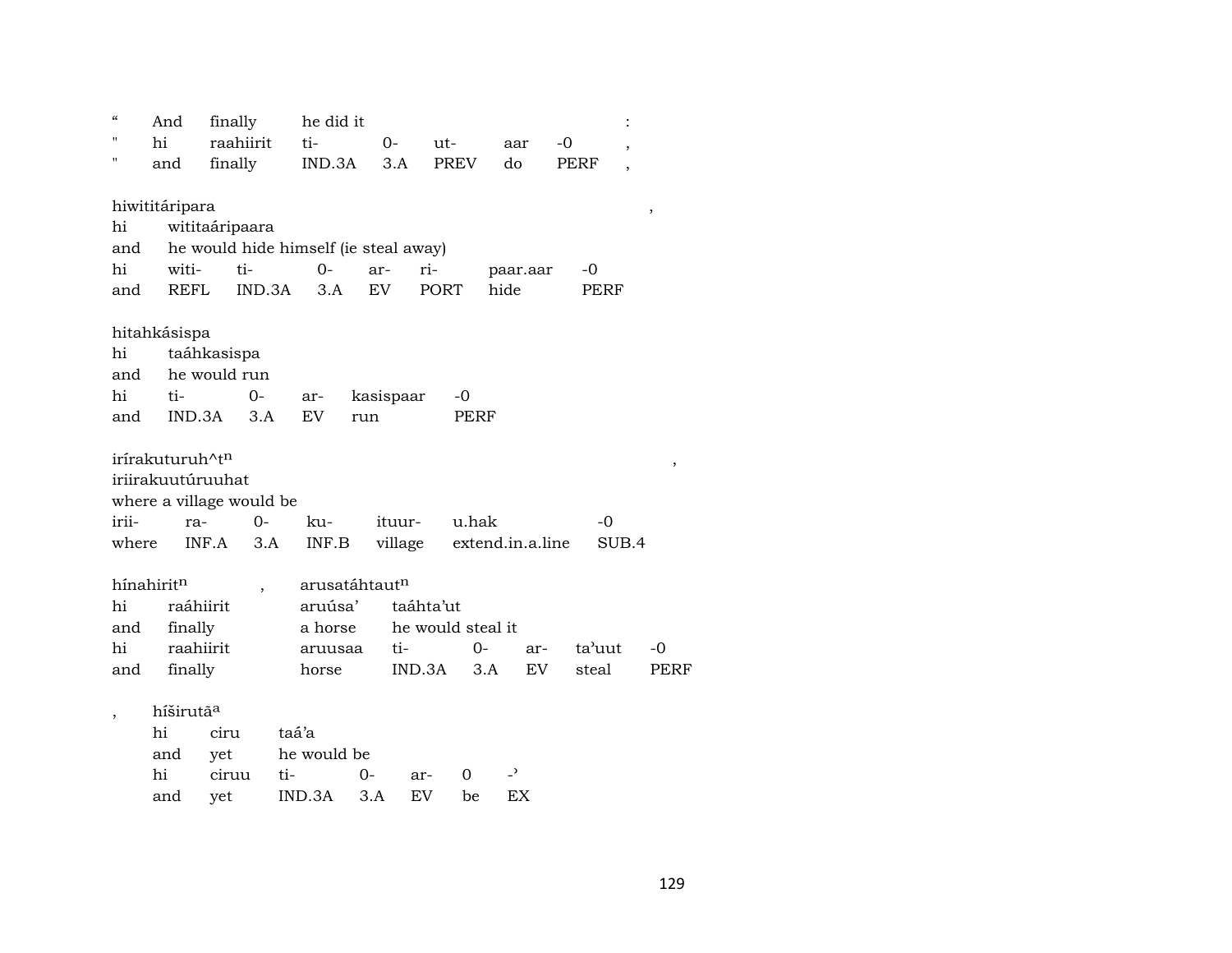|                          | pirəskíripəšk <sup>i</sup> |                  |                              |                           |                      |           | Akihíhiru        |           |             |             |             |
|--------------------------|----------------------------|------------------|------------------------------|---------------------------|----------------------|-----------|------------------|-----------|-------------|-------------|-------------|
|                          |                            | piiraskíripacki  |                              |                           |                      | Aki<br>hi |                  |           |             | hiru        |             |
|                          | a small boy                |                  |                              |                           |                      |           | And here         |           | and         | there       |             |
| piiras-                  |                            | kiripac          |                              | -kis                      |                      | a-        | ki               |           | hi          | hiruu       |             |
| boy                      |                            | small            |                              | DIM                       | $\ddot{\phantom{a}}$ | and       |                  | there     | and         | there       |             |
|                          | tiráwah^t <sup>n</sup>     |                  |                              |                           |                      |           |                  |           |             |             |             |
|                          | Tiráwaahat                 |                  |                              |                           |                      |           |                  |           |             |             |             |
|                          | the Heavens                |                  |                              |                           |                      |           |                  |           |             |             |             |
|                          |                            |                  |                              |                           |                      |           |                  |           |             |             |             |
| tii-                     | ra-                        |                  | 0-                           | waa-                      |                      | ahak      |                  |           | -0          |             |             |
| this                     | ABS                        |                  | 3.A                          | <b>DIST</b>               |                      |           | extend.in.a.line |           | SUB.4       |             |             |
| kuisíra                  |                            |                  |                              |                           |                      |           |                  |           |             |             |             |
| ku'isíra'                |                            |                  |                              |                           |                      |           |                  |           |             |             |             |
|                          |                            | that was his way |                              |                           |                      |           |                  |           |             |             |             |
| ku-                      | $i-$                       |                  |                              | $S-$                      |                      | ir-       |                  | raa-      | $\mathbf 0$ | -0          |             |
| INDF                     |                            |                  | CONT.1/2A                    | 2.A                       |                      |           | POSS.1/2A        | way       | be          | <b>PERF</b> |             |
|                          |                            |                  |                              |                           |                      |           |                  |           |             |             |             |
|                          | Akiwitírau                 |                  |                              |                           |                      |           |                  |           |             |             |             |
| Aki                      |                            |                  | witiraa'u                    |                           |                      |           |                  |           |             |             |             |
| And here                 |                            |                  |                              | He gave him a way (power) |                      |           |                  |           |             |             |             |
| $a-$                     | ki                         |                  | wi-                          |                           | ti-                  |           | 0-               | ir-       | raa-        | uh          | -0          |
| and                      |                            | there            | QUOT                         |                           |                      | IND.3A    | 3.A              | OBV       | way         | give        | <b>PERF</b> |
|                          |                            |                  |                              |                           |                      |           |                  |           |             |             |             |
| $\overline{\phantom{a}}$ |                            |                  | kararakukapákis <sup>u</sup> |                           |                      |           |                  |           |             |             |             |
|                          |                            |                  | kararakuukaapaákisu          |                           |                      |           |                  |           |             |             |             |
|                          |                            |                  | for him not to be poor       |                           |                      |           |                  |           |             |             |             |
|                          | kara-                      |                  | ra-                          | $0-$                      | ku-                  |           |                  | kaapaakis | -u          |             |             |
|                          | <b>NEG</b>                 |                  | ABS                          | 3.A                       |                      | INF.B     |                  | be.poor   |             | SUB.D       |             |
|                          |                            |                  |                              |                           |                      |           |                  |           |             |             |             |
|                          |                            | Aiwirarasáhatu   |                              |                           |                      |           |                  |           |             |             | ,           |
| A                        |                            |                  | iwirarasáhatu                |                           |                      |           |                  |           |             |             |             |
| And                      |                            |                  | when he was growing up       |                           |                      |           |                  |           |             |             |             |
| a                        | ii-                        |                  | wii-                         |                           | ra-                  | 0-        |                  | rasahat   | -hus        |             |             |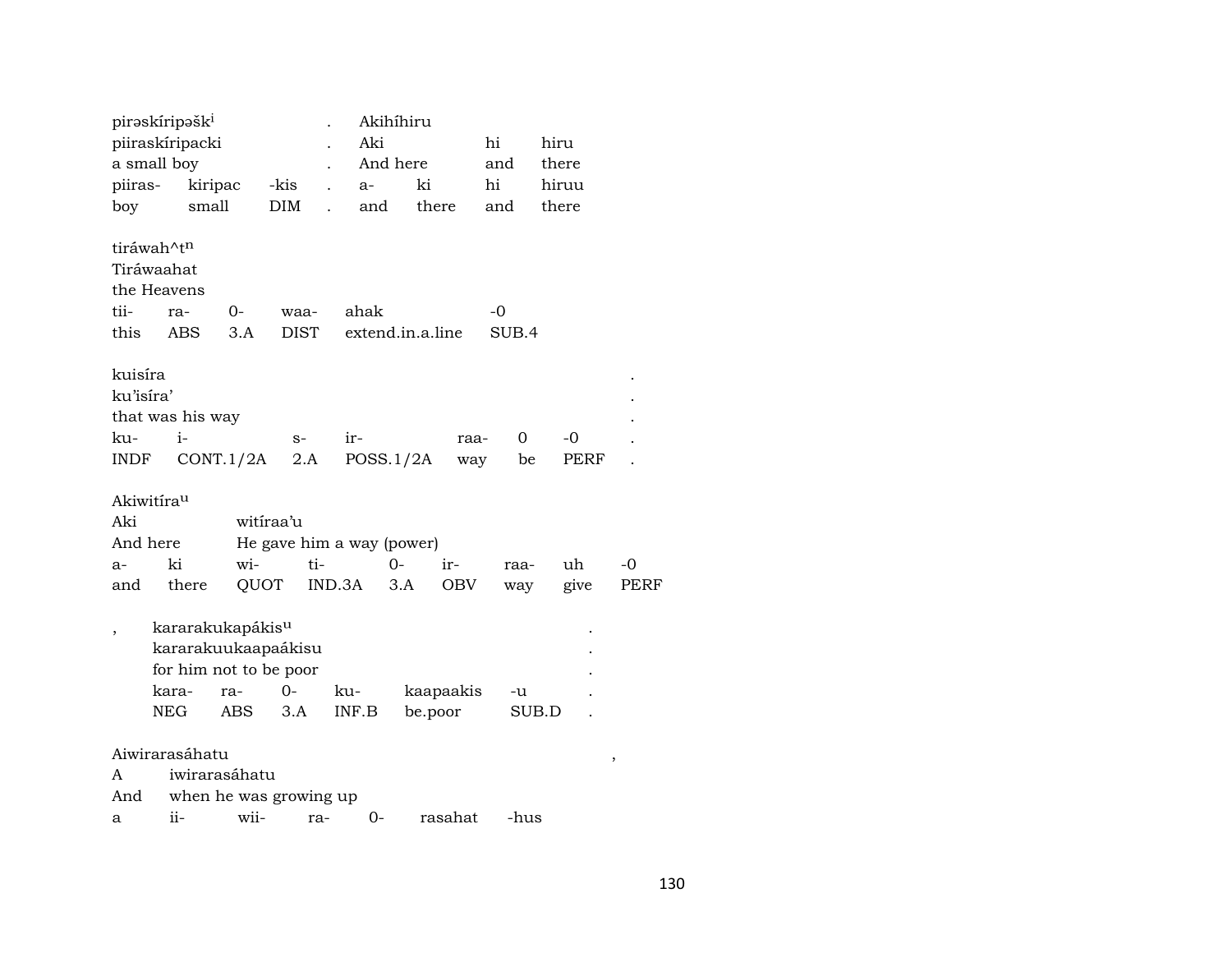| and                        | when                               | when                           | ABS      | 3.P        | grow.up     |             | IMPF.SUB    |                  |   |
|----------------------------|------------------------------------|--------------------------------|----------|------------|-------------|-------------|-------------|------------------|---|
| hínahiritn<br>hi<br>and    | raáhiirit<br>finally               | hirúhišis<br>hi<br>and         | rúhiicis | he learned |             |             |             |                  |   |
| hi                         | raahiirit                          | hi                             | ra-      | $O -$      | ut-         | riicis      |             | $-0$             |   |
| and                        | finally                            |                                | ABS      | 3.A        | <b>PREV</b> |             | learn.about | PERF             |   |
|                            |                                    | and                            |          |            |             |             |             |                  |   |
|                            | hinahíritnuta                      |                                |          |            |             |             | $\, ,$      |                  |   |
| Hi                         | raáhiirit                          | tuúta                          |          |            |             |             |             |                  |   |
| And                        | finally                            | he did it                      |          |            |             |             |             |                  |   |
| hi                         | raahiirit                          | ti-                            | 0-       | ut-        |             | -0<br>aar   |             |                  |   |
| and                        | finally                            | IND.3A                         | 3.A      |            | <b>PREV</b> | do<br>PERF  |             |                  |   |
|                            |                                    |                                |          |            |             |             |             |                  |   |
| hínahiritn                 |                                    |                                |          |            |             |             |             |                  |   |
| hi                         | raáhiirit                          |                                |          |            |             |             |             |                  |   |
| and                        | finally                            |                                |          |            |             |             |             |                  |   |
| hi                         | raahiirit                          |                                |          |            |             |             |             |                  |   |
| and                        | finally                            |                                |          |            |             |             |             |                  |   |
|                            |                                    |                                |          |            |             |             |             |                  |   |
|                            | arusáritawawaútusitit <sup>n</sup> |                                |          |            |             |             |             | $\,$             |   |
| aruúsa'                    |                                    | riitawaawa'uutusitit           |          |            |             |             |             |                  |   |
| horses                     |                                    | he began stealing various ones |          |            |             |             |             |                  |   |
| aruusaa                    | rii-                               | 0-                             | ta'uut   |            | -waawa      | -:hus       | -itik       |                  |   |
| horse                      | ASSR                               | 3.A                            | steal    |            | <b>DIST</b> | <b>IMPF</b> | <b>INCH</b> |                  |   |
|                            |                                    |                                |          |            |             |             |             |                  |   |
| isirítnarutik <sup>u</sup> |                                    |                                |          |            |             |             |             |                  |   |
| Isiírit                    |                                    | raarútiiku                     |          |            |             |             |             |                  |   |
| Prominent                  |                                    | then he just was               |          |            |             |             |             |                  |   |
| isii.rik                   |                                    | raa-                           | ruu-     | ti-        | 0-          | kus         |             | -0               |   |
| in.plain.sight             |                                    | just                           | then     | IND.3A     | 3.A         | be.sitting  |             | PERF             |   |
| Tihwakiah <sup>u</sup>     |                                    |                                |          |            |             |             |             | ika <sup>a</sup> | Ţ |
|                            | Tihwaki'aahu'                      |                                |          |            |             |             | 1           | Iíka'a           |   |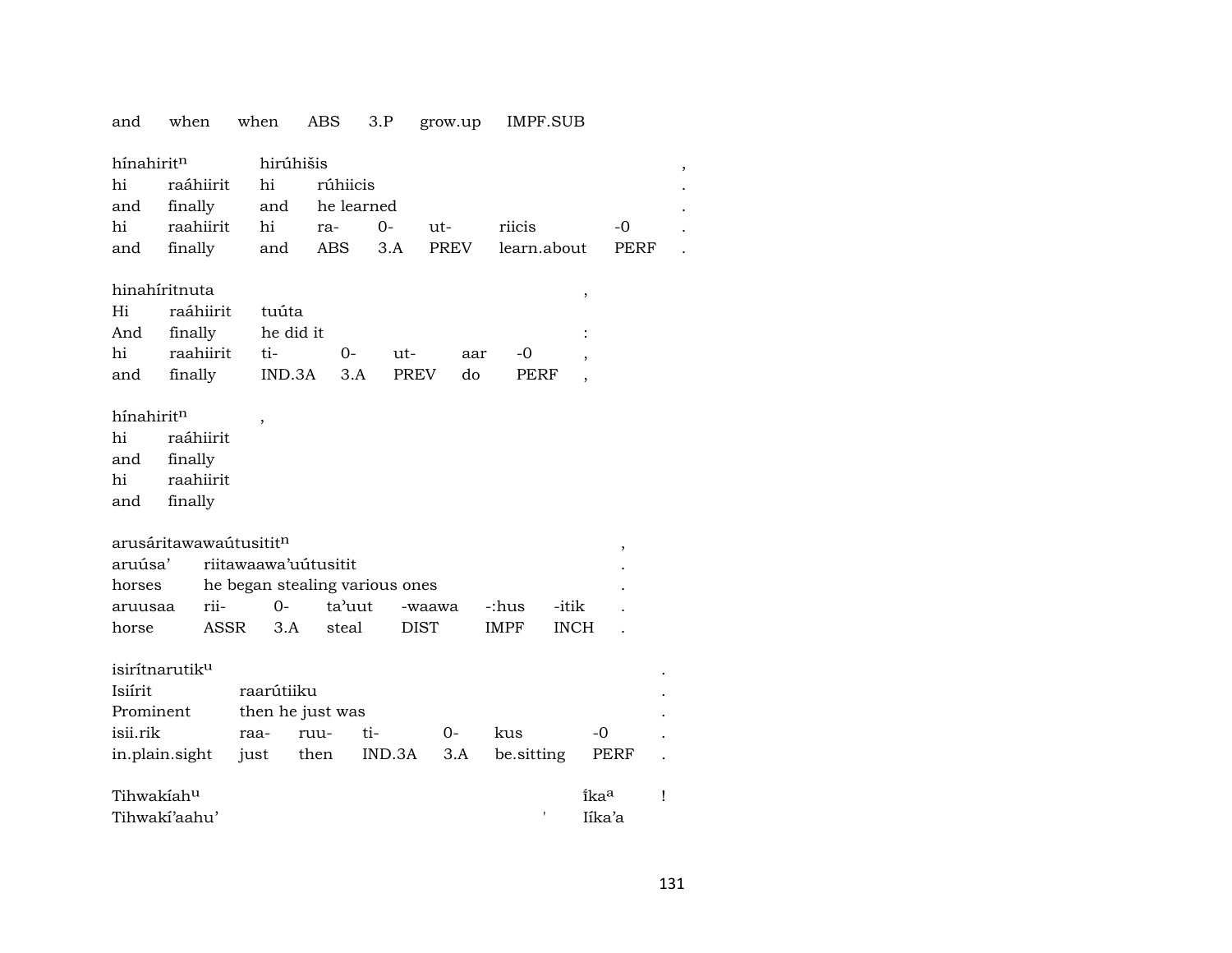|                           | They were saying            |                            |             |                   |                          | Oh my          | ,                        |
|---------------------------|-----------------------------|----------------------------|-------------|-------------------|--------------------------|----------------|--------------------------|
| ti-                       | $0 -$                       | ir-                        | waki.a      | -:hus             | $\overline{\phantom{a}}$ | iika'a         | $\overline{\phantom{a}}$ |
| IND.3A                    | 3.A                         | PL.3A                      | say.PL.IMPF | <b>IMPF</b>       |                          | oh.my          | $\overline{\phantom{a}}$ |
|                           |                             |                            |             |                   |                          |                |                          |
| tirakupírask <sup>i</sup> |                             |                            |             |                   |                          |                |                          |
| tiraáku                   |                             |                            |             |                   | piíraski                 |                |                          |
| this                      |                             |                            |             | boy               |                          |                |                          |
| tii-                      | 0-<br>ra-                   | kus                        | $-0$        |                   | piiras-<br>-kis          |                |                          |
| this                      | <b>ABS</b>                  | be.sitting<br>3.A          |             | boy<br>SUB.4      | DIM                      |                |                          |
|                           | iriwisitirasiksta           |                            |             |                   |                          |                |                          |
|                           | iriwisitiíraciksta          |                            |             |                   |                          |                |                          |
|                           |                             | they are watching over him |             |                   |                          |                |                          |
| irii-                     | wii-                        | $si-$<br>ti-               | $0-$        | ir-               | aciks.ta                 | -0             |                          |
| that                      | now                         | DU<br>IND.3A               | 3.A         | PL.3A             | watch.over               | PERF           |                          |
|                           |                             |                            |             |                   |                          |                |                          |
| tiráwah^t <sup>n</sup>    |                             |                            |             |                   |                          |                |                          |
| Tiráwaahat                |                             |                            |             |                   |                          |                |                          |
| the Heavens               |                             |                            |             |                   |                          | $\mathsf{I}$   |                          |
| tii-                      | $0-$<br>ra-                 | waa-                       | ahak        |                   | -0                       |                |                          |
| this                      | <b>ABS</b>                  | 3.A<br><b>DIST</b>         |             | extend.in.a.line  | SUB.4                    |                |                          |
|                           |                             |                            |             |                   |                          |                |                          |
| Hínahirit <sup>n</sup>    |                             | táhwiška                   |             |                   |                          | ,              |                          |
| Hi                        | raáhiirit                   | taáhwicka'                 |             |                   |                          |                |                          |
| And                       | finally                     | he would think             |             |                   |                          | $\ddot{\cdot}$ |                          |
| hi                        | raahiirit                   | ti-                        | $0-$        | wicka<br>ar-      | -0                       | ,              |                          |
| and                       | finally                     | IND.3A                     | 3.A         | think<br>EV       | PERF                     |                |                          |
|                           | kirakírikiruut <sup>n</sup> |                            |             |                   |                          |                |                          |
|                           | Kíra kiriki ruú'ut          |                            |             |                   |                          |                |                          |
|                           | Let me see what it is       |                            |             |                   |                          |                |                          |
| kira                      | kirikii                     | ra-                        | 0-          | 0<br>ut-          | $\overline{\phantom{a}}$ |                |                          |
| perhaps                   | what                        | ABS                        | 3.A         | <b>PREV</b><br>be | EX                       |                |                          |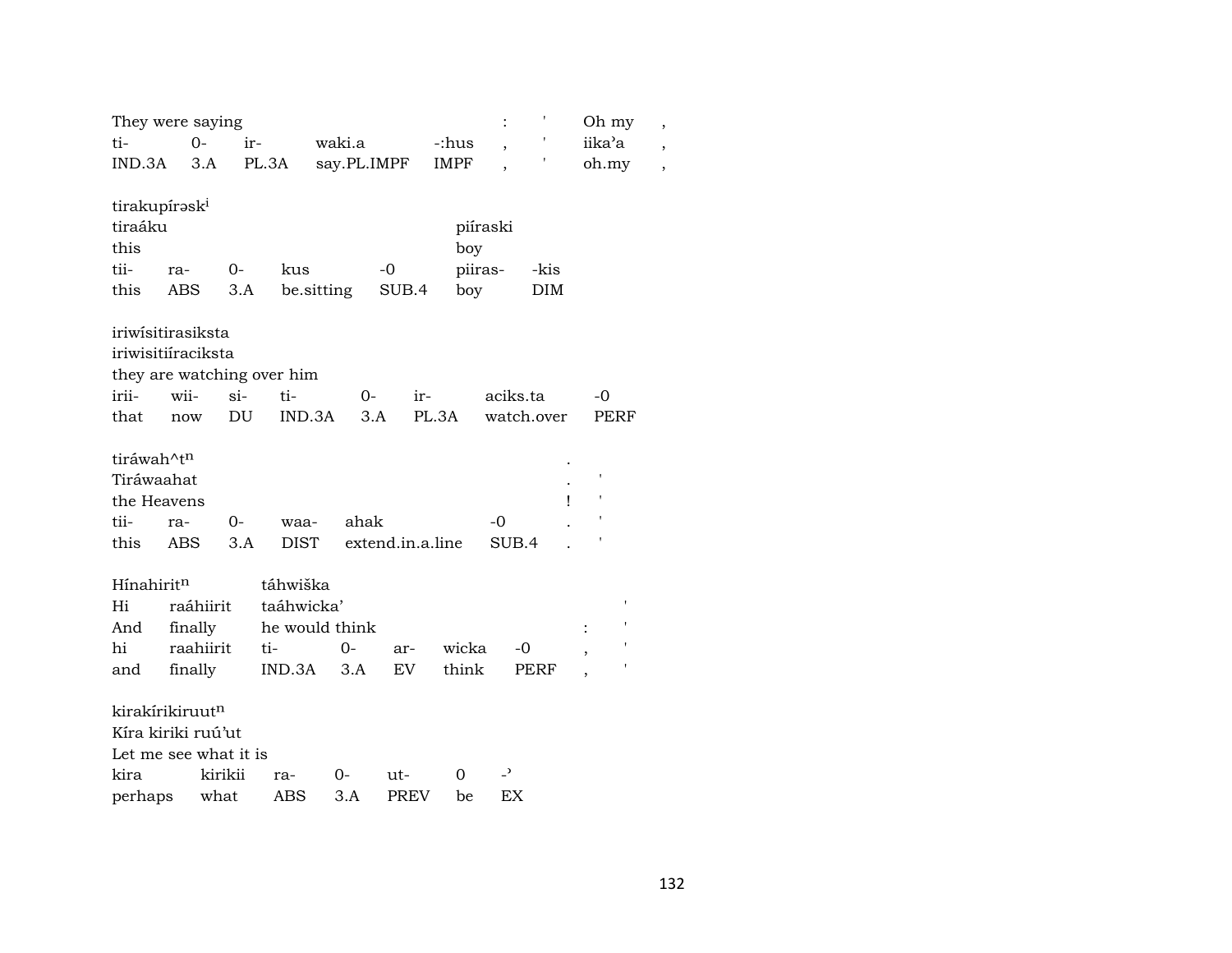| tirátpari<br>tirátpari<br>this my living |           |       |                 |                |                              |      |            |       |                 |             |  |  |  |
|------------------------------------------|-----------|-------|-----------------|----------------|------------------------------|------|------------|-------|-----------------|-------------|--|--|--|
| tii-                                     | ra-       | t-    |                 | warii          |                              |      |            | -hus  |                 |             |  |  |  |
| this                                     | ABS       |       | 1.A             |                | be.going.about.IMPF          |      |            |       | <b>IMPF.SUB</b> |             |  |  |  |
|                                          |           |       |                 |                |                              |      |            |       |                 |             |  |  |  |
| arisitnuráti <sup>u</sup>                |           |       |                 |                |                              |      |            |       |                 |             |  |  |  |
| ariísit                                  |           |       |                 | ı<br>ruuráti'u |                              |      |            |       |                 |             |  |  |  |
| myself                                   |           |       |                 | my being there |                              |      |            |       |                 |             |  |  |  |
| ariisit                                  |           | ruu-  |                 | ra-            | $t-$                         | $i-$ |            | 0     | $-u$            |             |  |  |  |
| one's.own                                |           | there |                 | <b>ABS</b>     | 1.A                          |      | <b>SEQ</b> | be    | SUB.D           |             |  |  |  |
| Hínahiritn                               |           |       |                 |                |                              |      |            |       |                 |             |  |  |  |
| Hi                                       | raáhiirit |       |                 |                |                              |      |            |       |                 |             |  |  |  |
| And                                      | finally   |       |                 |                |                              |      |            |       |                 |             |  |  |  |
| hi                                       | raahiirit |       |                 |                |                              |      |            |       |                 |             |  |  |  |
| and                                      | finally   |       |                 |                |                              |      |            |       |                 |             |  |  |  |
|                                          |           |       |                 |                |                              |      |            |       |                 |             |  |  |  |
| nawirahisútara                           |           |       |                 |                |                              |      |            |       |                 |             |  |  |  |
| raawiiraáhisu'                           |           |       |                 |                | taára                        |      |            |       |                 |             |  |  |  |
| a warrior                                |           |       | he would become |                |                              |      |            |       |                 |             |  |  |  |
| raawiir.aah.his                          |           |       | $-u^{\prime}$   |                | ti-                          |      | $O -$      | ar-   | aar             | -0          |  |  |  |
| warrior                                  |           |       | <b>NOM</b>      |                | IND.3A                       |      | 3.A        | EV    | become          | <b>PERF</b> |  |  |  |
|                                          |           |       |                 |                |                              |      |            |       |                 |             |  |  |  |
| Híhikiri                                 |           |       |                 | sitiráhurititn |                              |      |            |       |                 |             |  |  |  |
| Hi                                       | híkiiri   |       |                 | sitiráhuritit  |                              |      |            |       |                 |             |  |  |  |
| And                                      | so it is  |       |                 |                | they gave him something good |      |            |       |                 |             |  |  |  |
| hi                                       | hikiiri   |       | $si-$           | ti-            |                              | 0-   | ir-        |       | rahur.itik      | -0          |  |  |  |
| and                                      | indeed    |       | DU              |                | IND.3A                       | 3.A  |            | PL.3A | gratify         | PERF        |  |  |  |
|                                          |           |       |                 |                |                              |      |            |       |                 |             |  |  |  |
| hihíkiri                                 |           |       |                 | ruríhira,      |                              |      |            |       |                 |             |  |  |  |
| ruuríhiira'<br>hi<br>híkiiri             |           |       |                 |                |                              |      |            |       |                 |             |  |  |  |
| and                                      | so it is  |       | beyond          |                |                              |      |            |       |                 |             |  |  |  |
| hi                                       | hikiiri   |       |                 | ruurihiira'    |                              |      |            |       |                 |             |  |  |  |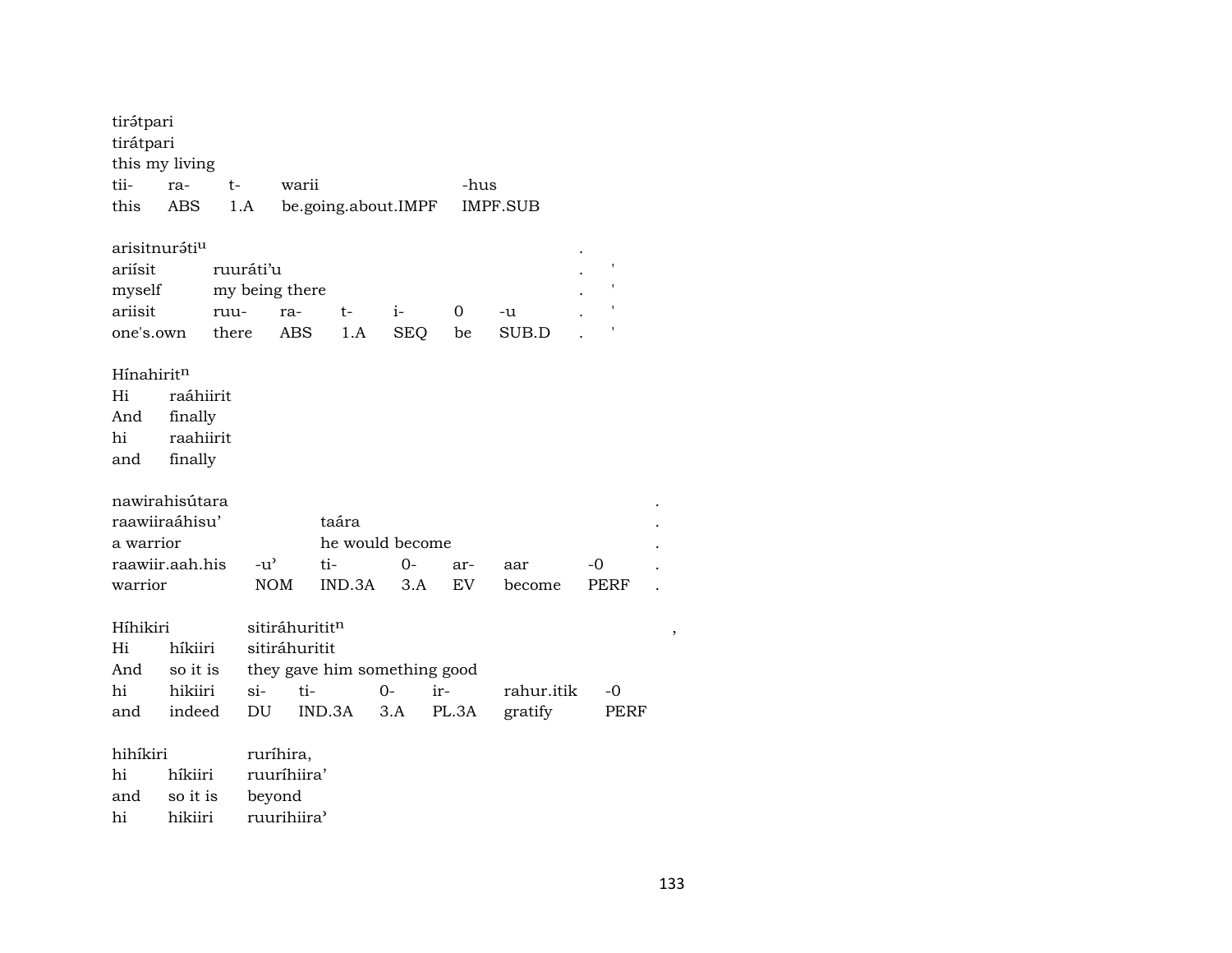and indeed farther sitíruharµ sitiíruuhaaru' they made him a way si- ti- 0- ir- ar- ut- raa- ra"uk -0 DU IND.3A 3.A PL.3A EV BEN way make PERF nəkúrahir<sup>a</sup> rakúraahiira . its being a good way . ra- 0- ku- uur- raa- hiir -a . INF.A 3.A INF.B PREV way be.good SUB.1 . Hinahirítaruta . Hi raáhiirit táruuta . And finally he would do it hi raahiirit ti- 0- ar- ut- aar -0 . and finally IND.3A 3.A EV PREV do PERF . Hinahirítaruta . Hi raáhiirit táruuta . And finally he would do it hi raahiirit ti- 0- ar- ut- aar -0 . and finally IND.3A 3.A EV PREV do PERF . Tihwakíah<sup>u</sup> nawiráhisu Tihwakí'aahu' raawiiraáhisu' They said a warrior ti- 0- ir- waki.a -:hus raawiir.aah.his -u' IND.3A 3.A PL.3A say.PL.IMPF IMPF warrior NOM , náku<sup>u</sup> , isírit<sup>n</sup> , , ráku'u isiírit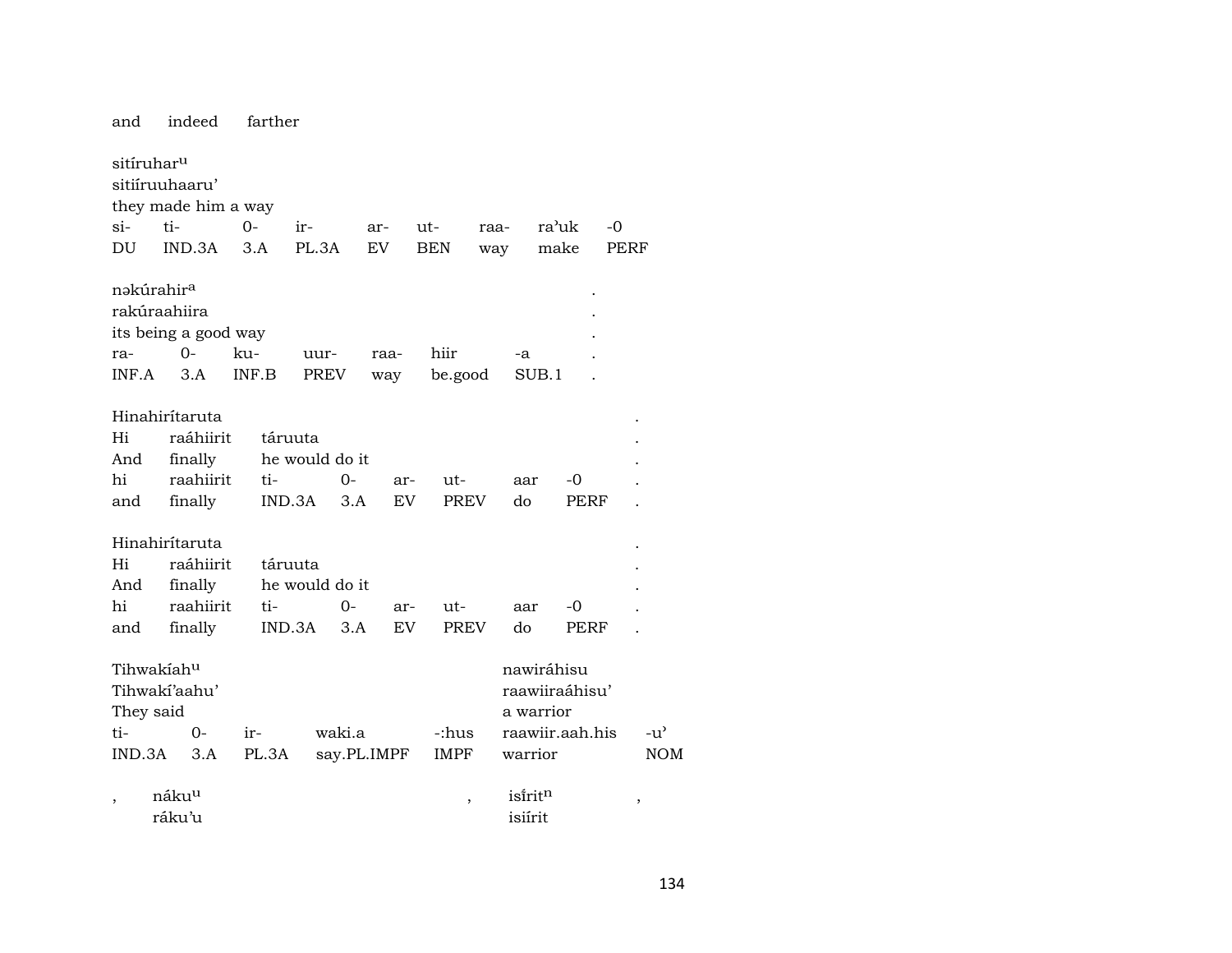|            | when he is                        |                            |               |       |       |           |                     |                          |                     | prominent   |                |  |
|------------|-----------------------------------|----------------------------|---------------|-------|-------|-----------|---------------------|--------------------------|---------------------|-------------|----------------|--|
|            | ra-                               | $O -$                      | ku-           |       | 0     | -u        |                     |                          |                     | isii.rik    |                |  |
|            | INF.A                             | 3.A                        |               | INF.B | be    | SUB.D     |                     |                          |                     |             | in.plain.sight |  |
|            |                                   |                            |               |       |       |           |                     |                          |                     |             |                |  |
|            | narutíwiwah^tn                    |                            |               |       |       |           |                     |                          |                     |             |                |  |
|            |                                   | raaruutíwiwaahat           |               |       |       |           |                     |                          |                     |             |                |  |
|            |                                   | they just sit about<br>ti- |               | $0-$  |       | wi.hak    |                     |                          |                     | $-0$        |                |  |
| raa-       | ruu-                              |                            | IND.3A        | 3.A   |       |           |                     |                          | -waa<br><b>DIST</b> |             | PERF           |  |
| just       |                                   | then                       |               |       |       |           | be.sitting.PL       |                          |                     |             |                |  |
|            | Wirakurarítis <sup>u</sup>        |                            |               |       |       |           |                     |                          |                     | ,           |                |  |
|            | Wirakuraaríttisu                  |                            |               |       |       |           |                     |                          |                     |             |                |  |
|            | When he is older                  |                            |               |       |       |           |                     |                          |                     |             |                |  |
| wii-       | ra-                               |                            | 0-            | ku-   |       | raariktis |                     | -u                       |                     |             |                |  |
| when       |                                   | INF.A                      | 3.A           | INF.B |       | be.older  |                     | SUB.D                    |                     |             |                |  |
|            |                                   |                            |               |       |       |           |                     |                          |                     |             |                |  |
|            | hitáhwiška                        |                            |               |       |       |           |                     |                          |                     |             |                |  |
| hi         |                                   | taáhwicka'                 |               |       |       |           |                     |                          |                     | ı           |                |  |
| and        |                                   | he would think             |               |       |       |           |                     | $\ddot{\cdot}$           |                     |             |                |  |
| hi         | ti-                               |                            | 0-            | ar-   | wicka |           | -0                  | $\overline{\phantom{a}}$ |                     |             |                |  |
| and        |                                   | IND.3A                     | 3.A           | EV    | think |           | PERF                |                          |                     |             |                |  |
|            |                                   |                            |               |       |       |           |                     |                          |                     |             |                |  |
|            | nawiráhisu<br>Raawiiraáhisu'      |                            |               |       |       |           |                     |                          |                     |             |                |  |
|            |                                   |                            |               |       |       |           |                     |                          |                     |             |                |  |
|            | (As) a warrior<br>raawiir.aah.his |                            | $-u^{\prime}$ |       |       |           |                     |                          |                     |             |                |  |
| warrior    |                                   |                            | <b>NOM</b>    |       |       |           |                     |                          |                     |             |                |  |
|            |                                   |                            |               |       |       |           |                     |                          |                     |             |                |  |
| kiitpari   |                                   |                            |               |       |       |           |                     |                          |                     |             |                |  |
| kí'itpari' |                                   |                            |               |       |       |           |                     |                          |                     |             |                |  |
|            | let me go around                  |                            |               |       |       |           |                     |                          |                     |             |                |  |
| kii-       | $i-$                              |                            |               | t-    | warii |           |                     |                          |                     | -:hus       |                |  |
| HORT       |                                   | CONT.1/2A                  |               | $1.A$ |       |           | be.going.about.IMPF |                          |                     | <b>IMPF</b> |                |  |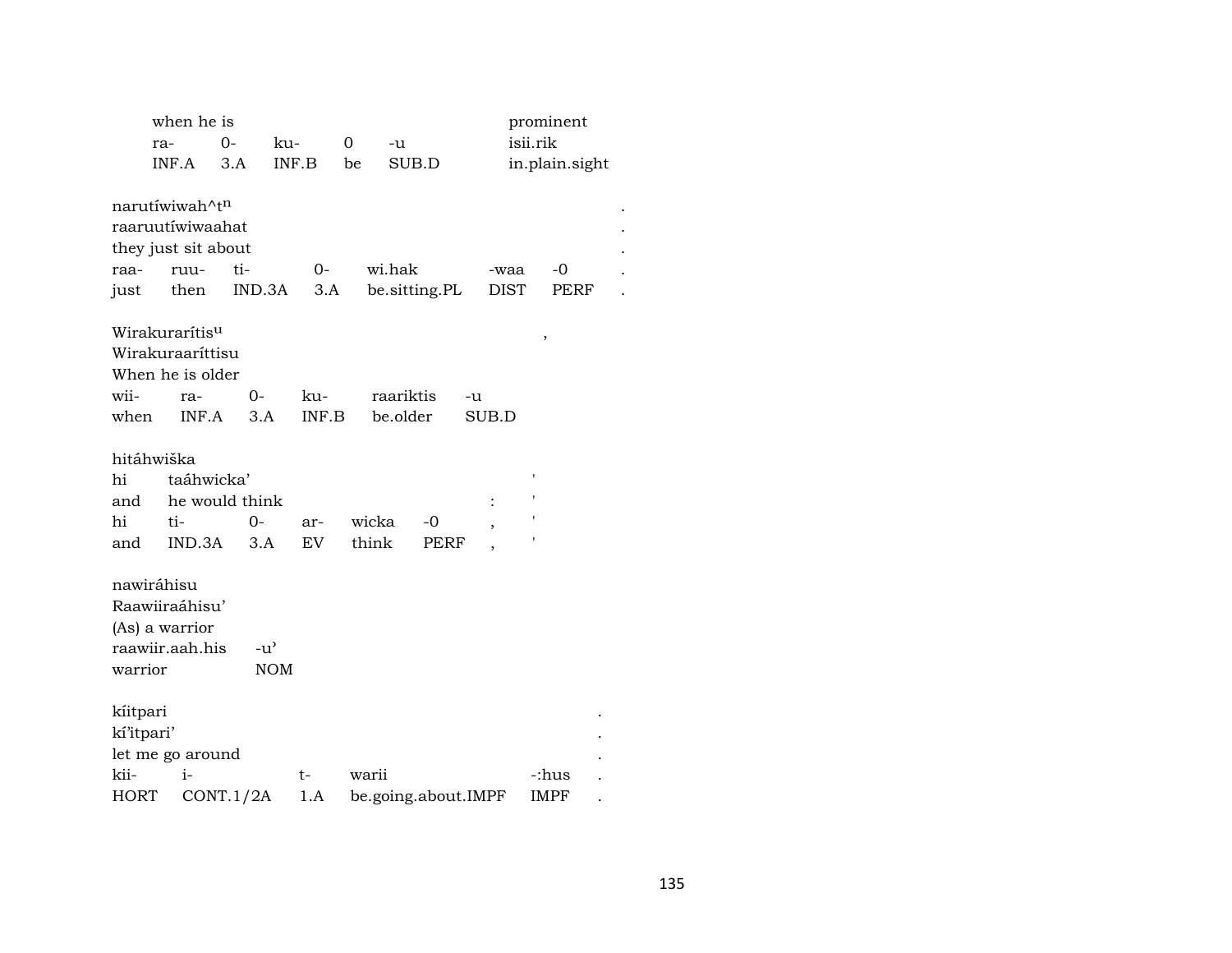| caskiírarit<br>Kaakihkaápaakis<br>They are not pitiful<br>a little bit<br>kaaki-<br>caskii<br>kaapaakis<br>$-0$<br>$0-$<br>ir-<br>raarit<br>be.pitiful<br>NEG.IND.3A<br>PL.3A<br>PERF<br>a.little<br>really<br>3.A<br>tatutákirit <sup>n</sup><br>Tatuutákiirit |      |
|-----------------------------------------------------------------------------------------------------------------------------------------------------------------------------------------------------------------------------------------------------------------|------|
|                                                                                                                                                                                                                                                                 |      |
|                                                                                                                                                                                                                                                                 |      |
|                                                                                                                                                                                                                                                                 |      |
|                                                                                                                                                                                                                                                                 |      |
|                                                                                                                                                                                                                                                                 |      |
|                                                                                                                                                                                                                                                                 |      |
| I see them                                                                                                                                                                                                                                                      |      |
| ak-<br>iirik<br>$t-$<br>$ut-$<br>-0<br>ta-                                                                                                                                                                                                                      |      |
| PREV<br>IND.1/2A<br>1.A<br>PL.AN.3P<br>PERF<br>see                                                                                                                                                                                                              |      |
| Akawẫwa<br>ļ                                                                                                                                                                                                                                                    |      |
| Aakawaáwaa'                                                                                                                                                                                                                                                     |      |
| Oh, my goodness<br>$\overline{\phantom{a}}$                                                                                                                                                                                                                     |      |
| aakawaawaa<br>$\cdot$                                                                                                                                                                                                                                           |      |
| my.goodness<br>٠                                                                                                                                                                                                                                                |      |
| isirítnarutiwiwah^tn                                                                                                                                                                                                                                            |      |
| isiírit<br>raaruutiwiwaahat                                                                                                                                                                                                                                     |      |
| plainly<br>they just sit about                                                                                                                                                                                                                                  |      |
| isii.rik<br>wi.hak<br>raa-<br>ti-<br>$0 -$<br>ruu-<br>-waa                                                                                                                                                                                                      | $-0$ |
| in.plain.sight<br>IND.3A<br>be.sitting.PL<br><b>DIST</b><br>then<br>3.A<br>just                                                                                                                                                                                 | PERF |
| kakihkapákis <sup>i</sup> t <sup>n</sup><br>$\overline{\phantom{a}}$                                                                                                                                                                                            |      |
| Kukaakihkaapaákisit                                                                                                                                                                                                                                             |      |
| They are not pitiful                                                                                                                                                                                                                                            |      |
| kaaki-<br>ku-<br>$0-$<br>kaapaakis<br>-ik<br>$-0$<br>ir-                                                                                                                                                                                                        |      |
| be.pitiful<br>NEG.IND.3A<br>PL.3A<br><b>DIST</b><br><b>INDF</b><br>3.A<br><b>PERF</b>                                                                                                                                                                           |      |

 $\sim$   $\sim$   $^{-1}$ 

 $\mathbf{r} = \frac{1}{2}$ 

 $\mathbf{r}$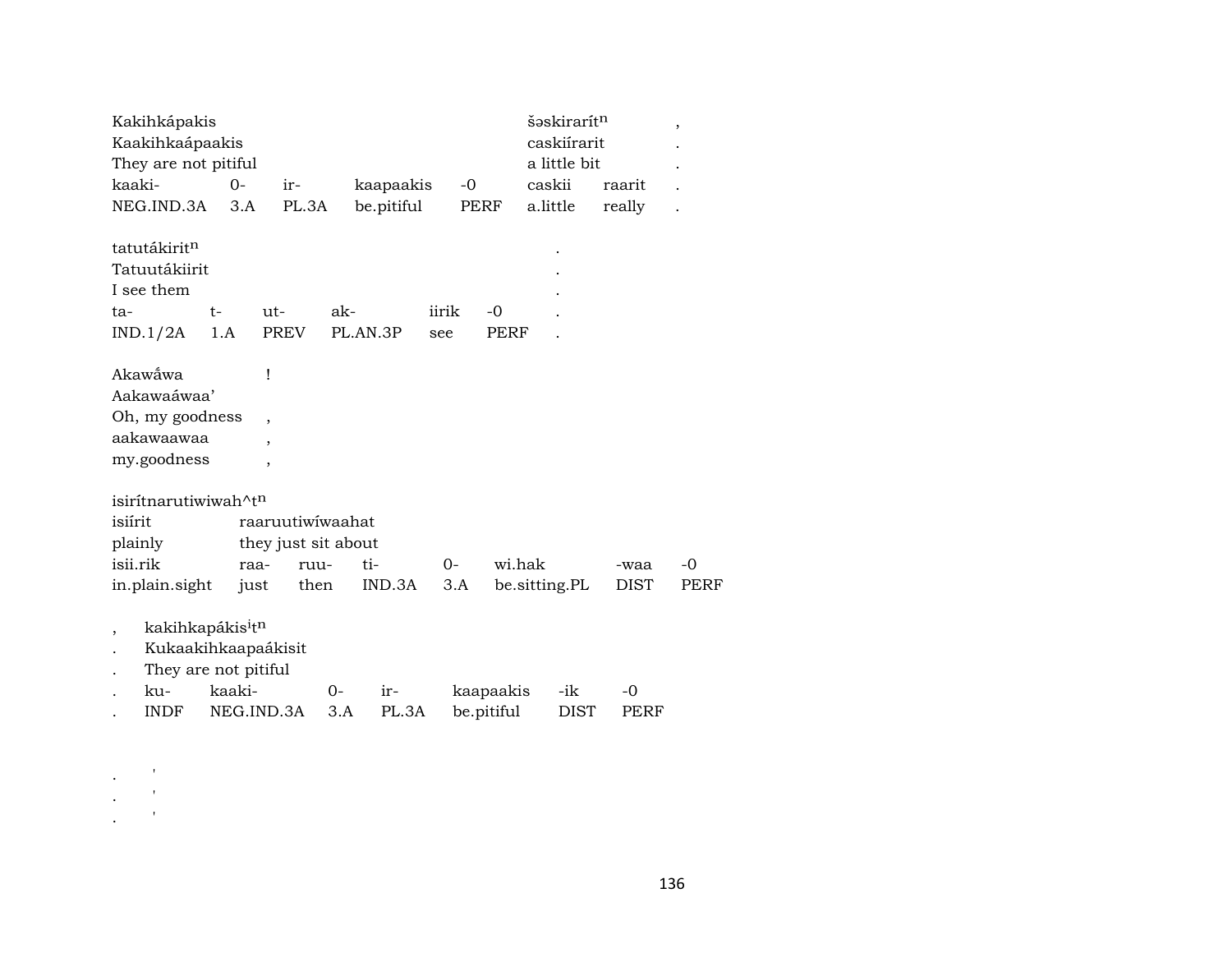# . <br> <br> . <br> <br> <br> <br> <br> <br> <br> <br><br><br><br> <br>

| Aki      |       | rıku     | hiru                      |      | kutarúhkarikstiihat |           |                                               |      |          |                    |    | aruúsa' |
|----------|-------|----------|---------------------------|------|---------------------|-----------|-----------------------------------------------|------|----------|--------------------|----|---------|
| And here |       | that one | there he had a large herd |      |                     |           |                                               |      |          |                    |    | horses  |
| $a-$     | ki.   | riku     | hiruu                     | k11- | $+i-$               | $0 - a -$ | $r_{1-}$                                      | uur- | kariiks- | tiihak             | -0 | aruusaa |
| and      | there | that is  | there                     |      |                     |           | INDF IND.3A 3.A POSS.3A PHYS.POSS POSS.A herd |      |          | be.the.border PERF |    | horse   |

|        | Hikararíkari |                     | šáhiks               |                           |        |          |         |
|--------|--------------|---------------------|----------------------|---------------------------|--------|----------|---------|
|        | Hi           | karariíkari'        |                      |                           | cáhiks |          |         |
| $\sim$ |              | And there were many |                      | people<br><b>Contract</b> |        |          |         |
|        | hi           |                     | kara- rii-        0- | kari                      | $-0$   | icaahiks |         |
|        | and          | NEG                 |                      | ASSR 3.A be.numerous PERF |        | person   | $\cdot$ |

# Takuhururakúhuriwaw<sup>i</sup>

| Takuhuúru' |       | rakúhuriiwaawi            |  |  |                                                        |      |     |  |  |  |  |
|------------|-------|---------------------------|--|--|--------------------------------------------------------|------|-----|--|--|--|--|
| Belongings |       | when they traveled around |  |  |                                                        |      |     |  |  |  |  |
| takuhuur   | $-11$ | ra- 0- ku-                |  |  | hurii                                                  | -waa | -wi |  |  |  |  |
|            |       |                           |  |  | belongings NOM INF.A 3.A INF.B go.around.PL DIST SUB.L |      |     |  |  |  |  |

#### Árataruritat<sup>n</sup>

.

a raataruurítat

and his village would just be there

|  |  |                                                             | uur- itak -0 |  |
|--|--|-------------------------------------------------------------|--------------|--|
|  |  | and just IND.3A 3.A POSS.3A PHYS.POSS POSS.A be.a.camp PERF |              |  |

irírakukarikµ iriirakuukáriku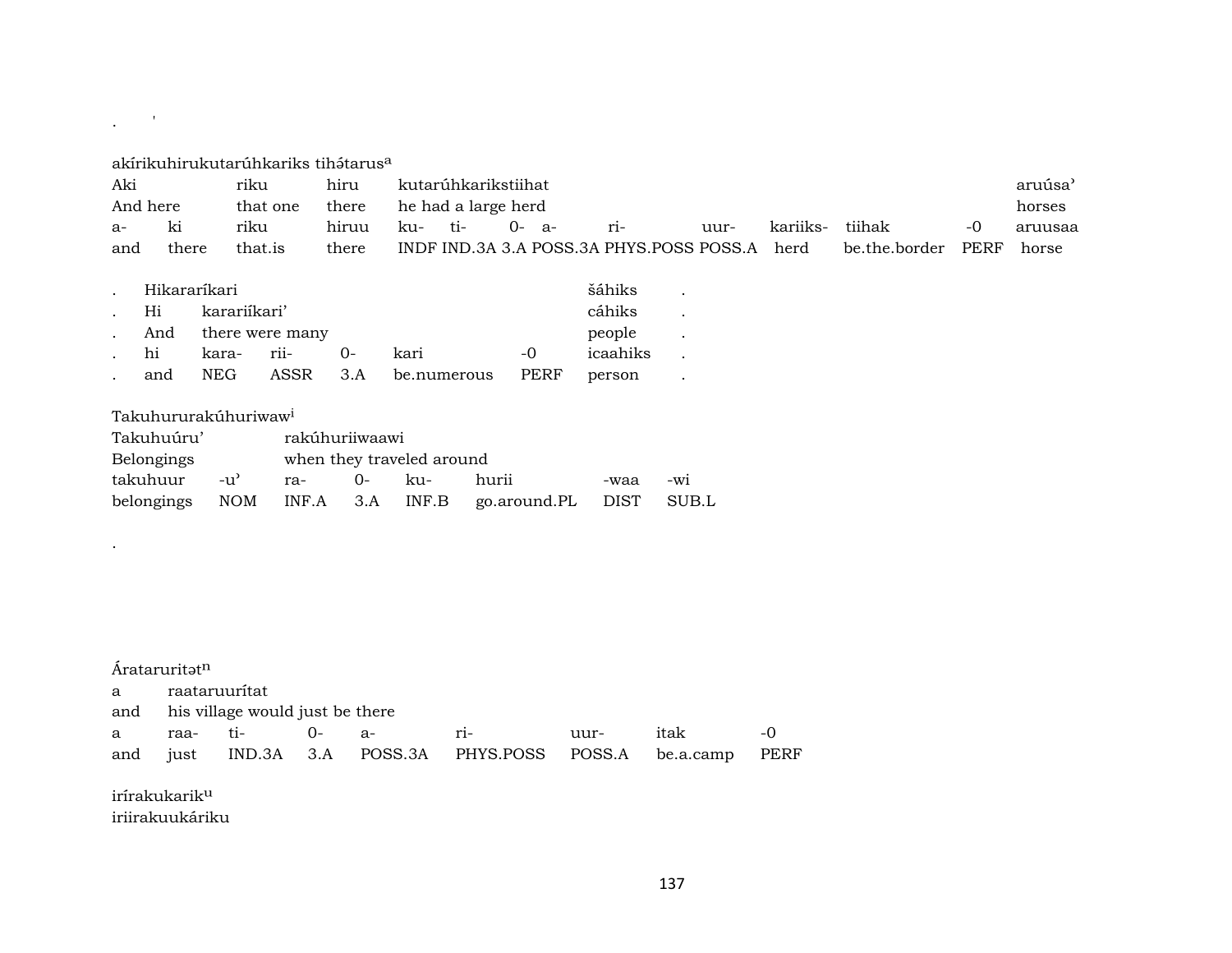| where his lodge was |  |  |  |                             |  |                                                      |  |  |  |  |  |
|---------------------|--|--|--|-----------------------------|--|------------------------------------------------------|--|--|--|--|--|
|                     |  |  |  | irii- ra- 0- ku- akaar- ri- |  | kus                                                  |  |  |  |  |  |
|                     |  |  |  |                             |  | where INF.A 3.A INF.B dwelling PORT be sitting SUB.4 |  |  |  |  |  |

.

| Nihkutatarihkúk <sup>i</sup><br>rihkuutattaruhkuúki<br>ra-<br>INF.A                                                                                     | $O -$<br>3.A                                                                                                                                                                                                                                                        | ir-         | when they carried their belongings<br>PL.3A | ut-<br><b>PREV</b> | ak-<br>PL.AN.3P  | raar-<br>3PL.INAN.P                                | ruhka'uk<br>have.DIST    | $-i$<br>SUB.2 |  |  |  |  |
|---------------------------------------------------------------------------------------------------------------------------------------------------------|---------------------------------------------------------------------------------------------------------------------------------------------------------------------------------------------------------------------------------------------------------------------|-------------|---------------------------------------------|--------------------|------------------|----------------------------------------------------|--------------------------|---------------|--|--|--|--|
| horses<br>horse                                                                                                                                         | arusairarúhkariksk <sup>u</sup><br>aruúsa'<br>iraruhkaríksku<br>that herd of his<br>$ii-$<br>kariiks-<br>$-0$<br>$0-$<br>ri-<br>kus<br>ra-<br>uur-<br>aruusaa<br>$a-$<br><b>ABS</b><br>POSS.3A<br>POSS.A<br>3.A<br>PHYS.POSS<br>be.sitting<br>SUB.4<br>that<br>herd |             |                                             |                    |                  |                                                    |                          |               |  |  |  |  |
| Tiratará <sup>u</sup><br>Tiraatára'u'<br>He talked of it<br>$0 -$<br>tara'u<br>ti-<br>$-0$<br>raa-<br>IND.3A<br>talk.about<br><b>PERF</b><br>3.A<br>way |                                                                                                                                                                                                                                                                     |             |                                             |                    |                  |                                                    |                          |               |  |  |  |  |
| tirahurahášu<br>tirahúrahacu<br>this one dying<br>tii-<br>this                                                                                          | ra-<br><b>ABS</b>                                                                                                                                                                                                                                                   | $0-$<br>3.P | hurahac<br>die                              |                    | -hus<br>IMPF.SUB | šáhiks<br>cáhiks<br>a person<br>icaahiks<br>person | $\overline{\phantom{a}}$ |               |  |  |  |  |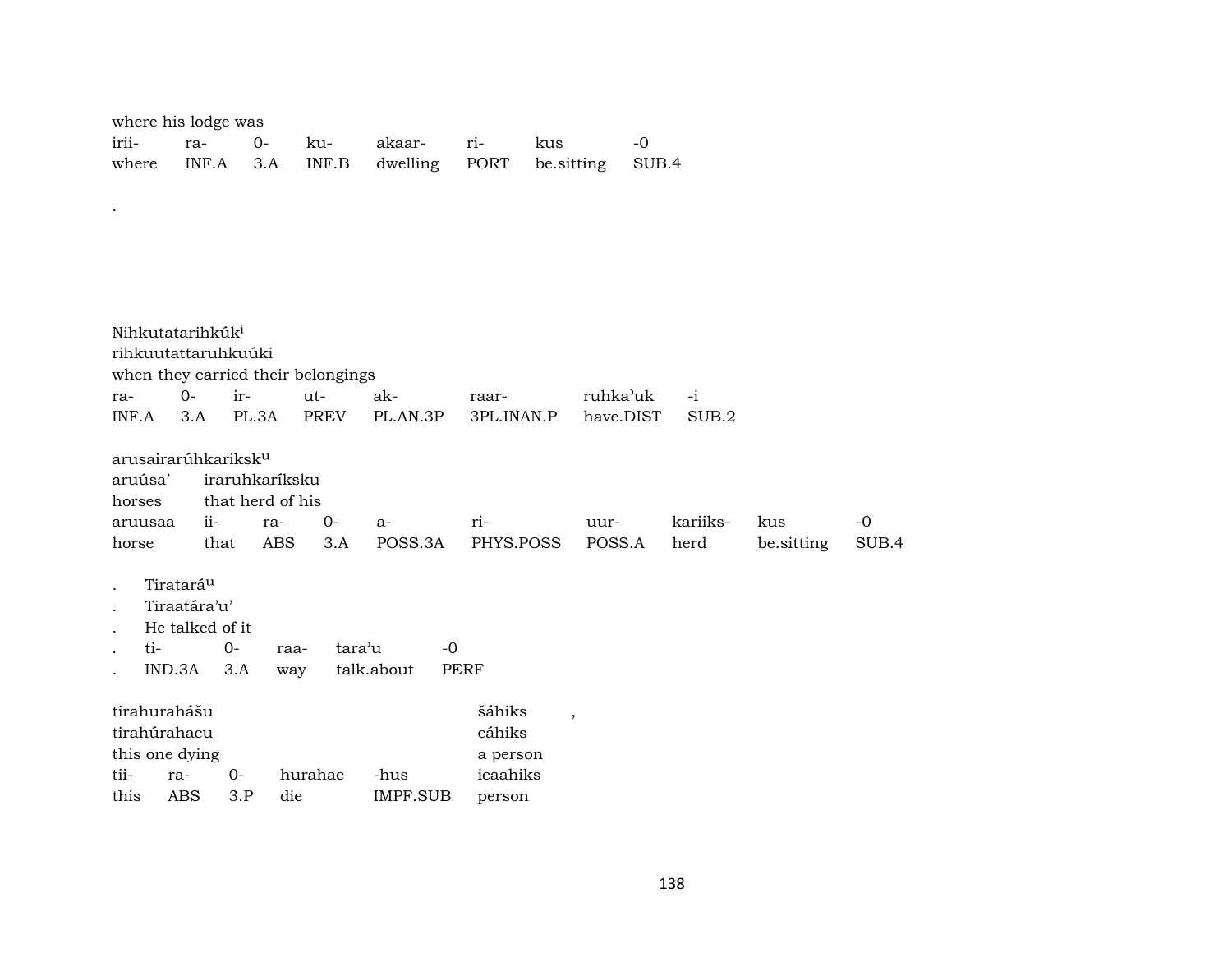|                  | árihkuhara <sup>u</sup>                                                        |                     |                            |                                 |                     |                      |            |                                                          |               |       |       |
|------------------|--------------------------------------------------------------------------------|---------------------|----------------------------|---------------------------------|---------------------|----------------------|------------|----------------------------------------------------------|---------------|-------|-------|
| a                |                                                                                | rihkuuhaára'u       |                            |                                 |                     |                      |            |                                                          |               |       |       |
| and              |                                                                                |                     | when he was provided a way |                                 |                     |                      |            |                                                          |               |       |       |
| a                | ra-                                                                            | $0-$                | ir-                        | ku-                             | ut-                 | raar-                |            | ra'uk                                                    | $-0$          |       |       |
| and              | INF.A                                                                          | 3.A                 | <b>OBV</b>                 | INF.B                           | <b>BEN</b>          |                      | 3PL.INAN.P | make                                                     | SUB.3         |       |       |
|                  | nakúrahir <sup>a</sup><br>rakúraahiira<br>its being a good way<br>ra-<br>INF.A | $0-$<br>3.A         | ku-<br>INF.B               | uur-<br>PREV                    | raa-<br>way         | hiir<br>be.good      | -a         | SUB.1                                                    | $^\mathrm{,}$ |       |       |
|                  | širurakúwari                                                                   |                     |                            |                                 |                     |                      |            |                                                          |               |       |       |
| ciru             |                                                                                | rakúwari            |                            |                                 |                     |                      |            |                                                          |               |       |       |
| yet              |                                                                                |                     | when he went about         |                                 |                     |                      |            |                                                          |               |       |       |
| ciruu            | ra-                                                                            | $0 -$               | ku-                        | warii                           |                     |                      | -hus       |                                                          |               |       |       |
| yet              | INF.A                                                                          | 3.A                 | INF.B                      |                                 | be.going.about.IMPF |                      |            | <b>IMPF.SUB</b>                                          |               |       |       |
| riku-<br>that.is | Nikutiwawákahu<br>Rikutiwaawákaahu'<br>That is what he was saying<br>ti-       | IND.3A              | $0 -$<br>3.A               | waa-<br><b>DIST</b>             | waka<br>say.IMPF    | -:hus<br><b>IMPF</b> |            | kúrahus<br>kúrahus<br>the old man<br>kurahuus<br>old.man |               |       |       |
|                  | Ašsturihkuširára <sup>u</sup>                                                  |                     |                            |                                 |                     |                      |            |                                                          |               |       |       |
| A                |                                                                                | ctuurihkuuciraára'u |                            |                                 |                     |                      |            |                                                          |               |       |       |
| And              |                                                                                |                     |                            | when he really provided for him |                     |                      |            |                                                          |               |       |       |
| a                | ctuu-                                                                          |                     | ra-                        | $O -$<br>ir-                    |                     | ku-                  | ut-        | $i-$                                                     | raar-         | ra'uk | $-0$  |
| and              | certainly                                                                      |                     | INF.A                      | 3.A                             | <b>OBV</b>          | INF.B                | <b>BEN</b> | <b>SEQ</b>                                               | 3PL.INAN.P    | make  | SUB.3 |
| raa-             | narahkitu<br>raaraahkituu'u'<br>all things<br>raar-                            | kituu               | $-u^{\prime}$              |                                 |                     |                      |            |                                                          |               |       |       |

139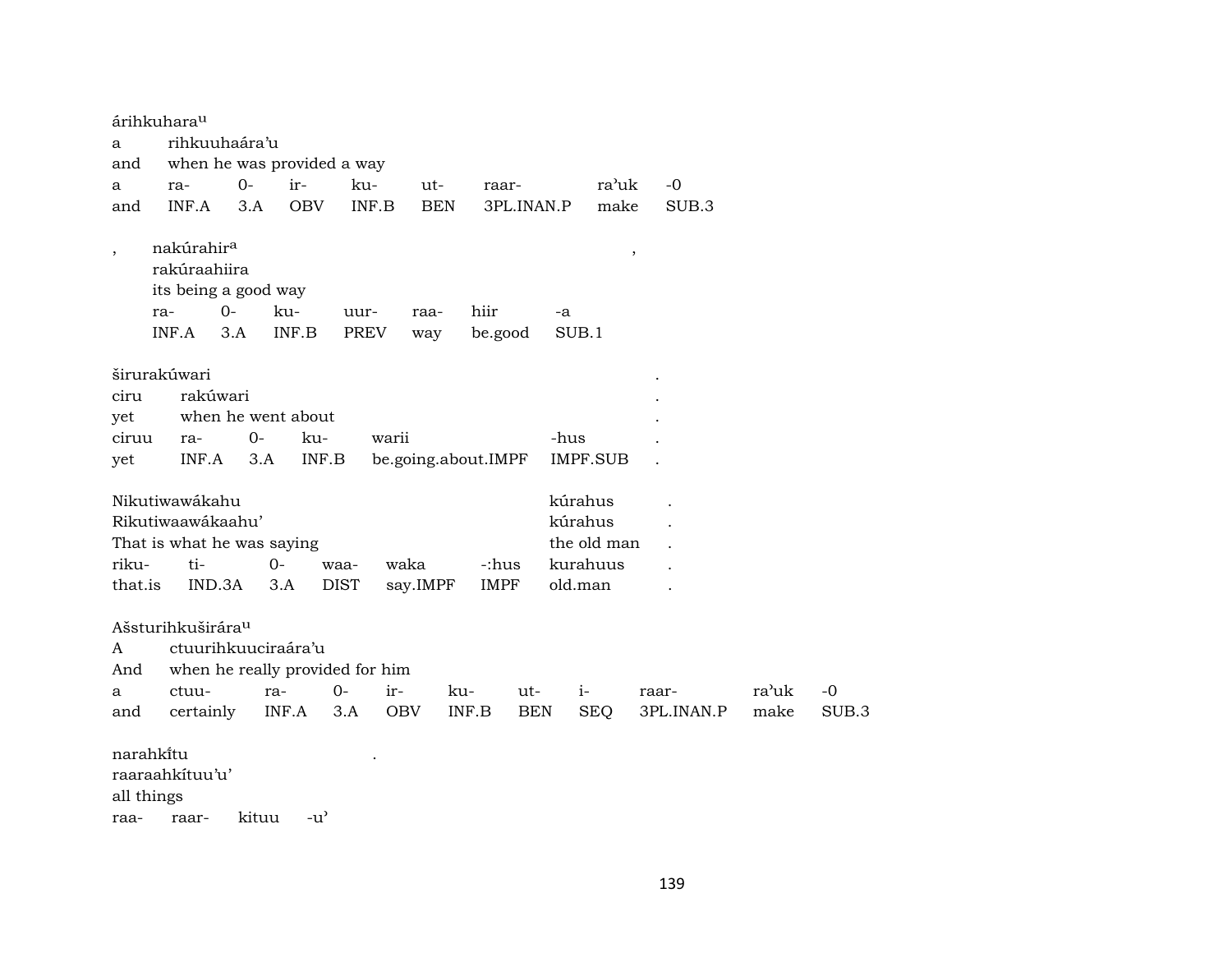| way                                                                                   | PL                                                           |                                                                                        | all           |                                  | NOM                |                                    |                 |             |             |        |                         |                        |           |
|---------------------------------------------------------------------------------------|--------------------------------------------------------------|----------------------------------------------------------------------------------------|---------------|----------------------------------|--------------------|------------------------------------|-----------------|-------------|-------------|--------|-------------------------|------------------------|-----------|
|                                                                                       | tuharáihk <sup>u</sup><br>tuhaará'ihku'<br>he meant it       |                                                                                        |               |                                  |                    |                                    |                 |             | ,           |        |                         |                        |           |
| ti-                                                                                   |                                                              | $O -$                                                                                  | ut-           |                                  |                    | raa.ra'ihk                         |                 | -:hus       |             |        |                         |                        |           |
| IND.3A                                                                                |                                                              | 3.A                                                                                    | <b>PREV</b>   |                                  | mean               |                                    |                 | <b>IMPF</b> |             |        |                         |                        |           |
|                                                                                       |                                                              | tiwiritasikskapákis <sup>u</sup><br>tiwiriitacikskapaákisu<br>since he had been pitied |               |                                  |                    |                                    |                 |             |             |        |                         |                        |           |
| tii-                                                                                  |                                                              | wii-                                                                                   | ra-           |                                  | 0-                 | ir-                                |                 | ut-         |             |        |                         | aciks.kaapaakis        | -u        |
| when                                                                                  |                                                              | when                                                                                   | <b>ABS</b>    |                                  | 3.A                |                                    | 3.INDF          | PREV        |             |        | feel.pity.for           |                        | SUB.D     |
| arusarakutawawáutu<br>aruúsa'<br>horses<br>aruusaa<br>horse<br>Awinákuar <sup>a</sup> |                                                              | ra-<br>INF.A                                                                           |               | rakutawaawá'uutu<br>$0 -$<br>3.A | ku-                | when he was stealing them<br>INF.B | ta'uut<br>steal |             | <b>DIST</b> | -waawa | -hus<br><b>IMPF.SUB</b> |                        |           |
|                                                                                       | A                                                            |                                                                                        | wiráku'aara   |                                  |                    |                                    |                 |             |             |        |                         |                        |           |
|                                                                                       | And                                                          |                                                                                        |               |                                  | when he had become |                                    |                 |             |             |        |                         |                        |           |
|                                                                                       | а                                                            | wii-                                                                                   |               | ra-                              | $0-$               |                                    | ku-             |             | aar         |        | -a                      |                        |           |
|                                                                                       | and                                                          | when                                                                                   |               | INF.A                            |                    | 3.P                                | INF.B           |             | become      |        | SUB.1                   |                        |           |
| warrior                                                                               | rawiráhisu<br>raawiiraáhisu'<br>a warrior<br>raawiir.aah.his |                                                                                        | $-u^{\prime}$ | <b>NOM</b>                       |                    |                                    |                 |             |             |        |                         |                        |           |
|                                                                                       |                                                              | Nikutuharáihk <sup>u</sup>                                                             |               |                                  |                    |                                    |                 |             |             |        |                         | hínahirit <sup>n</sup> |           |
|                                                                                       |                                                              | rikutuhaará'ihku'                                                                      |               |                                  |                    |                                    |                 |             |             |        | hi                      |                        | raáhiirit |
|                                                                                       |                                                              |                                                                                        |               |                                  |                    |                                    |                 |             |             |        |                         |                        |           |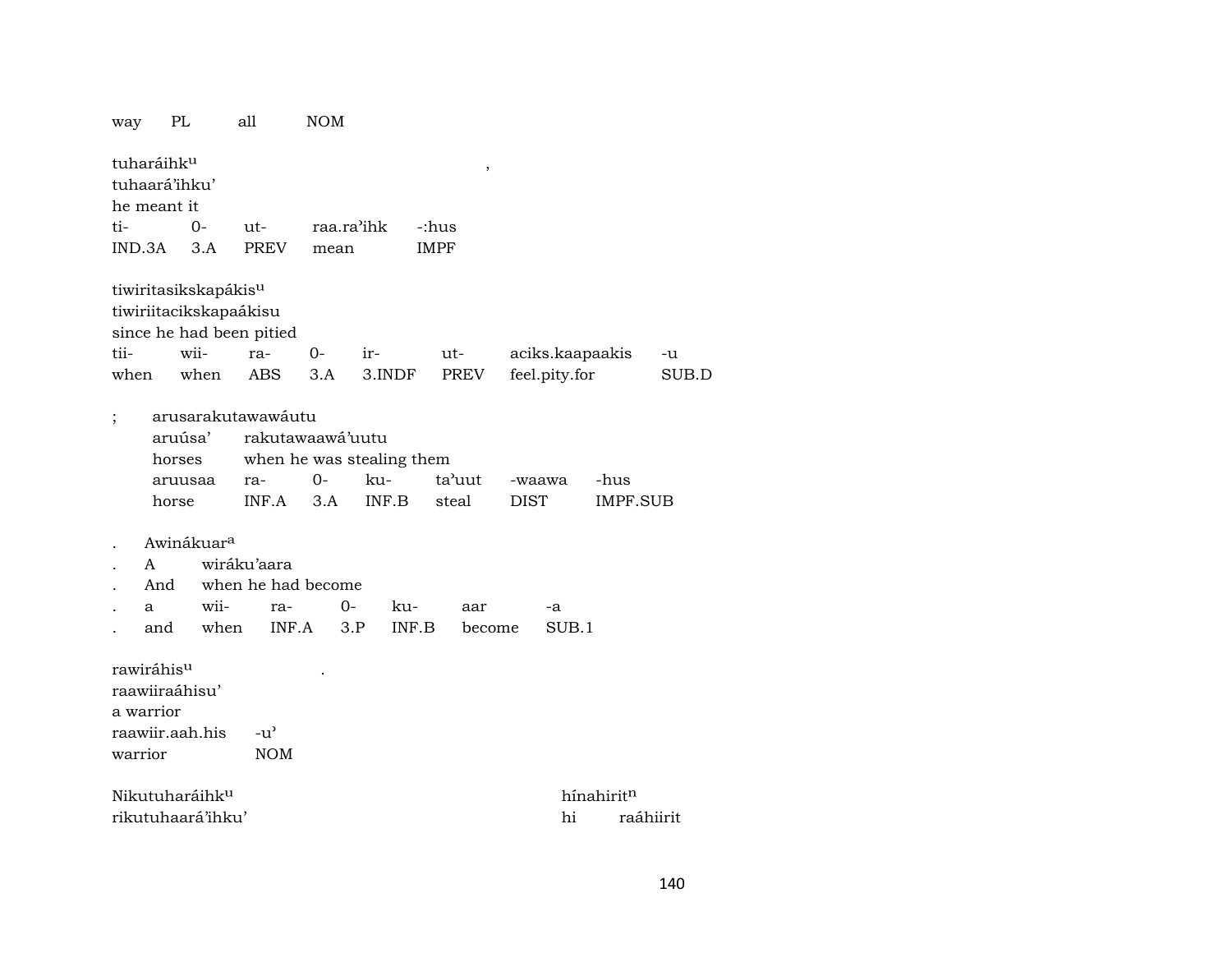|                               |           | that is what he meant  |            |                |      |                          |               | and      |               | finally                                |
|-------------------------------|-----------|------------------------|------------|----------------|------|--------------------------|---------------|----------|---------------|----------------------------------------|
| riku-                         | ti-       |                        | 0-         | ut-            |      | raa.ra'ihk               | -:hus         | hi       |               | raahiirit                              |
| that.is                       |           | IND.3A                 | 3.A        | <b>PREV</b>    | mean |                          | <b>IMPF</b>   | and      |               | finally                                |
|                               |           |                        |            |                |      |                          |               |          |               |                                        |
| nisarusítihkusit <sup>n</sup> |           |                        |            |                |      |                          |               |          |               |                                        |
| riisaáru'                     |           |                        | sitíhkusit |                |      |                          |               |          |               |                                        |
| a chief                       |           |                        |            | they chose him |      |                          |               |          |               |                                        |
| riisaar                       |           | $-u^{\prime}$          | si-        | ti-            | $O-$ | ir-                      | kusik         |          | $-0$          |                                        |
| be.chief                      |           | <b>NOM</b>             | DU         | IND.3A         | 3.A  | PL.3A                    |               | pick.up  | PERF          |                                        |
|                               |           |                        |            |                |      |                          |               |          |               |                                        |
| Hínahirit <sup>n</sup>        |           |                        |            |                |      |                          |               |          |               |                                        |
| Hi                            | raáhiirit |                        |            |                |      |                          |               |          |               |                                        |
| And                           | finally   |                        |            |                |      |                          |               |          |               |                                        |
| hi                            | raahiirit |                        |            |                |      |                          |               |          |               |                                        |
| and                           | finally   |                        |            |                |      |                          |               |          |               |                                        |
|                               |           |                        |            |                |      |                          |               |          |               |                                        |
| hituhariráhkaatn              |           |                        |            |                |      |                          |               |          |               | $\epsilon\epsilon$                     |
| hi                            |           | tuhaariraáhkaa'at      |            |                |      |                          |               |          |               | $\pmb{\zeta}\pmb{\zeta}$               |
| and                           |           | he determined to do it |            |                |      |                          |               |          |               | $\boldsymbol{\zeta}\boldsymbol{\zeta}$ |
| hi                            | ti-       |                        | $0-$       | ut-            | raa- | riraar.kaa.at            |               | -0       |               | "                                      |
| and                           | IND.3A    |                        | 3.A        | <b>PREV</b>    | way  |                          | be.determined | PERF     |               | $\blacksquare$                         |
|                               |           |                        |            |                |      |                          |               |          |               |                                        |
| Kíra                          |           | ákitar <sup>u</sup>    |            |                |      |                          |               |          |               |                                        |
| Kíra                          |           | ákitaaru'              |            |                |      |                          |               |          |               |                                        |
| Perhaps                       |           | the tribe              |            |                |      |                          |               |          |               |                                        |
| kira                          |           | akitaar-               | $-u'$      |                |      |                          |               |          |               |                                        |
| perhaps                       |           | tribe                  |            | <b>NOM</b>     |      |                          |               |          |               |                                        |
|                               |           |                        |            |                |      |                          |               |          |               |                                        |
| itárəspi                      |           |                        |            |                |      | $\overline{\phantom{a}}$ | pírau         |          |               |                                        |
| itáraspi'                     |           |                        |            |                |      |                          |               | piíra'u' |               |                                        |
| I'll look for it              |           |                        |            |                |      |                          |               | a child  |               |                                        |
| $i-$                          |           | t-                     | ar-        | raspii         | $-0$ |                          | piira         |          | $-u^{\prime}$ |                                        |
| CONT.1/2A                     |           | 1.A                    | EV         | look.for       |      | PERF                     | child         |          | <b>NOM</b>    |                                        |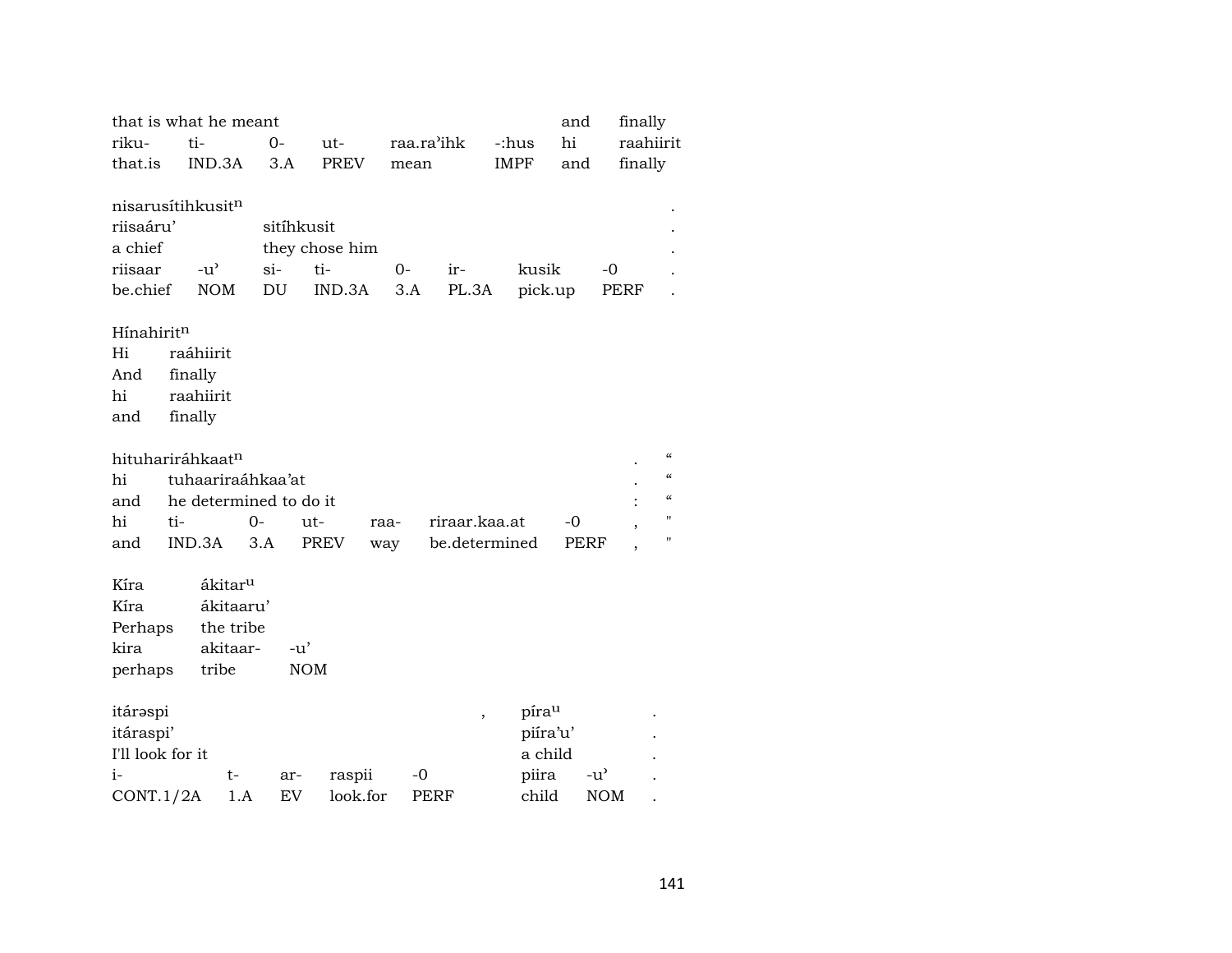| Kí'itaattu'                                                                                                  | Kitaturataraiwaríhus<br>Let me make the pipe                                                      |                           |                                                |                                                                                                                         |                    |                                                                                  | Rattaraa'iwariihus<br>Pipe Dance |      |       |                     |          |  |  |
|--------------------------------------------------------------------------------------------------------------|---------------------------------------------------------------------------------------------------|---------------------------|------------------------------------------------|-------------------------------------------------------------------------------------------------------------------------|--------------------|----------------------------------------------------------------------------------|----------------------------------|------|-------|---------------------|----------|--|--|
| kii-                                                                                                         | $i-$                                                                                              | $t-$                      | haak-                                          | ra'uk                                                                                                                   | $-0$               | rak-                                                                             | raar-                            | ra-  | awi-  | warii               | -hus     |  |  |
| <b>HORT</b>                                                                                                  | CONT.1/2A                                                                                         | 1.A                       | wood                                           | make                                                                                                                    | PERF               | wood                                                                             | PL                               | PORT | image | be.going.about.IMPF | IMPF.SUB |  |  |
| $\bullet$<br>$\mathbf{H}$<br>$\cdot$<br>п<br>$\bullet$<br>н.<br>$\bullet$<br>$\pmb{\mathsf{H}}$<br>$\bullet$ | Nikutuharáihku<br>Rikutuhaará'ihku'<br>That is what he meant<br>riku-<br>ti-<br>that.is<br>IND.3A | $O -$                     | ut-<br>3.A<br><b>PREV</b>                      |                                                                                                                         | raa.ra'ihk<br>mean | -:hus<br><b>IMPF</b>                                                             | $\,$                             |      |       |                     |          |  |  |
| nawákahu<br>rawaákahu<br>when he said<br>ra-<br>ABS                                                          | $0-$<br>waaka<br>3.A<br>say.IMPF                                                                  | -hus                      | <b>IMPF.SUB</b>                                | $\pmb{\zeta}\pmb{\zeta}$<br>$\boldsymbol{\mathcal{C}}$<br>$\pmb{\zeta}\pmb{\zeta}$<br>$^{\prime}$<br>$\pmb{\mathsf{H}}$ |                    |                                                                                  |                                  |      |       |                     |          |  |  |
| Kīturíhkuruha<br>Kítuu'u'<br>All<br>kituu<br>all                                                             | $-u'$<br>ra-<br><b>NOM</b><br>INF.A                                                               | ríhkuruuha<br>$0-$<br>3.A | his being given it by Him<br>ir-<br><b>OBV</b> | ku-<br>INF.B                                                                                                            | raa-<br>way        | uh<br>give                                                                       | -a<br>SUB.1                      |      |       |                     |          |  |  |
| tiráwah^tn<br>Tiráwaahat<br>the Heavens<br>tii-<br>this                                                      | $O -$<br>ra-<br><b>ABS</b><br>3.A                                                                 | waa-<br><b>DIST</b>       | ahak<br>extend.in.a.line                       |                                                                                                                         | $-0$<br>SUB.4      | $\ddot{\phantom{a}}$<br>$^{\prime}$<br>$^{\prime}$<br>$^{\prime}$<br>$^{\prime}$ |                                  |      |       |                     |          |  |  |
| Kátu<br>Kaátu'<br>Because<br>kaatu'                                                                          | $\,$                                                                                              |                           |                                                |                                                                                                                         |                    |                                                                                  |                                  |      |       |                     |          |  |  |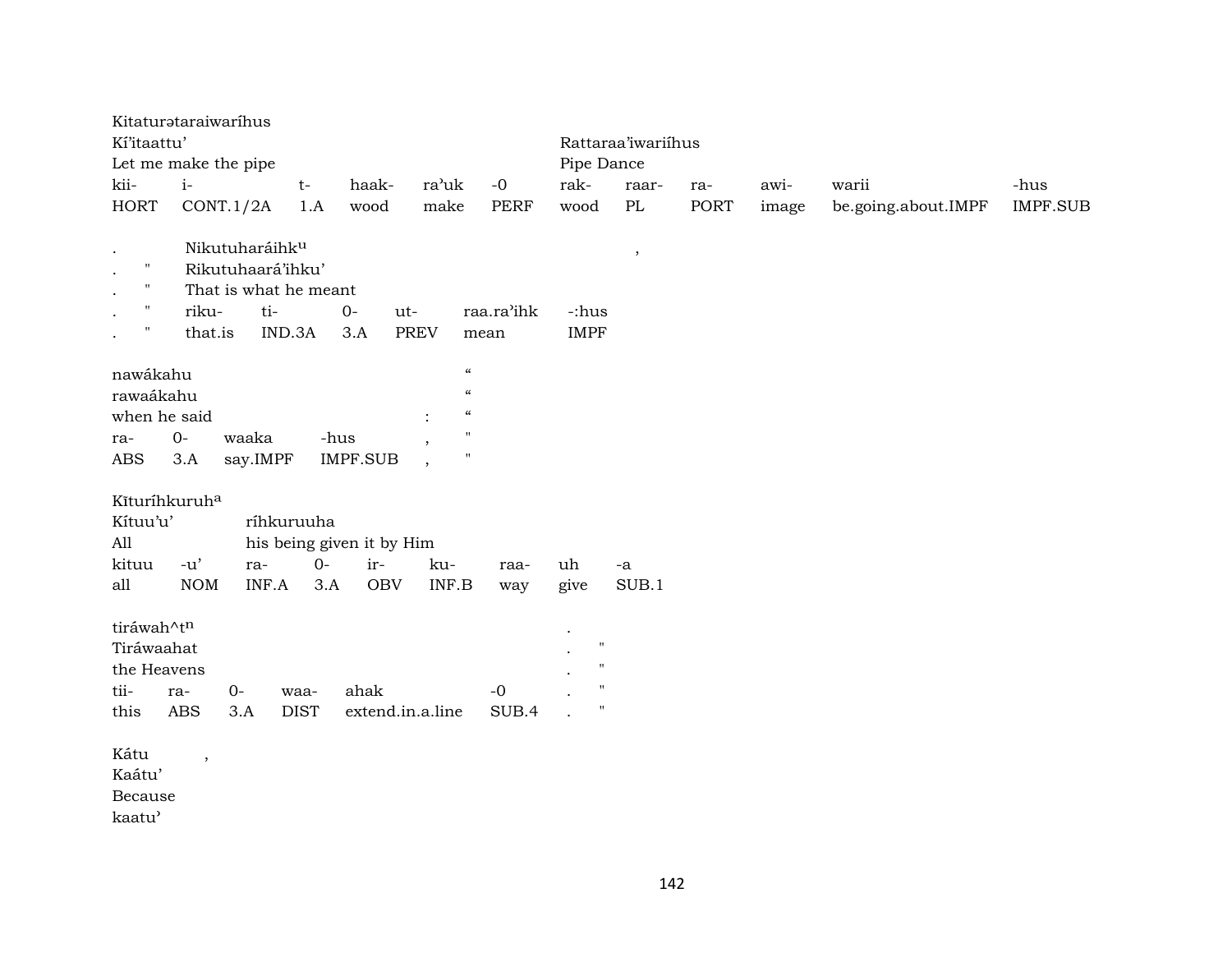because

| kítuu'u'<br>all      | kītutuharaihku                   |                               | tuhaará'ihku'<br>he meant |                   |                       |                        |                          |            |             |  |  |
|----------------------|----------------------------------|-------------------------------|---------------------------|-------------------|-----------------------|------------------------|--------------------------|------------|-------------|--|--|
| kituu                | $-u^{\prime}$                    | ti-                           |                           | $0-$              | $ut-$                 |                        | raa.ra'ihk               | -:hus      | tarahaa     |  |  |
| all                  | <b>NOM</b>                       | IND.3A                        |                           | 3.A               | <b>PREV</b>           |                        | mean                     | IMPF       | buffalo     |  |  |
|                      | narawarukstikaruku               |                               |                           |                   |                       |                        |                          |            | $\vdots$    |  |  |
|                      |                                  | raraawaarukstiikaruku         |                           |                   |                       |                        |                          |            |             |  |  |
|                      |                                  | when he was consecrating them |                           |                   |                       |                        |                          |            |             |  |  |
| ra-                  | $0 -$                            | raa-                          |                           | waarukstii        |                       | -ka.ra <sup>,</sup> uk | -hus                     |            |             |  |  |
| ABS                  | 3.A                              | way                           | be.holy                   |                   |                       | CAUS.PL.P              |                          | IMPF.SUB   |             |  |  |
|                      |                                  |                               |                           |                   |                       |                        |                          |            |             |  |  |
|                      | kīturikutuharaíhk <sup>u</sup>   |                               |                           |                   |                       |                        |                          |            |             |  |  |
| Kítuu'u'             |                                  |                               |                           | rikutuhaará'ihku' |                       |                        |                          |            |             |  |  |
| All                  |                                  |                               |                           |                   | that is what he meant |                        |                          |            |             |  |  |
| kituu                | -u'                              | riku-                         |                           | ti-               | $0-$                  | ut-                    |                          | raa.ra'ihk | -:hus       |  |  |
| all                  | <b>NOM</b>                       | that.is                       |                           | IND.3A            |                       | 3.A                    | PREV                     | mean       | <b>IMPF</b> |  |  |
|                      |                                  |                               |                           |                   |                       |                        |                          |            |             |  |  |
|                      | Náwa                             |                               | tiráraku                  |                   |                       |                        |                          |            | ,           |  |  |
|                      | Ráwa                             |                               | tiráraaku                 |                   |                       |                        |                          |            |             |  |  |
| <b>Now</b>           | $\overline{\phantom{a}}$         |                               | this way                  |                   |                       |                        |                          |            |             |  |  |
|                      | rawa<br>$\overline{\phantom{a}}$ | tii-                          |                           | ra-               | $0-$                  | raa-                   | kus                      | $-0$       |             |  |  |
| now                  |                                  | this                          |                           | <b>ABS</b>        | 3.A                   | way                    | be.sitting               |            | SUB.4       |  |  |
|                      |                                  |                               |                           |                   |                       |                        |                          |            |             |  |  |
| tirárak <sup>u</sup> |                                  |                               |                           |                   |                       |                        |                          |            |             |  |  |
| tiráraaku            |                                  |                               |                           |                   |                       |                        |                          |            |             |  |  |
| this way             |                                  |                               |                           |                   |                       |                        |                          |            |             |  |  |
| tii-                 | ra-                              | $0-$                          | raa-                      | kus               |                       | $-0$                   |                          |            |             |  |  |
| this                 | ABS.                             | 3.A                           | way                       |                   | be sitting            | SUB.4                  |                          |            |             |  |  |
|                      |                                  |                               |                           |                   |                       |                        |                          |            |             |  |  |
| aharárau             |                                  |                               |                           |                   |                       |                        | atí^s                    |            |             |  |  |
| aharaára'u           |                                  |                               |                           |                   |                       |                        | $\overline{\phantom{a}}$ | Atí'as     |             |  |  |
|                      |                                  |                               |                           |                   |                       |                        |                          |            |             |  |  |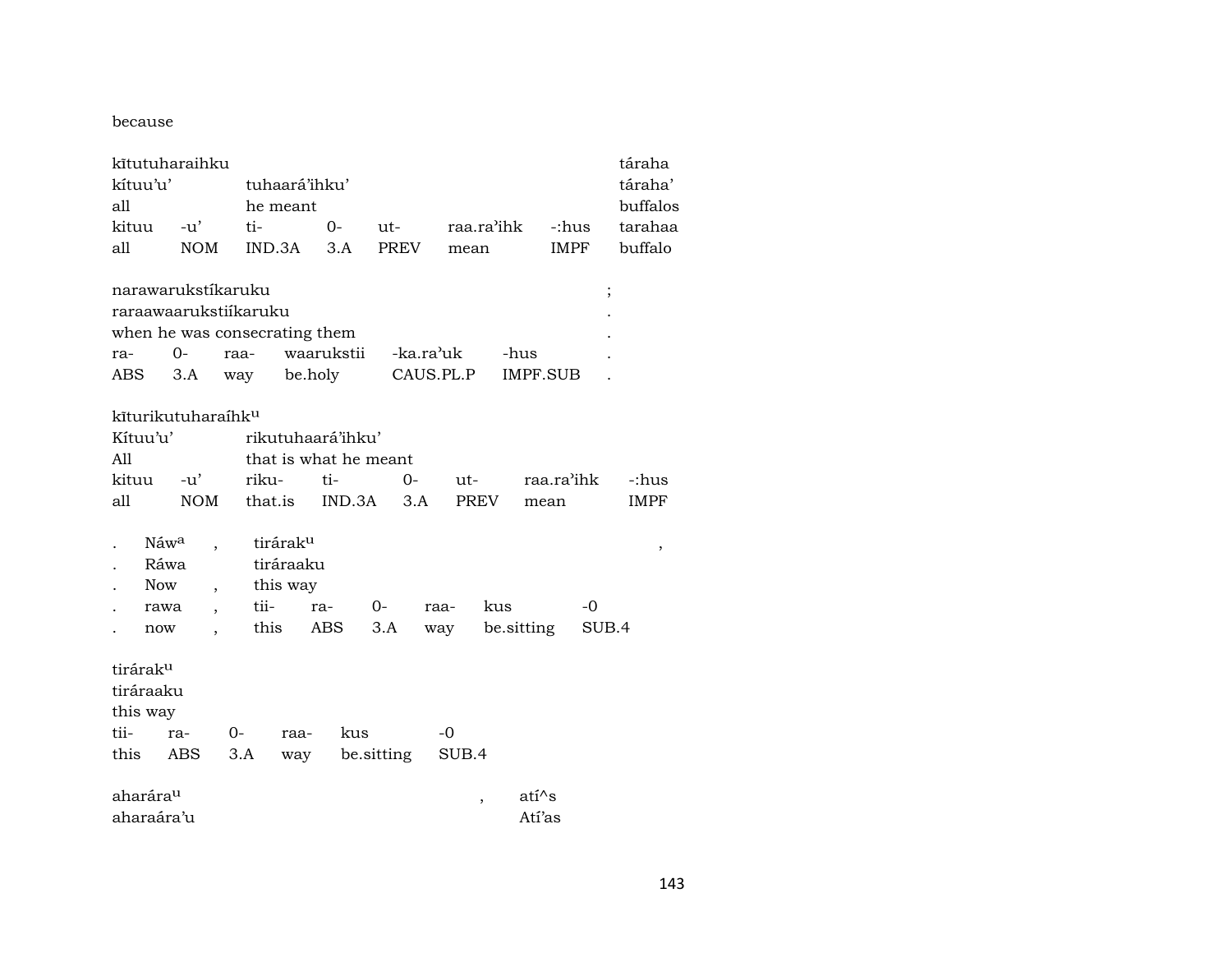|                        | when He made it      |                    |        |                     |       |                            |                   | our Father          |            |            |  |
|------------------------|----------------------|--------------------|--------|---------------------|-------|----------------------------|-------------------|---------------------|------------|------------|--|
| ar-                    | ra-                  | 0-                 | raa-   | ra'uk               | $-0$  |                            |                   | ati-                |            | as         |  |
| EV                     | <b>ABS</b>           | 3.A                | way    | make                | SUB.3 |                            |                   | 1.POSS              |            | father     |  |
|                        |                      |                    |        |                     |       |                            |                   |                     |            |            |  |
| tirakítak <sup>u</sup> |                      |                    |        |                     |       |                            |                   | $\,$                |            |            |  |
| tirakítaku             |                      |                    |        |                     |       |                            |                   |                     |            |            |  |
|                        | this one above       |                    |        |                     |       |                            |                   |                     |            |            |  |
| tii-                   | ra-                  | 0-                 | kita-  | kus                 |       | $-0$                       |                   |                     |            |            |  |
| this                   | ABS                  | 3.A                | on.top | be sitting          |       | SUB.4                      |                   |                     |            |            |  |
|                        |                      |                    |        |                     |       |                            |                   |                     |            |            |  |
|                        | atirawawariki        |                    |        |                     |       |                            |                   |                     |            | $\, ,$     |  |
| a                      |                      | tirawaawaáriki     |        |                     |       |                            |                   |                     |            |            |  |
| and                    |                      | these various ones |        |                     |       |                            |                   |                     |            |            |  |
| a                      | tii-                 | ra-                | $0-$   | waawa-              | arik  |                            |                   | -i                  |            |            |  |
| and                    | this                 | ABS                | 3.A    | <b>DIST</b>         |       | be.standing                |                   | SUB.2               |            |            |  |
| aharára <sup>u</sup>   |                      |                    |        |                     |       |                            |                   | ákitar <sup>u</sup> |            |            |  |
| aharaára'u             |                      |                    |        |                     |       | $\overline{\phantom{a}}$   |                   | ákitaaru'           |            |            |  |
|                        | when he made the way |                    |        |                     |       |                            |                   | tribe               |            |            |  |
| ar-                    | ra-                  | $0-$               | raa-   | ra'uk               | $-0$  |                            |                   | akitaar-            |            | $-u'$      |  |
| EV                     | ABS                  | 3.A                | way    | make                | SUB.3 |                            |                   | tribe               |            | <b>NOM</b> |  |
|                        |                      |                    |        |                     |       |                            |                   |                     |            |            |  |
| tirátpari              |                      |                    |        |                     |       |                            |                   |                     |            |            |  |
| tirátpari              |                      |                    |        |                     |       |                            |                   |                     |            |            |  |
|                        | this one of mine     |                    |        |                     |       |                            |                   |                     |            |            |  |
| tii-                   | ra-                  | $t-$               | warii  |                     |       | -hus                       |                   |                     |            |            |  |
| this                   | ABS                  | 1.A                |        | be.going.about.IMPF |       |                            | <b>IMPF.SUB</b>   |                     |            |            |  |
|                        |                      |                    |        |                     |       |                            |                   |                     |            |            |  |
| áhawiška <sup>a</sup>  |                      |                    |        |                     |       |                            | kúra <sup>u</sup> |                     |            |            |  |
| áhawicka'              |                      |                    |        |                     |       | $\boldsymbol{\mathcal{C}}$ |                   | Kúraa'u'            |            |            |  |
| He thought             |                      |                    |        |                     |       | $\boldsymbol{\mathcal{C}}$ |                   | The doctor          |            |            |  |
| ar-                    | ra-                  | 0-                 | wicka  | -0                  |       | $\pmb{\mathsf{H}}$         | kuraa             |                     | -u'        |            |  |
| EV                     | ABS                  | 3.A                | think  | PERF                |       | $\pmb{\mathsf{H}}$         | doctor            |                     | <b>NOM</b> |            |  |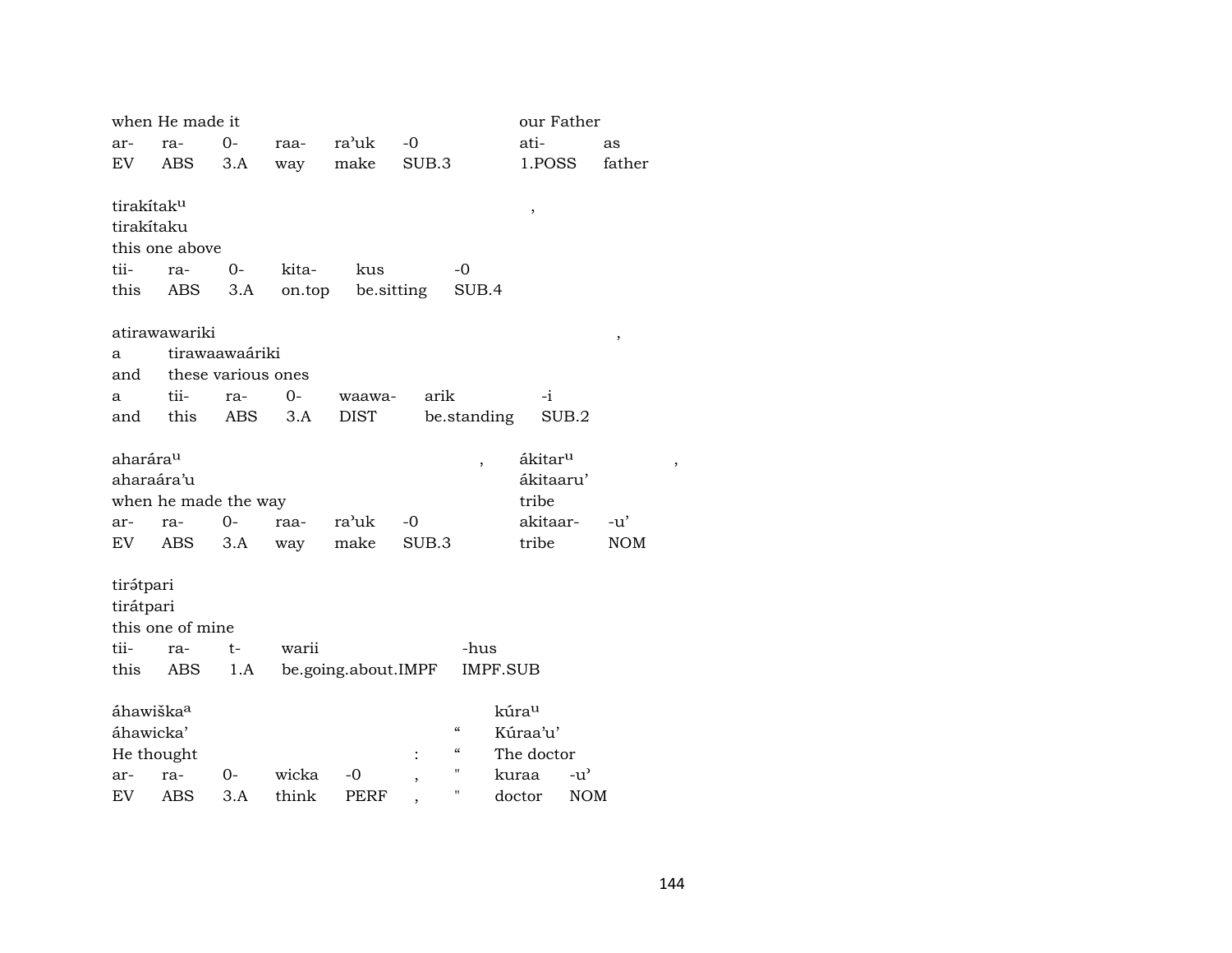| súkstawi             |      |      |          |      | $\bullet$ |   |
|----------------------|------|------|----------|------|-----------|---|
| súkstawi'            |      |      |          |      | ٠         | " |
| be among them        |      |      |          |      |           | " |
| $1-$                 | $S-$ | uks- | tawi     | $-0$ |           |   |
| $CONT.1/2A$ 2.A JUSS |      |      | be.among | PERF |           |   |

Hikuharatawíškaru

| Hi  |                     | kuuharaatawickaru'         |                           |      |      |          |         |           |      |  |  |
|-----|---------------------|----------------------------|---------------------------|------|------|----------|---------|-----------|------|--|--|
| And |                     | He put those ways among us |                           |      |      |          |         |           |      |  |  |
| hi  | kuur-               | ra-                        | $0-$                      | raa- | tawi |          | -his    | ka.ra'uk  | -0   |  |  |
| and | DUB                 | ABS                        | 3.A                       | way  |      | be.among | PERF    | make.PL.P | PERF |  |  |
|     |                     |                            |                           |      |      |          |         |           |      |  |  |
|     | Pírask <sup>i</sup> |                            | nahkurásah^t <sup>n</sup> |      |      |          |         |           |      |  |  |
|     | Piíraski            |                            | raahkurásahat             |      |      |          |         |           |      |  |  |
|     | A boy               |                            | when he would grow up     |      |      |          |         |           |      |  |  |
|     | piiras-             | -kis                       | ra-                       | $O-$ | ar-  | ku-      | rasahat | -0        |      |  |  |
|     | boy                 | DIM                        | INF.A                     | 3.P  | EV   | INF.B    | grow.up | SUB.4     |      |  |  |

hirarutihwáahµ

,

|  | hi raaruutihwá'aahu'          |  |  |                                                  |  |  |  |             |  |
|--|-------------------------------|--|--|--------------------------------------------------|--|--|--|-------------|--|
|  | and they would just be coming |  |  |                                                  |  |  |  |             |  |
|  |                               |  |  | hi raa- ruu- ti-     0-  a-     ir-   wa-  a     |  |  |  | -:hus       |  |
|  |                               |  |  | and just then IND.3A 3.A PREV.3A PL.3A DIST come |  |  |  | <b>IMPF</b> |  |

sikararihkurahurítiku sikararihkurahurítiku their not having gratified him si- kara- ra- 0- ir- ku- rahur.itik -hus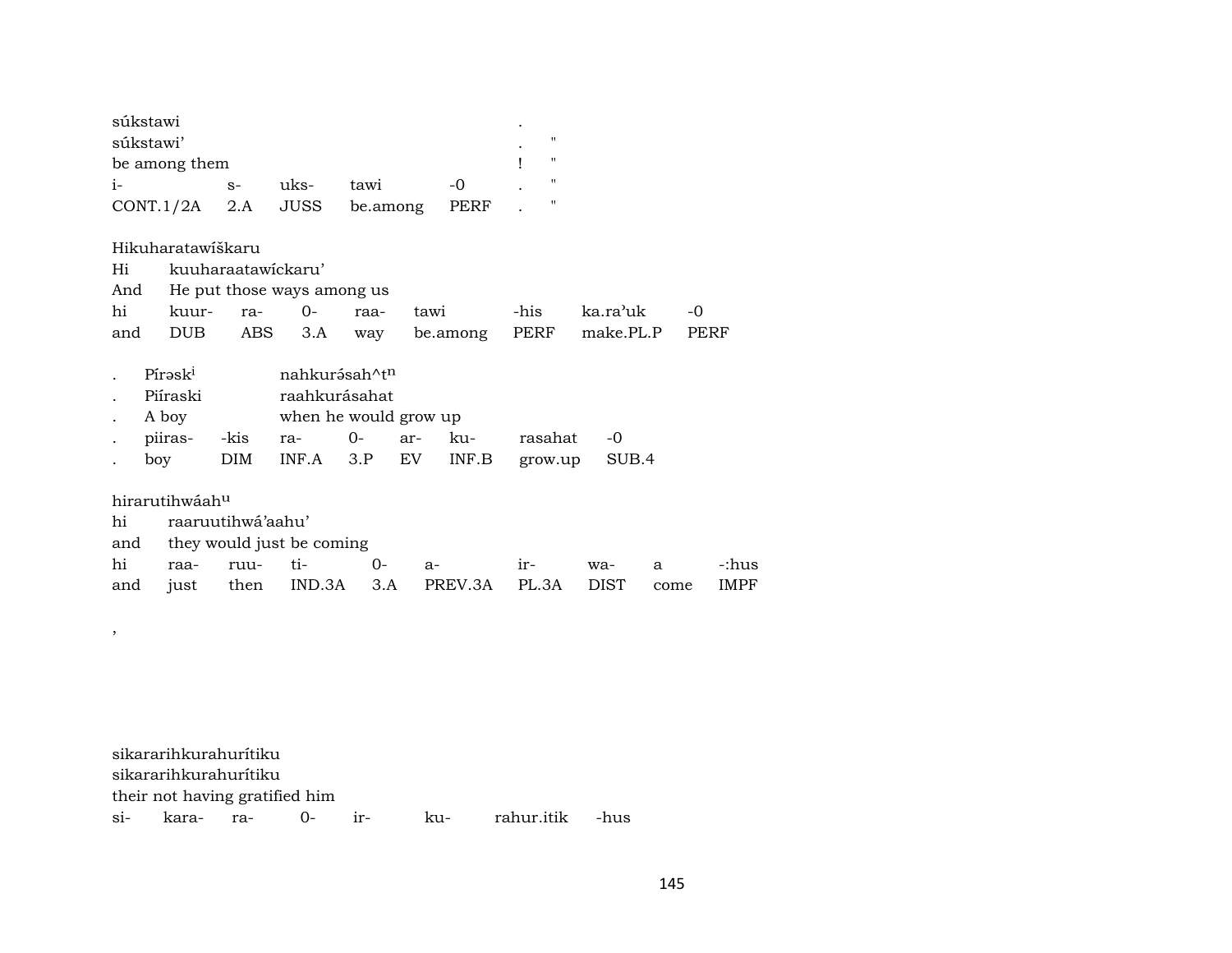### DU NEG INF.A 3.A PL.3A INF.B gratify IMPF.SUB

|                            | Ikarararahurawihuht <sup>a</sup>  |  |  |  |                                   |            |  |  |
|----------------------------|-----------------------------------|--|--|--|-----------------------------------|------------|--|--|
| . I kararaarahuurawiihuhta |                                   |  |  |  |                                   |            |  |  |
|                            | . And he was not going to give up |  |  |  |                                   |            |  |  |
| $\cdots$ $\cdots$          |                                   |  |  |  | ka- ra- 0- raa- rahuur.awi.uh -ta |            |  |  |
|                            |                                   |  |  |  | and NEG ABS 3.A way quit.INT      | <b>INT</b> |  |  |

### Ikirikuwisirikukstahurítitn

| $\mathbf{I}$ | kíriku' wisirihkukstáhuritit                                 |                                       |  |  |  |  |  |  |  |
|--------------|--------------------------------------------------------------|---------------------------------------|--|--|--|--|--|--|--|
|              |                                                              | And something when they gratified him |  |  |  |  |  |  |  |
|              | i kirikuu wii- si- ra- 0- ir- ku- uks- rahur.itik -0         |                                       |  |  |  |  |  |  |  |
|              | and anything when DU INF.A 3.A PL.3A INF.B AOR gratify SUB.4 |                                       |  |  |  |  |  |  |  |

| hisitirúhahuru |         |                         |      |     |                                                                                                                                                                                                                                |      |             |      |
|----------------|---------|-------------------------|------|-----|--------------------------------------------------------------------------------------------------------------------------------------------------------------------------------------------------------------------------------|------|-------------|------|
|                |         | hi sitiiruúhahuru'      |      |     |                                                                                                                                                                                                                                |      |             |      |
|                |         | and they did it for him |      |     |                                                                                                                                                                                                                                |      |             |      |
| hi             | si- ti- | $0-$                    | $a-$ | ir- | ri-the contract of the contract of the contract of the contract of the contract of the contract of the contract of the contract of the contract of the contract of the contract of the contract of the contract of the contrac | ut-  | rahur.ra'uk | $-0$ |
| and            | DU      |                         |      |     | IND.3A 3.A PREV.3A PL.3A PHYS.POSS                                                                                                                                                                                             | PREV | do.to       | PERF |
|                |         |                         |      |     |                                                                                                                                                                                                                                |      |             |      |

| sistuasitirahkarikstat <sup>n</sup> |  |                            |  |     |                                                 |          |       |    |       |
|-------------------------------------|--|----------------------------|--|-----|-------------------------------------------------|----------|-------|----|-------|
|                                     |  | sístu a sitiiraahkaríkstat |  |     |                                                 |          |       |    |       |
|                                     |  | again and they took a herd |  |     |                                                 |          |       |    |       |
|                                     |  | sistu a si- ti- 0- ir-     |  | ar- | raar-                                           | kariiks- | $ra-$ | at | $-()$ |
| again                               |  |                            |  |     | and DU IND.3A 3.A PL.3A EV 3PL.INAN.P herd PORT |          |       | go | PERF  |

## , kíwaritµ ,

,

. Kiíwariitu'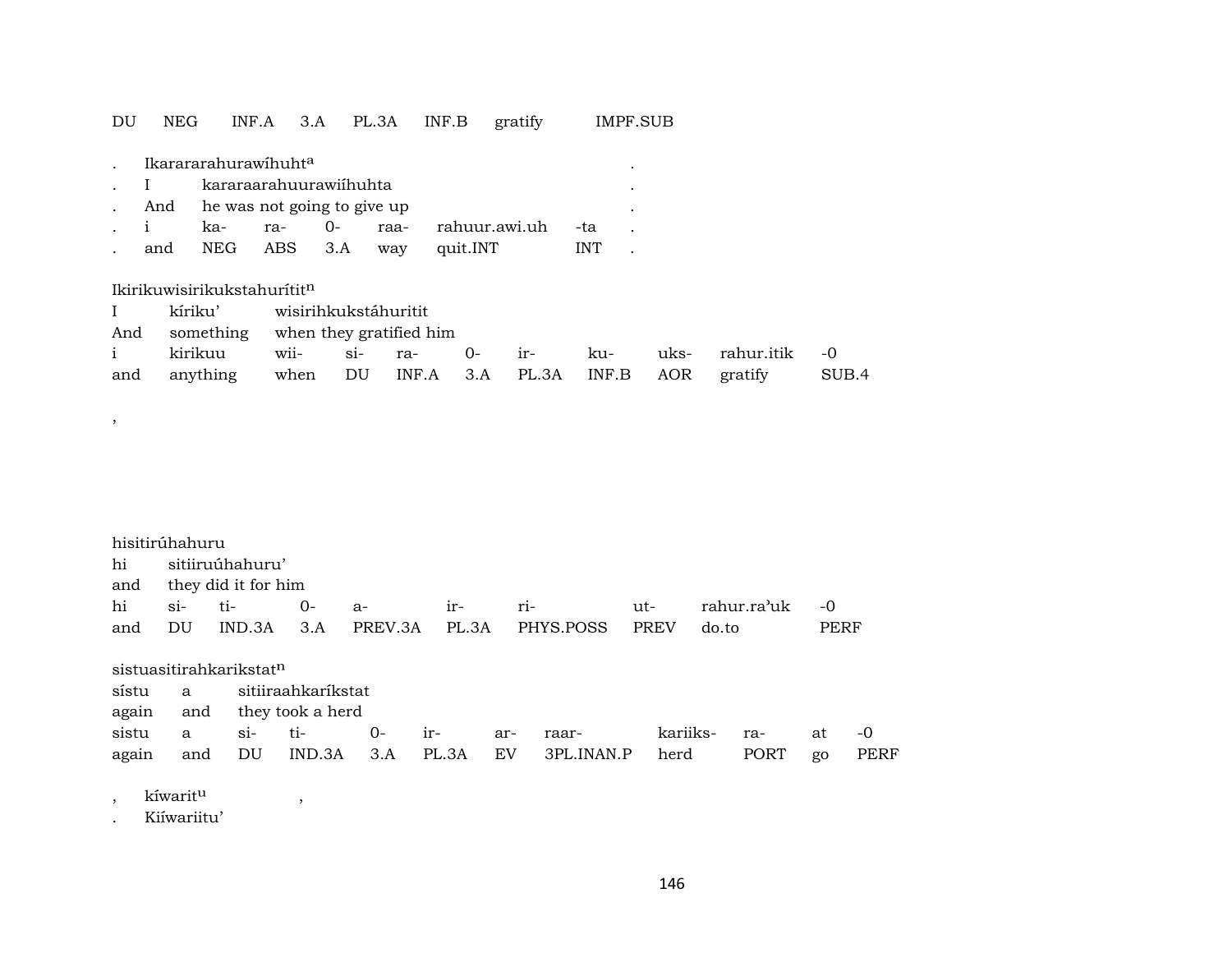| Naked |
|-------|
|       |

kiiwariit  $-u^{\prime}$ 

naked **NOM** 

| awitíhwiša |                     |                                     |  |  |  |  |  |
|------------|---------------------|-------------------------------------|--|--|--|--|--|
|            | a witihwica'        |                                     |  |  |  |  |  |
|            | and he arrived back |                                     |  |  |  |  |  |
|            |                     | a wi- ti- 0- ir- wic.a -0           |  |  |  |  |  |
|            |                     | and OUOT IND.3A 3.A OBV arrive PERF |  |  |  |  |  |

Árahirit<sup>n</sup>

- $\mathbf{A}$ raáhiirit
- And finally
- raahiirit  $\mathbf{a}$
- finally and

narutarəsikspirútit $\mathfrak n$ 

raaruutaaracikspiiruútit

he would just feel dejected

|  |  | raa- ruu- ti-        0-      ar-     aciks.wii.ruu.tik     -0 |  |
|--|--|---------------------------------------------------------------|--|
|  |  | just then IND.3A 3.A EV feel.despondent PERF                  |  |

| pírask <sup>i</sup> |            | $\alpha$   |
|---------------------|------------|------------|
| piíraski            |            | $\epsilon$ |
| the boy             |            | $\epsilon$ |
| piiras-             | -kis       | "          |
| boy                 | <b>DIM</b> | п          |

Kuirirásahkuta

Ku'iriirásaahkuuta

Whatever is wrong

|  |  | ku- irii- ra- s- ar- ku- ut- 0 -a          |  |  |
|--|--|--------------------------------------------|--|--|
|  |  | INDF what INF.A 2.A EV INF.B PREV be SUB.1 |  |  |

 $\, ,$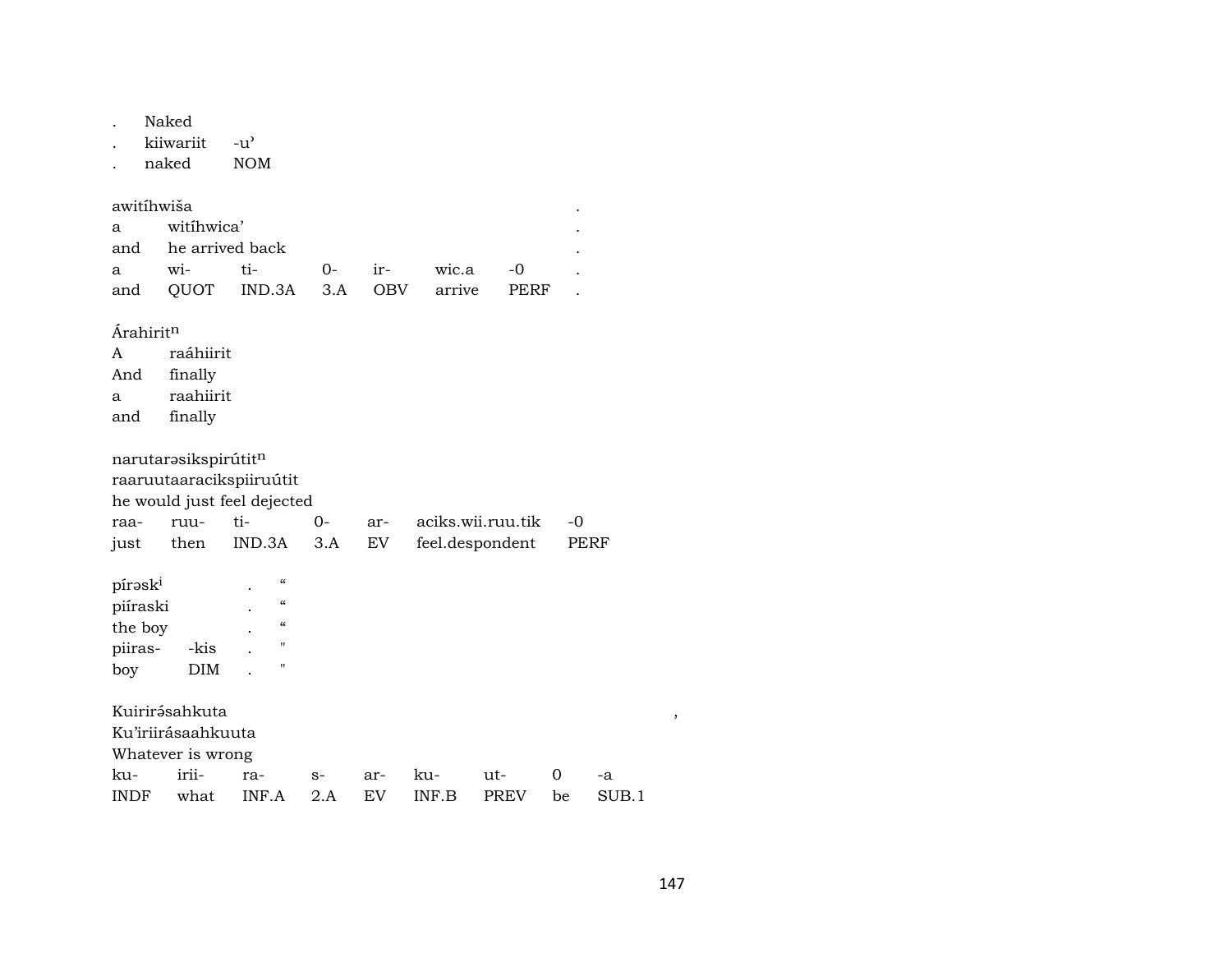| tirátpari                   |                           |           |                |                                         |       |                          |                 | $\pmb{\mathsf{H}}$      |             |
|-----------------------------|---------------------------|-----------|----------------|-----------------------------------------|-------|--------------------------|-----------------|-------------------------|-------------|
| tirátpari                   |                           |           |                |                                         |       |                          |                 | $\pmb{\mathsf{H}}$      |             |
|                             | this my living            |           |                |                                         |       |                          |                 | $\pmb{\mathsf{H}}$<br>ς |             |
| tii-                        | ra-                       | t-        | warii          |                                         |       | -hus                     |                 | $\pmb{\mathsf{H}}$      |             |
| this                        | ABS                       | 1.A       |                | be.going.about.IMPF                     |       |                          | <b>IMPF.SUB</b> | $\pmb{\mathsf{H}}$      |             |
| <b>Arahirit<sup>n</sup></b> |                           |           | wiwitárikikatn |                                         |       |                          |                 |                         |             |
| A                           | raáhiirit                 |           | wititaárikikat |                                         |       |                          |                 |                         |             |
| And                         | finally                   |           |                | he would cry for himself                |       |                          |                 |                         |             |
| a                           | raahiirit                 |           | witi-          | ti-                                     | $0-$  | ar-                      | ri-             | kikak                   | -0          |
| and                         | finally                   |           | <b>REFL</b>    | IND.3A                                  | 3.A   | <b>EV</b>                | <b>PORT</b>     | cry                     | <b>PERF</b> |
|                             | nahkuurawiriku            |           |                |                                         |       |                          |                 | ,                       |             |
|                             | raahku'uurawiiriku        |           |                |                                         |       |                          |                 |                         |             |
|                             |                           |           |                | when he would stop here and there alone |       |                          |                 |                         |             |
| ra-                         | 0-                        | ar-       | $k_{11}$       | uuri.arik                               |       | -waa                     | -hus            |                         |             |
| INF.A                       | 3.A                       | EV        | INF.B          | stop                                    |       | <b>DIST</b>              | <b>IMPF.SUB</b> |                         |             |
|                             | rahwaráruhat <sup>n</sup> |           |                |                                         |       |                          |                 | $\, ,$                  |             |
|                             | raahwaaraáruhat           |           |                |                                         |       |                          |                 |                         |             |
|                             | the hills yonder          |           |                |                                         |       |                          |                 |                         |             |
| ra-                         | $O -$                     | ar-       | waa-           | raar-                                   | u.hak |                          | -0              |                         |             |
| ABS                         | 3.A                       | <b>EV</b> | hill           | PL                                      |       | extend.in.a.line         |                 | SUB.4                   |             |
| hítahkikatn                 |                           |           |                |                                         |       | $\overline{\phantom{a}}$ |                 | hínahiritn              | $\, ,$      |
| hi                          | taáhkikat                 |           |                |                                         |       |                          | hi              | raáhiirit               |             |
| and                         | he would cry              |           |                |                                         |       |                          | and             | finally                 |             |
| hi                          | ti-                       | 0-        | ar-            | kikak                                   | -0    |                          | hi              | raahiirit               |             |
| and                         | IND.3A                    |           | EV<br>3.A      | cry                                     | PERF  |                          | and             | finally                 |             |
|                             | tirəšakutkawasítiku       |           |                |                                         |       |                          |                 |                         |             |
|                             | tiracakutkawaasítiku      |           |                |                                         |       |                          |                 |                         |             |
|                             | when we go to sleep       |           |                |                                         |       |                          |                 |                         |             |
| tii-                        | ra-                       | aca-      |                | ku-                                     | itka  | -waa                     | -his            | -itik                   | -hus        |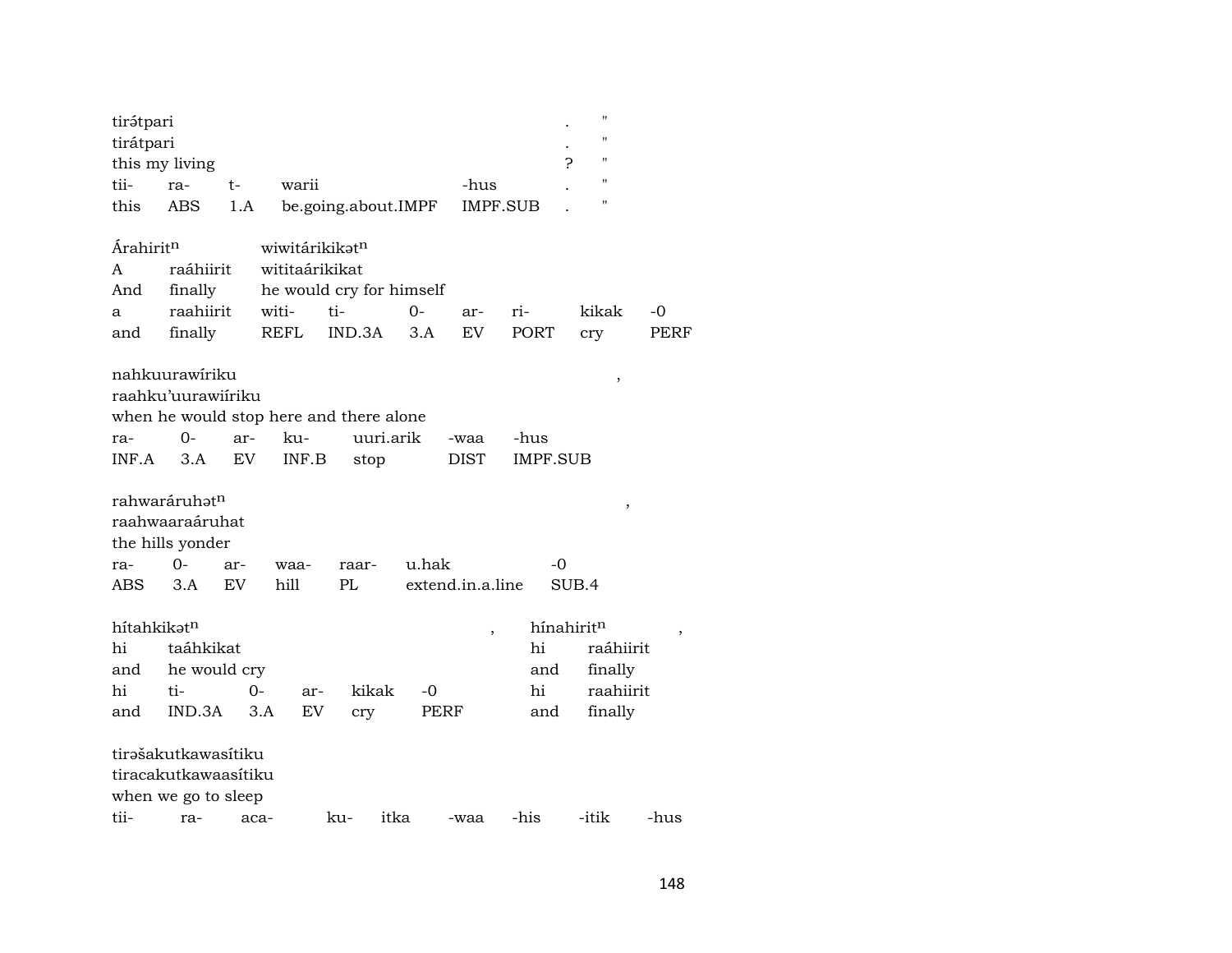#### ABS IN.DU.P 1.P sleep DIST PERF INCH IMPF.SUB when

 $,$ 

 $\, ,$ 

hiruritirurákit<sup>a</sup> iritaruuraákita hiru there that is the reason irii $ti O -0$ hiruu riraa.kita  $a$ uurthere that  $IND.3A$   $3.A$ PREV.3A PHYS.POSS PREV be.the.way.on.top PERF

|                      | hisitiruharika          |                   |                            |                    |                          |      |             |              |      |
|----------------------|-------------------------|-------------------|----------------------------|--------------------|--------------------------|------|-------------|--------------|------|
| hi                   |                         | sitiiruuhaarikaa' |                            |                    |                          |      |             |              |      |
|                      |                         | and they told him |                            |                    |                          |      |             |              |      |
| hi                   | $\sin$                  | ti-               | $O -$                      | $a-$               | $ir-$                    | ut-  |             | raa.ri.kaa.a | $-0$ |
| and                  | DU                      | IND.3A            | 3.A                        | PREV.3A            | PL.3A                    |      | <b>PREV</b> | tell.to      | PERF |
|                      |                         |                   |                            |                    |                          |      |             |              |      |
|                      | Hirutíhwak <sup>i</sup> |                   |                            |                    |                          |      |             |              |      |
|                      | Hiru                    | tíhwaki'          |                            |                    |                          |      |             |              |      |
| $\ddot{\phantom{a}}$ | Then                    | they said         |                            |                    |                          |      |             |              |      |
|                      | hiruu                   | ti-               | $0-$                       | ir-                | waki                     | $-0$ |             |              |      |
|                      | then                    | IND.3A            | 3.A                        | PL.3A              | say.PL                   | PERF |             |              |      |
|                      |                         |                   |                            |                    |                          |      |             |              |      |
|                      | ítkasar <sup>u</sup>    |                   | $\boldsymbol{\mathcal{C}}$ | Tik <sup>i</sup> s | $\overline{\phantom{a}}$ |      |             |              |      |
|                      | ítkasaaru'              |                   | $\mathcal{C}$              | Tíkis              |                          |      |             |              |      |
|                      |                         |                   |                            |                    |                          |      |             |              |      |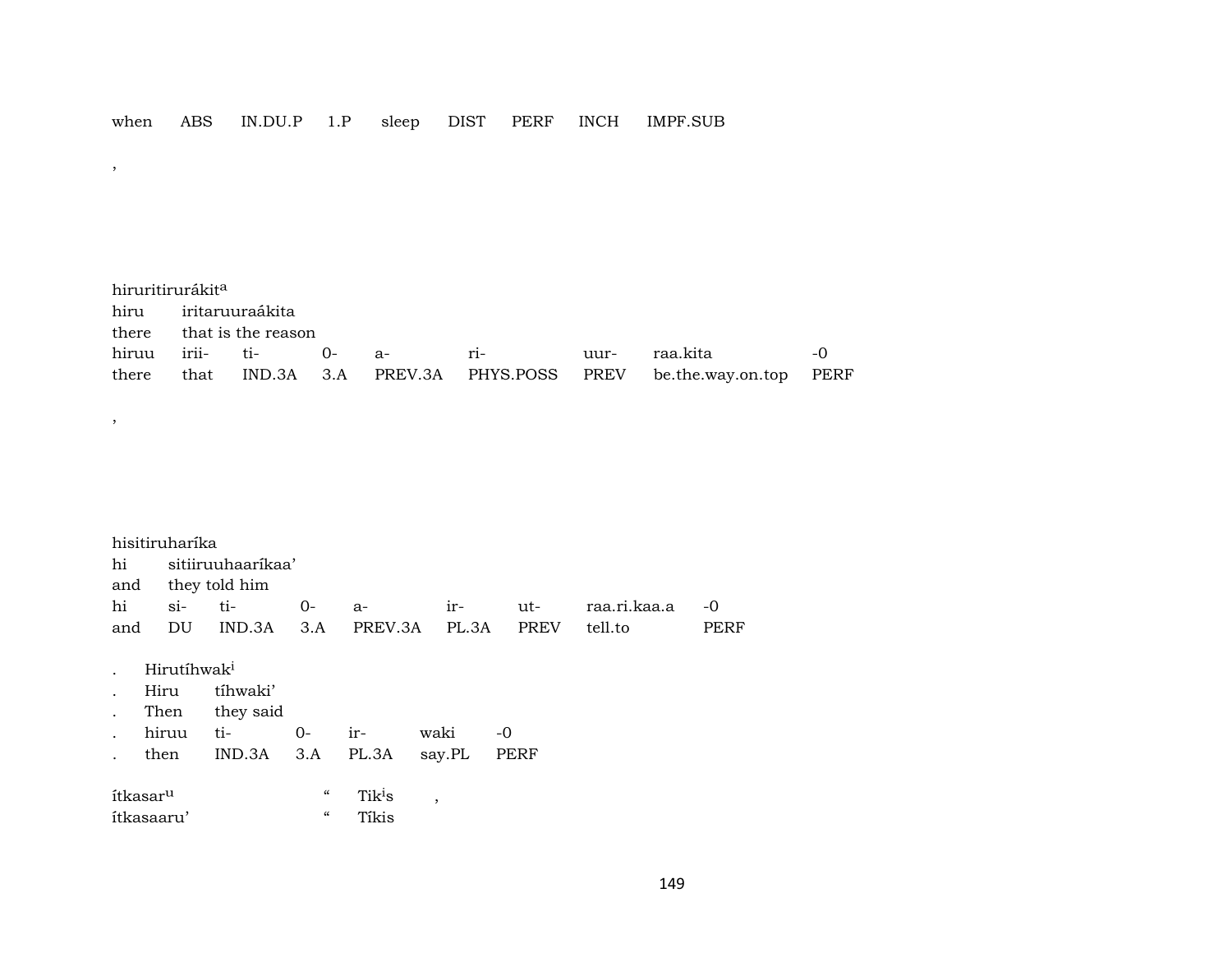| dream                           | (in his) sleep<br>itkas.haar                                                                  | $-u^{\prime}$<br><b>NOM</b>                              | $\boldsymbol{\zeta}\boldsymbol{\zeta}$<br>$\pmb{\mathsf{H}}$<br>11 | Sonny<br>tikis<br>sonny         | $\overline{\phantom{a}}$ |                         |                 |             |         |              |
|---------------------------------|-----------------------------------------------------------------------------------------------|----------------------------------------------------------|--------------------------------------------------------------------|---------------------------------|--------------------------|-------------------------|-----------------|-------------|---------|--------------|
| kaaka-                          | kakasírura<br>kaakaasúruura'<br>you have no obstacle<br>NEG.IND.1/2A                          | $S-$<br>2.A                                              | ir-                                                                | POSS.1/2A                       | ri-                      | PHYS.POSS               | uur-<br>POSS.A  | raa-<br>way | 0<br>be | $-0$<br>PERF |
| tiráspari<br>tii-<br>this       | tiráspari<br>this your living,<br>ra-<br>ABS                                                  | $S-$<br>2.A                                              | warii<br>be.going.about.IMPF                                       |                                 |                          | -hus<br><b>IMPF.SUB</b> |                 |             |         |              |
| ihi<br>uh<br>ihii<br>uh         | ihinikurákuta<br>$\overline{\phantom{a}}$<br>$\overline{\phantom{a}}$<br>$\ddot{\phantom{0}}$ | rikurákuuta<br>for it to be that way<br>riku-<br>that.is | ra-<br>INF.A                                                       | $0-$<br>3.A                     | ku-<br>INF.B             | ut-<br>PREV             | 0<br>be         | -a<br>SUB.1 |         |              |
| Hiru<br>There<br>hiruu<br>there | Hiruiharúrahi<br>$ii-$<br>that                                                                | ihaarúraahi<br>that is good<br>haa-<br>here              | ra-<br><b>ABS</b>                                                  | 0-<br>3.A                       | uur-<br>PREV             | raa-<br>way             | hiir<br>be.good | -0<br>PERF  |         |              |
|                                 | Kurautirátawi<br>Kúraa'u'<br>Doctor<br>kuraa<br>doctor                                        | $-u^{\prime}$<br><b>NOM</b>                              | tirátawi<br>tii-<br>this                                           | this one among us<br>ra-<br>ABS | $0-$<br>3.A              | tawi<br>be.among        | -0<br>SUB.4     | ,           |         |              |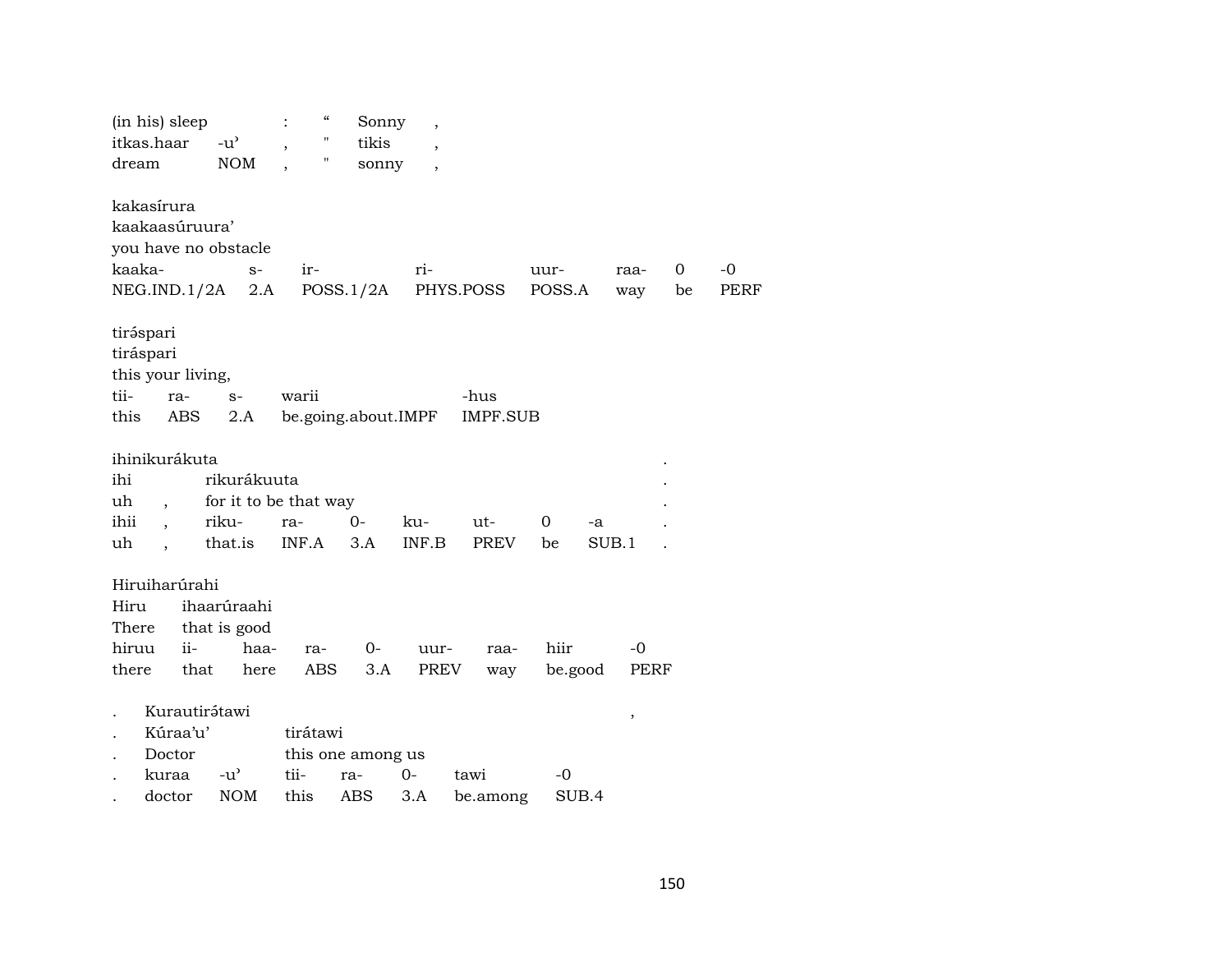|                                                      | hiruirihitúrahi                                        |                                                                 |                              |                              |     |                     |                         |                          |                      |            |                         |             |
|------------------------------------------------------|--------------------------------------------------------|-----------------------------------------------------------------|------------------------------|------------------------------|-----|---------------------|-------------------------|--------------------------|----------------------|------------|-------------------------|-------------|
| hiru                                                 |                                                        | irihiitúraahi                                                   |                              |                              |     |                     |                         |                          |                      |            |                         |             |
| there                                                |                                                        | that other is good                                              |                              |                              |     |                     |                         |                          |                      |            |                         |             |
| hiruu                                                | irii-                                                  | hii-                                                            |                              | ti-                          |     | $0-$                | uur-                    | raa-                     | hiir                 |            | $-0$                    |             |
| there                                                | that                                                   |                                                                 | other                        | IND.3A                       |     | 3.A                 | PREV                    | way                      | be.good              |            | <b>PERF</b>             |             |
|                                                      | Tik <sup>i</sup> s<br>Tíkis<br>Sonny<br>tikis<br>sonny | $\overline{\phantom{a}}$<br>$\overline{\phantom{a}}$<br>$\cdot$ |                              |                              |     |                     |                         |                          |                      |            |                         |             |
|                                                      | hirúirihi tuháhura                                     |                                                                 |                              |                              |     |                     |                         |                          |                      |            |                         |             |
| hiru                                                 |                                                        | irihiituhaáhura'                                                |                              |                              |     |                     |                         |                          |                      |            |                         |             |
| there                                                |                                                        |                                                                 |                              | that other one is the source |     |                     |                         |                          |                      |            |                         |             |
| hiruu                                                | irii-                                                  | hii-                                                            |                              | ti-                          |     | $0-$                | ut-                     | raa-                     | hurar                |            |                         | -0          |
| there                                                | that                                                   |                                                                 | other                        | IND.3A                       |     | 3.A                 | <b>PREV</b>             | way                      |                      |            | be.where.one.comes.from | <b>PERF</b> |
| tiráspari<br>tiráspari<br>tii-<br>this               | this your living<br>ra-<br>ABS                         | $S-$<br>2.A                                                     | warii                        |                              |     | be.going.about.IMPF | -hus<br><b>IMPF.SUB</b> |                          | $\, ,$               |            |                         |             |
|                                                      | kararakukapákis <sup>u</sup>                           |                                                                 |                              |                              |     |                     |                         |                          | "                    | Náwa       |                         |             |
|                                                      | kararakuukaapaákisu                                    |                                                                 |                              |                              |     |                     |                         |                          | $\pmb{\mathsf{H}}$   | Ráwa       |                         |             |
|                                                      | that one not be poor                                   |                                                                 |                              |                              |     |                     |                         |                          | $\pmb{\mathsf{H}}$   | <b>Now</b> |                         |             |
| kara-                                                | ra-                                                    | $0-$                                                            |                              | ku-                          |     | kaapaakis           | -u                      |                          | П                    | rawa       |                         |             |
| <b>NEG</b>                                           | <b>ABS</b>                                             | 3.A                                                             |                              | INF.B                        |     | be.poor             | SUB.D                   |                          | Ħ                    | now        |                         |             |
| $\overline{\phantom{a}}$<br>$\overline{\phantom{a}}$ | hirutáhwiška<br>hiru<br>then                           |                                                                 | taáhwicka'<br>he would think |                              |     |                     |                         | $\overline{\phantom{a}}$ | pīta<br>piíta<br>man |            |                         |             |
|                                                      | hiruu                                                  | ti-                                                             |                              | $0-$                         | ar- | wicka               | $-0$                    |                          | wiita                |            |                         |             |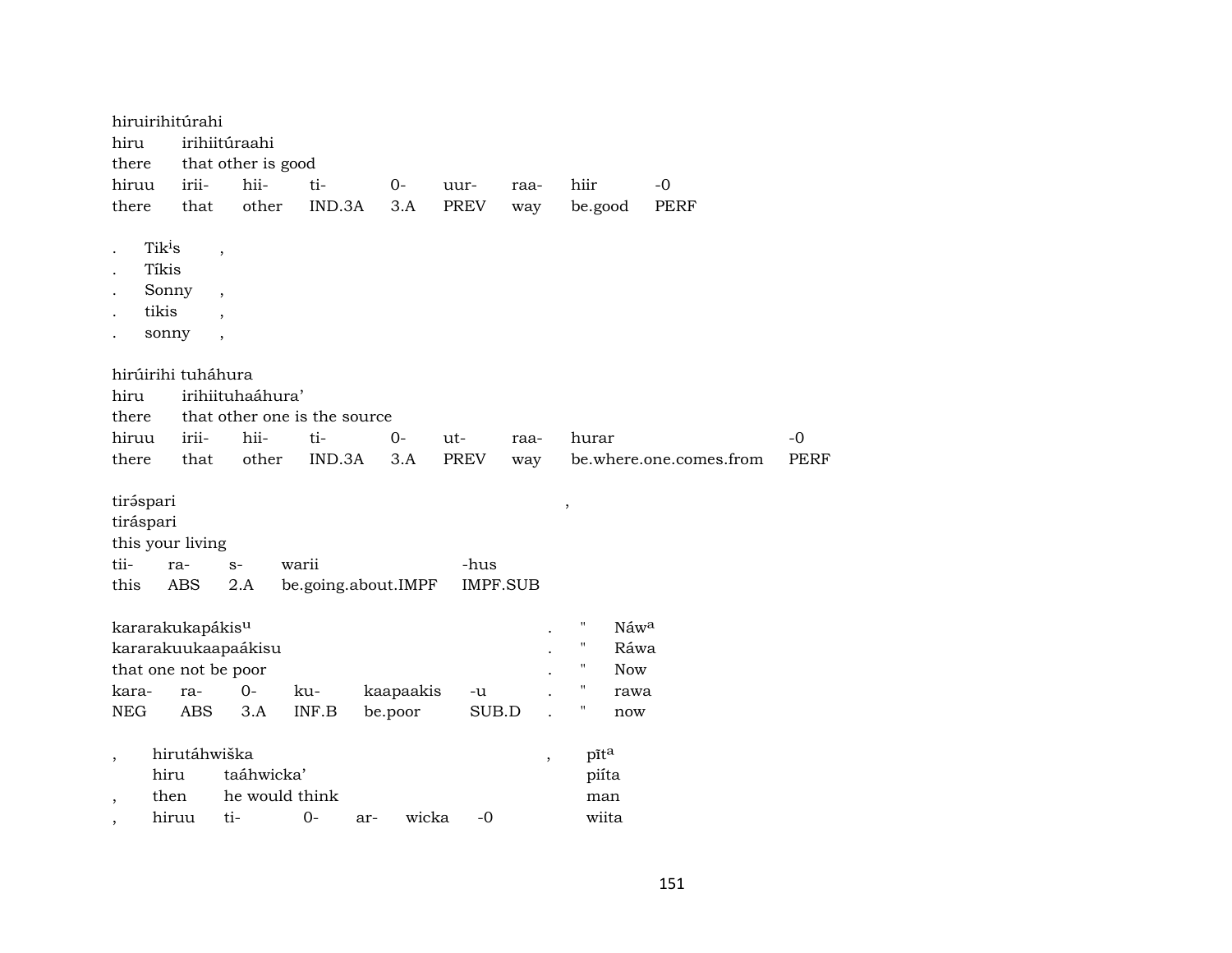# , then IND.3A 3.A EV think PERF man rakútawi . " Náw<sup>a</sup> , raahkútawi . " Ráwa his being among us states of the set of the set of the set of the Now states of the Now states of the Now states of the Now states of the Now states of the Now states of the Now states of the Now states of the Now states o ra- 0- ar- ku- tawi -0 , " rawa INF.A 3.A EV INF.B be.among SUB.4 , " now tiratuhaíriku , tiratuuhaa'iíriku this that I see , tii- ra- t- ut- raa- iirik -hus , this ABS 1.A PREV way see IMPF.SUB tirətuhaíriku ihi tiratuuhaa'iíriku ihi this that I see , and is not in the set of  $\mathbf{u}$ ,  $\mathbf{u}$ ,  $\mathbf{u}$ ,  $\mathbf{u}$ ,  $\mathbf{u}$ ,  $\mathbf{u}$ ,  $\mathbf{u}$ ,  $\mathbf{u}$ ,  $\mathbf{u}$ ,  $\mathbf{u}$ ,  $\mathbf{u}$ ,  $\mathbf{u}$ ,  $\mathbf{u}$ ,  $\mathbf{u}$ ,  $\mathbf{u}$ ,  $\mathbf{u}$ ,  $\mathbf{u}$ ,  $\mathbf{u}$ tii- ra- t- ut- raa- iirik -hus , ihii , this ABS 1.A PREV way see IMPF.SUB , uh , tirastárik<sup>u</sup> tirastaáriku what you have here tii- ra- s- raa- ri- kus -0 here ABS 2.A way PORT be.sitting SUB.4  $n$ akuraurásta $^{\mathrm{u}}$  . The set of the set of the set of the set of the set of the set of the set of the set of the set of the set of the set of the set of the set of the set of the set of the set of the set of the set o raakúraa'u' wirásta'u the doctoring way what you made , raa- kuraa -u' wii- ra- s- ra'uk -0 , way doctor NOM now ABS 2.A make SUB.3 , Kirakirikír $\mathsf{a}$ su $\mathsf{a}$ <sup>n</sup> kíra kirikí rasuu'ut . "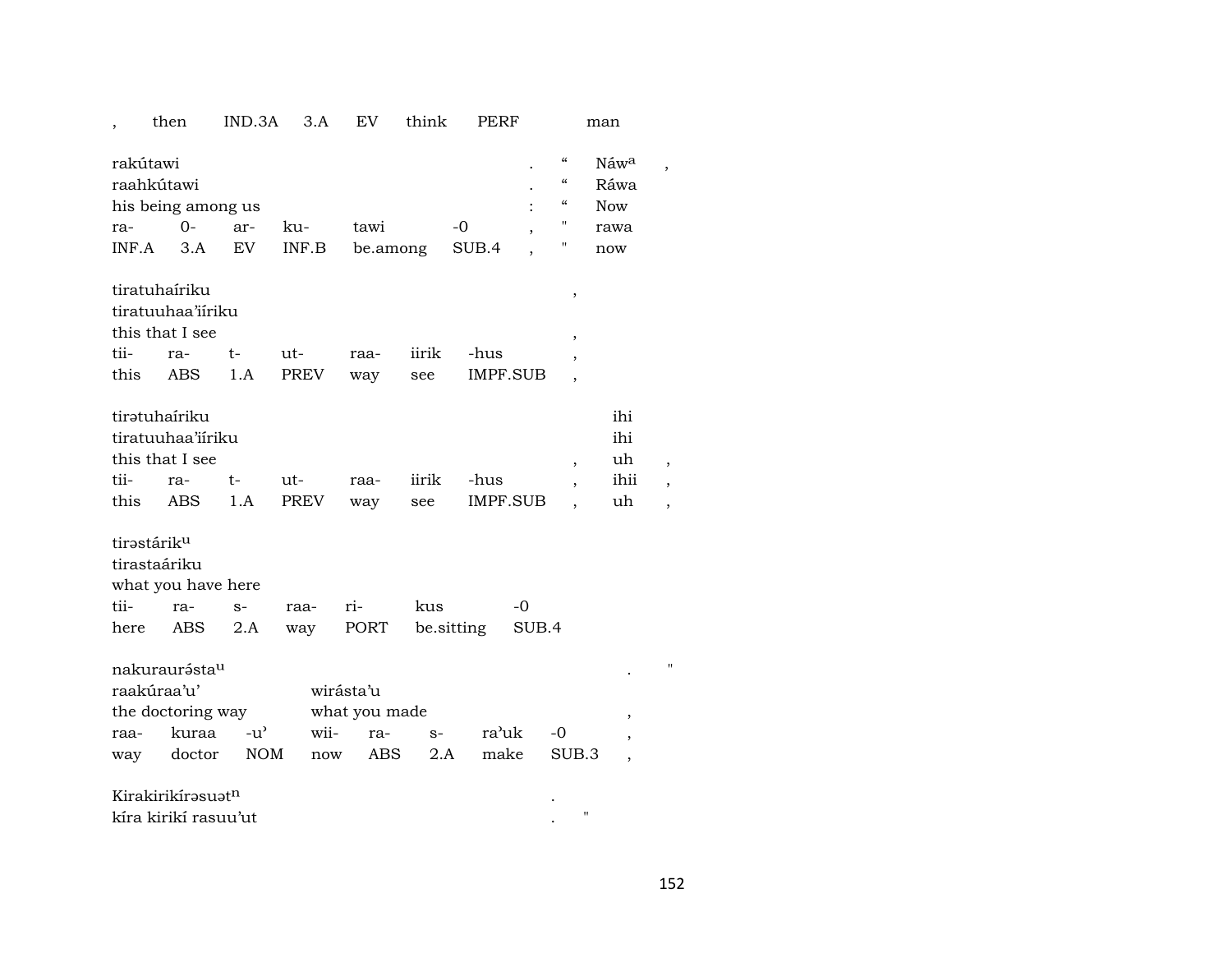| let's see what it is                                                          |                                                        |                  |              |                    |             |                       |                                        | $\pmb{\mathsf{H}}$<br>$\pmb{\mathsf{H}}$ |                     |            |
|-------------------------------------------------------------------------------|--------------------------------------------------------|------------------|--------------|--------------------|-------------|-----------------------|----------------------------------------|------------------------------------------|---------------------|------------|
| kira                                                                          |                                                        | kirikii          | ra-          | $S-$               | ut-         | $\mathbf 0$           | $\overline{\phantom{0}}$               | 11                                       |                     |            |
| perhaps                                                                       | what                                                   |                  | ABS          | 2.A                | <b>PREV</b> | be                    | EX                                     |                                          |                     |            |
| Hirakawitihur <sup>u</sup><br>Hi<br>And<br>hi<br>and                          | raakawitiihuuru'<br>it would so happen<br>raa-<br>just | ka-<br>Y/N.INTER |              | wi-<br>QUOT        | ti-         | IND.3A                | $0-$<br>3.A                            | uhuur.uu                                 | be.the.way.one.does | -0<br>PERF |
| nahkutíšisu<br>raahkuutícisu<br>to be one related to him<br>ra-<br>INF.A      | 0-<br>3.A                                              | ar-<br>EV.       | ku-<br>INF.B | ut-<br><b>PREV</b> |             | icis<br>be.related.to |                                        | -hus<br>IMPF.SUB                         | ,                   |            |
| hirutáhwiška                                                                  |                                                        |                  |              |                    |             |                       | $\boldsymbol{\mathcal{C}}$             | Náw <sup>a</sup>                         |                     |            |
| Hiru                                                                          |                                                        | taáhwicka'       |              |                    |             |                       | $\boldsymbol{\zeta}\boldsymbol{\zeta}$ | Ráwa                                     |                     |            |
| Then                                                                          |                                                        | he would think:  |              |                    |             |                       | $\boldsymbol{\zeta}\boldsymbol{\zeta}$ | <b>Now</b>                               |                     |            |
| hiruu                                                                         | ti-                                                    |                  | $0-$         | ar-                | wicka       | $-0$                  | П                                      | rawa                                     |                     |            |
| then                                                                          | IND.3A                                                 |                  | 3.A          | EV.                | think       | PERF                  | 11                                     | now                                      |                     |            |
| kiratiháituta<br>kíra tihaá'ituuta<br>this is what I'll do<br>kira<br>perhaps | tii-<br>this                                           |                  | haa-<br>here | $i-$<br>CONT.1/2A  |             | t-<br>1.A             | ut-<br><b>PREV</b>                     | aar<br>do                                | -0<br>PERF          |            |

 $\mathbf{u}$  $\mathbf{u}$  $\mathbf{H}$  $\mathbf{u}$  $\mathbf{u}$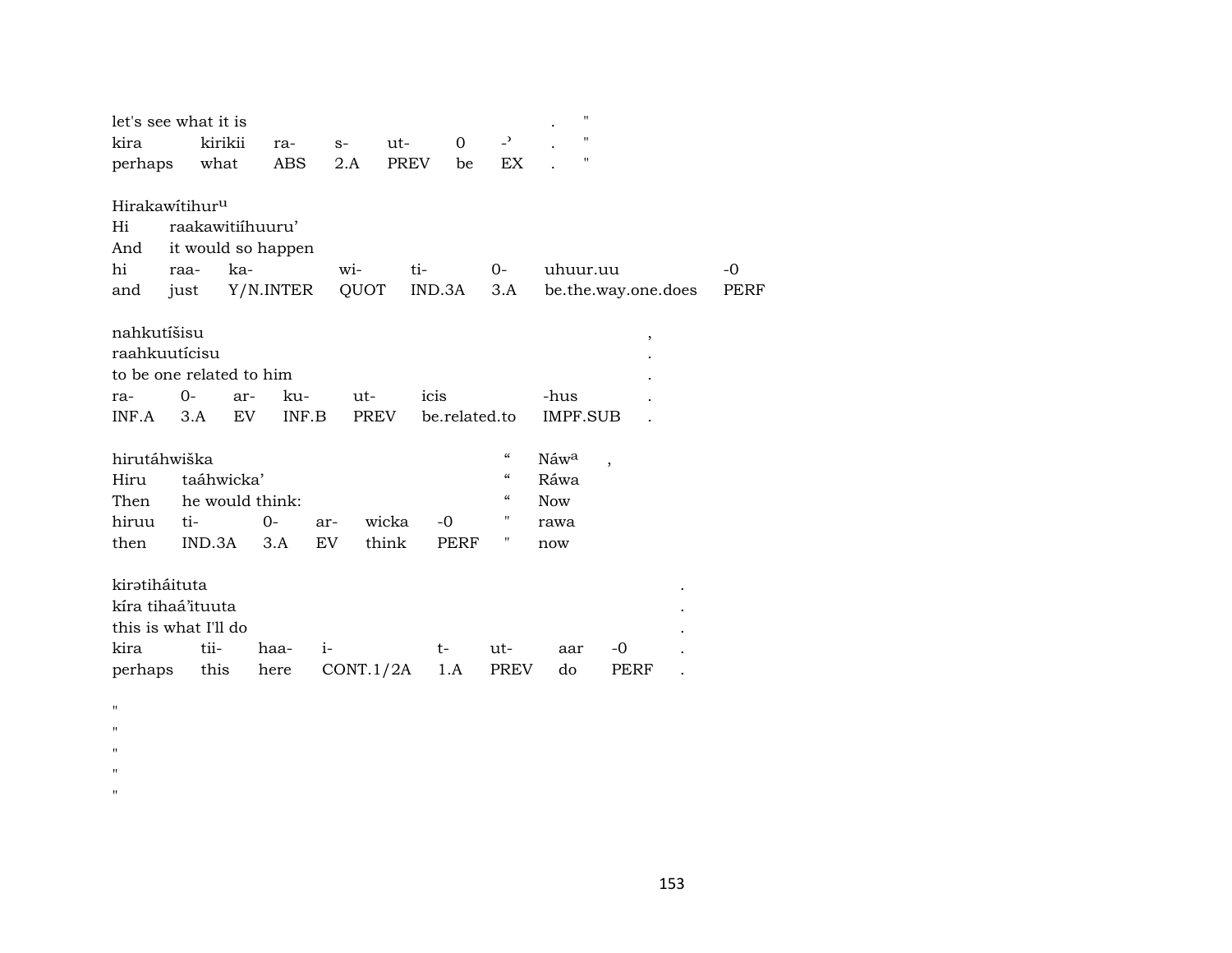| Ataruríritn                     |                       |                          |                  |            |                          |                          |           |                     |      |
|---------------------------------|-----------------------|--------------------------|------------------|------------|--------------------------|--------------------------|-----------|---------------------|------|
| A                               | taaruurírit           |                          |                  |            |                          |                          |           |                     |      |
| And                             | he picked up his      |                          |                  |            |                          |                          |           |                     |      |
| a                               | ti-                   | $0-$                     | a-               | ri-        |                          |                          | uur-      | iriik               | $-0$ |
| and                             | IND.3A                | 3.A                      | POSS.3A          |            | PHYS.POSS                |                          | POSS.A    | pick.up.long.object | PERF |
|                                 |                       |                          |                  |            |                          |                          |           |                     |      |
| $\epsilon\epsilon$              | Tik <sup>i</sup> s    |                          | $\blacksquare$   |            |                          |                          |           |                     |      |
| $\epsilon\epsilon$              | Tíkis                 |                          | $\blacksquare$   |            |                          |                          |           |                     |      |
| $\mathcal{C}\mathcal{C}$        | Son                   |                          | $\blacksquare$   |            |                          |                          |           |                     |      |
| н                               | tikis                 |                          | "                |            |                          |                          |           |                     |      |
| П                               | sonny                 |                          | $\blacksquare$   |            |                          |                          |           |                     |      |
|                                 |                       |                          |                  |            |                          |                          |           |                     |      |
| iriruríhku <sup>u</sup>         |                       |                          |                  |            |                          |                          |           | $\, ,$              |      |
|                                 | iriruuríhkuu'u        |                          |                  |            |                          |                          |           |                     |      |
|                                 | whatever he is to him |                          |                  |            |                          |                          |           |                     |      |
| irii-                           | ruu-                  | ra-                      | $0-$             | ir-        | ku-                      | $\boldsymbol{0}$         | -u        |                     |      |
| what                            | then                  | INF.A                    | 3.A              | <b>OBV</b> | INF.B                    | be                       | SUB.D     |                     |      |
|                                 |                       |                          |                  |            |                          |                          |           |                     |      |
| ipáti                           |                       |                          |                  |            | $\overline{\phantom{a}}$ | áku                      | $ati^s$   |                     |      |
| ipaátti'                        |                       |                          |                  |            |                          | aku                      | atí'as    |                     |      |
|                                 | his grandfather       |                          |                  |            |                          | or                       | my father |                     |      |
| $i-$                            |                       | paak                     | -ri <sup>2</sup> |            |                          | aku                      | ati-      | as                  |      |
| 3.POSS.A                        |                       | grandfather              |                  | $3.POSS.B$ |                          | or                       | 1.POSS    | father              |      |
| $\mathcal{C}\mathcal{C}$        | Náwaatí^s             |                          |                  |            |                          |                          |           |                     |      |
| ,<br>$\boldsymbol{\mathcal{C}}$ | Ráwa                  |                          | atí'as           |            |                          |                          |           |                     |      |
| $\boldsymbol{\mathcal{C}}$      |                       |                          |                  |            |                          |                          |           |                     |      |
| $\pmb{\mathsf{H}}$              | Now                   | $\overline{ }$           | father           |            | $\, ,$                   |                          |           |                     |      |
| "                               | rawa                  | $\overline{\phantom{a}}$ | ati-             | as         | $\overline{ }$           |                          |           |                     |      |
|                                 | now                   | $\ddot{\phantom{0}}$     | 1.POSS           | father     | $\overline{\phantom{a}}$ |                          |           |                     |      |
| tátiškaihi                      |                       |                          |                  |            |                          |                          |           |                     |      |
| táticka'                        |                       |                          |                  |            | ihi                      | $\, ,$                   |           |                     |      |
| I want                          |                       |                          |                  |            | uh                       |                          |           |                     |      |
| ta-                             | $t-$                  | wicka                    | $-0$             | $\, ,$     | ihii                     | $\overline{\phantom{a}}$ |           |                     |      |
|                                 |                       |                          |                  |            |                          | $\overline{\phantom{a}}$ |           |                     |      |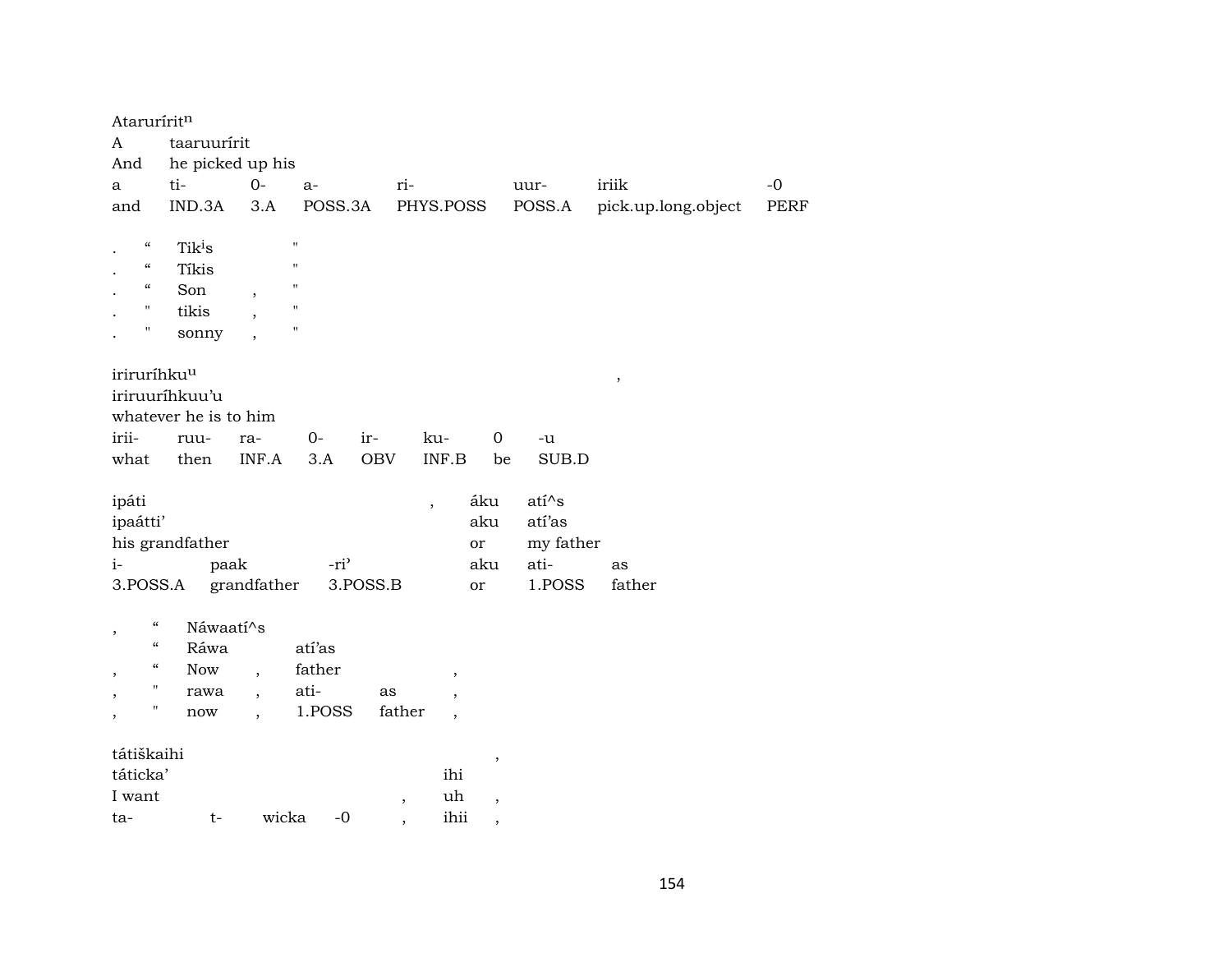## IND.1/2A 1.A want PERF , uh ,

| tirəstáriku<br>tirastaáriku<br>this way you have<br>tii-<br>here                   | ra-<br>ABS                                            | $S-$<br>2.A                                                                  | raa-<br>way                   | ri-<br>PORT             | kus<br>be.sitting                            |                         | $-0$<br>SUB.4   | $\overline{\phantom{a}}$<br>$\overline{ }$ | ihi<br>ihi<br>uh<br>ihii<br>uh | $\cdot$<br>$\overline{\phantom{a}}$<br>$\cdot$ |
|------------------------------------------------------------------------------------|-------------------------------------------------------|------------------------------------------------------------------------------|-------------------------------|-------------------------|----------------------------------------------|-------------------------|-----------------|--------------------------------------------|--------------------------------|------------------------------------------------|
| tiratkapákis <sup>u</sup><br>tiratkaapaákisu<br>since I am pitiful<br>tii-<br>when | ra-<br><b>ABS</b>                                     | $t-$<br>1.A                                                                  |                               | kaapaakis<br>be.pitiful | -u<br>SUB.D                                  |                         |                 |                                            |                                |                                                |
| kirikurətakurətka <sup>u</sup><br>kíriku'<br>something<br>kirikuu<br>anything      |                                                       | rátaakuratka'u<br>that I hear from you<br>ra-<br>INF.A                       | $t-$<br>1.A                   | $a-$<br>2.P             | ku-<br>$\textsf{INF}.\textsf{B}$             | uur-<br>PREV            | atka'uk<br>hear |                                            | $-0$<br>SUB.3                  |                                                |
| П<br>н<br>$\pmb{\mathsf{H}}$<br>11<br>п                                            | Náw <sup>a</sup><br>Ráwa<br><b>Now</b><br>rawa<br>now | $\overline{\phantom{a}}$<br>$\overline{\phantom{a}}$<br>$\ddot{\phantom{0}}$ | hiru<br>then<br>hiruu<br>then | hirútahwaku<br>ti-      | taahwáku'<br>he would say<br>$O -$<br>IND.3A | ar-<br><b>EV</b><br>3.A | say             | waka'u                                     | $-0$<br>PERF                   |                                                |
| ,                                                                                  | iriráhku <sup>u</sup><br>iriiraáhku'u<br>irii-<br>who | whoever it might me<br>ra-<br>INF.A                                          | $0 -$<br>3.A                  | ar-<br><b>EV</b>        | ku-<br>INF.B                                 | 0<br>be                 | -u<br>SUB.D     | kúrahus<br>kúrahus<br>old.man              | the old man<br>kurahuus        |                                                |

, " Ha<sup>a</sup> !

" Haa'a' "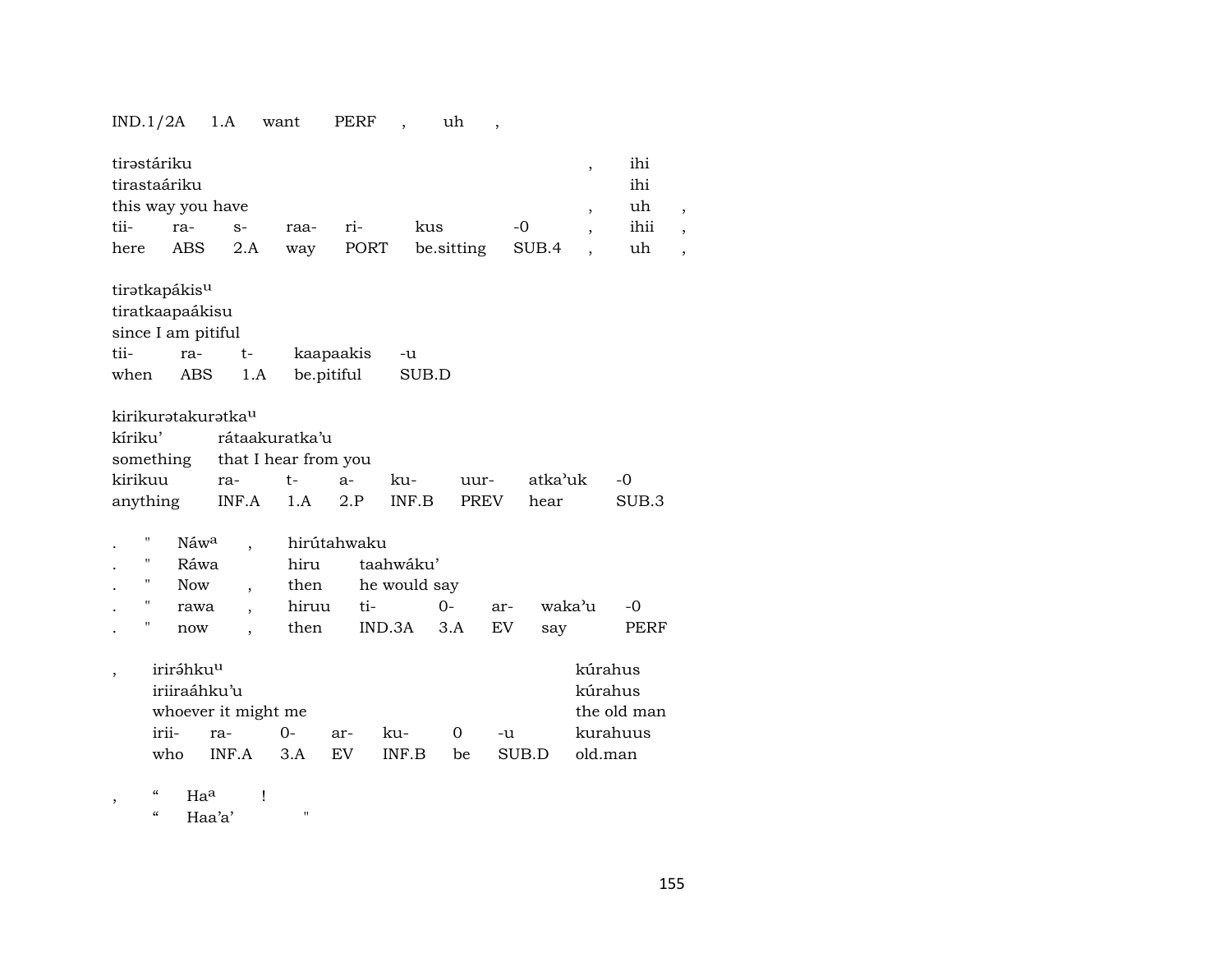| $\boldsymbol{\zeta}\boldsymbol{\zeta}$ |       | Yes                                 | н<br>,              |            |                    |           |         |                 |                       |
|----------------------------------------|-------|-------------------------------------|---------------------|------------|--------------------|-----------|---------|-----------------|-----------------------|
| "                                      |       | haa'a'                              |                     |            |                    |           |         |                 |                       |
| П<br>,                                 |       | yes                                 | П                   |            |                    |           |         |                 |                       |
|                                        |       |                                     |                     |            |                    |           |         |                 |                       |
| nahkutíšisu                            |       |                                     |                     |            |                    |           |         |                 | $^\mathrm{^{^\circ}}$ |
| raahkuutícisu                          |       |                                     |                     |            |                    |           |         |                 |                       |
|                                        |       | the one who would be related to him |                     |            |                    |           |         |                 |                       |
| ra-                                    | $O -$ | ar-                                 | ku-                 | ut-        | icis               |           |         | -hus            |                       |
| INF.A                                  | 3.A   | EV                                  | INF.B               |            | PREV be.related.to |           |         | IMPF.SUB        |                       |
|                                        |       |                                     |                     |            |                    |           |         |                 |                       |
| kuiwáririks                            |       |                                     |                     |            |                    |           |         |                 |                       |
| ku                                     |       | iwáriiriks                          |                     |            |                    |           |         |                 |                       |
| perhaps                                |       | his uncle                           |                     |            |                    |           |         |                 |                       |
| ku                                     |       | $i-$                                |                     | wariiriks  |                    |           |         |                 |                       |
| INDF                                   |       | 3.POSS.A                            | uncle               |            |                    |           |         |                 |                       |
|                                        |       |                                     |                     |            |                    |           |         |                 |                       |
| níhku <sup>u</sup>                     |       |                                     |                     |            |                    |           |         |                 |                       |
| ríhku'u                                |       |                                     |                     |            |                    |           |         |                 |                       |
| his being                              |       |                                     |                     |            |                    |           |         |                 |                       |
| ra-                                    | $0-$  | a-                                  |                     | $ir-$      | ku-                | 0         | -u      |                 |                       |
| INF.A                                  | 3.A   |                                     | POSS.3A             | <b>OBV</b> | INF.B              | be        | SUB.D   |                 |                       |
|                                        |       |                                     |                     |            |                    |           |         |                 |                       |
| <b>Sáhiks</b>                          |       |                                     | tirašakuhuráhašu    |            |                    |           |         |                 | ;                     |
| Cáhiks                                 |       |                                     | tiracakuhuráhacu    |            |                    |           |         |                 |                       |
| People                                 |       |                                     | when one of us died |            |                    |           |         |                 |                       |
| icaahiks                               |       | tii-                                | ra-                 | aca-       | ku-                |           | hurahac | -hus            |                       |
| person                                 |       | here                                | ABS                 | IN.DU.P    | 1.P                | die       |         | <b>IMPF.SUB</b> |                       |
|                                        |       |                                     |                     |            |                    |           |         |                 |                       |
| tírahakit^t <sup>n</sup>               |       |                                     |                     |            |                    |           |         |                 |                       |
| tírahaakitat                           |       |                                     |                     |            |                    |           |         |                 |                       |
|                                        |       | this village of ours                |                     |            |                    |           |         |                 |                       |
| tii-                                   | ra-   | 0-                                  | t-                  | rak-       | itak               |           | -0      |                 |                       |
| this                                   | ABS   | 3.A                                 | 1.A                 | $1/2$ .PL  |                    | be.a.camp | SUB.4   |                 |                       |
|                                        |       |                                     |                     |            |                    |           |         |                 |                       |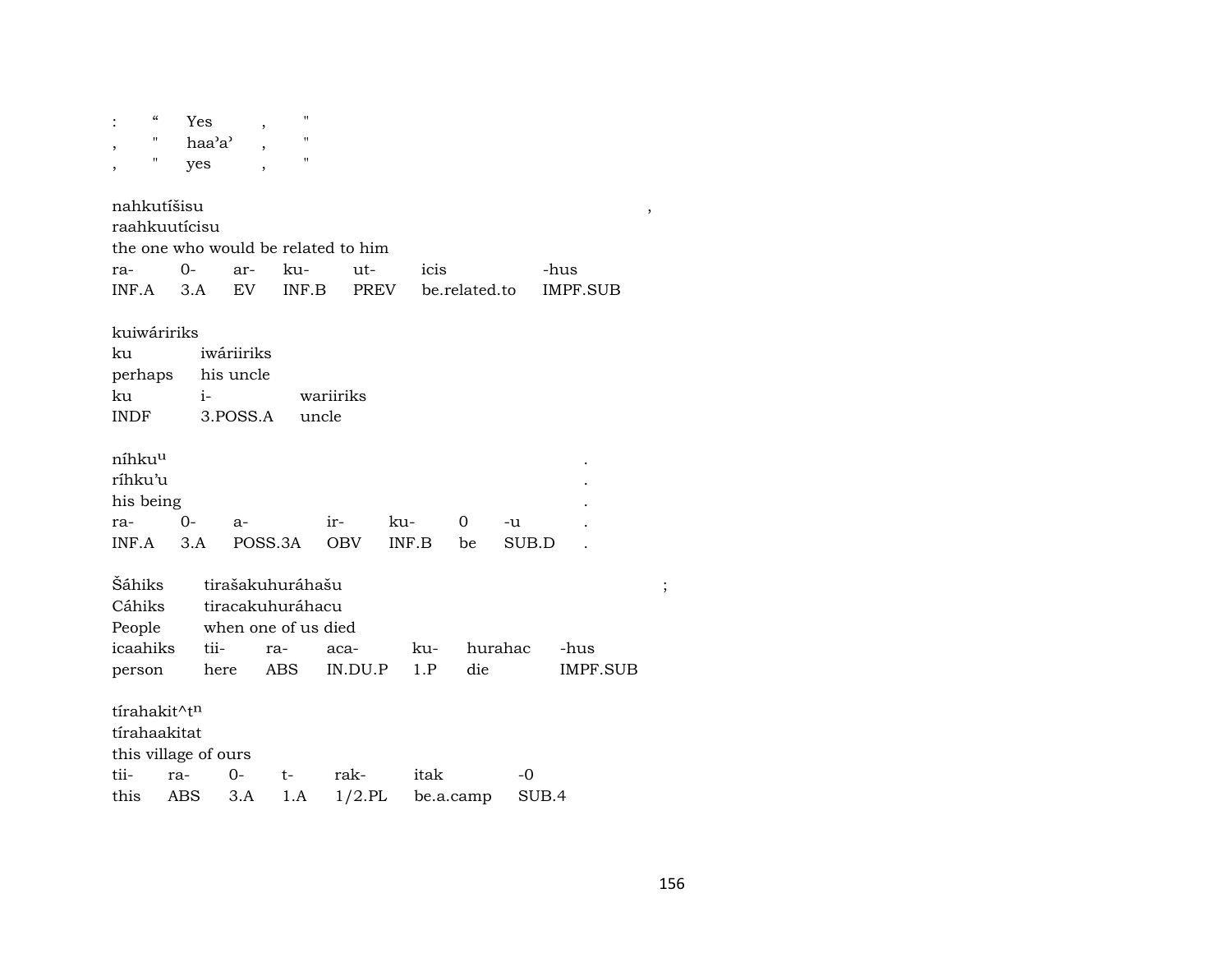| nikuwitúut <sup>n</sup> |             |                                   |             |      |             |             |                |                | ,         |             |       |             |
|-------------------------|-------------|-----------------------------------|-------------|------|-------------|-------------|----------------|----------------|-----------|-------------|-------|-------------|
| rikuwituú'ut            |             |                                   |             |      |             |             |                |                |           |             |       |             |
|                         |             | that was the way it was           |             |      |             |             |                |                | ,         |             |       |             |
| riku-                   | wi-         |                                   | ti-         | 0-   | ut-         |             | $\overline{0}$ | $\overline{a}$ |           |             |       |             |
| that.is                 |             | QUOT                              | IND.3A      | 3.A  | <b>PREV</b> |             | be             | EX             |           |             |       |             |
|                         |             | kišíkukakatúhairitn               |             |      |             |             |                |                |           |             |       |             |
| kici                    |             | kukaakatuúhaa'iirit               |             |      |             |             |                |                |           |             |       |             |
| but                     |             | I did not see anything            |             |      |             |             |                |                |           |             |       |             |
| kici                    | ku-         | kaaka-                            |             |      | t-          | ut-         |                | raa-           |           | iirik       | -0    |             |
| but                     | <b>INDF</b> |                                   | NEG.ID.1/2A |      | 1.A         | <b>PREV</b> |                | way            | see       |             | PERF  |             |
|                         |             | Kišítaturakatkáwawuk <sup>u</sup> |             |      |             |             |                |                |           |             |       |             |
| Kici                    |             | tatuuraakatkáwaawuuku'            |             |      |             |             |                |                |           |             |       |             |
| But                     |             | I used to hear things             |             |      |             |             |                |                |           |             |       |             |
| kici                    | ta-         |                                   | t-          | uur- | ak-         |             |                | atka'uk        |           | -waawa      |       | -:hus       |
| but                     |             | IND.1/2A                          | 1.A         | PREV |             | PL.AN.3P    |                | hear           |           | <b>DIST</b> |       | <b>IMPF</b> |
|                         |             |                                   |             |      |             |             |                |                |           |             |       |             |
|                         |             |                                   |             |      |             |             |                |                |           |             |       |             |
|                         |             |                                   |             |      |             |             |                |                |           |             |       |             |
|                         |             |                                   |             |      |             |             |                |                |           |             |       |             |
|                         |             |                                   |             |      |             |             |                |                |           |             |       |             |
|                         |             |                                   |             |      |             |             |                |                |           |             |       |             |
|                         |             | Šahiksnahkurawiúsit <sup>n</sup>  |             |      |             |             |                |                |           |             |       |             |
| Cáhiks                  |             | raahkuurawi'uúsit                 |             |      |             |             |                |                |           |             |       |             |
| A person                |             | when he would die                 |             |      |             |             |                |                |           |             |       |             |
| icaahiks                |             | ra-                               | 0-          | ar-  | ku-         |             | uur-           |                | awi.uusik |             | -0    |             |
| person                  |             | INF.A                             | 3.P         | EV   | INF.B       |             | PREV           |                |           | pass.away   | SUB.4 |             |
| pitaráhku <sup>u</sup>  |             |                                   |             |      |             |             |                |                |           |             |       |             |
| piíta                   |             | raáhku'u                          |             |      |             |             |                |                |           |             |       |             |
| a man                   |             | maybe his being                   |             |      |             |             |                |                |           |             |       |             |
| wiita                   | ra-         |                                   | $O -$       | ar-  | ku-         | 0           |                | -u             |           |             |       |             |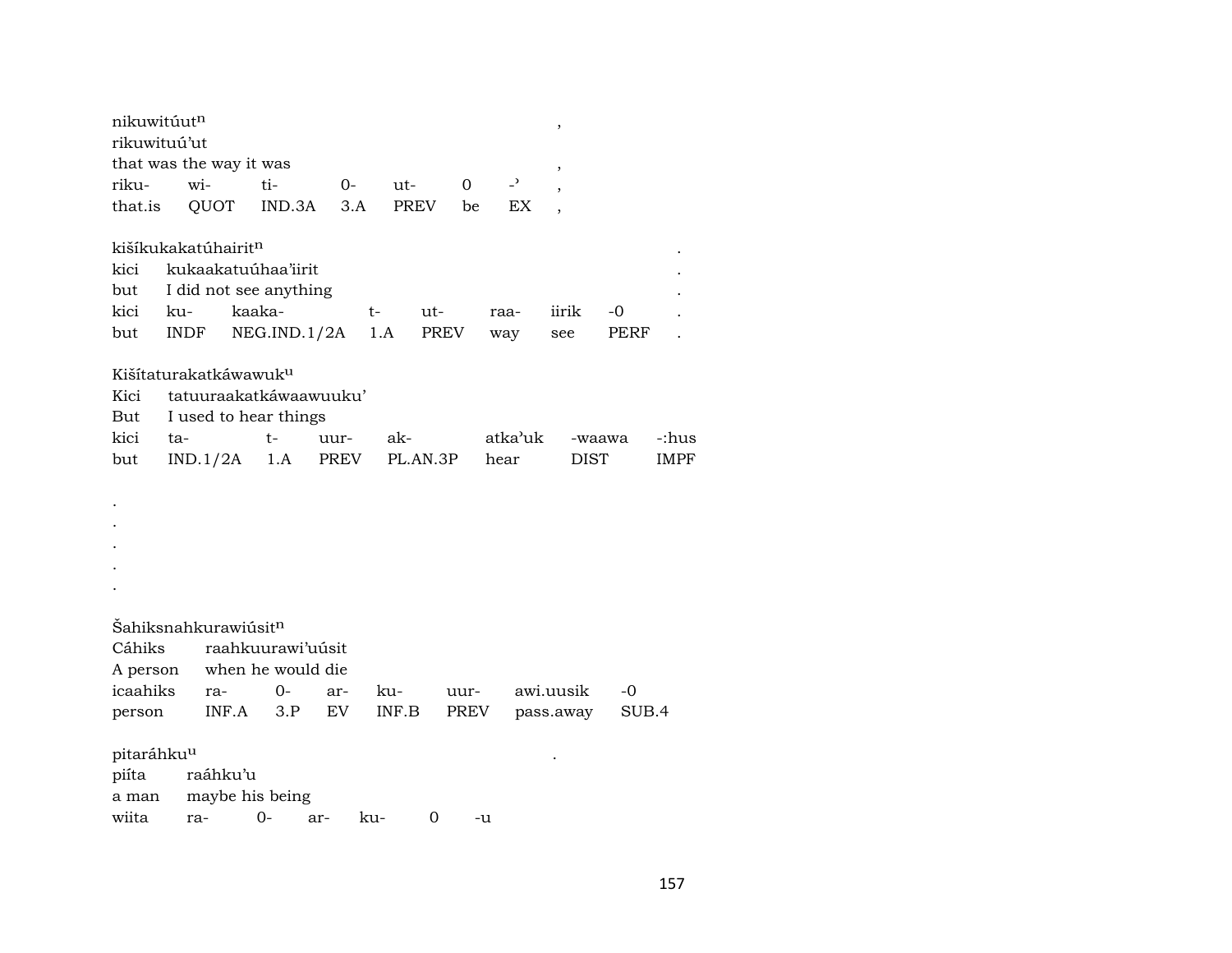man INF.A 3.A EV INF.B be SUB.D

Tihwakíah<sup>u</sup> tihwakí'aahu' they say ti- 0- ir- waki.a -:hus IND.3A 3.A PL.3A say.PL.IMPF IMPF sitirahpáhahukusuku sitiiraahpáhaahuukúsuuku'

they used to paint him red

; . . . .

. . . . .

|  |  | si- ti- 0- ir- raar- pahaat -ra'uk -:hus -uuku |  |  |
|--|--|------------------------------------------------|--|--|
|  |  | DU IND.3A 3.A PL.3A ITER be.red CAUS IMPF HAB  |  |  |

hisiwitiriškarahpahátkaru

Hi siwitiirickaraahpahátkaru' And they painted his face red all over

|  | This they painted ms face fed an over |  |  |  |                                                                     |  |
|--|---------------------------------------|--|--|--|---------------------------------------------------------------------|--|
|  |                                       |  |  |  | hi si- wi- ti- 0- ir- uur- icka- raar- pahaat -ka.ra'uk -0          |  |
|  |                                       |  |  |  | and DU QUOT IND.3A 3.A PL.3A POSS.P face ITER be.red CAUS.PL.P PERF |  |

Siwitirahiwáriku Siwitiiraahiwaáriku'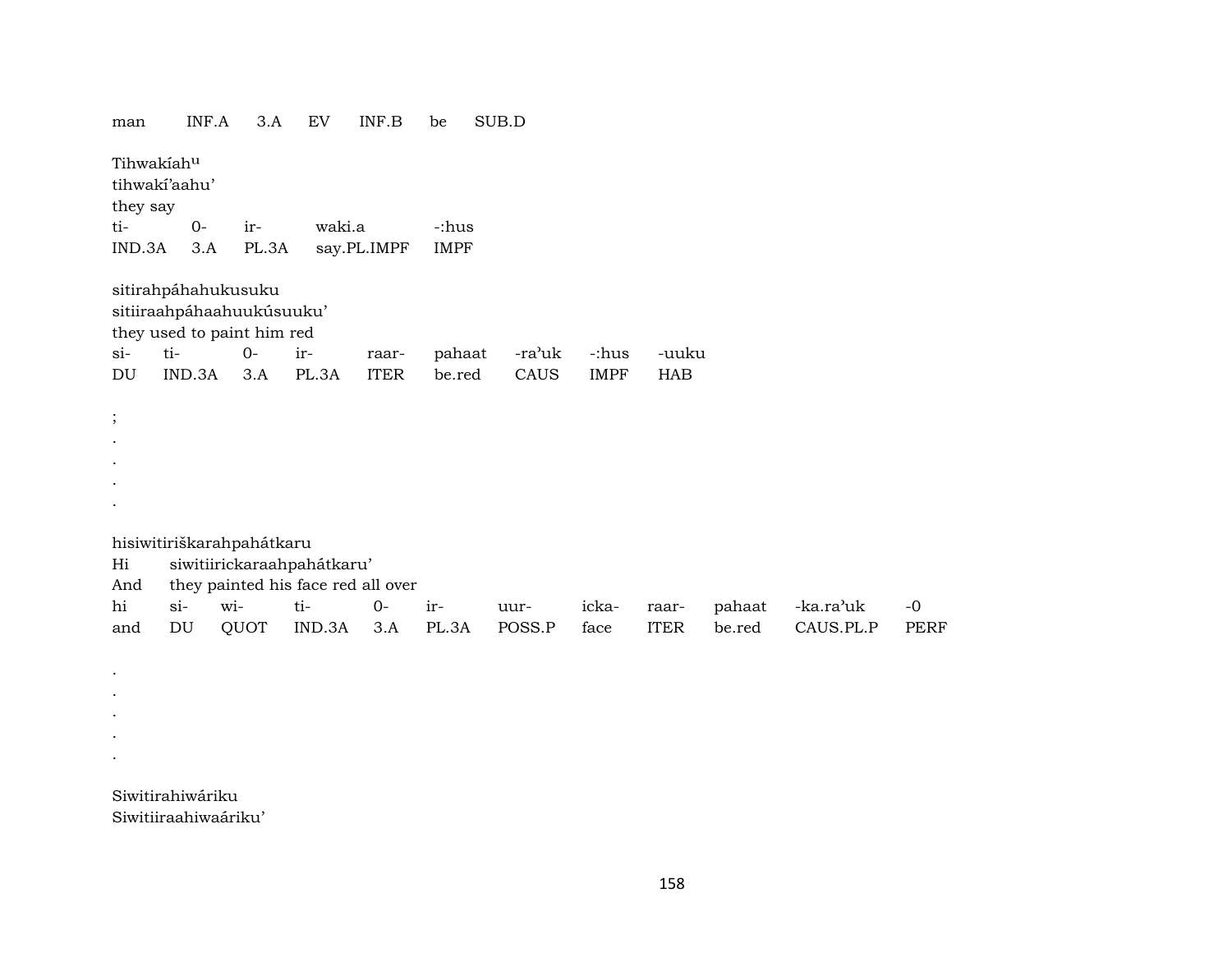|               | They dressed him nicely                                                          |                                                              |               |              |                       |                          |                      |              |               |             |
|---------------|----------------------------------------------------------------------------------|--------------------------------------------------------------|---------------|--------------|-----------------------|--------------------------|----------------------|--------------|---------------|-------------|
| $si-$         | wi-                                                                              | ti-                                                          | $0-$          | ir-          | uur-                  | raa-                     | hi.wa.ar             |              | -ik           | -:hus       |
| DU            | QUOT                                                                             | IND.3A                                                       | 3.A           | PL.3A        | PREV                  | way                      |                      | be.good.DIST | CAUS          | <b>IMPF</b> |
|               | Níkutihwakiahu<br>riku-<br>that.is                                               | Rikutihwakí'aahu'<br>That is what they said<br>ti-<br>IND.3A | $O -$<br>3.A  | ir-<br>PL.3A | waki.a<br>say.PL.IMPF |                          | -:hus<br><b>IMPF</b> |              |               |             |
|               |                                                                                  |                                                              |               |              |                       |                          |                      |              |               |             |
|               | Tihwakiahu<br>Tihwaki'aahu'<br>They said                                         |                                                              |               |              |                       |                          |                      |              |               |             |
| ti-           | $0 -$                                                                            | ir-                                                          | waki.a        |              | -:hus                 |                          |                      |              |               |             |
|               | IND.3A<br>3.A                                                                    | PL.3A                                                        |               | say.PL.IMPF  | <b>IMPF</b>           |                          |                      |              |               |             |
| $si-$<br>DU   | sitirahiwáriku<br>sitiiraahiwaáriku'<br>they dressed him nicely<br>ti-<br>IND.3A | $O -$<br>3.A                                                 | ir-<br>PL.3A  | uur-<br>PREV | raa-<br>way           | hi.wa.ar<br>be.good.DIST |                      | -ik<br>CAUS  | -:hus<br>IMPF |             |
| ki̇̃tu<br>all | kítuu'u'<br>entirely<br>kituu<br>$-u'$<br><b>NOM</b>                             |                                                              |               |              |                       |                          |                      |              |               |             |
|               | Tirúkuwuk <sup>i</sup>                                                           |                                                              |               |              |                       |                          | ,                    |              |               |             |
|               | tiirúkuuwuuki                                                                    |                                                              |               |              |                       |                          |                      |              |               |             |
|               | these leggings he wore                                                           |                                                              |               |              |                       |                          |                      |              |               |             |
| tii-          | ra-                                                                              | $0-$                                                         | uk.ka.uuk     |              | $-i$<br>-wa           |                          |                      |              |               |             |
| this          | <b>ABS</b>                                                                       | 3.A                                                          | wear.leggings |              | <b>DIST</b>           | SUB.2                    |                      |              |               |             |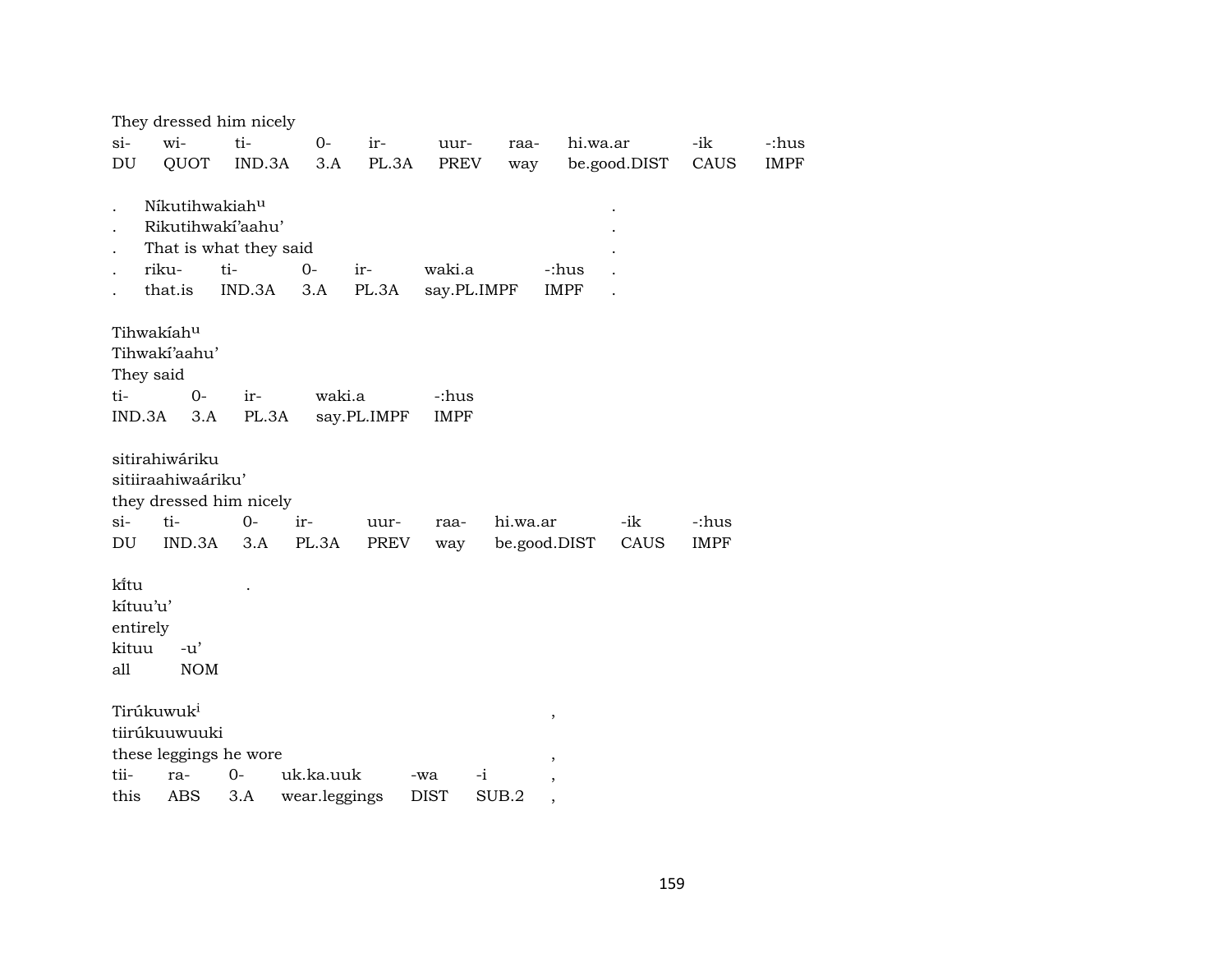|          | kīturakúrahir <sup>a</sup> |            |                            |                |                      |             |             |         |        |       |
|----------|----------------------------|------------|----------------------------|----------------|----------------------|-------------|-------------|---------|--------|-------|
| kítuu'u' |                            |            |                            | rakúraahiira   |                      |             |             |         |        |       |
| all      |                            |            |                            | its being nice |                      |             |             |         |        |       |
| kituu    | $-u'$                      |            | ra-                        | $O -$          | ku-                  | uur-        | raa-        | hiir    | $-a$   |       |
| all      |                            | <b>NOM</b> | INF.A                      | 3.A            | INF.B                | <b>PREV</b> | way         | be.good | SUB.1  |       |
|          |                            |            |                            |                |                      |             |             |         |        |       |
|          | áəsur <sup>u</sup>         |            |                            |                | $\bullet$            |             |             |         |        |       |
|          | a                          |            | asuúru'                    |                |                      |             |             |         |        |       |
| ,        | and                        |            | moccasins                  |                | $\bullet$            |             |             |         |        |       |
| $\cdot$  | a                          |            | as.huur                    | $-u^{\prime}$  | $\ddot{\phantom{a}}$ |             |             |         |        |       |
|          | and                        |            | moccasin                   | <b>NOM</b>     |                      |             |             |         |        |       |
|          |                            |            |                            |                |                      |             |             |         |        |       |
|          |                            |            | Wisirihkurahpaháhau        |                |                      |             |             |         |        |       |
|          |                            |            | Wisirihkuraahpahaáha'u     |                |                      |             |             |         |        |       |
|          |                            |            | After they painted him red |                |                      |             |             |         |        |       |
| wii-     | $\sin$                     |            | ra-                        | 0-             | ir-                  | ku-         | raar-       | pahaat  | -ra'uk | -0    |
| when     | DU                         |            | INF.A                      | 3.A            | PL.3A                | INF.B       | <b>ITER</b> | be.red  | CAUS   | SUB.3 |
|          |                            |            |                            |                |                      |             |             |         |        |       |

 $\overline{\phantom{a}}$ 

 $\bullet$  $\bullet$  $\langle \cdot \rangle$  $\bullet$ 

|      | hirusiwitiruširúwahuru                                    |                          |                   |  |  |  |  |  |                                       |  |  |  |  |
|------|-----------------------------------------------------------|--------------------------|-------------------|--|--|--|--|--|---------------------------------------|--|--|--|--|
|      | hiru siwitiiruuciruúwahuru'                               |                          |                   |  |  |  |  |  |                                       |  |  |  |  |
|      |                                                           | then they dressed him up |                   |  |  |  |  |  |                                       |  |  |  |  |
|      |                                                           |                          | hiruu si- wi- ti- |  |  |  |  |  | 0- ir-   ar- ut-   i-   ruuwahuruu -0 |  |  |  |  |
| then | DU QUOT IND.3A 3.A PL.3A EV PREV<br>SEO<br>PERF<br>attire |                          |                   |  |  |  |  |  |                                       |  |  |  |  |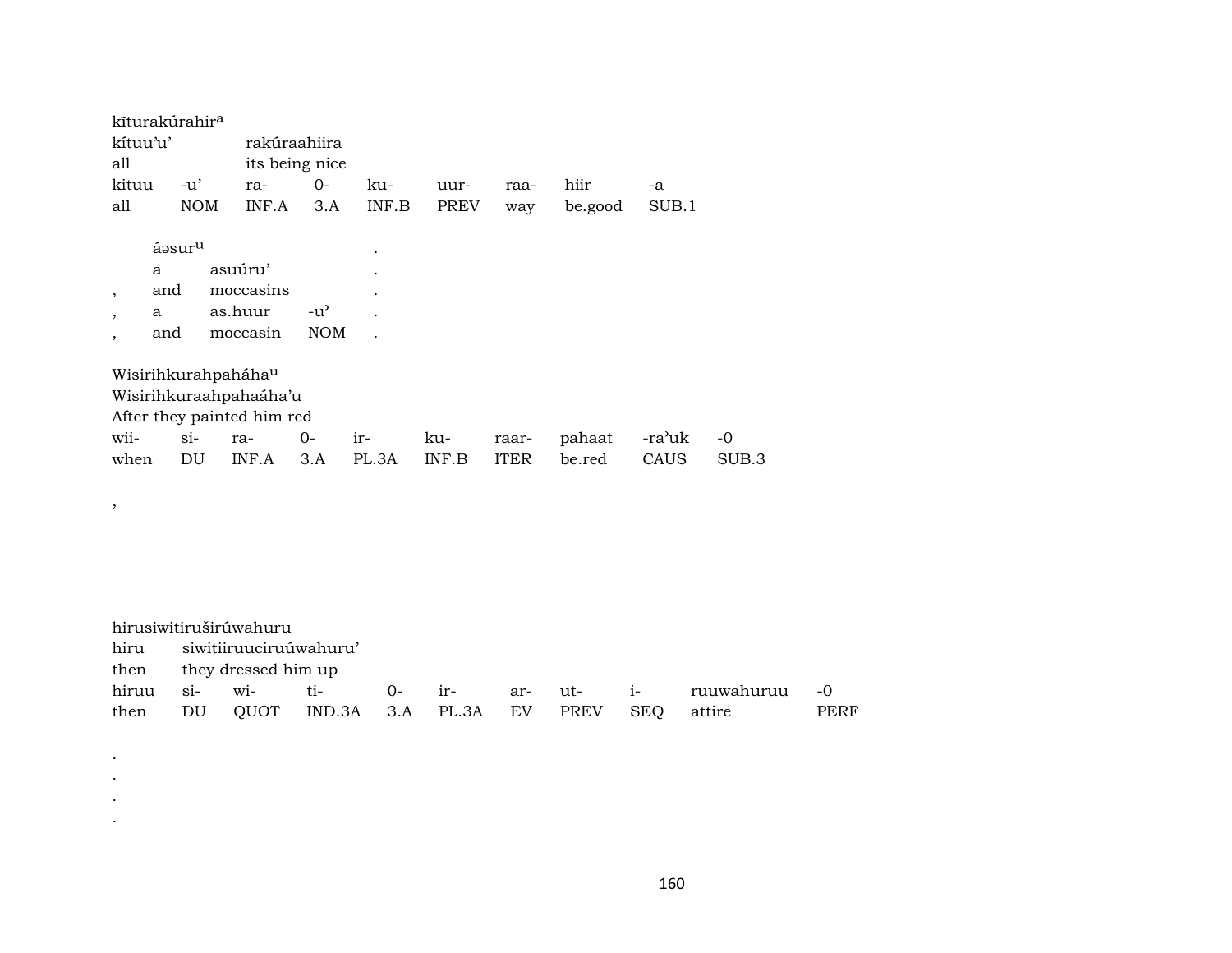|           | Siwitirahkasíkaruk <sup>u</sup> | Siwitiirahkasiíkaruuku'<br>They put a shirt on him |      |       |     |             |                |                        |                     |             |      |
|-----------|---------------------------------|----------------------------------------------------|------|-------|-----|-------------|----------------|------------------------|---------------------|-------------|------|
| $\sin$    | wi-                             | ti-                                                | $0-$ | ir-   | ar- | rahkasii    |                | -ka.ra <sup>,</sup> uk | -:hus               |             |      |
| DU        | QUOT                            | IND.3A                                             | 3.A  | PL.3A | EV  |             | wear.a.garment | CAUS.PL.P              | <b>IMPF</b>         |             |      |
|           |                                 |                                                    |      |       |     |             |                |                        |                     |             |      |
| $\bullet$ |                                 |                                                    |      |       |     |             |                |                        |                     |             |      |
| $\bullet$ |                                 |                                                    |      |       |     |             |                |                        |                     |             |      |
| $\bullet$ |                                 |                                                    |      |       |     |             |                |                        |                     |             |      |
| $\bullet$ |                                 |                                                    |      |       |     |             |                |                        |                     |             |      |
| $\bullet$ |                                 |                                                    |      |       |     |             |                |                        |                     |             |      |
|           |                                 |                                                    |      |       |     |             |                |                        |                     |             |      |
|           |                                 | Hirusitirušírahkišawawu                            |      |       |     |             |                |                        |                     |             |      |
| Hiru      |                                 | sitiiruucíraahkiicawaawu                           |      |       |     |             |                |                        |                     |             |      |
| Then      |                                 | they put them around his neck                      |      |       |     |             |                |                        |                     |             |      |
| hiruu     | $\sin$                          | ti-                                                | $0-$ | ir-   | ar- | ut-         | $i-$           | raar-                  | kiic.a.wuh          | -waa        | $-0$ |
| then      | DU                              | IND.3A                                             | 3.A  | PL.3A | EV  | <b>PREV</b> | SEQ            | 3PL.INAN.P             | put.around.the.neck | <b>DIST</b> | PERF |
|           |                                 |                                                    |      |       |     |             |                |                        |                     |             |      |
| $\bullet$ |                                 |                                                    |      |       |     |             |                |                        |                     |             |      |
|           |                                 |                                                    |      |       |     |             |                |                        |                     |             |      |

|                                | Irikurihkúkstawarupīt <sup>a</sup> |             |      |         |       |       |      |            |    |             |       |       |
|--------------------------------|------------------------------------|-------------|------|---------|-------|-------|------|------------|----|-------------|-------|-------|
| iriikurihkúkstaawaaru<br>piíta |                                    |             |      |         |       |       |      |            |    |             |       |       |
| those that were his<br>the man |                                    |             |      |         |       |       |      |            |    |             |       |       |
| irii-                          | - ku-                              | ra-         | $O-$ | $a -$   | $1r-$ | ku-   | uks- | raar-      |    | -waa        | $-11$ | wiita |
| that                           | <b>INDF</b>                        | $INF.A$ 3.A |      | POSS.3A | OBV   | INF.B | AOR  | 3PL.INAN.P | be | <b>DIST</b> | SUB.D | man   |

 $\label{eq:2.1} \frac{1}{\sqrt{2}}\sum_{i=1}^n\frac{1}{\sqrt{2\pi}}\sum_{i=1}^n\frac{1}{\sqrt{2\pi}}\sum_{i=1}^n\frac{1}{\sqrt{2\pi}}\sum_{i=1}^n\frac{1}{\sqrt{2\pi}}\sum_{i=1}^n\frac{1}{\sqrt{2\pi}}\sum_{i=1}^n\frac{1}{\sqrt{2\pi}}\sum_{i=1}^n\frac{1}{\sqrt{2\pi}}\sum_{i=1}^n\frac{1}{\sqrt{2\pi}}\sum_{i=1}^n\frac{1}{\sqrt{2\pi}}\sum_{i=1}^n\frac{$ 

 $\mathcal{L}^{\mathcal{L}}(\mathcal{A})$  .

161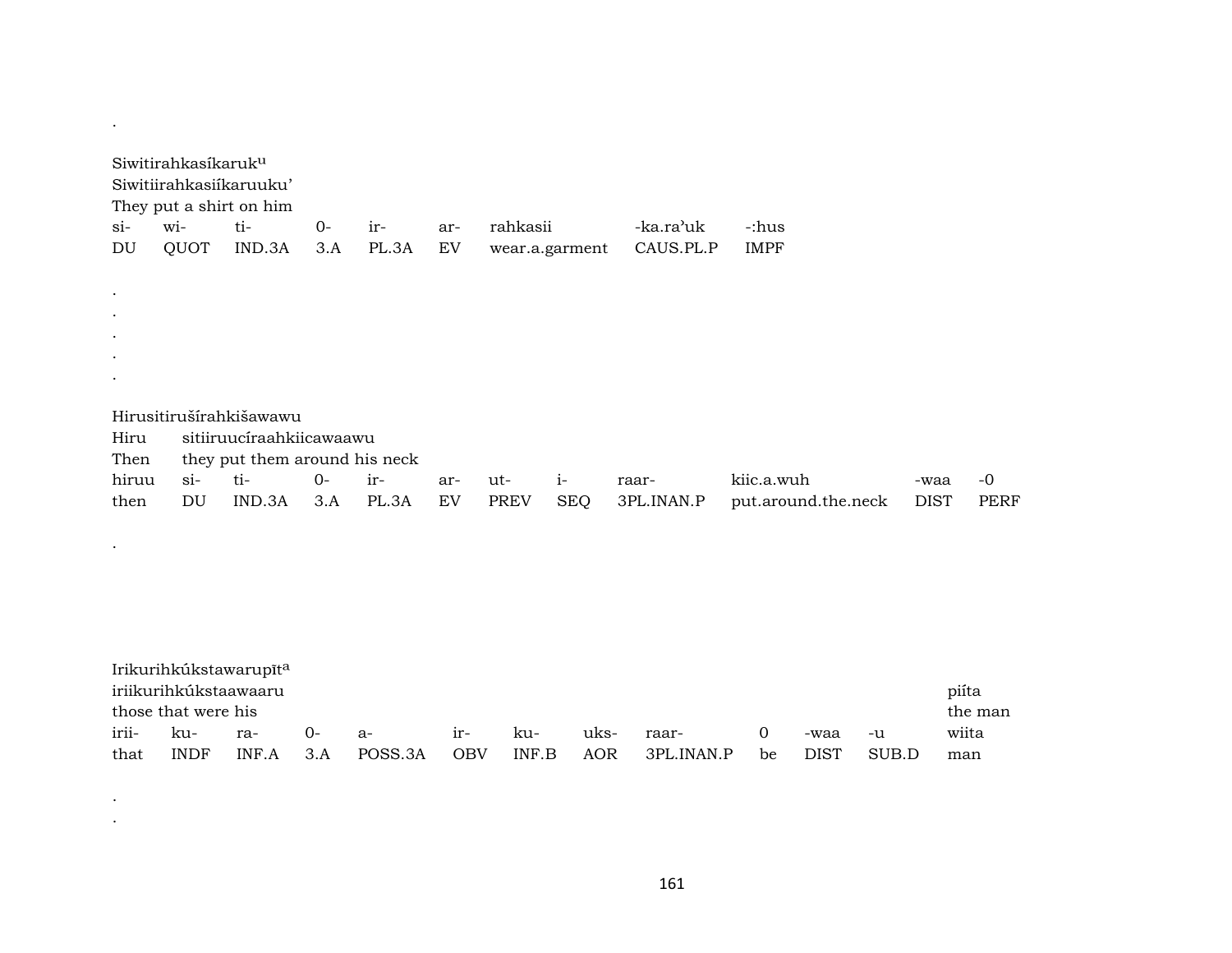|                     |                     | Hirusiwitirušíkitirapap <sup>u</sup> |        |             |              |           |                         |                    |                 |                     |                     |
|---------------------|---------------------|--------------------------------------|--------|-------------|--------------|-----------|-------------------------|--------------------|-----------------|---------------------|---------------------|
| Hiru                |                     | siwitiirucikitiiraahpaapu            |        |             |              |           |                         |                    |                 |                     |                     |
| Then                |                     | they wrapped him up<br>wi-           | ti-    |             |              |           |                         |                    |                 |                     |                     |
| hiruu<br>then       | $si$ -<br><b>DU</b> | QUOT                                 | IND.3A | $0-$<br>3.A | ir-<br>PL.3A | ar-<br>EV | ut-<br><b>PREV</b>      | $i-$<br><b>SEQ</b> | kita.iraahk.wuh | -waa<br><b>DIST</b> | $-0$<br><b>PERF</b> |
|                     |                     |                                      |        |             |              |           |                         |                    | wrap.up         |                     |                     |
| ,                   |                     |                                      |        |             |              |           |                         |                    |                 |                     |                     |
|                     |                     |                                      |        |             |              |           |                         |                    |                 |                     |                     |
| ,                   |                     |                                      |        |             |              |           |                         |                    |                 |                     |                     |
| $\cdot$             |                     |                                      |        |             |              |           |                         |                    |                 |                     |                     |
|                     |                     |                                      |        |             |              |           |                         |                    |                 |                     |                     |
|                     |                     | hirusiwitirušíkitirapap <sup>u</sup> |        |             |              |           |                         |                    |                 |                     |                     |
| hiru                |                     | siwitiirucikitiiraahpaapu            |        |             |              |           |                         |                    |                 |                     |                     |
| then                |                     | they wrapped him up                  |        |             |              |           |                         |                    |                 |                     |                     |
| hiruu               | $si-$               | wi-                                  | ti-    | $0-$        | ir-          | ar-<br>EV | ut-                     | $i-$               | kita.iraahk.wuh | -waa                | $-0$                |
| then                | DU                  | QUOT                                 | IND.3A | 3.A         | PL.3A        |           | <b>PREV</b>             | <b>SEQ</b>         | wrap.up         | <b>DIST</b>         | <b>PERF</b>         |
|                     |                     |                                      |        |             |              |           |                         |                    |                 |                     |                     |
|                     |                     |                                      |        |             |              |           |                         |                    |                 |                     |                     |
|                     |                     |                                      |        |             |              |           |                         |                    |                 |                     |                     |
|                     |                     |                                      |        |             |              |           |                         |                    |                 |                     |                     |
|                     |                     |                                      |        |             |              |           |                         |                    |                 |                     |                     |
| Kiškurahkuráhwitatn |                     |                                      |        |             |              |           |                         |                    |                 |                     |                     |
| Kícku'              |                     | raahkuraáhwitat                      |        |             |              |           |                         |                    |                 |                     |                     |
| Several             |                     | he would have wraps over him         |        |             |              |           |                         |                    |                 |                     |                     |
| kicku               | ra-                 | $O -$                                | ar-    | ku-         | raar-        |           | witak                   |                    | $-0$            |                     |                     |
| several             | INF.A               | 3.A                                  | EV     | INF.B       | 3PL.INAN.P   |           | wear.over.the.shoulders |                    | <b>PERF</b>     |                     |                     |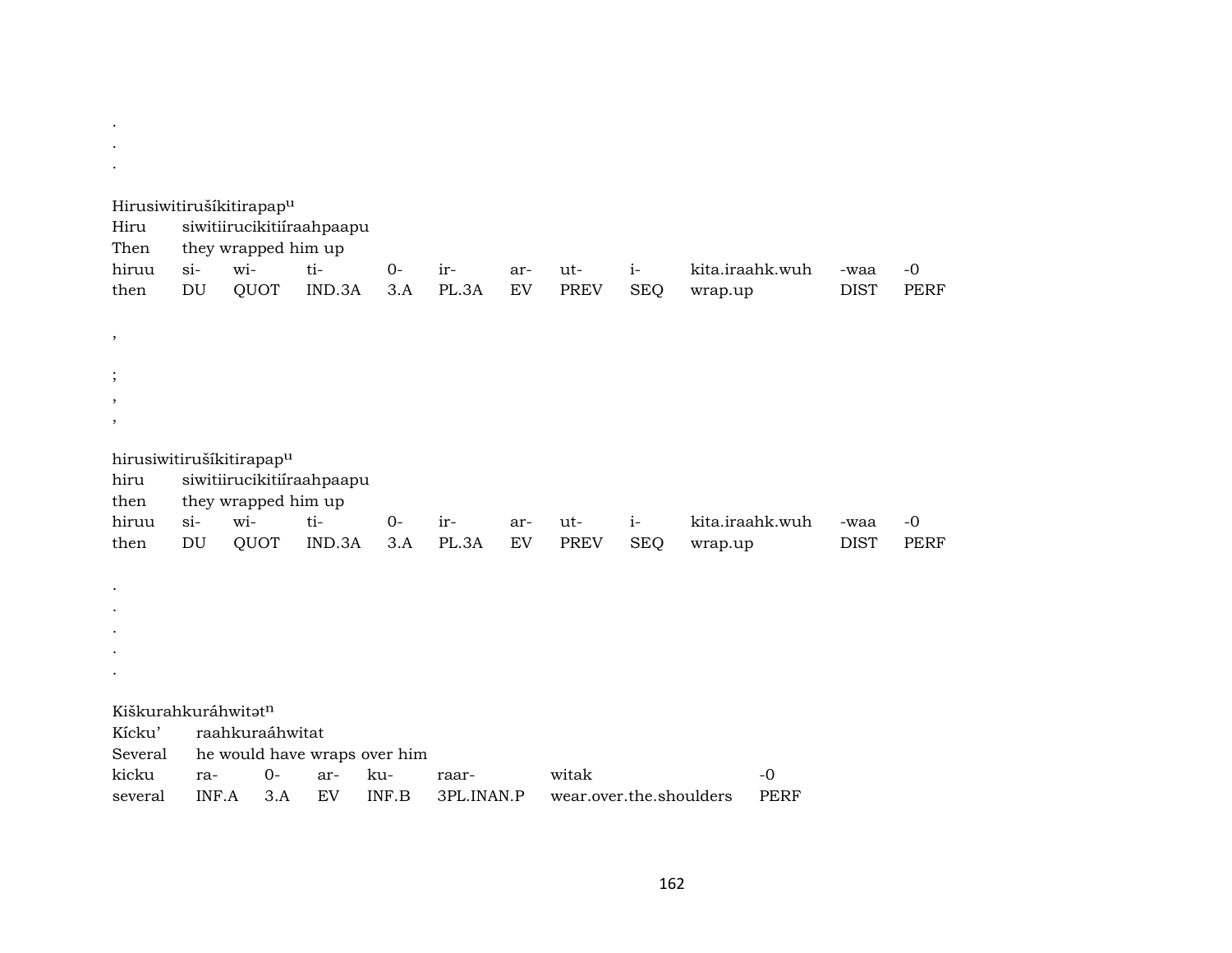. Náw $^a$  , . Ráwa . Now , . rawa , . now ,

,

hiruwitirúši<sup>a</sup> hiru witiiruúci'a then they would do it hiruu wi- ti- 0- ir- ar- ut- i- aar -0 then QUOT IND.3A 3.A PL.3A EV PREV SEQ do PERF

|         | awitihastaruhúhkauš      |       |         |      |                           |                |       |       |              |      |
|---------|--------------------------|-------|---------|------|---------------------------|----------------|-------|-------|--------------|------|
| a       | witiihaastaaruhúhkaa'uc  |       |         |      |                           |                |       |       |              |      |
| and     | they put ropes under him |       |         |      |                           |                |       |       |              |      |
| a       | wi-                      | ti-   |         | $0-$ | ir-                       | haas-          | raar- |       | uhuur.kaa.uc | $-0$ |
| and     | QUOT IND.3A              |       |         | 3.A  | PL.3A                     | rope           | PL    |       | put.under    | PERF |
|         |                          |       |         |      |                           |                |       |       |              |      |
|         | Tihwakiah <sup>u</sup>   |       |         |      |                           |                | ,     |       |              |      |
|         | Tihwaki'aahu'            |       |         |      |                           |                |       |       |              |      |
|         | They say                 |       |         |      |                           |                |       |       |              |      |
|         | ti-                      | $0-$  | ir-     |      | waki.a                    | -:hus          |       |       |              |      |
|         | IND.3A                   | 3.A   | PL.3A   |      | say.PL.IMPF               | <b>IMPF</b>    |       |       |              |      |
|         | hitakútawitn             |       | $\cdot$ |      | ahitakútawit <sup>n</sup> |                |       |       | ,            |      |
| hiítaku |                          | táwit |         | a    |                           | hiítaku        |       | táwit |              |      |
|         | the other side           | three |         |      | and                       | the other side |       | three |              |      |
| hii-    | -taku                    | tawit |         | a    | hii-                      | -taku          |       | tawit |              |      |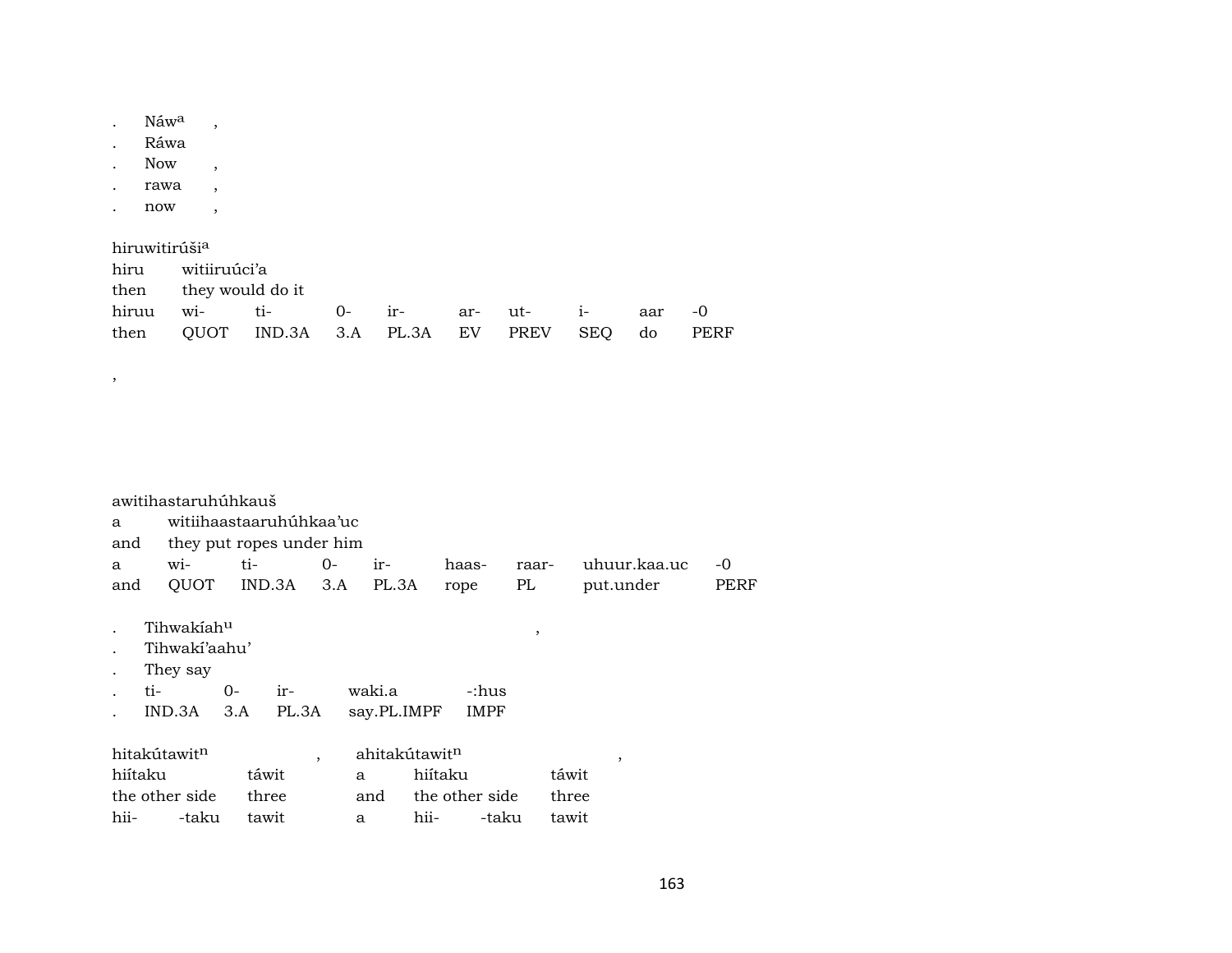| other                                             | LOC                        | three                                          |                                        | and    | other | LOC        | three |                  |         |             |             |
|---------------------------------------------------|----------------------------|------------------------------------------------|----------------------------------------|--------|-------|------------|-------|------------------|---------|-------------|-------------|
| šáhiks<br>cáhiks<br>persons<br>icaahiks<br>person |                            |                                                |                                        |        |       |            |       |                  |         |             |             |
| hiru                                              |                            | hirusiwítiriširawihutn<br>siwitiiriciiraawihut |                                        |        |       |            |       |                  |         |             |             |
| then<br>hiruu                                     | si-                        | wi-                                            | they would carry him<br>ti-            | $0-$   | ir-   | ar-        |       | iciir.ra.awi.huk | $-0$    |             |             |
| then                                              | $\mathop{\rm DU}\nolimits$ | QUOT                                           | IND.3A                                 | 3.A    | PL.3A | EV         | carry |                  | PERF    |             |             |
|                                                   |                            |                                                |                                        |        |       |            |       |                  |         |             |             |
|                                                   |                            | Hikišiwitirúštaripatn                          |                                        |        |       |            |       |                  |         |             |             |
| Hi<br>And                                         | kici<br>but                |                                                | wiwitiiructariipat<br>he would be tied |        |       |            |       |                  |         |             |             |
| hi                                                | kici                       | wii-                                           | wi-                                    | ti-    | $0-$  | ir-        | ar-   | ut-              | tariik  | -waa        | $-0$        |
| and                                               | but                        | $\operatorname{now}$                           | QUOT                                   | IND.3A | 3.A   | <b>OBV</b> | EV    | PREV             | be.tied | <b>DIST</b> | <b>PERF</b> |
|                                                   |                            |                                                |                                        |        |       |            |       |                  |         |             |             |
|                                                   |                            |                                                |                                        |        |       |            |       |                  |         |             |             |
|                                                   |                            |                                                |                                        |        |       |            |       |                  |         |             |             |
|                                                   |                            |                                                |                                        |        |       |            |       |                  |         |             |             |
| Tihwakiahu                                        | Tihwaki'aahu'              |                                                |                                        |        |       |            |       |                  |         |             |             |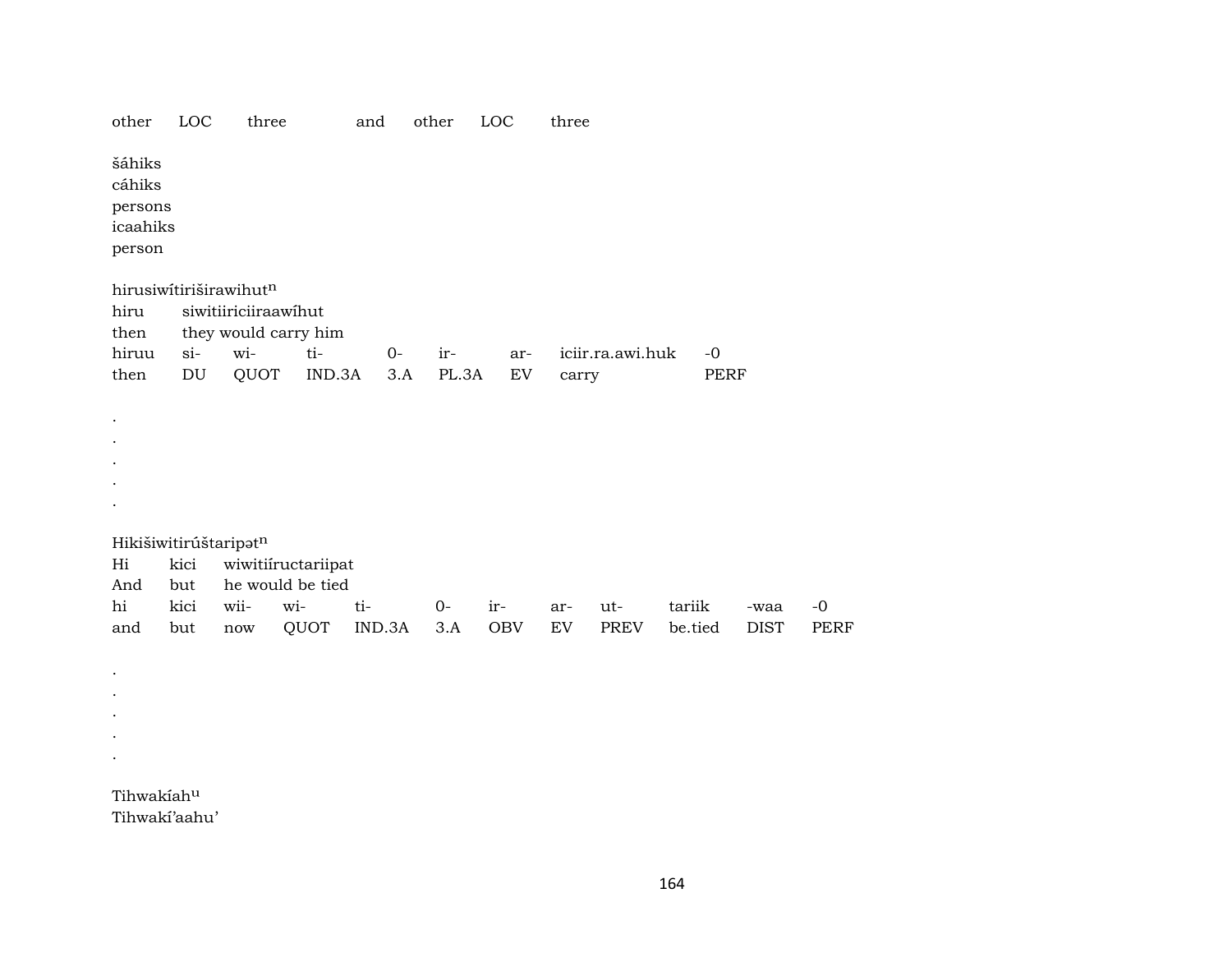| They say                                                                      |                                                                                                              |                                   |        |        |                  |      |          |          |      |            |
|-------------------------------------------------------------------------------|--------------------------------------------------------------------------------------------------------------|-----------------------------------|--------|--------|------------------|------|----------|----------|------|------------|
| ti-                                                                           | $0-$                                                                                                         | $ir-$                             | waki.a |        | -:hus            |      |          |          |      |            |
| IND.3A                                                                        | 3.A                                                                                                          | PL.3A                             |        |        | say.PL.IMPF IMPF |      |          |          |      |            |
| hirusitíriwu                                                                  |                                                                                                              |                                   |        |        |                  |      |          |          |      |            |
| hiru                                                                          | sitíriwu'                                                                                                    |                                   |        |        |                  |      |          |          |      |            |
| then                                                                          |                                                                                                              | they took him                     |        |        |                  |      |          |          |      |            |
| hiruu                                                                         | $si-$                                                                                                        | ti-                               | $O-$   | $ir -$ | ri-              | wuu  |          | -:hus    |      |            |
| then                                                                          | DU                                                                                                           | IND.3A                            | 3.A    | PL.3A  | PORT             |      | go.IMPF  | IMPF     |      |            |
|                                                                               | irísikuhitatawist <sup>a</sup><br>iriísikuhiitataawista                                                      |                                   |        |        |                  |      |          |          |      |            |
|                                                                               |                                                                                                              | where they were going to bury him |        |        |                  |      |          |          |      |            |
| irii-                                                                         | $\sin$                                                                                                       | kuur-                             | ra-    | $0-$   | ir-              | ut-  | ataa.wuh |          | -his | -ta        |
| where                                                                         | DU                                                                                                           | <b>DUB</b>                        | ABS    | 3.A    | PL.3A            | PREV | bury     |          | PERF | <b>INT</b> |
| Náw <sup>a</sup><br>$\ddot{\phantom{0}}$<br>Ráwa<br><b>Now</b><br>rawa<br>now | $\overline{\phantom{a}}$<br>$\overline{\phantom{a}}$<br>$\overline{\phantom{a}}$<br>$\overline{\phantom{a}}$ |                                   |        |        |                  |      |          |          |      |            |
|                                                                               | ahirusitírutataw <sup>u</sup>                                                                                |                                   |        |        |                  |      |          |          |      |            |
| a                                                                             | hiru                                                                                                         | sitiíruutataawu                   |        |        |                  |      |          |          |      |            |
| and                                                                           | then                                                                                                         | they would bury him               |        |        |                  |      |          |          |      |            |
| a                                                                             | hiruu                                                                                                        | $si-$<br>ti-                      |        | $0-$   | ir-              | ar-  | ut-      | ataa.wuh |      | $-0$       |
| and                                                                           | then                                                                                                         | DU                                | IND.3A | 3.A    | PL.3A            | EV   | PREV     | bury     |      | PERF       |

. . . . .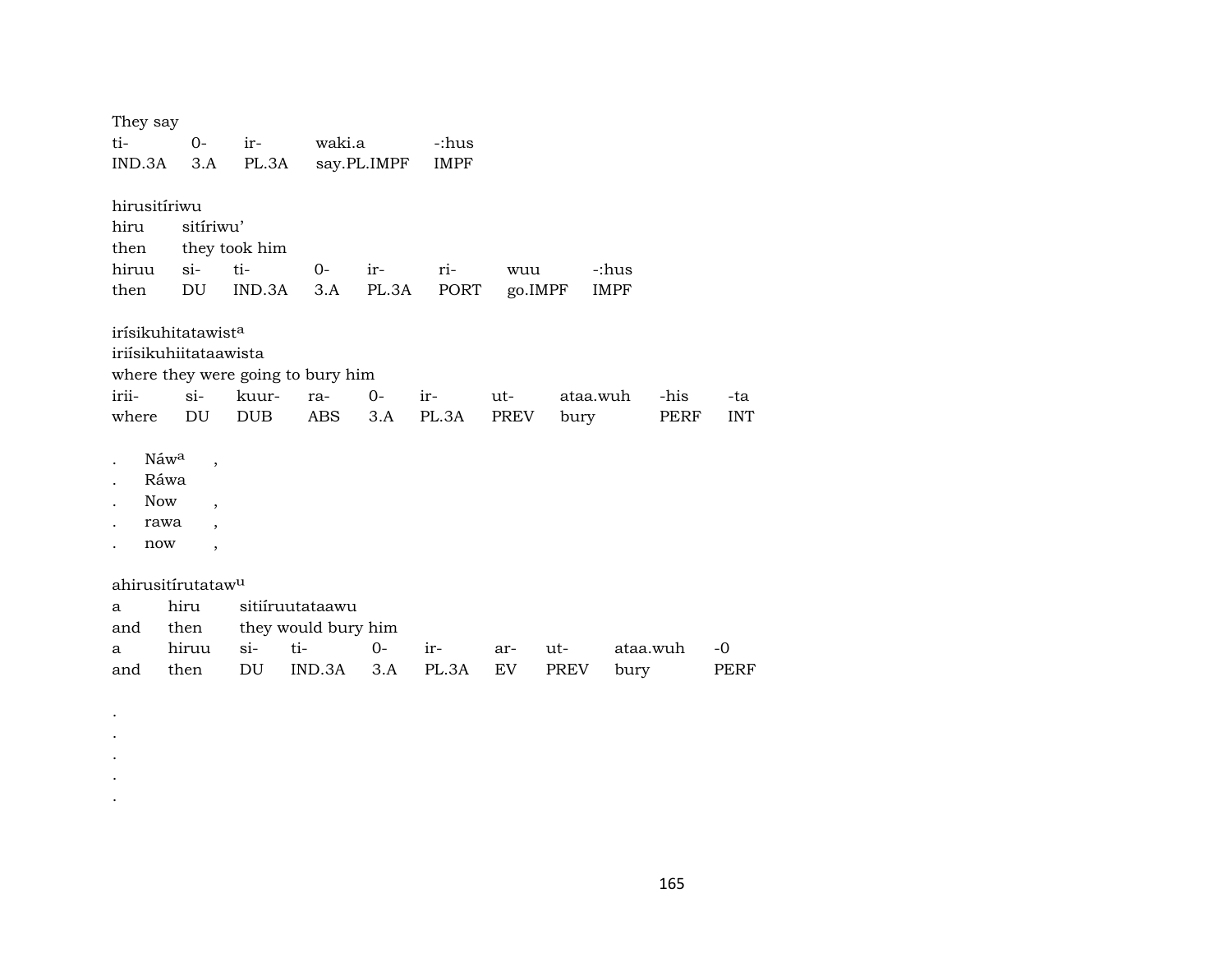|       | Iririhkurúrukstušpaw <sup>i</sup> |       |         |            |       |           |        |      |                 |      |       |
|-------|-----------------------------------|-------|---------|------------|-------|-----------|--------|------|-----------------|------|-------|
|       | Iriirihkuruúrukstucpaawi          |       |         |            |       |           |        |      |                 |      |       |
|       | The things he used to have        |       |         |            |       |           |        |      |                 |      |       |
| irii- | -ra                               | 0- a- |         | $ir-$      | ku-   | $r_{1}$ - | uur-   | uks- | ra.uc           | -waa | $-W1$ |
| that  | INF.A                             | 3.A   | POSS.3A | <b>OBV</b> | INF.B | PHYS.POSS | POSS.A |      | AOR be.lying.PL | DIST | SUB.L |

|  |  |  | hihiruwihirurikutarárišawa |  |  |
|--|--|--|----------------------------|--|--|
|  |  |  |                            |  |  |
|  |  |  |                            |  |  |

| hi  | hiru  | wihiru |       |         | rikutaaraaricawa                     |     |       |       |                               |      |       |
|-----|-------|--------|-------|---------|--------------------------------------|-----|-------|-------|-------------------------------|------|-------|
| and | then  | there  |       |         | those are what would hang from poles |     |       |       |                               |      |       |
| hi  | hiruu | wii-   | hiruu | riku-   | $+i-$                                |     | $Ar-$ | raar- | 1caa                          | -waa | $-()$ |
| and | then  | now    | there | that.is | IND.3A                               | 3.A | EV    |       | PL.INDV.A hang.on.a.pole DIST |      | PERF  |

- .
- .
- .
- .
- .

### Nahirarakuksúihi

,

| Ráhiira' raahkúksu                 |                            |  |  |  |  |                                      |  | ihi  |  |  |  |
|------------------------------------|----------------------------|--|--|--|--|--------------------------------------|--|------|--|--|--|
|                                    | Sometimes when he had been |  |  |  |  |                                      |  |      |  |  |  |
| rahiira ra- 0- ar- ku- uks- 0 -u , |                            |  |  |  |  |                                      |  | ihii |  |  |  |
| further                            |                            |  |  |  |  | INF.A 3.A EV INF.B AOR be SUB.D , uh |  |      |  |  |  |

- ${\tt nísar^u}$  ,
- riísaaru'
- $\, , \qquad$  a chief  $\,$
- , riisaar -u" ,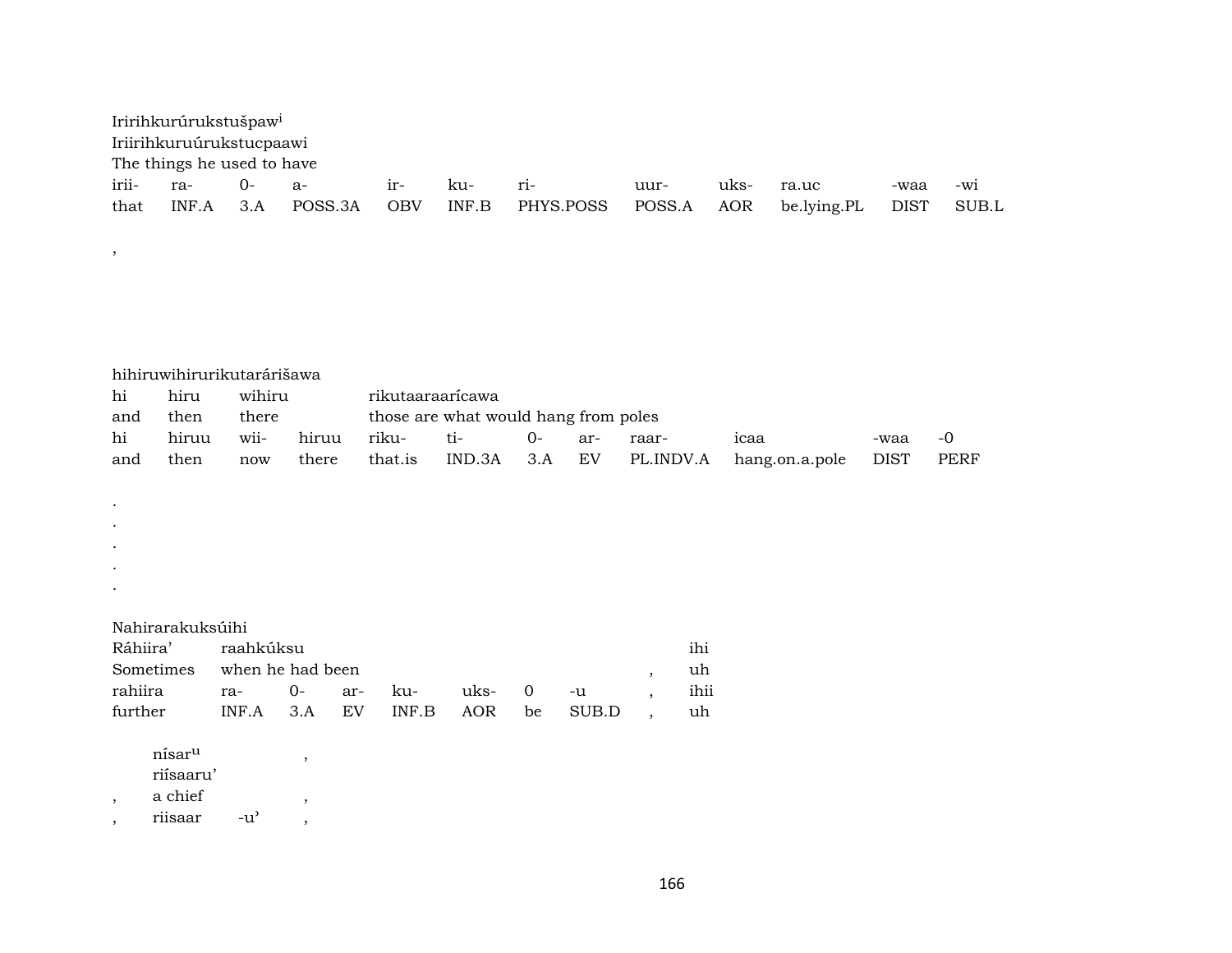, be.chief NOM , siríhkuktukusuku siríhkukstuukusuku when they used to make one (as a child) si- ra- 0- ir- ku- uks- ra"uk -hus -uku DU INF.A 3.A PL.3A INF.B AOR make IMPF.SUB HAB.SUB ihi ihi , uh , , ihii , , uh , nətaraíwarihus Rattaraa'íwariihus Pipe Dance rak- raar- ra- awi- warii -hus wood PL PORT image be.going.about.IMPF IMPF.SUB hiwihirutahatáriša<sup>a</sup> hi wihiru taahaattaáricaa'a and there the sticks would hang on a pole hi wii- hiruu ti- 0- ar- haak- raar- icaa – and now there IND.3A 3.A EV wood PL hang.on.a.pole EX . Nikutitári . . Rikutiitári' . That is what they did . riku- ti- 0- ir- ut- aar -i . . that.is IND.3A 3.A PL.3A PREV do IMPF .

Airinikurúruksku

A iriirihkuruúruksku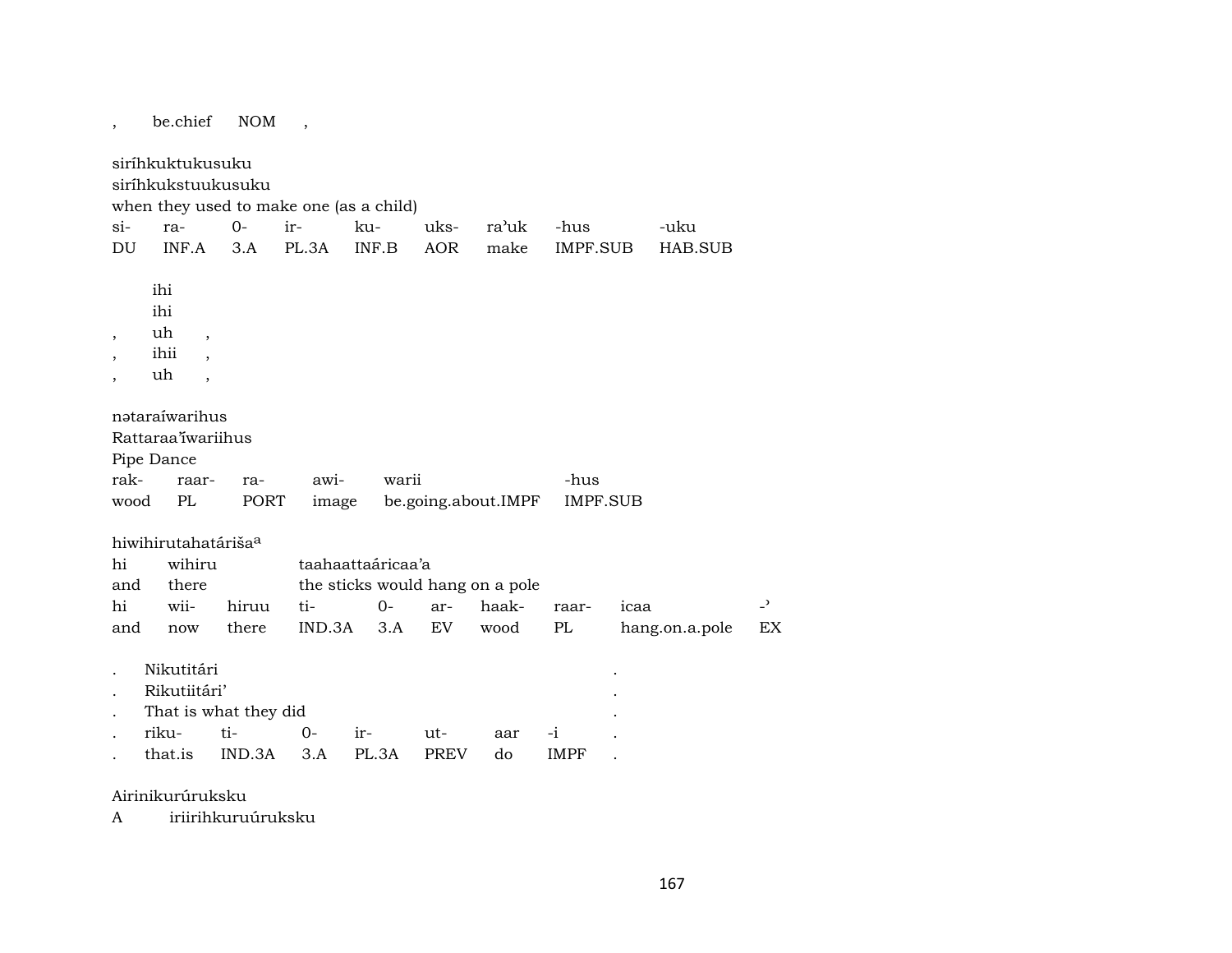| And                        |                              | the one that he had owned  |                         |              |                 |                                         |        |            |            |       |
|----------------------------|------------------------------|----------------------------|-------------------------|--------------|-----------------|-----------------------------------------|--------|------------|------------|-------|
| a                          | irii-<br>ra-                 | $0-$                       | $a-$                    | ir-          | ku-             | ri-                                     | uur-   | uks-       | kus        | $-0$  |
| and                        | that                         | INF.A<br>3.A               | POSS.3A                 | <b>OBV</b>   | INF.B           | PHYS.POSS                               | POSS.A | <b>AOR</b> | be.sitting | SUB.4 |
|                            |                              |                            |                         |              |                 |                                         |        |            |            |       |
|                            | rahkuksašíkstaw <sup>i</sup> |                            |                         |              |                 | $^\mathrm{,}$                           |        |            |            |       |
|                            | raahkuksacíkstawi            |                            |                         |              |                 |                                         |        |            |            |       |
|                            | what he had valued highly    |                            |                         |              |                 |                                         |        |            |            |       |
| ra-                        | $O -$<br>ar-                 | ku-                        | uks-                    | aciks.ta     | -wi             |                                         |        |            |            |       |
| INF.A                      | EV<br>3.A                    | $\textsf{INF}.\textsf{B}$  | <b>AOR</b>              | value.highly | SUB.L           |                                         |        |            |            |       |
|                            |                              |                            |                         |              |                 |                                         |        |            |            |       |
| awihirutariša <sup>a</sup> |                              |                            |                         |              |                 | $\,$                                    |        |            |            |       |
| a                          | wihiru                       |                            | taáricaa'a              |              |                 |                                         |        |            |            |       |
| and                        | there                        |                            | it would hang on a pole |              |                 |                                         |        |            |            |       |
| a                          | wii-                         | hiruu<br>ti-               | $0-$                    | ar-<br>icaa  |                 | $\overline{\phantom{0}}$                |        |            |            |       |
| and                        | there<br>now                 | IND.3A                     | 3.A                     | ${\rm EV}$   | hang.on.a.pole  | EX                                      |        |            |            |       |
|                            |                              |                            |                         |              |                 |                                         |        |            |            |       |
| iriráku <sup>u</sup>       |                              |                            |                         |              |                 |                                         |        |            |            |       |
| iriiraáhku'u               |                              |                            |                         |              |                 |                                         |        |            |            |       |
| whatever it was            |                              |                            |                         |              |                 |                                         |        |            |            |       |
| irii-                      | $0-$<br>ra-                  | ar-                        | ku-<br>$\mathbf 0$      | -u           |                 |                                         |        |            |            |       |
| who                        | INF.A                        | 3.A<br>EV                  | INF.B<br>be             | SUB.D        |                 |                                         |        |            |            |       |
|                            |                              |                            |                         |              |                 |                                         |        |            |            |       |
| Tirikuhuráhašu             |                              |                            |                         |              |                 |                                         |        |            |            |       |
| Tirikuhuráhacu             |                              |                            |                         |              |                 |                                         |        |            |            |       |
|                            |                              | When one of mine was dying |                         |              |                 |                                         |        |            |            |       |
| tii-                       | ri-                          | ku-                        | uur-                    | hurahac      | -hus            |                                         |        |            |            |       |
| when                       | CONT.3A                      | 1.P                        | POSS.P<br>die           |              | <b>IMPF.SUB</b> |                                         |        |            |            |       |
|                            |                              |                            |                         |              |                 |                                         |        |            |            |       |
| nikuwititári               |                              |                            |                         |              |                 | $\,$                                    |        |            |            |       |
| rikuwitiitári'             |                              |                            |                         |              |                 |                                         |        |            |            |       |
|                            | that is what they did        |                            |                         |              |                 | $\,$                                    |        |            |            |       |
| riku-                      | wi-                          | ti-                        | $0-$<br>ir-             | ut-          | aar             | $-i$<br>$\overline{\phantom{a}}$        |        |            |            |       |
| that.is                    | QUOT                         | IND.3A                     | PL.3A<br>3.A            | <b>PREV</b>  | do              | <b>IMPF</b><br>$\overline{\phantom{a}}$ |        |            |            |       |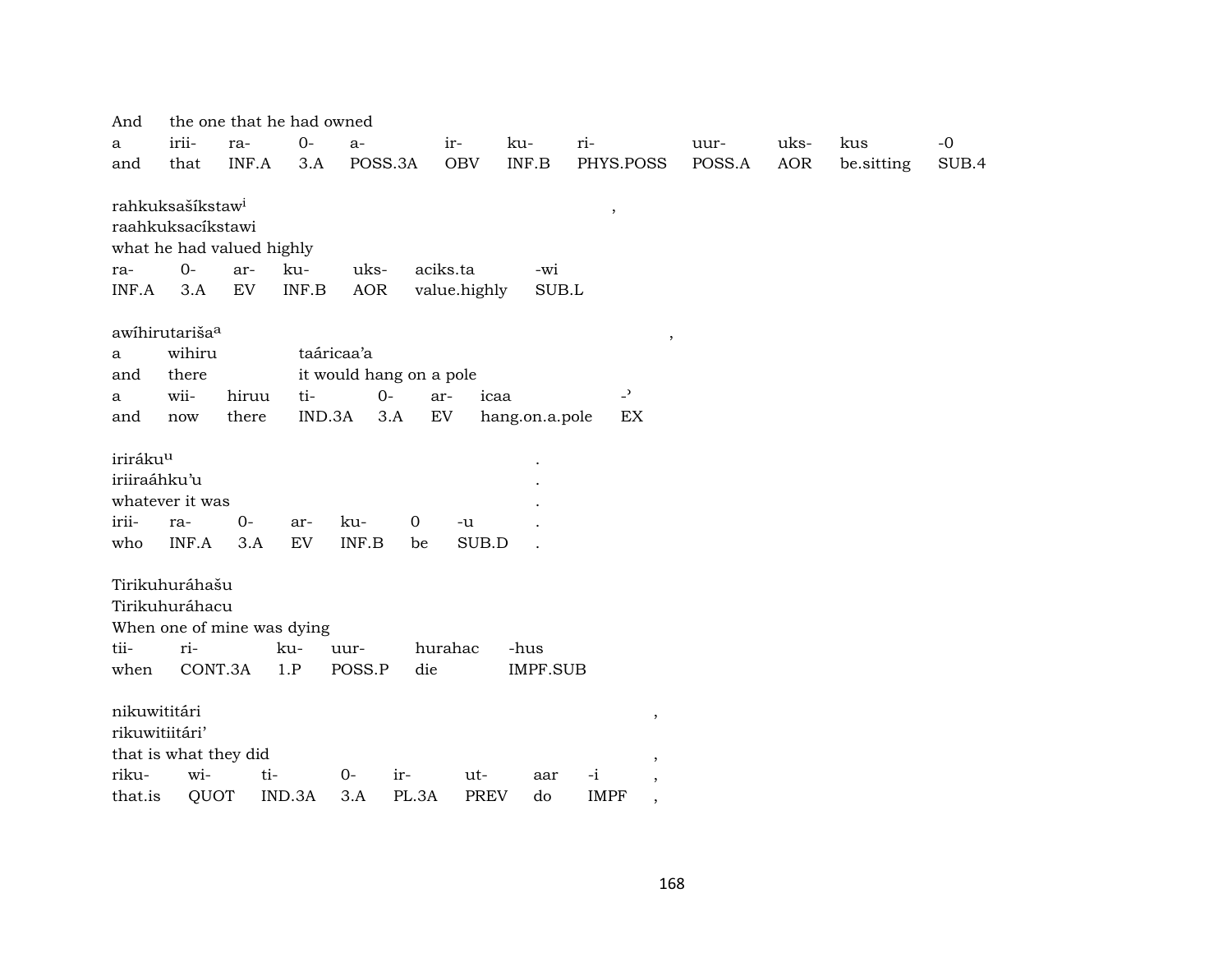| irár <sup>i</sup> |                                      |      | ٠ |
|-------------------|--------------------------------------|------|---|
| iraári'           |                                      |      | ٠ |
| brother           |                                      |      |   |
| $i-$              | -raar-                               | -ri' |   |
|                   | 3. POSS.A same.sex.sibling 3. POSS.B |      |   |

| Kukakatúhairit <sup>n</sup> |             |       |       |      |       |       |  | ki̇̃si |  |
|-----------------------------|-------------|-------|-------|------|-------|-------|--|--------|--|
| Kukaakatuúhaa'iirit         |             | kici  |       |      |       |       |  |        |  |
| I did not see anything      |             |       |       |      |       |       |  |        |  |
| ku-                         | kaaka-      | $+ -$ | $ut-$ | raa- | iirik | $-()$ |  | kici   |  |
| INDEF                       | NEG.IND 1.A |       | PREV  | way  | see   | TDP.  |  | but    |  |

|     |      |                                                                   |                   |             | $\bullet$ |  |  |  |
|-----|------|-------------------------------------------------------------------|-------------------|-------------|-----------|--|--|--|
|     |      |                                                                   |                   |             |           |  |  |  |
| ta- | $t-$ |                                                                   | -waawa            | -:hus       |           |  |  |  |
|     |      | hear                                                              | <b>DIST</b>       | <b>IMPF</b> |           |  |  |  |
|     |      | tatətkáwawuk <sup>u</sup><br>I heard things<br>NOM $IND.1/2A$ 1.A | taatatkáwaawuuku' | atka'uk     |           |  |  |  |

| Tihwakiah <sup>u</sup> |          |     |                  |       | $\epsilon$ |  |  |  |  |
|------------------------|----------|-----|------------------|-------|------------|--|--|--|--|
| Tihwaki'aahu'          |          |     |                  |       |            |  |  |  |  |
| They used to say       |          |     |                  |       |            |  |  |  |  |
| ti-                    | $\Omega$ | ir- | waki.a           | -:hus |            |  |  |  |  |
| IND.3A 3.A PL.3A       |          |     | say.PL.IMPF IMPF |       |            |  |  |  |  |

| Sitirahpáhahuku      |        |     |                      |       |             |      |        |        |                    | , |
|----------------------|--------|-----|----------------------|-------|-------------|------|--------|--------|--------------------|---|
| sitiraahpáhaahuuku'  |        |     |                      |       |             |      |        |        |                    |   |
| they painted him red |        |     |                      |       |             |      |        |        |                    |   |
| $\sin$               | ti-    |     | 0-                   | ir-   | raar-       |      | pahaat | -ra'uk | -:hus              |   |
| DU                   | IND.3A |     | 3.A                  | PL.3A | <b>ITER</b> |      | be.red | CAUS   | <b>IMPF</b>        |   |
|                      |        |     |                      |       |             |      |        |        |                    |   |
| šáhiks               |        |     | nakúkut <sup>i</sup> |       |             |      |        |        | Sapat <sup>n</sup> |   |
| cáhiks               |        |     | rakúkuuti            |       |             |      |        |        | Cápaat             |   |
| a person             |        |     | when he died         |       |             |      |        |        | A woman            |   |
| icaahiks             |        | ra- | 0-                   |       | ku-         | kuut | $-1$   |        | icapaak            |   |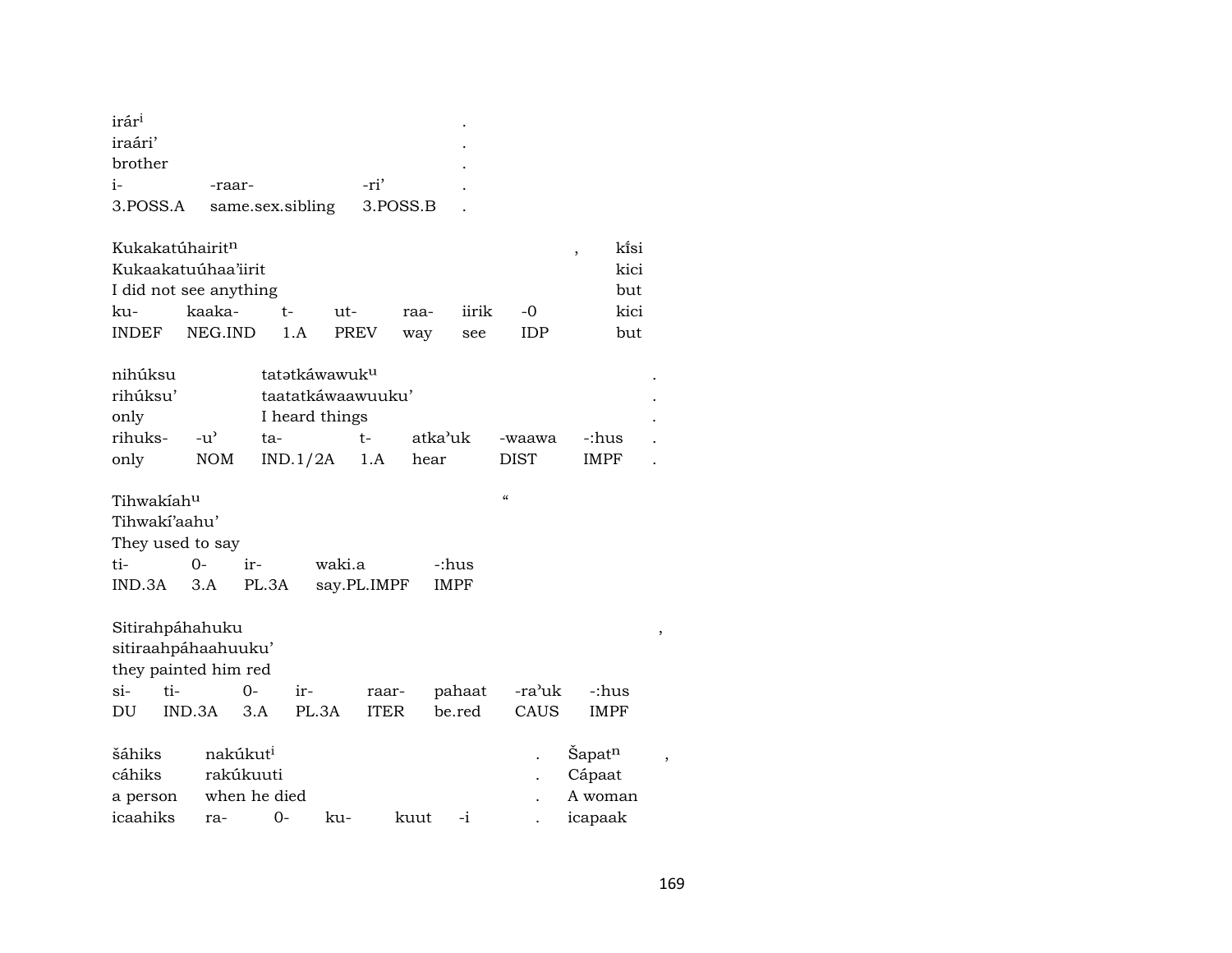| person                                    | INF.A                                                                                           | 3.P<br>INF.B                 | die           | SUB.2                                 | woman                    |             |             |               |
|-------------------------------------------|-------------------------------------------------------------------------------------------------|------------------------------|---------------|---------------------------------------|--------------------------|-------------|-------------|---------------|
| nahkušikstáwis <sup>u</sup>               | raahkuucikstáwisu<br>one who was loved                                                          |                              |               |                                       |                          |             |             |               |
| ra-                                       | $0-$<br>ar-                                                                                     | ku-                          | aciks.ta      | -wi                                   | -his<br>0                | -u          |             |               |
| INF.A                                     | $\mathop{\rm EV}\nolimits$<br>3.A                                                               | $\textsf{INF}.\textsf{B}$    | value.highly  | SUB.L                                 | <b>PERF</b><br>be        | SUB.D       |             |               |
| $\overline{\phantom{a}}$<br>ra-<br>INF.A  | nakukutíšapatn<br>rakúkuuti<br>when she died<br>$0 -$<br>3.P                                    | kuut<br>ku-<br>INF.B<br>die  | $-i$<br>SUB.2 | cápaat<br>a woman<br>icapaak<br>woman | $\overline{\phantom{a}}$ |             |             |               |
|                                           | nikusiwitirahpahahúkuhaw <sup>a</sup><br>rikusiwitiraahpáhaahuuku'<br>they painted that one red |                              |               |                                       |                          |             |             | haáwa<br>also |
| riku-                                     | $si-$<br>wi-                                                                                    | ti-                          | $0-$<br>ir-   | raar-                                 | pahaat                   | -ra'uk      | -:hus       | haawa         |
| that.is                                   | DU                                                                                              | QUOT<br>IND.3A               | 3.A           | PL.3A<br><b>ITER</b>                  | be.red                   | CAUS        | <b>IMPF</b> | also          |
|                                           | ahawáirikúhutak <sup>u</sup>                                                                    |                              |               |                                       |                          |             |             |               |
| а                                         | hawá                                                                                            | iriikúhuutaku'               |               |                                       |                          |             |             |               |
| and                                       | also                                                                                            | whatever clothing she had on |               |                                       |                          |             |             |               |
| a                                         | irii-<br>haawa                                                                                  | kuur-                        | $O -$<br>ra-  | $ut-$                                 | aka'uk                   | $-0$        |             |               |
| and                                       | also                                                                                            | what<br>DUB                  | <b>ABS</b>    | 3.A<br><b>PREV</b>                    | be.clothed               | <b>PERF</b> |             |               |
| ihi<br>ihi<br>uh<br>$^\mathrm{,}$<br>ihii | $\,$<br>$\overline{\phantom{a}}$                                                                |                              |               |                                       |                          |             |             |               |
| uh                                        | $\overline{\phantom{a}}$                                                                        |                              |               |                                       |                          |             |             |               |
| siahirahiwárik <sup>u</sup>               |                                                                                                 |                              |               |                                       |                          |             |             |               |

si'ahiiraahiwaawaáriku'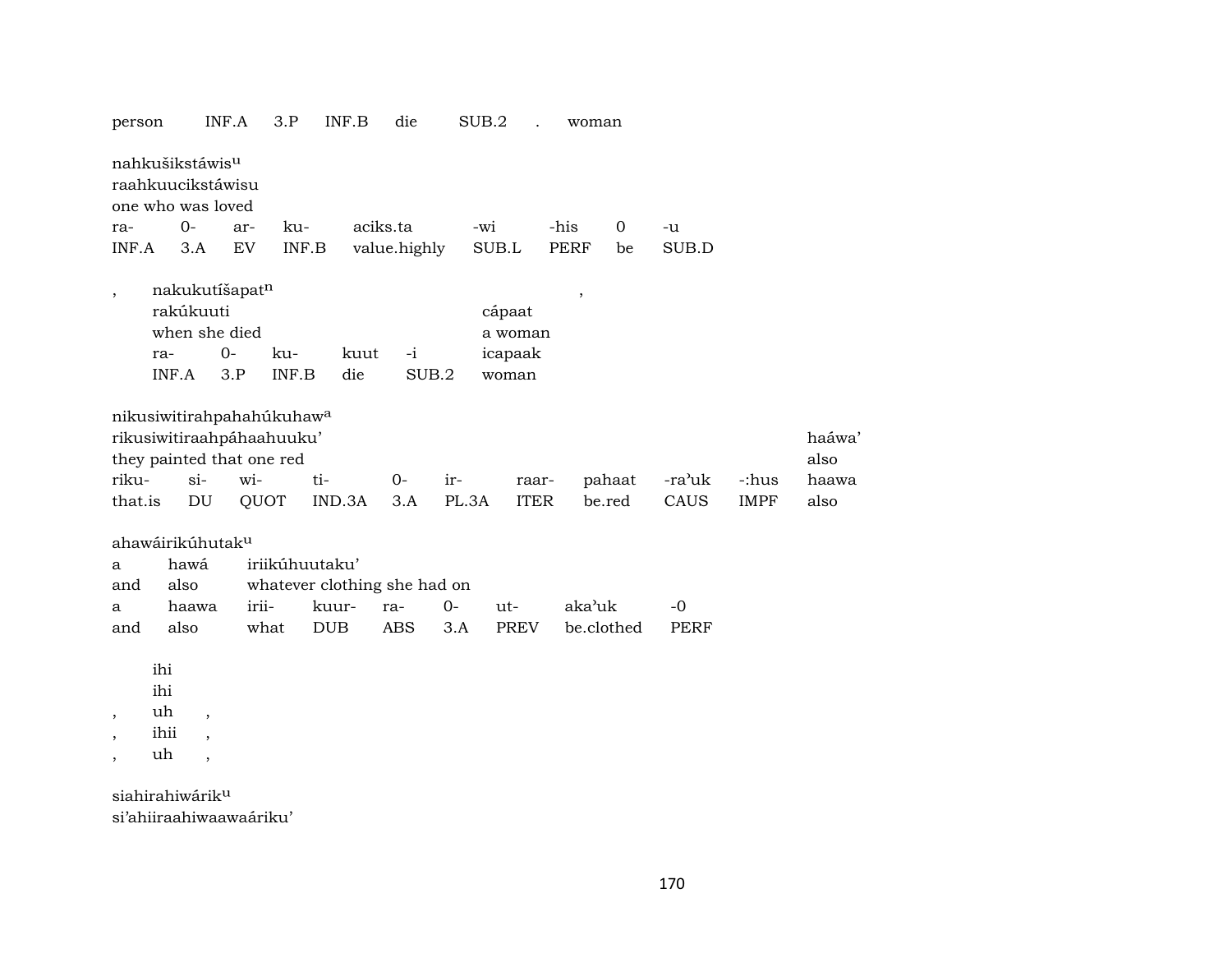|                      |               |                               | they dressed her nicely    |      |              |       |      |             |              |                  |             |             |             |      |             |                     |
|----------------------|---------------|-------------------------------|----------------------------|------|--------------|-------|------|-------------|--------------|------------------|-------------|-------------|-------------|------|-------------|---------------------|
| si-                  | ar-           | ra-                           | $0-$                       |      | ir-          | uur-  |      | raa-        | hi.wa.ar     |                  |             | -waa        | -ik         |      | -:hus       |                     |
| DU                   | EV            | <b>ABS</b>                    |                            | 3.A  | PL.3A        |       | PREV | way         |              | be.good.DIST     |             | <b>DIST</b> |             | CAUS | <b>IMPF</b> |                     |
|                      |               |                               |                            |      |              |       |      |             |              |                  |             |             |             |      |             |                     |
| $\, ,$               |               |                               |                            |      |              |       |      |             |              |                  |             |             |             |      |             |                     |
|                      |               |                               |                            |      |              |       |      |             |              |                  |             |             |             |      |             |                     |
|                      |               |                               |                            |      |              |       |      |             |              |                  |             |             |             |      |             |                     |
|                      |               |                               |                            |      |              |       |      |             |              |                  |             |             |             |      |             |                     |
|                      |               |                               |                            |      |              |       |      |             |              |                  |             |             |             |      |             |                     |
|                      |               | siwitihtituririku             |                            |      |              |       |      |             |              |                  |             |             |             |      |             |                     |
|                      |               | Siwitiirituriíriku'           |                            |      |              |       |      |             |              |                  |             |             |             |      |             |                     |
|                      |               |                               | They fixed the body nicely |      |              |       |      |             |              |                  |             |             |             |      |             |                     |
| $si-$                | wi-           |                               | ti-                        |      | $0-$         | ir-   | uur- |             | iit-         | $u-$             |             | hiir        |             | -ik  | -:hus       |                     |
| DU                   | QUOT          |                               | IND.3A                     |      | 3.A          | PL.3A |      | <b>PREV</b> | body         | in.a.line        |             |             | be.good     | CAUS | <b>IMPF</b> |                     |
|                      |               |                               |                            |      |              |       |      |             |              |                  |             |             |             |      |             |                     |
| $\, ,$               |               | hawášapatn                    |                            |      | rákuu        |       |      |             |              |                  |             |             |             |      |             |                     |
|                      | hawá          |                               | cápaat                     |      | raáhku'u     |       |      |             |              |                  |             |             |             |      |             |                     |
|                      | also          |                               | a woman                    |      | her being    | $0-$  |      |             |              | $\boldsymbol{0}$ |             |             |             |      |             |                     |
|                      | haawa<br>also |                               | icapaak<br>woman           |      | ra-<br>INF.A | 3.A   |      | ar-<br>EV   | ku-<br>INF.B | be               | -u<br>SUB.D |             |             |      |             |                     |
|                      |               |                               |                            |      |              |       |      |             |              |                  |             |             |             |      |             |                     |
| $\, ,$               | náwa          |                               |                            |      |              |       |      |             |              |                  |             |             |             |      |             |                     |
| $\cdot$              | Ráwa          |                               |                            |      |              |       |      |             |              |                  |             |             |             |      |             |                     |
|                      | <b>Now</b>    |                               |                            |      |              |       |      |             |              |                  |             |             |             |      |             |                     |
|                      | rawa          |                               |                            |      |              |       |      |             |              |                  |             |             |             |      |             |                     |
| $\ddot{\phantom{0}}$ | now           |                               |                            |      |              |       |      |             |              |                  |             |             |             |      |             |                     |
|                      |               |                               |                            |      |              |       |      |             |              |                  |             |             |             |      |             |                     |
|                      |               | hawárikuwitaríha <sup>u</sup> |                            |      |              |       |      |             |              |                  |             |             |             |      |             |                     |
| hawá                 |               |                               | rikuwitaríhaa'u'           |      |              |       |      |             |              |                  |             |             |             |      |             |                     |
| also                 |               |                               | that was the same way      |      |              |       |      |             |              |                  |             |             |             |      |             |                     |
| haawa                |               | riku-                         | wi-                        |      | ti-          |       | $0-$ | a-          |              | ri-              |             |             | ut-         | raa- | uu          | $-0$<br><b>PERF</b> |
| also                 |               | that.is                       |                            | QUOT | IND.3A       |       | 3.A  |             | POSS.3A      |                  | PHYS.POSS   |             | <b>PREV</b> | way  | be          |                     |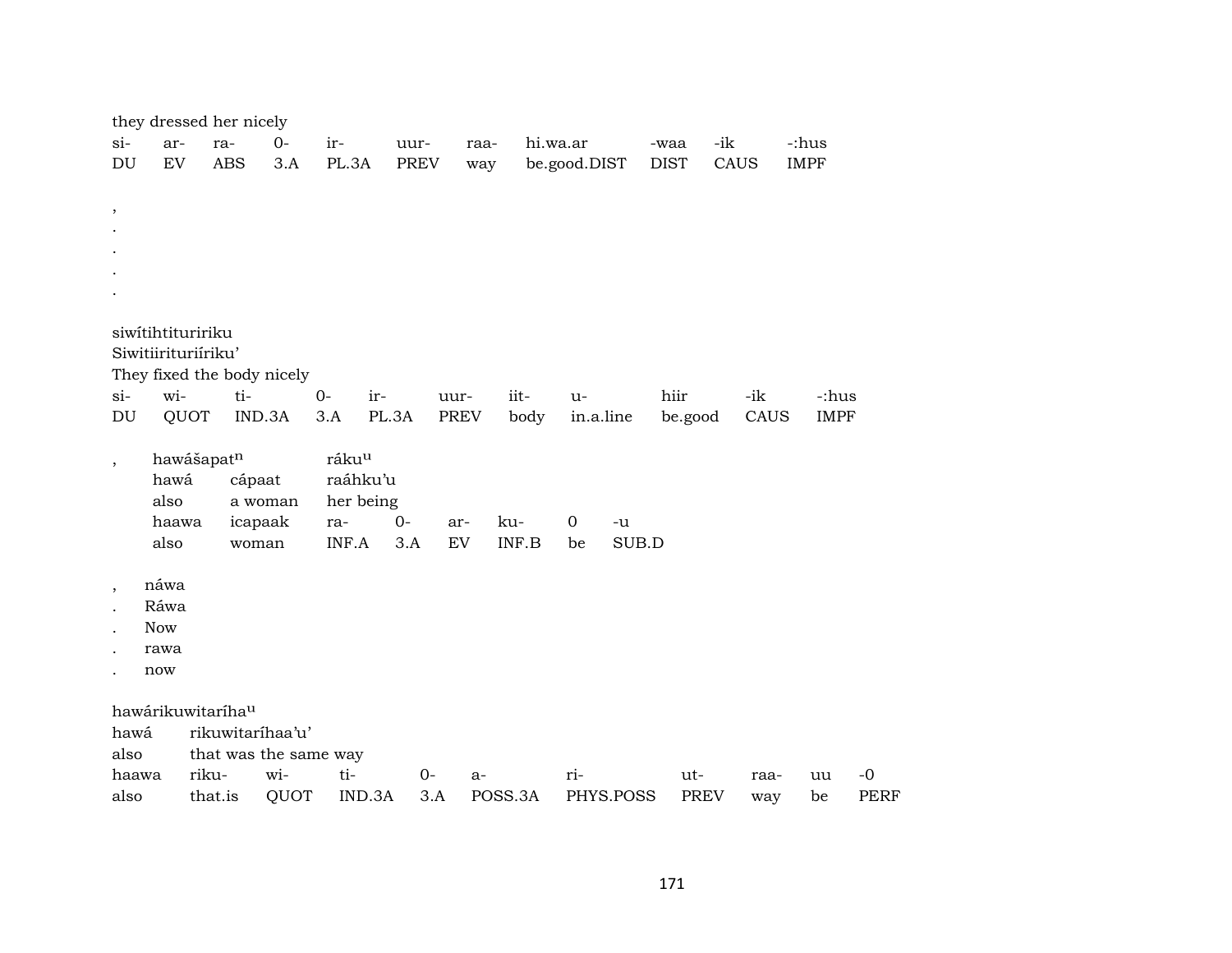| kukakíruriwi |                             |      |            |      |   |
|--------------|-----------------------------|------|------------|------|---|
|              | Kukaakíruukiwi              |      |            |      |   |
|              | It was not any different    |      |            |      | ٠ |
| ku-          | kaaki-                      | $O-$ | raa.ikiwir | -0   |   |
| INDE.        | NEG.IND.3A 3.A be.different |      |            | PERF |   |
|              |                             |      |            |      |   |

| əskuraútira   |  |                        |        |         |  |
|---------------|--|------------------------|--------|---------|--|
| Askúraa'u'    |  | tira'                  |        |         |  |
| The same way  |  | it was                 |        |         |  |
| asku raa- -u' |  | ti- O-                 | raa- 0 | $-()$   |  |
| one           |  | way NOM IND.3A 3.A way |        | be PERF |  |

Ašitirúštaripapµ

,

|                           | A sitiirúctariipaapu                |  |  |  |  |                                                |      |             |  |
|---------------------------|-------------------------------------|--|--|--|--|------------------------------------------------|------|-------------|--|
| And they would tie her up |                                     |  |  |  |  |                                                |      |             |  |
|                           |                                     |  |  |  |  | a si- ti-  0- ir-  ar- ut-  tariik.wuh -waa -0 |      |             |  |
|                           | and DU IND.3A 3.A PL.3A EV PREV tie |  |  |  |  |                                                | DIST | <b>PERF</b> |  |

hirusitiruhastaruhúhkauš hiru siwitiiruuhaastaaruhúhkaa'uc<br>then they put ropes under her then they put ropes under her<br>hiruu si- wi-<br>tiwi- ti- 0- ir- ar- uur- haas- raar- uhuur.kaa.uc -0 then DU QUOT IND.3A 3.A PL.3A EV PREV rope PL put.under PERF . Šápat<sup>n</sup> hawaráku<sup>u</sup> . Cápaat hawá raáhku'u . A woman also when it was . icapaak haawa ra- 0- ar- ku- 0 -u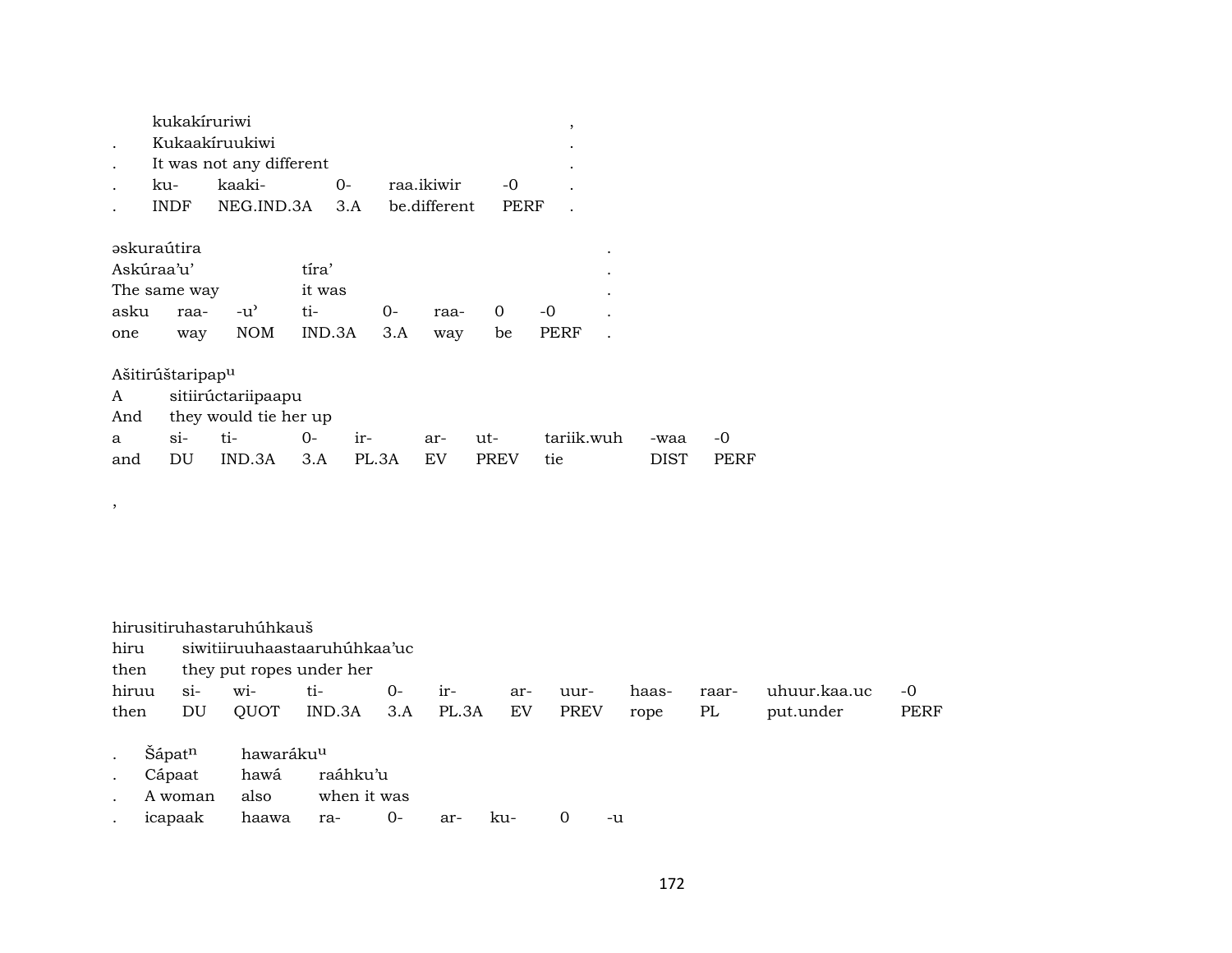|  | woman | lso | -- --<br>'N<br>H | בזי | $\mathbf{L}$<br> | 'N<br>P | be |  |
|--|-------|-----|------------------|-----|------------------|---------|----|--|
|--|-------|-----|------------------|-----|------------------|---------|----|--|

aháwa

a hawá

and also

a haawa

and also

wihirusitirikáta $\mathbf{t}^n$ 

|        | <u>waan asich hiddeed</u> |                           |                           |      |       |     |       |                                                     |       |      |  |  |
|--------|---------------------------|---------------------------|---------------------------|------|-------|-----|-------|-----------------------------------------------------|-------|------|--|--|
| wihiru |                           |                           | sitiirikáta'at            |      |       |     |       |                                                     |       |      |  |  |
| there  |                           |                           | they took her up the hill |      |       |     |       |                                                     |       |      |  |  |
| wii-   | hiruu                     | $\mathbf{S}$ $\mathbf{I}$ | $ti-$                     | $O-$ | $ir-$ | ar- | $ri-$ | kata-                                               | at    | $-0$ |  |  |
| now    | there                     | DU                        |                           |      |       |     |       | IND.3A 3.A PL.3A EV PORT against.a.vertical.surface | $g_0$ | PERF |  |  |
|        |                           |                           |                           |      |       |     |       |                                                     |       |      |  |  |

, šahiksurárir³ . cahiksuraáriri' . on foot . icaahiks- huraar- -hiri" . person earth LOC .

Hirusitišíraruwa

Hiru sitiiruuciraruúwaa'

There they brought things for her

|  |  |  |  |                                                                           | ruu- wa- a -0 |  |  |
|--|--|--|--|---------------------------------------------------------------------------|---------------|--|--|
|  |  |  |  | there DU IND.3A 3.A PREV.3A PL.3A PREV SEO 3PL.INAN.P PORT DIST come PERF |               |  |  |

| šápat <sup>n</sup> | nákuks <sup>u</sup> |  |  |           |        |    |       |  |  |  |
|--------------------|---------------------|--|--|-----------|--------|----|-------|--|--|--|
| cápaat             | raáhkuksu           |  |  |           |        |    |       |  |  |  |
| a woman            | when it was         |  |  |           |        |    |       |  |  |  |
| icapaak            |                     |  |  |           | uks- 0 |    | $-u$  |  |  |  |
| woman              | INF.A 3.A EV        |  |  | INF.B AOR |        | be | SUB.D |  |  |  |

Nihkururukskusáriki

Rihkuruúrukskusaariki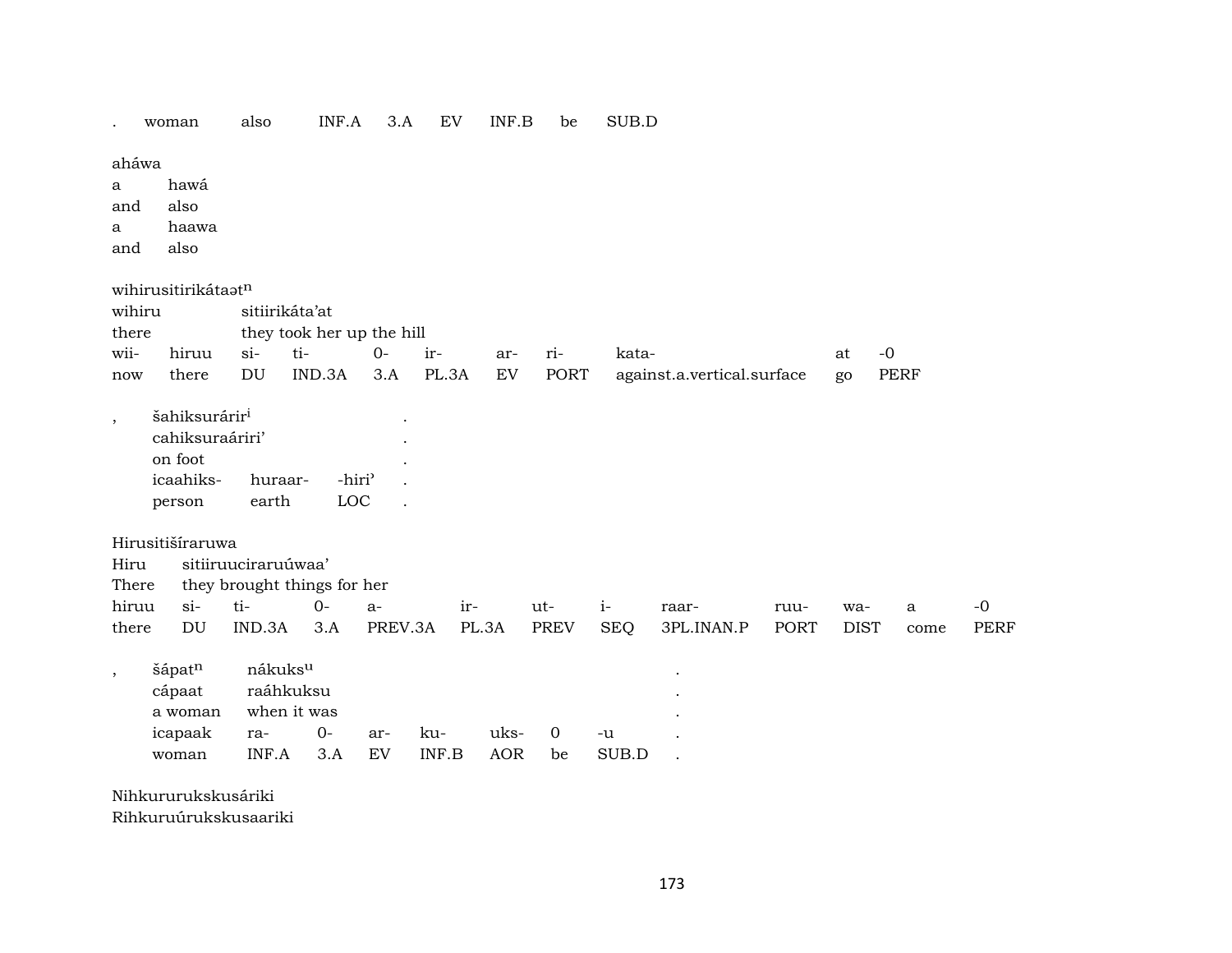|          | The things she had on her bed |         |                         |       |           |        |            |           |    |             |       |  |
|----------|-------------------------------|---------|-------------------------|-------|-----------|--------|------------|-----------|----|-------------|-------|--|
| ra-      | 0-                            | $a-$    | $ir-$                   | ku-   | $ri-$     | uur-   | uks-       | kus.haar- | 0  | -ik         | $-1$  |  |
| INF.A    | 3.A                           | POSS.3A | <b>OBV</b>              | INF.B | PHYS.POSS | POSS.A | AOR        | bed       | be | <b>DIST</b> | SUB.2 |  |
|          |                               |         |                         |       |           |        |            |           |    |             |       |  |
| ki̇̃tu   |                               |         | kawiriwisisu            |       |           |        |            |           |    |             |       |  |
| kítuu'u' |                               |         | kaawiiriwisisu'         |       |           |        |            |           |    |             |       |  |
| all      |                               |         | cross sticks of the bed |       |           |        |            |           |    |             |       |  |
| kituu    | -u'                           |         | kaa                     | $-W1$ | iriwis    | -his   | -u'        |           |    |             |       |  |
| all      | <b>NOM</b>                    |         | be.inside               | SUB.L | be.across | PERF   | <b>NOM</b> |           |    |             |       |  |

.

| hiru<br>then | Hirukitúrikusitiharūwari<br>kítuu'u'<br>all |            |                            | rikusitiiharuúwari' |        | they took those belongings of hers |       |             |            |       |                     |             |
|--------------|---------------------------------------------|------------|----------------------------|---------------------|--------|------------------------------------|-------|-------------|------------|-------|---------------------|-------------|
| hiruu        | kituu                                       | $-u'$      | riku-                      | $si$ -              | ti-    | $0-$                               | ir-   | ut-         | raar-      | ruu-  | warii               | -:hus       |
| then         | all                                         | <b>NOM</b> | that.is                    | DU                  | IND.3A | 3.A                                | PL.3A | <b>PREV</b> | 3PL.INAN.P | PORT  | be.going.about.IMPF | <b>IMPF</b> |
|              |                                             |            |                            |                     |        |                                    |       |             |            |       |                     |             |
| $\bullet$    |                                             |            |                            |                     |        |                                    |       |             |            |       |                     |             |
| $\bullet$    |                                             |            |                            |                     |        |                                    |       |             |            |       |                     |             |
| $\bullet$    |                                             |            |                            |                     |        |                                    |       |             |            |       |                     |             |
| $\bullet$    |                                             |            |                            |                     |        |                                    |       |             |            |       |                     |             |
| $\bullet$    |                                             |            |                            |                     |        |                                    |       |             |            |       |                     |             |
|              | Hiruiriwisirihkutatáwuh <sup>a</sup>        |            |                            |                     |        |                                    |       |             |            |       |                     |             |
| Hiru         | iriwisirihkuutataáwuha                      |            |                            |                     |        |                                    |       |             |            |       |                     |             |
| There        | where they buried her                       |            |                            |                     |        |                                    |       |             |            |       |                     |             |
| hiruu        | irii-                                       | wii-       | $si-$                      | ra-                 | $O -$  | ir-                                | ku-   | ut-         | ataa.wuh   | -a    |                     |             |
| there        | where                                       | now        | $\mathop{\rm DU}\nolimits$ | INF.A               | 3.A    | PL.3A                              | INF.B | <b>PREV</b> | bury       | SUB.1 |                     |             |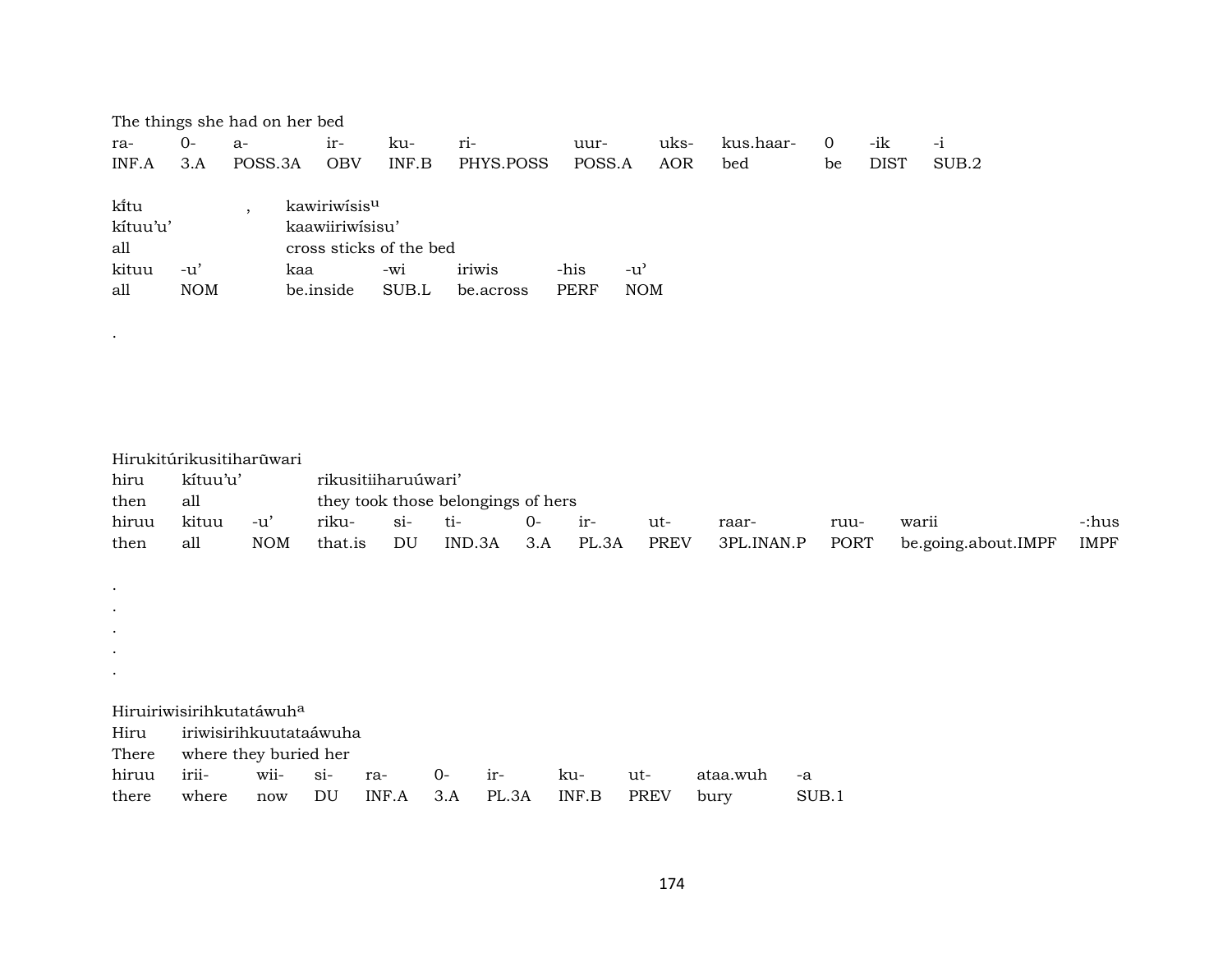|                                           | hihirurikutarurúšpa                                         |                                                          |                                                 |             |             |                                  |                     |             |             |      |
|-------------------------------------------|-------------------------------------------------------------|----------------------------------------------------------|-------------------------------------------------|-------------|-------------|----------------------------------|---------------------|-------------|-------------|------|
| hi                                        | hiru                                                        | rikutaruurúcpa                                           |                                                 |             |             |                                  |                     |             |             |      |
| and                                       | there                                                       |                                                          | that is where her things lay                    |             |             |                                  |                     |             |             |      |
| hi                                        | hiruu                                                       | riku-                                                    | ti-                                             | $O -$       | $a-$        | ri-                              | uur-                | ra.uc       | -waa        | $-0$ |
| and                                       | there                                                       | that.is                                                  | IND.3A                                          | 3.A         | POSS.3A     | PHYS.POSS                        | POSS.A              | be.lying.PL | <b>DIST</b> | PERF |
| $\overline{\phantom{a}}$                  | háwakiš <sup>i</sup><br>háwa<br>also<br>haawa<br>also       | $\overline{\phantom{a}}$<br>kiici'<br>but<br>kici<br>but | šápatn<br>cápaat<br>a woman<br>icapaak<br>woman |             |             |                                  |                     |             |             |      |
| iriráku <sup>u</sup>                      |                                                             |                                                          |                                                 |             |             |                                  |                     |             |             |      |
|                                           | iriiráku'u                                                  |                                                          |                                                 |             |             |                                  |                     |             |             |      |
|                                           | that one being                                              |                                                          |                                                 |             |             |                                  |                     |             |             |      |
| irii-                                     | ra-                                                         | $0-$                                                     | ku-<br>$\mathbf 0$                              | -u          |             |                                  |                     |             |             |      |
| that                                      | INF.A                                                       | 3.A                                                      | INF.B<br>be                                     | SUB.D       |             |                                  |                     |             |             |      |
| Náwa<br>Ráwa<br><b>Now</b><br>rawa<br>now | $\overline{\phantom{a}}$                                    |                                                          |                                                 |             |             |                                  |                     |             |             |      |
|                                           | nikutihwawakiahu                                            |                                                          |                                                 |             |             |                                  |                     |             |             |      |
|                                           | rikutihwaawaki'aahu'                                        |                                                          |                                                 |             |             |                                  | $\pmb{\mathcal{I}}$ |             |             |      |
|                                           |                                                             | these things are what they said                          |                                                 |             |             |                                  |                     |             |             |      |
| riku-                                     | ti-                                                         | $0-$                                                     | ir-                                             | waa-        | waki.a      | -:hus                            |                     |             |             |      |
| that.is                                   | IND.3A                                                      | 3.A                                                      | PL.3A                                           | <b>DIST</b> | say.PL.IMPF | <b>IMPF</b>                      |                     |             |             |      |
| tii-                                      | tirátpawakahu<br>tirátpaawaakahu<br>this I am saying<br>ra- | $t-$<br>waa-                                             | waaka                                           |             | -hus        | $\,$<br>$\overline{\phantom{a}}$ |                     |             |             |      |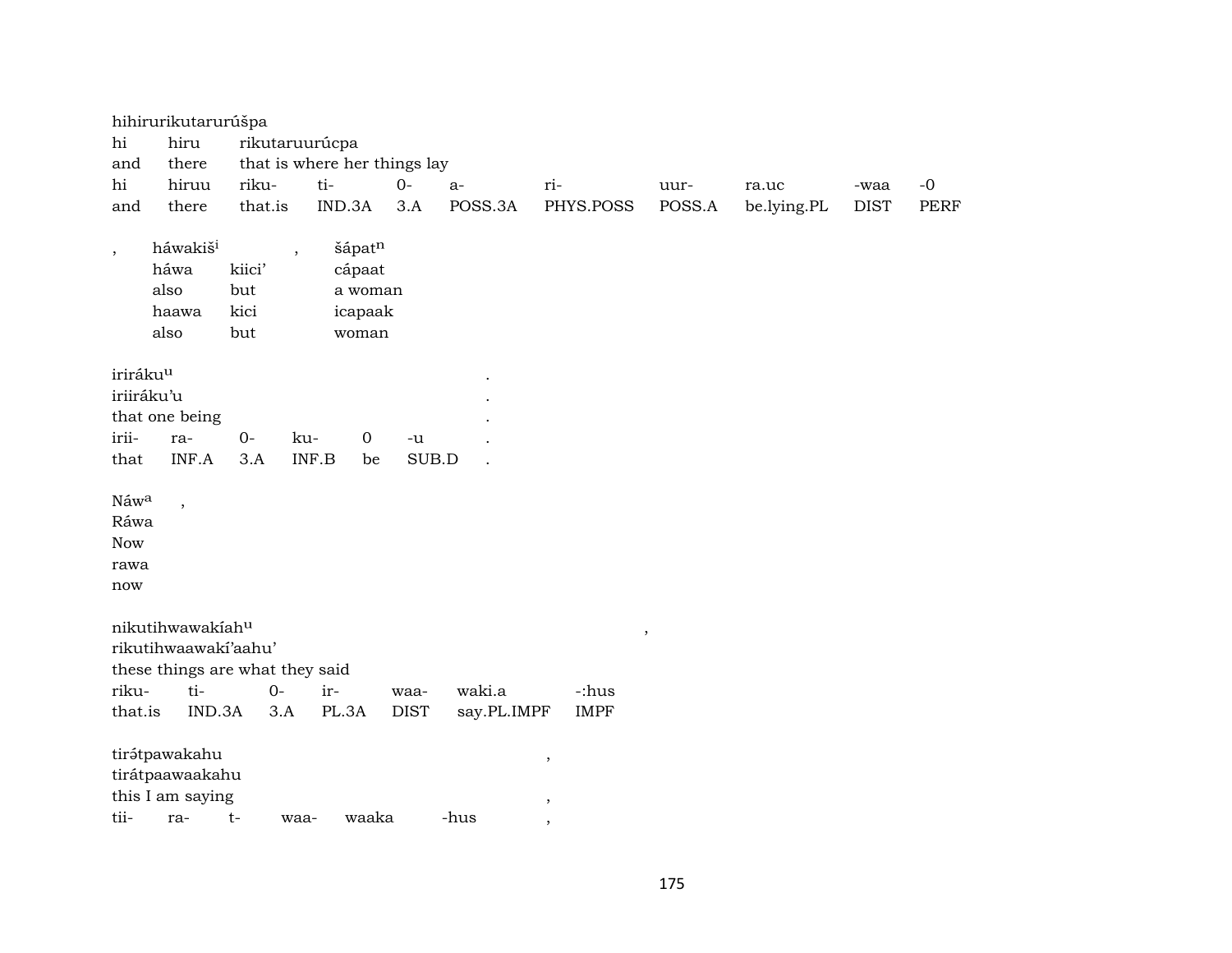1.A DIST say.IMPF IMPF.SUB this ABS  $\overline{\phantom{a}}$ irár<sup>i</sup> iraári' brother  $i-$ -ri' -raar-3.POSS.A same.sex.sibling 3.POSS.B Tirararuráhašu  $\overline{\phantom{a}}$ Tiraraaruráhacu When they die  $\cdot$ tii- $0$ raraarhurahac -hus when IMPF.SUB ABS  $3.P$ 3PL.INAN.P die  $\overline{\phantom{a}}$ hiwisititatáw<sup>u</sup> wisitiitataáwu hi they buried him and hi wii $si$ ti- $0$ irutataa.wuh  $-0$ DU IND.3A  $3.A$ PL.3A **PREV** bury **PERF** now and Áwirakus<sup>a</sup>  $\cdot$ wirakuusa  $\mathbf{A}$  $\mathbf{r}$ And when he lies there  $O -0$ wiiraku $i$ sa a INF.B SEQ be.lying SUB.3 and when INF.A  $3.A$ širurakúkas<sup>a</sup>  $\cdot$  $\,$ ciru rakúkasa when he lies on it yet ciruu ra- $0$ kuka- $-0$ sa be.lying yet  $INF.A$  3.A INF.B in SUB.3

wisirihkuhúwahuru<sup>a</sup> wisirihkuhuuwahúruu'a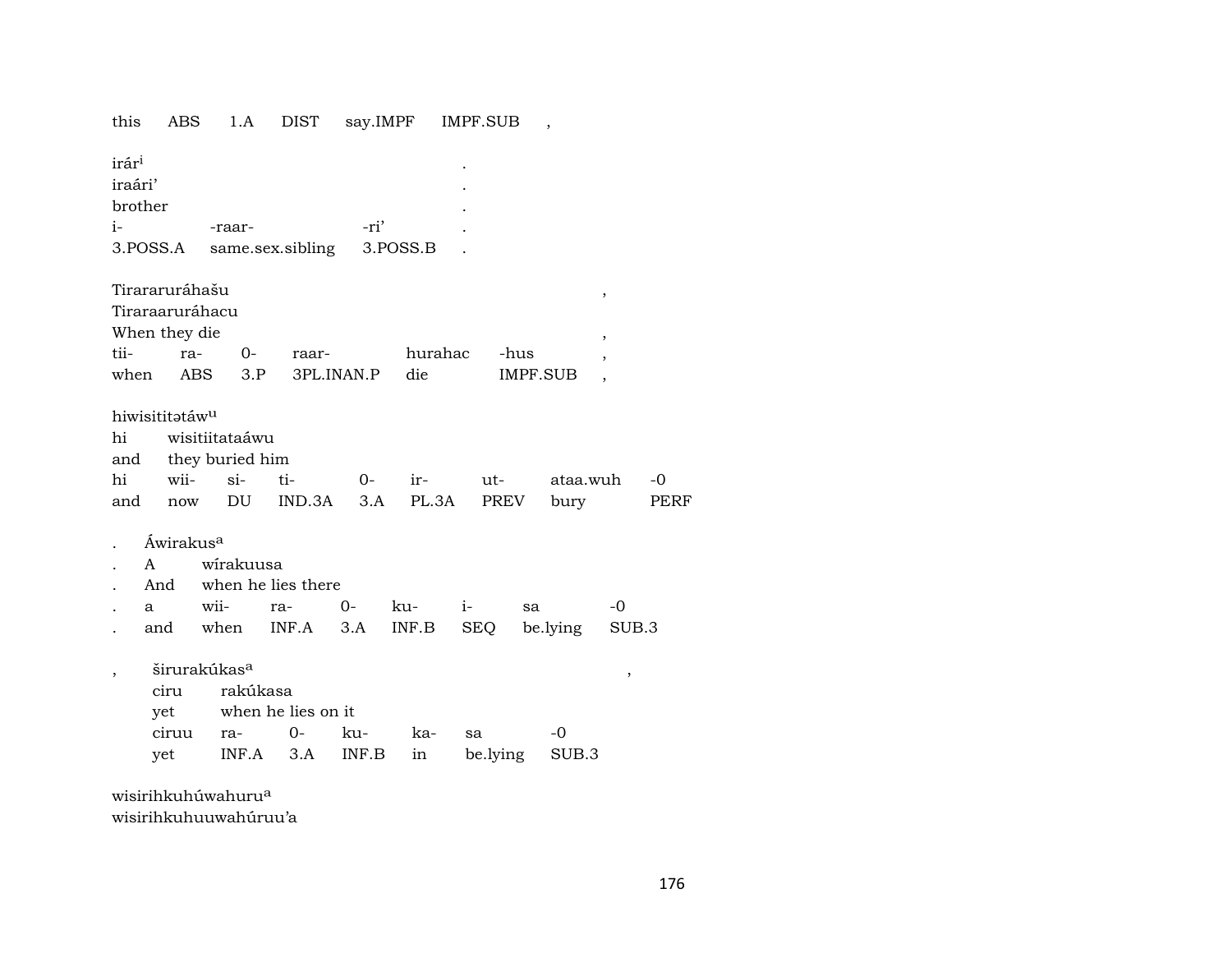|                  |                       |                      | after they have dressed him up |         |                    |                                         |                          |                    |  |
|------------------|-----------------------|----------------------|--------------------------------|---------|--------------------|-----------------------------------------|--------------------------|--------------------|--|
| wii-             | $si-$                 | ra-                  | $O -$                          | ir-     | ku-                | ut-                                     |                          | ruuwahuruu<br>-a   |  |
| when             | DU                    | INF.A                | 3.A                            | PL.3A   | INF.B              | <b>PREV</b>                             | attire                   | SUB.1              |  |
|                  | Tihwakiahu            |                      |                                |         |                    |                                         | $\mathcal{C}\mathcal{C}$ | Náwa               |  |
|                  | tihwakí'aahu'         |                      |                                |         |                    |                                         | $\epsilon$               | Ráwa               |  |
|                  |                       |                      |                                |         |                    |                                         | $\mathcal{C}\mathcal{C}$ | <b>Now</b>         |  |
|                  | they say<br>ti-       | $0 -$                |                                | waki.a  |                    | -:hus                                   | "                        |                    |  |
|                  |                       |                      | ir-                            |         |                    | $\overline{ }$                          | $\pmb{\mathsf{H}}$       | rawa               |  |
|                  | IND.3A                | 3.A                  | PL.3A                          |         | say.PL.IMPF        | <b>IMPF</b><br>$\overline{\phantom{a}}$ |                          | now                |  |
|                  | П<br>$\overline{(\ }$ | Iriráku <sup>u</sup> |                                |         |                    |                                         |                          | ,                  |  |
| ,                | "                     | iriiraáhku'u         |                                |         |                    |                                         |                          |                    |  |
|                  | "                     |                      | whoever it is                  |         |                    |                                         |                          |                    |  |
|                  | п                     | irii-                | ra-                            | $0-$    | ku-<br>ar-         | $\mathbf 0$                             | -u                       |                    |  |
|                  | "                     | who                  | INF.A                          | 3.A     | <b>EV</b><br>INF.B | be                                      | SUB.D                    |                    |  |
| ,                |                       |                      |                                |         |                    |                                         |                          |                    |  |
| iríkuriru        |                       |                      |                                |         |                    |                                         |                          | šáhiks             |  |
| iriíkuriiru      |                       |                      |                                |         |                    |                                         |                          | cáhiks             |  |
|                  | those he had          |                      |                                |         |                    |                                         |                          | people             |  |
| irii-            | ku-                   | ra-                  | $0-$                           | $a-$    | ir-                | $\Omega$                                | -u                       | icaahiks           |  |
| that             | <b>INDF</b>           | <b>ABS</b>           | 3.A                            | POSS.3A | <b>OBV</b>         | be                                      | SUB.D                    | person             |  |
|                  |                       |                      |                                |         |                    |                                         |                          |                    |  |
| )                |                       | Tihwakiahu           |                                |         |                    |                                         | ,                        | $\epsilon\epsilon$ |  |
|                  |                       | tihwakí'aahu'        |                                |         |                    |                                         |                          | $\epsilon$         |  |
| ,                |                       | they say             |                                |         |                    |                                         |                          | $\epsilon$         |  |
| ,                | ti-                   |                      | $0-$<br>ir-                    |         | waki.a             | -:hus                                   | $\overline{\phantom{a}}$ | $\mathbf{H}$       |  |
|                  |                       | IND.3A               | 3.A                            | PL.3A   | say.PL.IMPF        | IMPF                                    |                          | 11                 |  |
| ,                |                       |                      |                                |         |                    |                                         |                          |                    |  |
| Náw <sup>a</sup> | $\,$                  |                      |                                |         |                    |                                         |                          |                    |  |

ráwa

now

rawa

now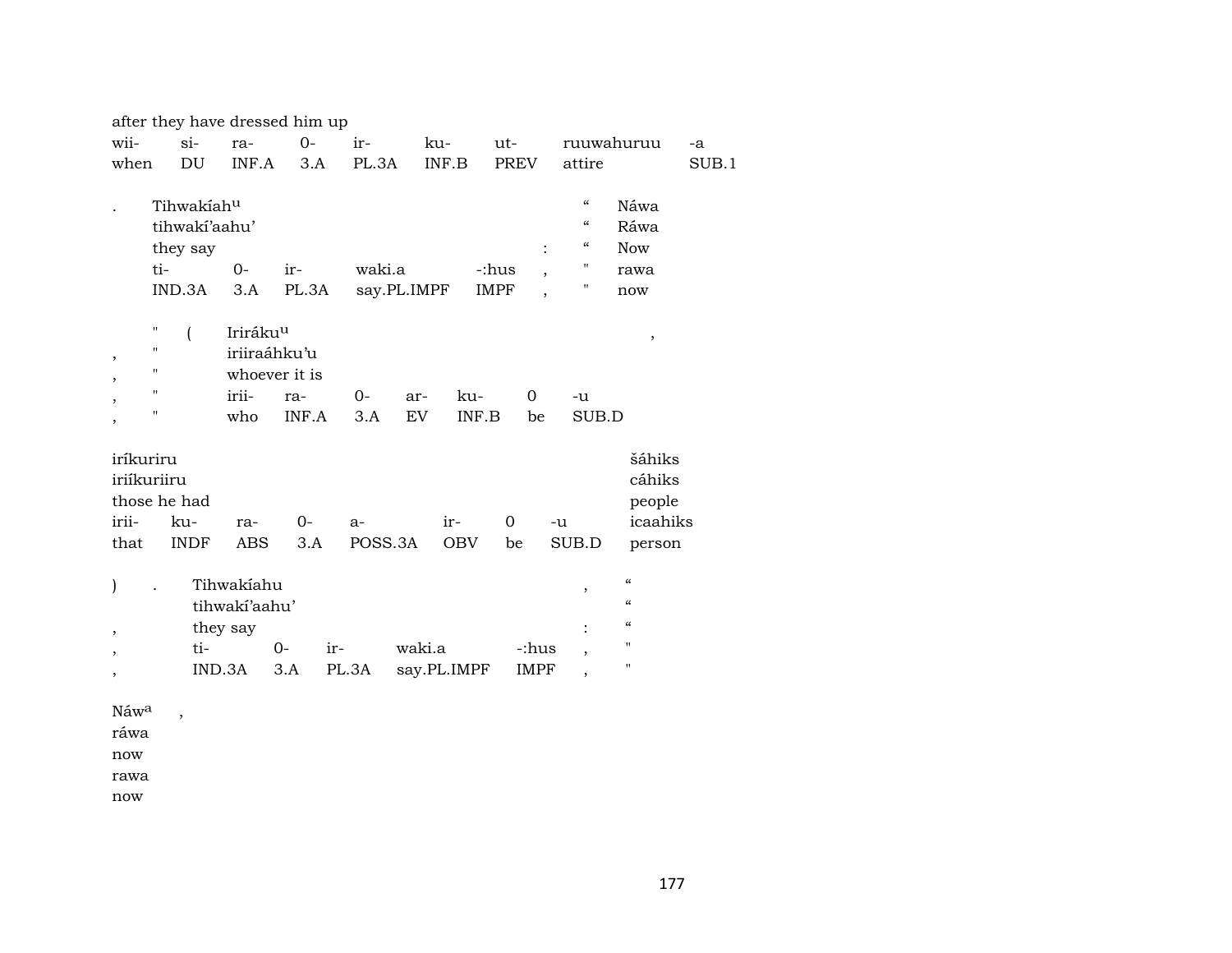|                  | witəskurakúraw <sup>a</sup><br>witaskuraakúraawa' |                          |               |      |            |           |              |     |                          | ,              |
|------------------|---------------------------------------------------|--------------------------|---------------|------|------------|-----------|--------------|-----|--------------------------|----------------|
|                  | you have left us                                  |                          |               |      |            |           |              |     |                          | $\, ,$         |
| wi-              | ta-                                               |                          | $S-$          | ku-  | rak-       |           | huraawaa     |     | -0                       |                |
| QUOT             |                                                   | IND.1/2A                 | 2.A           | 1.P  | $1/2$ .PL  |           | leave.behind |     | PERF                     |                |
| náw <sup>a</sup> |                                                   |                          |               |      |            |           |              |     |                          |                |
| ráwa             |                                                   |                          |               |      |            |           |              |     |                          |                |
| now              |                                                   |                          |               |      |            |           |              |     |                          |                |
| rawa             |                                                   |                          |               |      |            |           |              |     |                          |                |
| now              |                                                   |                          |               |      |            |           |              |     |                          |                |
|                  | witəskurakúraw <sup>a</sup>                       |                          |               |      |            |           |              |     |                          | ;              |
|                  | witaskuraakúraawa'                                |                          |               |      |            |           |              |     |                          |                |
|                  | you have left us                                  |                          |               |      |            |           |              |     |                          |                |
| wi-              | ta-                                               |                          | $S-$          | ku-  | rak-       |           | huraawaa     |     | -0                       |                |
| QUOT             |                                                   | IND.1/2A                 | 2.A           | 1.P  |            | $1/2$ .PL | leave.behind |     | PERF                     |                |
|                  | širutirahákuriwi                                  |                          |               |      |            |           |              |     | $\overline{\phantom{a}}$ |                |
| ciru             |                                                   | tirahákuriiwi            |               |      |            |           |              |     |                          |                |
| yet              |                                                   | these of us going around |               |      |            |           |              |     |                          |                |
| ciruu            | tii-                                              | ra-                      | $t-$          | rak- |            | hurii     |              | -wi |                          |                |
| yet              | this                                              | ABS                      | 1.A           |      | $1/2$ .PL  |           | go.around.PL |     | SUB.L                    |                |
|                  | tirahakapákis <sup>u</sup>                        |                          |               |      |            |           |              |     | Náwa                     | $\overline{ }$ |
|                  | tirahakaapaákisu                                  |                          |               |      |            |           |              |     | Ráwa                     |                |
|                  | these of us who are pitiful                       |                          |               |      |            |           |              |     | <b>Now</b>               |                |
| tii-             | ra-                                               | t-                       | rak-          |      | kaapaakis  |           | -u           |     | rawa                     |                |
| this             | ABS                                               | 1.A                      | $1/2$ .PL     |      | be.pitiful |           | SUB.D        |     | now                      |                |
|                  | kišihiruwitás^t <sup>n</sup>                      |                          |               |      |            |           |              | ,   |                          |                |
| kici             | hiru                                              | witaásat                 |               |      |            |           |              |     |                          |                |
| but              | there                                             |                          | you have gone |      |            |           |              |     |                          |                |
| kici             | hiruu                                             | wi-                      | ta-           |      | $S-$       |           | -0<br>at     |     |                          |                |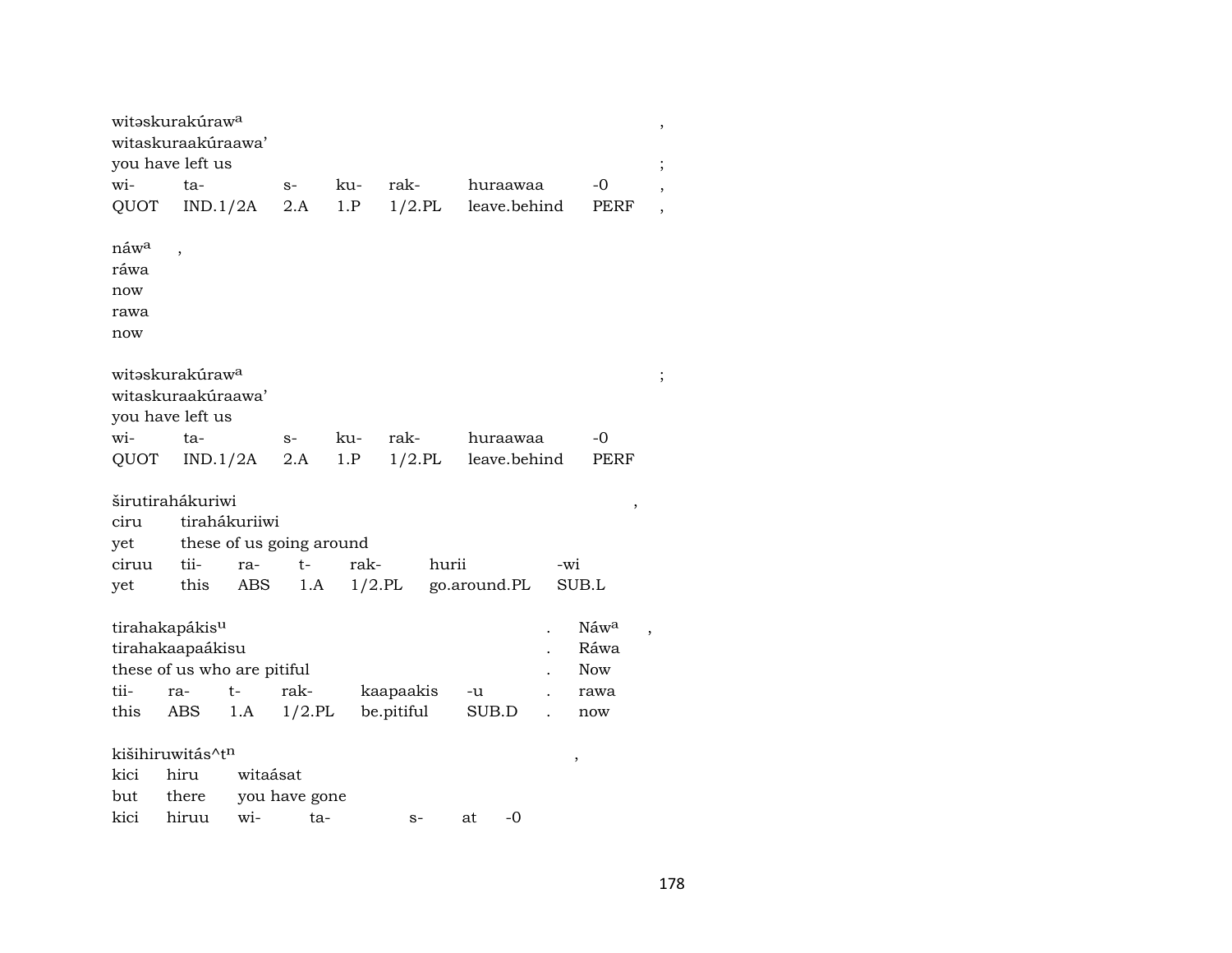| but          | there                           | QUOT                     | IND.1/2A                 | 2.A             | go   | <b>PERF</b>                            |          |             |
|--------------|---------------------------------|--------------------------|--------------------------|-----------------|------|----------------------------------------|----------|-------------|
|              | irikarahirakapákis <sup>u</sup> |                          |                          |                 |      |                                        |          |             |
|              | iriikaraahiraakaapaákisu        |                          |                          |                 |      |                                        |          |             |
|              | where there is no pitifulness   |                          |                          |                 |      |                                        |          |             |
| irii-        | kara-                           | ar-                      | ri-                      | 0-              | raa- | kaapaakis                              | -u       |             |
| where        | <b>NEG</b>                      | EV                       | CONT.3A                  | 3.A             | way  | be.pitiful                             | SUB.D    |             |
|              |                                 |                          |                          |                 |      |                                        |          |             |
| п            | Náw <sup>a</sup>                | $\overline{\phantom{a}}$ |                          |                 |      |                                        |          |             |
| п            | Ráwa                            |                          |                          |                 |      |                                        |          |             |
| п            | <b>Now</b>                      |                          |                          |                 |      |                                        |          |             |
| 11           | rawa                            |                          |                          |                 |      |                                        |          |             |
| 11           | now                             |                          |                          |                 |      |                                        |          |             |
|              | nikutihwakíah <sup>u</sup>      |                          |                          |                 |      |                                        |          |             |
|              | rikutihwakí'aahu'               |                          |                          |                 |      | $\, ,$                                 |          |             |
|              | that is what they said          |                          |                          |                 |      |                                        |          |             |
| riku-        | ti-                             | $O -$                    | ir-                      | waki.a          |      | -:hus                                  |          |             |
| that.is      | IND.3A                          | 3.A                      | PL.3A                    | say.PL.IMPF     |      | <b>IMPF</b>                            |          |             |
|              |                                 |                          |                          |                 |      |                                        |          |             |
| tiratpákahu  |                                 |                          |                          |                 |      | $\boldsymbol{\zeta}\boldsymbol{\zeta}$ |          |             |
| tiratpaákahu |                                 |                          |                          |                 |      | $\epsilon$                             |          |             |
|              | this I am saying                |                          |                          |                 |      | $\epsilon$                             |          |             |
| tii-         | ra-                             | t-                       | waaka                    | -hus            |      | п                                      |          |             |
| this         | <b>ABS</b>                      | 1.A                      | say.IMPF                 | <b>IMPF.SUB</b> |      | Н                                      |          |             |
|              |                                 |                          |                          |                 |      |                                        |          |             |
|              | Kišihirúwitasutikaukatn         |                          |                          |                 |      |                                        |          |             |
| Kici         | hiru                            |                          | witasuutiika'uukut       |                 |      |                                        |          |             |
| But          | there                           |                          | you have gone among them |                 |      |                                        |          |             |
| kici         | hiruu                           | wii-                     | ta-                      | $S-$            | ut-  | iika-                                  | uukuk    | $-0$        |
| but          | there                           | now                      | IND.1/2A                 | 2.A             | PREV | center                                 | get.into | <b>PERF</b> |
|              |                                 |                          |                          |                 |      |                                        |          |             |

irirurasíhkuµ iriruurasíhkuu'u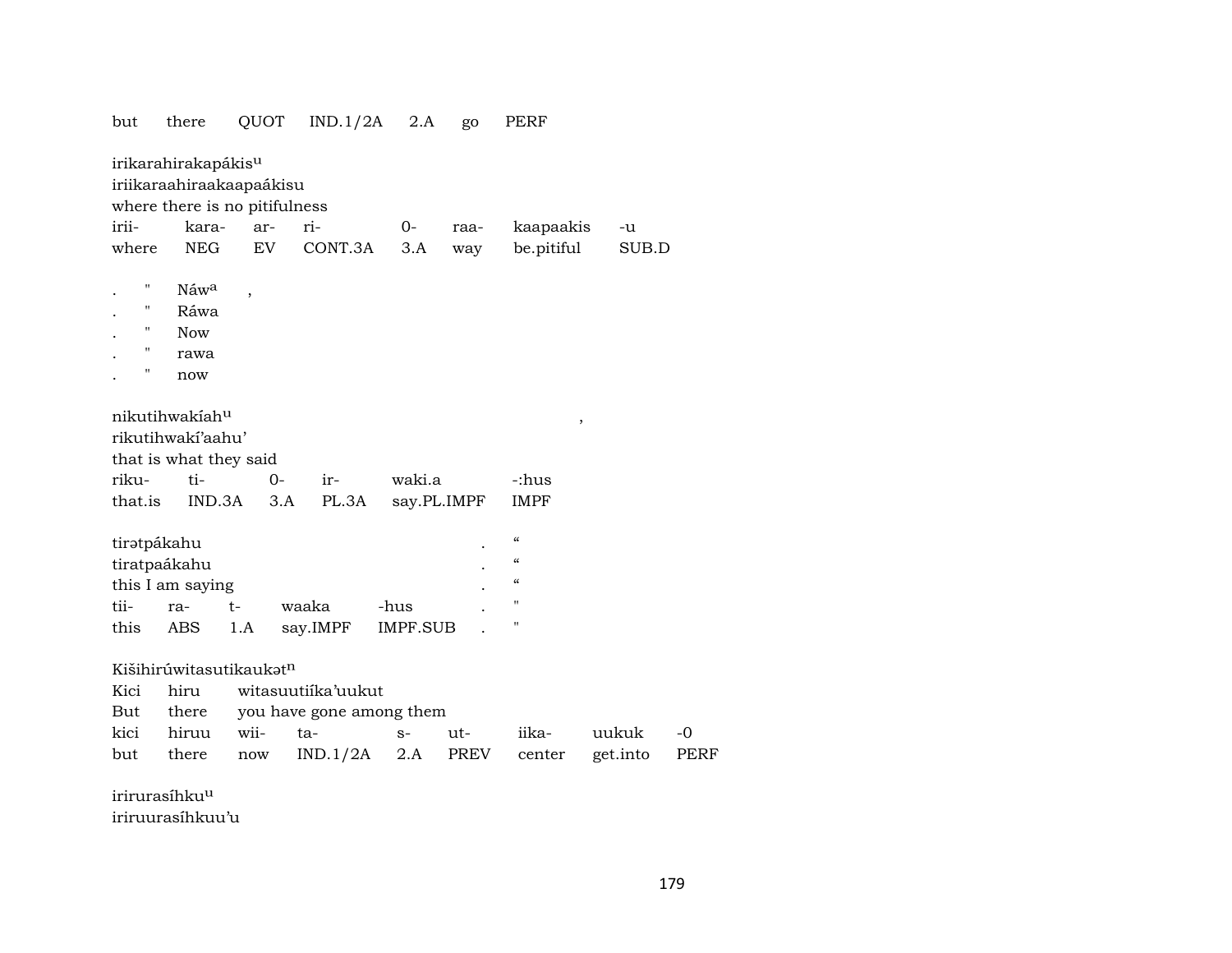|                         | your different relatives                    |                              |                        |              |                 |             |             | ,              |
|-------------------------|---------------------------------------------|------------------------------|------------------------|--------------|-----------------|-------------|-------------|----------------|
| irii-                   | ruu-                                        | ra-                          | $S-$                   | ir-          | ku-             | 0           | -u          | $\overline{ }$ |
| that                    | then                                        | INF.A                        | 2.A                    | POSS.1/2A    | INF.B           | be          | SUB.D       | $\overline{ }$ |
|                         |                                             |                              |                        |              |                 |             |             |                |
|                         | kíšiwitasutapir <sup>i</sup> t <sup>n</sup> |                              |                        |              |                 |             |             |                |
| kici                    | witasuutapiirit                             |                              |                        |              |                 |             |             |                |
| but                     |                                             | now you see them             |                        |              |                 |             |             |                |
| kici                    | wii-                                        | ta-                          | $S-$                   | ut-          | ak-             | wa-         | iirik       | $-0$           |
| but                     | $\operatorname{now}$                        | IND.1/2A                     | 2.A                    | PREV         | PL.AN.3P        | <b>DIST</b> | see         | PERF           |
| Ħ                       |                                             | Nikutihwakiáhu               |                        |              |                 |             |             |                |
| 11                      |                                             | Rikutihwakí'aahu'            |                        |              |                 |             |             |                |
| 11                      |                                             |                              | That is what they said |              |                 |             |             |                |
| н.                      | riku-                                       | ti-                          | $0-$                   | ir-          | waki.a          |             | -:hus       |                |
| П                       | that.is                                     | IND.3A                       |                        | 3.A<br>PL.3A |                 | say.PL.IMPF | <b>IMPF</b> |                |
|                         |                                             |                              |                        |              |                 |             |             |                |
| Kuhiráita               |                                             |                              |                        |              |                 |             |             |                |
| Kuhiiraá'iita           |                                             |                              |                        |              |                 |             |             |                |
|                         | They perhaps know                           |                              |                        |              |                 |             |             |                |
| kuur-                   | ra-                                         | 0-                           | $a-$                   | ir-          | raa.iita        | -0          |             |                |
| <b>DUB</b>              | <b>ABS</b>                                  | 3.A                          | PREV.3A                | PL.3A        | know            | PERF        |             |                |
|                         |                                             |                              |                        |              |                 |             |             |                |
| irinákuraw <sup>u</sup> |                                             |                              |                        |              |                 |             |             |                |
|                         | iriirákuraawu                               |                              |                        |              |                 |             |             |                |
|                         |                                             | the one who is a disbeliever |                        |              |                 |             |             |                |
| irii-                   | ra-                                         | 0-                           | ku-                    | raa.wuu      | -hus            |             |             |                |
| that                    | INF.A                                       | 3.A                          | INF.B                  | doubt        | <b>IMPF.SUB</b> |             |             |                |
|                         |                                             |                              |                        |              |                 |             |             |                |
|                         | Karatiraráita                               |                              |                        |              |                 |             |             | ,              |
|                         | Karaatihaaraá'iita                          |                              |                        |              |                 |             |             |                |
|                         | We do not know it                           |                              |                        |              |                 |             |             |                |
| ka-                     | ra-                                         | t-                           | ir-                    | raar-        |                 | raa.iita    | -0          |                |
| NEG                     | ABS                                         | 1.A                          | <b>PREV.1/2A</b>       |              | 3PL.INAN.P      | know        | PERF        |                |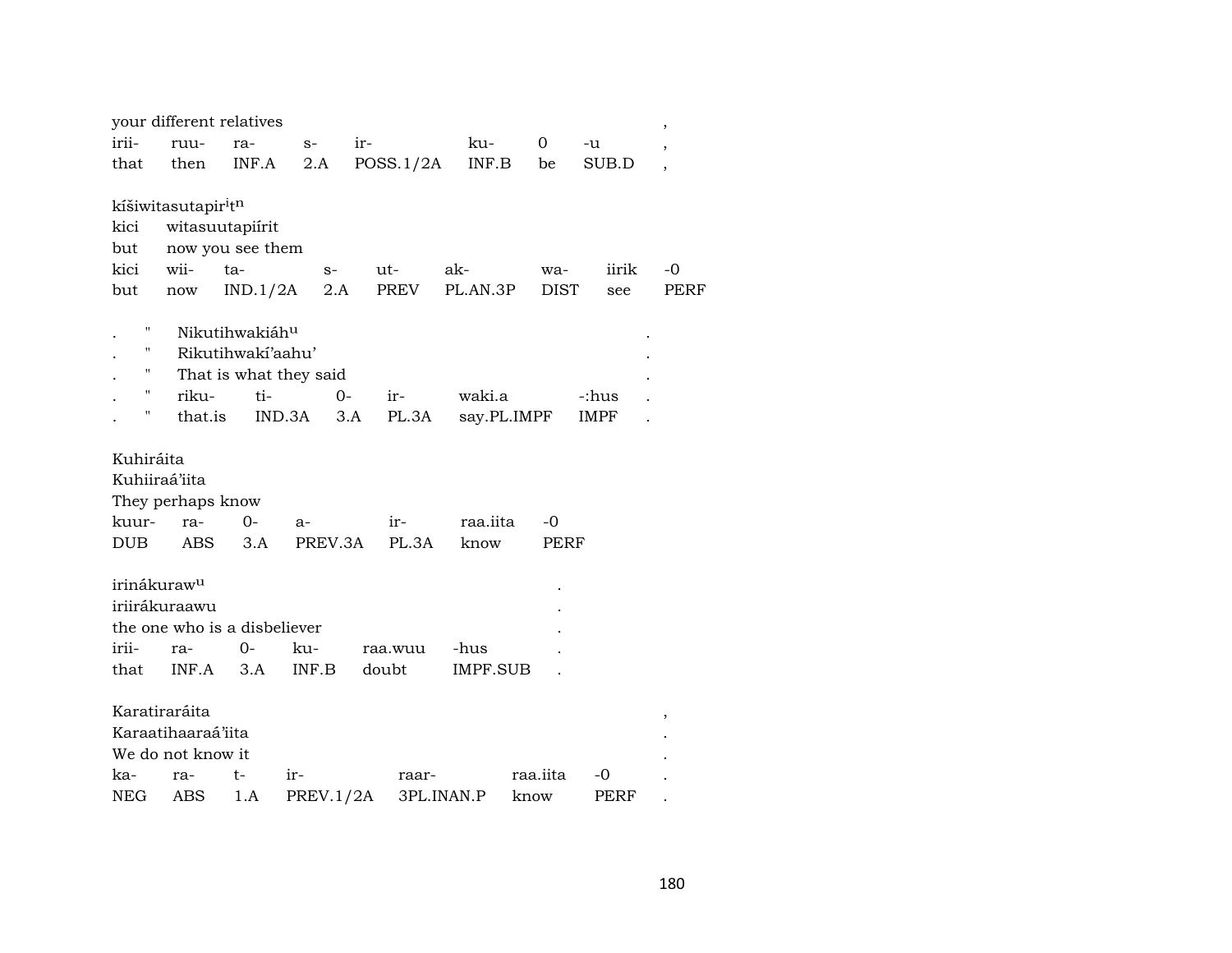|                                     | takukakaráita    | Táku' kaakaraá'iita<br>No one knows it                                     |            |                                                              |           |                                                     |           |           |         |                          |            |       |
|-------------------------------------|------------------|----------------------------------------------------------------------------|------------|--------------------------------------------------------------|-----------|-----------------------------------------------------|-----------|-----------|---------|--------------------------|------------|-------|
| taku                                |                  | kaaki-                                                                     |            |                                                              | $0-$      | $a-$                                                |           | raa.iita  |         | -0                       |            |       |
| someone                             |                  |                                                                            | NEG.IND.3A |                                                              | 3.A       | PREV.3A                                             |           | know      |         | PERF                     |            |       |
| Rihúksu'<br>Only<br>rihuks-<br>only |                  | Nihuksurikutátatkuk <sup>u</sup><br>-u'<br><b>NOM</b>                      |            | rikutaátatkuuku'<br>that is what I heard<br>riku-<br>that.is | ta-       | IND.1/2A                                            | t-<br>1.A | hear      | atka'uk | -:hus<br>IMPF            |            |       |
|                                     | Arihwakiahu      |                                                                            |            |                                                              |           |                                                     |           |           |         | $\zeta\zeta$             | Náwa       |       |
| A                                   |                  | rihwakí'aahu'                                                              |            |                                                              |           |                                                     |           |           |         | $\zeta\zeta$             | Ráwa       |       |
| And                                 |                  | they said                                                                  |            |                                                              |           |                                                     |           |           |         | $\mathcal{C}\mathcal{C}$ | <b>Now</b> |       |
| a                                   | ra-              |                                                                            | $O -$      | ir-                                                          |           | waki.a                                              |           | -:hus     |         | 11                       | rawa       |       |
| and                                 |                  | ABS                                                                        | 3.A        | PL.3A                                                        |           | say.PL.IMPF                                         |           | IMPF      |         | Π                        | now        |       |
| ,<br>,                              |                  |                                                                            |            |                                                              |           |                                                     |           |           |         |                          |            |       |
| tii-                                |                  | tiwirəskúrakurawa<br>tiwiraskúraakuraawa<br>since you have left us<br>wii- | ra-        |                                                              | $S-$      | ku-                                                 | rak-      |           |         | huraawaa                 |            | -0    |
| when                                |                  | when                                                                       | INF.A      |                                                              | 2.A       | $\ensuremath{\mathsf{INF}}.\ensuremath{\mathsf{B}}$ |           | $1/2$ .PL |         | leave.behind             |            | SUB.4 |
|                                     | ahikíhi<br>ahiki | and here                                                                   |            |                                                              | hi<br>and |                                                     |           |           |         |                          |            |       |
|                                     | a                | hi                                                                         |            | ki                                                           | hi        |                                                     |           |           |         |                          |            |       |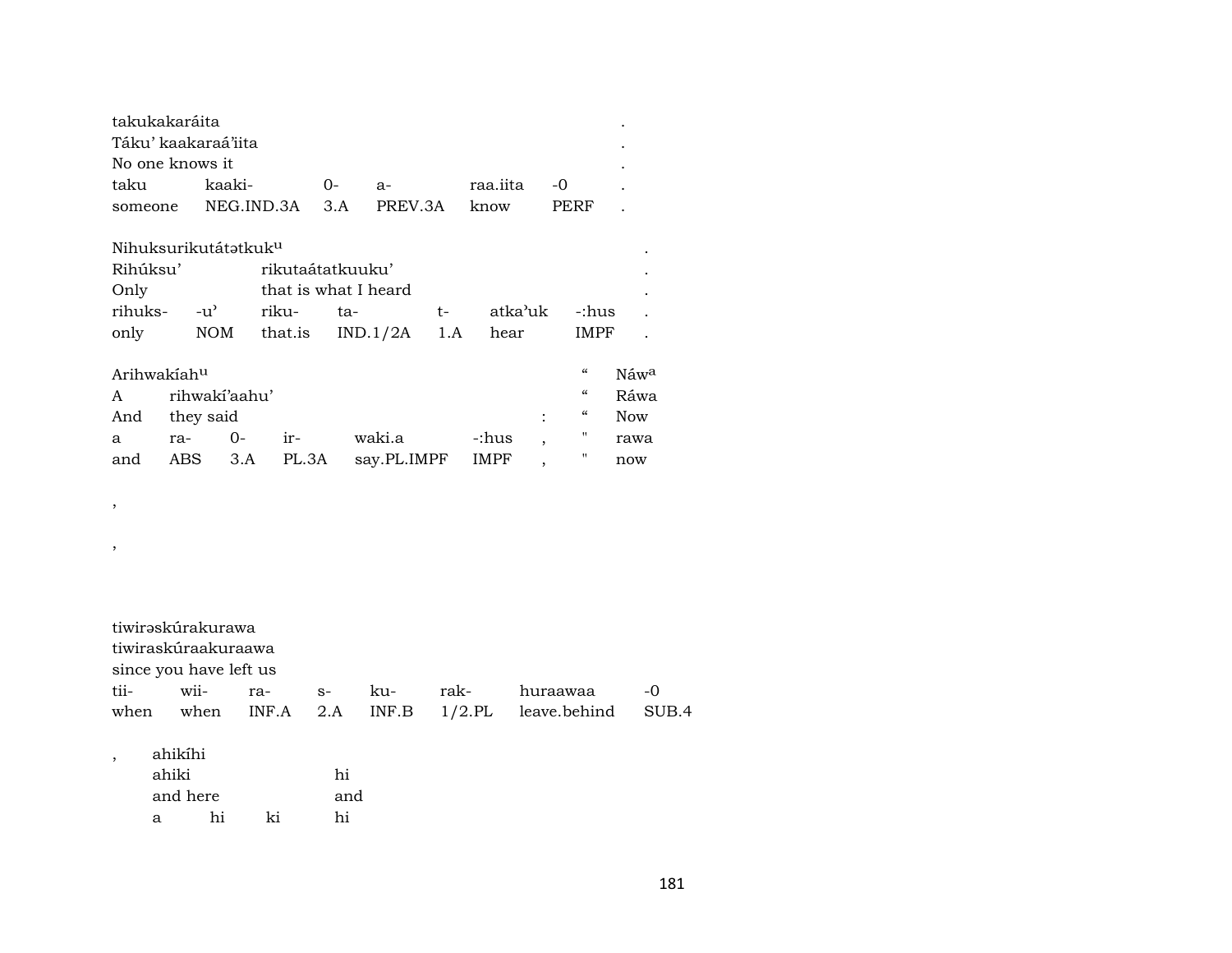and and there and

šiksurakukúrihaka cíksu' rakukúriihaaka you must give thought to us aciks -u" ra- 0- a- ku- ku- ri- ut- rak- aar -0 think.of NOM INF.A 3.A PREV.3A 1.P INF.B PHYS.POSS PREV 1/2.PL do PERF , tirahákuriwaw<sup>i</sup> tirahákuriiwaawi . these of us going around (on earth) . tii- ra- t- rak- hurii -waa -wi . this ABS 1.A 1/2.PL go.around.PL DIST SUB.L . Nakukurihakirikaráhaku Rakukuriihaakirikaraáhaku You must turn around for us ra- 0- a- ku- ku- ri- ut- rak- irikaraa.hak -hus INF.A 3.A PREV.3A 1.P INF.B PHYS.POSS PREV 1/2.PL turn.around IMPF.SUB . Náwa , a aráriks° , Ráwa a aaraáriksa Now, and if it is real (ie true) . rawa , a ii- 0- ar- raariks -a . now , and SUBJ.3A 3.A EV be.true SUB.1 raráriksa , raaraáriksa if it is true ri- 0- ar- raariks -a CONT.3A 3.A EV be.true SUB.1  $t$ íwirasat $^a$ tíwiraasata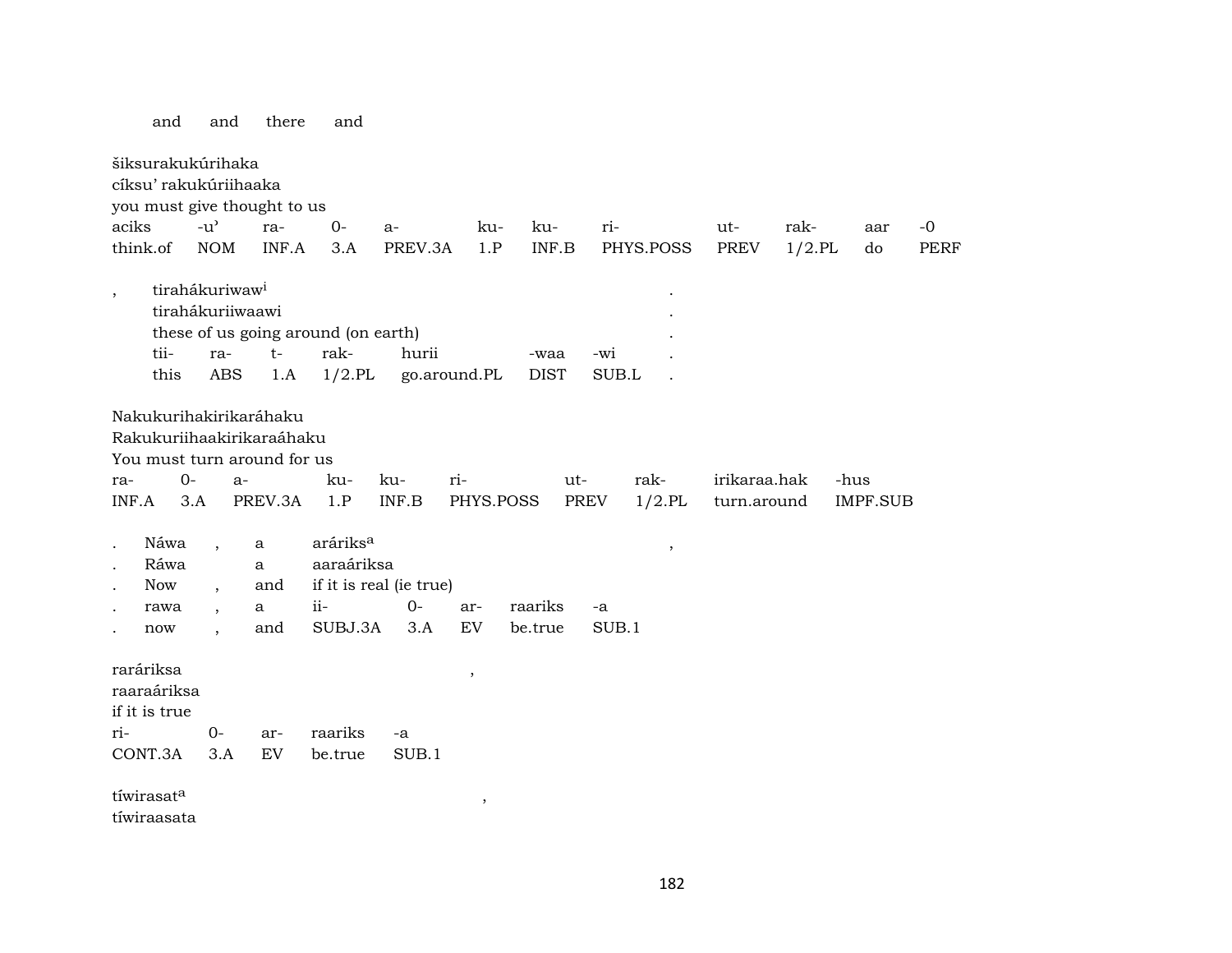|                          | since you have gone    |                                       |       |                          |                     |              |                 |               |           |      |       |      |
|--------------------------|------------------------|---------------------------------------|-------|--------------------------|---------------------|--------------|-----------------|---------------|-----------|------|-------|------|
| tii-                     | wii-                   | ra-                                   | $S-$  | at                       | -a                  |              |                 |               |           |      |       |      |
| when                     | when                   | <b>ABS</b>                            | 2.A   | go                       | SUB.1               |              |                 |               |           |      |       |      |
|                          | nəskúwari              |                                       |       |                          |                     |              |                 | $\, ,$        |           |      |       |      |
|                          | raskúwari              |                                       |       |                          |                     |              |                 |               |           |      |       |      |
|                          | that you live          |                                       |       |                          |                     |              |                 |               |           |      |       |      |
| ra-                      | $S-$                   | ku-                                   | warii |                          |                     | -hus         |                 |               |           |      |       |      |
| INF.A                    | 2.A                    | INF.B                                 |       |                          | be.going.about.IMPF |              | <b>IMPF.SUB</b> |               |           |      |       |      |
| ahikíhi                  |                        |                                       |       | $\overline{\phantom{a}}$ |                     |              |                 |               |           |      |       |      |
| ahikíhi                  |                        |                                       |       |                          |                     |              |                 |               |           |      |       |      |
| and here                 |                        |                                       |       |                          |                     |              |                 |               |           |      |       |      |
| a                        | hi                     | ki                                    | hi    |                          |                     |              |                 |               |           |      |       |      |
| and                      | and                    | there                                 | and   |                          |                     |              |                 |               |           |      |       |      |
|                          | širutirahákuriwi       |                                       |       |                          |                     |              |                 |               |           |      |       |      |
| ciru                     |                        | tirahákuriiwi                         |       |                          |                     |              |                 |               |           |      |       |      |
| yet                      |                        | these of us living                    |       |                          |                     |              |                 |               |           |      |       |      |
| ciruu                    | tii-                   | ra-                                   | $t-$  | rak-                     | hurii               |              | -wi             |               |           |      |       |      |
| yet                      | this                   | ABS                                   | 1.A   | $1/2$ .PL                |                     | go.around.PL | SUB.L           |               |           |      |       |      |
|                          |                        |                                       |       |                          |                     |              |                 |               |           |      |       |      |
|                          | hikuiskušúksuhuratakus |                                       |       |                          |                     |              |                 |               |           |      |       |      |
| hi                       |                        | ku'iskucuksuhuuraáttaakus             |       |                          |                     |              |                 |               |           |      |       |      |
| and                      |                        | you'll place a way (ie send it to) us |       |                          |                     |              |                 |               |           |      |       |      |
| hi                       | ku-                    | $i-$                                  |       | $S-$                     | ku-                 | ut-          | uks-            | uhur-         | rak-      | raa- | kus.k | $-0$ |
| and                      | <b>INDF</b>            | CONT.1/2A                             |       | 2.A                      | 1.P                 | PREV         | <b>JUSS</b>     | finally       | $1/2$ .PL | way  | put   | PERF |
| $\overline{\phantom{a}}$ | nakúrahir <sup>a</sup> |                                       |       |                          |                     |              |                 | $^\mathrm{,}$ |           |      |       |      |
|                          | rakúraahiira           |                                       |       |                          |                     |              |                 |               |           |      |       |      |
|                          | its being good         |                                       |       |                          |                     |              |                 |               |           |      |       |      |
|                          | ra-                    | $0-$                                  | ku-   | uur-                     | raa-                | hiir         | -a              |               |           |      |       |      |
|                          | INF.A                  | 3.A                                   | INF.B | <b>PREV</b>              | way                 | be.good      | SUB.1           |               |           |      |       |      |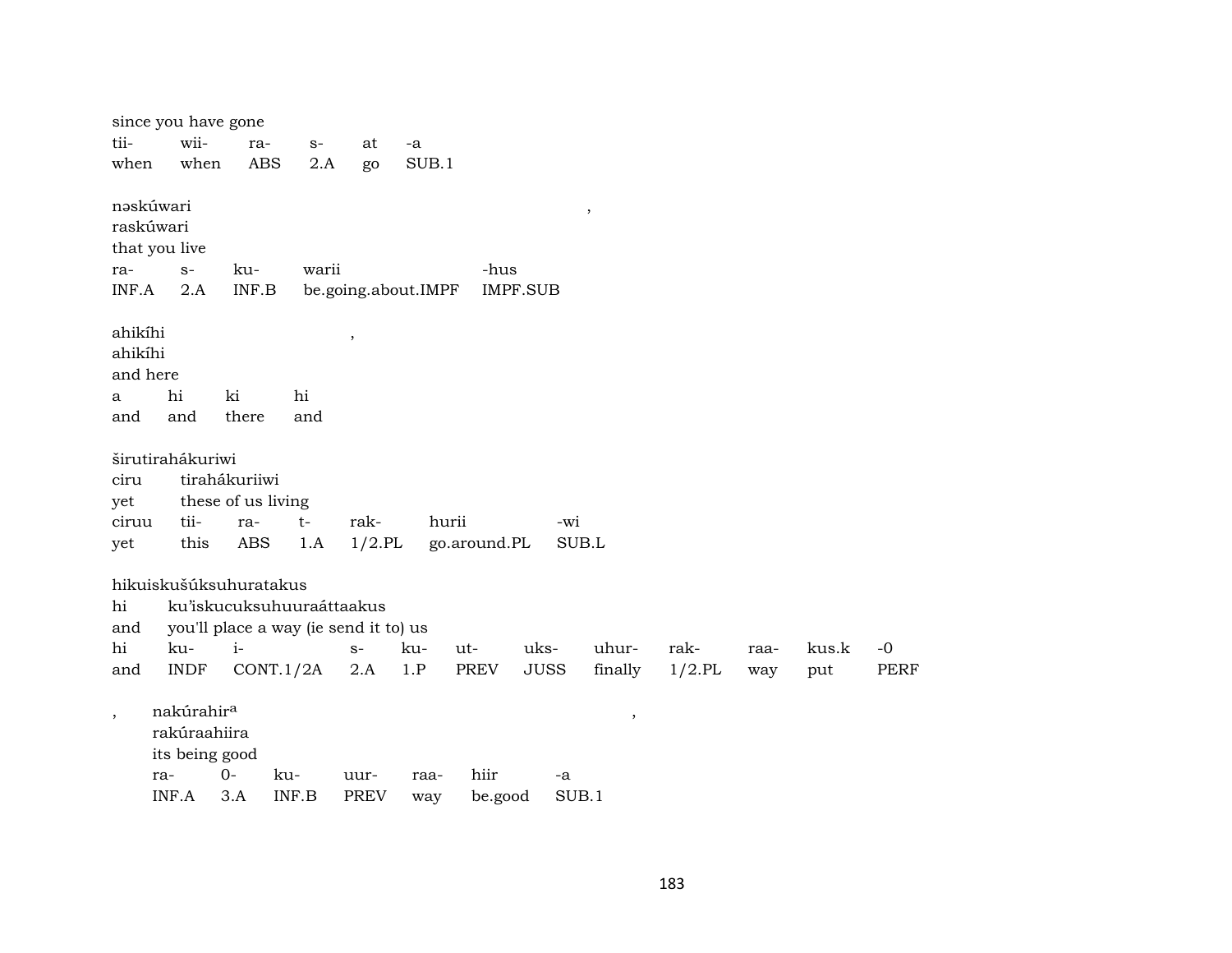|                                                | tirahákuriwi<br>tirahákuriiwi<br>these of us living |           |      |                     |        |              |        |                 |      | ,                                      |                    |           |
|------------------------------------------------|-----------------------------------------------------|-----------|------|---------------------|--------|--------------|--------|-----------------|------|----------------------------------------|--------------------|-----------|
| tii-                                           | ra-                                                 | $t-$      | rak- |                     | hurii  |              |        | -wi             |      |                                        |                    |           |
| this                                           | ABS                                                 | 1.A       |      | $1/2$ .PL           |        | go.around.PL |        | SUB.L           |      |                                        |                    |           |
|                                                | hiiskuráta <sup>u</sup>                             |           |      |                     |        |              |        |                 |      |                                        |                    |           |
| hi                                             | iskuráttaa'u                                        |           |      |                     |        |              |        |                 |      |                                        |                    |           |
| and                                            | give us a way                                       |           |      |                     |        |              |        |                 |      |                                        |                    |           |
| hi                                             | $i-$                                                |           | $S-$ | ku-                 |        | rak-         |        | raa-            | uh   | -0                                     |                    |           |
| and                                            | CONT.1/2A                                           |           | 2.A  | 1.P                 |        | $1/2$ .PL    |        | way             | give |                                        | PERF               |           |
| Aráriksa<br>aaraáriksa<br>if it is true<br>ii- | 0-<br>SUBJ.3A<br>3.A                                | ar-<br>EV |      | raariks<br>be.true  |        | -a<br>SUB.1  |        |                 |      |                                        |                    |           |
| nakúwari<br>rakúwari                           |                                                     |           |      |                     |        |              |        |                 |      |                                        | $\pmb{\mathsf{H}}$ | Hã<br>Haa |
|                                                | that one lives                                      |           |      |                     |        |              |        |                 |      |                                        | 11                 | Ha        |
| ra-                                            | $0-$                                                | ku-       |      | warii               |        |              |        | -hus            |      |                                        | 11                 | haa       |
| INF.A                                          | 3.A                                                 | INF.B     |      | be.going.about.IMPF |        |              |        | <b>IMPF.SUB</b> |      |                                        | "                  | ha        |
| Ţ                                              | níkutihwakiahu<br>rikutihwakí'aahu'                 |           |      |                     |        |              |        |                 |      |                                        |                    |           |
| Ţ                                              | that is what they said                              |           |      |                     |        |              |        |                 |      |                                        |                    |           |
| $\overline{\phantom{a}}$                       | riku-                                               | ti-       |      | $O -$               | ir-    |              | waki.a |                 |      | -:hus                                  |                    |           |
|                                                | that.is                                             | IND.3A    |      | 3.A                 | PL.3A  |              |        | say.PL.IMPF     |      | IMPF                                   |                    |           |
|                                                | Arihwakiahu                                         |           |      |                     |        |              |        |                 |      | $\boldsymbol{\zeta}\boldsymbol{\zeta}$ | Náwa               |           |
| A                                              | rihwakí'aahu'                                       |           |      |                     |        |              |        |                 |      | $\boldsymbol{\zeta}\boldsymbol{\zeta}$ | Ráwa               |           |
| And                                            | they said                                           |           |      |                     |        |              |        |                 |      | $\boldsymbol{\zeta}\boldsymbol{\zeta}$ | <b>Now</b>         |           |
| a                                              | ra-                                                 | 0-        | ir-  |                     | waki.a |              |        | -:hus           |      | $\pmb{\mathsf{H}}$                     | rawa               |           |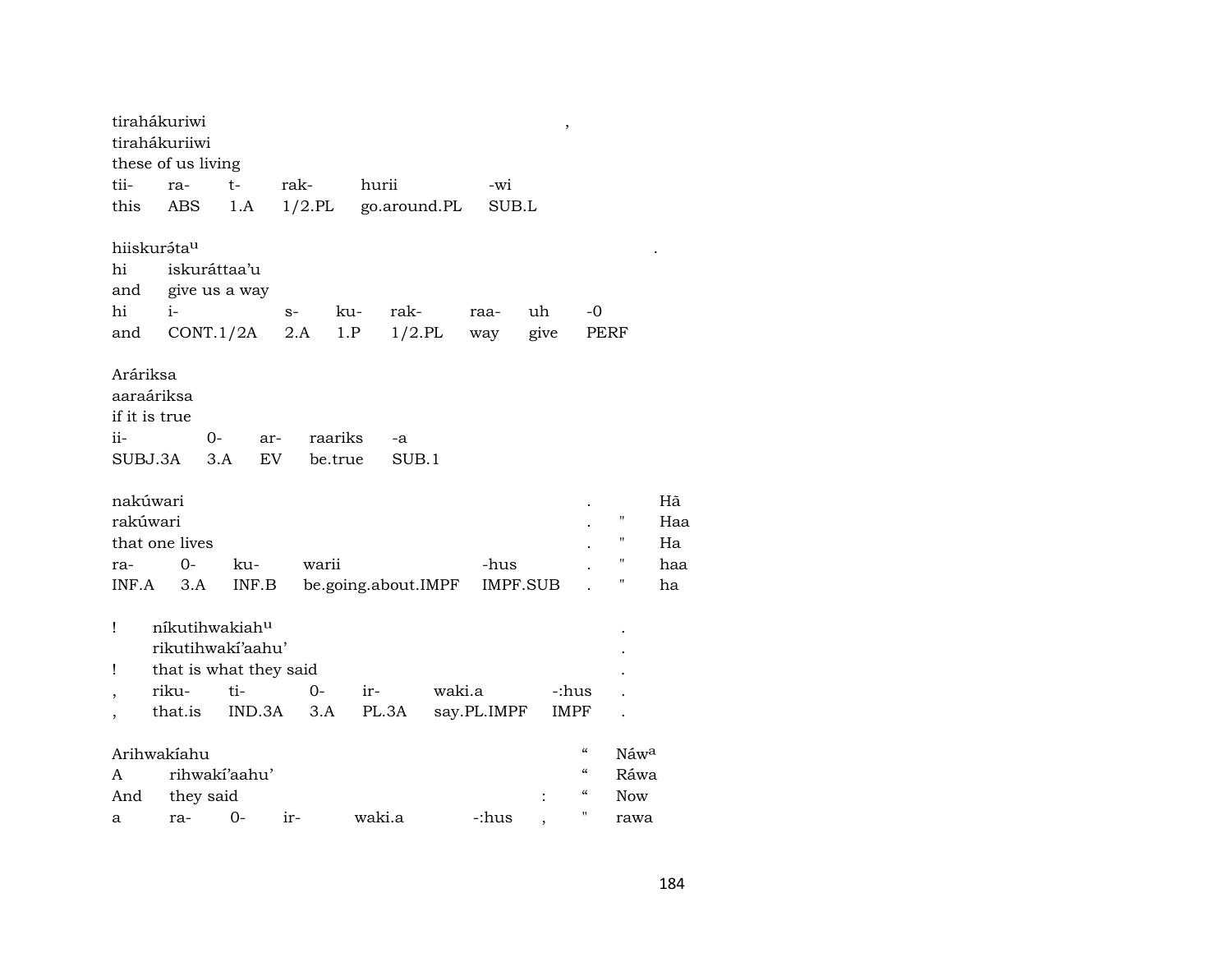and ABS 3.A PL.3A say.PL.IMPF IMPF , " now

| útik <sup>i</sup> s |   | pītaráku <sup>u</sup> |           |      |       |    |       |  |
|---------------------|---|-----------------------|-----------|------|-------|----|-------|--|
| uútikis             | " | piíta                 | ráku'u    |      |       |    |       |  |
| son                 | " | a man                 | its being |      |       |    |       |  |
| uu.tikis            | " | wiita                 | ra-       | $O-$ | ku-   |    | -u    |  |
| sonny               | " | man                   | INF.A     | 3.A  | INF.B | be | SUB D |  |
|                     |   |                       |           |      |       |    |       |  |

| $\blacksquare$ |   | Náwatik <sup>1</sup> s |       | nawa |
|----------------|---|------------------------|-------|------|
|                | " | ráwa                   | tíkis | ráwa |
|                | " | now                    | sonny | now  |
|                | " | rawa                   | tikis | rawa |
|                | п | now                    | sonny | now  |

| hirukišitiwirįsat <sup>a</sup> |                                      |                               |  |  |       |  |  |  |  |  |  |  |
|--------------------------------|--------------------------------------|-------------------------------|--|--|-------|--|--|--|--|--|--|--|
|                                |                                      | hiru kici tiwiraásata         |  |  |       |  |  |  |  |  |  |  |
|                                |                                      | there but since you have gone |  |  |       |  |  |  |  |  |  |  |
|                                | hiruu kici tii- wii- ra- s-          |                               |  |  | at -a |  |  |  |  |  |  |  |
|                                | there but when when ABS 2.A go SUB.1 |                               |  |  |       |  |  |  |  |  |  |  |

|                     | irikarahirakapákis <sup>u</sup> |  |      |  |  |                                         |  |  |  |  |  |  |
|---------------------|---------------------------------|--|------|--|--|-----------------------------------------|--|--|--|--|--|--|
|                     | iriikaraahiraakaapaákisu        |  |      |  |  |                                         |  |  |  |  |  |  |
|                     | where there is no poorness      |  |      |  |  |                                         |  |  |  |  |  |  |
| irii- kara- ar- ri- |                                 |  | $O-$ |  |  | raa- kaapaakis -u                       |  |  |  |  |  |  |
| where               |                                 |  |      |  |  | NEG EV CONT.3A 3.A way be.pitiful SUB.D |  |  |  |  |  |  |

 $\hbox{N\'{a}w^a} \quad ,$ 

. Ráwa

. Now ,

- . rawa ,
- . now ,

tiwiwitaraširitapiríkstar $i$ tn tiwiwitirasiriitapiiríkstarit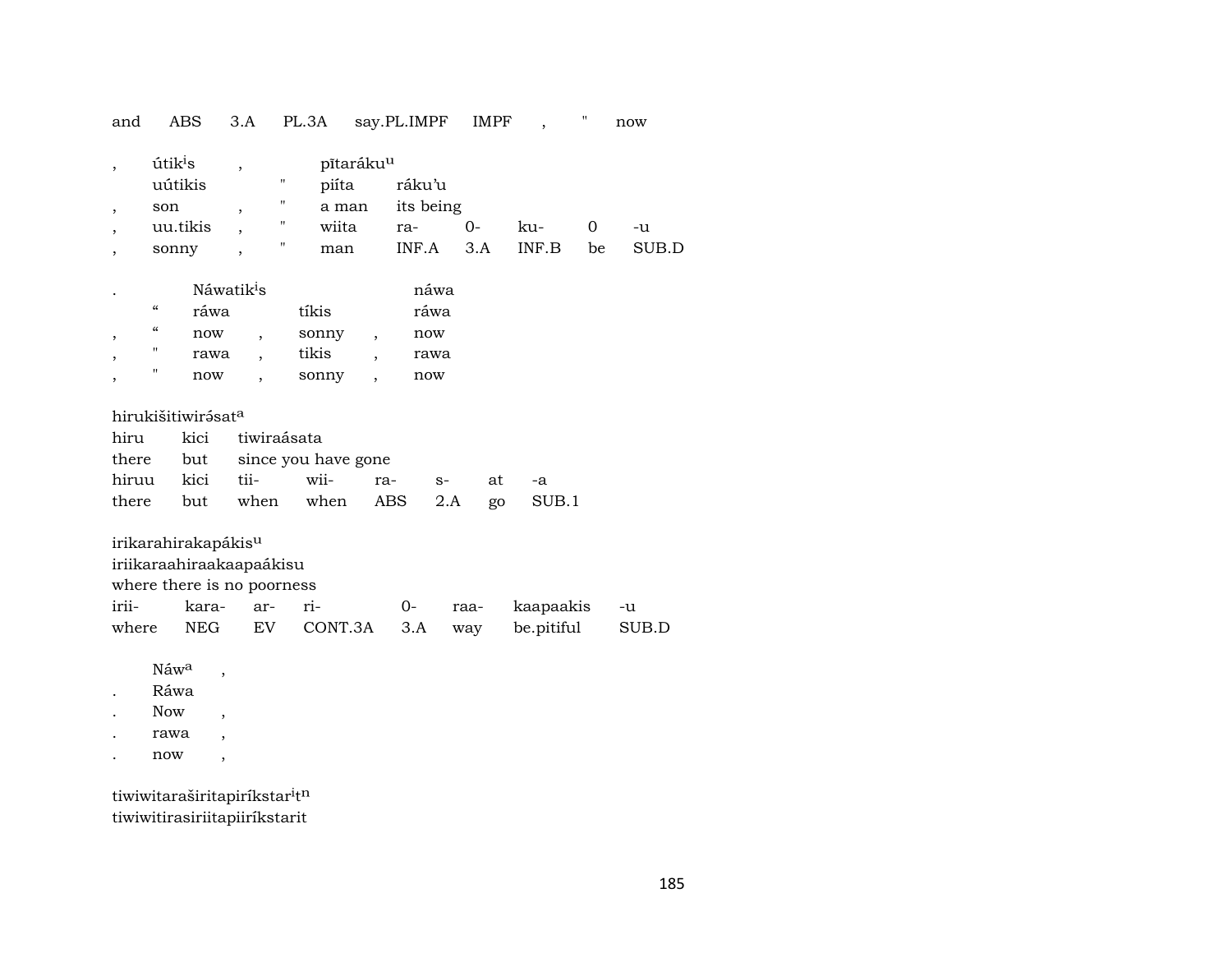|                                                                                                                                             |                                                           |              | since you are going to see your own (relatives)    |        |             |                      |                          |                                                                                                                    |             |       |             |            |                |            |                |
|---------------------------------------------------------------------------------------------------------------------------------------------|-----------------------------------------------------------|--------------|----------------------------------------------------|--------|-------------|----------------------|--------------------------|--------------------------------------------------------------------------------------------------------------------|-------------|-------|-------------|------------|----------------|------------|----------------|
| tii-                                                                                                                                        | wii-                                                      | witi-        | ra-                                                | $S-$   | ir-         |                      | ri-                      | ut-                                                                                                                | ak-         |       | wa-         | iirik      | -his           | -ta        | -rit           |
| when                                                                                                                                        | when                                                      | <b>REFL</b>  | $\mathbf A\mathbf B\mathbf S$                      | 2.A    | POSS.1/2A   |                      | PHYS.POSS                | <b>PREV</b>                                                                                                        | PL.AN.3P    |       | <b>DIST</b> | see        | <b>PERF</b>    | <b>INT</b> | <b>INT.SUB</b> |
| $\pmb{\mathsf{H}}$<br>$\cdot$<br>$\ddot{\cdot}$<br>$\pmb{\mathsf{H}}$<br>$\cdot$<br>$\mathbf H$<br>$\pmb{\pi}$<br>$\ddot{\cdot}$<br>Ahikíhi | tihwakíahu<br>tihwaki'aahu'<br>they said<br>ti-<br>IND.3A | $O -$<br>3.A | ir-<br>PL.3A                                       | waki.a | say.PL.IMPF | -:hus<br><b>IMPF</b> | $\overline{\phantom{a}}$ | $\boldsymbol{\mathcal{C}}$<br>$\boldsymbol{\mathcal{C}}$<br>$\boldsymbol{\zeta}\boldsymbol{\zeta}$<br>$\mathbf{H}$ |             |       |             |            |                |            |                |
| ahikíhi                                                                                                                                     |                                                           |              |                                                    |        |             |                      |                          |                                                                                                                    |             |       |             |            |                |            |                |
| and so                                                                                                                                      |                                                           |              |                                                    |        |             |                      |                          |                                                                                                                    |             |       |             |            |                |            |                |
| a                                                                                                                                           | hi<br>ki                                                  |              | hi                                                 |        |             |                      |                          |                                                                                                                    |             |       |             |            |                |            |                |
| and                                                                                                                                         | and                                                       | there        | and                                                |        |             |                      |                          |                                                                                                                    |             |       |             |            |                |            |                |
| tiwiwitirasiritapirikstaritn<br>tiwiwitirasiriitapiiríkstarit<br>tii-                                                                       | wii-                                                      | witi-        | since you are going to see your own<br>ra-<br>$S-$ | ir-    | ri-         |                      | ut-                      | ak-                                                                                                                | wa-         | iirik | -his        | -ta        | -rit           |            |                |
| this                                                                                                                                        | now                                                       | <b>REFL</b>  | <b>ABS</b>                                         | 2.A    | CONT.3A     |                      | <b>PREV</b>              | PL.AN.3P                                                                                                           | <b>DIST</b> | see   | <b>PERF</b> | <b>INT</b> | <b>INT.SUB</b> |            |                |
| $\,$<br>$\mathbf{a}$<br>and                                                                                                                 | ahikíhi<br>ahikíhi<br>and so<br>hi<br>and                 | ki<br>there  | hi<br>and                                          | $\, ,$ |             |                      |                          |                                                                                                                    |             |       |             |            |                |            |                |
| kaskuširátar <sup>u</sup>                                                                                                                   |                                                           |              |                                                    |        |             |                      |                          |                                                                                                                    |             |       |             |            |                |            |                |
| kaskuciraáttaaru'                                                                                                                           |                                                           |              |                                                    |        |             |                      |                          |                                                                                                                    |             |       |             |            |                |            |                |
| you must make a way for us                                                                                                                  |                                                           |              |                                                    |        |             |                      |                          |                                                                                                                    |             |       |             |            |                |            |                |
| kaas-                                                                                                                                       | $S-$                                                      | ku-          | ut-                                                | $i-$   | rak-        | raa-                 | ra'uk                    | $-0$                                                                                                               |             |       |             |            |                |            |                |
| POT.2A                                                                                                                                      | 2.A                                                       | 1.P          | <b>BEN</b>                                         | SEQ    | $1/2$ .PL   | way                  | make                     | <b>PERF</b>                                                                                                        |             |       |             |            |                |            |                |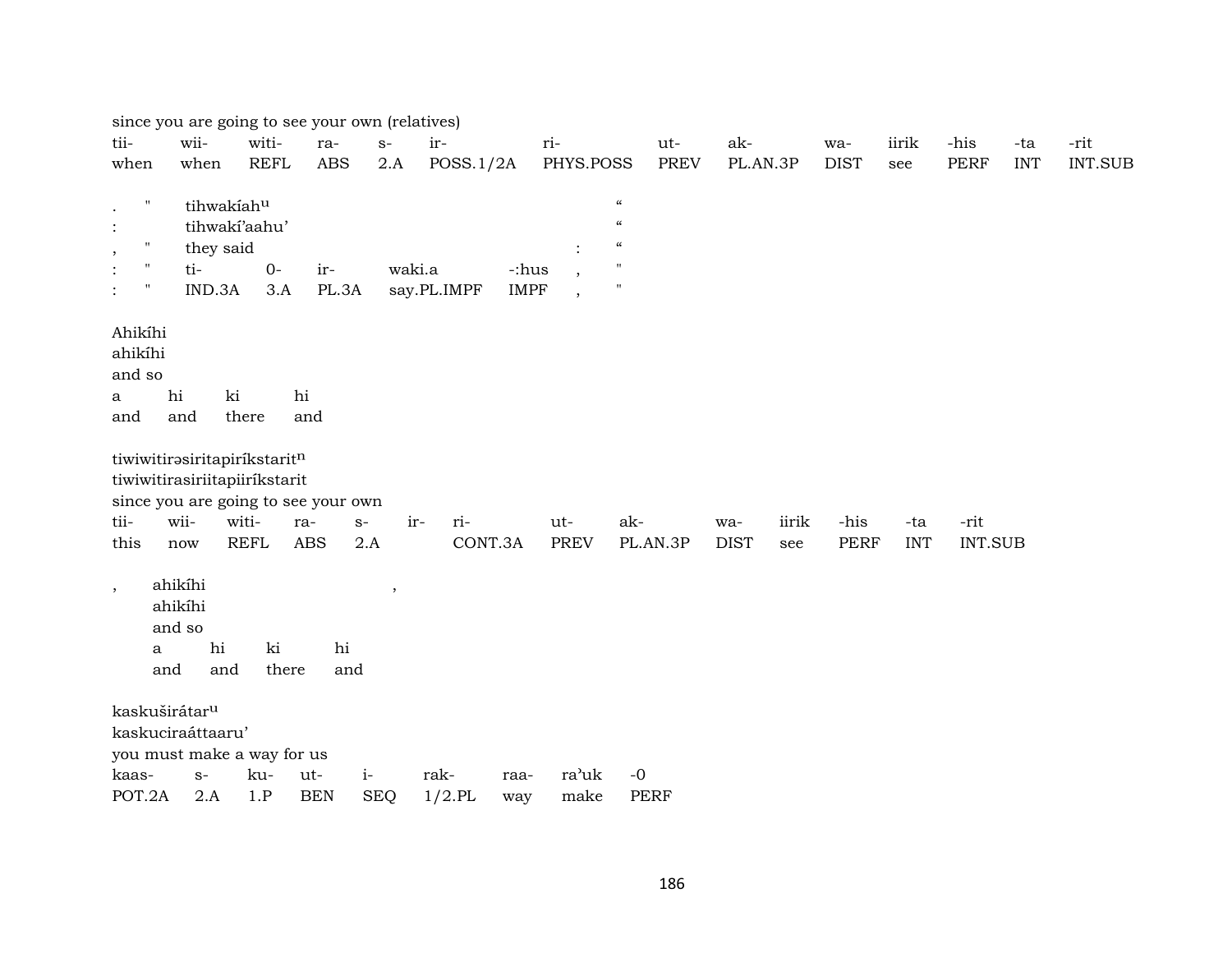| nəskukuhatarika <sup>a</sup>                                                                                                                                                                                 | -0    |
|--------------------------------------------------------------------------------------------------------------------------------------------------------------------------------------------------------------|-------|
| raskukuuhaattaarikaa'a<br>for you to tell us<br>raa.ri.kaa.a<br>ir-<br>ku-<br>rak-<br>$S-$<br>ku-<br>ut-<br>ra-<br>$1/2$ .PL<br>PREV.1/2A<br>INF.B<br>PREV<br>tell.to<br>INF.A<br>2.A<br>1.P                 | SUB.4 |
| $\epsilon\epsilon$<br>nákuwaka<br>rákuwaaka<br>you must say<br>$\ddot{\cdot}$<br>$\overline{\phantom{a}}$<br>$0-$<br>waak<br>ku-<br>ra-<br>-a<br>$\overline{ }$<br>INF.A<br>3.A<br>INF.B<br>SUB.1<br>say.SUB |       |
| Isárariks<br>Isaraáriks<br>It is real<br>raariks<br>$-0$<br>i-<br>$S-$<br>ar-<br>EV<br>CONT.1/2A<br>2.A<br>be.true<br><b>PERF</b>                                                                            |       |
| tirahákuriwawi<br>tirahákuriiwaawi<br>this our living<br>tii-<br>rak-<br>hurii<br>ra-<br>t-<br>-wi<br>-waa<br>$1/2$ .PL<br>SUB.L<br>this<br>ABS<br>1.A<br>go.around.PL<br><b>DIST</b>                        |       |
| н.<br>Nikutihwakiahu<br>,<br>11<br>Rikutihwakí'aahu'<br>н<br>That is what they were saying<br>ti-<br>$0-$<br>ir-<br>riku-<br>waki.a<br>-:hus                                                                 |       |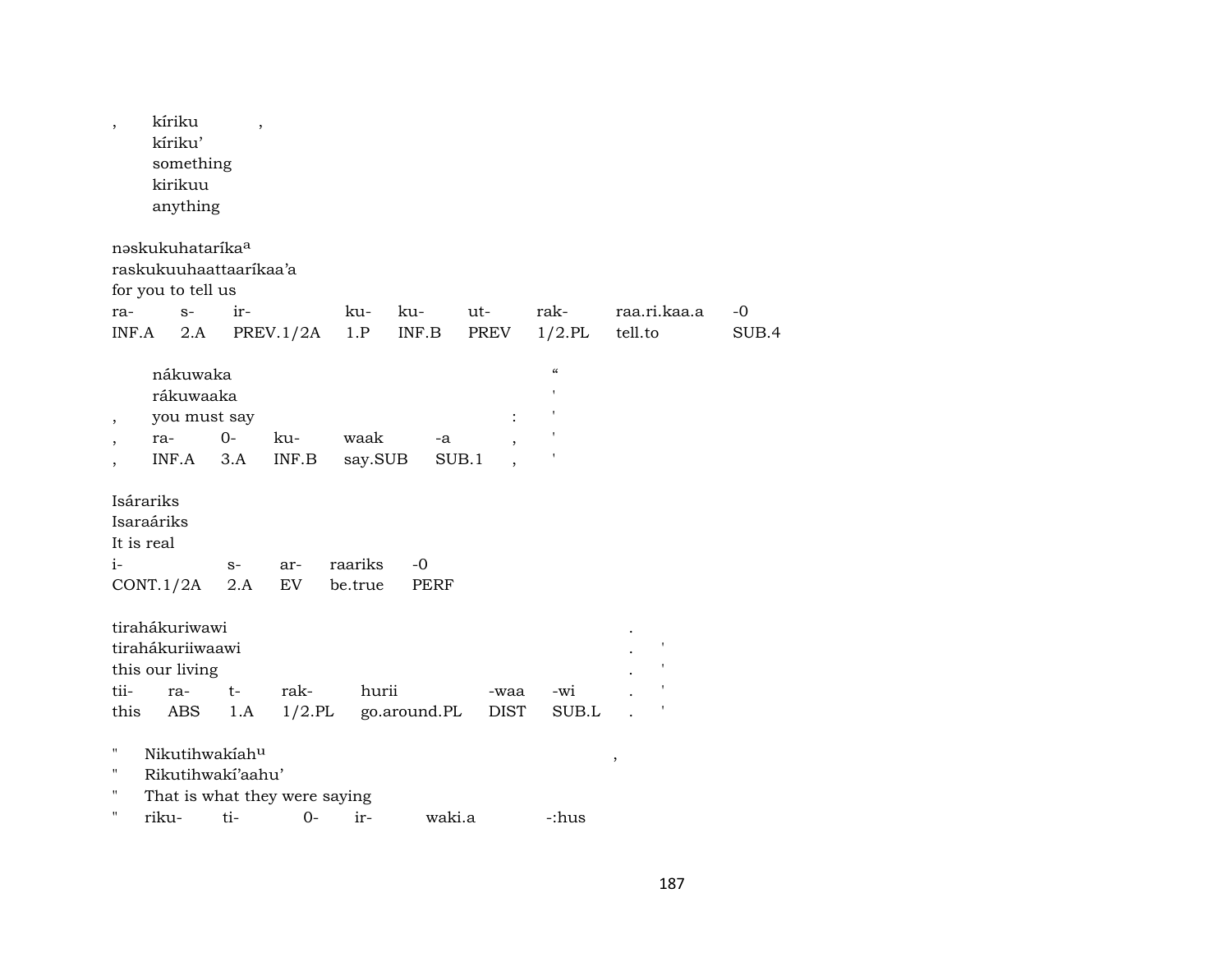| $\mathbf{H}$                                          | that.is                                                                             | IND.3A                                                                                            | 3.A         | PL.3A               |                  | say.PL.IMPF    | <b>IMPF</b>          |                                                                                                        |                 |
|-------------------------------------------------------|-------------------------------------------------------------------------------------|---------------------------------------------------------------------------------------------------|-------------|---------------------|------------------|----------------|----------------------|--------------------------------------------------------------------------------------------------------|-----------------|
|                                                       | wisirihkutpawaktiku                                                                 | wisirihkutpaawáktiku<br>when they were talking to him                                             |             |                     |                  |                |                      |                                                                                                        |                 |
| wii-                                                  | $si-$                                                                               | ra-                                                                                               | $O -$       | ir-                 | ku-              | ut-            | waa.wak.tik          |                                                                                                        | -hus            |
| when                                                  | DU                                                                                  | INF.A                                                                                             | 3.A         | PL.3A               | INF.B            | <b>BEN</b>     | talk                 |                                                                                                        | <b>IMPF.SUB</b> |
|                                                       | wirakúkušt <sup>a</sup><br>wirakúkucta<br>wii-<br>when                              | when the dead one lay there<br>ra-<br>INF.A                                                       | $0-$<br>3.A | ku-<br>INF.B        | kuut<br>die      | sa<br>be.lying | $-0$<br>SUB.3        |                                                                                                        |                 |
| Náw <sup>a</sup><br>Ráwa<br><b>Now</b><br>rawa<br>now | $\overline{\phantom{a}}$<br>$\overline{\phantom{a}}$<br>$\bullet$<br>$\overline{ }$ |                                                                                                   |             |                     |                  |                |                      |                                                                                                        |                 |
|                                                       | nakušikstáwis <sup>u</sup><br>rakuucikstáwisu                                       |                                                                                                   |             |                     |                  |                |                      |                                                                                                        |                 |
|                                                       |                                                                                     | when one was highly regarded                                                                      |             |                     |                  |                |                      |                                                                                                        |                 |
| ra-                                                   | $0-$                                                                                | ku-                                                                                               | aciks.ta    |                     | -wi              | -his           | $\mathbf 0$          | -u                                                                                                     |                 |
| INF.A                                                 | 3.A                                                                                 | INF.B                                                                                             |             | value.highly        | SUB.L            | <b>PERF</b>    | be                   | SUB.D                                                                                                  |                 |
|                                                       | riku-<br>that.is                                                                    | nikutiwawákah <sup>u</sup><br>rikutiwaawákaahu'<br>that is what they were saying<br>ti-<br>IND.3A | $0-$<br>3.A | waa-<br><b>DIST</b> | waka<br>say.IMPF |                | -:hus<br><b>IMPF</b> | $\mathcal{C}$<br>$\pmb{\zeta}\pmb{\zeta}$<br>$\mathcal{C}$<br>$\pmb{\mathsf{H}}$<br>$\pmb{\mathsf{H}}$ |                 |
|                                                       |                                                                                     |                                                                                                   |             |                     |                  |                |                      |                                                                                                        |                 |

Náw<sup>a</sup>,

Ráwa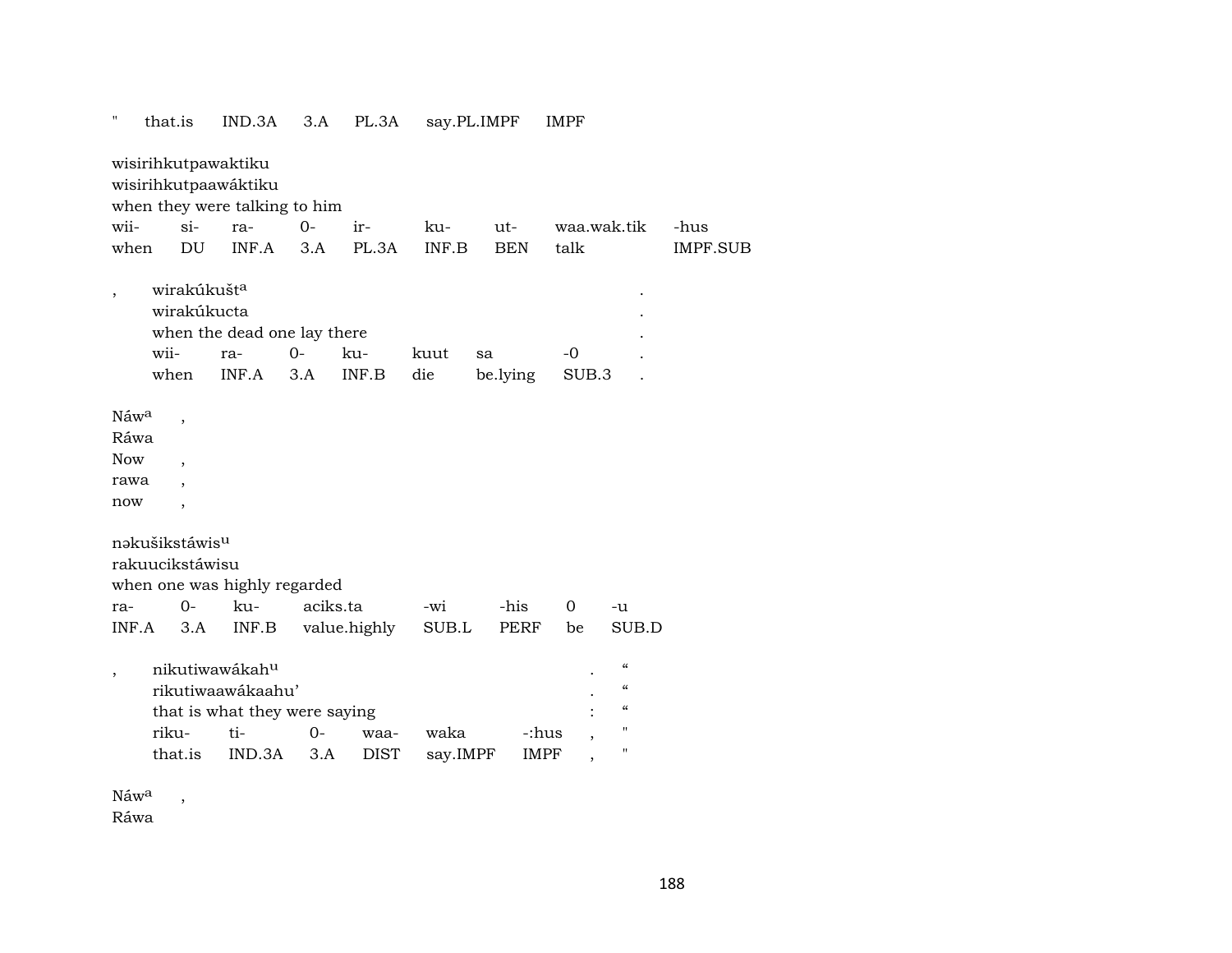| Now  | , |
|------|---|
| rawa | ٠ |
| now  |   |

|                          | witəskurakurawáihi          |                          |          |                            |            |              |                          |          |                |                          |      |
|--------------------------|-----------------------------|--------------------------|----------|----------------------------|------------|--------------|--------------------------|----------|----------------|--------------------------|------|
|                          | witaskuraakúraawa'          |                          |          |                            |            |              |                          |          |                |                          | ihi  |
|                          | you have left us            |                          |          |                            |            |              |                          |          |                | $\overline{\phantom{a}}$ | uh   |
| wi-                      | ta-                         |                          | $S-$     | ku-                        | rak-       |              | huraawaa                 |          | -0             | $\overline{\phantom{a}}$ | ihii |
| QUOT                     |                             | IND.1/2A                 | 2.A      | 1.P                        | $1/2$ .PL  |              | leave.behind             |          | PERF           | $\overline{\phantom{a}}$ | uh   |
|                          |                             |                          |          |                            |            |              |                          |          |                |                          |      |
| $\overline{\phantom{a}}$ | tirahákuriwi                |                          |          |                            |            |              |                          |          | $\, ,$         |                          |      |
|                          | tirahákuriiwi               |                          |          |                            |            |              |                          |          |                |                          |      |
| $\overline{\phantom{a}}$ | these of us living          |                          |          |                            |            |              |                          |          |                |                          |      |
| $\overline{\phantom{a}}$ | tii-                        | ra-                      | $t-$     | rak-                       | hurii      |              |                          | -wi      |                |                          |      |
|                          | this                        | ABS                      | 1.A      | $1/2$ .PL                  |            | go.around.PL |                          | SUB.L    |                |                          |      |
|                          |                             |                          |          |                            |            |              |                          |          |                |                          |      |
|                          | natkurakapákis <sup>u</sup> |                          |          |                            |            |              |                          |          | 11             |                          |      |
|                          | ratkuraakaapaákisu          |                          |          |                            |            |              |                          |          | 11             |                          |      |
|                          | we who are pitiful          |                          |          |                            |            |              |                          |          | $\blacksquare$ |                          |      |
| ra-                      | $t-$                        | ku-                      |          | rak-                       | kaapaakis  |              | -u                       |          | 11             |                          |      |
| INF.A                    | 1.A                         | INF.B                    |          | $1/2$ .PL                  | be.pitiful |              | SUB.D                    |          | н              |                          |      |
|                          |                             |                          |          |                            |            |              |                          |          |                |                          |      |
| Irihi                    |                             | $\overline{\phantom{a}}$ |          | nikutiwákah <sup>u</sup>   |            |              |                          |          |                |                          |      |
| Irihii                   |                             |                          |          | rikutiwákaahu'             |            |              |                          |          |                |                          |      |
| That                     |                             |                          |          | that is what he was saying |            |              |                          |          |                |                          |      |
| irii-                    | hii                         |                          | riku-    | ti-                        |            | $0-$         | waka                     |          | -:hus          |                          |      |
| that                     | other                       |                          | that.is  |                            | IND.3A     | 3.A          |                          | say.IMPF | <b>IMPF</b>    |                          |      |
|                          |                             |                          |          |                            |            |              |                          |          |                |                          |      |
|                          | tirakísikīt <sup>u</sup>    |                          |          |                            |            |              | $\mathcal{C}\mathcal{C}$ |          |                |                          |      |
|                          | tirakísikiitu               |                          |          |                            |            |              | $\mathcal{C}\mathcal{C}$ |          |                |                          |      |
|                          | this one who was alive      |                          |          |                            |            |              | "                        |          |                |                          |      |
| tii-                     | ra-                         | $O -$                    | kisikit  |                            | -u         |              | п                        |          |                |                          |      |
| this                     | ABS                         | 3.A                      | be.alive |                            | SUB.D      |              | п                        |          |                |                          |      |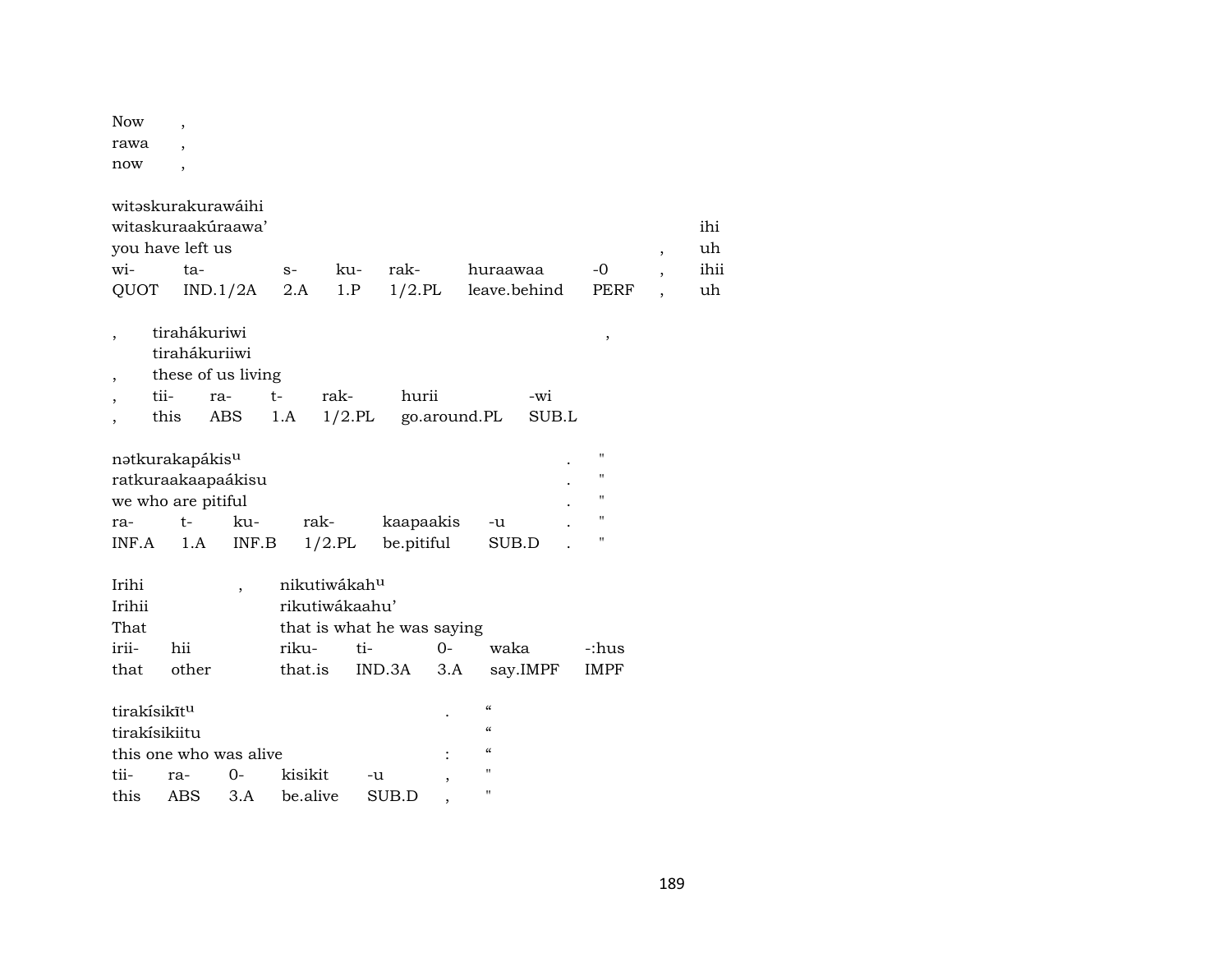|                          | Witəskurakúrawa                |                  |                |       |             |              |                    |                          |
|--------------------------|--------------------------------|------------------|----------------|-------|-------------|--------------|--------------------|--------------------------|
|                          | Witaskuraakúraawa'             |                  |                |       |             |              |                    |                          |
|                          | Now you have left us           |                  |                |       |             |              |                    |                          |
| wi-                      | ta-                            |                  | $S-$           | ku-   | rak-        | huraawaa     | -0                 |                          |
| QUOT                     | IND.1/2A                       |                  | 2.A            | 1.P   | $1/2$ .PL   | leave.behind | PERF               |                          |
|                          |                                |                  |                |       |             |              |                    |                          |
|                          | nətkurakapákis <sup>u</sup>    |                  |                |       |             |              |                    |                          |
|                          | ratkuraakaapaákisu             |                  |                |       |             |              | $\blacksquare$     |                          |
|                          | we who are pitiful             |                  |                |       |             |              | н                  |                          |
| ra-                      | $t-$                           | ku-              | rak-           |       | kaapaakis   | -u           | $\pmb{\mathsf{H}}$ |                          |
| INF.A                    | 1.A                            | INF.B            | $1/2$ .PL      |       | be.pitiful  | SUB.D        | $\pmb{\mathsf{H}}$ |                          |
|                          |                                |                  |                |       |             |              |                    |                          |
| Hihirutíras <sup>a</sup> |                                |                  |                |       |             |              |                    |                          |
| Hi                       | hiru                           | tíraasa          |                |       |             |              |                    |                          |
| And                      | there                          |                  | this one lying |       |             |              |                    |                          |
| hi                       | hiruu                          | tii-             | ra-            | 0-    | sa          | $-0$         |                    |                          |
| and                      | there                          | this             | ABS            | 3.A   | be.lying    | SUB.3        |                    |                          |
|                          |                                |                  |                |       |             |              |                    |                          |
|                          | tiwikararikísikít <sup>u</sup> |                  |                |       |             |              |                    | ,                        |
|                          | tiwikarariikisikiitu           |                  |                |       |             |              |                    |                          |
|                          | this one is not alive          |                  |                |       |             |              |                    | ,                        |
| tii-                     | wii-                           | kara-            | ra-            | $O -$ | $i-$        | kisikit      | -u                 | $\overline{ }$           |
| this                     | now                            | <b>NEG</b>       | ABS            | 3.A   | SEQ         | be.alive     | SUB.D              | $\overline{\phantom{a}}$ |
|                          |                                |                  |                |       |             |              |                    |                          |
|                          | hiwirihwakiahu                 |                  |                |       |             |              | ,                  |                          |
| hi                       | wirihwaki'aahu'                |                  |                |       |             |              |                    | $\epsilon$               |
| and                      | they were now saying           |                  |                |       |             |              |                    | $\epsilon$               |
| hi                       | wii-                           | ra-              | $O -$          | ir-   | waki.a      |              | -:hus              | п                        |
| and                      | now                            | ABS              | 3.A            | PL.3A | say.PL.IMPF |              | IMPF               | п                        |
|                          |                                |                  |                |       |             |              |                    |                          |
|                          | hiruwitasúhawiritn             |                  |                |       |             |              |                    |                          |
| Hiru                     |                                | witasuúhaawiirit |                |       |             |              |                    |                          |
| There                    |                                | you have seen it |                |       |             |              |                    |                          |
| hiruu                    | wii-                           | ta-              |                | $S-$  | ut-         | raa-<br>wa-  | iirik              | -0                       |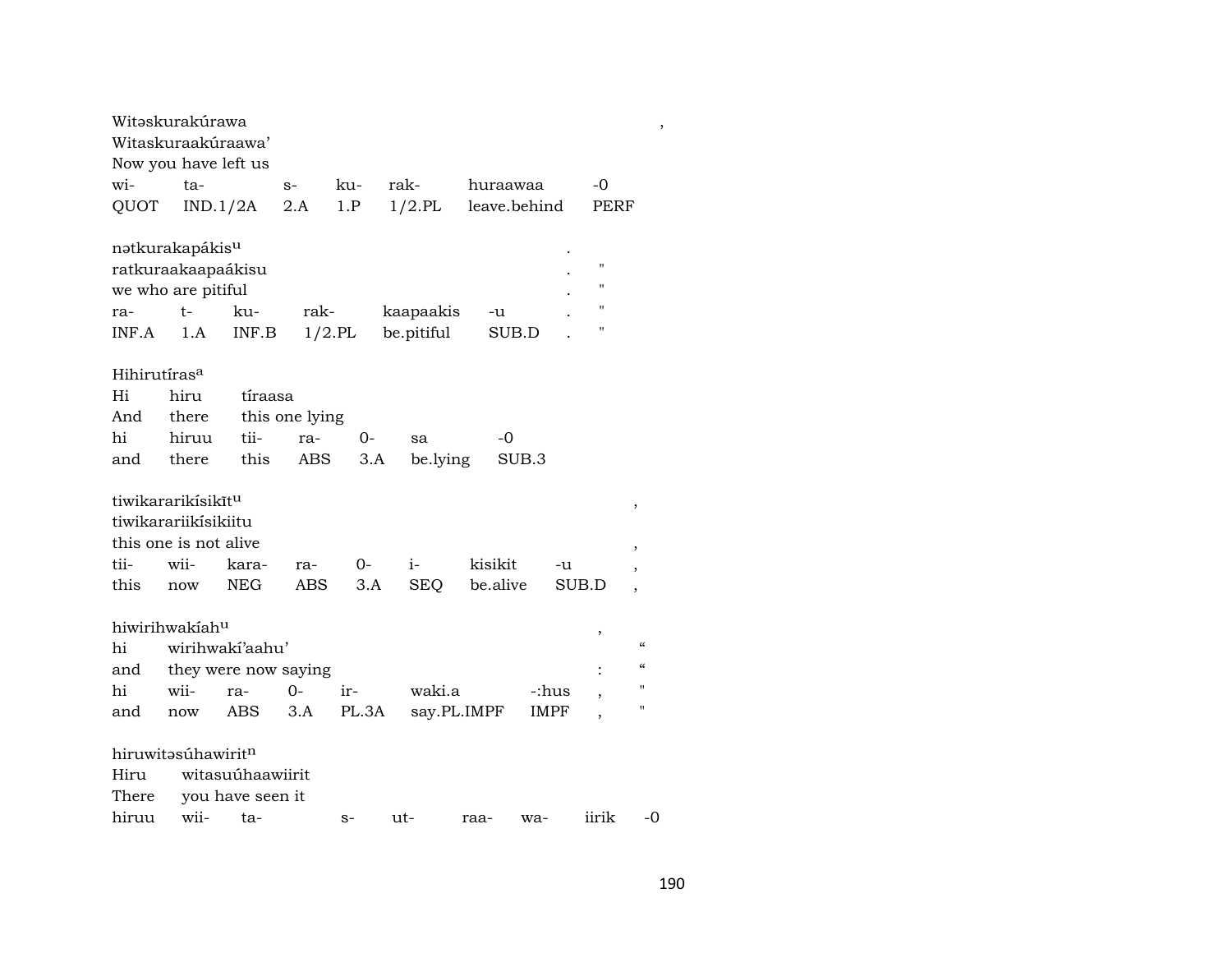irikarahirakapákis<sup>u</sup> iriikaraahiraakaapaákisu where there is no poorness iriikaraarri- $0$ kaapaakis raa- $-u$ where **NEG**  ${\rm EV}$ CONT.3A  $3.A$ be.pitiful  $\rm SUB.D$ way

|    | hiwitíkušta |           |                                                                                                                                                                                                                                                                                                                                                                                      |      |               |       |  |
|----|-------------|-----------|--------------------------------------------------------------------------------------------------------------------------------------------------------------------------------------------------------------------------------------------------------------------------------------------------------------------------------------------------------------------------------------|------|---------------|-------|--|
| п. | Hi          | witikucta |                                                                                                                                                                                                                                                                                                                                                                                      |      |               |       |  |
|    |             |           | And he lay there dead                                                                                                                                                                                                                                                                                                                                                                |      |               |       |  |
|    | hi          |           | $\overline{w}$ $\overline{t}$ $\overline{t}$ $\overline{t}$ $\overline{0}$ $\overline{0}$ $\overline{0}$ $\overline{0}$ $\overline{0}$ $\overline{0}$ $\overline{0}$ $\overline{0}$ $\overline{0}$ $\overline{0}$ $\overline{0}$ $\overline{0}$ $\overline{0}$ $\overline{0}$ $\overline{0}$ $\overline{0}$ $\overline{0}$ $\overline{0}$ $\overline{0}$ $\overline{0}$ $\overline{$ | kuut | sa            | $-()$ |  |
|    | and         |           | QUOT IND.3A 3.A die                                                                                                                                                                                                                                                                                                                                                                  |      | be.lying PERF |       |  |

## Náw<sup>a</sup>

 $\overline{\phantom{a}}$ 

Ráwa

Now

rawa  $\overline{\phantom{a}}$ now  $\overline{\phantom{a}}$ 

kišírikutihwakíah<sup>u</sup>

 $\overline{\phantom{a}}$ 

 $\overline{\phantom{a}}$ 

kici rikutihwakí'aahu'

|                | but that is what they were saying |        |
|----------------|-----------------------------------|--------|
| kici riku- ti- | $0-$ ir-                          | waki.a |

|  |  | but that.is IND.3A 3.A PL.3A say.PL.IMPF IMPF |  |
|--|--|-----------------------------------------------|--|

šahíks nahkuwíška<sup>a</sup>  $\overline{\phantom{a}}$ cáhiks raahkuwicka'a

 $\epsilon$ 

 $\, ,$ 

-:hus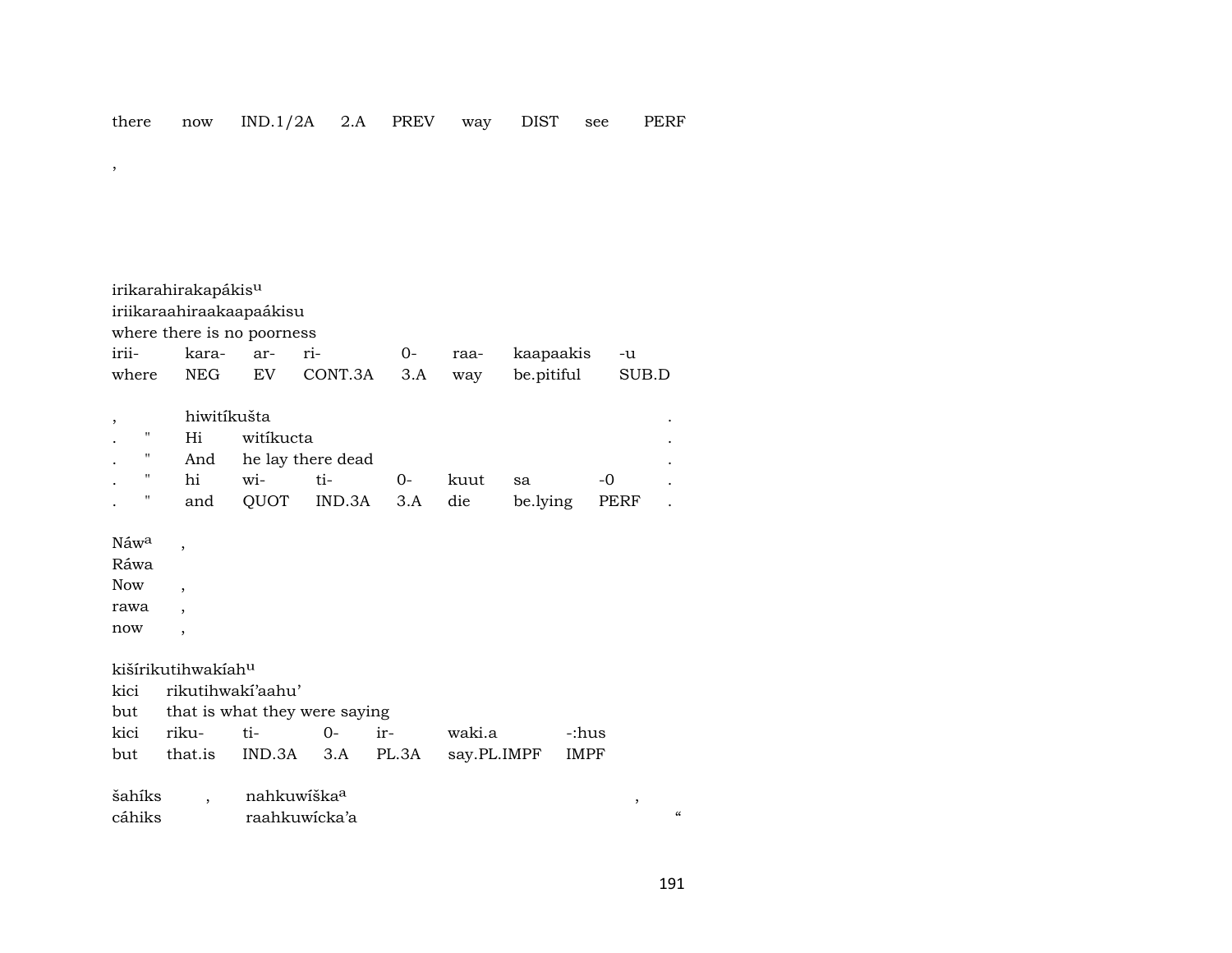| a person    |                      |                   | when He would think |            |                                          |           |             | $\ddot{\cdot}$           | $\boldsymbol{\zeta}\boldsymbol{\zeta}$ |      |
|-------------|----------------------|-------------------|---------------------|------------|------------------------------------------|-----------|-------------|--------------------------|----------------------------------------|------|
| icaahiks    |                      | ra-               | $0-$                | ar-        | ku-                                      | wicka     | -a          | $\overline{ }$           | "                                      |      |
| person      |                      | INF.A             | 3.A                 | EV         | INF.B                                    | want      | SUB.1       | $\overline{\phantom{a}}$ | "                                      |      |
|             |                      |                   |                     |            |                                          |           |             |                          |                                        |      |
| kíispari    |                      |                   |                     |            |                                          |           |             |                          |                                        |      |
| Ki'ispari'  |                      |                   |                     |            |                                          |           |             |                          | $\pmb{\mathsf{H}}$                     |      |
| You'll live |                      |                   |                     |            |                                          |           |             |                          | $\pmb{\mathsf{H}}$                     |      |
| kii-        | $i-$                 |                   | $S-$                | warii      |                                          |           | -:hus       |                          | $\mathbf{H}$                           |      |
| HORT        |                      | CONT.1/2A         | 2.A                 |            | be.going.about.IMPF                      |           | IMPF        |                          | $\pmb{\mathsf{H}}$                     |      |
|             |                      |                   |                     |            |                                          |           |             |                          |                                        |      |
|             | širuwitukstatákit^tn |                   |                     |            |                                          |           |             |                          |                                        |      |
| Ciru        |                      | witatukstaákitat  |                     |            |                                          |           |             |                          |                                        |      |
| Yet         |                      | we were camped    |                     |            |                                          |           |             |                          |                                        |      |
| ciruu       | wi-                  | $ta-$             |                     | $t \qquad$ | uks-                                     | rak-      | itak        |                          | $-0$                                   |      |
| yet         | QUOT                 |                   | IND.1/2A            | 1.A        | AOR                                      | $1/2$ .PL | be.a.camp   |                          | PERF                                   |      |
|             |                      |                   |                     |            |                                          |           |             |                          |                                        |      |
|             |                      |                   |                     |            |                                          |           |             |                          |                                        |      |
|             |                      |                   |                     |            |                                          |           |             |                          |                                        |      |
|             |                      |                   |                     |            |                                          |           |             |                          |                                        |      |
|             |                      |                   |                     |            |                                          |           |             |                          |                                        |      |
|             |                      |                   |                     |            |                                          |           |             |                          |                                        |      |
|             |                      |                   |                     |            |                                          |           |             |                          |                                        |      |
|             | Hiwisitirawišauš     |                   |                     |            |                                          |           |             |                          |                                        |      |
| Hi          |                      | wisitiirawiica'uc |                     |            |                                          |           |             |                          |                                        |      |
| And         |                      |                   |                     |            | they laid him on the edge (of the grave) |           |             |                          |                                        |      |
| hi          | wii-                 | $si-$<br>ti-      |                     | $O -$      | ir-                                      | awiica-   |             | uc                       |                                        | $-0$ |
| and         | now                  | DU                | IND.3A              | 3.A        | PL.3A                                    |           | on.the.edge | lay.SG.P                 |                                        | PERF |

 $\overline{\phantom{a}}$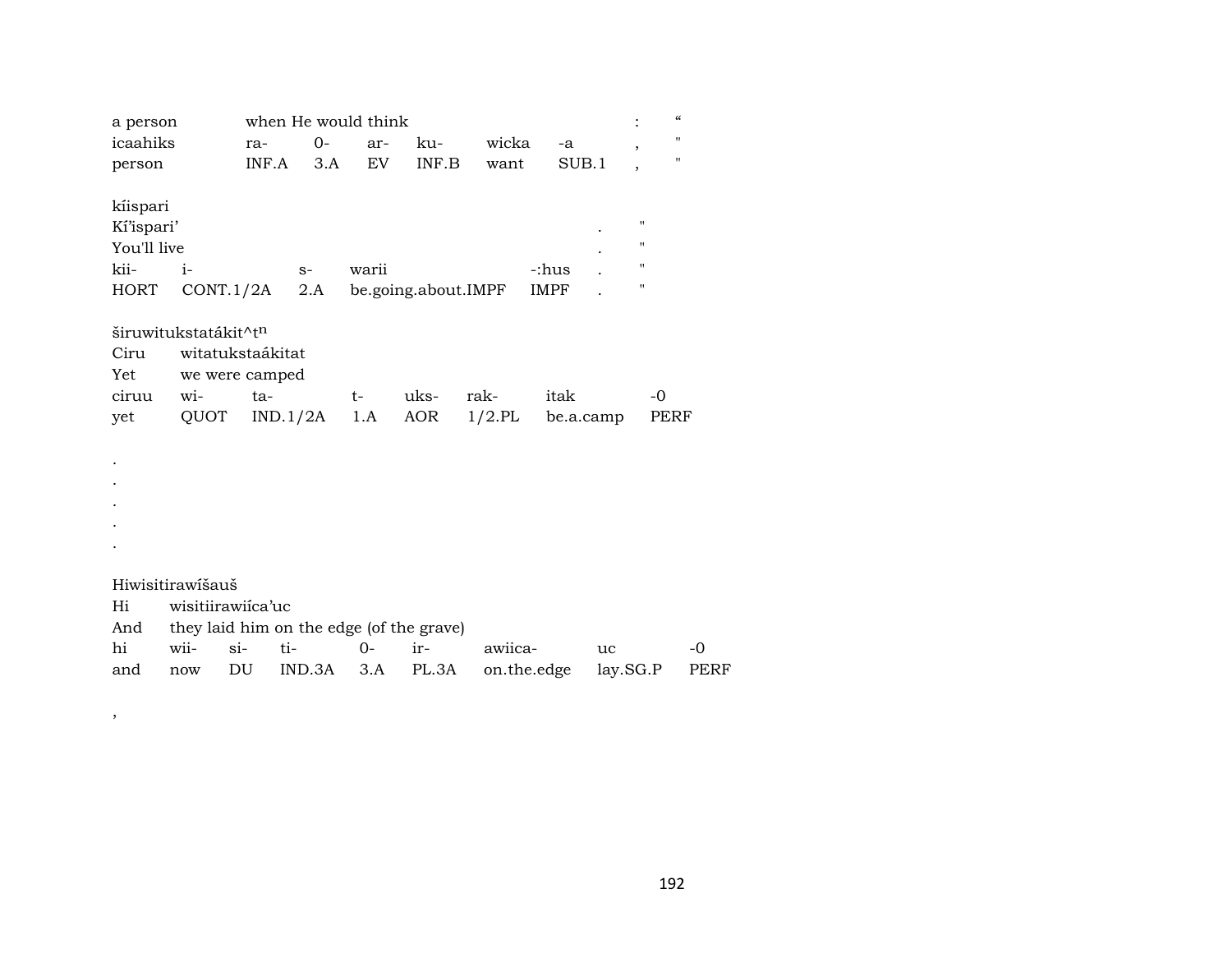|                         | wisirihkuhakawaríkstar <sup>i</sup> tn<br>wisirihkuhaahkawaríkstarit              |                                                         | when they were going to put him in it          |            |              |             |             |          |             |            |         |
|-------------------------|-----------------------------------------------------------------------------------|---------------------------------------------------------|------------------------------------------------|------------|--------------|-------------|-------------|----------|-------------|------------|---------|
| wii-                    | $\sin$                                                                            | ra-                                                     | $O -$                                          | ir-        | ku-          | ut-         | raar-       | ka.warik | -his        | -ta        | -rit    |
| when                    | DU                                                                                | INF.A                                                   | 3.A                                            | PL.3A      | INF.B        | <b>PREV</b> | 3PL.INAN.P  | put.in   | <b>PERF</b> | <b>INT</b> | INT.SUB |
| $\, ,$                  |                                                                                   |                                                         |                                                |            |              |             |             |          |             |            |         |
|                         |                                                                                   |                                                         |                                                |            |              |             |             |          |             |            |         |
|                         | sirihkuhurahatáwuh <sup>a</sup><br>sirihkuuhuraahatáwuha<br>after they dug a hole |                                                         |                                                |            |              |             |             |          |             |            |         |
| $si-$                   | ra-                                                                               | $O -$                                                   | ir-                                            | ku-        | uur-         | huraar-     | hata.wuh    | -a       |             |            |         |
| DU                      | INF.A                                                                             | 3.A                                                     | PL.3A                                          | INF.B      | <b>PREV</b>  | earth       | make.a.hole | SUB.1    |             |            |         |
| $^\mathrm{^\mathrm{o}}$ | hitakaráhisu<br>hi<br>and<br>hi<br>and                                            | takaaraáhisu'<br>suddenly<br>takaaraahis<br>all.at.once | $-u^{\prime}$                                  | <b>NOM</b> |              |             |             |          |             |            |         |
|                         | witahtáparupaš<br>witaahtáparuupac<br>he would move around                        |                                                         |                                                |            |              |             |             |          |             |            |         |
| wi-                     | ti-                                                                               | $O -$                                                   | ar-                                            |            | tap.aruu.pac | $-0$        |             |          |             |            |         |
| QUOT                    | IND.3A                                                                            | 3.A                                                     | EV                                             | move.DIST  |              | <b>PERF</b> |             |          |             |            |         |
| Hiru<br>Then            | Hirusiwitirušítarikiwatn                                                          |                                                         | siwitiiruucítariikiwat<br>they would untie him |            |              |             |             |          |             |            |         |

hiruu si- wi- ti- 0- ir- ar- ut- i- tarii.kiwat -0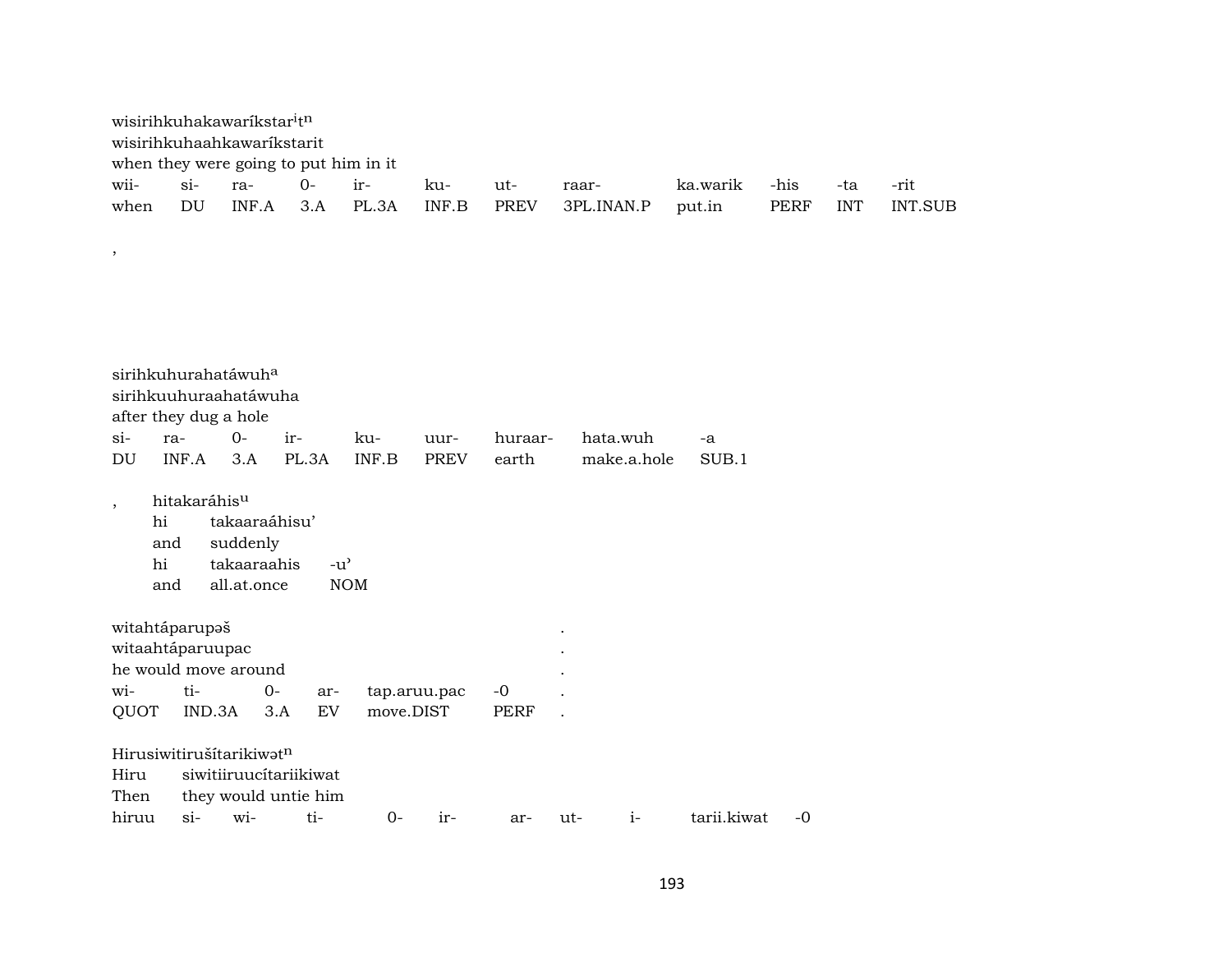$\overline{\phantom{a}}$ 

| hi<br>and<br>hi<br>and | hiwihiruwitariwat <sup>i</sup><br>wihiru<br>there<br>wii-<br>now | hiruu<br>there                                       | witaariiwati<br>$\overline{\text{wi}}$<br>QUOT | he would be looking<br>ti-<br>IND.3A | $0-$<br>3.A          | ar-<br>EV   | riiwat<br>be.looking |         | $-i$<br>SUB.2                  |
|------------------------|------------------------------------------------------------------|------------------------------------------------------|------------------------------------------------|--------------------------------------|----------------------|-------------|----------------------|---------|--------------------------------|
|                        | Íka <sup>a</sup><br>Iíka'a<br>Oh my                              | $\mathbf{I}$<br>$\overline{\phantom{a}}$             |                                                |                                      |                      |             |                      |         |                                |
|                        | iika'a<br>oh.my                                                  | $\overline{\phantom{a}}$<br>$\overline{\phantom{a}}$ |                                                |                                      |                      |             |                      |         |                                |
| hi<br>and              | hikistihuksúwita <sup>a</sup><br>kístihuksu'<br>only bone        |                                                      |                                                | witaa'a<br>he would be               |                      |             |                      |         |                                |
| hi<br>and              | kiis-<br>bone                                                    | rihuks<br>alone                                      | $-u^{\prime}$<br><b>NOM</b>                    | wi-<br>QUOT                          | ti-<br>IND.3A        | $0-$<br>3.A | ar-<br>EV.           | 0<br>be | $\overline{\phantom{0}}$<br>EX |
| ti-                    | Tihwakiahu<br>Tihwaki'aahu'<br>They say<br>IND.3A                | $O -$<br>$ir-$<br>3.A                                | PL.3A                                          | waki.a<br>say.PL.IMPF                | -:hus<br><b>IMPF</b> |             |                      |         |                                |

hínahirituta

hi raáhiirit tuúta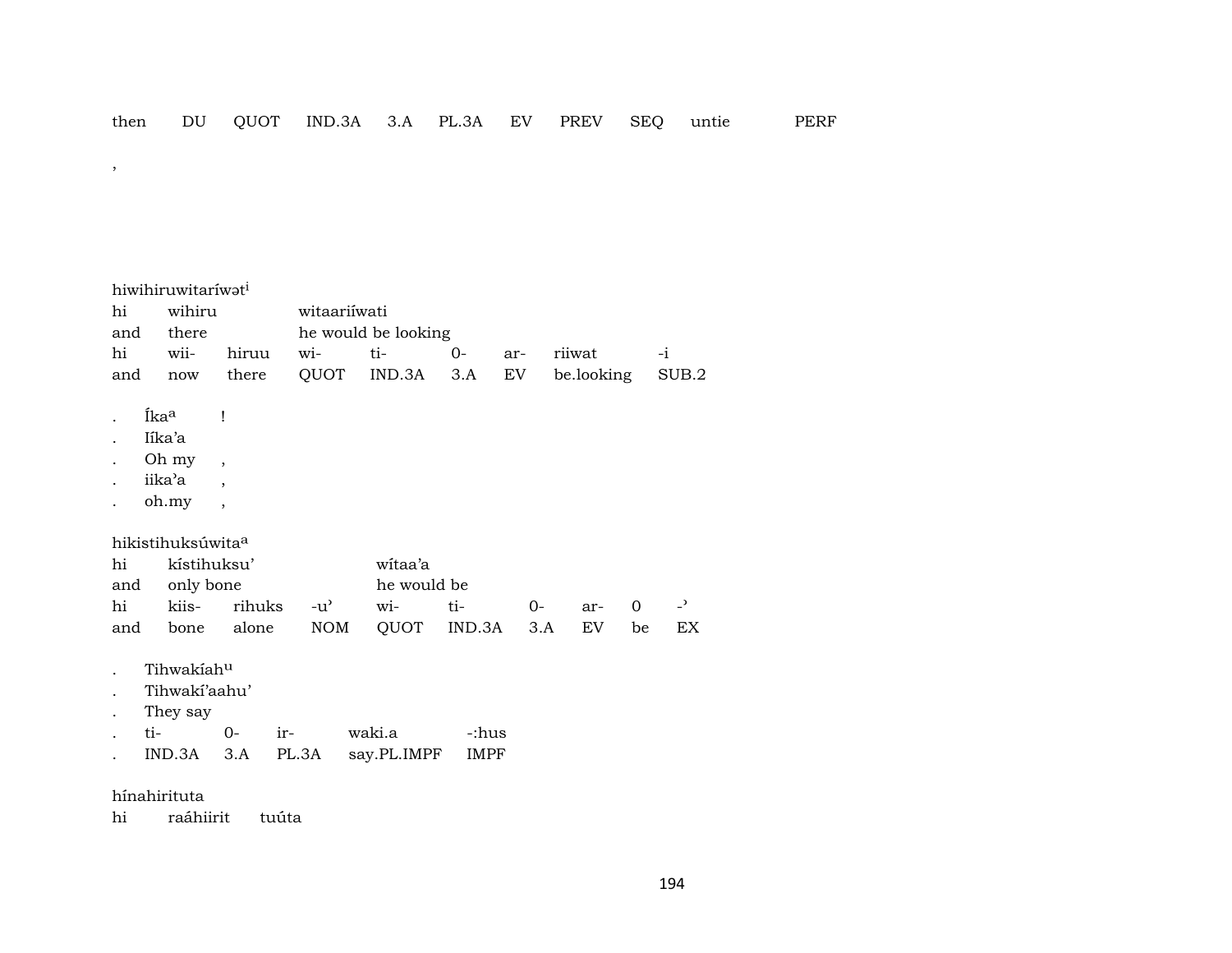| and          | finally                  |         | he did it   |            |                                           |            |                         |       |                                        |  |
|--------------|--------------------------|---------|-------------|------------|-------------------------------------------|------------|-------------------------|-------|----------------------------------------|--|
| hi           | raahiirit                | ti-     |             | $0-$       | ut-                                       | aar        | $-0$                    |       |                                        |  |
| and          | finally                  |         | IND.3A      | 3.A        | <b>PREV</b>                               | do         | PERF                    |       |                                        |  |
|              |                          |         |             |            |                                           |            |                         |       |                                        |  |
| nákuwata     |                          |         |             |            |                                           |            | ,                       | ihi   | $\overline{\phantom{a}}$               |  |
| raákuwata    |                          |         |             |            |                                           |            |                         | ihi   |                                        |  |
| when he rose |                          |         |             |            |                                           |            | ,                       | uh    | $\overline{\phantom{a}}$               |  |
| ra-          | $0-$                     | $a-$    |             | ku-        | waat.a                                    | -0         |                         | ihii  | $\overline{\phantom{a}}$               |  |
| INF.A        | 3.A                      | PREV.3A |             | INF.B      | get.up                                    | SUB.4      |                         | uh    | $\overline{\phantom{a}}$               |  |
|              |                          |         |             |            |                                           |            |                         |       |                                        |  |
|              | nakutikstaruhuráwahi     |         |             |            |                                           |            |                         |       |                                        |  |
|              | rakuutikstaaruhuraáwaahi |         |             |            |                                           |            |                         |       |                                        |  |
|              |                          |         |             |            | when he was making motions with his hands |            |                         |       |                                        |  |
| ra-          | 0-                       | ku-     | ut-         |            | iks-                                      | raar-      | uhuraawaah              |       | $-i$                                   |  |
| INF.A        | 3.A                      | INF.B   |             | PREV       | PL<br>hand                                |            | move.fleetingly         |       | SUB.2                                  |  |
|              |                          |         |             |            |                                           |            |                         |       |                                        |  |
|              | náhkuwakahu              |         |             |            |                                           |            |                         |       | $\epsilon$                             |  |
|              | raáhkuwaakahu            |         |             |            |                                           |            |                         |       | $\epsilon$                             |  |
|              | when he would be saying  |         |             |            |                                           |            |                         |       | $\boldsymbol{\zeta}\boldsymbol{\zeta}$ |  |
|              | ra-                      | 0-      | ar-         | ku-        | waaka                                     |            | -hus                    |       | п                                      |  |
|              | INF.A                    | 3.A     | EV          | INF.B      | say.IMPF                                  |            | <b>IMPF.SUB</b>         | ,     | П                                      |  |
|              |                          |         |             |            |                                           |            |                         |       |                                        |  |
|              | Sukstaktarúwa            |         |             |            |                                           |            |                         |       |                                        |  |
|              | Sukstaaktarúwa           |         |             |            |                                           |            |                         |       |                                        |  |
|              | Take them off            |         |             |            |                                           |            |                         |       |                                        |  |
| $i-$         |                          |         | uks-        | rak-       |                                           |            | ruwaah                  |       | -0                                     |  |
|              |                          | $S-$    |             |            | raar-                                     |            |                         |       |                                        |  |
| CONT.1/2A    |                          | 2.A     | <b>JUSS</b> | $1/2$ .PL  |                                           | 3PL.INAN.P | remove                  |       | PERF                                   |  |
|              | tiraháhwitatn            |         |             |            |                                           |            |                         |       |                                        |  |
|              | tirahaáhwitat            |         |             |            |                                           |            |                         |       |                                        |  |
|              | these I have on          |         |             |            |                                           |            |                         |       |                                        |  |
| tii-         | ra-                      | t-      | raar-       |            | witak                                     |            |                         | -0    |                                        |  |
| this         |                          |         |             |            |                                           |            |                         | SUB.4 |                                        |  |
|              | ABS                      | 1.A     |             | 3PL.INAN.P |                                           |            | wear.over.the.shoulders |       |                                        |  |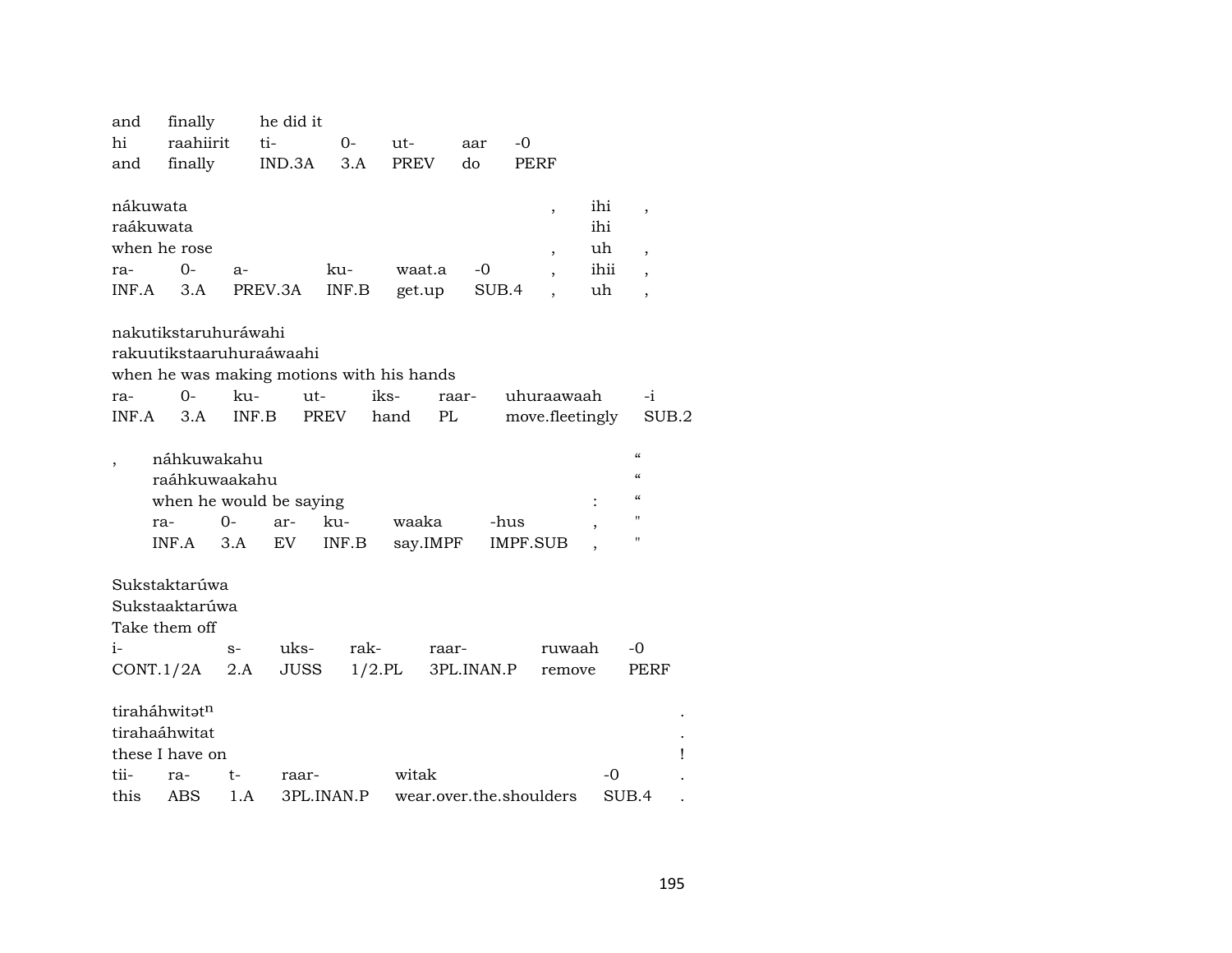| $^{\prime\prime}$ |  |  |  |  |
|-------------------|--|--|--|--|
| $^{\prime\prime}$ |  |  |  |  |
| $^{\prime\prime}$ |  |  |  |  |
| п                 |  |  |  |  |

| Irár <sup>i</sup> |                                      |      |  |
|-------------------|--------------------------------------|------|--|
| Iraári'           |                                      |      |  |
| <b>Brother</b>    |                                      |      |  |
| i-                | -raar-                               | -ri' |  |
|                   | 3. POSS.A same.sex.sibling 3. POSS.B |      |  |
|                   |                                      |      |  |

|      | kišírikutuət <sup>n</sup> |                    |          |        |          |                          | šahiks   |
|------|---------------------------|--------------------|----------|--------|----------|--------------------------|----------|
|      | kici rikutuú'ut           |                    |          | cáhiks |          |                          |          |
| but  |                           | that is how it was | a person |        |          |                          |          |
| kici | riku- ti-                 |                    | റ-       | 11t-   | $\Omega$ | $\overline{\phantom{a}}$ | icaahiks |
| but  |                           | that.is IND.3A 3.A |          | PREV   | be.      | EX.                      | person   |

| nakuhúrah^š   |       |             |                  |   |
|---------------|-------|-------------|------------------|---|
| rakuhúrahac   |       |             |                  |   |
| when he died  |       |             |                  | ٠ |
| ra-<br>$0-$   |       | ku- hurahac | -0               |   |
| $INF.A$ $3.P$ | INF B | die         | SUB <sub>4</sub> |   |

| Nurakurariksáihi          |                     |            |                                    |  |               |  |  |      |  |  |  |
|---------------------------|---------------------|------------|------------------------------------|--|---------------|--|--|------|--|--|--|
|                           | Ruurakuuraáriksa    |            |                                    |  |               |  |  | ihi  |  |  |  |
| Then its being real<br>uh |                     |            |                                    |  |               |  |  |      |  |  |  |
| ruu-                      | ra-                 | $\Omega$ - | ku-<br>$\sim$ $\sim$ $\sim$ $\sim$ |  | raariks -a    |  |  | ihii |  |  |  |
| then                      | INF.A 3.A INF.B SEO |            |                                    |  | be.true SUB.1 |  |  | uh   |  |  |  |

| šapatnákuruhk <sup>u</sup> |  |              |                                     |     |          |      |     |           |  |  |
|----------------------------|--|--------------|-------------------------------------|-----|----------|------|-----|-----------|--|--|
| cápaat raákuruhku          |  |              |                                     |     |          |      |     |           |  |  |
|                            |  |              | a woman when he had her (as a wife) |     |          |      |     |           |  |  |
| icapaak ra-                |  | $O-$<br>$a-$ |                                     | ku- | $r_{1-}$ | uur- | kus | $-\Omega$ |  |  |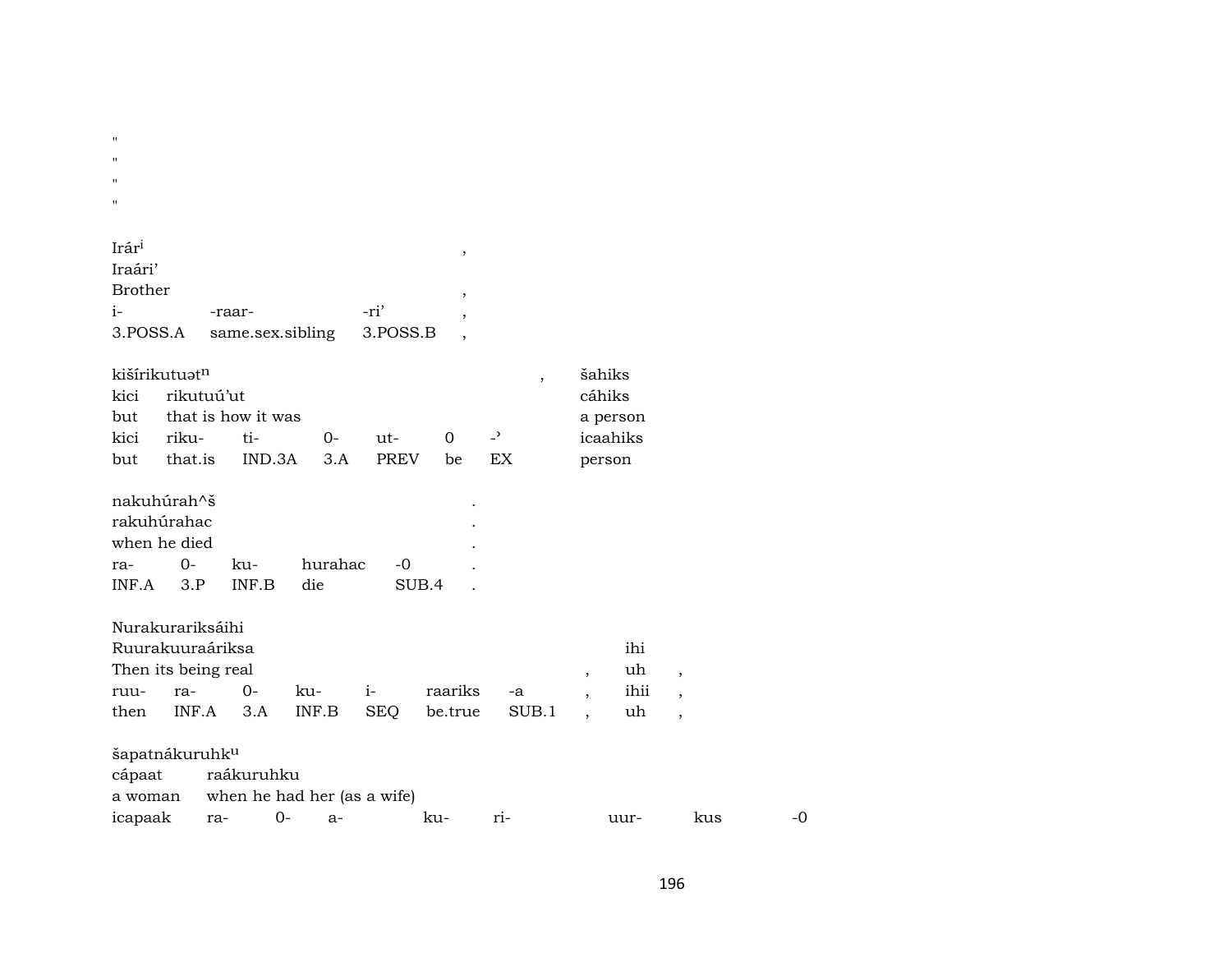| woman   |                                  |        | INF.A                                                            | 3.A                                            |     | POSS.3A |          | INF.B      | PHYS.POSS |                        | POSS.A   |    | be sitting | SUB.4 |
|---------|----------------------------------|--------|------------------------------------------------------------------|------------------------------------------------|-----|---------|----------|------------|-----------|------------------------|----------|----|------------|-------|
| $\cdot$ |                                  |        | rihkukáruhkaruku<br>rihkukaáruhkaruku<br>when she cooked for him |                                                |     |         |          |            |           |                        |          |    |            |       |
|         | ra-                              |        | $O -$                                                            | ir-                                            |     | ku-     | kaaruur- |            | ka.ra'uk  |                        | -hus     |    |            |       |
|         | INF.A                            |        | 3.A                                                              | <b>OBV</b>                                     |     | INF.B   | meal     |            | make.PL.P |                        | IMPF.SUB |    |            |       |
| $\cdot$ | híawit <sup>n</sup><br>hi<br>and |        | áwit<br>first                                                    | tíhurah <sup>^</sup> š<br>tihúrahac<br>he died |     |         |          |            |           | pi̇̃ta<br>piíta<br>the | man      |    |            |       |
|         | hi                               |        | awit                                                             | ti-                                            |     | $0-$    | hurahac  |            | $-0$      | wiita                  |          |    |            |       |
|         | and                              |        | first                                                            | IND.3A                                         |     | 3.P     | die      |            | PERF      | man                    |          |    |            |       |
|         |                                  |        | Hirusitiritárust^t <sup>n</sup>                                  |                                                |     |         |          |            |           |                        |          |    |            |       |
| Hiru    |                                  |        | sitiriitárustat                                                  |                                                |     |         |          |            |           |                        |          |    |            |       |
| Then    |                                  |        | they dragged him                                                 |                                                |     |         |          |            |           |                        |          |    |            |       |
| hiruu   |                                  | $\sin$ | ti-                                                              |                                                | 0-  | ir-     |          | $i-$       | tarus-    |                        | ra-      | at | -0         |       |
| then    |                                  | DU     | IND.3A                                                           |                                                | 3.A | PL.3A   |          | <b>SEQ</b> | dragging  |                        | PORT     | go | PERF       |       |
|         |                                  |        |                                                                  |                                                |     |         |          |            |           |                        |          |    |            |       |

,

a raaruusitiriihaahkáwarit

|  |  | and then they just threw him into a hole |  |                                                                                                                                            |  |
|--|--|------------------------------------------|--|--------------------------------------------------------------------------------------------------------------------------------------------|--|
|  |  |                                          |  | $\Omega$ and $\Omega$ and $\Omega$ and $\Omega$ and $\Omega$ are $\Omega$ and $\Omega$ and $\Omega$ and $\Omega$ and $\Omega$ and $\Omega$ |  |

|  |  |  |  | and just then DU IND.3A 3.A PL.3A SEQ in.a.ravine shoot PERF |  |
|--|--|--|--|--------------------------------------------------------------|--|

hataipákuhtu , hata'ipákuhtu'

197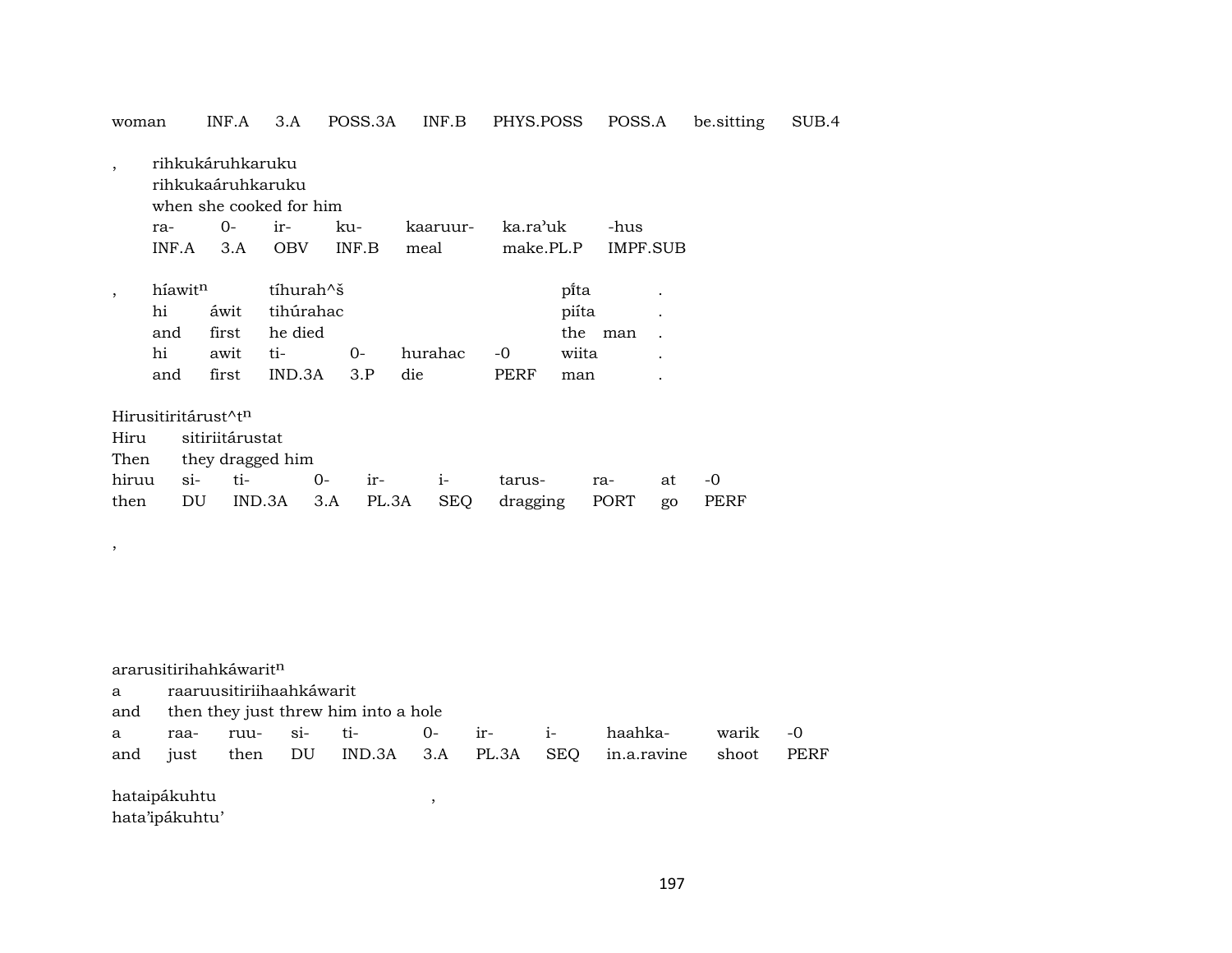| hata                     | an old hole<br>be.a.hole                            | -wi<br>SUB.L                                                                                   | pakuht<br>be.old         | $-u$ <sup><math>\prime</math></sup><br>NOM |                   |                     |                                              |                                                    |                |                   |               |
|--------------------------|-----------------------------------------------------|------------------------------------------------------------------------------------------------|--------------------------|--------------------------------------------|-------------------|---------------------|----------------------------------------------|----------------------------------------------------|----------------|-------------------|---------------|
| ra-                      | nakuhátawi<br>raakuhátawi<br>$O -$<br>INF.A<br>3.A  | where there was a hole<br>$a-$                                                                 | PREV.3A                  | ku-<br>INF.B                               | hata<br>be.a.hole | -wi<br>SUB.L        | $\ddot{\phantom{0}}$<br>$\ddot{\phantom{a}}$ | Šahiks<br>Cáhiks<br>A person<br>icaahiks<br>person |                |                   |               |
| taku                     | someone                                             | takuwikararakúruk <sup>u</sup><br>táku' wikararaakúruhku<br>when he had no one<br>wii-<br>when | kara-<br>${\rm NEG}$     | ra-<br>INF.A                               | $0-$<br>3.A       | $a-$<br>POSS.3A     | ku-<br>INF.B                                 | ri-<br>PHYS.POSS                                   | uur-<br>POSS.A | kus<br>be.sitting | $-0$<br>SUB.4 |
| $\vdots$                 | hínahiritn<br>hi<br>and<br>hi<br>and                | raáhiirit<br>finally<br>raahiirit<br>finally                                                   | $\overline{\phantom{a}}$ |                                            |                   |                     |                                              |                                                    |                |                   |               |
| raa-<br>just             | narusítiriritn<br>raaruusítiriiriit<br>ruu-<br>then | then they just picked him up<br>$si-$<br>DU                                                    | ti-<br>IND.3A            | $O -$<br>3.A                               | ir-<br>PL.3A      | iriik               | pick.up.long.object                          | $-0$<br><b>PERF</b>                                |                |                   |               |
| $\overline{\phantom{a}}$ | wirakúkut <sup>i</sup>                              | wirakúkuuti<br>when he died                                                                    |                          |                                            |                   |                     | $\overline{\phantom{a}}$                     |                                                    |                |                   |               |
|                          | wii-<br>when                                        | ra-<br>INF.A                                                                                   | $0-$<br>3.P              | ku-<br>INF.B                               | kuut<br>die       | $-i$<br>$\rm SUB.2$ |                                              |                                                    |                |                   |               |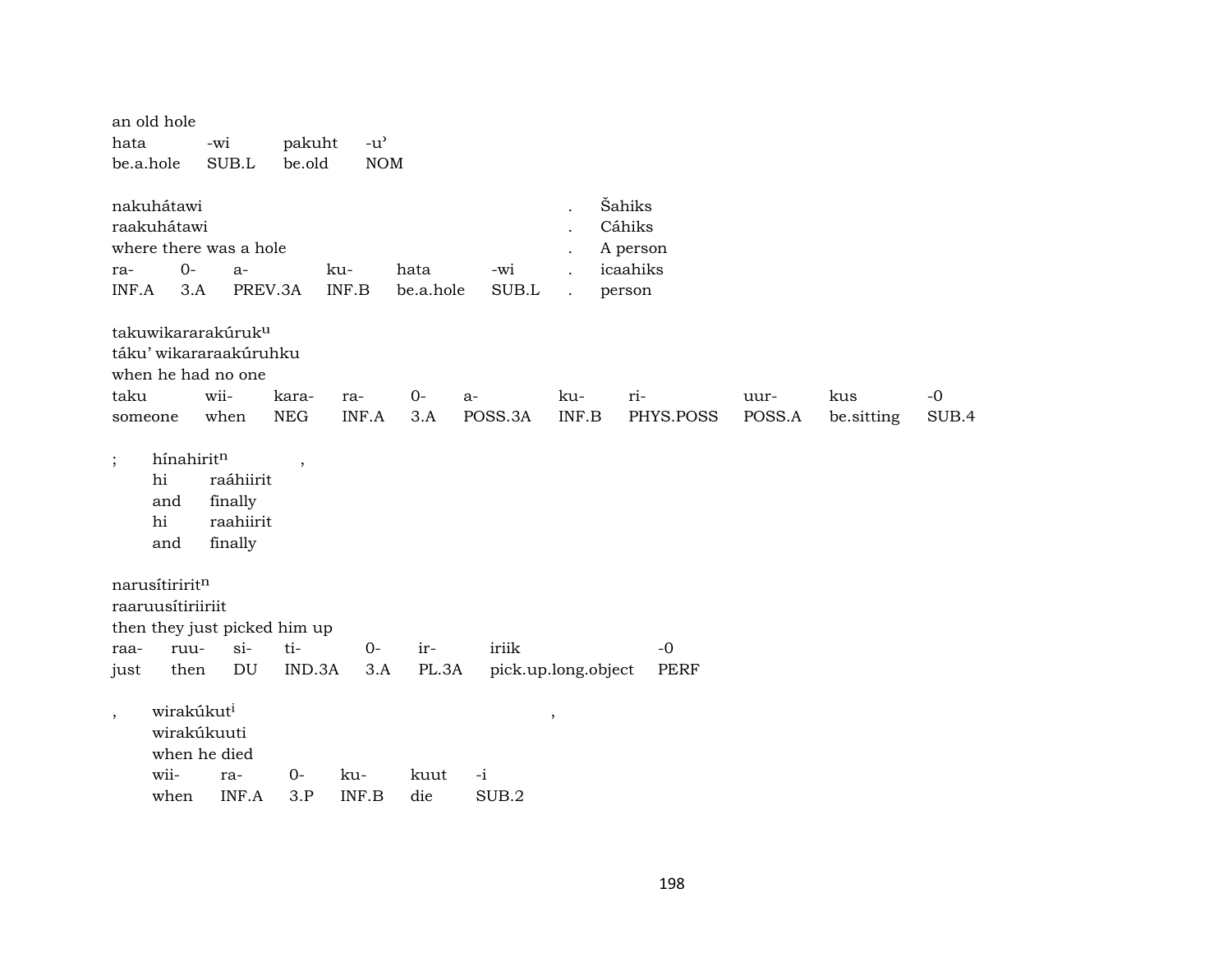|              | nakúkušt <sup>a</sup><br>rakúkucta<br>when he lay there dead                        |                           |                                    |                                          |             |       | $\overline{\phantom{a}}$             |                                              |       |      |                               |          |             |
|--------------|-------------------------------------------------------------------------------------|---------------------------|------------------------------------|------------------------------------------|-------------|-------|--------------------------------------|----------------------------------------------|-------|------|-------------------------------|----------|-------------|
| ra-          | $0 -$                                                                               | ku-                       |                                    | kuut<br>sa                               |             | $-0$  |                                      |                                              |       |      |                               |          |             |
| INF.A        | 3.A                                                                                 | INF.B                     | die                                |                                          | be.lying    | SUB.3 |                                      |                                              |       |      |                               |          |             |
| ra-<br>INF.A | rakúrakir <sup>u</sup><br>rakúraakiiru<br>its being a long time<br>$O -$<br>3.A     | ku-<br>INF.B              |                                    | raa.kiir<br>be.long                      | -u<br>SUB.D |       | Hínahiritn<br>Hi<br>And<br>hi<br>and | raáhiirit<br>finally<br>raahiirit<br>finally |       |      |                               |          |             |
|              | narusitiritárustišpat^tn                                                            |                           |                                    |                                          |             |       |                                      |                                              |       |      |                               |          |             |
|              | raaruusitiriitárusticpaatat                                                         |                           |                                    |                                          |             |       |                                      |                                              |       |      |                               |          |             |
|              |                                                                                     |                           |                                    | they just dragged him beyond the village |             |       |                                      |                                              |       |      |                               |          |             |
| raa-         | ruu-                                                                                | $si$ -                    | ti-                                | $0-$                                     | ir-         |       | $i-$                                 | tarus-                                       | ri-   |      | ic.waat.at                    |          | $-0$        |
| just         | then                                                                                | DU                        | IND.3A                             | 3.A                                      | PL.3A       |       | <b>SEQ</b>                           | dragging                                     |       | PORT | go.to.the.edge.of.the.village |          | <b>PERF</b> |
| $\vdots$     | kirikukárik <sup>i</sup><br>kíriku'<br>somewhere<br>kirikuu<br>anything             |                           | káritki<br>rocks<br>karit-<br>rock | -kis<br>DIM                              |             |       |                                      |                                              |       |      |                               |          |             |
|              | ararusitirikátauš                                                                   |                           |                                    |                                          |             |       |                                      |                                              |       |      |                               |          |             |
| a            |                                                                                     | raaruusitiriikáta'uc      |                                    |                                          |             |       |                                      |                                              |       |      |                               |          |             |
| and          |                                                                                     | they just laid against it |                                    |                                          |             |       |                                      |                                              |       |      |                               |          |             |
| a            | raa-                                                                                | ruu-                      | $si-$                              | ti-                                      | 0-          | ir-   |                                      | $i-$                                         | kata- |      |                               | uc       | $-0$        |
| and          | just                                                                                | then                      | DU                                 | IND.3A                                   | 3.A         |       | PL.3A                                | <b>SEQ</b>                                   |       |      | against.a.vertical.surface    | lay.SG.P | <b>PERF</b> |
| $\cdot$      | tirakárihušpaw <sup>i</sup><br>tirakárihucpaawi<br>these rocks lying around<br>tii- | ra-                       | $O -$                              | karit-                                   | ra.uc       |       | -waa                                 | -wi                                          |       |      |                               |          |             |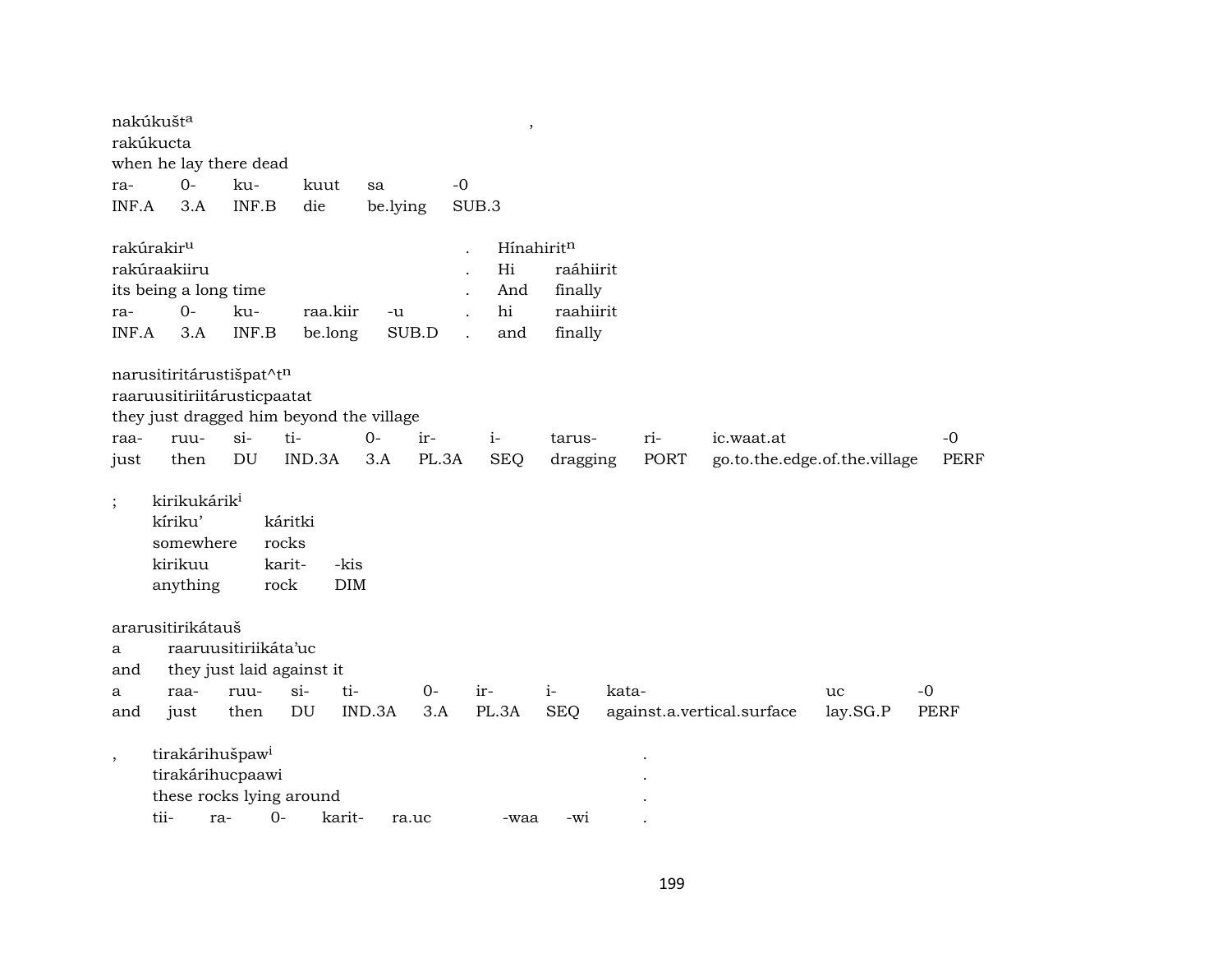this ABS 3.A rock be.lying.PL DIST SUB.L .

Ararutikatasáisir<sup>i</sup>t<sup>n</sup>

|                                                    |       |                                                                                                           |                                                                                                                                                    |                                                |                                                               |                                                        |                                               |                                    | isiírit        |
|----------------------------------------------------|-------|-----------------------------------------------------------------------------------------------------------|----------------------------------------------------------------------------------------------------------------------------------------------------|------------------------------------------------|---------------------------------------------------------------|--------------------------------------------------------|-----------------------------------------------|------------------------------------|----------------|
|                                                    |       |                                                                                                           |                                                                                                                                                    |                                                |                                                               |                                                        |                                               |                                    | plainly        |
| raa-                                               | ruu-  | ti-                                                                                                       | $0 -$                                                                                                                                              |                                                |                                                               |                                                        | sa                                            | $-0$                               | isii.rik       |
| just                                               | then  | IND.3A                                                                                                    | 3.A                                                                                                                                                |                                                |                                                               |                                                        | be.lying                                      | <b>PERF</b>                        | in.plain.sight |
| wii-<br>when                                       |       | $0-$<br>ku-<br>3.A                                                                                        |                                                                                                                                                    |                                                |                                                               | $-u$<br>SUB.D                                          |                                               |                                    |                |
| nəkúwari<br>rakúwari<br>$0-$<br>INF.A<br>3.A       | ku-   | warii                                                                                                     |                                                                                                                                                    |                                                |                                                               | $^\mathrm{^\mathrm{o}}$                                |                                               |                                    |                |
| nurakúrih <sup>i</sup> t <sup>n</sup>              |       |                                                                                                           |                                                                                                                                                    |                                                |                                                               |                                                        |                                               |                                    |                |
| ra-                                                | $O -$ | $a-$                                                                                                      | ku-                                                                                                                                                | $i-$                                           | rihik                                                         |                                                        | $-0$                                          |                                    |                |
|                                                    | 3.A   | PREV.3A                                                                                                   |                                                                                                                                                    | <b>SEQ</b>                                     |                                                               |                                                        | SUB.4                                         |                                    |                |
| šáhiks<br>cáhiks<br>a person<br>icaahiks<br>person |       | ku-                                                                                                       |                                                                                                                                                    |                                                |                                                               | -hus                                                   |                                               |                                    |                |
|                                                    |       | ra-<br>INF.A<br>when he lived<br>ruuraakuúrihit<br>when he was alone<br>INF.A<br>rakúwari<br>ra-<br>INF.A | raaruutikátasa<br>Wirakurakapákis <sup>u</sup><br>Wirakuraakaapaákisu<br>When it was pitiful<br>INF.B<br>nəkúwari<br>when he lived<br>$O -$<br>3.A | he just lay (partly exposed)<br>INF.B<br>INF.B | kata-<br>raa-<br>way<br>be.going.about.IMPF<br>INF.B<br>warii | kaapaakis<br>be.pitiful<br>-hus<br>be.going.about.IMPF | against.a.vertical.surface<br><b>IMPF.SUB</b> | be.the.only.one<br><b>IMPF.SUB</b> |                |

Ararusirihkutarústat<sup>a</sup>

A raaruusirihkutarústata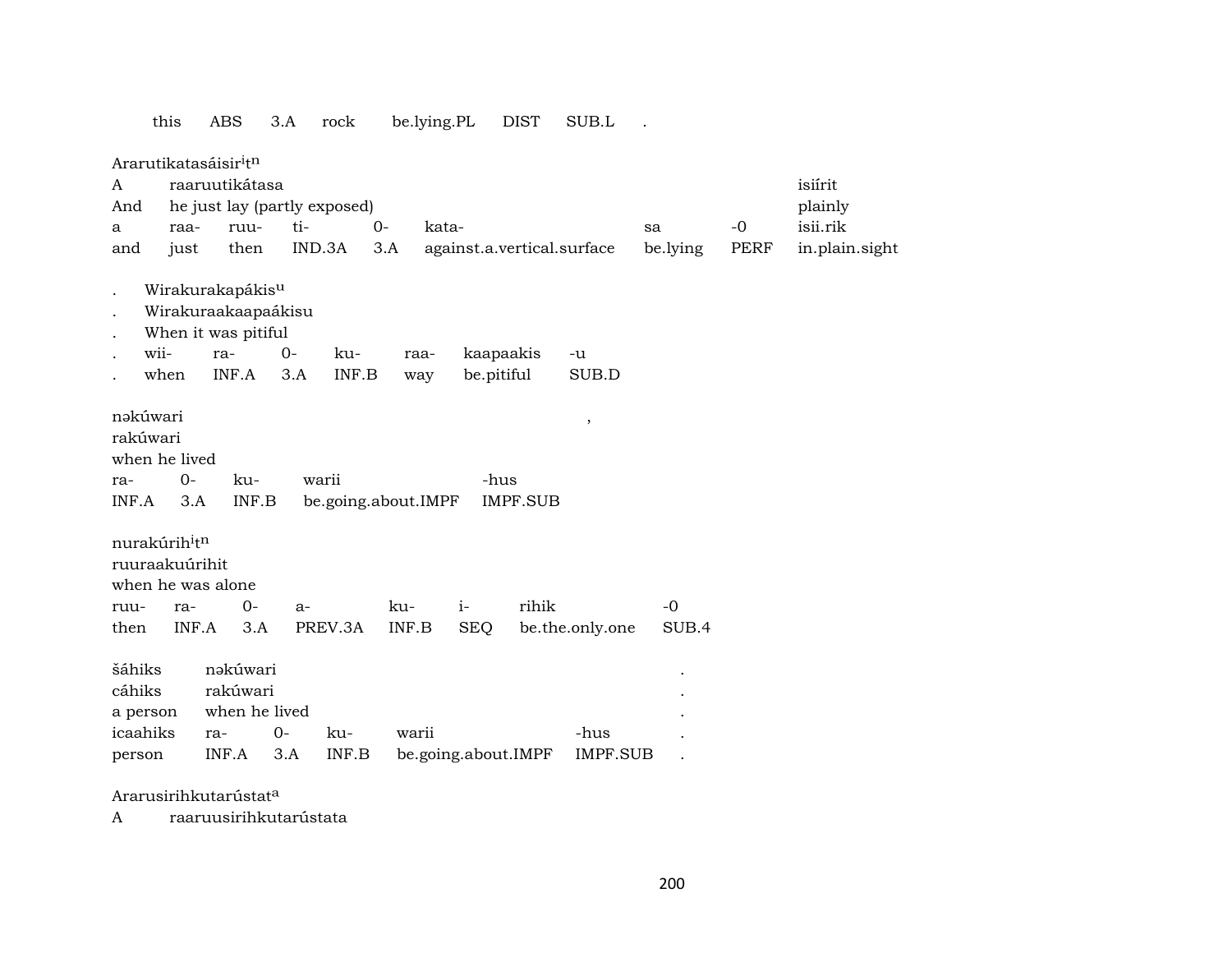| And     |      |                                 | when they just dragged him |       |       |         |       |           |             |        |            |       |
|---------|------|---------------------------------|----------------------------|-------|-------|---------|-------|-----------|-------------|--------|------------|-------|
| a       | raa- | ruu-                            | $\sin$                     | ra-   | $O -$ | ir-     | ku-   | tarus-    | ra-         | at     | -a         |       |
| and     | just | then                            | DU                         | INF.A | 3.A   | PL.3A   | INF.B | dragging  | <b>PORT</b> | go     | SUB.1      |       |
|         |      |                                 |                            |       |       |         |       |           |             |        |            |       |
| $\, ,$  |      |                                 |                            |       |       |         |       |           |             |        |            |       |
|         |      |                                 |                            |       |       |         |       |           |             |        |            |       |
|         |      |                                 |                            |       |       |         |       |           |             |        |            |       |
|         |      |                                 |                            |       |       |         |       |           |             |        |            |       |
|         |      |                                 |                            |       |       |         |       |           |             |        |            |       |
|         |      | takuwikararakúruhk <sup>u</sup> |                            |       |       |         |       |           |             |        |            |       |
|         |      | táku' wikararaakúruhku          |                            |       |       |         |       |           |             |        |            |       |
|         |      | when he had no one living       |                            |       |       |         |       |           |             |        |            |       |
| taku    |      | wii-                            | kara-                      | ra-   | $0-$  | $a-$    | ku-   | ri-       |             | uur-   | kus        | -0    |
| someone |      | when                            | <b>NEG</b>                 | INF.A | 3.A   | POSS.3A | INF.B | PHYS.POSS |             | POSS.A | be.sitting | SUB.4 |
|         |      |                                 |                            |       |       |         |       |           |             |        |            |       |
| $\cdot$ |      |                                 |                            |       |       |         |       |           |             |        |            |       |

|         |              | ararusitirihurukakáwarit <sup>n</sup> |       |                                   |                  |       |            |                |       |             |
|---------|--------------|---------------------------------------|-------|-----------------------------------|------------------|-------|------------|----------------|-------|-------------|
| a       |              |                                       |       | raaruusitiriihuurukakaáwarit      |                  |       |            |                |       |             |
| and     |              |                                       |       | they just threw him over the bank |                  |       |            |                |       |             |
| a       | raa-         | ruu-                                  | $Si-$ | ti-                               | 0-               | $ir-$ | $i-$       | uhuur.hukakaa- | warik | $-0$        |
| and     | just         | then                                  | DU    | IND.3A                            | 3.A              | PL.3A | <b>SEQ</b> | over.the.bank  | shoot | <b>PERF</b> |
|         |              |                                       |       |                                   |                  |       |            |                |       |             |
| $\cdot$ | tirakíšuh^tn |                                       |       |                                   |                  |       |            |                |       |             |
|         | tirakiícuhat |                                       |       |                                   |                  |       |            |                |       |             |
|         | this stream  |                                       |       |                                   |                  |       |            |                |       |             |
|         | tii-         | ra-                                   | $O -$ | kiic-                             | uhak             |       | -0         |                |       |             |
|         | this         | ABS                                   | 3.A   | water                             | extend.in.a.line |       | SUB.4      |                |       |             |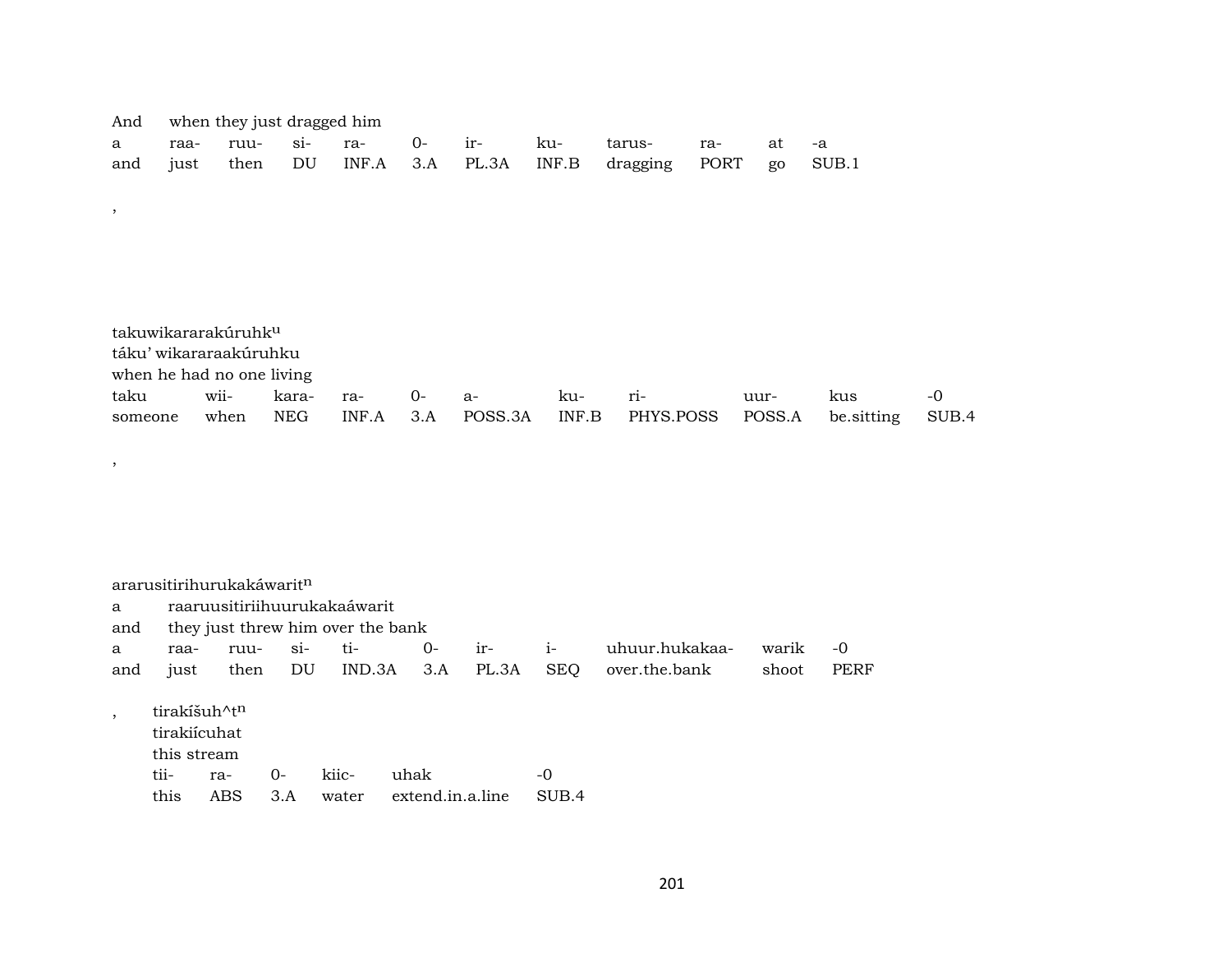| náakawawi            |                  |                              |            |                                        |                          |                  |                          |            |                |       |             |
|----------------------|------------------|------------------------------|------------|----------------------------------------|--------------------------|------------------|--------------------------|------------|----------------|-------|-------------|
|                      | rá'aahkawaawi    |                              |            |                                        |                          |                  |                          |            |                |       |             |
| its banks            |                  |                              |            |                                        |                          |                  |                          |            |                |       |             |
| ra-                  | $O -$            | aahka                        |            | -waa                                   |                          | -wi              |                          |            |                |       |             |
| <b>ABS</b>           | 3.A              | be.a.vertical.bank           |            | <b>DIST</b>                            |                          | SUB.L            |                          |            |                |       |             |
|                      |                  | Ararusítirihurukakawaritn    |            |                                        |                          |                  |                          |            |                |       |             |
| A                    |                  | raaruusitiriihuurukakaáwarit |            |                                        |                          |                  |                          |            |                |       |             |
| And                  |                  |                              |            | then they just threw him over the bank |                          |                  |                          |            |                |       |             |
| a                    | raa-             | ruu-                         | $si-$      | ti-                                    | $0-$                     | ir-              | $i-$                     |            | uhuur.hukakaa- | warik | $-0$        |
| and                  | just             | then                         | DU         | IND.3A                                 | 3.A                      | PL.3A            |                          | <b>SEQ</b> | over.the.bank  | shoot | <b>PERF</b> |
|                      |                  | Hirutírakišuh^tn             |            |                                        |                          |                  |                          |            | $\, ,$         |       |             |
|                      | Hiru             | tirakiícuhat                 |            |                                        |                          |                  |                          |            |                |       |             |
|                      | There            | this stream                  |            |                                        |                          |                  |                          |            |                |       |             |
|                      | hiruu            | tii-                         | ra-        | kiic-<br>$O -$                         |                          | uhak             |                          |            | $-0$           |       |             |
|                      | there            | this                         | <b>ABS</b> | 3.A<br>water                           |                          | extend.in.a.line |                          |            | SUB.4          |       |             |
|                      |                  |                              |            |                                        |                          |                  |                          |            |                |       |             |
|                      | átarutawihiititn |                              |            |                                        |                          |                  |                          |            |                |       |             |
| a                    |                  | taruutáwihi'iitit            |            |                                        |                          |                  |                          |            |                |       |             |
| and                  |                  | he would submerge            |            |                                        |                          |                  |                          |            |                |       |             |
| a                    | ti-              | $0-$                         | ar-        | ut-                                    |                          | awi.hi'iitik     | $-0$                     |            |                |       |             |
| and                  | IND.3A           | 3.A                          | EV         | PREV                                   |                          | submerge         | PERF                     |            |                |       |             |
|                      | Akitutíiriihi    |                              |            |                                        |                          |                  |                          |            |                |       |             |
| A                    | kítuu'u'         |                              | tí'irii    |                                        |                          | ihi              |                          |            |                |       |             |
| And                  | all              |                              |            | this which                             | $\overline{\phantom{a}}$ | uh               | $\overline{\phantom{a}}$ |            |                |       |             |
| a                    | kituu            | $-u'$                        | tii-       | irii                                   | $\overline{ }$ ,         | ihii             | $\overline{\phantom{a}}$ |            |                |       |             |
| and                  | all              | <b>NOM</b>                   | this       | what                                   | $\overline{\phantom{a}}$ |                  | $\overline{\phantom{a}}$ |            |                |       |             |
|                      |                  |                              |            |                                        |                          |                  |                          |            |                |       |             |
| rasíška <sup>a</sup> |                  |                              |            |                                        |                          |                  |                          |            |                |       |             |
| rasícka'a            |                  |                              |            |                                        |                          |                  |                          |            |                |       |             |
|                      | your wanting     |                              |            |                                        |                          |                  |                          |            |                |       |             |
| ra-                  | $S-$             | wicka                        | -a         |                                        |                          |                  |                          |            |                |       |             |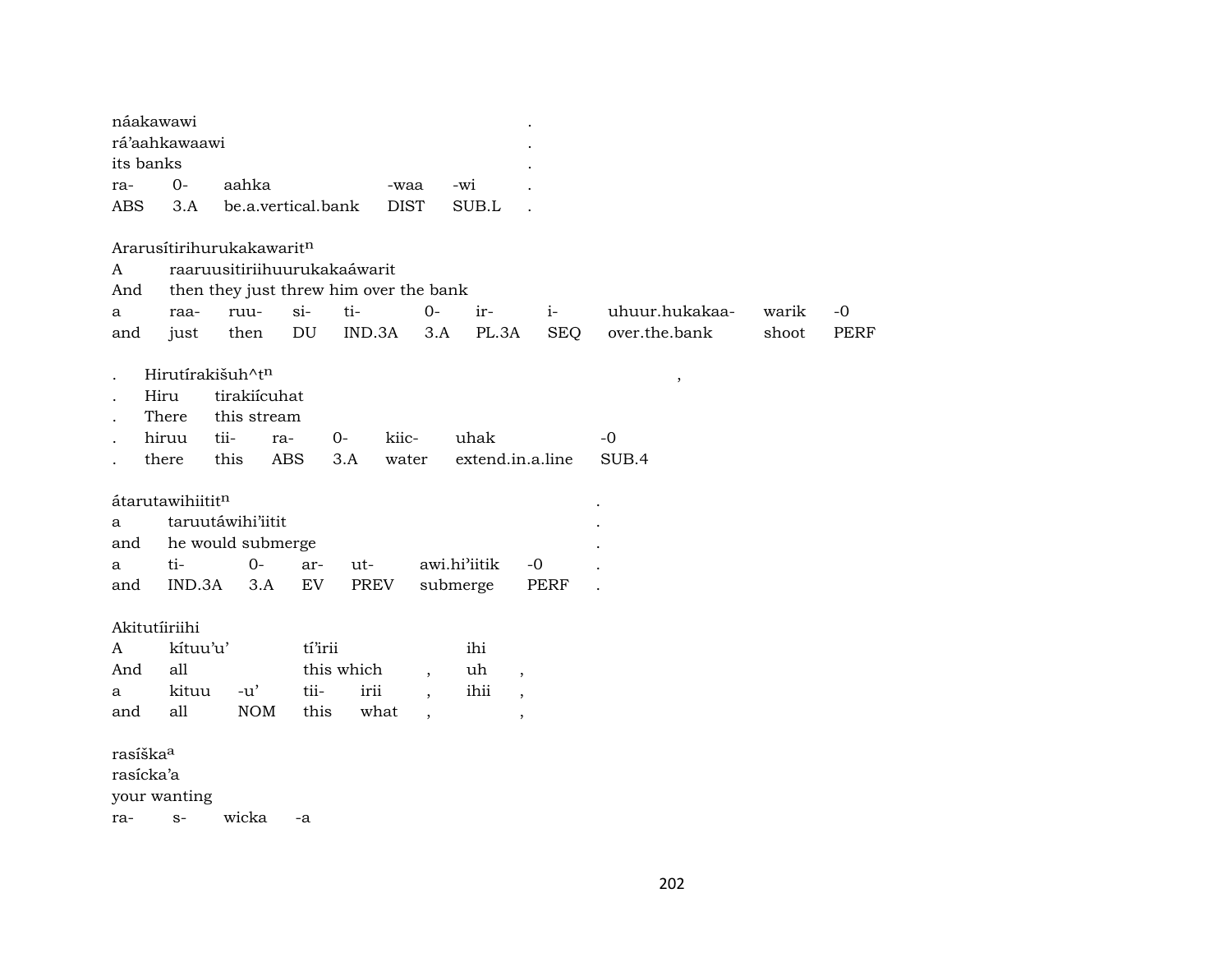ABS 2.A want SUB.1

,

,

 $r$ ákut $\alpha$  .  $\hfill$  . rákuuta for it to be ra- 0- ku- ut- 0 -a INF.A 3.A INF.B PREV be SUB.1

| Nakurarišahkáisa |                                 |        |                                                           |         |       |      |
|------------------|---------------------------------|--------|-----------------------------------------------------------|---------|-------|------|
|                  | raakuraaricaahkaá'iisa          |        |                                                           |         |       |      |
|                  | when they came into the village |        |                                                           |         |       |      |
| ra- 0- a-        |                                 | $k11-$ | raar-                                                     | icahka- | iis.a | $-0$ |
|                  |                                 |        | INF.A 3.A PREV.3A INF.B PL.INDV.A village come.into SUB.4 |         |       |      |

|     | hiiritutatáwa |                       |        |                                            |      |      |
|-----|---------------|-----------------------|--------|--------------------------------------------|------|------|
| hi  |               | iriituutataawa        |        |                                            |      |      |
|     |               | and there were graves |        |                                            |      |      |
| hi  |               | $i$ rii- ti- $0$ -    | $11t-$ | ataa                                       | -waa | $-0$ |
| and |               |                       |        | there IND.3A 3.A PREV be.a.grave DIST PERF |      |      |
|     |               |                       |        |                                            |      |      |

hiwihirutáhtarušpa hi wihiru taáhtarucpa and there there would be fires here and there hi wii- hiruu ti- 0- ar- ta.ra.uc -waa -0 and now there IND.3A 3.A EV be.fire DIST PERF

203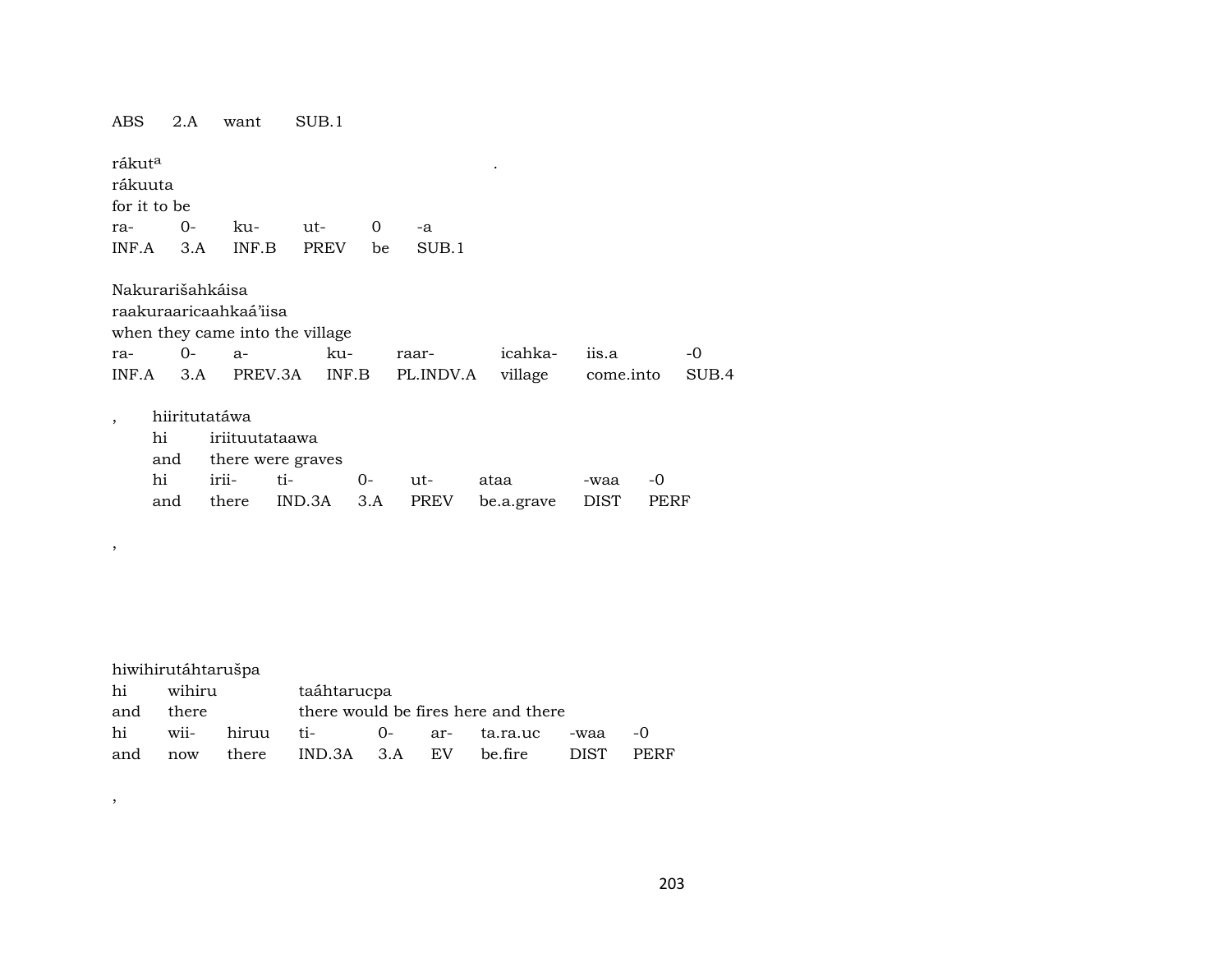| nahkurakátawara<br>raahkuraahkátawara |                            |  |  |       |                                                                       |      |      |  |  |  |  |  |
|---------------------------------------|----------------------------|--|--|-------|-----------------------------------------------------------------------|------|------|--|--|--|--|--|
|                                       | when they went up the hill |  |  |       |                                                                       |      |      |  |  |  |  |  |
| ra- 0- ar- ku-                        |                            |  |  | raar- | kata-                                                                 | waar | $-a$ |  |  |  |  |  |
|                                       |                            |  |  |       | INF.A 3.A EV INF.B PL.INDV.A against.a.vertical.surface go.DU.A SUB.1 |      |      |  |  |  |  |  |

|                      |                  | nakusuksíšis <sup>u</sup>    |     |       |             |             |               |      |                          |
|----------------------|------------------|------------------------------|-----|-------|-------------|-------------|---------------|------|--------------------------|
|                      |                  | raahkucuksícisu              |     |       |             |             |               |      |                          |
|                      |                  | the ones he was related to   |     |       |             |             |               |      |                          |
| ra-                  |                  | 0-                           | ar- | ku-   | ut-         | uks-        | icis          |      | -hus                     |
| INF.A                |                  | 3.A                          | EV  | INF.B | <b>PREV</b> | AOR         | be.related.to |      | IMPF.SUB                 |
| $\ddot{\phantom{a}}$ | Náw <sup>a</sup> | $\overline{\phantom{a}}$     |     |       |             |             |               |      |                          |
|                      | Ráwa             |                              |     |       |             |             |               |      |                          |
| $\ddot{\phantom{0}}$ | <b>Now</b>       | $\overline{\phantom{a}}$     |     |       |             |             |               |      |                          |
|                      | rawa             | $\overline{\phantom{a}}$     |     |       |             |             |               |      |                          |
|                      | now              | $\overline{ }$               |     |       |             |             |               |      |                          |
|                      | irikúhitari      |                              |     |       |             |             |               |      |                          |
|                      | iriikúhiitári'   |                              |     |       |             |             |               |      |                          |
|                      |                  | that is what they were doing |     |       |             |             |               |      | ,                        |
| irii-                |                  | kuur-                        | ra- | $O -$ | $ir-$       | ut-         | aar           | $-1$ | $\overline{\phantom{a}}$ |
| that                 |                  | <b>DUB</b>                   | ABS | 3.A   | PL.3A       | <b>PREV</b> | do            | IMPF | $\overline{\phantom{a}}$ |

 $\overline{\phantom{a}}$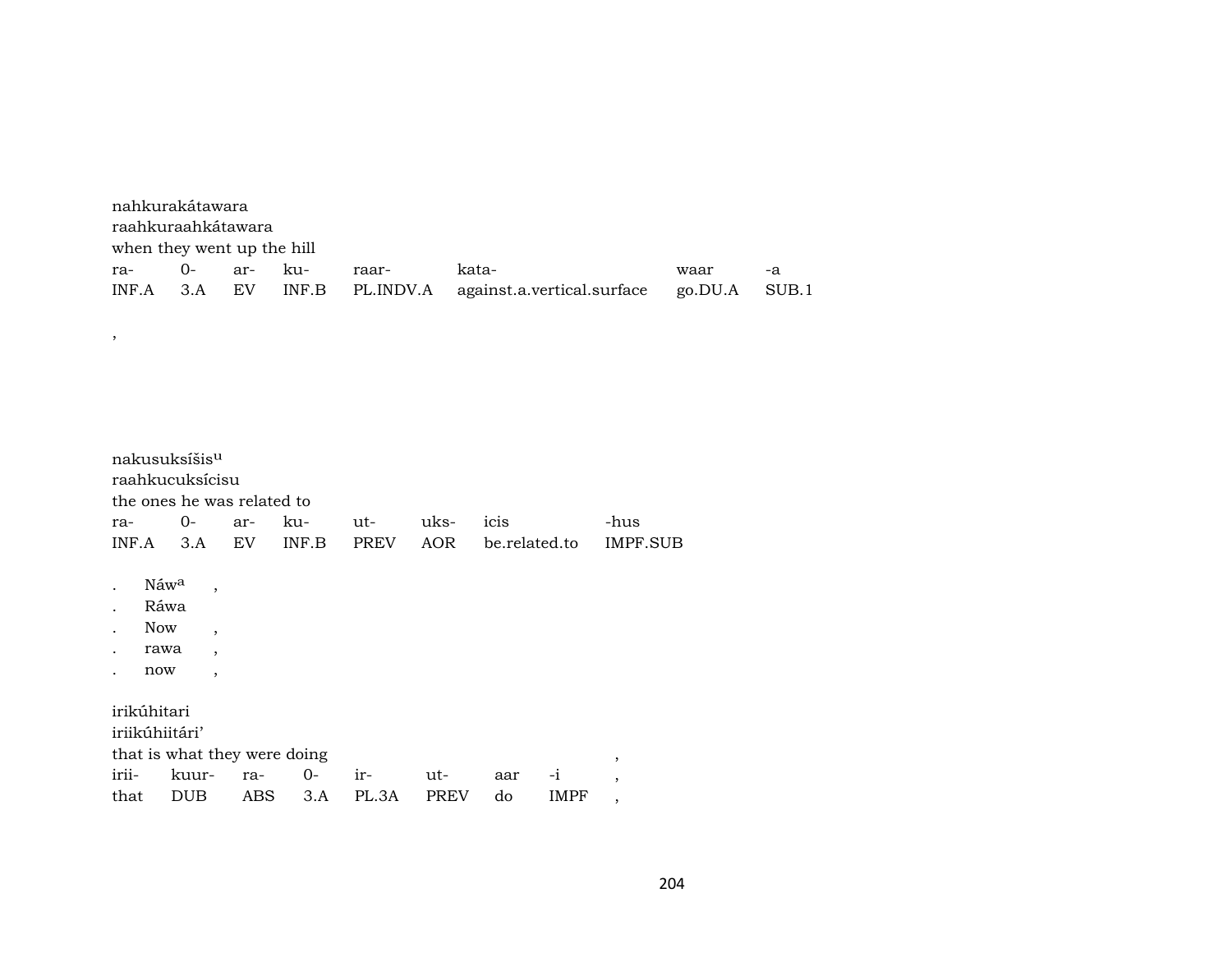| irár <sup>i</sup>        |                       |                                  |           |             |      |             |               |             |
|--------------------------|-----------------------|----------------------------------|-----------|-------------|------|-------------|---------------|-------------|
| iraári'                  |                       |                                  |           |             |      |             |               |             |
| brother                  |                       |                                  |           |             |      |             |               |             |
| $i-$                     | -raar-                |                                  | -ri'      |             |      |             |               |             |
| 3.POSS.A                 |                       | same.sex.sibling                 | 3.POSS.B  |             |      |             |               |             |
|                          |                       |                                  |           |             |      |             |               |             |
| Kirakusikariritkahkaíru  |                       |                                  |           |             |      |             |               |             |
| Kíra                     |                       | kusikariiritkaahka'iiru'         |           |             |      |             |               |             |
| Perhaps                  |                       | they were putting it in the fire |           |             |      |             |               |             |
| kira                     | ku-                   | $si-$<br>ka-                     | ri-       |             | $O-$ | ir-         | itkaahka.iir  | -:hus       |
| perhaps                  | <b>INDF</b>           | DU<br><b>NEG</b>                 | CONT.3A   |             | 3.A  | PL.3A       | put.on.a.fire | <b>IMPF</b> |
|                          |                       |                                  |           |             |      |             |               |             |
| áhitk <sup>i</sup>       |                       |                                  |           |             |      |             |               |             |
| áhitki                   |                       |                                  |           |             |      |             |               |             |
| fat                      |                       |                                  |           |             |      |             |               |             |
| ahiht                    | -kis                  |                                  |           |             |      |             |               |             |
| grease                   | DIM                   |                                  |           |             |      |             |               |             |
|                          |                       |                                  |           |             |      |             |               |             |
| Irikúhitari              |                       |                                  |           |             |      |             |               |             |
| Iriikúhiitári'           |                       |                                  |           |             |      |             |               |             |
| Whatever they were doing |                       |                                  |           |             |      |             |               |             |
| irii-                    | kuur-<br>ra-          | $0-$                             | ir-       | ut-         |      | -i          |               |             |
|                          |                       |                                  |           |             | aar  |             |               |             |
| <b>DUB</b><br>that       | ABS                   | 3.A                              | PL.3A     | <b>PREV</b> | do   | <b>IMPF</b> |               |             |
|                          |                       |                                  |           |             |      |             |               |             |
| nakutárušpawi            |                       |                                  |           |             |      |             |               |             |
| raahkutárucpaawi         |                       |                                  |           |             |      |             |               |             |
|                          |                       | there being fires here and there |           |             |      |             |               |             |
| $O -$<br>ra-             | ar-                   | ku-                              | ta.ra.uc  | -waa        | -wi  |             |               |             |
| INF.A                    | EV <sub></sub><br>3.A | INF.B                            | be.fire   | <b>DIST</b> |      | SUB.L       |               |             |
|                          |                       |                                  |           |             |      |             |               |             |
| Nihuksutatuháiritn       |                       |                                  |           |             |      |             | $\,$          |             |
| Rihúksu'                 |                       | tatuuhaá'iirit                   |           |             |      |             |               |             |
| Only                     |                       | I saw it                         |           |             |      |             | ,             |             |
| rihuks-                  | $-u^{\prime}$         | ta-                              | t-<br>ut- |             | raa- | iirik       | $-0$          |             |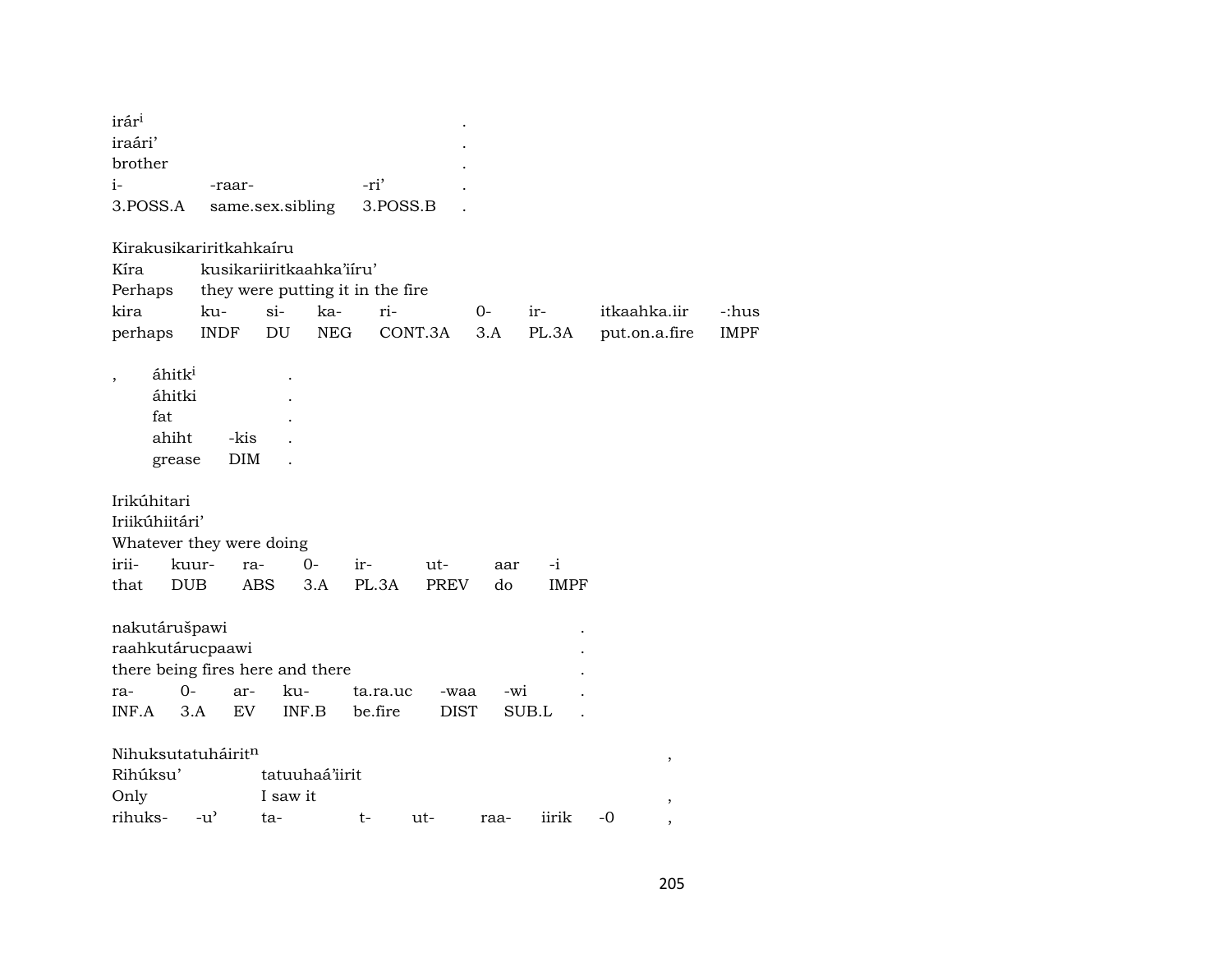| only                     |                                                        | NOM                                                                                     | IND.1/2A                                                   | 1.A                             | PREV                                  | way                         | see       |                                        | PERF<br>$\overline{\phantom{a}}$ |          |                |                      |
|--------------------------|--------------------------------------------------------|-----------------------------------------------------------------------------------------|------------------------------------------------------------|---------------------------------|---------------------------------------|-----------------------------|-----------|----------------------------------------|----------------------------------|----------|----------------|----------------------|
| hi<br>and                | hikariritiriráita                                      | kariiriitiriiraá'iita<br>I do not know                                                  |                                                            |                                 |                                       |                             |           |                                        |                                  |          |                |                      |
| hi                       | karii-                                                 |                                                                                         | rii-                                                       | $t-$                            | ir-                                   |                             | ri-       |                                        | uur-                             | raa.iita | $-0$           |                      |
| and                      |                                                        | EMPH.NEG                                                                                | ASSR                                                       | 1.A                             | PREV.1/2A                             |                             | PHYS.POSS |                                        | PREV                             | know     | PERF           |                      |
| $\, ,$                   | irii-                                                  | irikuhuharáihk <sup>u</sup><br>iriikúhuuhaará'ihku'<br>whatever its meaning is<br>kuur- | ra-                                                        | $0-$                            | ut-                                   | raa.ra'ihk                  |           | -:hus                                  |                                  |          |                |                      |
|                          |                                                        |                                                                                         |                                                            |                                 |                                       |                             |           |                                        |                                  |          |                |                      |
|                          | what                                                   | <b>DUB</b>                                                                              | <b>ABS</b>                                                 | 3.A                             | <b>PREV</b>                           | mean                        |           | <b>IMPF</b>                            |                                  |          |                |                      |
|                          | Arihwakiahu                                            |                                                                                         |                                                            |                                 |                                       |                             |           | $\boldsymbol{\zeta}\boldsymbol{\zeta}$ |                                  |          |                |                      |
| A                        |                                                        | rihwakí'aahu'                                                                           |                                                            |                                 |                                       |                             |           | $\boldsymbol{\zeta}\boldsymbol{\zeta}$ |                                  |          |                |                      |
| And                      | they said                                              |                                                                                         |                                                            |                                 |                                       |                             |           | $\boldsymbol{\zeta}\boldsymbol{\zeta}$ |                                  |          |                |                      |
| a                        | ra-                                                    | $O -$                                                                                   | ir-                                                        | waki.a                          |                                       | -:hus                       |           | "                                      |                                  |          |                |                      |
| and                      | ABS                                                    | 3.A                                                                                     | PL.3A                                                      |                                 | say.PL.IMPF                           | <b>IMPF</b>                 |           | $\blacksquare$                         |                                  |          |                |                      |
| A<br>And<br>a<br>and     | Arirahkuštikátawu<br>rii-<br>ASSR                      | riiraahkuctikátawu'<br>$0 -$<br>3.A                                                     | they took a kettle of it up the hill<br>raar-<br>PL.INDV.A |                                 | kuc-<br>kettle                        | ri-<br>PORT                 | kata-     |                                        | against.a.vertical.surface       |          | wuu<br>go.IMPF | -:hus<br><b>IMPF</b> |
| $\overline{\phantom{a}}$ | náwaritu<br>raáwariitu'<br>roasted corn<br>raa-<br>way | wariit<br>be.warm                                                                       | $-u^{\prime}$<br><b>NOM</b>                                | $\cdot$<br>$\ddot{\phantom{0}}$ | huu<br>huú'u'<br>mush<br>huu-<br>mush | $-u^{\prime}$<br><b>NOM</b> |           |                                        |                                  |          |                |                      |
|                          | nuksawášik <sup>i</sup>                                |                                                                                         |                                                            |                                 |                                       |                             |           |                                        |                                  |          |                |                      |
|                          | ruksawáhciki                                           |                                                                                         |                                                            |                                 |                                       |                             |           |                                        |                                  |          |                |                      |

206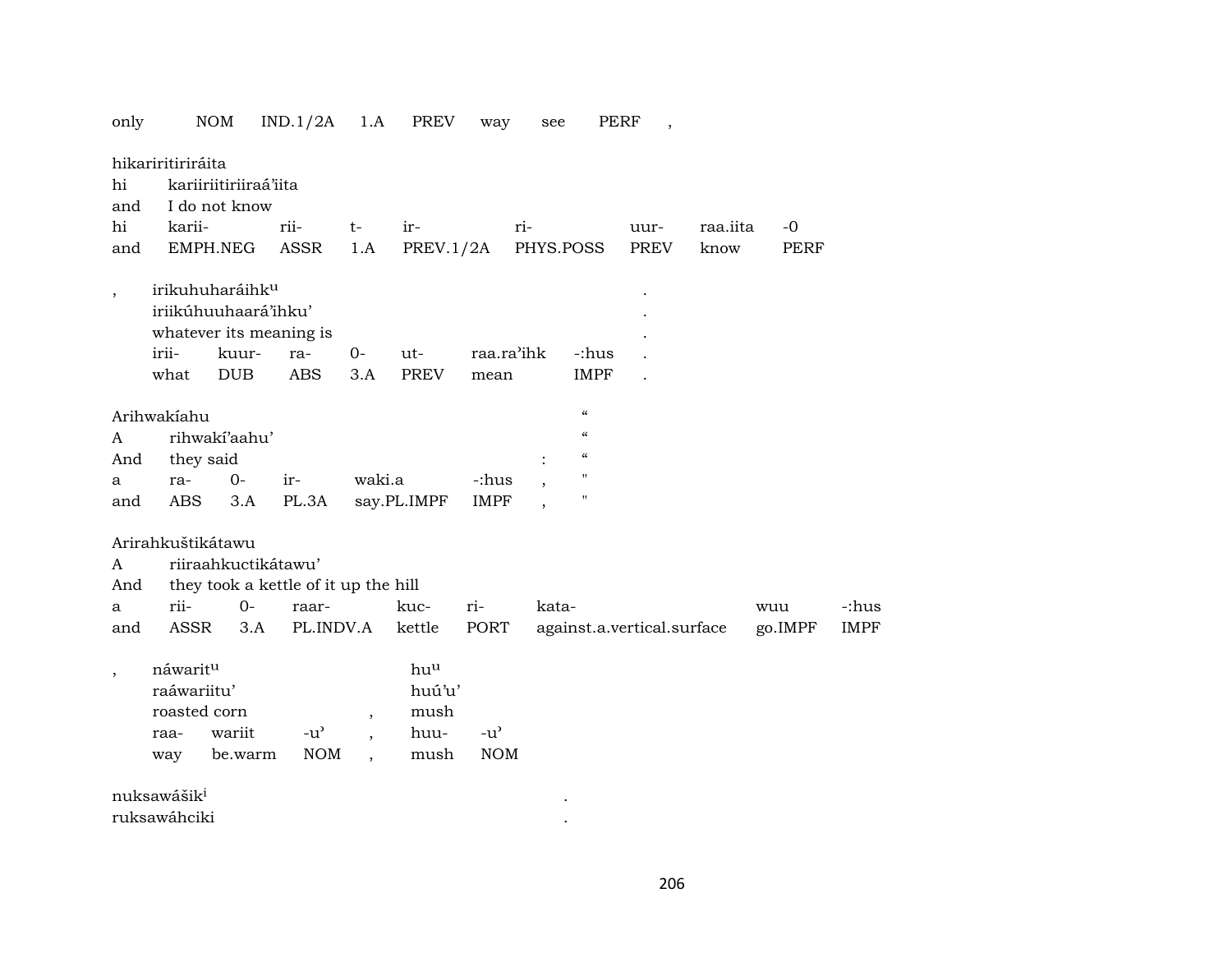|                          | they even might be          |                      |                               |                   |             |       |                         |        |           |       |  |
|--------------------------|-----------------------------|----------------------|-------------------------------|-------------------|-------------|-------|-------------------------|--------|-----------|-------|--|
| ra-                      | $O -$                       | uks-                 | awahc-                        | $\mathbf{O}$      | -ik         | $-i$  |                         |        |           |       |  |
| <b>ABS</b>               | 3.A                         | <b>JUSS</b>          | even                          | be                | <b>DIST</b> | SUB.2 |                         |        |           |       |  |
|                          |                             |                      |                               |                   |             |       |                         |        |           |       |  |
|                          | Hiwitaráhkaraw <sup>u</sup> |                      |                               |                   |             |       |                         |        |           |       |  |
| Hi                       |                             | witaaraáhkaraawu     |                               |                   |             |       |                         |        |           |       |  |
| And<br>hi                |                             | they would pour it   |                               |                   |             |       |                         |        |           |       |  |
|                          | wi-                         | ti-                  | $O -$                         | ar-<br>${\rm EV}$ | raar-       |       | ka.raawuh               | $-0$   |           |       |  |
| and                      | QUOT                        | IND.3A               | 3.A                           |                   | 3PL.INAN.P  |       | pour.out                | PERF   |           |       |  |
|                          |                             |                      |                               |                   |             |       |                         |        |           |       |  |
| $^\mathrm{,}$            |                             |                      |                               |                   |             |       |                         |        |           |       |  |
|                          |                             |                      |                               |                   |             |       |                         |        |           |       |  |
|                          |                             |                      |                               |                   |             |       |                         |        |           |       |  |
|                          |                             |                      |                               |                   |             |       |                         |        |           |       |  |
|                          |                             |                      |                               |                   |             |       |                         |        |           |       |  |
|                          | iriríhkururirisira          |                      |                               |                   |             |       |                         |        |           |       |  |
|                          | iriiríhkuruuririsira        |                      |                               |                   |             |       |                         |        |           |       |  |
|                          |                             |                      | where theirs was buried below |                   |             |       |                         |        |           |       |  |
| irii-                    | ra-                         | $0-$                 | $a-$                          | ir-               |             | ku-   | ri-                     | uur-   | iri.si.ir | -a    |  |
| where                    | INF.A                       | 3.A                  | POSS.3A                       |                   | PL.3A       | INF.B | PHYS.POSS               | POSS.A | be.buried | SUB.1 |  |
|                          |                             |                      |                               |                   |             |       |                         |        |           |       |  |
| $\overline{\phantom{a}}$ | šáhiks                      |                      |                               |                   |             |       |                         |        |           |       |  |
|                          | cáhiks                      |                      |                               |                   |             |       |                         |        |           |       |  |
|                          | person<br>icaahiks          |                      |                               |                   |             |       |                         |        |           |       |  |
|                          | person                      |                      |                               |                   |             |       |                         |        |           |       |  |
|                          |                             |                      |                               |                   |             |       |                         |        |           |       |  |
|                          | Arahkuhúra <sup>u</sup>     |                      |                               |                   |             |       | $^\mathrm{^\mathrm{o}}$ |        |           |       |  |
| A                        |                             | raahkuhuúra'u        |                               |                   |             |       |                         |        |           |       |  |
| And                      |                             | after they made mush |                               |                   |             |       |                         |        |           |       |  |
| a                        | ra-                         | $0-$                 | ku-<br>ar-                    |                   |             |       | $-0$                    |        |           |       |  |
|                          |                             |                      |                               |                   | huu-        | ra'uk |                         |        |           |       |  |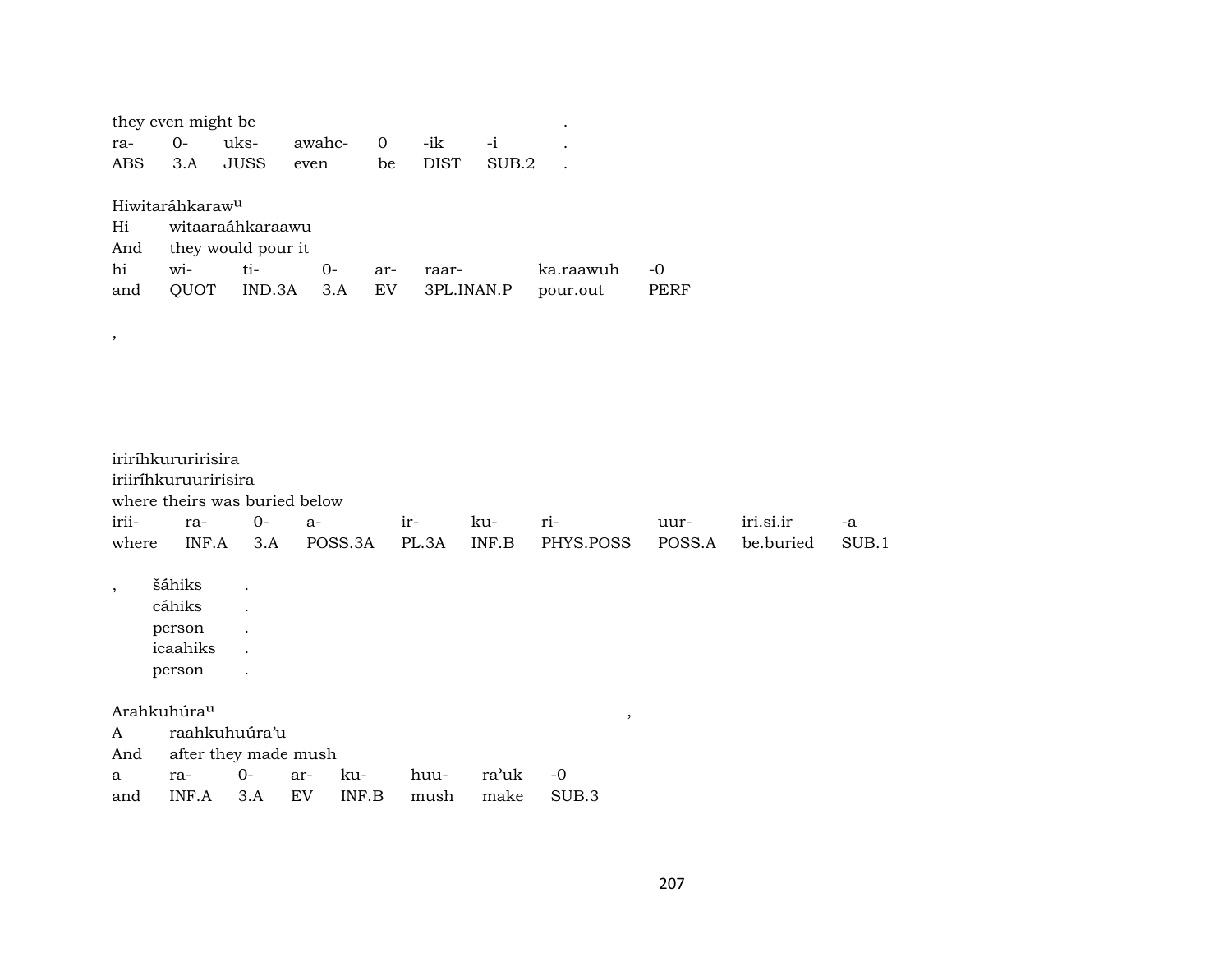|                | hiruwitarakaštikátaatn              |                         |      |                            |             |           |           |             |                            |      |      |
|----------------|-------------------------------------|-------------------------|------|----------------------------|-------------|-----------|-----------|-------------|----------------------------|------|------|
| hiru           |                                     | witaaraahkuctikáta'at   |      |                            |             |           |           |             |                            |      |      |
| then           |                                     | they took the kettle up |      |                            |             |           |           |             |                            |      |      |
| hiruu          | wi-                                 | ti-                     | $0-$ | ar-                        | raar-       | kuc-      | ri-       |             | kata-                      | at   | $-0$ |
| then           | QUOT                                | IND.3A                  | 3.A  | $\mathop{\rm EV}\nolimits$ | 3PL.INAN.P  | kettle    |           | <b>PORT</b> | against.a.vertical.surface | go   | PERF |
| huu            |                                     |                         |      |                            |             |           |           |             |                            |      |      |
| huú'u'         |                                     |                         |      |                            |             |           |           |             |                            |      |      |
| mush           |                                     |                         |      |                            |             |           |           |             |                            |      |      |
| huu-           | $-u^{\prime}$                       |                         |      |                            |             |           |           |             |                            |      |      |
| mush           | <b>NOM</b>                          |                         |      |                            |             |           |           |             |                            |      |      |
|                |                                     |                         |      |                            |             |           |           |             |                            |      |      |
|                | Awitaráhkaraw <sup>u</sup>          |                         |      |                            |             |           |           |             |                            |      |      |
| $\mathbf{A}$   |                                     | witaaraáhkaraawu        |      |                            |             |           |           |             |                            |      |      |
| And            |                                     | they would pour it      |      |                            |             |           |           |             |                            |      |      |
| a              | wi-                                 | ti-                     | $0-$ | ar-<br>EV                  | raar-       |           | ka.raawuh | $-0$        |                            |      |      |
| and            | QUOT                                | IND.3A                  | 3.A  |                            | 3PL.INAN.P  | pour.out  |           | <b>PERF</b> |                            |      |      |
|                | irirahkutatáw <sup>i</sup>          |                         |      |                            |             |           |           |             |                            |      |      |
|                | iriiraahkuutataáwi                  |                         |      |                            |             |           |           |             |                            |      |      |
|                | where he would be buried            |                         |      |                            |             |           |           |             |                            |      |      |
| irii-          | ra-                                 | $0-$                    | ar-  | ku-                        | $ut-$       | ataa      | -wi       |             |                            |      |      |
| where          | INF.A                               | 3.A                     | EV   | INF.B                      | <b>PREV</b> | be.buried | SUB.L     |             |                            |      |      |
|                |                                     |                         |      |                            |             |           |           |             |                            |      |      |
| Irári          |                                     |                         |      |                            | $\, ,$      |           |           |             |                            |      |      |
| Iraári'        |                                     |                         |      |                            |             |           |           |             |                            |      |      |
| <b>Brother</b> |                                     |                         |      |                            | ,           |           |           |             |                            |      |      |
| $i-$           | -raar-                              |                         |      | -ri'                       |             |           |           |             |                            |      |      |
| 3.POSS.A       |                                     | same.sex.sibling        |      | 3.POSS.B                   |             |           |           |             |                            |      |      |
|                | hikukariritiriraitúsit <sup>a</sup> |                         |      |                            |             |           |           |             |                            |      |      |
| hi             | kukariiriitiriiraa'iitúsiita        |                         |      |                            |             |           |           |             |                            |      |      |
| and            | I do not know the story             |                         |      |                            |             |           |           |             |                            |      |      |
| hi             | ku-                                 | karii-                  | rii- |                            | t-<br>ir-   |           | ri-       |             | raa.iit.us-<br>uur-        | iita | $-0$ |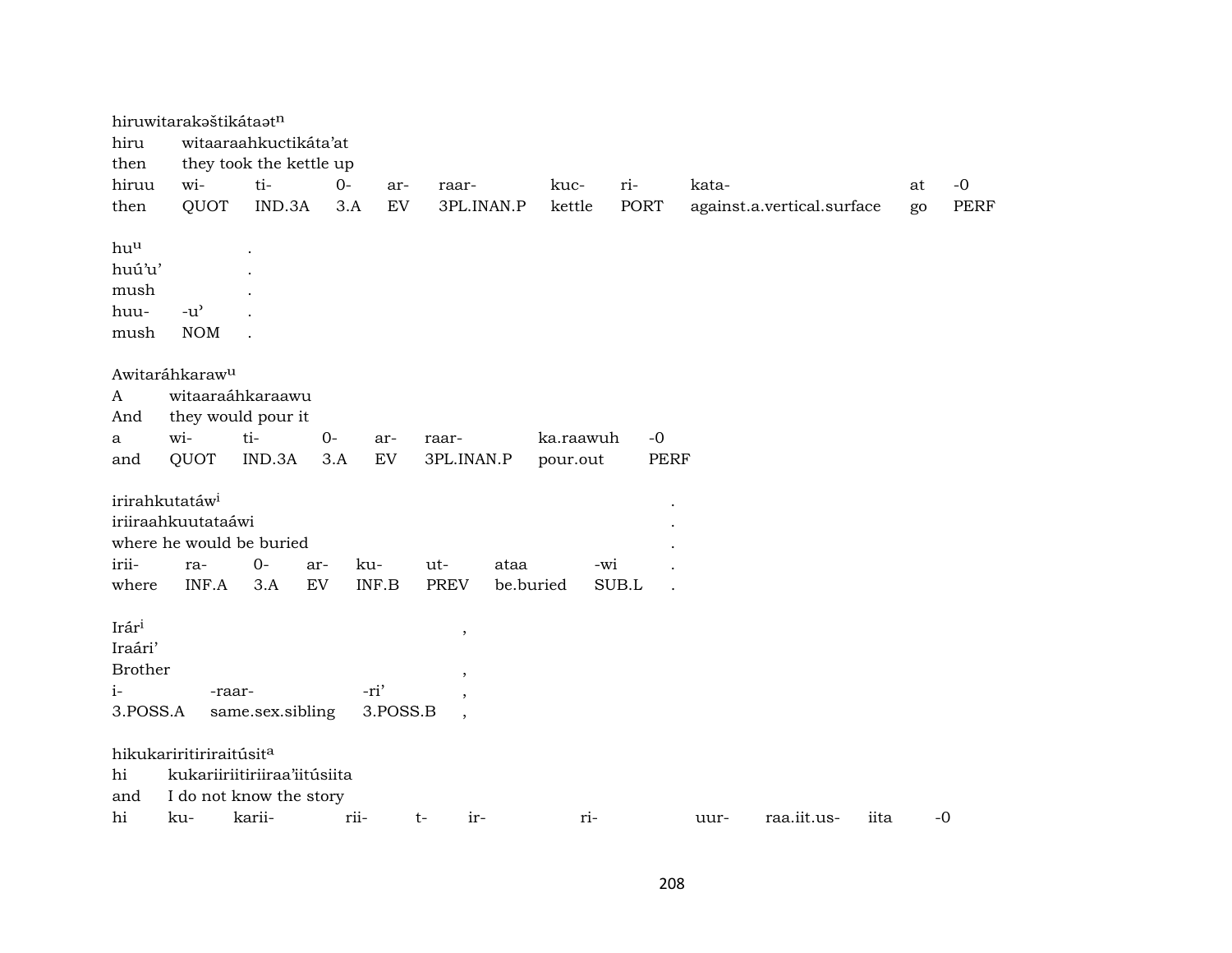| and                                | <b>INDF</b>                                                               |                         | EMPH.NEG                                                               | <b>ASSR</b>                                             | 1.A                                                               | PREV.1/2A        |                                        | PHYS.POSS                      |             | PREV      | story | know | <b>PERF</b> |
|------------------------------------|---------------------------------------------------------------------------|-------------------------|------------------------------------------------------------------------|---------------------------------------------------------|-------------------------------------------------------------------|------------------|----------------------------------------|--------------------------------|-------------|-----------|-------|------|-------------|
| $\overline{\phantom{a}}$           | irirakúharar <sup>u</sup><br>iriirakuúhaaraaru                            |                         | the reason they do it                                                  |                                                         |                                                                   |                  |                                        |                                |             |           |       |      |             |
|                                    | irii-                                                                     | ra-                     | $0-$                                                                   | ku-                                                     | ut-                                                               | raa-             | raar                                   | -u                             |             |           |       |      |             |
|                                    | that                                                                      | INF.A                   | 3.A                                                                    | $\ensuremath{\mathsf{INF}.\mathsf{B}}$                  | <b>PREV</b>                                                       | way              | do                                     | SUB.D                          |             |           |       |      |             |
| tíihi<br>ti<br>this<br>tii<br>this | $\overline{\phantom{a}}$<br>$\ddot{\phantom{0}}$                          | ihi<br>uh<br>ihii<br>uh | $\overline{\phantom{a}}$<br>$\cdot$<br>$\cdot$<br>$\ddot{\phantom{0}}$ | my mentioning it<br>wii-<br>ra-<br>$\operatorname{now}$ | wirahatahkáwuha<br>wirahaataahkáwuha<br>$t-$<br><b>ABS</b><br>1.A | mention          | raa.taahka.wuh                         | -a                             | SUB.1       |           |       |      |             |
| $\bullet$<br>$\bullet$             | Kakatiráita<br>Kaakaatiraá'iita<br>I do not know<br>kaaka-<br>NEG.ID.1/2A |                         | $t-$<br>1.A                                                            | ir-                                                     | PREV.1/2A                                                         | raa.iita<br>know | $-0$<br><b>PERF</b>                    |                                |             |           |       |      |             |
|                                    | Tihwakiahu                                                                |                         |                                                                        |                                                         |                                                                   |                  | $\boldsymbol{\mathcal{C}}$             | Ihi                            |             |           |       |      |             |
|                                    | Tihwaki'aahu'                                                             |                         |                                                                        |                                                         |                                                                   |                  | $\boldsymbol{\zeta}\boldsymbol{\zeta}$ | $\, ,$<br>Ihi                  |             |           |       |      |             |
|                                    | They said                                                                 |                         |                                                                        |                                                         |                                                                   |                  | $\epsilon\epsilon$                     | Uh<br>$\overline{\phantom{a}}$ |             |           |       |      |             |
| ti-                                | $0-$                                                                      |                         | ir-                                                                    | waki.a                                                  |                                                                   | -:hus            | 11                                     | ihii<br>$\cdot$                |             |           |       |      |             |
| IND.3A                             |                                                                           | 3.A                     | PL.3A                                                                  | say.PL.IMPF                                             |                                                                   | <b>IMPF</b>      | $\pmb{\mathsf{H}}$                     | uh<br>$\overline{\phantom{a}}$ |             |           |       |      |             |
| hiru                               | hiruirirakuritatáw <sup>i</sup>                                           |                         | iriiraakuriitátaawi                                                    |                                                         |                                                                   |                  |                                        |                                |             |           |       |      |             |
| there                              |                                                                           |                         | where theirs is buried                                                 |                                                         |                                                                   |                  |                                        |                                |             |           |       |      |             |
| hiruu                              | irii-                                                                     |                         | ra-                                                                    | $0-$                                                    | a-                                                                | ku-              | ri-                                    |                                | ut-         | ataa      | -wi   |      |             |
| there                              |                                                                           | where                   | INF.A                                                                  | 3.A                                                     | POSS.3A                                                           | INF.B            |                                        | PHYS.POSS                      | <b>PREV</b> | be.buried | SUB.L |      |             |
| $\cdot$                            | šáhiks<br>cáhiks                                                          | $\ddot{\phantom{a}}$    | hi                                                                     | hitirawúhuu                                             | tíraawuhu'                                                        |                  |                                        |                                |             |           |       |      |             |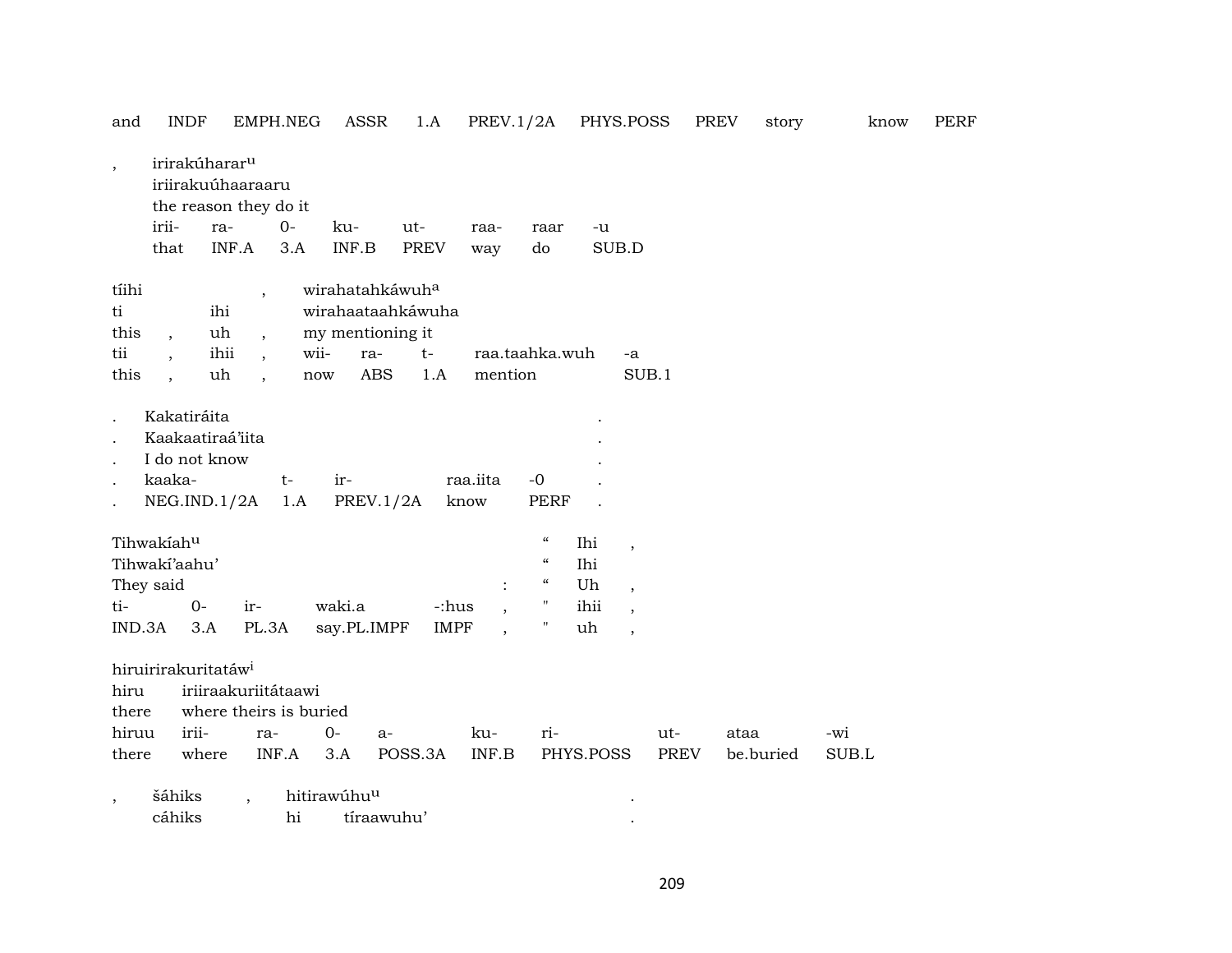|           | a person                 |                 | and           | she spills it |            |            |             |             |  |
|-----------|--------------------------|-----------------|---------------|---------------|------------|------------|-------------|-------------|--|
|           | icaahiks                 |                 | hi            | ti-           | $0-$       | raawuh     |             | -:hus       |  |
|           | person                   |                 | and           | IND.3A        | 3.A        | spill      |             | IMPF        |  |
| Aráwaritu |                          |                 |               |               |            |            |             |             |  |
| A         | raáwariitu'              |                 |               |               |            |            |             |             |  |
| And       | roasted corn             |                 |               |               |            |            |             |             |  |
| a         | raa-                     | wariit          | $-u^{\prime}$ |               |            |            |             |             |  |
| and       |                          | way be.warm     |               | <b>NOM</b>    |            |            |             |             |  |
|           | nákuhišuh <sup>a</sup>   |                 |               |               |            |            |             |             |  |
|           | rákuuhuucuha             |                 |               |               |            |            |             |             |  |
|           | her placing it for him   |                 |               |               |            |            |             |             |  |
| ra-       | $0-$                     | ku-             | ut-           | ra.uc.wuh     |            | -a         |             |             |  |
|           | $INF.A$ 3.A              | INF.B           | BEN           |               | put.PL.OBJ | SUB.1      |             |             |  |
|           | Kakatiráita              |                 |               |               |            |            | ,           |             |  |
|           | Kaakaatiraá'iita         |                 |               |               |            |            |             |             |  |
|           | I do not know            |                 |               |               |            |            |             |             |  |
| kaaka-    |                          | $t-$            | ir-           |               | raa.iita   | -0         |             |             |  |
|           | NEG.ID.1/2A 1.A          |                 |               | PREV.1/2A     | know       | PERF       |             |             |  |
|           | irikuhuharáihku          |                 |               |               |            |            |             |             |  |
|           | iriikúhuuhaará'ihku'     |                 |               |               |            |            |             |             |  |
|           | whatever it is they mean |                 |               |               |            |            |             |             |  |
| irii-     | kuur-                    | ra-             | $0-$          | ut-           |            | raa.ra'ihk | -:hus       |             |  |
| what      | <b>DUB</b>               | ABS             | 3.A           | PREV          | mean       |            | <b>IMPF</b> |             |  |
|           | Arakawitihu              |                 |               |               |            |            |             |             |  |
| A         | raakawitiihu'            |                 |               |               |            |            |             |             |  |
| And       |                          | it just happens |               |               |            |            |             |             |  |
| a         | raa-                     | ka-             |               | wi-           | ti-        | $0-$       | 0           | -:hus       |  |
| and       | just                     | Y/N.INTER       |               | QUOT          | IND.3A     | 3.A        | be          | <b>IMPF</b> |  |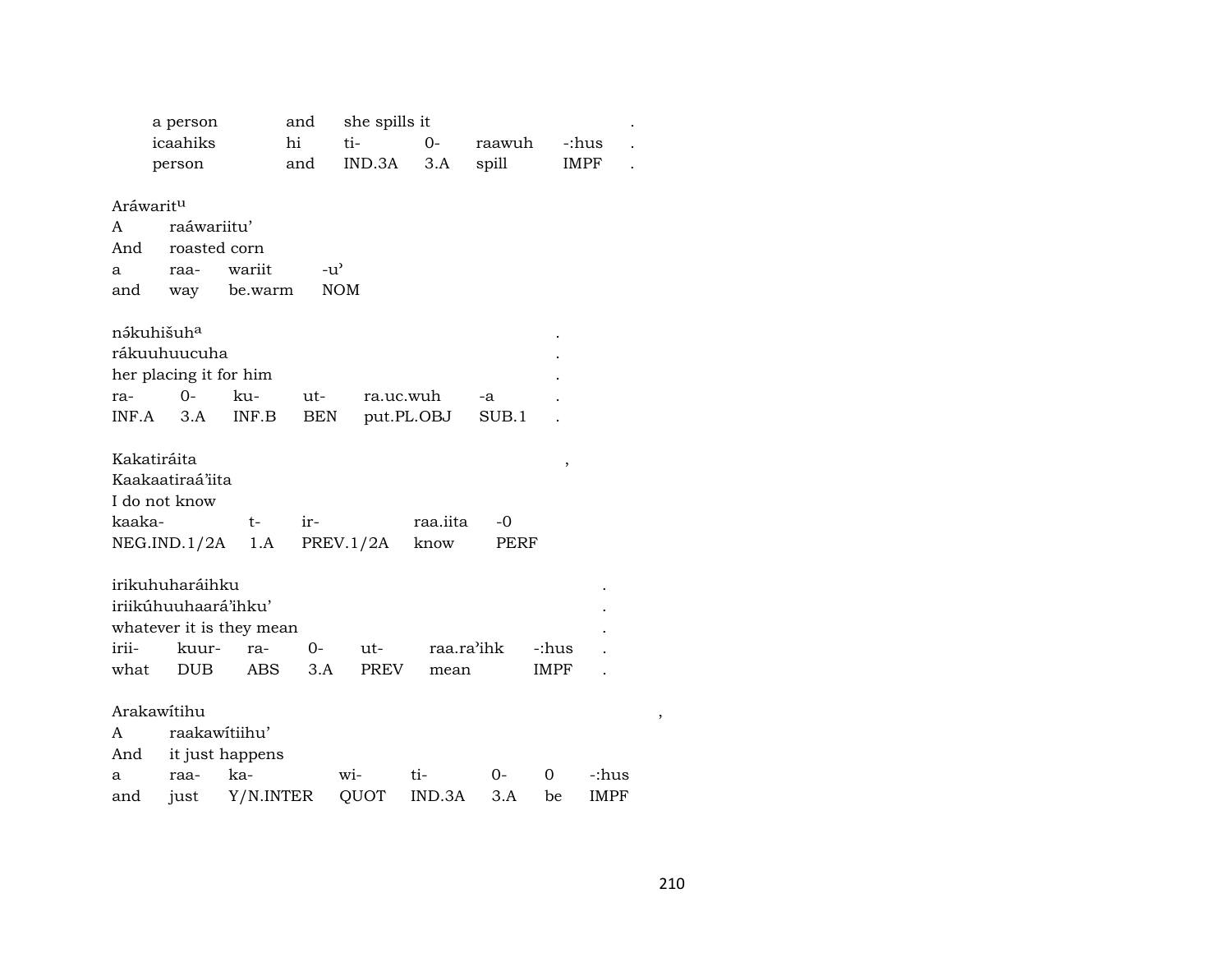| sáhiks<br>$\overline{\phantom{a}}$<br>cáhiks<br>person<br>icaahiks<br>person                 |                                                                                                     |                                   |                  |                  |           |        |                     |             |             |
|----------------------------------------------------------------------------------------------|-----------------------------------------------------------------------------------------------------|-----------------------------------|------------------|------------------|-----------|--------|---------------------|-------------|-------------|
| takuwikararakúruhk <sup>u</sup><br>táku' wikararaakúruhku<br>when he had no one living       |                                                                                                     |                                   |                  |                  |           |        |                     |             |             |
| taku                                                                                         | wii-<br>kara-                                                                                       | ra-                               | $0-$<br>a-       | ku-<br>ri-       | uur-      | kus    | $-0$                |             |             |
| someone                                                                                      | when<br><b>NEG</b>                                                                                  | INF.A                             | 3.A<br>POSS.3A   | INF.B            | PHYS.POSS | POSS.A | SUB.4<br>be.sitting |             |             |
| kírik <sup>u</sup><br>$\cdot$<br>kíriku'<br>any<br>kirikuu<br>anything                       | irár <sup>i</sup><br>iraári'<br>$\overline{\phantom{a}}$<br>$i-$<br>$\cdot$<br>$\ddot{\phantom{0}}$ | brother<br>-raar-<br>3.POSS.A     | same.sex.sibling | -ri'<br>3.POSS.B |           |        |                     |             |             |
| Nihuksuasitirihtákipap <sup>u</sup>                                                          |                                                                                                     |                                   |                  |                  |           |        |                     |             |             |
| Rihúksu'                                                                                     | $\rm{a}$                                                                                            | sitiirihtákipaapu                 |                  |                  |           |        |                     |             |             |
| Only<br>rihuks-<br>$-u$ <sup>2</sup>                                                         | and<br>$\mathbf{a}$                                                                                 | they gathered him<br>ti-<br>$si-$ | $0-$<br>$a-$     | ir-              | ri-       | uur-   | takik.wuh           | -waa        | $-0$        |
| only                                                                                         | <b>NOM</b><br>and                                                                                   | IND.3A<br>DU                      | 3.A              | POSS.3A<br>PL.3A | PHYS.POSS | POSS.A | gather              | <b>DIST</b> | <b>PERF</b> |
| áwəs<br>$\cdot$<br>áwas<br>left behind<br>$\cdot$<br>awas<br>$\,$<br>left.behind<br>$^\circ$ | $\cdot$                                                                                             |                                   |                  |                  |           |        |                     |             |             |
| atarišáhkas <sup>a</sup>                                                                     |                                                                                                     |                                   |                  |                  |           |        |                     |             |             |
| a                                                                                            | taaricaáhkasa                                                                                       |                                   |                  |                  |           |        |                     |             |             |
| and                                                                                          | he would lie in the village                                                                         |                                   |                  |                  |           |        |                     |             |             |
| $ti-$<br>a.                                                                                  | $O -$                                                                                               | ar- icahka-                       | $-0$<br>sa.      |                  |           |        |                     |             |             |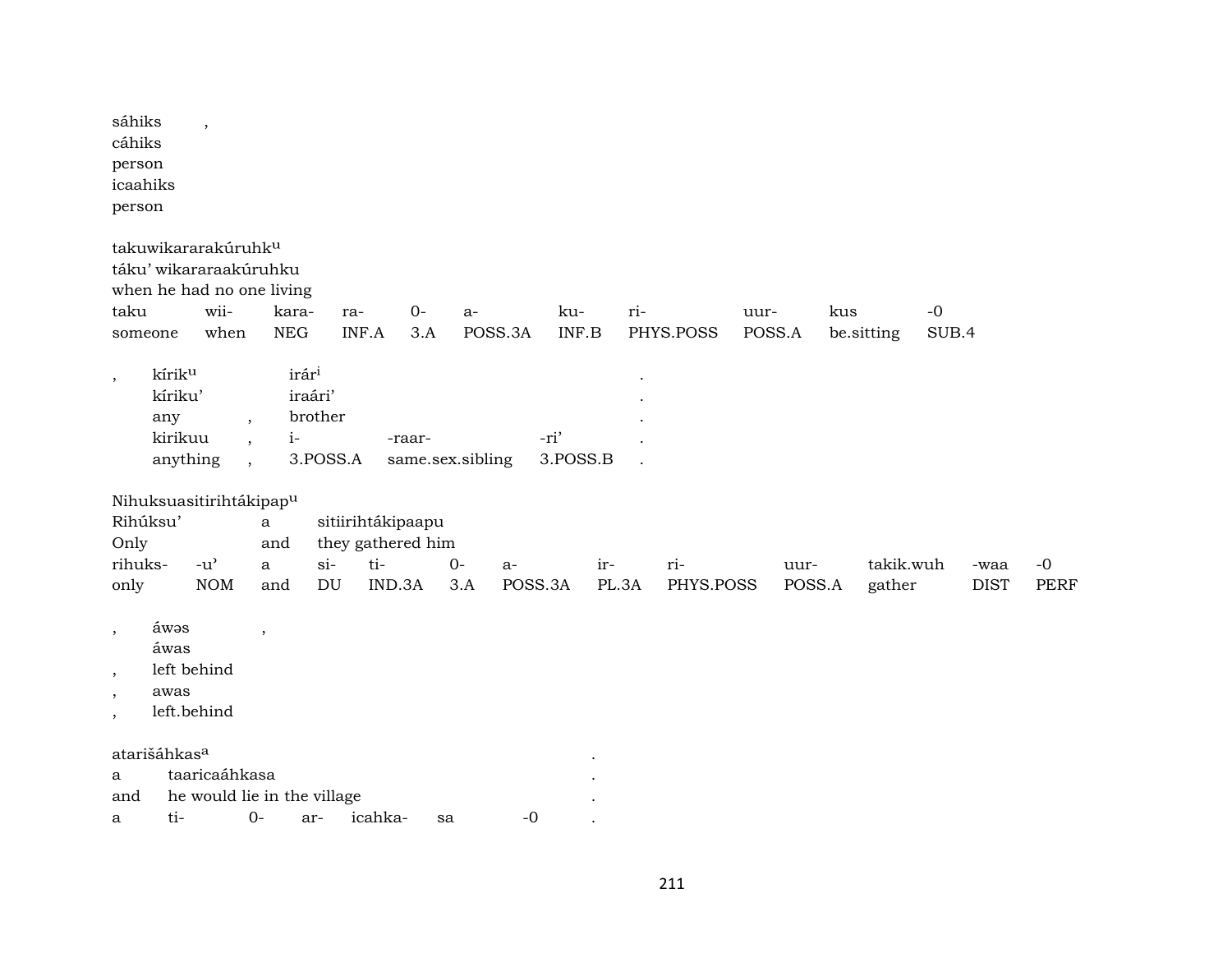and IND.3A 3.A EV village be.lying PERF .

| Nihuksuirirakúkspit^t <sup>n</sup> |                   |           |                           |      |     |       |      |                         |       |  |  |  |  |  |
|------------------------------------|-------------------|-----------|---------------------------|------|-----|-------|------|-------------------------|-------|--|--|--|--|--|
| Ríhuksu'                           | iriiraahkúkspitat |           |                           |      |     |       |      |                         |       |  |  |  |  |  |
| Only                               |                   |           | the wrap that he had worn |      |     |       |      |                         |       |  |  |  |  |  |
| rihuks                             | -u'               | irii- ra- |                           | $0-$ | ar- | ku-   | uks- | witak                   | $-()$ |  |  |  |  |  |
| alone                              | NOM               | that      | $INF>A$ 3.A               |      | EV  | INF.B | AOR  | wear.over.the.shoulders | SUB.4 |  |  |  |  |  |

|     | hisitirútkitirapap <sup>u</sup>    |       |             |                          |       |      |                  |      |       |  |  |  |  |
|-----|------------------------------------|-------|-------------|--------------------------|-------|------|------------------|------|-------|--|--|--|--|
| hi  | sitiirútkitiiraahpaapu             |       |             |                          |       |      |                  |      |       |  |  |  |  |
| and | they would gathered his around him |       |             |                          |       |      |                  |      |       |  |  |  |  |
| hi  | $S1$ -                             | $ti-$ | $()$ – $()$ | -а                       | $1r-$ | ut-  | kitiirahk.wuh    | -waa | $-()$ |  |  |  |  |
| and | DU                                 |       |             | IND.3A 3.A POSS.3A PL.3A |       | PREV | wrap.around DIST |      | PERF  |  |  |  |  |

| awas        |   | átahša |                                                 |     |                            |       |  |  |  |  |  |  |
|-------------|---|--------|-------------------------------------------------|-----|----------------------------|-------|--|--|--|--|--|--|
| áwas        | a | taáhca |                                                 |     |                            |       |  |  |  |  |  |  |
|             |   |        | left behind and he would lie there<br>$\bullet$ |     |                            |       |  |  |  |  |  |  |
| awas        | a | ti-    | $()$ -                                          | ar- | sa sa                      | $-()$ |  |  |  |  |  |  |
| left.behind |   |        |                                                 |     | and IND.3A 3.A EV be.lying | PERF  |  |  |  |  |  |  |

Nariksisúiritaku , wikararakúruhku

| Raáriksisu'<br>irii |      |       |      |                            | táku' wikararaakúruhku |                      |  |  |  |     |                                                                                 |      |     |    |
|---------------------|------|-------|------|----------------------------|------------------------|----------------------|--|--|--|-----|---------------------------------------------------------------------------------|------|-----|----|
| Truly               |      |       |      | when one had no one living |                        |                      |  |  |  |     |                                                                                 |      |     |    |
| raariks             | -his | $-u'$ | irii | taku                       |                        | wii- kara- ra- 0- a- |  |  |  | ku- | $ri-$                                                                           | uur- | kus | -0 |
| be.true             | PERF | NOM   |      |                            |                        |                      |  |  |  |     | when someone when NEG INF.A 3.A POSS.3A INF.B PHYS.POSS POSS.A be sitting SUB.4 |      |     |    |

. Sikakitatáwuh<sup>u</sup> katalana na katalana na katalana na katalana na katalana na katalana na katalana na katalana na k

,

sikaakiitataáwuhu' .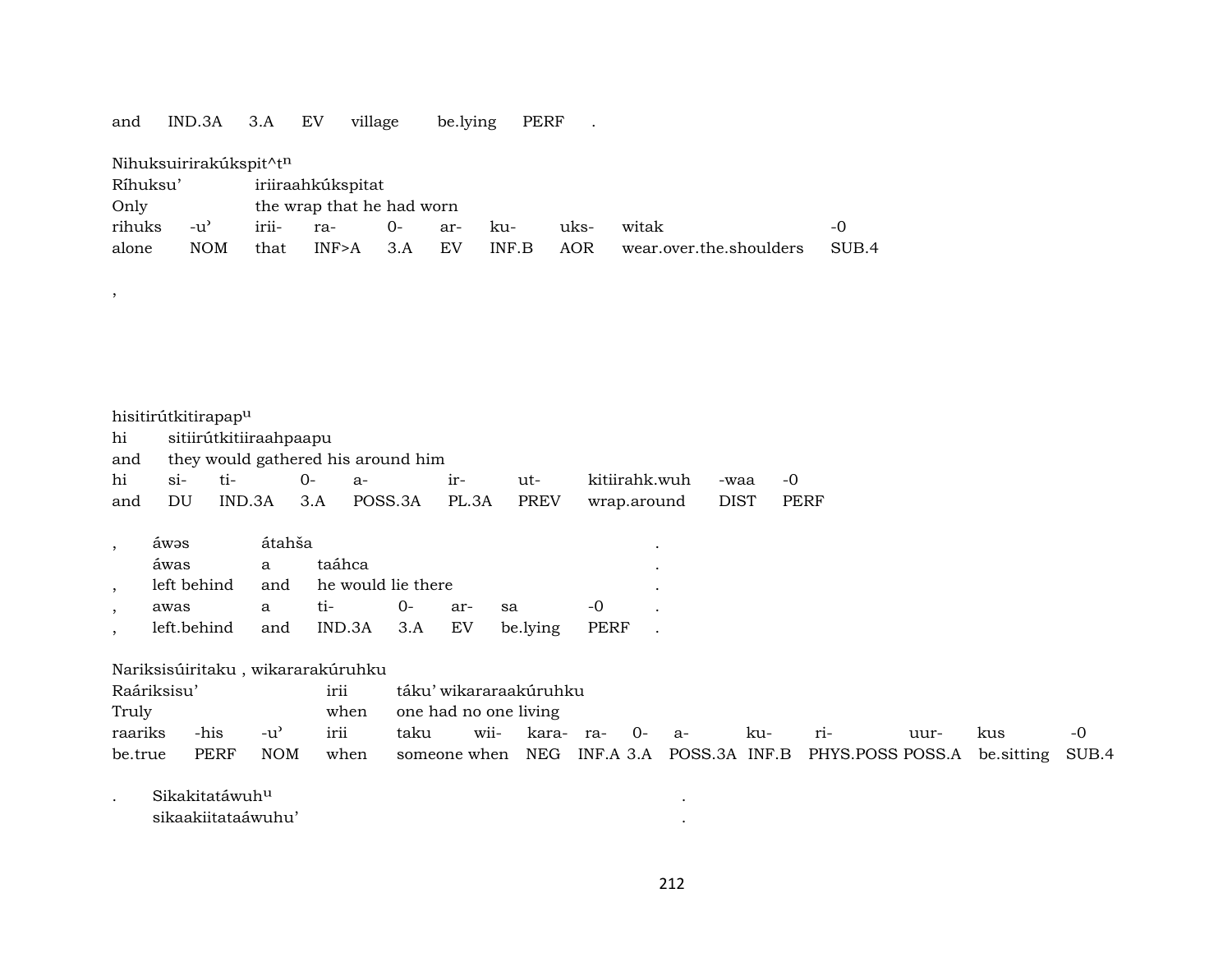|         |                          |        | they did not bury him              |             |                  |         |      |      |       |             |                |             |                          |             |
|---------|--------------------------|--------|------------------------------------|-------------|------------------|---------|------|------|-------|-------------|----------------|-------------|--------------------------|-------------|
|         | $si-$                    |        | kaaki-                             | $0 -$       |                  | ir-     |      | ut-  |       | ataa.wuh    |                | -:hus       |                          |             |
|         | DU                       |        | NEG.IND.3A                         |             | 3.A              | PL.3A   |      | PREV |       | bury        |                | <b>IMPF</b> |                          |             |
|         |                          |        |                                    |             |                  |         |      |      |       |             |                |             |                          |             |
|         |                          |        | Kiširarusítirihurahak <sup>u</sup> |             |                  |         |      |      |       |             |                |             |                          |             |
| Kici    |                          |        | raaruusitiriihúrahaaku'            |             |                  |         |      |      |       |             |                |             |                          |             |
| But     |                          |        | then they merely left him behind   |             |                  |         |      |      |       |             |                |             |                          |             |
| kici    | raa-                     |        | ruu-                               | $si-$       | ti-              |         | $0-$ |      | ir-   | $i-$        |                |             | uhur.ra.hak              | -:hus       |
| but     | just                     |        | then                               | DU          | IND.3A           |         | 3.A  |      | PL.3A |             | <b>SEQ</b>     | leave       |                          | <b>IMPF</b> |
|         | Nuksáwahš <sup>u</sup>   |        |                                    |             |                  |         |      |      |       |             |                | šápətn      |                          |             |
|         | Ruksáwahcu               |        |                                    |             |                  |         |      |      |       |             |                | cápaat      | $\overline{\phantom{a}}$ |             |
|         | Even if it was           |        |                                    |             |                  |         |      |      |       |             |                | a woman     |                          |             |
|         | ri-                      |        | $0 -$                              | uks-        |                  | awahc-  |      | 0    | -u    |             |                | icapaak     |                          |             |
|         | CONT.3A                  |        | 3.A                                | <b>JUSS</b> |                  | even.if |      | be   |       | SUB.D       |                | woman       |                          |             |
|         |                          |        |                                    |             |                  |         |      |      |       |             |                |             |                          |             |
|         | aruksawahšúpīta          |        |                                    |             |                  |         |      |      |       |             |                |             |                          |             |
| a       | ruksáwahcu               |        |                                    |             |                  |         |      |      |       |             |                | piíta       |                          |             |
| or      | even if it was           |        |                                    |             |                  |         |      |      |       |             |                | a man       | $\overline{\phantom{a}}$ |             |
| a       | ri-                      |        | $0-$                               | uks-        |                  | awahc-  |      | 0    |       | -u          |                | wiita       | $\overline{ }$           |             |
| or      | CONT.3A                  |        | 3.A                                | <b>JUSS</b> |                  | even.if |      | be   |       | SUB.D       |                | man         | $\overline{\phantom{a}}$ |             |
|         |                          |        |                                    |             |                  |         |      |      |       |             |                |             |                          |             |
|         | Nikutitári               |        |                                    |             |                  |         |      |      |       |             |                |             |                          |             |
|         | rikutiitári'             |        |                                    |             |                  |         |      |      |       |             |                |             |                          |             |
|         | that is what they did    |        |                                    |             |                  |         |      |      |       |             |                |             |                          |             |
| riku-   |                          | ti-    | $0-$                               |             | ir-              | ut-     |      | aar  |       | $-i$        |                |             |                          |             |
| that.is |                          | IND.3A |                                    | 3.A         | PL.3A            | PREV    |      | do   |       | <b>IMPF</b> |                |             |                          |             |
| Náwa    |                          |        | irár <sup>i</sup>                  |             |                  |         |      |      |       |             |                |             |                          |             |
| Ráwa    |                          |        | iraári'                            |             |                  |         |      |      |       |             | $\,$           |             |                          |             |
| Now     |                          |        | brother                            |             |                  |         |      |      |       |             |                |             |                          |             |
| rawa    | $\overline{\phantom{a}}$ |        | $i-$                               |             | -raar-           |         |      |      | -ri'  |             | $\overline{ }$ |             |                          |             |
| now     |                          |        | 3.POSS.A                           |             | same.sex.sibling |         |      |      |       | 3.POSS.B    |                |             |                          |             |
|         |                          |        |                                    |             |                  |         |      |      |       |             | ,              |             |                          |             |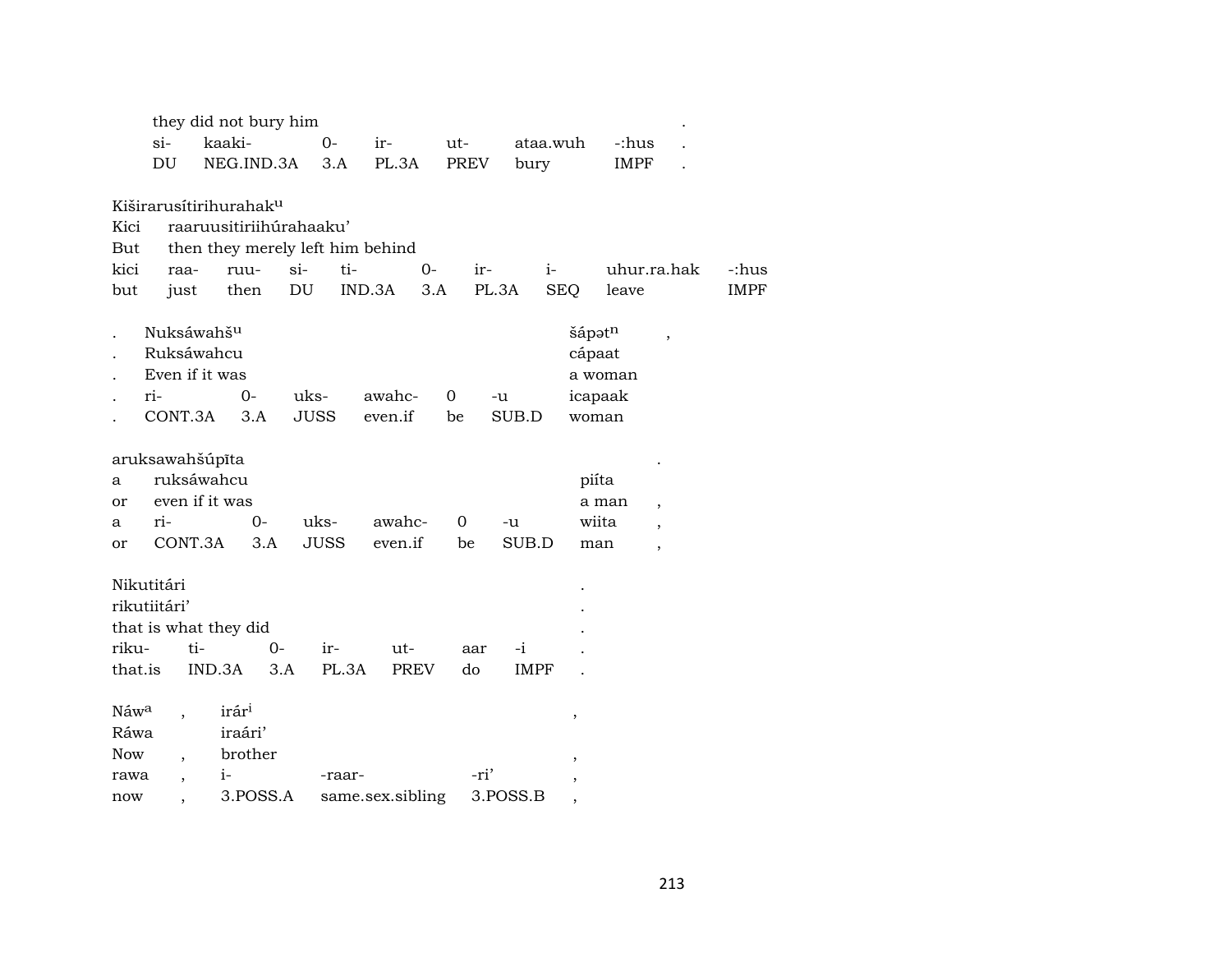| karawitírariks                                                                                                                                             | karawitiíraariks                                                                      |         |              |                     |                       |             |                      |                                               |                     |                 |
|------------------------------------------------------------------------------------------------------------------------------------------------------------|---------------------------------------------------------------------------------------|---------|--------------|---------------------|-----------------------|-------------|----------------------|-----------------------------------------------|---------------------|-----------------|
| it is not true                                                                                                                                             |                                                                                       |         |              |                     |                       |             |                      |                                               |                     |                 |
| kara-                                                                                                                                                      | wi-                                                                                   | ti-     |              | $0-$                | $i-$                  | raariks     | $-0$                 |                                               |                     |                 |
| <b>NEG</b>                                                                                                                                                 | QUOT                                                                                  |         | IND.3A       | 3.A                 | <b>SEQ</b>            | be.true     |                      | <b>PERF</b>                                   |                     |                 |
| tirašíhwari<br>tiracíhwari<br>this our living                                                                                                              |                                                                                       |         |              |                     |                       |             |                      |                                               |                     |                 |
| tii-                                                                                                                                                       | ra-                                                                                   | aciir-  |              | warii               |                       |             | -hus                 |                                               |                     |                 |
| this                                                                                                                                                       | <b>ABS</b>                                                                            | IN.DU.A |              | be.going.about.IMPF |                       |             | <b>IMPF.SUB</b>      |                                               |                     |                 |
| riku-<br>that.is                                                                                                                                           | Nikutihwakiahúkurahus<br>Rikutihwakí'aahu'<br>That is what they said<br>ti-<br>IND.3A |         | $O -$<br>3.A | ir-<br>PL.3A        | waki.a<br>say.PL.IMPF |             | -:hus<br><b>IMPF</b> | kúrahus<br>the old men<br>kurahuus<br>old.man |                     |                 |
| $\boldsymbol{\mathcal{C}}$<br>$\, ,$<br>$\epsilon$<br>$\epsilon\epsilon$<br>$\pmb{\mathsf{H}}$<br>$\, ,$<br>$\pmb{\mathsf{H}}$<br>$\overline{\phantom{a}}$ |                                                                                       |         |              |                     |                       |             |                      |                                               |                     |                 |
| Kaakíraariks                                                                                                                                               | Kakírarikstirašíhwari                                                                 |         |              |                     |                       | tiracíhwari |                      |                                               |                     |                 |
| It is not real                                                                                                                                             |                                                                                       |         |              |                     |                       |             | this our living      |                                               |                     |                 |
| kaaki-                                                                                                                                                     |                                                                                       | $0-$    | raariks      | $-0$                |                       | tii-        | ra-                  | aciir-                                        | warii               | -hus            |
| NEG.IND.3A                                                                                                                                                 |                                                                                       | 3.A     | be.true      |                     | <b>PERF</b>           | this        | <b>ABS</b>           | IN.DU.A                                       | be.going.about.IMPF | <b>IMPF.SUB</b> |
| $\pmb{\mathsf{H}}$<br>$\pmb{\mathsf{H}}$<br>$\pmb{\mathsf{H}}$                                                                                             |                                                                                       |         |              |                     |                       |             |                      |                                               |                     |                 |

. "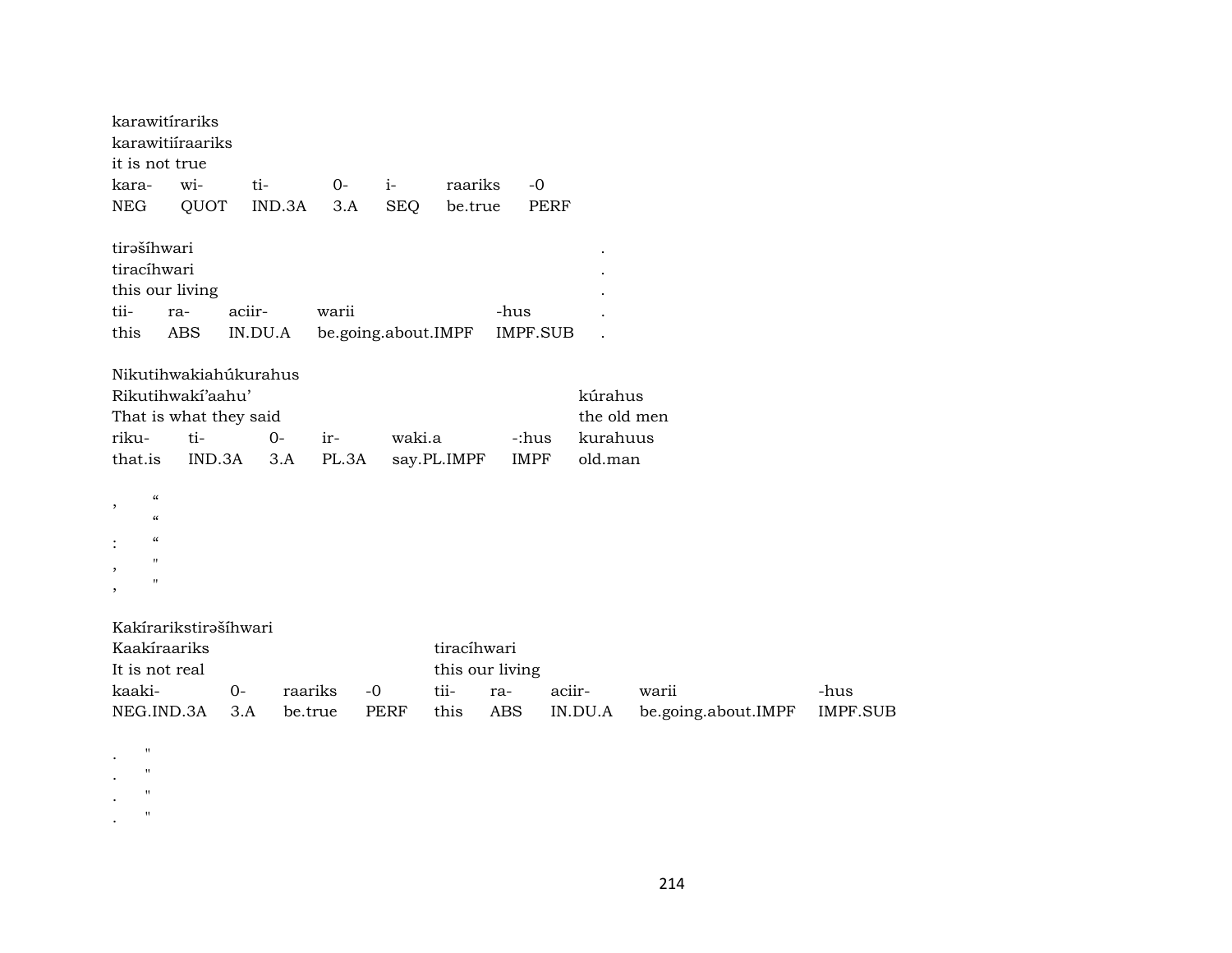| Hi<br>And                | Hihirúirihikarirúrahi<br>hiru<br>there |                    | irihiikariirúraahi<br>that is not good |                          |                    |      |       |                   |             |                     |             |                 |                     |
|--------------------------|----------------------------------------|--------------------|----------------------------------------|--------------------------|--------------------|------|-------|-------------------|-------------|---------------------|-------------|-----------------|---------------------|
| hi<br>and                | hiruu<br>there                         | irii-<br>that      |                                        | hii-<br>other            | karii-<br>EMPH.NEG |      |       | ra-<br><b>ABS</b> | $0-$<br>3.A | uur-<br><b>PREV</b> | raa-<br>way | hiir<br>be.good | $-0$<br><b>PERF</b> |
|                          |                                        |                    |                                        |                          |                    |      |       |                   |             |                     |             |                 |                     |
| $\overline{\phantom{a}}$ | hiru<br>hiru                           | kúrahus<br>kúrahus |                                        | $\overline{\phantom{a}}$ |                    |      |       |                   |             |                     |             |                 |                     |
|                          | then                                   |                    | an old man                             |                          |                    |      |       |                   |             |                     |             |                 |                     |
|                          | hiruu                                  |                    | kurahuus                               |                          |                    |      |       |                   |             |                     |             |                 |                     |
|                          | then                                   | old.man            |                                        |                          |                    |      |       |                   |             |                     |             |                 |                     |
|                          | wirákuar <sup>a</sup>                  |                    |                                        |                          |                    |      |       |                   | $\, ,$      |                     |             |                 |                     |
|                          | wiráku'aara                            |                    |                                        |                          |                    |      |       |                   |             |                     |             |                 |                     |
|                          | when he becomes                        |                    |                                        |                          |                    |      |       |                   |             |                     |             |                 |                     |
| wii-                     | ra-                                    | $0 -$              |                                        | ku-                      | aar                |      | $-a$  |                   |             |                     |             |                 |                     |
| when                     | INF.A                                  |                    | 3.P                                    | INF.B                    | become             |      | SUB.1 |                   |             |                     |             |                 |                     |
|                          | irihiwikakúrahi                        |                    |                                        |                          |                    |      |       |                   |             |                     |             |                 |                     |
|                          | Irihiiwikaakúraahi                     |                    |                                        |                          |                    |      |       |                   |             |                     |             |                 |                     |
|                          | That is not good                       |                    |                                        |                          |                    |      |       |                   |             |                     |             |                 |                     |
| irii-                    | hii-                                   | wii-               |                                        | kaaki-                   |                    | $0-$ | uur-  |                   | raa-        | hiir                | $-0$        |                 |                     |
| that                     | other                                  | now                |                                        | NEG.IND.3A               |                    | 3.A  |       | <b>PREV</b>       | way         | be.good             | PERF        |                 |                     |
|                          | Irihiwikakišíkskasa                    |                    |                                        |                          |                    |      |       |                   |             |                     |             |                 |                     |
|                          | Irihiiwikaakiicíkskasa                 |                    |                                        |                          |                    |      |       |                   |             |                     |             |                 |                     |
|                          | Then he has no sense                   |                    |                                        |                          |                    |      |       |                   |             |                     |             |                 |                     |
|                          | irii-                                  | hii-               | wii-                                   | kaaki-                   |                    |      | $0-$  |                   | aciks.ka.sa | $-0$                |             |                 |                     |
|                          | that                                   | other              | now                                    |                          | NEG.IND.3A         |      | 3.A   |                   | be.sensible | <b>PERF</b>         |             |                 |                     |
| híkiri                   |                                        |                    |                                        |                          |                    |      |       |                   |             |                     |             |                 |                     |

híkiiri .

. <br>  $\label{eq:1} \mathbf{u} = \mathbf{u} \mathbf{u} + \mathbf{v} \mathbf{u}$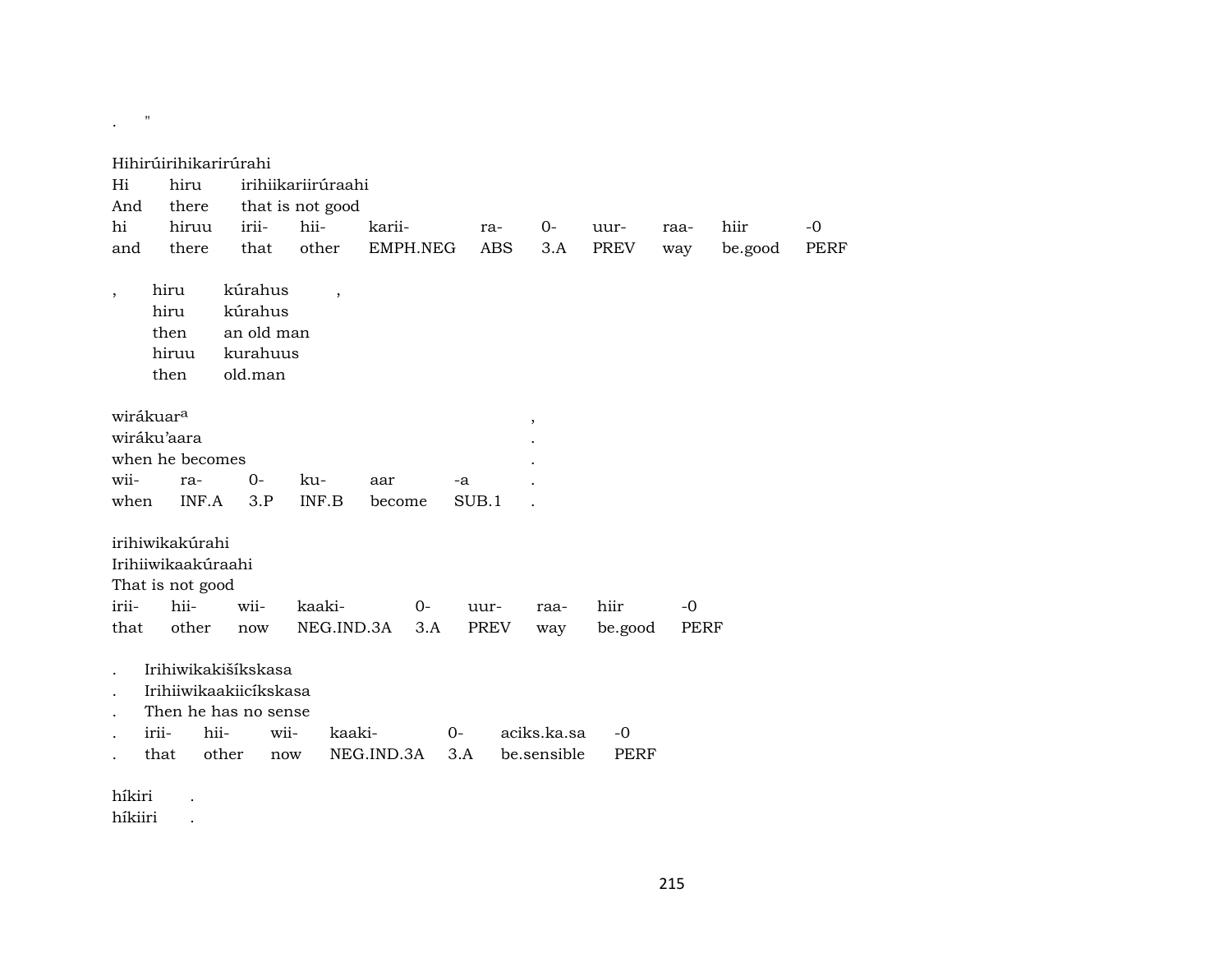| indeed<br>hikiiri<br>indeed                                                                                                                                                                                                        |                                                                              |                      |                                            |           |             |                               |                    |         |                             |                   |  |
|------------------------------------------------------------------------------------------------------------------------------------------------------------------------------------------------------------------------------------|------------------------------------------------------------------------------|----------------------|--------------------------------------------|-----------|-------------|-------------------------------|--------------------|---------|-----------------------------|-------------------|--|
| A<br>And<br>a<br>and                                                                                                                                                                                                               | Akírikuisaruut <sup>n</sup><br>kíriku'<br>something<br>kirikuu<br>anything   | i-                   | isaruú'ut<br>there is (to it)<br>CONT.1/2A |           | $S-$<br>2.A | ar-<br>EV                     | ut-<br><b>PREV</b> | 0<br>be | $\overline{a}$<br><b>EX</b> |                   |  |
| Kukakirahuráhkit <sup>a</sup><br>,<br>Kukaakiraahuraahkita<br>There is nothing permanent to it<br>kaaki-<br>$0 -$<br>kita<br>ku-<br>huraar-<br>-0<br>raa-<br>NEG.IND.3A<br><b>INDF</b><br>3.A<br>earth<br>be.on.top<br>way<br>PERF |                                                                              |                      |                                            |           |             |                               |                    |         |                             |                   |  |
| irári<br>iraári'<br>brother<br>i-<br>3.POSS.A                                                                                                                                                                                      |                                                                              | -raar-               | same.sex.sibling                           | -ri'      | 3.POSS.B    | ,<br>$\overline{\phantom{a}}$ |                    |         |                             |                   |  |
| tirašíhwari<br>tiracíhwari<br>tii-<br>this                                                                                                                                                                                         | this our living<br>ra-<br>ABS                                                | aciir-<br>IN.DU.A    | warii                                      |           |             | be.going.about.IMPF           | -hus<br>IMPF.SUB   |         |                             |                   |  |
| raa-<br>just                                                                                                                                                                                                                       | Narutihašákuru<br>Raaruutiihacákuru'<br>He merely created us<br>ruu-<br>then | tiir-<br><b>INFR</b> | ra-<br>ABS                                 | 0-<br>3.A | aca-        | IN.DU.P                       | ku-<br>INF.B       |         | ra'uk<br>make               | -0<br><b>PERF</b> |  |